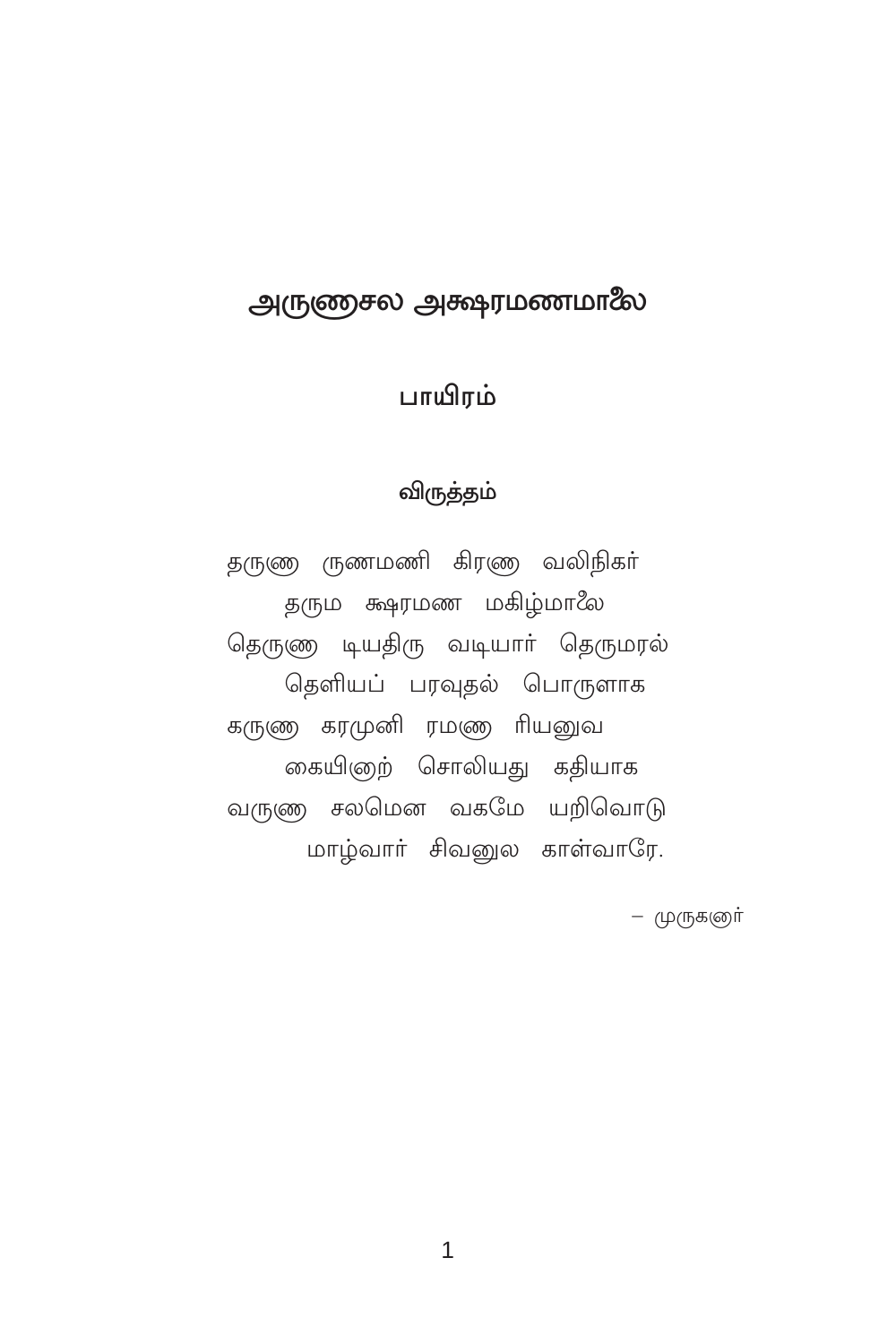### காப்பு

அருளுசல வரற்கேற்ற வக்ஷரமண மாலேசாற்றக் .<br>கருணுகர கணபதியே கரமருளிக் காப்பாயே.

### நூல்

அருணு சலசிவ அருணு சலசிவ அருணு சலசிவ அருணுசலா! அருண சலசிவ அருண சலசிவ அருணு சலசிவ அருணுசலா!

|    | 1. அருண சலமென வகமே நினேப்பவ<br>ரகத்தைவே ரறுப்பா யருணுசலா            | (அ)           |
|----|---------------------------------------------------------------------|---------------|
|    | 2. அழகுசுந் தரம்போ லகமும் நீயுமுற்<br>றபின்னமா யிருப்போ மருணுசலா    | $(\bigoplus)$ |
|    | 3. அகம்புகுந் தீர்த்துன் னககுகை சிறையா<br>யமா்வித்த தென்கொ லருணுசலா | $(\bigoplus)$ |
| 4. | ஆருக் காவெனே யாண்டனே யகற்றிடி<br>லகிலம் பழித்திடு மருளுசலா          | $(\bigoplus)$ |
| 5. | இப்பழி தப்புனே யேனினேப் பித்தா<br>யினியார் விடுவா ரருணுசலா          | $(\bigoplus)$ |
|    | 6. ஈன்றிடு மன்னேயிற் பெரிதருள் புரிவோ<br>யிதுவோ வுனதரு ளருணுசலா     | $(\bigoplus)$ |
|    | 7. உணேயே மாற்றி யோடா துளத்தின்மே<br>லுறுதியா யிருப்பா யருணுசலா      | $(\bigoplus)$ |
|    | 8. ஊர்கற் றுளம்விடா துனேக்கண் டடங்கிட<br>வுன்னழ கைக்காட் டருணுசலா   | $(\bigoplus)$ |
|    | 9. எனேயழித் திப்போ தெனேக்கல வாவிடி<br>லிதுவோ வாண்மை யருணுசலா        | $(\bigoplus)$ |
|    | 10. ஏனிந்த வுறக்க மெனேப்பிற ரிழுக்க                                 |               |

விதுவுனக் கழகோ வருணுசலா.  $(\bigoplus)$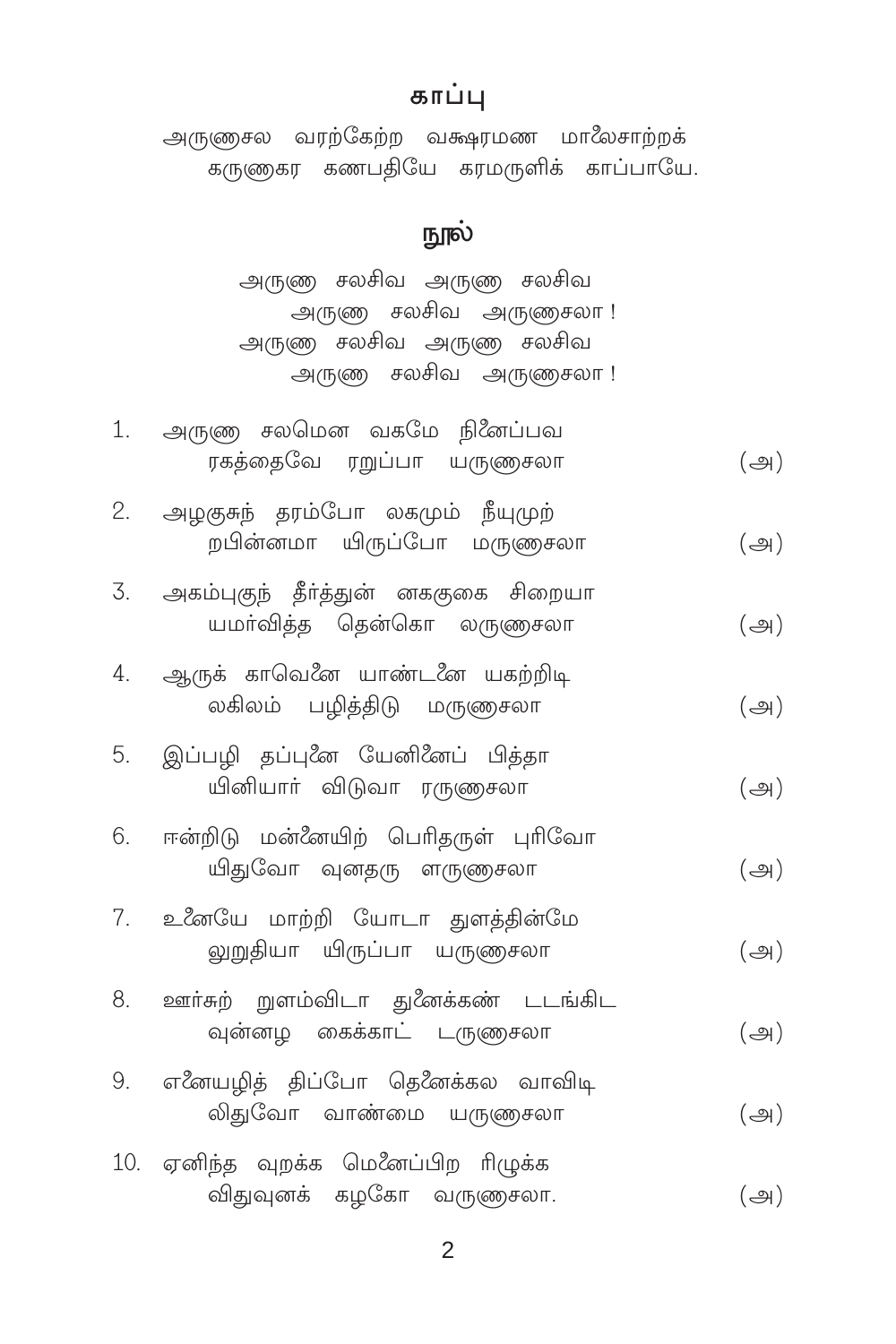| 11. ஐம்புலக் கள்வ ரகத்தினிற் புகும்போ<br>தகத்தினீ யிலேயோ வருணுசலா            | $(\bigoplus)$ |
|------------------------------------------------------------------------------|---------------|
| 12. ஒருவஞ முன்னே யொளித்தெவா் வருவா<br>ருன்சூ தேயிது வருணுசலா                 | $(\bigoplus)$ |
| 13. ஓங்கா ரப்பொரு ளொப்புயா் வில்லோ<br>யுனேயா ரறிவா ரருணுசலா                  | $(\bigoplus)$ |
| 14. ஔவைபோ லெனக்குன் னருளேத் தந்தெனே<br>யாளுவ துன்கட னருணுசலா                 | $(\bigoplus)$ |
| 15. கண்ணுக்குக் கண்ணுய்க் கண்ணின்றிக் காணுனேக்<br>காணுவ தெவர்பா ரருணுசலா     | $(\bigoplus)$ |
| 16. காந்த மிரும்புபோற் கவா்ந்தெனே விடாமற்<br>கலந்தெனே டிருப்பா யருணுசலா      | $(\bigoplus)$ |
| 17. கிரியுரு வாகிய கிருபைக் கடலே<br>கிருபை கூர்ந் தருளுவா யருணுசலா           | $(\bigoplus)$ |
| 18. கீழ்மே லெங்குங் கிளரொளி மணியென்<br>கீழ்மையைப் பாழ்செய் யருணாசலா          | $(\bigoplus)$ |
| 19. குற்றமுற் றறுத்தெீனக் குணமாய்ப் பணித்தாள்<br>குருவுரு வாயொளி ரருணுசலா    | $(\bigoplus)$ |
| 20. கூர்வாட் கண்ணியர் கொடுமையிற் படாதருள்<br>கூர்ந்தெனேச் சேர்ந்தரு ளருணுசலா | $(\bigoplus)$ |
| 21. கெஞ்சியும் வஞ்சியாய்க் கொஞ்சமு மிரங்கிலே<br>யஞ்சலென் றேயரு ளருணுசலா      | $(\bigoplus)$ |
| 22. கேளா தளிக்குமுன் கேடில் புகழைக்<br>கேடுசெய் யாதரு ளருணுசலா               | $(\bigoplus)$ |
| 23. கையினிற் கனியுன் மெய்ரசங் கொண்டுவ<br>கைவெறி கொளவரு ளருணுசலா              | $(\bigoplus)$ |
| 24. கொடியிட் டடியரைக் கொல்லுனேக் கட்டிக்<br>கொண்டெஙன் வாழ்வே னருணுசலா.       | $(\bigoplus)$ |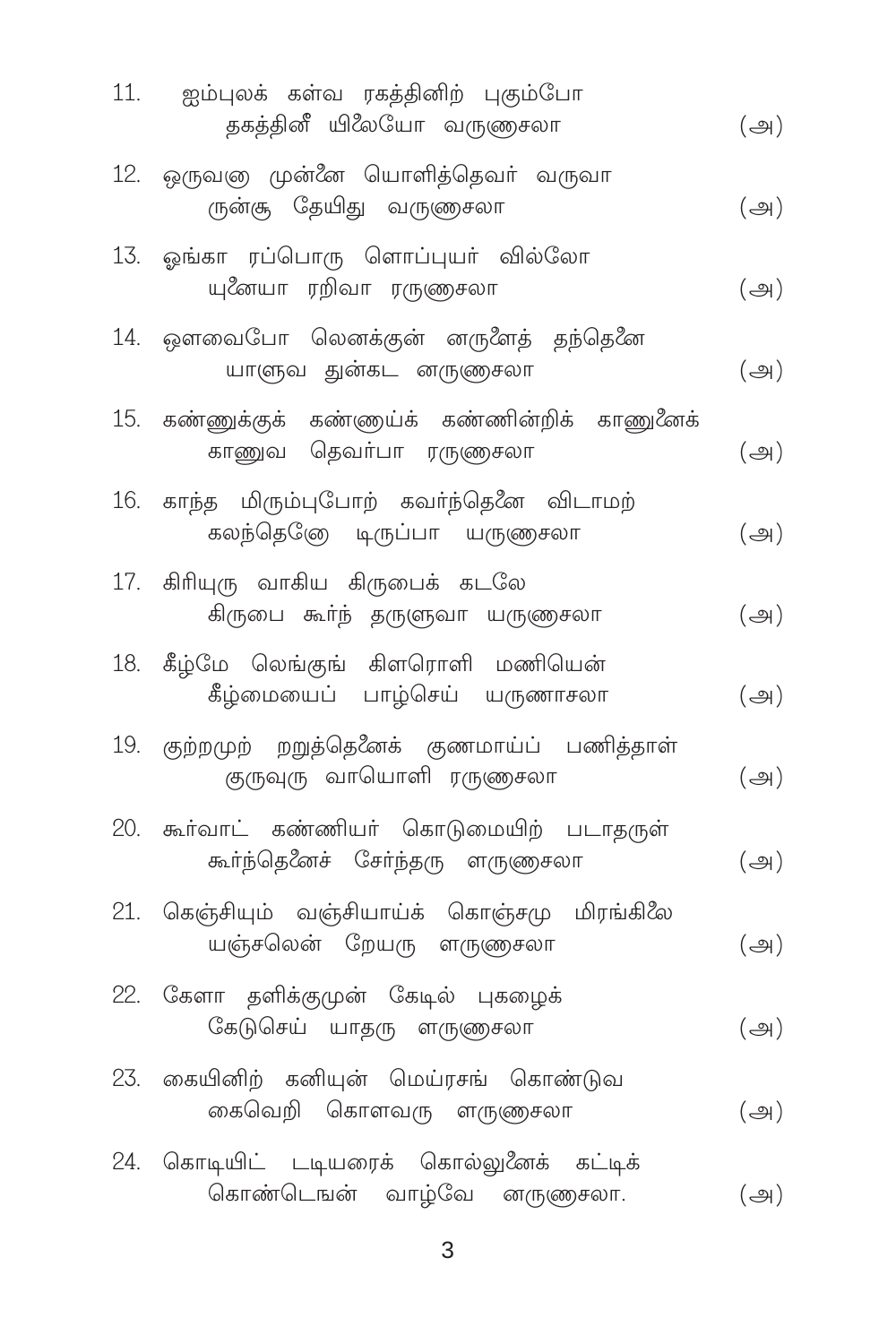| 25. கோபமில் குணத்தோய் குறியா யெனேக்கொளக்<br>குறையென் செய்தே னருணுசலா      | $(\bigoplus)$ |
|---------------------------------------------------------------------------|---------------|
| 26. கௌதமா் போற்றுங் கருணேமா மலேயே<br>கடைகணித் தாள்வா யருணுசலா             | $(\bigoplus)$ |
| 27. சகலமும் விழுங்குங் கதிரொளி யினமன<br>சலச மலா்த்தியி டருணுசலா           | $(\bigoplus)$ |
| 28. சாப்பா டுன்னேச் சார்ந்துண வாயான்<br>சாந்தமாய்ப் போவ னருணுசலா.         | $(\bigoplus)$ |
| 29. சித்தங் குளிரக்கதி ரத்தம்வைத் தமுதவா<br>யைத்திற வருண்மதி யருணுசலா     | $(\bigoplus)$ |
| 30. சீரை யழித்துநிர் வாணமாச் செய்தருட்<br>சீரை யளித்தரு ளருணுசலா          | $(\bigoplus)$ |
| 31. சுகக்கடல் பொங்கச் சொல்லுணர் வடங்கச்<br>சும்மா பொருந்திடங் கருணுசலா    | $(\bigoplus)$ |
| 32. சூதுசெய் தென்னேச் சோதியா தினியுன்<br>சோதி யுருக்காட் டருணுசலா.        | $(\bigoplus)$ |
| 33. செப்படி வித்தைகற் றிப்படி மயக்குவிட்<br>டுருப்படு வித்தைகாட் டருளுசலா | $(\bigoplus)$ |
| 34. சேரா யெனின்மெய் நீரா யுருகிக்கண்<br>ணீராற் றழிவே னருணுசலா             | $(\bigoplus)$ |
| 35. சையெனத் தள்ளிற் செய்வினேசுடுமலா<br>லுய்வகை யேதுரை யருணுசலா.           | $(\bigoplus)$ |
| 36. சொல்லாது சொலிநீ சொல்லற நில்லென்று<br>சும்மா விருந்தா யருணுசலா         | $(\bigoplus)$ |
| 37. சோம்பியாய்ச் சும்மா சுகமுண் டுறங்கிடிற்<br>சொல்வே றென்கதி யருணுசலா.   | $(\bigoplus)$ |
| 38. சௌரியங் காட்டினே சழக்கற்ற தென்றே<br>சலியா திருந்தா யருணுசலா           | $(\bigoplus)$ |

 $\overline{4}$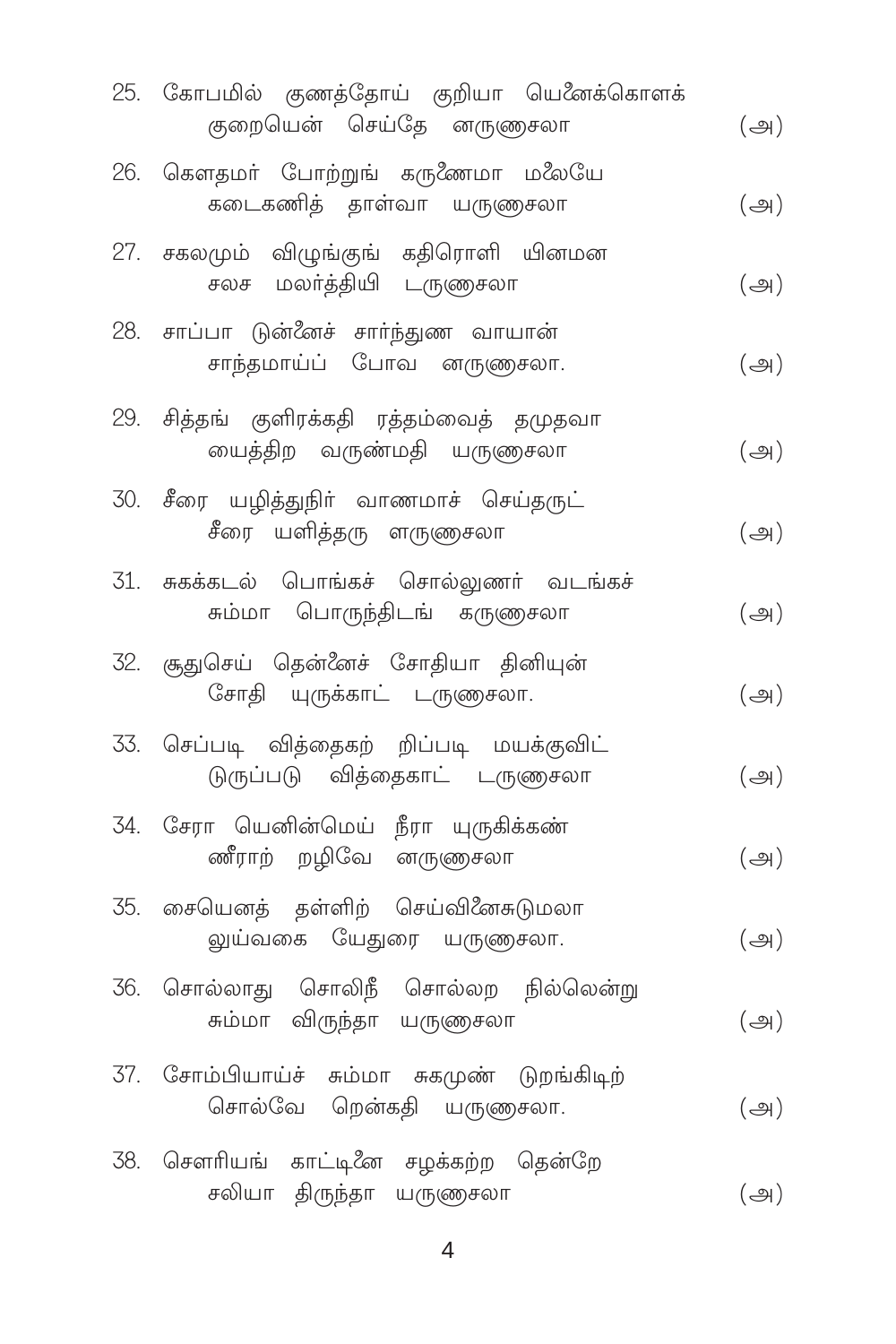| 39. ஞமலியிற் கேடா நானென் னுறுதியா<br>ஞடிநின் னுறுவே னருணுசலா.          | $(\Leftrightarrow)$ |
|------------------------------------------------------------------------|---------------------|
| 40. ஞானமில் லாதுன் ஞசையாற் றளா்வற<br>ஞானந் தெரித்தரு ளருணுசலா          | $(\bigoplus)$       |
| 41. ஞிமிறுபோ னீயு மலர்ந்திலே யென்றே<br>நேர்நின் றனேயென் னருளுசலா.      | $(\bigoplus)$       |
| 42. தத்துவந் தெரியாதத்தனே யுற்ருய்<br>தத்துவ மிதுவென் னருணுசலா.        | $(\bigoplus)$       |
| 43. தானே தானே தத்துவ மிதனேத்<br>தானே காட்டுவா யருணுசலா                 | $(\bigoplus)$       |
| 44. திரும்பி யகந்தனேத் தினமகக் கண்காண்<br>டெரியுமென் றனேயென் னருணுசலா. | $(\bigoplus)$       |
| 45. தீரமி லகத்திற் றேடியுந் தனேயான்<br>றிரும்பவுற் றேனரு ளருணுசலா.     | $(\bigoplus)$       |
| 46. துப்பறி வில்லா விப்பிறப் பென்பய<br>ெளுப்பிட வாயே னருணுசலா.         | $(\bigoplus)$       |
| 47. தூய்மன மொழியா் தோயுமுன் மெய்யகந்<br>தோயவே யருளென் னருணுசலா.        | $(\bigoplus)$       |
| 48. தெய்வமென் றுன்னேச் சாரவே யென்னேச்<br>சேர வொழித்தா யருணுசலா         | $(\bigoplus)$       |
| 49. தேடா துற்றநற் றிருவரு ணிதியகத்<br>தியக்கந் தீா்த்தரு ளருணுசலா      | $(\bigoplus)$       |
| 50. தைரிய மோடு முன் மெய்யக நாடயான்<br>றட்டழிந் தேனரு ளருணுசலா          | $(\bigoplus)$       |
| 51. தொட்டருட் கைமெய் கட்டிடா யெனிலியா<br>னட்டமா வேனரு ளருணுசலா         | $(\bigoplus)$       |
| 52. தோடமி னீயகத் தோடொன்றி யென்றுஞ்சந்<br>தோடமொன் றிடவரு ளருணுசலா       | $(\bigoplus)$       |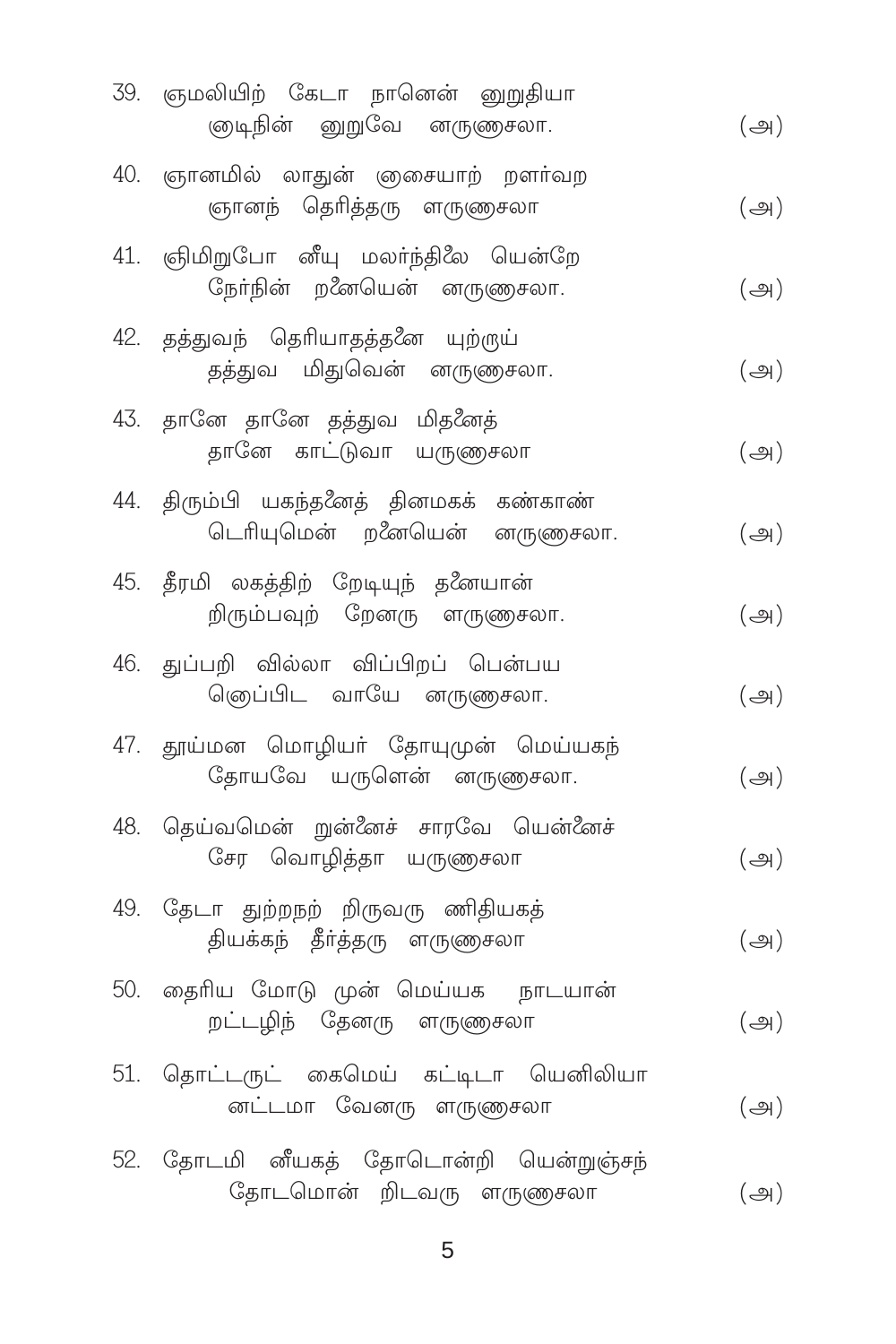| 53. நகைக்கிட மிலேநின் ஞடிய வெனேயரு<br>ணகையிட்டுப் பார்நீ யருளுசலா         | $(\bigoplus)$ |
|---------------------------------------------------------------------------|---------------|
| 54. நாணிலே நாடிட நாஞ யொன்றிநீ<br>தாணுவா நின்றனே யருணுசலா                  | $(\bigoplus)$ |
| 55. நின்னெரி யெரித்தெனே நீருக் கிடுமுன்<br>னின்னருண் மழைபொழி யருணுசலா     | $(\bigoplus)$ |
| 56. நீநா னறப்புலி நிதங்களி மயமா<br>நின்றிடு நிலேயரு ளருணுசலா              | $(\bigoplus)$ |
| 57. நுண்ணுரு வுனேயான் விண்ணுரு நண்ணிட<br>வெண்ணலே யிறுமென் றருணுசலா        | $(\bigoplus)$ |
| 58. நூலறி வறியாப் பேதைய னென்றன்<br>மாலறி வறுத்தரு ளருணுசலா                | $(\bigoplus)$ |
| 59. நெக்குநெக் குருகியான் புக்கிட வுனேப்புக<br>னக்கஞ நின்றனே யருளுசலா     | $(\bigoplus)$ |
| 60. நேசமி லெனக்குன் ஞசையைக் காட்டிநீ<br>மோசஞ் செயாதரு ளருணுசலா            | $(\bigoplus)$ |
| 61. நைந்தழி கனியா னலனிலே பதத்தி<br>ஞடியுட் கொள்நல மருணுசலா                | $(\bigoplus)$ |
| 62. நொந்திடா துன்றனேத் தந்தெனேக் கொண்டிலே<br>யந்தக னீயெனக் கருணுசலா       | $(\bigoplus)$ |
| 63. நோக்கியே கருதிமெய் தாக்கியே பக்குவ<br>மாக்கிநீ யாண்டரு ளருணுசலா       | $(\bigoplus)$ |
| 64. பற்றிமால் விடந்தலே யுற்றிரு முனமருள்<br>பற்றிட வருள்புரி யருணுசலா     | $(\bigoplus)$ |
| 65. பார்த்தருண் மாலறப் பார்த்திலே யெனினருள்<br>பாருனக் கார்சொல்வ ரருணுசலா | $(\bigoplus)$ |
| 66. பித்துவிட் டுனேநேர் பித்தஞக் கினேயருள்<br>பித்தந் தெளிமருந் தருணுசலா  | $(\bigoplus)$ |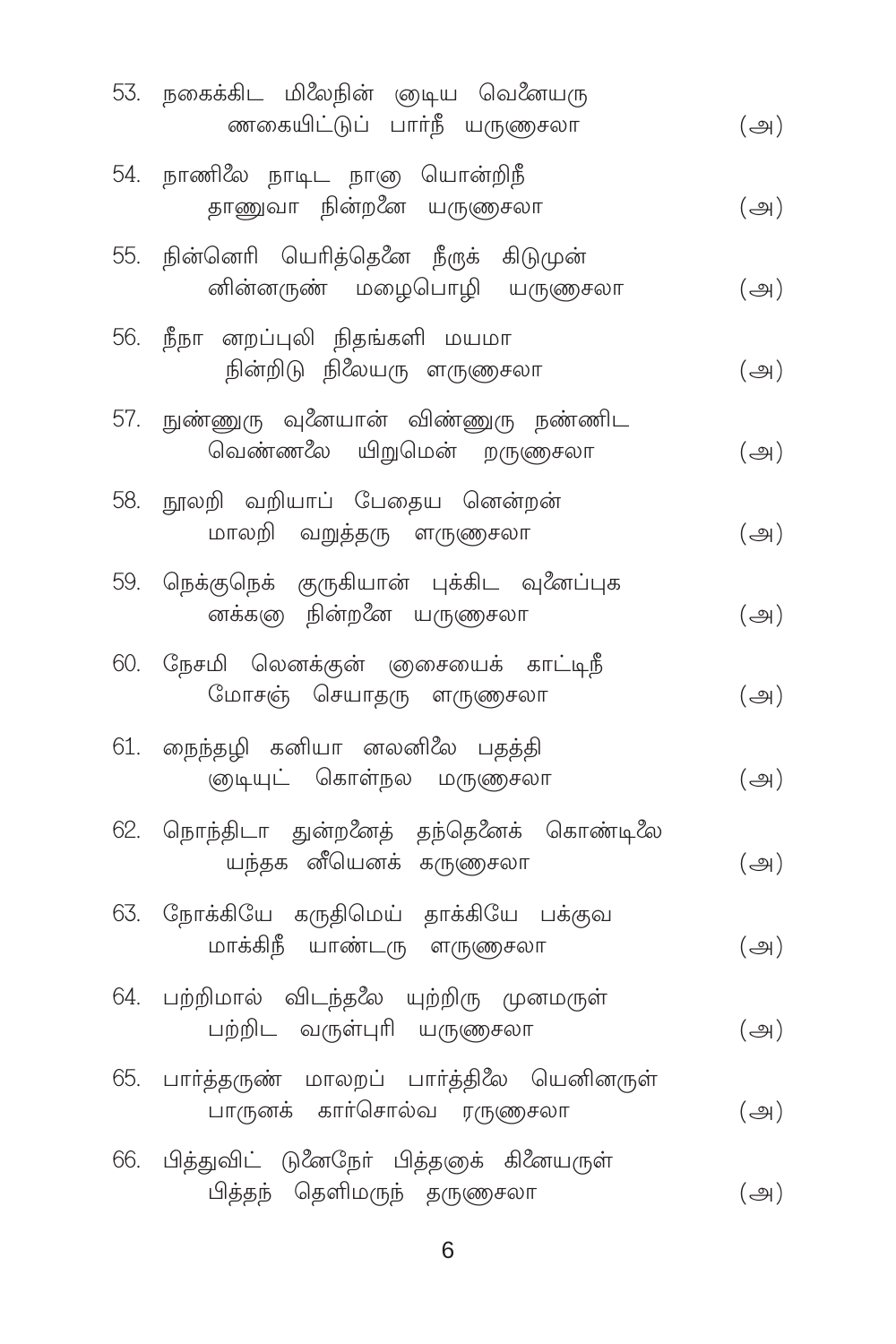| 67. பீதியி லுனேச்சார் பீதியி லெனேச்சேர்<br>பீதியுன் றனக்கே னருணுசலா        | $(\bigoplus)$ |
|----------------------------------------------------------------------------|---------------|
| 68. புல்லறி வேதுரை நல்லறி வேதுரை<br>புல்லிட வேயரு ளருணுசலா                 | $(\bigoplus)$ |
| 69. பூமண மாமனம் பூரண மணங்கொளப்<br>பூரண மணமரு ளருணுசலா                      | $(\bigoplus)$ |
| 70. பெயர்நினேத் திடவே பிடித்திழுத் தனேயுன்<br>பெருமையா ரறிவா ரருணுசலா      | $(\bigoplus)$ |
| 71. பேய்த்தனம் விடவிடாப் பேயாப் பிடித்தெனே<br>பேயஞக் கினேயென் னருணுசலா     | $(\bigoplus)$ |
| 72. பைங்கொடி யாநான் பற்றின்றி வாடாமற்<br>பற்றுக்கோ டாய்க்கா வருணுசலா       | $(\bigoplus)$ |
| 73. பொடியான் மயக்கியென் போதத்தைப் பறித்துன்<br>போதத்தைக் காட்டினே யருளுசலா | $(\bigoplus)$ |
| 74. போக்கும் வரவுமில் பொதுவெளி யினிலருட்<br>போராட் டங்காட் டருணுசலா.       | $(\bigoplus)$ |
| 75. பௌதிக மாமுடற் பற்றற்று நாளுமுன்<br>பவிசுகண் டுறவரு ளருணுசலா            | $(\bigoplus)$ |
| 76. மலேமருந் திடநீ மலேத்திட வோவருண்<br>மலேமருந் தாயொளி ரருணுசலா            | $(\bigoplus)$ |
| 77. மானங்கொண் டுறுபவா் மானத்தை யழித்தபி<br>மானமில் லாதொளி ரருணுசலா         | $(\bigoplus)$ |
| 78. மிஞ்சிடிற் கெஞ்சிடுங் கொஞ்ச வறிவனியான்<br>வஞ்சியா தருளெனே யருணுசலா     | $(\bigoplus)$ |
| 79. மீகாம னில்லாமன் மாகாற் றலேகல<br>மாகாமற் காத்தரு ளருணுசலா               | $(\bigoplus)$ |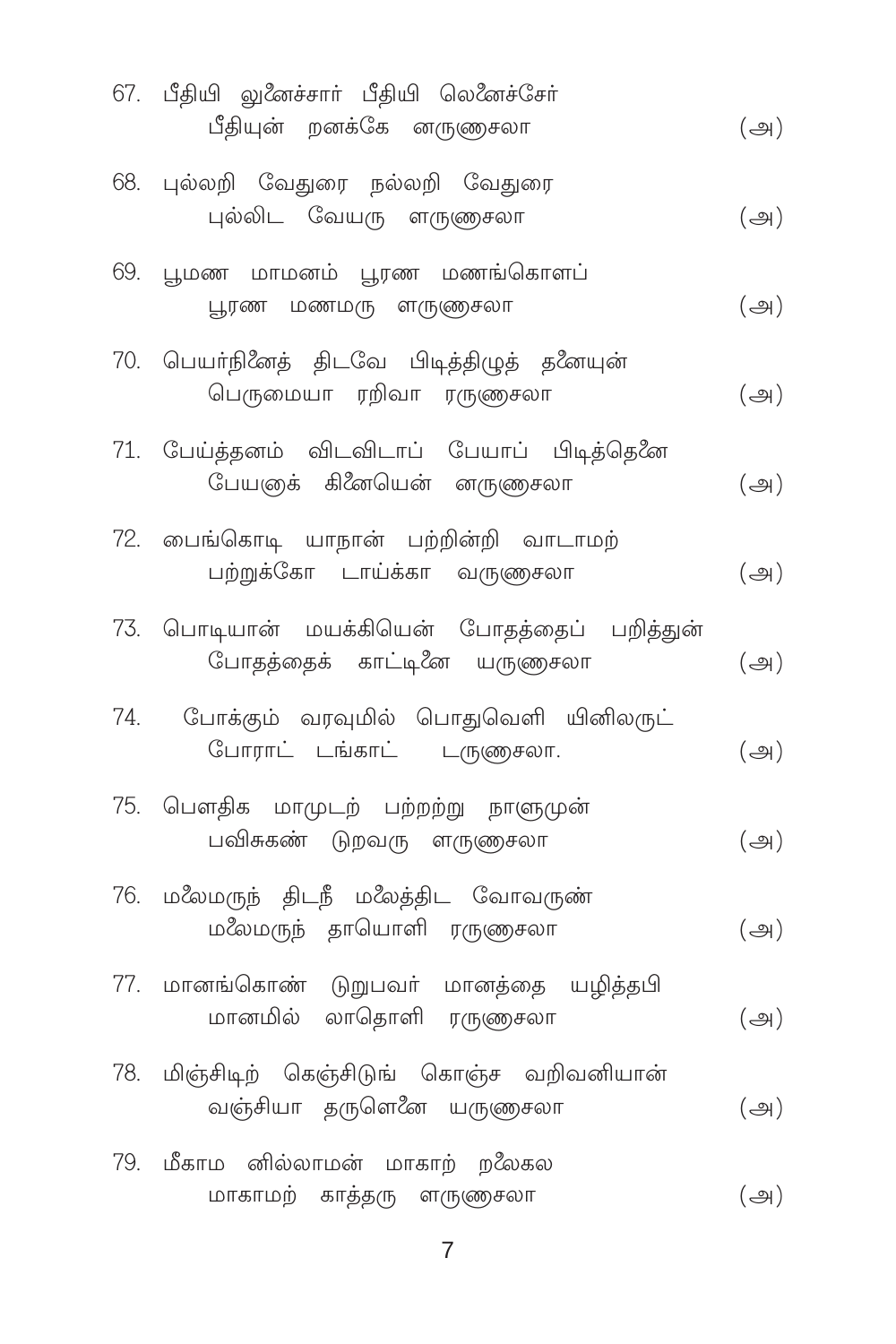| 80. முடியடி காண முடிவிடுத் தனேநோ்<br>முடிவிடக் கடனிலே யருணுசலா                | $(\bigoplus)$       |
|-------------------------------------------------------------------------------|---------------------|
| 81. மூக்கிலன் முன்காட்டு முகுரமா காதெனேத்<br>தூக்கி யணேந்தரு ளருணாசலா         | $(\bigoplus)$       |
| 82. மெய்யகத் தின்மன மென்மல ரணேயிஞ<br>மெய்கலந் திடவரு ளருணுசலா                 | $(\bigoplus)$       |
| 83. மேன்மேற் ருழ்ந்திடு மெல்லியர்ச் சேர்ந்துநீ<br>மேன்மையுற் றனேயென் னருளுசலா | $(\bigoplus)$       |
| 84. மைமய வீத்தருண் மையிஞ லுனதுண்<br>மைவச மாக்கினே யருணுசலா                    | $(\bigoplus)$       |
| 85. மொட்டை யடித்தெனே வெட்ட வெளியினீ<br>நட்டமா டி.னேயென் னருளுசலா              | $(\bigoplus)$       |
| 86. மோகந் தவிர்த்துன் மோகமா வைத்துமென்<br>மோகந்தீ ராயென் னருணுசலா             | $(\bigoplus)$       |
| 87. மௌனியாய்க் கற்போன் மலரா திருந்தான்<br>மௌனமி தாமோ வருணுசலா                 | $(\bigoplus)$       |
| 88. யவனென் வாயின் மண்ணினே யட்டி<br>யென்பிழைப் பொழித்த தருணுசலா                | $(\bigoplus)$       |
| 89. யாருமறி யாதென் மதியினே மருட்டி<br>யெவர்கொளே கொண்ட தருணுசலா                | $(\bigoplus)$       |
| 90. ரமணனென் றுரைத்தேன் ரோசங் கொளாதெனே<br>ரமித்திடச் செயவா வருணுசலா            | $(\bigoplus)$       |
| 91. ராப்பக லில்லா வெறுவெளி வீட்டில்<br>ரமித்திடு வோம்வா வருணுசலா              | $(\bigoplus)$       |
| 92. லட்சியம் வைத்தரு ளஸ்திரம் விட்டெனேப்<br>பட்சித்தாய் பிராணனே டருளுசலா      | $(\Leftrightarrow)$ |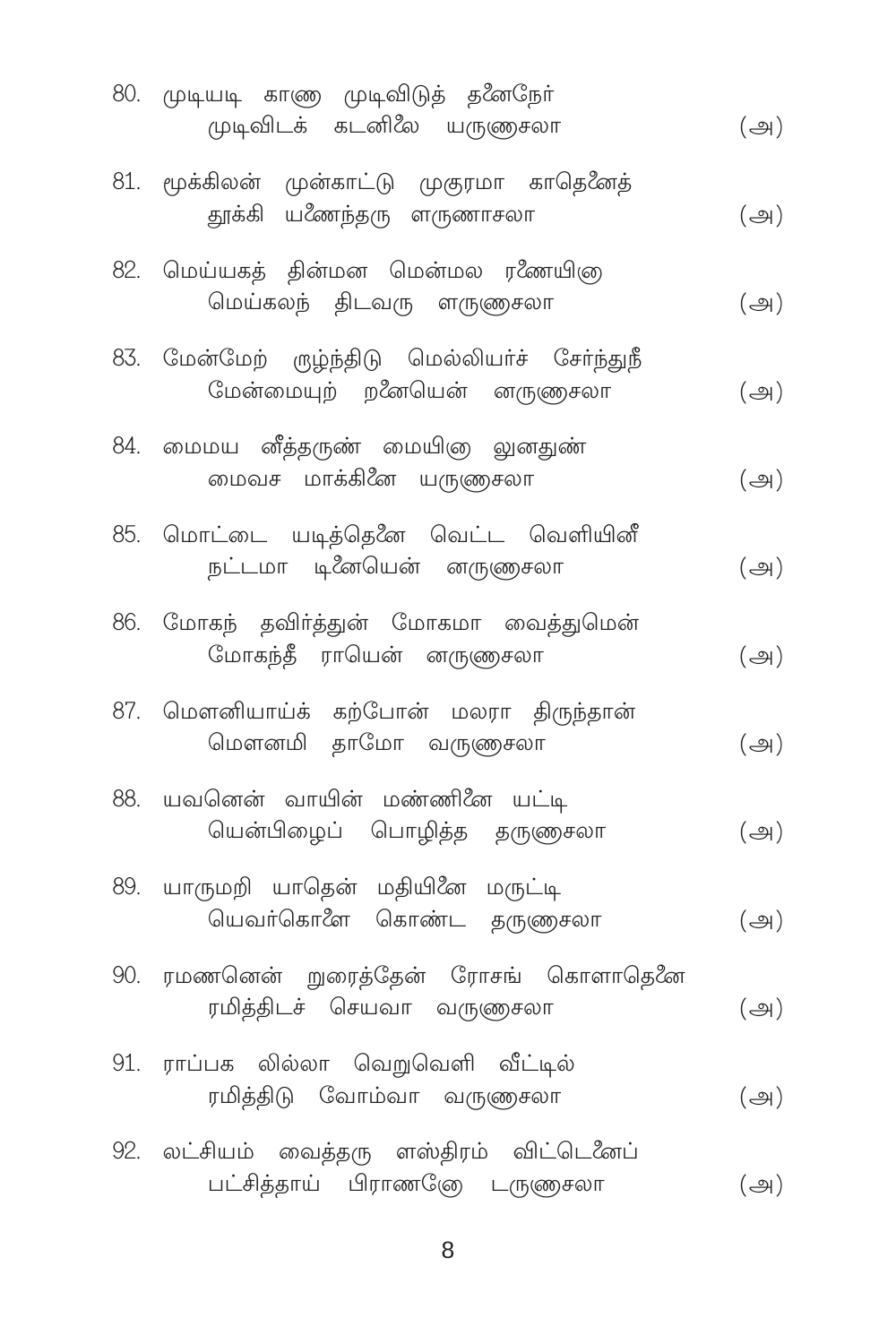| 93. லாபநீ யிகபர லாபமி லெனேயுற்று<br>லாபமென் னுற்றனே யருளுசலா                | $(\bigoplus)$ |
|-----------------------------------------------------------------------------|---------------|
| 94. வரும்படி சொலிலே வந்தென் படியள<br>வருந்திடுன் றலேவிதி யருணுசலா           | $(\bigoplus)$ |
| 95. வாவென் றகம்புக்குன் வாழ்வரு ளன்றேயென்<br>வாழ்விழந் தேனரு ளருணுசலா.      | $(\bigoplus)$ |
| 96. விட்டிடிற் கட்டமாம் விட்டிடா துனேயுயிர்<br>விட்டிட வருள்புரி யருணுசலா   | $(\bigoplus)$ |
| 97. வீடுவிட் டீர்த்துள வீடுபுக்குப் பையவுன்<br>வீடுகாட் டினேயரு ளருணுசலா    | $(\bigoplus)$ |
| 98. வெளிவிட்டே னுன்செயல் வெறுத்திடா துன்னருள்<br>வெளிவிட் டெனேக்கா வருணுசலா | $(\bigoplus)$ |
| 99. வேதாந் தத்தே வேறற விளங்கும்<br>வேதப் பொருளரு ளருணுசலா.                  | $(\bigoplus)$ |
| 100. வைதலே வாழ்த்தா வைத்தருட் குடியா<br>வைத்தெனே விடாதரு ளருணுசலா           | $(\bigoplus)$ |
| 101. அம்புவி லாலிபோ லன்புரு வுனிலெனே<br>யன்பாக் கரைத்தரு ளருணுசலா           | $(\bigoplus)$ |
| 102. அருணேயென் றெண்ணயா னருட்கண்ணி பட்டேனுன்<br>னருள்வலே தப்புமோ வருணுசலா    | $(\bigoplus)$ |
| 103. சிந்தித் தருட்படற் சிலந்திபோற் கட்டி<br>சிறையிட் டுண்டனே யருளுசலா      | $(\bigoplus)$ |
| 104. அன்பொடுன் ஞமங்கே ளன்பர்த மன்பருக்<br>கன்பஞ யிடவரு ளருணுசலா             | $(\bigoplus)$ |
| 105. என்போலுந் தீனரை யின்புறக் காத்துநீ<br>யெந்நாளும் வாழ்ந்தரு ளருணுசலா    | $(\bigoplus)$ |

 $\boldsymbol{9}$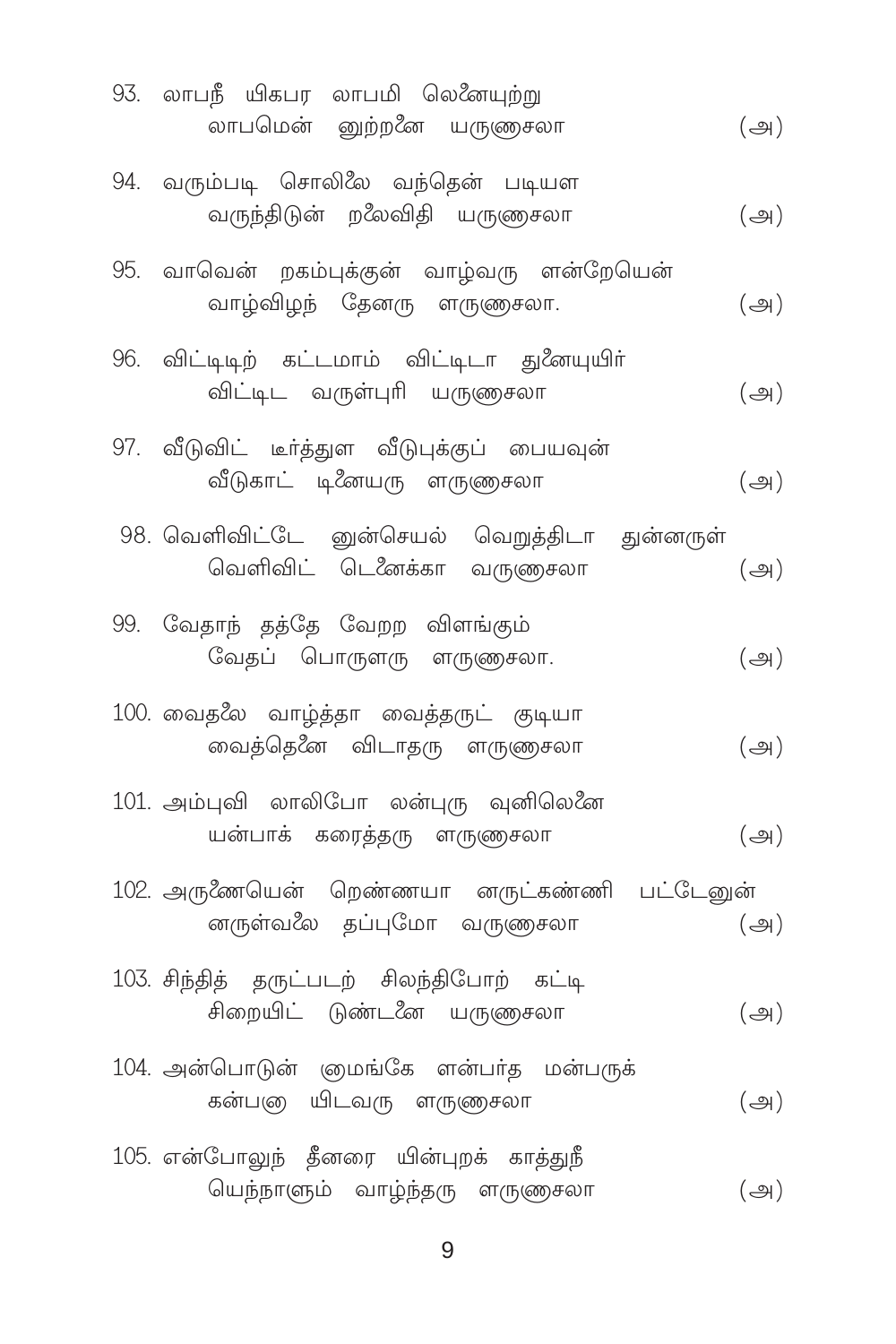- 106. என்புரு கன்பர்த மின்சொற்கள் செவியுமென் ¶flˆ©ı» ˆPıÕ¡∏ Õ∏t\ªı (A)
- 107. பொறுமையாம் பூதர புன்சொலே நன்சொலாப் ˆ£ı÷zu∏ ŒËhƧfl ⁄∏t\ªı (A)
- 108. மாலே யளித்தரு ஞைசல ரமணவென் ©ı˘ª Øo¢u∏ Õ∏t\ªı (A)

அருணு சலசிவ அருணு சலசிவ அருண சலசிவ அருணுசலா! அருண சலசிவ அருண சலசிவ

அருண சலசிவ அருணசலா!

**\* \* \***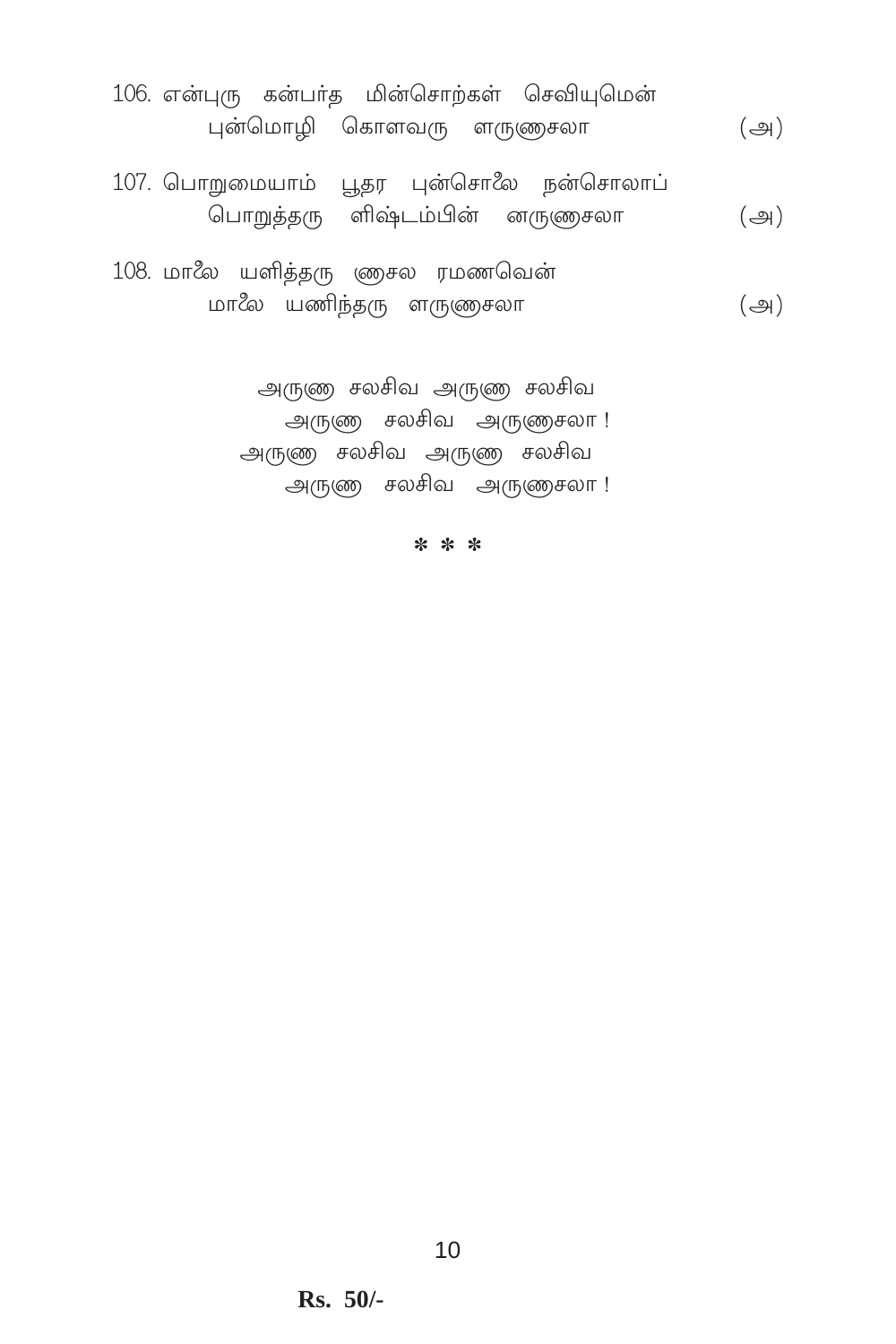# Marital Garland of Letters

- 1. அருணு சலமென அகமே நினேப்பவர் அகத்தைவேர் அறுப்பாய் அருணுசலா.
	- (a) O Arunachala, you root out the ego of those who think of you at heart.
	- (b) O Arunachala, you root out the ego of those who think "Arunachala am I"

Since Arunachala stands for the spiritual 'Heart', the traditional belief that a thought of Arunachala confers moksha is no superstition.

In the double meaning of this first verse, we have already taken off to the clear sky of jnana.

Dwelling on the identity of I with pure awareness, of which this Hill is the solid, tangible symbol, the separate I fades away or is rooted out. Its place is taken by the universal Self dwelling in this body and fulfilling the universal purpose.

 $* * *$ 

- அ) அருணாசலா ! தம் இதயத்தில் ''அருணாசலம்'' நினைப்பவரின் அகந்தையை வேரோடு என நீக்கிடுவாய்.
- ஆ) அருணாசலா! ''அருணாசலமே நான்'' என நினைப் பவரின் அகந்தையை வேரோடு நீக்கிடுவாய்.

அருணாசலம் என்பது ஆன்மீக இதயத்தைக் குறிப்பதால், அருணாசலத்தின் நினைப்பு மோக்ஷம் ஈயும் என்ற பாரம்பரிய நம்பிக்கை. மட நம்பிக்கை அல்ல.

முதல் செய்யுளின் இந்த இரண்டு விளக்கங்களினால், நாம் ஏற்கனவே, சுத்த ஞானாகாசத்திற்குக் கிளம்பி விட்டோம்

அருணாசலம் என்னும் மலையே சுத்த சுயவுணர்வின் வெளிப்படையான உருவமாகும். உள்ளத்தில், ''இந்த சிந்திப்பவரின் அகந்தை மறைந்து மலையே நான்'' என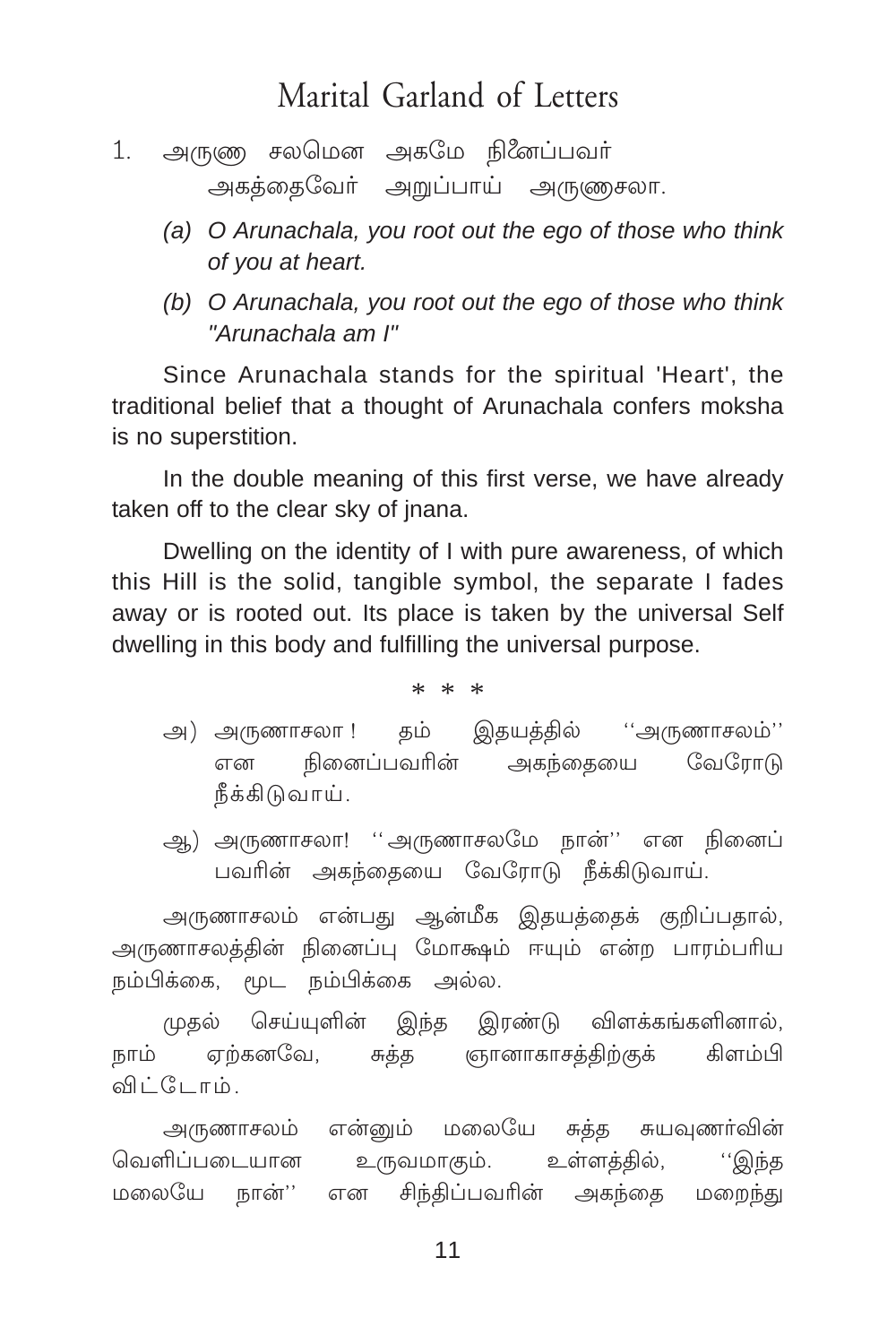நசிந்து விடும். இந்த உடலுள் விடும் அல்லகு வாசம் ''கான்'' செய்யம்  $(Self)$ என்னம் பரிபர்ண ஆன்மா. நிரப்பி. பிாபஞ்சக்கின் அகந்கையின் இடக்கை காாண காரியங்களை நிறைவேற்றுகிறது.

அழகுசுந் தரம்போல் அகமும் நீயுமுற்(று) 2. அபின்னமா யிருப்போம் அருணுசலா.

O Arunachala, may I and you, like Azhagu and Sundaram become one and be indivisible!

Azhagu and Sundaram are two words meaning one and the same thing, beauty. They differ in form but are identical in substance. So also, the empirical I and the universal Self are one in reality, though they appear to be different.

The verse has a further biographical and cultural significance. Azhagu, Bhagavan's mother's name, is pure Tamil with its peculiar zh sound. Sundaram, his father's name, is Sanskrit in origin but is accepted and widely used in current Tamil. Between Sundaram and Azhagu, between husband and wife, between the spiritual I and the natural I, between Sanskrit and Tamil, unity is real, differences are apparent. Let us dwell on the basic unity and forget the apparent differences.

The added beauty of this verse is that it reminds us of the auspicious pair who gave to the world blessed Bhagayan.

 $* * *$ 

அருணாசலா ! நானும் நீயும், அழகு சுந்தரம் போல் பிரிக்க இயலாததாய் இருப்போம். ஒன்றாய்,

''அழகு'', ''சுந்தரம்'' என்ற இரு சொற்களும் 'அழகு' என்னும் ஒரு பொருளையே குறிக்கும். அவை வடிவால் வேறுபடினும், பொருளால் ஒன்றே ஆகும். அதே போல், நாம் நடைமுறையில் குறிக்கும் ''நான்'' என்பகும். ஸர்வ வியாபகமான ஆன்மாவாகிய ''கான்'' என்பகும் வேறாகக் தோன்றினும், உண்மையில் ஒன்றேயாகும்.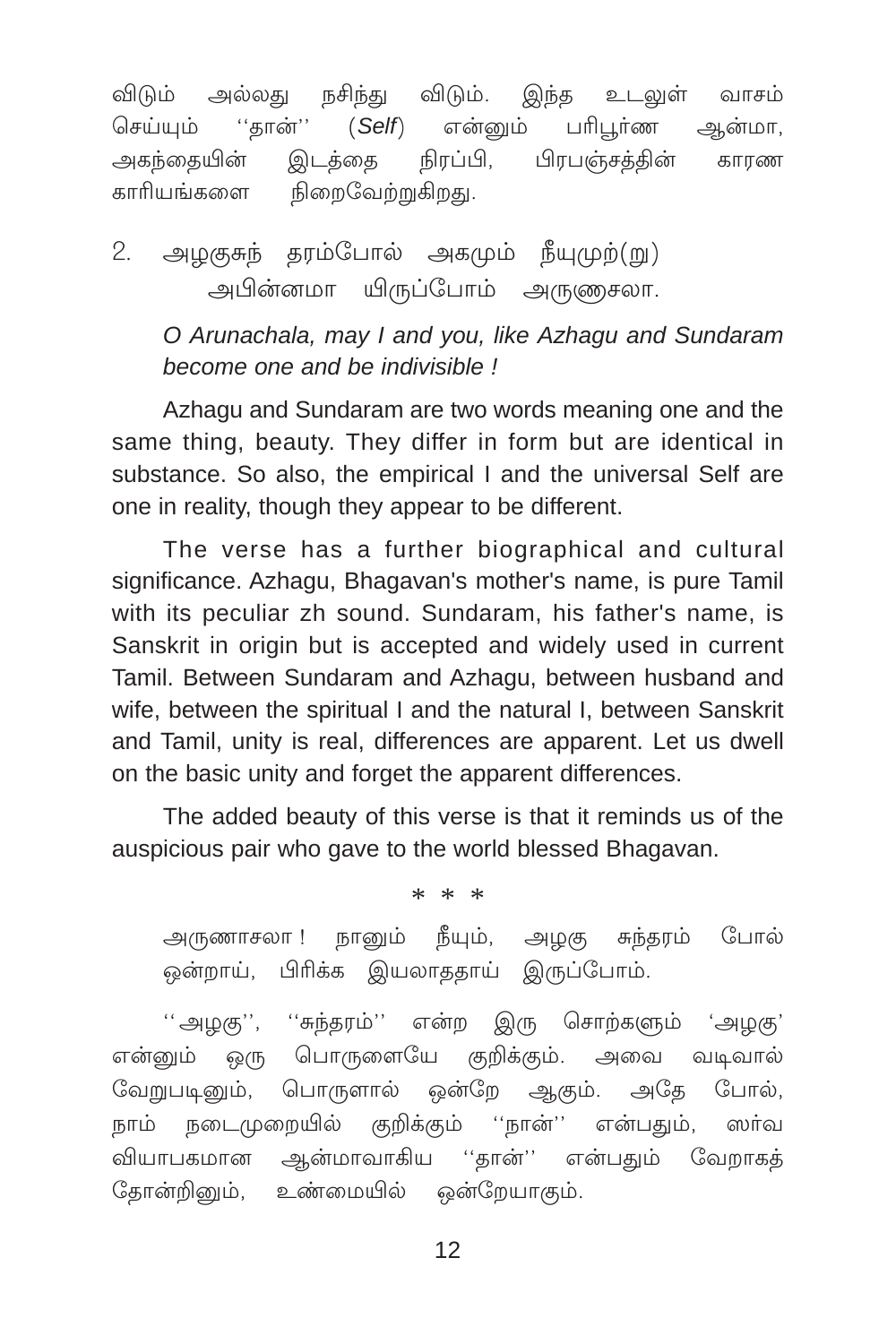மேலும், இச் செய்யுளுக்கு ஒரு வாழ்க்கை வரலாற்றுக் பண்பாட்டு முக்கியத்வமும் குறிப்பம். உள்ளன. அழகு என்னும் பகவானின் தாயாரின் பெயர், தமிழ் மொழிக்கே ''ம'' ஓசையுடன் கூடிய தூய தமிழாகும். சுந்தரம் உரிக்கான என்னும் இவர் தந்தையின் பெயர், சம்ஸ்கிருத (வடமொழி) சொல்லாயிருப்பினும், இன்றைய நடைமுறை கமிமில் உபயோகப்பட்டு கொள்ளப்பட்டு பாவலாக ஏற்றுக் இடையிலும், வருகிறது. சுந்தரம் அழகுக்கு கணவன் மனைவிக்கு இடையிலும், ஆன்மீக ''தான்''க்கும், இயல் ''நான்''க்கும் இடையிலும், நடைமுறை சம்ஸ்கிருதம் தமிழுக்கும் இடையேயும் உள்ளது, ஒற்றுமை (ஒருமை, என்பதே உண்மை; வேறுபாடுகளாவன ஐக்கியம்) வெறும் நாம் அடிப்படை கோற்றமே. ஒற்றுமையை நினைவில் கொண்டு. வேறுபாடுகளான கோற்றக்கை வைக்குக் மறந்து விடுவோம்.

இச்செய்யுளுக்கு மேலும் அழகு கூட்டுவது, புண்ணிய உலகிற்கு அளிக்க மூர்த்தியான பகவானை பனிக கம்பகிகளை நமக்கு நினைவு கூர்வதாகும்.

3. அகம்புகுந் தீர்த்துன் அககுகை சிறையாய் அமா்வித்த தென்கொல் அருணுசலா.

O Arunachala, why did you enter my home and carry me away and why do you keep me now a prisoner in your home, the cave of the Heart?

The mind is the home of the Jiva, the Heart of Siva. The maiden carried away by the warrior and being kept a prisoner is the mind merging in the heart. Bhagavan was a willing, cheerful and active prisoner of Arunachala for 54 years.

Siva's capture of Bhagavan in Madurai, carrying him off to Arunachala and keeping him a prisoner in the heart's cave are wonderful manifestations of unpredictable and inexplicable grace. Siva is a robber who comes unexpectedly in a flash of surprise and carries off our precious ego.

 $* * *$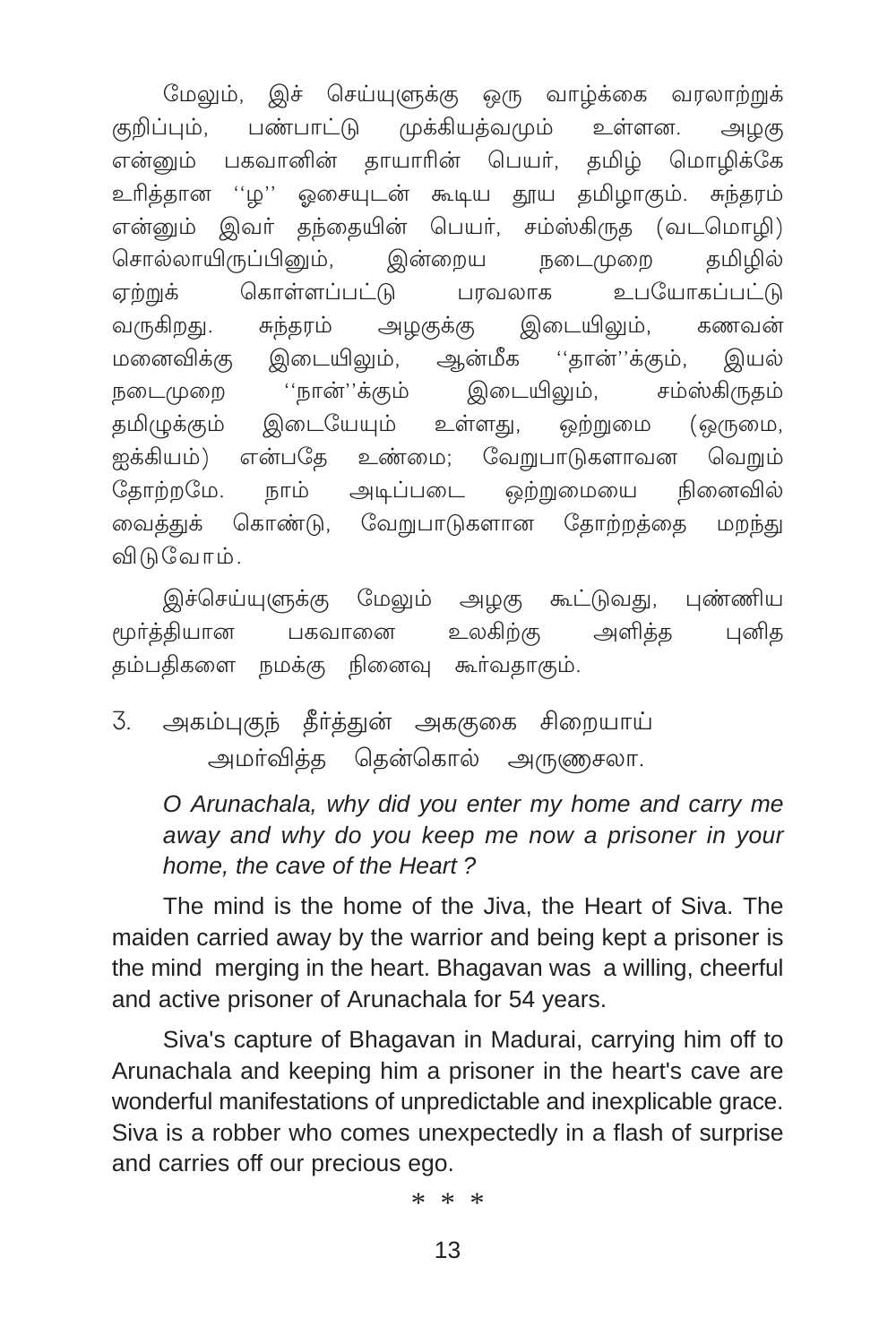அருணாசலா ! என் வீட்டிற் புகுந்து என்னைத் தூக்கிச் சென்றதேனோ? இப்போது என்னை உன் வீடான இதயகுகையில் கைதியாய் ஏன் வைத்துள்ளாய்?

மனம் ஜீவனின் வீடு, இதயம் சிவனின் வீடு. ஓர் மாவீரர் கன்னிப் பெண்ணைத் தூக்கிச் சென்று சிறையிலிட்டிருப்பது, இதயத்தில் ஒன்றறக் கலந்து மனமானகு விடுகலாகும். (பகவான் தானே விரும்பி, மகிழ்ந்து, செயலாற்றலுடன் 54 ஆண்டுகள் அருணாசலமாம் சிறையிலிருந்தார்.)

சிவன், பகவானை மதுரையில் வலிய ஆட்கொண்டு அருணாசலத்திற்குத் தூக்கிச் சென்று இதயகுகையில் சிறை வைத்திருந்தது எதிர்பாரா, விளக்கவொண்ணா பேரருளின் வியப்பூட்டும் வெளிப்படை நிகழ்ச்சிகளாகும். சிவன். எதிர்பாராது, அதிசயிக்கத்தக்க ஓர் மின்வேகத்தில் வந்து, நமது மதிப்புமிக்க அகந்தையை எடுத்துச் சென்றிடும் ஒர் கள்வன்

4. ஆருக் காஎனே யாண்டனே அகற்றிடில் அகிலம் பழித்திடும் அருணுசலா.

> For whose sake did you conquer me? Was it for your pleasure or my good? If now you cast me off, the world would blame you, Arunachala.

"First you captured me and now you are indifferent towards me." This is playing with the idea of duality. For the moment the Jiva forgets the identity with Siva, feels abandoned and blames Siva

 $* * *$ 

அருணாசலா ! எவர்பொருட்டு என்னை நீ ஆட் கொண்டாய்? அது உன் இன்பத்திற்காகவா அல்லது என் நன்மைக்கா? இப்போது என்னை நீ ஒதுக்கித் தள்ளிவிட்டால், உலகம் உன்னைத் தூற்றும்.

''முதலில் என்னை நீ கைப்பற்றினாய். இப்போது என்னிடம் உதாசீனமாய் உள்ளாய்''. இது துவித எண்ணத்தின்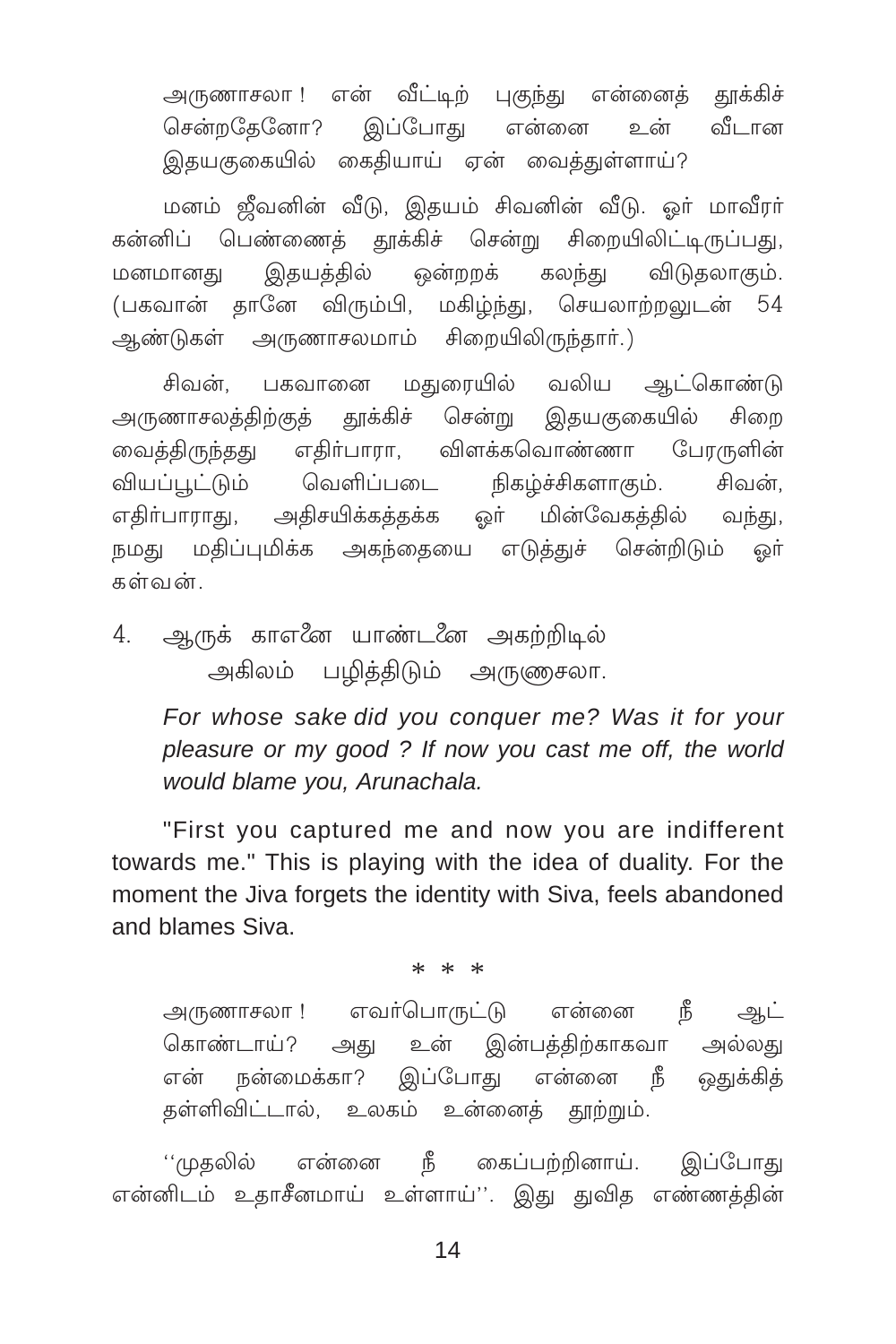ஒர் விளையாட்டாகும். ஒரு கணம் ஜீவன், சிவனுடன் தனது ஐக்கியத்தை மறந்துவிடுகிறது; தான் கைவிடப்பட்டதாக நினைந்து, சிவனைக் குற்றம் சாற்றுகிறது.

5. இப்பழி தப்(பு)உனே ஏன்நினேப் பித்தாய் இனியார் விடுவார் அருணுசலா.

Escape this blame. Why did you make me remember you? Who will let you go hereafter?

This has reference to the blame mentioned in the previous verse.

It is Siva who reveals himself to us and recalls us to Him. Once we have been called, chosen, governed by Him, He may seem to forsake us, we may forget Him for a while, but it will not be for long.

 $* * *$ 

அருணாசலா ! இந்தப் பழியினின்று தப்பித்துக்கொள். எதற்காக உன்னை நான் நினைக்கும்படிச் செய்தாய்? இனி உன்னை யார் நழுவவிடுவர்?

இது முன் செய்யுளில் கூறப்பட்ட ''பழி''யைக் குறிக்கிறது.

சிவனே நமக்குத் தன்னை உணர்ப்பித்து, மீண்டும் நம்மை தன்னிடம் அழைக்கிறார். ஒரு முறை அவரால் அமைக்கப்பட்டு, தேர்வு செய்யப்பட்டு ஆட்கொள்ளப்பட்ட பின், அவர் நம்மைக் கைவிட்டதாகத் தோன்றலாம், சில காலம் நாம் அவரை மறக்கலாம்: ஆனால் அது நீண்ட காலம் நீடிக்காது.

- 6. ஈன்றிடும் அன்னேயின் பெரிதருள் புரிவோய் இதுவோ உனதருள் அருணுசலா.
	- (a) Kinder far are you than one's own mother. And is this vour kindness. O Arunachala?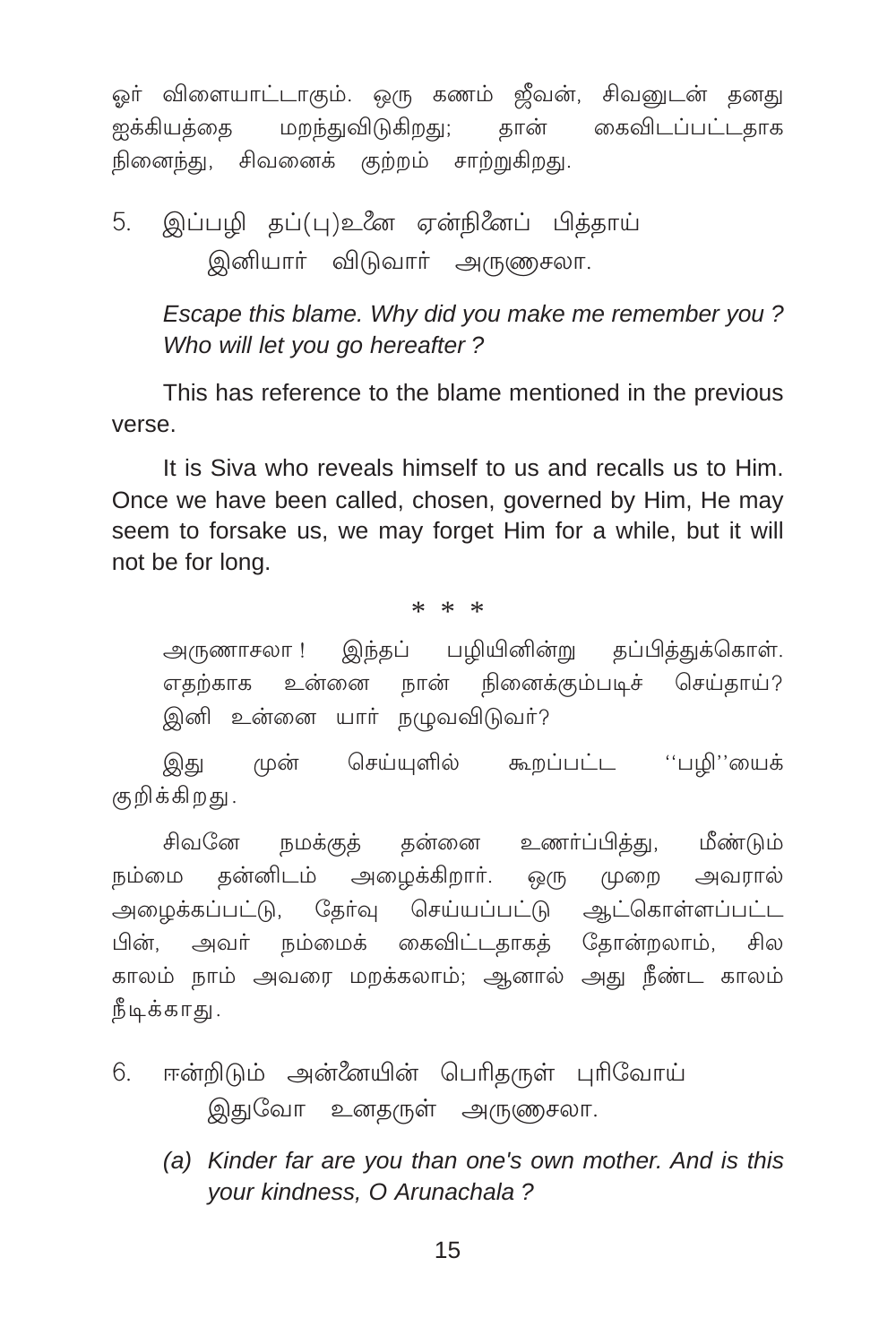This is a complaint in the form of a question uttered by the devotee who feels forsaken.

(b) Kinder far are you, O Arunachala, than one's own natural mother. Such is your abundant grace.

This second meaning is Bhagavan's assertion that the grace of God is infinitely greater than any human mother's earthly love.

If the second meaning is adopted  $\mathbb{Q}_{5}$  – capturing me and keeping me in your heart - cave referred to in verse  $3 - is$ the proof of such abundant grace.

ஈன்றிடும் அன்னே, mother who gave one, birth, not stepmother or foster mother or some other substitute.

- a) இதுவோ Is this alone your grace ?
- b) இது ஓ இதுவே ஓ Such and so great is your grace.

 $* * *$ 

அ) அருணாசலா ! தனது சொந்தத் தாயைக் காட்டிலும் மிகுந்த அன்பு செலுத்துவோன் நீ. அப்படி இருக்க, இது தானோ உனதன்பு?

இது ஒரு அடியாரின் முறையீடு. அவர், தான் கைவிடப் பட்டதாகக் கருதி இப்படி ஒரு கேள்வி கேட்கிறார்.

ஆ) அருணாசலா ! நீ தன்னைப் பெற்றெடுத்த இயற்கைத் காயினும் அன்பு மிக்கோன். உனகு அபரிமிகமான அருள் அத்தகையது.

இரண்டாவது விளக்கமான இது, இறை அருள் எந்த ஒரு மானிடத் தாயின் உலகியல் அன்பைக் காட்டிலும் அதிகமானது என்று பகவான் எண்ணிலா மடங்கு உறுதியாகக் கூறுவதாகும்.

இந்த இரண்டாவது விளக்கத்தை ஏற்றுக் கொண்டால், உனதருள்'' என்பதற்கு 3-ம் செய்யுளில் ''இதுவோ கூறப்பட்ட ''என்னைச் சிறைபிடித்து உனது இதய குகையில் வைத்திருப்பது'' அத்தகைய அபரிமிதமான அருளுக்கு அத்தாட்சியாகும்.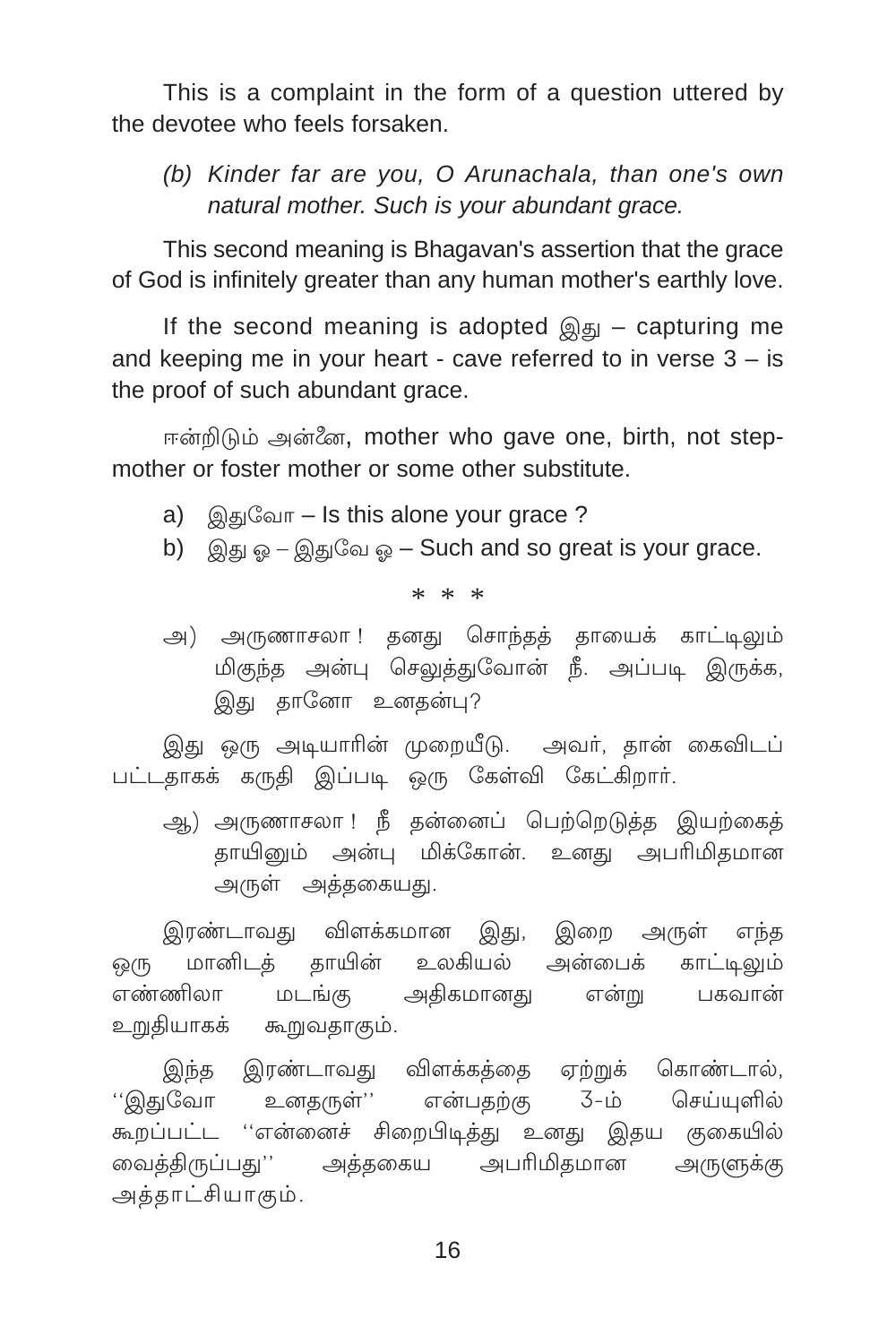ஈன்றிடும் அன்னை – பெற்ற தாய். மாற்றாந்தாயோ, வளா்ப்புத் தாயோ, சொந்த தாய்க்குப் பதிலான வேறு எவருமோ இல்லை.

- அ) இதுவோ இதுதானா உனதருள்.
- ஆ) இது ஒ இதுவே ஒ, இதுதான் அன்றோ உனது போருள்.
- 7. உனேயே மாற்றி ஓடா(து) உளத்தின்மேல் உறுதியா யிருப்பாய் அருணுசலா.
	- (a) Stay firmly in my mind, O Arunachala, so that it may not elude you and wander elsewhere.
	- (b) Without changing yourself into a stranger and running away from me, sit firmly in my mind, O Arunachala.
	- (c) Stay firmly in my mind, O Arunachala, and keep watch, so that this mind of mine may not change even you into me and the world, and wander away from you, the Real.

உனே ஏமாற்றி உனேயே(நீ) மாற்றிக் கொண்டு உனேயே (நான்) மாற்றி விட்டு உஃஎயே மாற்றி

\* \* \*

- அ) அருணாசலா ! என் மனம் உன்னை ஏமாற்றி வேறெங்கும் அலையாதிருக்க என் மனகில் உறுதியாய் இரு.
- ஆ) அருணாசலா ! நீ ஓர் அன்னியனாக மாறி என்னை விட்டோடாது என் மனதில் திடமாய் வீற்றிரு.
- இ) அருணாசலா ! இந்த என் மனமானது உன்னையும் கூட என்போலும், உலகுபோலும் மாற்றிடாமலும், சத்தான உன்னை விலகி திரியாமலிருக்கவும் என் மனதில் நீ அசையாது நிலைத்திருந்து காவல் கா.

உனை ஏமாற்றி – உனையே(நீ) மாற்றிக் கொண்டு உனையே (நான்) மாற்றிவிட்டு: உனையே மாற்றி,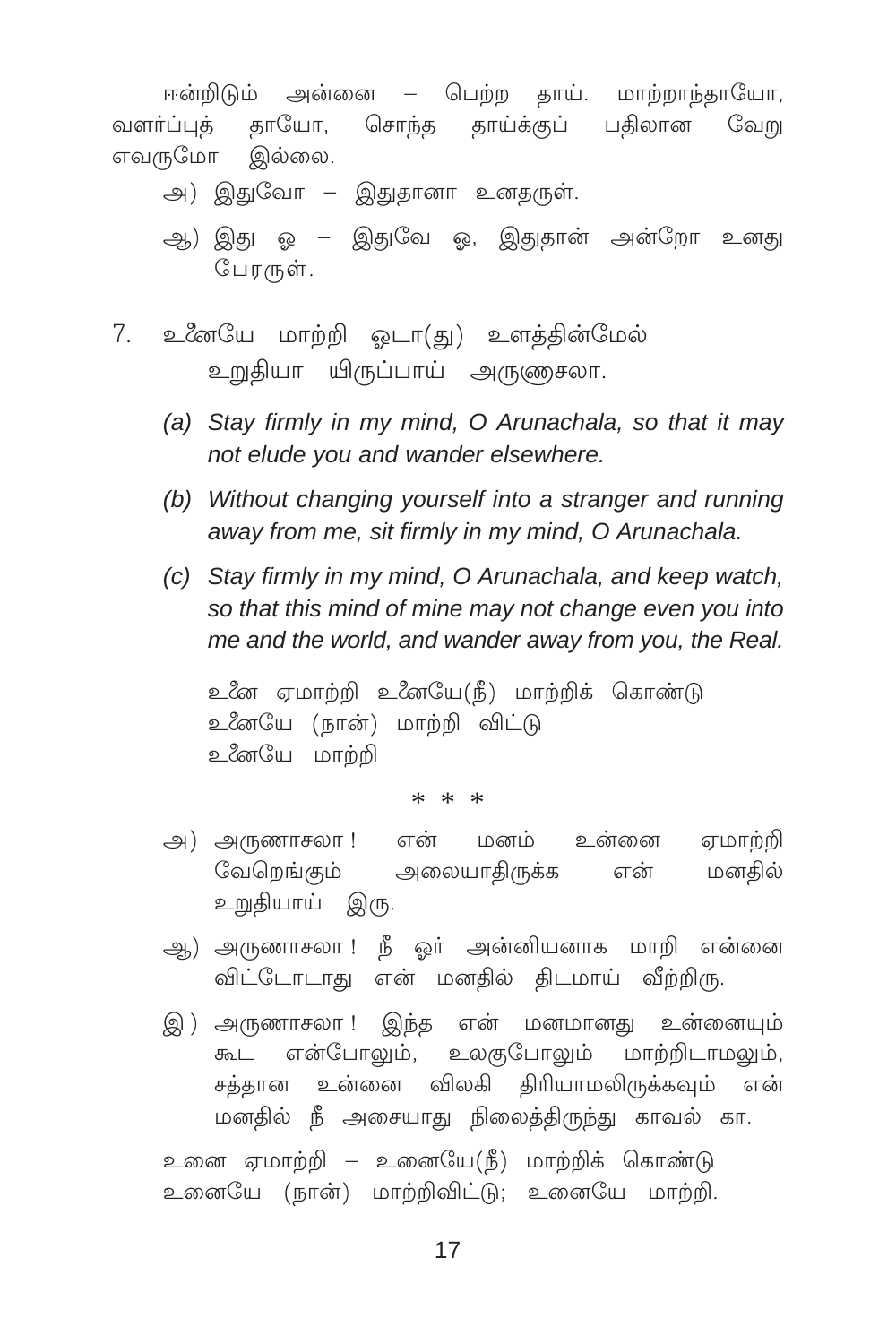ஊர்சுற் றுளம்விடா(து) உணேக்கண் டடங்கிட 8. உன்னமு கைக்காட் டருளுசலா

Reveal your true beauty, O Arunachala, so that the fickle mind is prevented from wandering in the streets and is stilled by your Presence.

This verse is linked with the previous verse and suggests a panacea to prevent the mind from looking outside.

The mind wanders in the world in search of pleasures until it turns within, sees the real and permanent beauty of Arunachala as the Self, and abides in blissful peace.

 $* * *$ 

அருணாசலா ! நிலையற்ற மனம் தெருத்தெருவாய்த் திரியாமல் உன் முன்னிலையில் மோன அமைகியில் நிலைத்திட உன் உண்மை அழகைக் காண்பித்தருள்.

இச் செய்யுள் முன் செய்யுளுடன் இணைந்துள்ளது. வெளிநோக்கைக் கவிர்க்க அருமருந்தொன்றைக் மனகின் குறிப்பாகத் தெரிவிக்கிறார்.

அருணாசலக்கின் உண்மையான மனம் உள்நோக்கி, நிரந்தர அழகையே ''தானாய்''க் கண்டு, பேரானந்த வரை, அது (மனம்) உலகில் அமைகியில் நிலைக்கும் இன்பத்தைத் தேடி அலைகிறது.

எனேயழித் திப்போது எனேக்கல வாவிடில் 9. இதுவோ ஆண்மை அருணுசலா.

Is it manliness, O Arunachala, if you fail now to embrace me and destroy my maidenhood?

This is a daring plea for union through self-destruction. a total surrender of body, mind and soul. The maiden un-ashamedly offers up her body for violation, the sadhaka lays bare his ego for sacrifice. It is a challenge to purusha to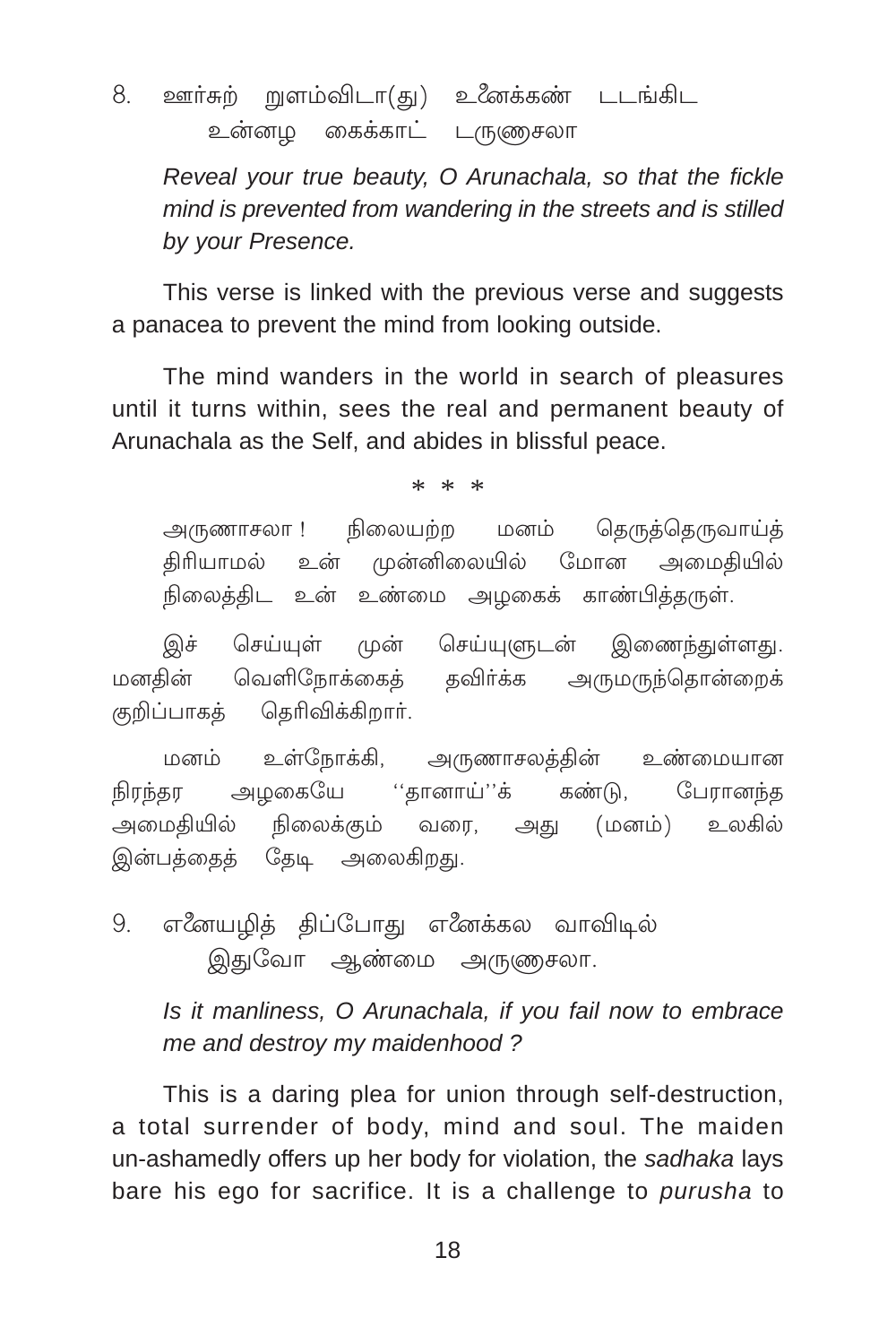overpower *prakriti* to make her His own, irrevocably and finally, once and for ever.

The erotic imagery is purely symbolical and should not be taken literally. The destruction of the ego and the union of jiva with Siva are meant.

The key word is இப்போது now, this moment.

 $* * *$ 

இப்பொழுது என்னைத் தழுவி அருணாசலா ! எனது கன்னித் தன்மையை அழிக்காமல் இருப்பது ஆண்மையோ?

தன்னை அழித்துக்கொண்டு, உடல், மனம், ஆவியை முழுமையாக அர்ப்பணித்து ஐக்யமாவதற்கு இது ஒரு மிகத் துணிகரமான முறையீடாகும். மங்கையானவள் நாணமின்றி கற்பழிக்கத் தானே வலியத் தன் உடலைக் தருகிறாள்; சாதகன் தனது அகந்தையை முற்றுமாகத் தியாகம் செய்ய மாறுதலின்றி, சமா்ப்பிக்கிறான். இது நிரந்தரமாகவும், தன்னை தன் உடைமை முடிவாகவும். அடக்கி, அவன் யாக்கிக்கொள்ள, இயற்சக்தியானது (பிரக்கிருதி, ஜீவபோதம்) பரம்பொருளுக்கு (புருஷத்திற்கு, ஆண்மைக்கு) விடும் ஒரு அறைகூவல்.

இந்த காமம் சாா்ந்த உருவக அணி, ஒரு உவமைக்கான குறுப்பீடே ஆகும். இதை அப்படியே அப்பட்டமான நேர் பொருளாக எடுத்துக்கொள்ளக் கூடாது. இதன் பொருள், அகந்தையின் நாசமும், ஜீவன் சிவனுடன் ஐக்கியமாதலுமே ஆகும்.

இச்செய்யுளின் அடிப்படை மூலச் சொல் (Keyword) இப்போகு, இக்கணம்.

10. ஏனிந்த உறக்கம் எனேப்பிற ரிழுக்க இதுவுனக் கழகோ அருணுசலா.

> Is it proper, O Arunachala, that you should pretend to be asleep when strangers are dragging me away from you?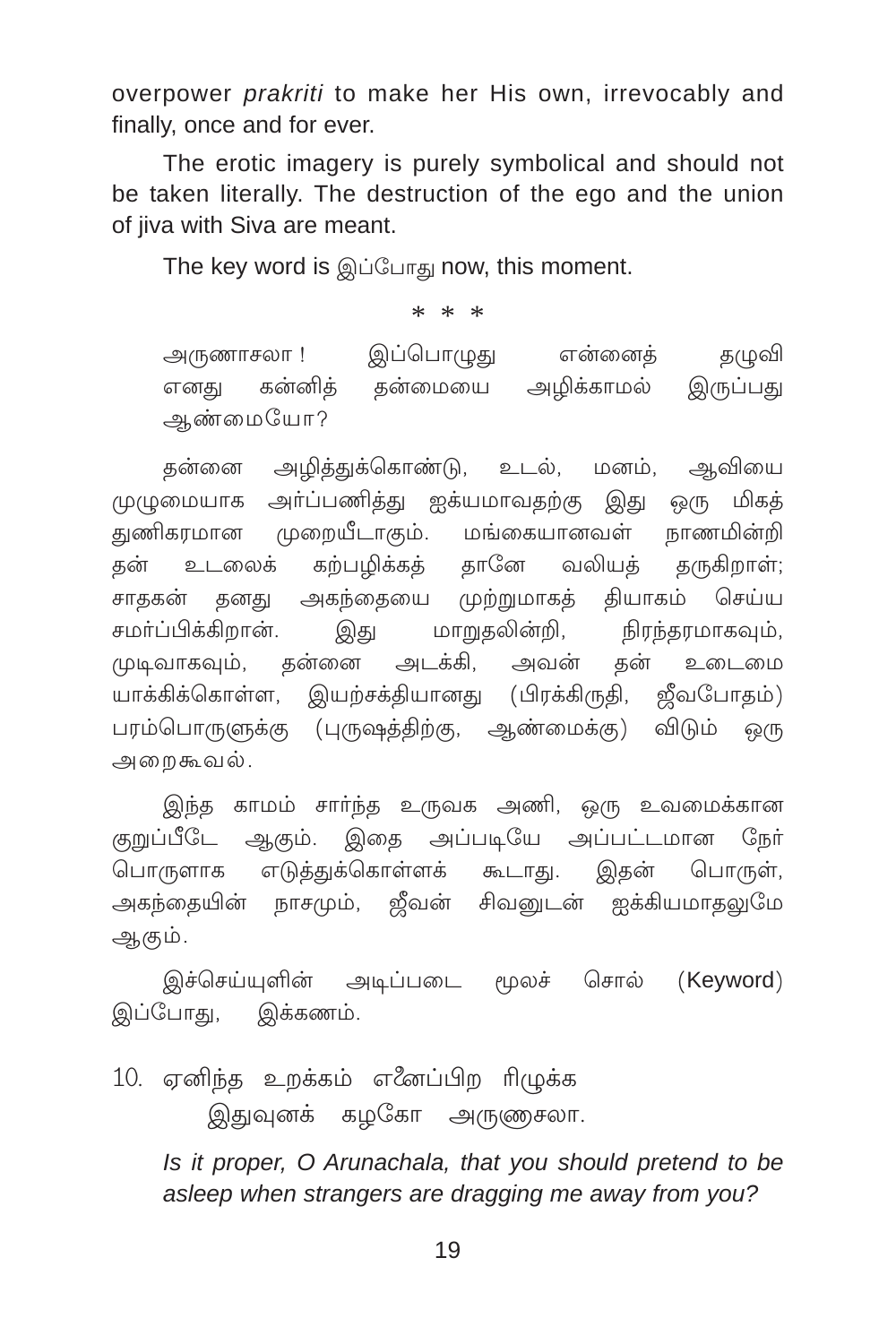By right and nature the soul belongs to God. But the pleasures of the senses are ready to carry it away. It is for God, the owner, to protect His property from strangers who are about to steal it. "The others" (Amit) are the five senses referred to in the following verse: verses 10, 11 and 12 form one series.

> $* *$  $\ast$

என்னை அன்னியர் உன்னிடமிருந்து அருணாசலா ! இழுத்துச் செல்லும்போது, நீ தூங்குவது போல் பாசாங்கு செய்தல் சரியோ?

உரிமைப்படியும், இயல்பாகவும், ஆன்மா இறைவ னுக்குச் சொந்தமானது. ஆனால், புலன்களின் இன்பங்கள் சென்றிட ஆயத்தமாய் இருக்கின்றன. அதைத் தூக்கிச் இறைவன் தான், தனக்கு உரித்தான சொத்தை, அன்னியா் களவாட வரும் நேரம் அதைப் பாதுகாக்க வேண்டும்.

''பிறா்'' என்பது பின்வரும் செய்யுளில் குறிப்பிட்டுள்ள ஐம்புலன்கள் ஆகும். செய்யுட்கள் 10,11,12 ஒரு தொடராகும்.

#### $11.$ ஐம்புலக் கள்வா் அகத்தினிற் புகும்போது அகத்தில் நீ யிலேயோ அருணுசலா.

When those robbers, the five senses, enter my mind, are you not present there at home to keep them out?

When the owner is not at home and the house lies vacant. thieves break in and steal. But this owner, the Self. is ever present and cannot leave the house. And it is ever awake as awareness and cannot sleep either. Hence it is present and awake, and only pretends to be absent or asleep. This idea is made clear in the next verse, number 12. Man is free and shares this gift with God. The Self therefore permits the visit of the five senses. This is due to the freedom given to man to look without or look within. Such freedom is only a trick, a piece of jugglery. Temptation comes to purify and strengthen us.

 $* * *$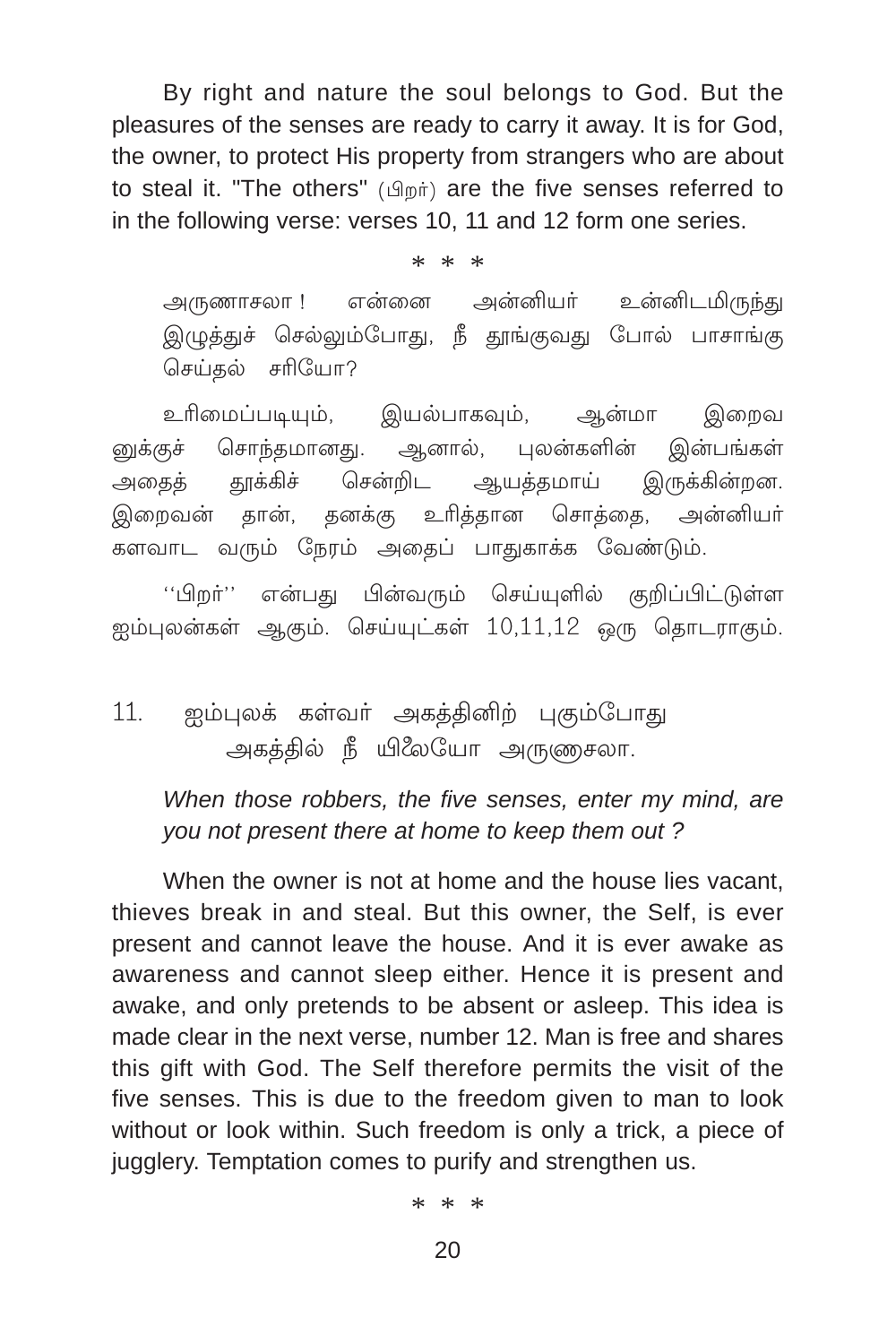அருணாசலா ! ஐம்புலன்களாகிய அக்கள்வர்கள் என் உள்ளக்கில் நுழையும் பொழுது, அவர்களைத் தடுப்பதற்கு, அங்கே, வீட்டில் நீ இல்லையோ?

வீட்டின் உரிமையாளர் (சொந்தக்காரர்) வீட்டில் வீடு காலியாய் இருக்கும்போது, இல்லாமல், கள்வர் வீட்டை உடைத்து வந்து, களவாடுவர். ஆனால் இந்த சொந்தக்காரரான ஆன்மா என்றென்றும் உள்ளது, வீட்டை விட்டு அகல இயலாதது. அது எப்போதும் விழிப்புடன் உணர்வாக இருக்கிறது, தூங்கவும் முடியாது. ஆதலால் அது இருந்து கொண்டும், விழிப்புடனும் உள்ளது. இல்லாதது போலும் அல்லது தூங்குவது போலும் பாசாங்கு கான் செய்கிறது. இந்தக் கருத்து அடுத்து வரும் 12-ம் எண் செய்யுளில் மிகத் தெளிவாய்க் கூறப்பட்டுள்ளது. மனிதன் சுதந்திரம் உடையவன், இந்தப் பரிசை இறைவனுடன் பங்கு கொள்கிறான். ஆகையால் ஐம்புலன்களின் நுழைவை ஆன்மாவானது அனுமதிக்கிறது. மனிதன் இந்த சுதந்திரத்தின் விளைவால் வெளிநோக்குடையவனாகவும் இருக்கலாம்; உள்நோக்குடையவனாகவும் இருக்கலாம். இத்தகைய சுதந்திரம் ஒரு சூழ்ச்சியே, ஒரு மாயாஜாலமே (செப்பிடு வித்தையே) ஆகும். ஆசைத் தூண்டுதல்கள் நம்மைக் தூயப்படுத்தவும், பலப்படுத்தவும் வருகின்றன.

12. ஒருவஞம் உன்னே ஒளித்தெவர் வருவார் உன்சூ தேயிது அருணுசலா.

You are the one without a second, the sole, real being, O Arunachala. Who can hide you or hide from you and come in here? If strangers come in, it is with your knowledge. All this is but your jugglery.

 $* * *$ 

அருணாசலா ! நீயே இரண்டற்ற, ஒரே உண்மைப் பொருள் (சத்வஸ்து). உன்னை யார் மறைக்க முடியும் அல்லது, உன்னிடமிருந்து ஒளிந்து இங்கே வரமுடியும்?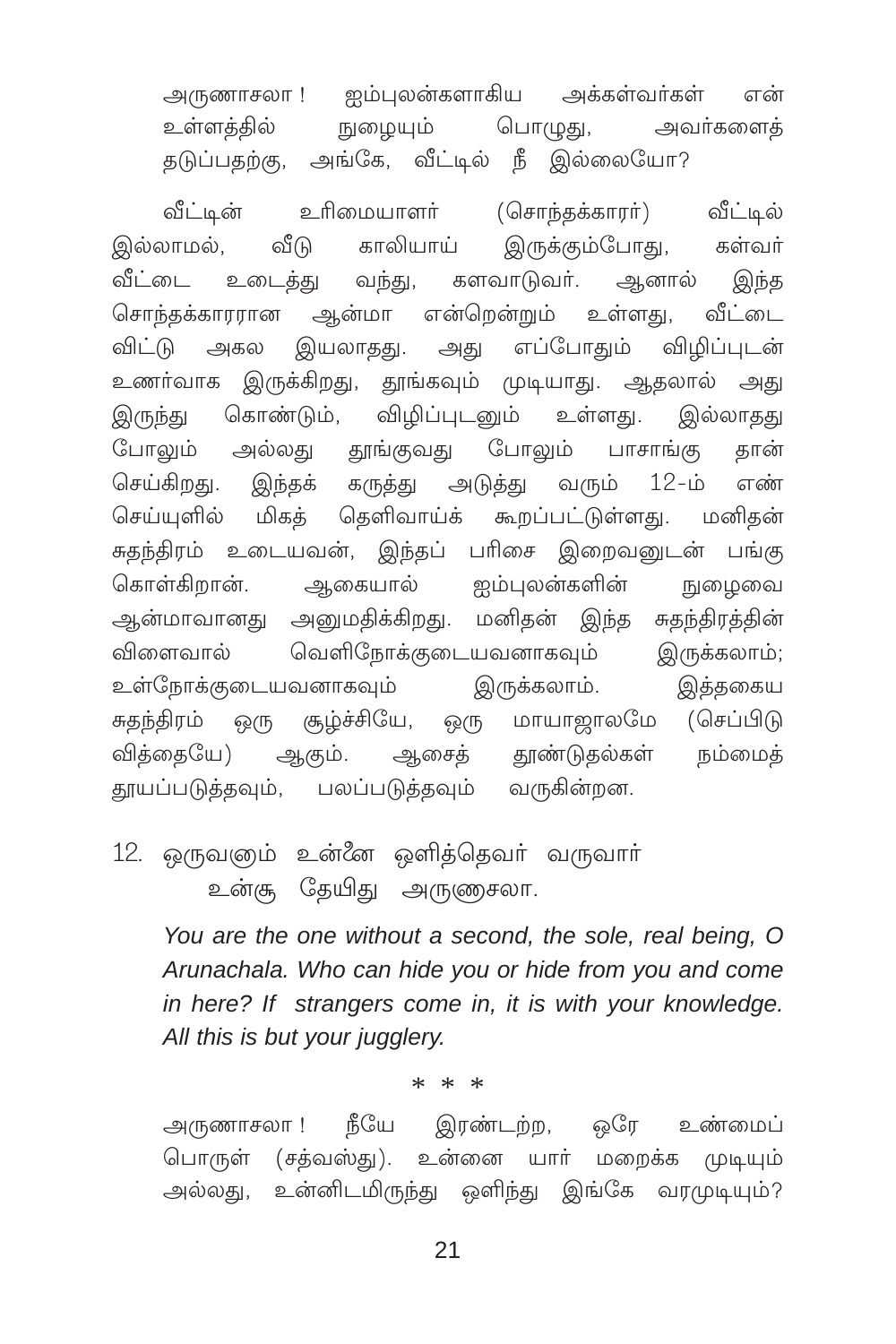அந்நியர் உள்ளே வருவார்களேயாயின், அது உனக்குக் கெரிந்ககே. இவையெல்லாம் மாயாறாலமே உனகு அன்றி வேறில்லை.

13. ஓங்கா ரப்பொருள் ஒப்புயர் வில்லோய் உனேயார் அறிவார் அருணுசலா.

Import of AUM, unequalled, unsurpassed, who can understand you, O Arunachala?

The mystic syllable is all-inclusive and all-transcendent. It includes apparent evil, which we can overcome only with the help of this mysterious Power, AUM.

The meaning and power of AUM cannot be explained in words or conceived by the mind. It can only be experienced as the bliss of Being in full identity with the Self. The meaning of AUM is the same as Arunachala, the Self. I AM, pure Being.

 $* * *$ 

அருணாசலா !''ஒம்'' ன் உட்கருத்தானவனே, உனக்கு சரிசமமானவரும், உன்னிலும் மிக்கோனும் இல்லா தவனே, உன்னைப் புரிந்து கொள்ள யாரால் முடியும்?

மறைமெய்மை சாா்ந்த சொற்குறிப்பீடான (இந்த syllable) ''ஒம்'' எல்லாவற்றையும் உள்ளடிக்கியது; (Mystic எல்லாவற்றையும் கடந்தது. இகனுள் கீமைபோல் தோன்றுபவைகளும் அடங்கும். இதை நாம் ''ஒம்'' ன்னுள் புதைந்திருக்கும் சக்தி (mysterious power)யின் உதவி கொண்டு தான் வெல்ல முடியும்.

பொருளையும், சக்தியையும் சொற்களால் ''ஒம்''ன் விவரிக்க இயலாது, மனதினால் எண்ண முடியாது. இதை, பரிபூரண ஒன்றுதலான, பேரானந்தத்தில் ஆன்மாவுடன் திளைக்கும் இருப்பாக இருந்து அனுபவிக்கத் தான் இயலும். ''ஒம்''ன் பொருள் அருணாசலம், ஆன்மா, ''தான்'' எனும் உணர்வு, தூய இருப்பு.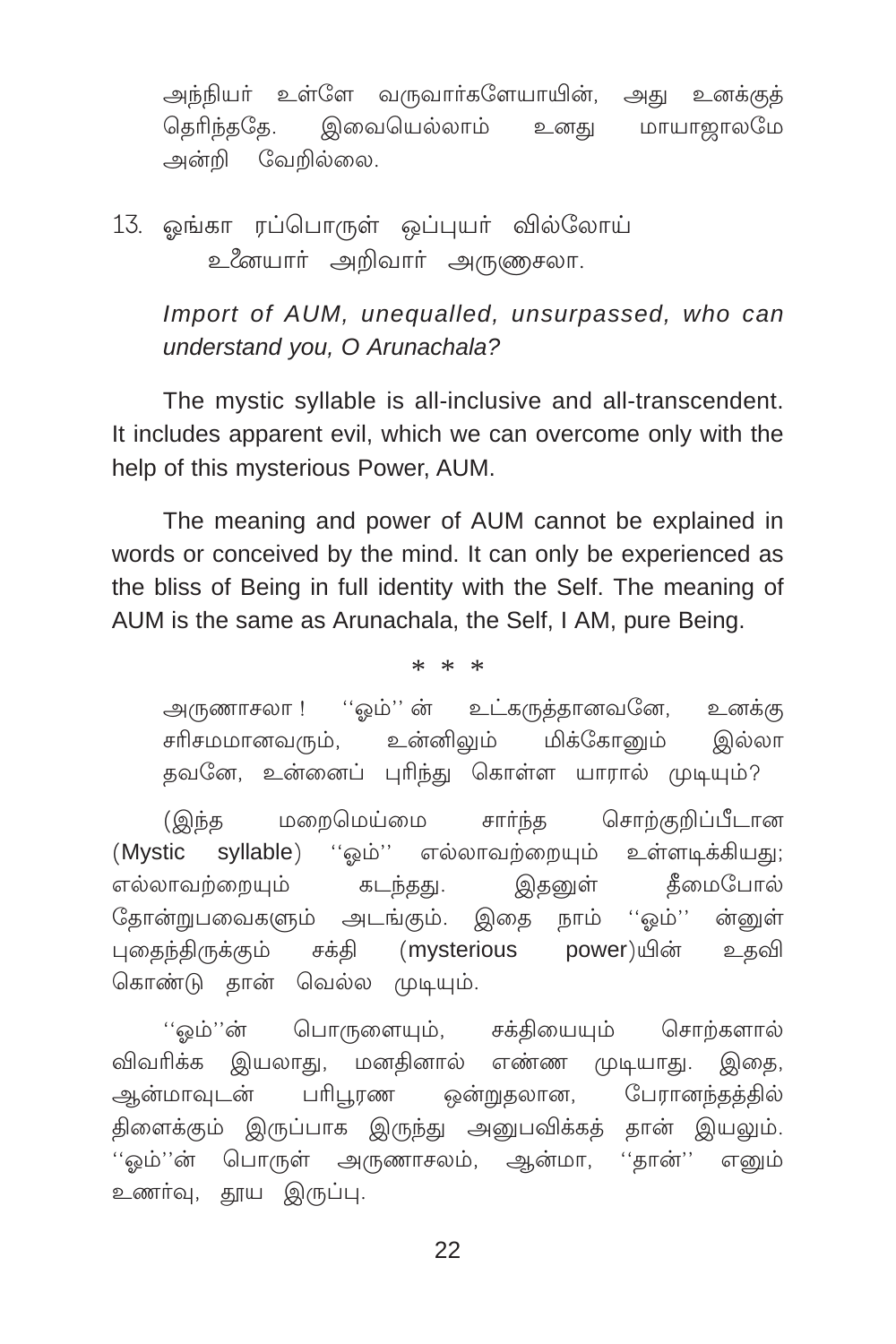- 14. ஔவைபோல் எனக்குன் அருளேத் தந்தெனே ஆளுவ துன்கடன் அருணுசலா.
	- (a) Like a good mother, you are bound in duty to bestow your grace on me and govern me.
	- (b) As Siva was gracious to old Avvai or to my mother or to Goddess Uma, to me too you are bound to be gracious, O Arunachala, and me too you should govern. (I am like Avvai)

#### $* * *$

- ஒரு நல்ல தாயைப்போல எனக்கு அ) அருணாசலா ! உன் அருளை அளித்து என்னை ஆளுவது உன் கடமையே ஆகும்.
- ஆ) அருணாசலா ! முதியவளான ஒளவையாருக்கு அல்லது என் தாய்க்கு அல்லது உமைதேவிக்கு சிவன் அருள் வழங்கியது போல, எனக்கும் நீ அருள் பாலிப்பது உன் கடமையாகும்; என்னையும் ஆள வேண்டும். (நான் ஔவையைப் போன்றவன்).
- 15. கண்ணுக்குக் கண்ணுய்க் கண்ணின்றிக் காண் உனேக் காணுவ தெவர்பார் அருணுசலா.
	- (a) Eye of the eye you are and without eyes you see. Who can see you, O Arunachala?
	- (b) You are the sight within the eye and without eyes you see. Who can see you but yourself, O Arunachala?
	- (c) You are the all-seeing witness, seeing all sights and seen by none. Who can see you? It is for you to see me and give me your grace.

 $* *$  $\ast$ 

கண்ணுக்குக் கண்ணானவன் அ) அருணாசலா ! Ӄ, கண்கள் இல்லாமலும் காண்பவன் நீ. உன்னை யன்றி, உன்னைக் காணக்கூடியவர் யார்?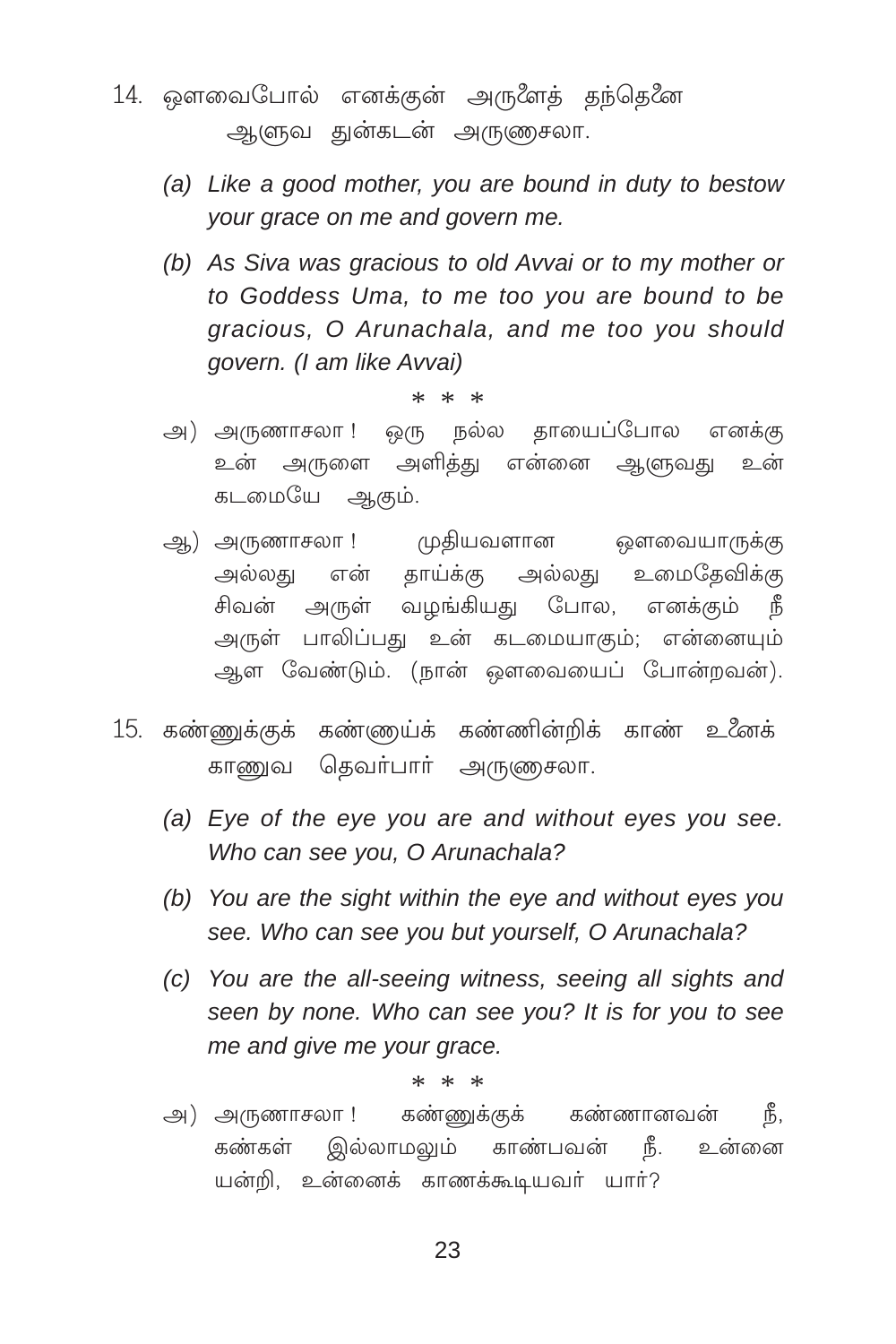- ஆ) அருணாசலா ! கண்ணினுள் உள்ளப் பார்வை நீ, கண்கள் இல்லாமலும் காண்பவன் நீ. உன்னை யன்றி, உன்னைக் காணக்கூடியவர் யார்?
- இ) அருணாசலா ! நீ அனைத்தையும் காணும் சாட்சி, எல்லா காட்சிகளையம் காண்பவன். ஒருவராலும் காணமுடியாதவன். யாரால் உன்னைக் காண முடியும்? நீ தான் என்னைப் பார்த்து உன் அருளைத் கரவேண்டும்.
- 16. காந்தம் இரும்புபோல் கவர்ந்தெனே விடாமல் கலந்தெடுே டிருப்பாய் அருணுசலா.

As a magnet draws iron, draw me to yourself, O Arunachala: hold me fast, be one with me.

In the பதிகம் (Decad V.10) Bhagavan calls Arunachala the magnetic mountain - உயிர் வலி காந்த பருவதம்.

Arunachala is the active force. We have only to turn towards it and go near and be passive. We shall be taken up and held fast by it.

 $* * *$ 

அருணாசலா ! காந்தமானது இரும்பை ஈர்ப்பது போல் உன்பால் ஈர்க்குக்கொள்; என்னைக் என்னை கெட்டியாகப் பிடித்துக்கொள், என்னுடன் ஒன்றாய் இரு.

பதிகத்தில் (v.10) பகவான் அருணாசலத்தை, காந்தமலை-உயிர்வலிகாந்த பருவதம் – என்று அமைக்கிறார்.

அருணாசலம் செயல்திறமுள்ள விசை. நாம் அதன் திரும்பி, அருகில் சென்று செயலற்று இருக்க பக்கம் வேண்டியது தான். அது நம்மைத் தூக்கி எடுத்து, கெட்டியாக அரவணைத்துக் கொள்ளும்.

17. கிரியுரு வாகிய கிருபைக் கடலே கிருபைகூர்ந் தருளுவாய் அருணுசலா.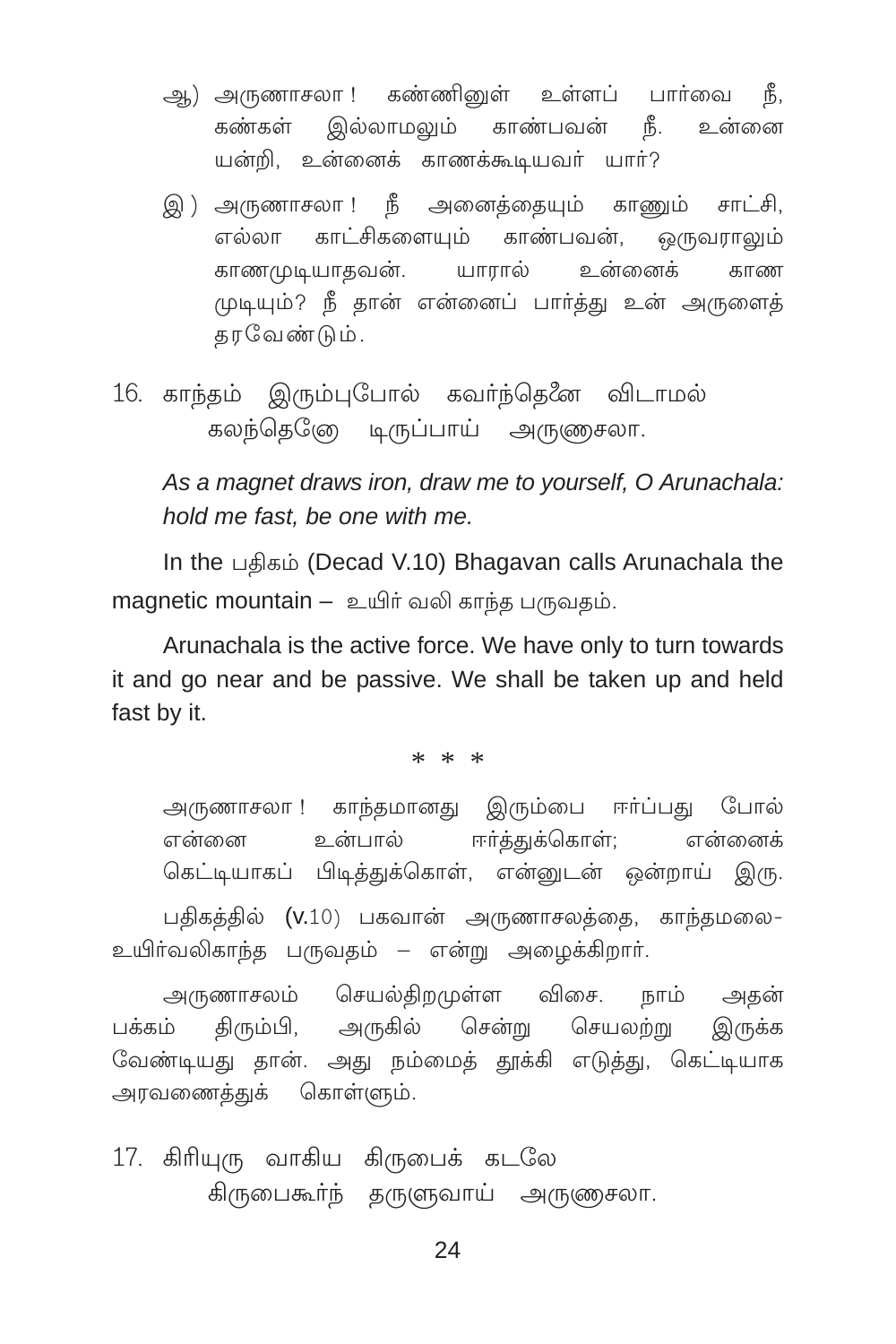Ocean of compassion manifesting as a mountain, have mercy on me, give me your grace, O Arunachala.

 $* * *$ 

அருணாசலா ! மலையாக காட்சி குரும் கருணைக்கடலே, என்மீது இரக்கம் கொள், உன்னருளைத் தா.

18. கீழ்மே லெங்குங் கிளரொளி மணிஎன் கீழ்மையைப் பாழ்செய் அருணுசலா.

Gem of awareness shining in all creatures low or high, destroy the meanness in my heart, O Arunachala.

 $* * *$ 

அருணாசலா ! தாழ்ந்த, உயர்ந்த உயிரினங்கள் எல்லா வற்றிலும் உணர்வாக ஒளிரும் இரத்தினமே, என் கயமையை அழித்திடு.

19. குற்றம்முற்(று) அறுத்து எனேக் குணமாய்ப் பணித்(து)ஆள் குருவுரு வாயொளிர் அருணுசலா.

O Arunachala, you who stand and shine before me in the form of my guru, destroy utterly my faults, cure me and convert me, and as your servant govern me.

Egoism, the separate I, is the cause of all faults, the original sin. Disinterestedness, detachment, egolessness is the one qualification for the service of God.

குணமாதல் is the christian word for 'conversion'. By implication Arunachala is here the Teacher Jesus, as much as Siva

 $* * *$ 

அருணாசலா ! என்முன் நின்று குருவாய் எனகு ஒளிர்கின்ற நீ எனது குற்றங்கள் அனைத்தையும் அறவே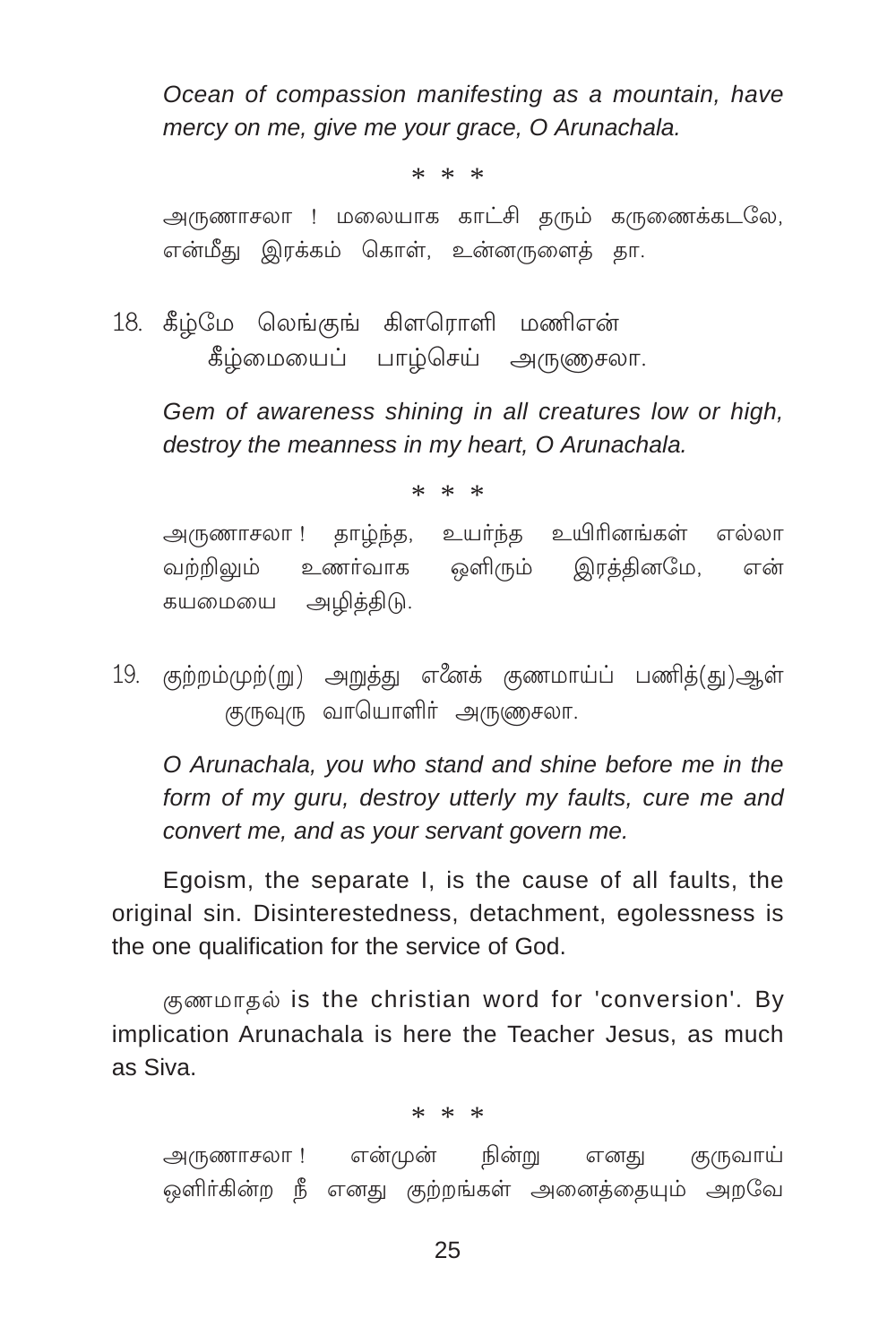அழித்து, என்னைக்குணப்படுத்தி, மாற்றி, உன்னுடைய சேவகனாக என்னை ஆண்டருள்.

ஆணவம், தனிப்பட்ட நான் எனும் முனைப்பு எல்லா குற்றங்களுக்கும் காரணம், மூலபாவமாகும். விருப்பின்மை, அகந்தையின்மை, இவையே பற்றின்மை, இறைவன் பணிக்கு (சேவைக்கு) வேண்டிய ஒரே தகுதியாகும்.

குணமாதல் ''மாற்றம்'' (**conversion**) என்பதின் கிறிஸ்துவச் சொல் ஆகும்.

அருணாசலமானது, சிவனைப் போன்று, போதகரான ஏசுவம் ஆவா் என்று இங்கு குறிப்பாக சுட்டிக்காட்டப் பட்டுள்ளது.

- 20. கூர்வாட் கண்ணியர் கொடுமையில் படா(து)அருள் கூர்ந்(து)எனேச் சேர்ந்(து)அருள் அருணுசலா.
	- (a) Save me from the sword (sharp glances) of women, O Arunachala, give me your grace and be one with me.
	- (b) Save me from the cruel power of men with sharp swords and cunning snares. O Arunachala, give me your grace and be one with me.

The scheme of the poem makes the speaker a woman, hence Muruganar gives the meaning at (b)

Save me from those worldly people who look like friends but who are in reality cruel enemies.

 $* * *$ 

- அ) அருணாசலா ! மாதரின் வாள் போன்ற கூரிய கண் பார்வையினின்று என்னைக் காப்பாற்று; எனக்கு உனதருளைத் தந்து என்னுடன் ஒன்றாய் இரு.
- ஆ) அருணாசலா ! கூரிய வாட்களும், வஞ்சனைப் பொறிகளும் உடைய கொடூர சக்தி வாய்ந்த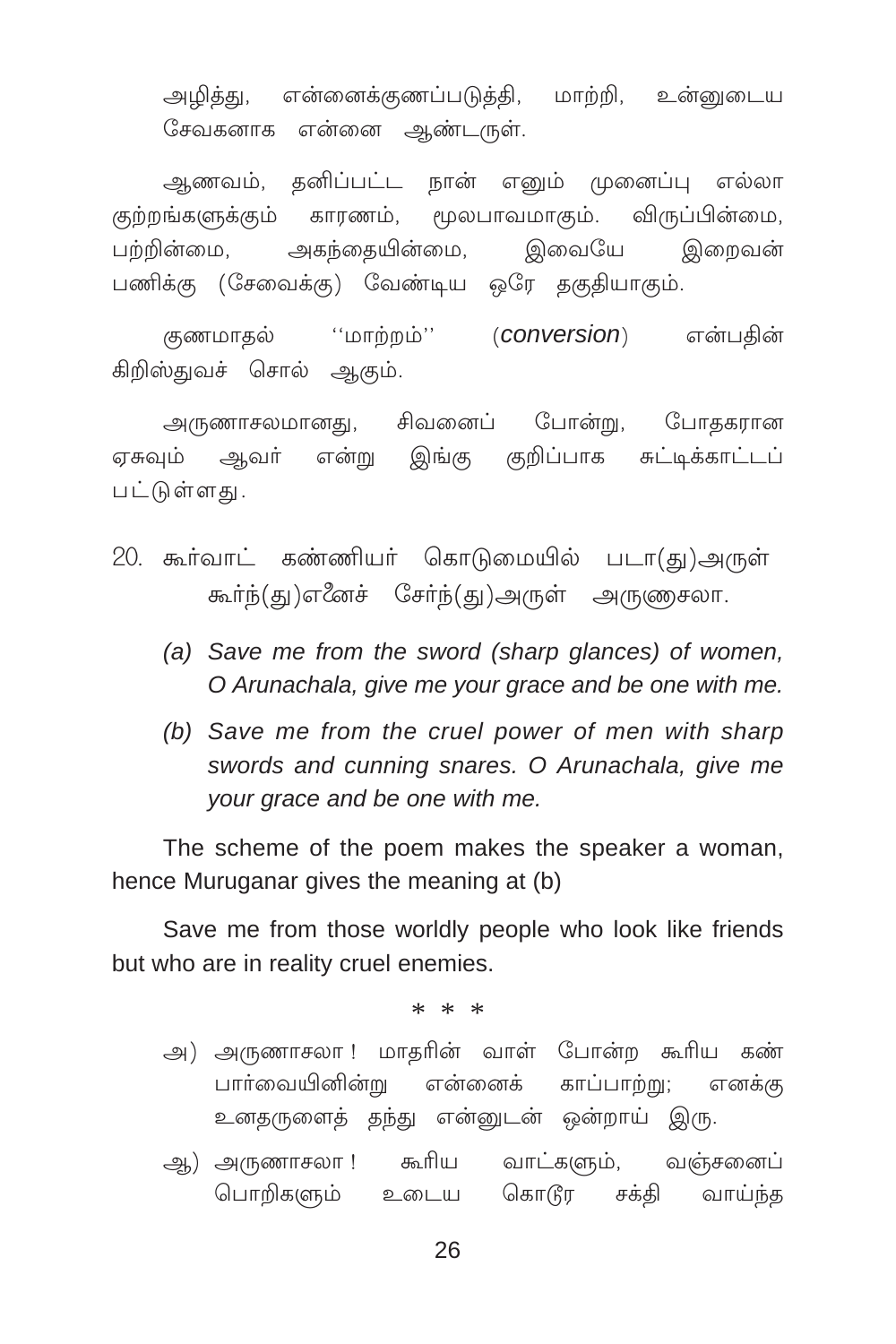ஆண்களிடமிருந்து என்னைக் காப்பாற்றி எனக்கு உனதருளைத் தந்து என்னுடன் ஒன்றாய் இரு.

இப்பாக்களின் திட்டப்படி (முறை வகுப்பு – scheme) ஒரு மாது ஆகும். ஆதலால் (ஆ)வில் கூறுபவர். குறிப்பிட்டிருக்கும் பொருளை முருகனார் தருகிறார்.

''நண்பர்கள் போல் தோன்றும், ஆனால் உண்மையில் கொடிய எதிரிகளான அந்த உலகீய மனிதரிடமிருந்து என்னைக் காப்பாற்று.''

21. கெஞ்சியும் வஞ்சியாய்க் கொஞ்சமும் இரங்கிலே அஞ்சலென் றேயருள் அருணுசலா.

Though I beg and beg, you are cruel and show no mercy. Now at least say 'Fear Not', O Arunachala.

The apparent hard-heartedness of God is also a form of real kindness. By prolonged waiting, man's will is tempered, his faith is strengthened, his mind purified. Grass grows quickly, tall trees vield fruit after decades.

 $* * *$ 

அருணாசலா ! நான் மிகமிக யாசித்து வேண்டியும், நீ கொடூரமானவனாய் இருக்கிறாய்: கொஞ்சமும் இரக்கம் காட்டவில்லை. இப்பொழுதாவது ''பயம் வேண்டாம்'' என்று சொல்.

இறைவன் கல்நெஞ்சன் போல் தோன்றுவதும் @(15 உண்மை அன்பே. நீண்ட காலம் காக்கிருப் விகமான பதனால், மனிதனின் மனத்திட்பம் (will) உறுதியடைகிறது, நம்பிக்கை திடமாகிறது, மனம் தூய்மை அடைகிறது. புல் விரைவில் வளரும்; உயர் மரங்கள் பல்லாண்டுகளுக்குப் பிறகு கனிகள் தருகின்றன.

22. கேளா களிக்கும்உன் கேடில் புகமைக் கேடுசெய் யாதருள் அருணுசலா.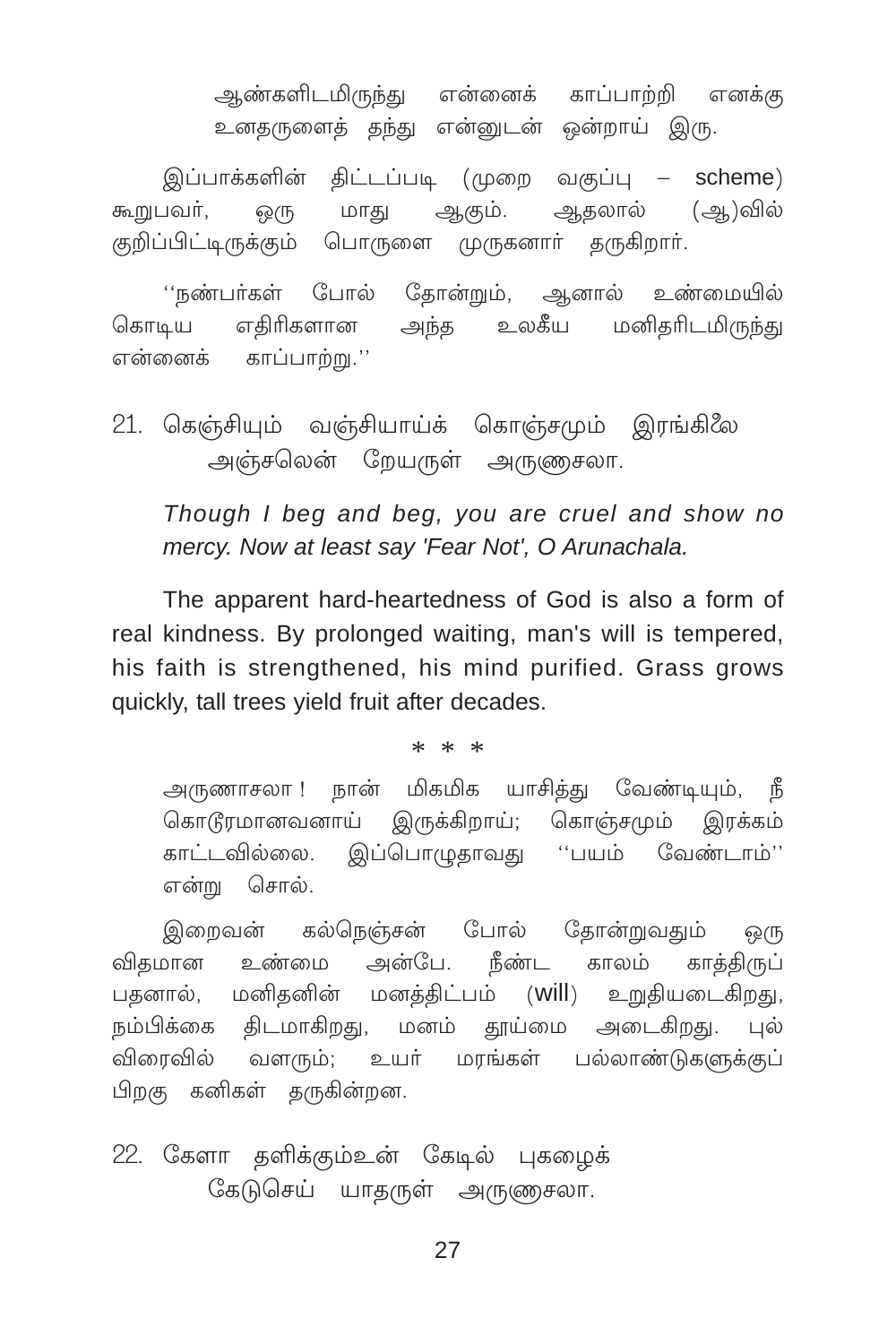Great is your fame as a giver of gifts unasked. Be gracious to me, Arunachala and do not spoil your own good name.

Answer soon my prayer for your grace, cf verses 4.5. அகிலம் பழித்திடும், இப்பழி தப்பு.

 $* * *$ 

அருணாசலா ! நீ கேட்காமலே பரிசுகள் வமங்குபவன் என்னும் உனது புகழ் மேலோங்கி உள்ளது. எனக்கு அருள்புரி. உனக்கே உரித்தான நல்ல பெயரை நீயே கெடுத்துக் கொள்ளாகே.

உனதருளுக்காக இறைஞ்சும் என் பிரார்த்தனையை விரைவில் நிறைவேற்று. செய்யுள் எண் 4, 5 வுடன் ஒப்பு நோக்குக. அகிலம் பழித்திடும், இப்பழி தப்பு.

23. கையினில் கனியுன் மெய்ரசங் கொண்டுஉவ கைவெறி கொளவருள் அருணுசலா

Ripe fruit in my hand, O Arunachala, let me drink in your true sweetness and be mad with joy.

The fruit may be a grape, plum or anything else. It is not enough to hold it in the palm (Hastamalaka). One must drink in its juice and rejoice.

 $* * *$ 

அருணாசலா! என் கையில் பழுத்தப் பழமாய் உள்ளாய். உனது அப்பட்டமான இனிப்பை அருந்தி, பித்தேறி, பேரானந்தத்தில் திளைத்திருக்க அருளாய்.

பழமானது திராக்ஷை அல்லது இனிய சதைப் பற்றுள்ள எந்தப் பழவகையாகவும் இருக்கலாம். வேறு அகை உள்ளங்கையில் பிடித்து வைத்துக் கொண்டிருந்தால் மட்டும் போதாது (ஹஸ்தாமலகம்). அதன் சாற்றைக் குடித்து அதன் ருசியை அனுபவித்து மகிழ வேண்டும்.

24. கொடியிட்டு அடியரைக் கொல்உனேக் கட்டிக் கொண்டுஎங்ஙன் வாழ்வேன் அருணுசலா.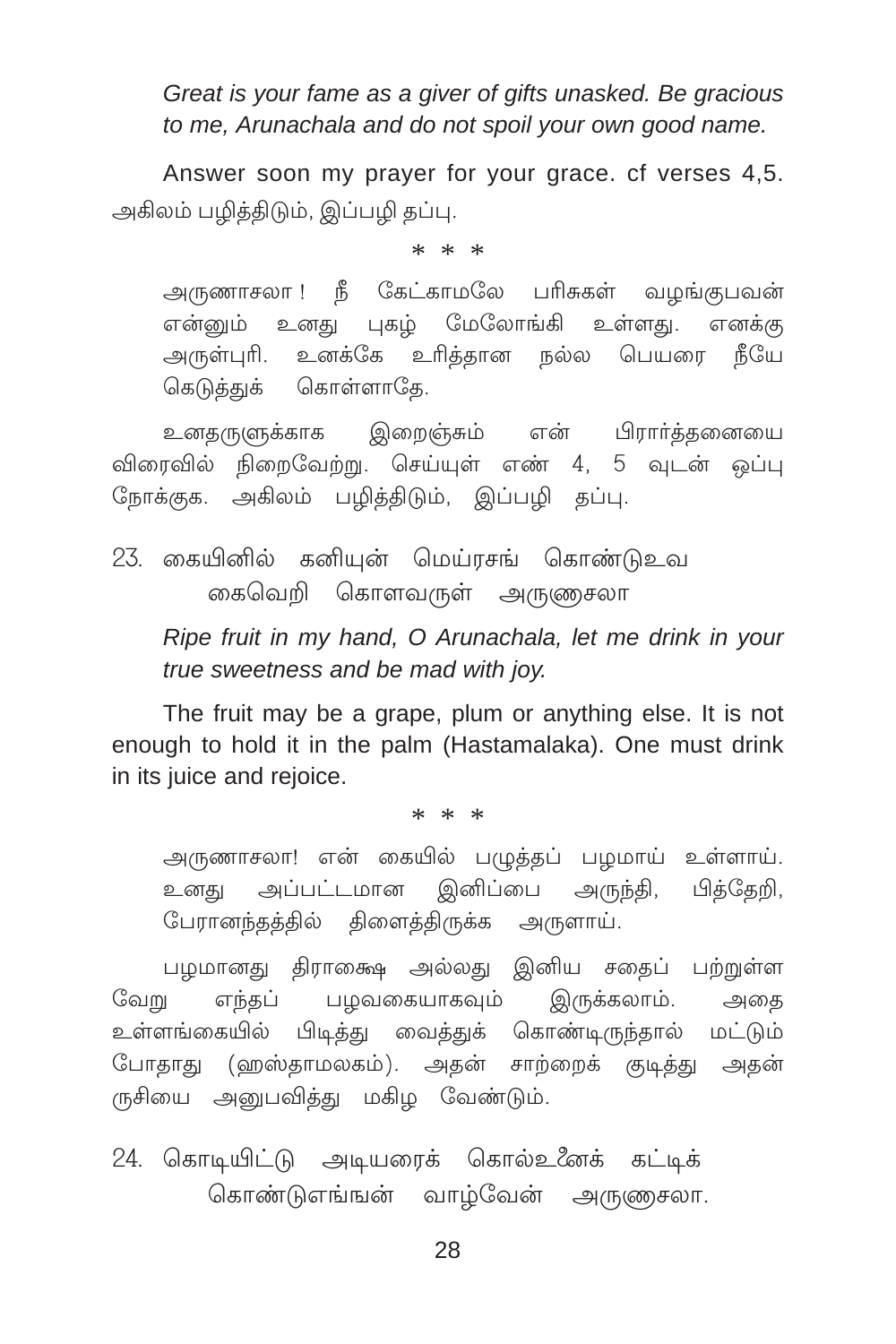You have raised the flag vowing the death of the ego in your devotees. How then can I survive after wedding you, O Arunachala.

The human being cannot enjoy divine bliss unless he first dies as a separate entity.

 $* * *$ 

அருணாசலா ! நீ உனது அடியார்களின் அகந்தையைக் கொல்லுவதே சபதமாகக் கொண்டு உனது கொடியை ஏற்றியிருக்கிறாய். அப்படி இருக்க, உன்னை மணம் புரிந்து நான் பிழைப்பது எப்படி?

முதலில் ''தனிப்பட்டவன் (வேறுபட்டவன்) நான்'' என்பது (அகந்தை) இறந்தாலன்றி, மனிகன் கெய்வீகப் பேரின்பத்தில் திளைக்க இயலாது.

- 25. கோபமில் குணக்கோய் குறியாய் எனேக்கொளக் குறையென் செய்தேன் அருணுசலா.
	- (a) O Arunachala, unruffled by anger, what fault have I committed that you do not make me, that is, my ego, vour target?
	- (b) O Arunachala, unruffled by anger, what penance did I perform that you should make me your target (that vou should have destroved my ego)?

In (a) the ego has yet to be destroyed; God's grace is vet to come.

In (b) God's grace has already descended and the ego has been destroyed.

\* \* \*

அ) அருணாசலா ! கோபத்தால் பாதிக்கப்படாதவனே, நான் என்ன தவறு செய்தேன், நீ என்னை, அதாவது எனது அகந்தையை, உன் குறியாய் ஆக்காம லிருப்பதற்கு?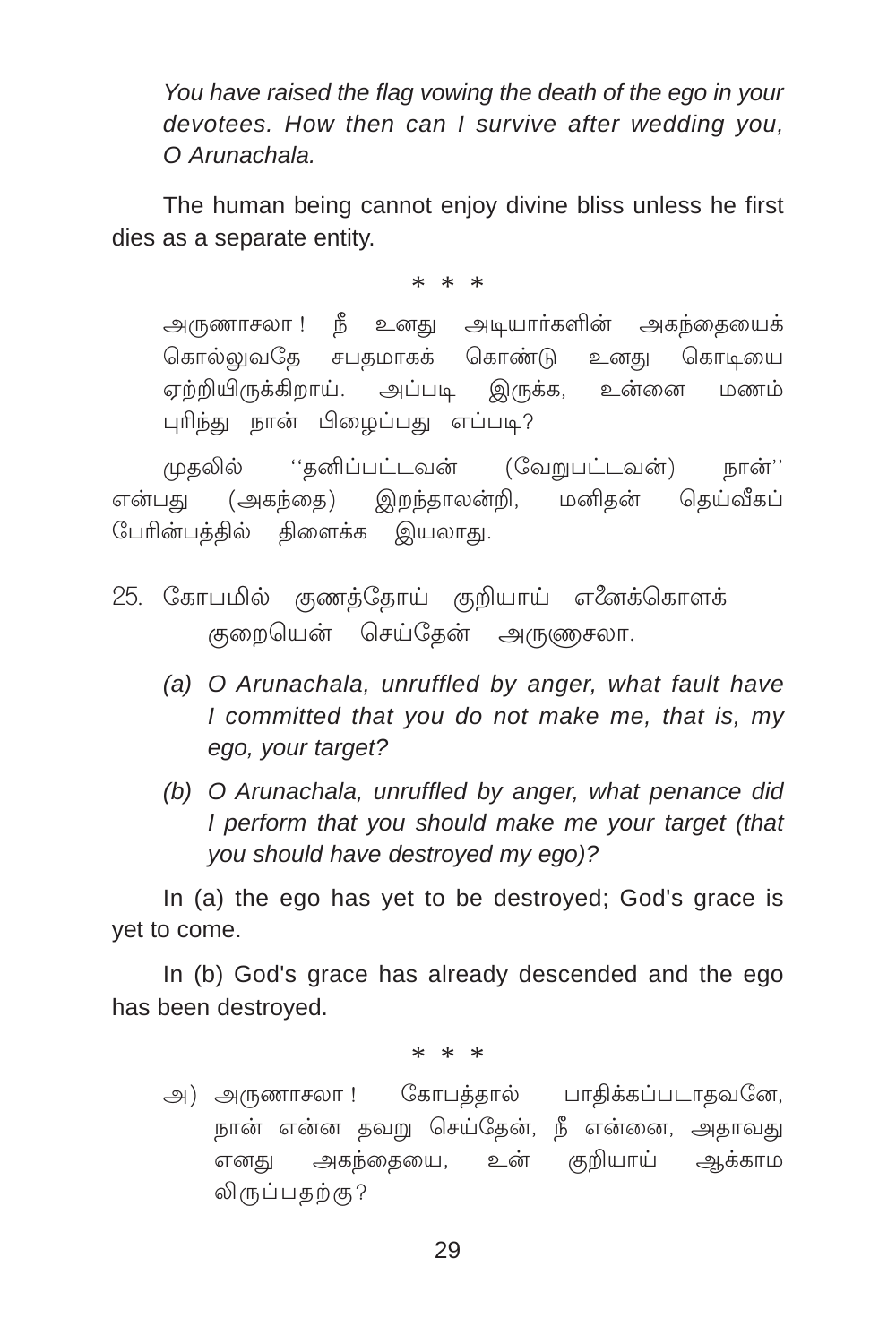- ஆ) அருணாசலா ! கோபத்தால் பாதிக்கப்படாதவனே, நீ என்னைக் குறியாக்கி. என் அகந்தையை அழித்திட நான் என்ன தவம் செய்தேன்?
- அகந்தை இன்னும் அழிப்படவில்லை; அ) வில், இறைவனின் அருள் இன்னும் வரவில்லை.
- ஆ) வில், இறைவனின் அருள் ஏற்கனவே கிட்டி விட்டது; அகந்தை அழிந்து விட்டது.
- 26. கௌதமா் போற்றுங் கருணேமா மலேயே கடைக்கணிக் காள்வாய் அருணுசலா.

Great mountain of compassion praised by Gautama, glance on me with grace and govern me. O Arunachala.

Rishi Gautama is associated with both Tiruchuzhi and Tiruvannamalai

 $* * *$ 

அருணாசலா ! கௌதமரால் புகழப்பட்ட அருள்மிகுந்த பெரும் மலையே, உனது கருணைக் கடைக்கண் நோக்கால் என்னை ஆண்டருள்.

கௌதம ரிஷி, திருச்சுமி, திருவண்ணாமலை இரண் டுடனும் சம்பந்தப்பட்டுள்ளார்.

27. சகலமும் விழுங்கும் கதிரொளி இனமன சலசம் அலர்த்திடு அருணுசலா.

> Sun whose bright rays envelop the whole world. O Arunchala, make my heart-lotus blossom.

The sun swallows up the world and drives out darkness. The ego's darkness hidden in the heart-lotus flees when its petals open and admit the sun's rays. As in Arunachala Pancharatnam, here is an explicit identification of Arunachala with the Sun and of the heart with the lotus.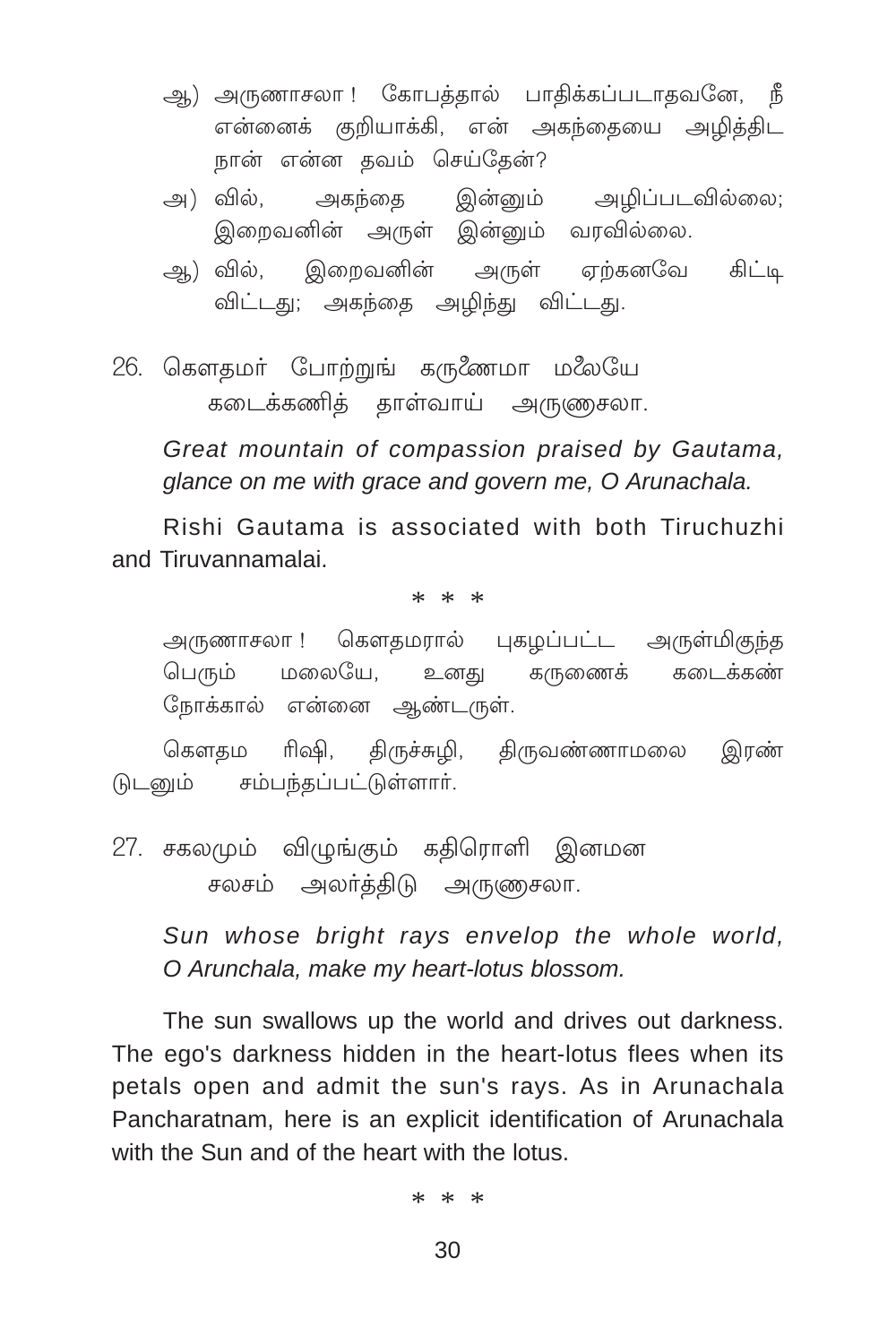தனது ஒளிமிகுந்த கதிர்களினால் அருணாசலா ! உலகனைத்தையும் சூழ்ந்து கொள்ளும் சூரியனே! என் இதயத்தாமரையை மலாச் செய்.

சூரியன் உலகை விழுங்கி இருளை விரட்டி விடுகிறது. இதழ்கள் விரிந்து, சூரியனின் அகத்தாமரையின் கதிர்கள் அதனுள்ளே அனுமதிக்கப் பட்டதும், நுழைய இதயக் கிடந்த தாமரையுள் பதுங்கிக் அகந்தையான இருள் ஒடிவிடுகிறது. அருணாசலத்திற்கும் சூரியனுக்கும், இதயத்திற்கும் தாமரைக்கும் ஒருமைப்பாட்டை உள்ள ''அருணாசல பஞ்சரத்தின''த்தில் கூறியதுபோல், இங்கும் மிகக் கெளிவாக விளக்கப்பட்டுள்ளது.

- 28. சாப்பாடு உன்னேச் சார்ந்துஉண வாய்யான் சாந்தமாய்ப் போவன் அருணுசலா.
	- (a) Let me, your prey, surrender and be consumed by you O Arunachala, and so have peace.
	- (b) To feed on you I came, O Arunachala, but I have become your food and am now at peace.

In verses 92 and 103 also, the devotee is consumed as food by God. To abide in God is to be consumed by Him.

**Parallels** can be found in Nammalwar and Manikkavachagar. God is the Annavan and Annada, the owner and eater of food. Man is only food, the more passive partner in this job of eating. God is a Person, the active principle. Man is a creature, a thing. He becomes a Person by awareness of the presence of God as bliss. In poetry, whether Nammalwar's or Manikkavachagar's or Ramana Maharshi's, we go out to enjoy God and find at last that He alone exists as joy and we have no separate identity.

 $* * *$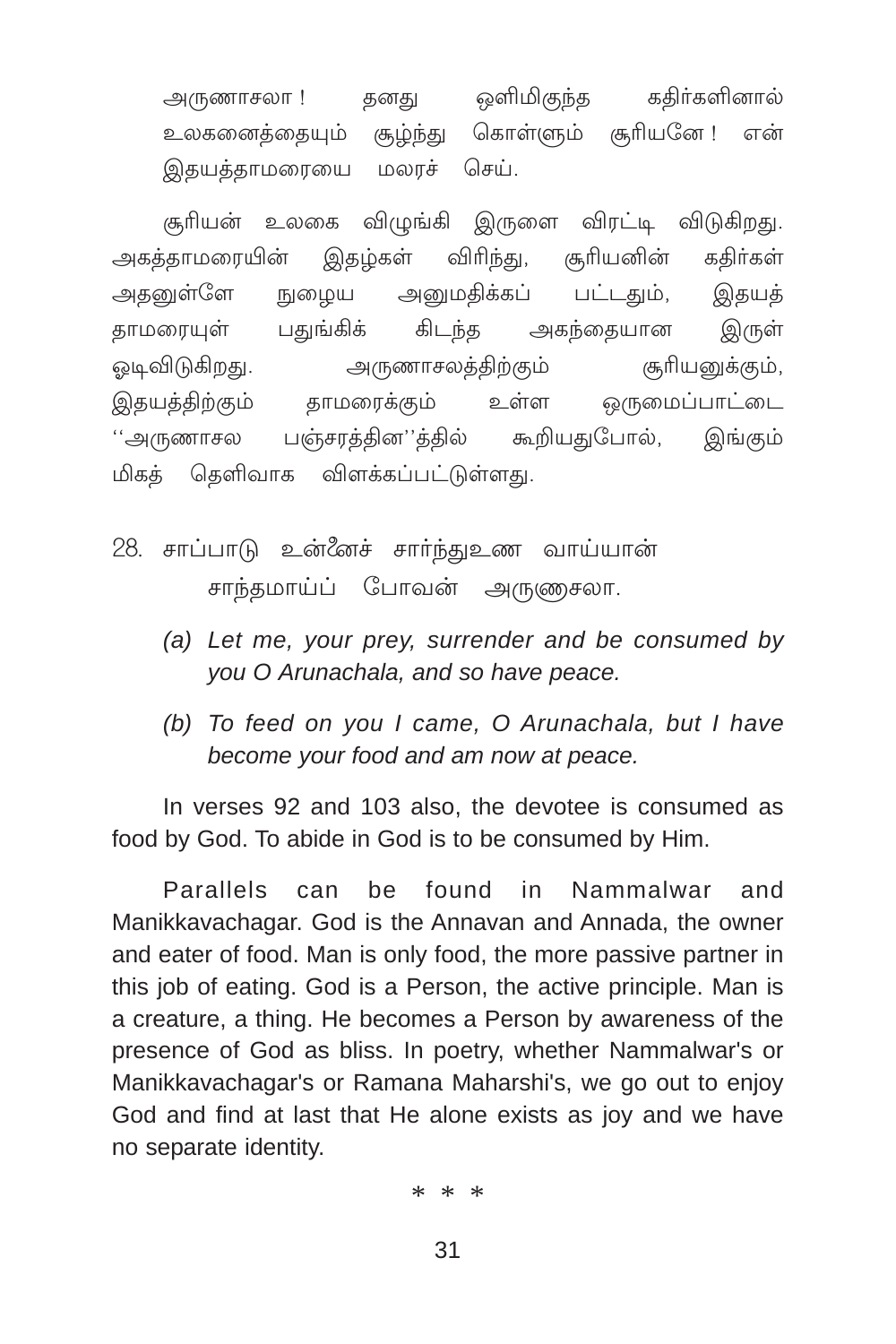- அ) அருணாசலா !உனது இரையாகிய நான் உன்னிடம் சரணடைந்து, உன்னால் உட்கொள்ளப்பட்டு. அதனால் அமைதி பெறுவேன்.
- ஆ) அருணாசலா ! நான் உன்னை உண்பகற்காக வந்தேன். ஆனால் உனது உணவாகி விட்டேன். இப்பொமுது நிம்மகியாய் உள்ளேன்.

92, 103 செய்யுட்களிலும் கூட, பக்தன் உணவாக இறைவனால் உண்ணப்படுகிறான் என்பது குறிக்கப் பட்டுள்ளது. இறைவனுடன் ஒன்றி இருத்தல் என்பது அவனால் உண்ணப்படுதல் ஆகும்.

இதற்கு ஒத்தாற் போன்ற கருத்து நம்மாழ்வாரும், மாணிக்கவாசகரும் கூறியள்ளகைக் காணலாம். இறைவன் அன்னவானும், அன்னதாவும் ஆவன்; உணவின் உடைய வனும் ( உரிமையாளனும் – owner ) அவனே; உண்பவனும் (eater) அவனே. மனிகன் உணவு மட்டுமே; உண்ணும் செயலில் அவன் பங்கு மிகவும் குறைவே. கடவுள் ஒர் தனித்தன்மையன் (Person): செயலின் கக்குவம் (principle அடிப்படை மெய்ம்மை). மனிதன் ஓர் உயிரினம் (creature); ஓர் பொருள் (**a thing**). மனிதன் கடவுளின் இருப்பை பேரானந்தமாக உணர்ந்த பிறகு அவன் **தனித்தன்மையன்** (Person) ஆகிறான். கவிதையில் (in poetry) நம்மாழ்வார், மாணிக்கவாசகர் அல்லது ரமணமகரிஷியின் பாடல்கள் வாயிலாக கடவுளைப் பற்றி அறிந்து ஆனந்திக்கிறோம்; இறுதியில், அவன் ஒருவனே இருக்கிறான்; அதுவே ஆனந்தம்; நமக்கென ஓர் தனித்தன்மை இல்லை என்பதைக் கண்டு கொள்கிறோம்.

29. சித்தங் குளிரக்கதி(ர்) அத்தம்வைத்து அமுதவா மைத்திற அருள்மதி அருணுசலா

Arunachala, O moon of grace, with your rays as with cool fingers, touch my heart and open the nectar mouth within.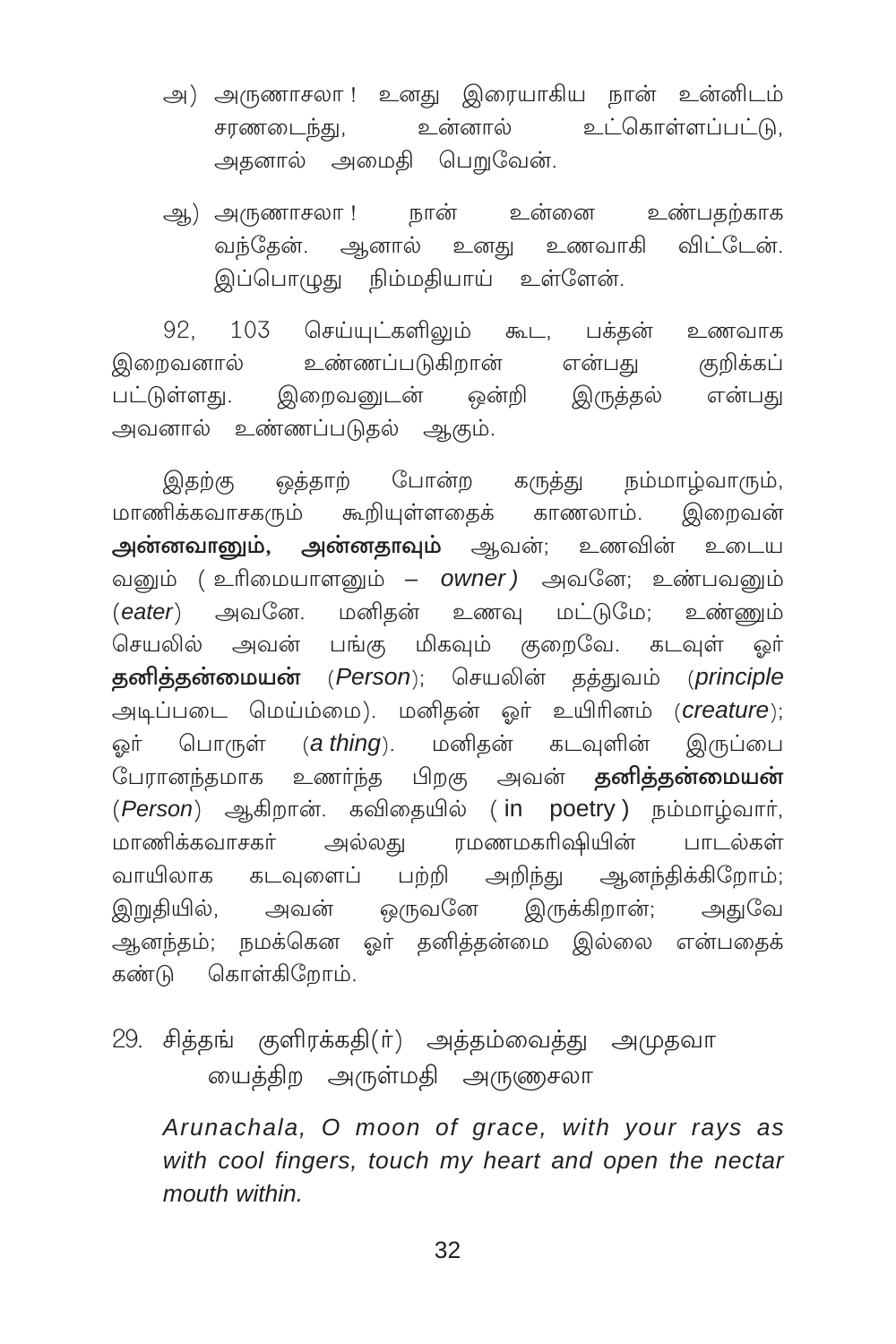In V. 27, Arunachala is the Sun making the heartlotus blossom. Here it is the moon opening the water-lily and releasing the fountain of bliss within.

In Forty Verses Supplt. 18, the spiritual heart is located two fingers to the right and compared to a water-lily bud.

 $* * *$ 

அருணாசலா ! கருணை நிறை நிலவே ! குளிர்ந்த விரல்கள் ஒத்த உனது கதிர்களால் என் இதயத்தைத் தொட்டு உள்ளிருக்கும் அமுத வாயைத் திறந்திடு.

27-ம் செய்யுளில், இதயத்தாமரையை மலரச் செய்வது அருணாசலனான சூரியன். இங்கு அருணாசலம் நிலவா யிருந்து, நீர்—அல்லியைக் கிறந்து உள்ளிருக்கும் ஆனந்த ஊற்றைப் பாயச் செய்கிறது.

உள்ளது நாற்பது அனுபந்தத்தில் 18-ம் செய்யுளில், ஆன்ம இதயம் வலப்பக்கம் (நடுமாா்பிலிருந்து) இரண்டு விரல்கள் தள்ளி இருக்கிறது என்றும், அது நீர்-அல்லி (waterlily) அரும்புடனும் ஒப்பிடப் பட்டுள்ளது.

- 30. சீரை யழித்துநிர் வாணமாச் செய்(து)அருட் சீரை யளித்தருள் அருணுசலா.
	- (a) Remove this cloth, expose me naked and then clothe me with vour loving grace, O Arunachala.
	- (b) Destroy my (false) greatness, lay me bare, and give me the real greatness of your grace.

சீரை may be taken as nominative in form, accusative (2nd case) in meaning and meaning 'cloth'.

சீரை may be accusative in form and meaning. சீர் being greatness, prosperity.

\* \* \*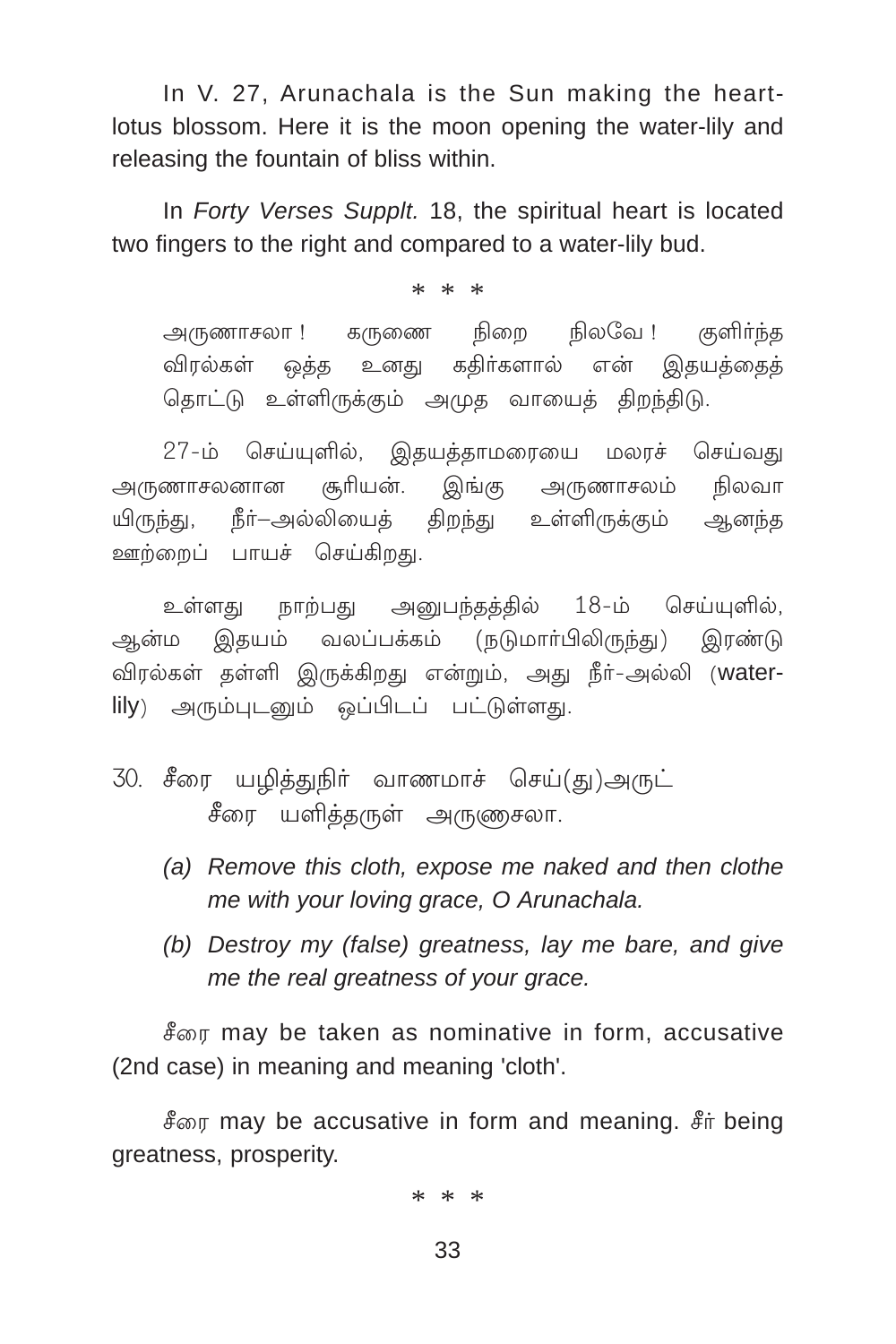- அ) அருணாசலா ! இந்த உடையை நீக்கி, நிர்வாணமாய் (அம்மணமாய்ச் செய்து), பின் உந்தன் அன்புமிக்க அருள் ஆடையால் என்னை உடுத்து.
- ஆ) எனது (பொய்) சிறப்பை அழித்து, என்னை வெட்டவெளியாக்கி, உனது அருளின் சிறப்பை அளித்தருள்.

சீரை என்றால் ஆடை அல்லது சேலை என்று பொருள் கொள்ளலாம். அல்லது ''சீர்'' என்று கொண்டால், சிறப்பு, செமுமை எனலாம்.

31. சுகக்கடல் பொங்கச் சொல்லுணர் வடங்கச் சும்மா பொருந்திடங்கு அருணுசலா.

For the sea of joy to surge, for speech and feeling to subside, rest, O Arunachala, there (in the heart).

In the divine presence, the bliss of being surges of its own accord, words and thoughts die down.

 $* * *$ 

அருணாசலா ! ஆனந்த சாகரம் எழும்ப, பேச்சும், உணர்ச்சியும் அடங்க நீ அங்கு (என் இதயத்துள்) தங்கு. சந்நிதியில் ஆனந்தநிலை (இருப்பு) இறைவன் தானாக எழும்புகிறது. பேச்சும், எண்ணங்களும் நசித்து விடுகின்றன.

32. சூதுசெய்து என்னேச் சோதியாது இனியுன் சோதி உருக்காட்டு அருணுசலா.

Stop deceiving me, testing and proving me, O Arunachala and henceforward reveal to me instead, your form of light.

இனி can be read with the clause which precedes or that which follows. Stop testing me as you have hitherto done or show me your true form henceforward.

 $* * *$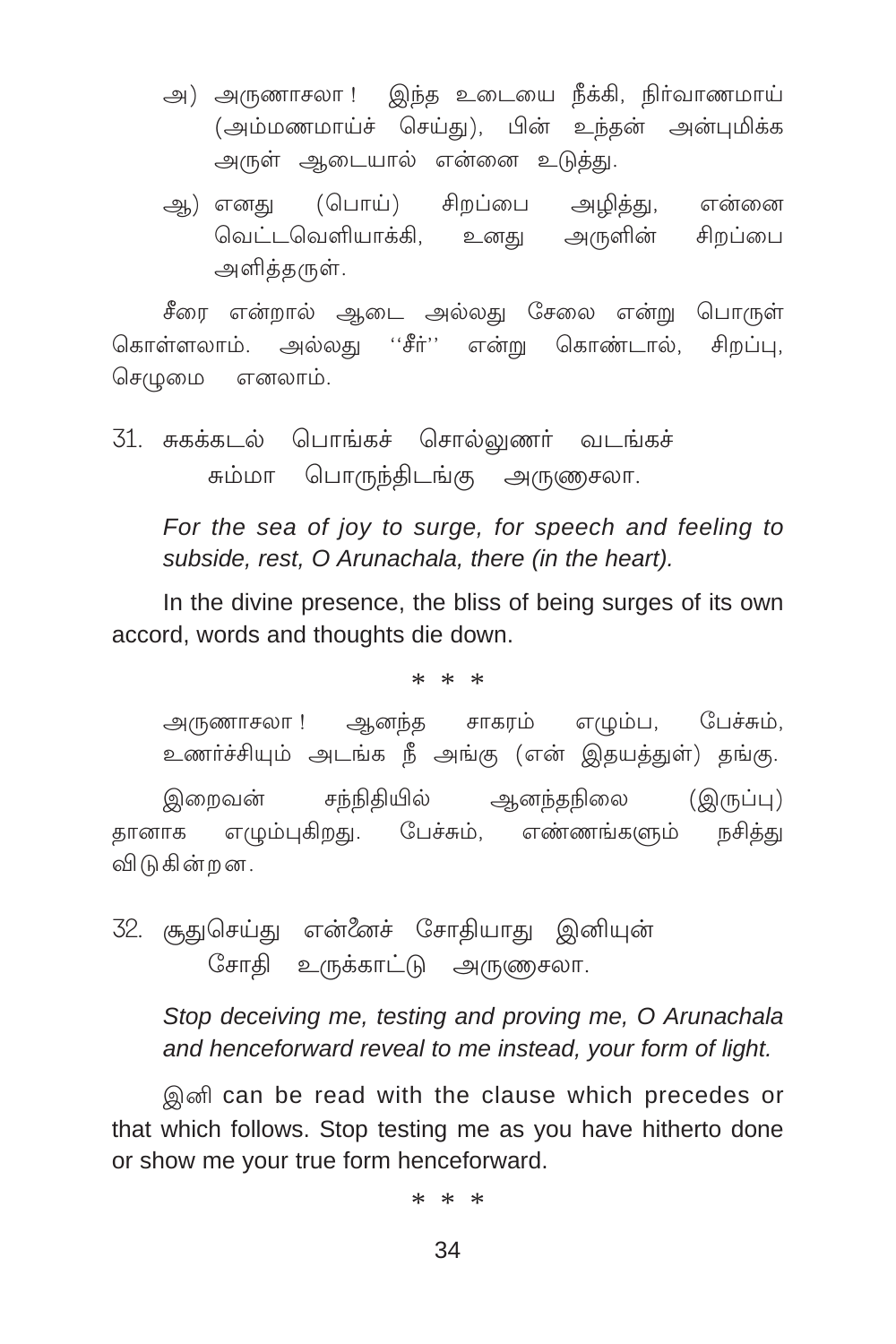அருணாசலா ! என்னை ஏமாற்றாது, பரிசோதிக்காது, பதிலாக இனியாயினும், உனது ஒளி உருவைக் காண்பி.

''இனி'' என்னும் சொல், அச்சொல்லிற்கு முன்னுள்ள அல்லது பின்னுள்ள வாக்கிய உறுப்பு (**clause**) எதனுடன் வேண்டுமானாலும் சேர்த்துக் கொள்ளலாம். அதாவது, இதுவரை செய்தது போல் இனி என்னைப் பரிசோதிப்பதை நிறுத்திக் கொள் **அல்லது** இனியாயினும் உன் சூயரூபத்தை எனக்குக் காட்டு.

33. செப்படி வித்தைகற்று இப்படி மயக்குவிட்(டு) உருப்படு வித்தைகாட்டு அருணுசலா

Reveal to me true formative knowledge (or knowledge of your true form) - so that I may give up this delusive worldly knowledge.

செப்படி விக்கை – sleight of hand, mayajala, aghatita*chatana* (making pitcher appear and disappear).

இப்படி – in this way or this world; படி– world, people of the world.

 $* * *$ 

அருணாசலா ! நான் உலக மாயா மயக்க அறிவை விட்டுவிடுகற்கு உன்னடைய உண்மையான சொருப அறிவை (அல்லது, உனது உண்மை உருவின் அறிவை) எனக்குக் காட்டு.

செப்படி விக்கை — மாயா ஜாலம், அகடிதகடனா (பானையைத் தோற்றுவித்தலும், மறைத்தலும்)

இப்படி – இந்த விதம் அல்லது இந்த உலகம்; படி – உலகம், உலகோர்.

34. சேராய் எனின்மெய் நீராய் உருகிக்கண் ணீராற்று அழிவேன் அருணுசலா.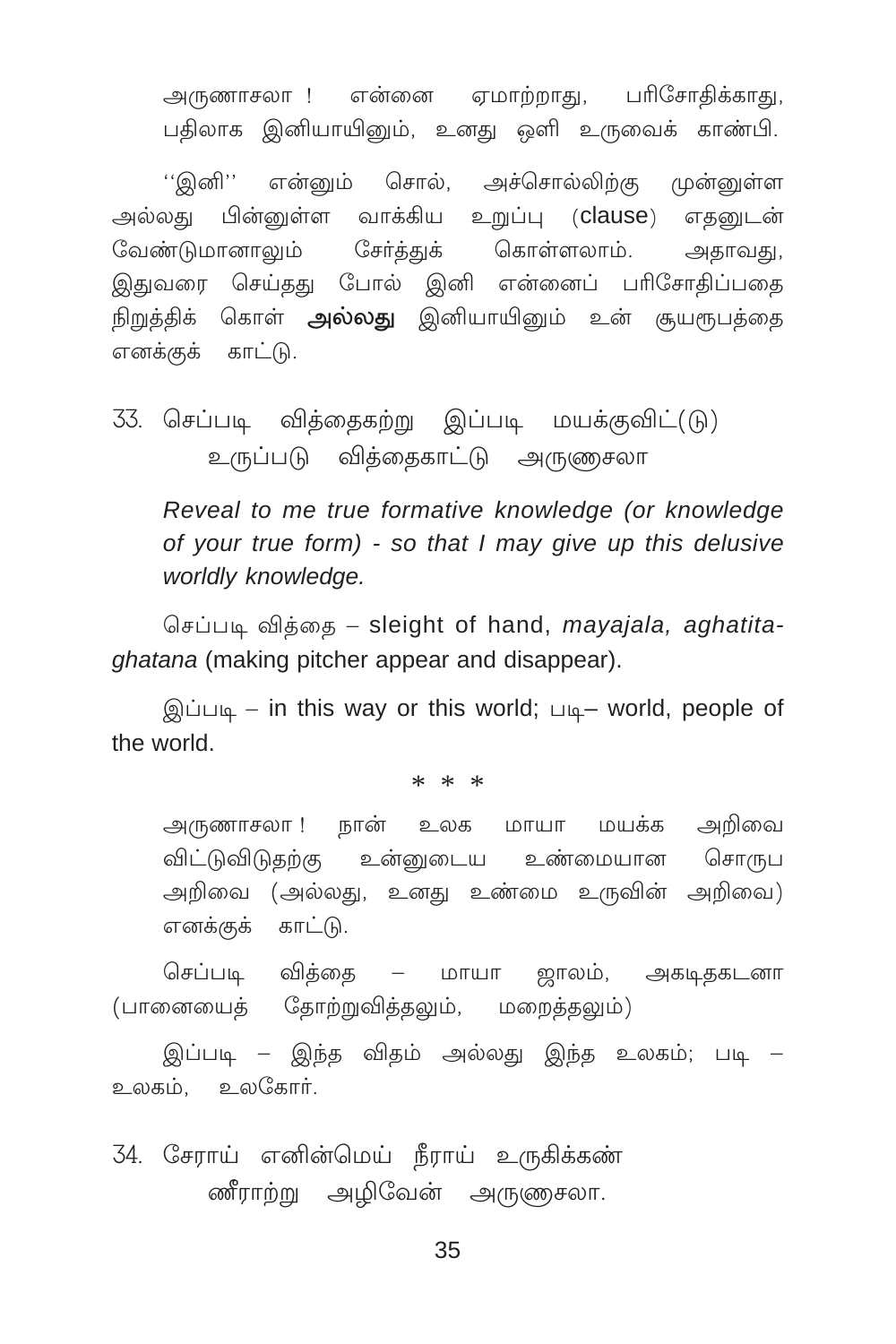Unless you join me, O Arunachala, this body will melt away in a river of tears and I shall die.

 $* * *$ 

அருணாசலா ! நீ என்னுடன் கூடாவிடில் இந்த உடல், ஆறுபோல் பெருகும் என் கண்ணீரில் கரைந்து, நான் இறந்து விடுவேன்.

35. சையெனத் தள்ளின் செய்வினே சுடுமலால் உய்வகை யே(து)உரை அருணுசலா.

If you say 'Fie' and scorn me, O Arunachala, my past deeds will torture me and where is the hope of life for me?

 $* * *$ 

அருணாசலா ! நீ ''சீ'' என்று என்னைத் தூற்றி ஒதுக்கி விட்டால். என் பமைய வினைகள் என்னைச் சித்திரவதை செய்யும்; நான் எதை நம்பி உயிர் வாழ்வேன்?

36. சொல்லாது சொலிநீ சொல்லற நில்லென்று சும்மா இருந்தாய் அருணுசலா.

In wordless silence you told me to abide in silence. And you abide still and quiet, O Arunachala.

 $* * *$ 

அருணாசலா ! வார்த்தைகளில்லா மௌனத்தின் மூலம் என்னை மோனநிலையில் நிலைக்கச் சொல்லி, நீ அசலமாய், அமைதியாய் இருக்கிறாய்.

- 37. சோம்பியாய்ச் சும்மா சுகம்உண்டு உறங்கிடில் சொல்வேறு என்கதி அருணுசலா.
- a) If you slumber in quiet repose enjoving the bliss being. O Arunachala, tell me what other recourse I have.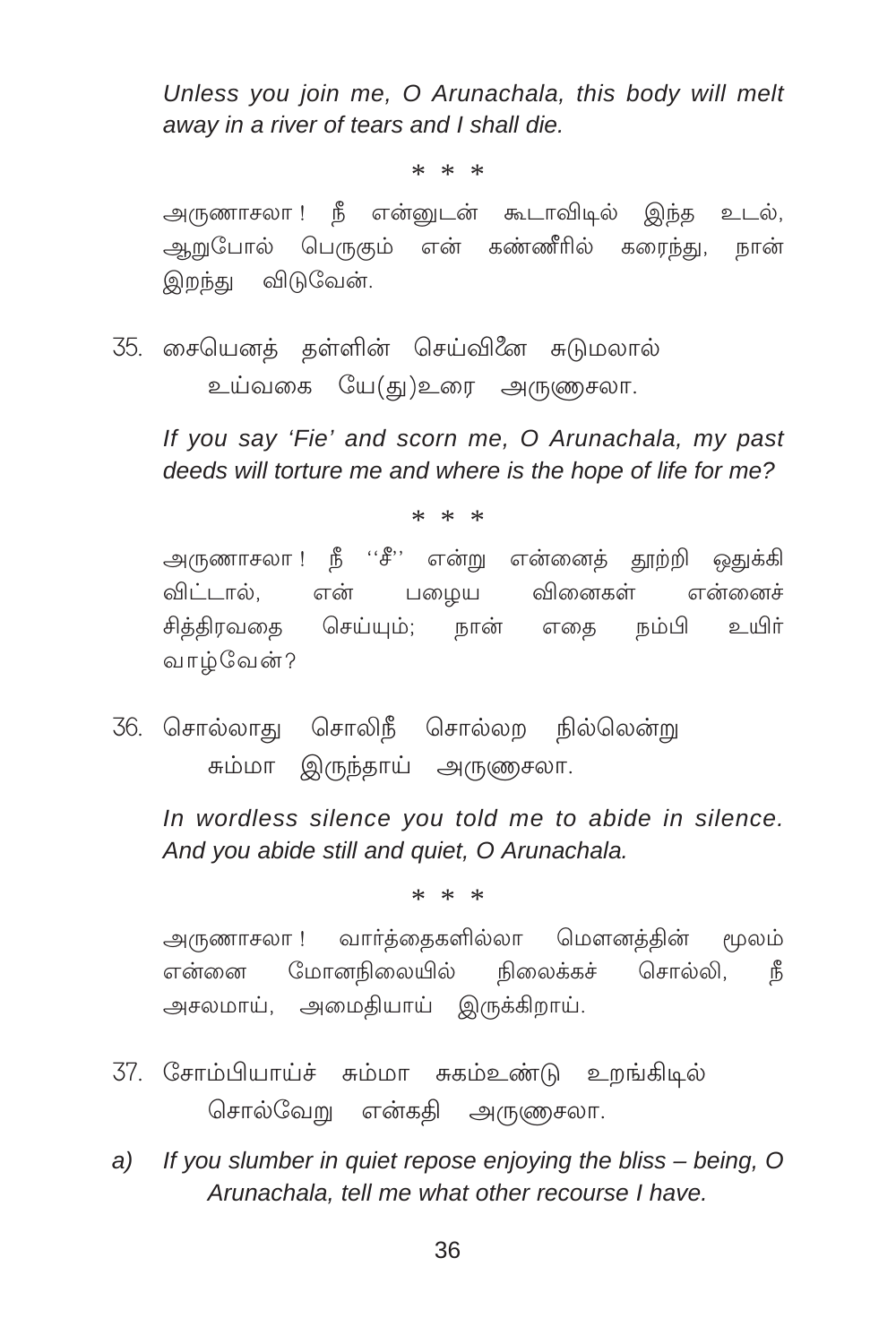*(b) If I slumber in quiet repose enjoying the bliss of being, what other moksha is there, tell me, O Arunachala.*

 $a$ க்கி – recourse, hope.

 $a_n = M$ oksha.

\* \* \*

- அ) அருணாசலா ! நீ அமைதியாய் தானான நிலையில் ஆனந்தத் துயிலில் திளைத்திருப்பாயாயின் எனக்கு வேறு புகலிடம் ஏது, கூறு.
- ஆ) அருணாசலா ! நான் அமைதியாய் தானான நிலையில் ஆனந்தத் துயிலில் திளைத்திருப் ேடனாயின், இதனினும் வேறு மோக்ஷம் ஏதும் உண்டோ, கூறு. கதி – புகலிடம், நம்பிக்கை. கதி – மோக்ஷம்.
- 38. சௌரியங் காட்டி*னே* சழக்கற்றது என்றே சலியா திருந்தாய் அருணுசலா.
	- *(a) You showed your prowess. Then you said, "The flaw is gone" and you remain unmoving, O Arunachala.*
	- *(b) Your sunlike splendour you revealed and having destroyed my illusion, now you remain inactive and unmoving (as a mountain), O Arunachala.*

The magnetic mountain acts, attracts. The Sun dispels darkness. Here action is inaction, stillness. The teaching is being, not thought or action. *Sourya* (கௌரியம்) - prowess, the Sun's power.

\* \* \*

அ) அருணாசலா ! நீ உன் வீரத்தைக் காண்பித்தாய். பிறகு,''குற்றங்குறைகள் போயின'' என்று சொல்லி,  ${}^{\mathbf{f}}$  சலனமற்று இருக்கிறாய்.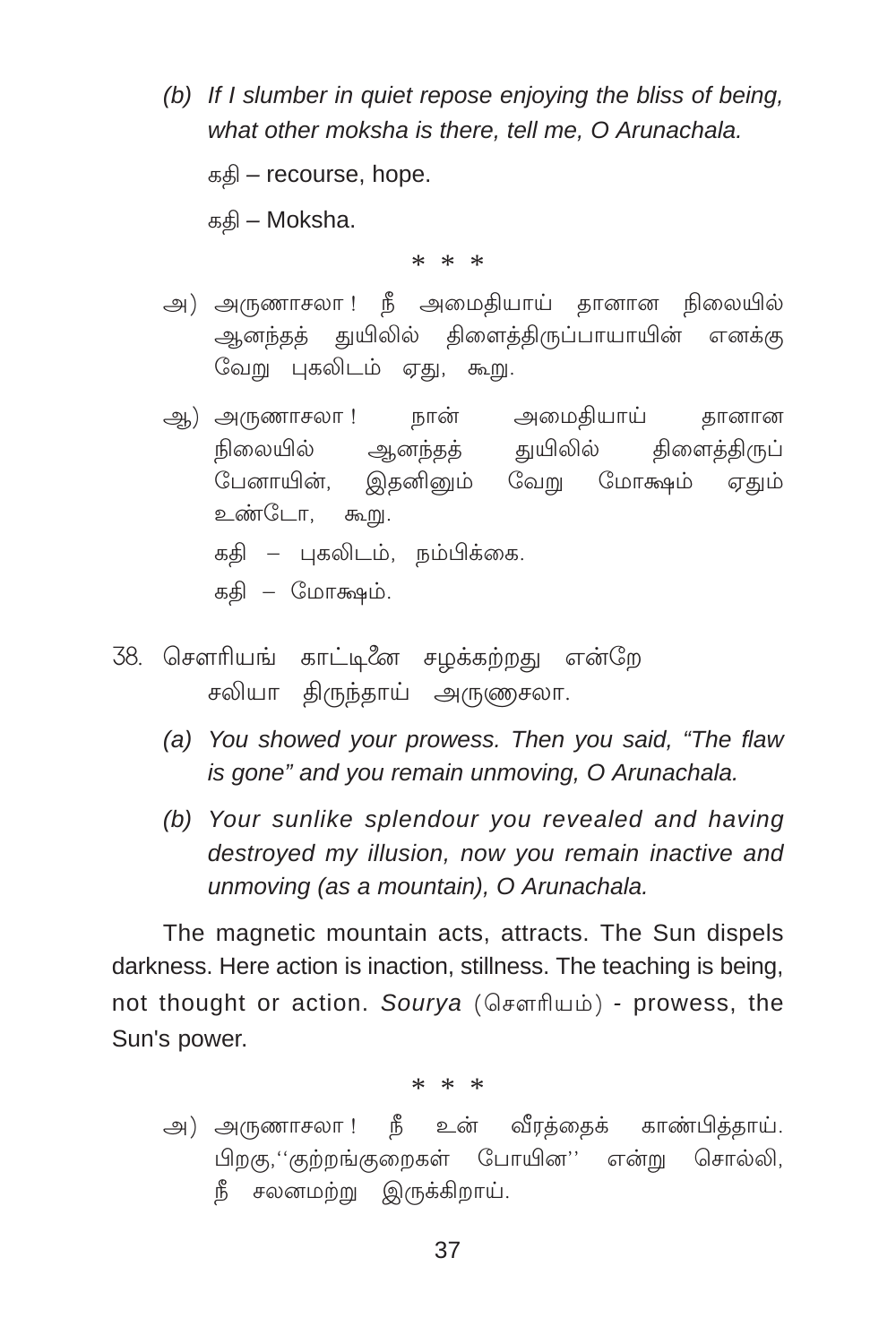ஆ) அருணாசலா ! உனது சூரியன் ஒத்த ஒளி பிரபாவத்தை நீ காண்பித்து எனது மாயையை அழித்து, இப்பொழுது நீ செயலற்று, சலனமற்று (மலையாய்) இருக்கிறாய்.

காந்த மலை செயல்படும், ஈா்க்கும். சூாியன் இருளைப் போக்கும். இங்கு ''செயல்'' என்பது செயலற்றிருத்தல், சும்மாயிருத்தல். இது கற்பிப்பது (போதிப்பது), தானா யிருத்தல்; எண்ணமோ, செயலோ அல்ல.

சௌரியம் − வீரம், சூரியனின் சக்கி.

- 39. ஞமலியிற் கேடா நான்என் உறுதியால் நாடிநின் உறுவேன் அருணுசலா.
	- *(a) I am worse than a dog. With what strength can I trace you and reach you, O Arunachala?*
	- *(b) Am I worse than a dog? Certainly not. By my own strength I shall trace you and reach you, O Arunachala.*

The second meaning is more appropriate. Man is not worse than a dog.

ஞமலியிற் கேடா நான்? Am I worse than a dog? By the 'I' scent, by asking 'who am I?' and 'Whence am I?' one reaches the source, the Heart.

- அ) அருணாசலா ! நான் ஒரு நாயினும் இழிவானவன். நான் எந்த பலம் (வலிவு) கொண்டு உன்னை நாடி அடைய முடியும்?
- ஆ) அருணாசலா ! நான் நாயினும் இழிவானவனா? நிச்சயமாய் இல்லை. என்னுடைய சொந்த பலத்தால் நான் உன்னைத்தேடி அடைவேன்.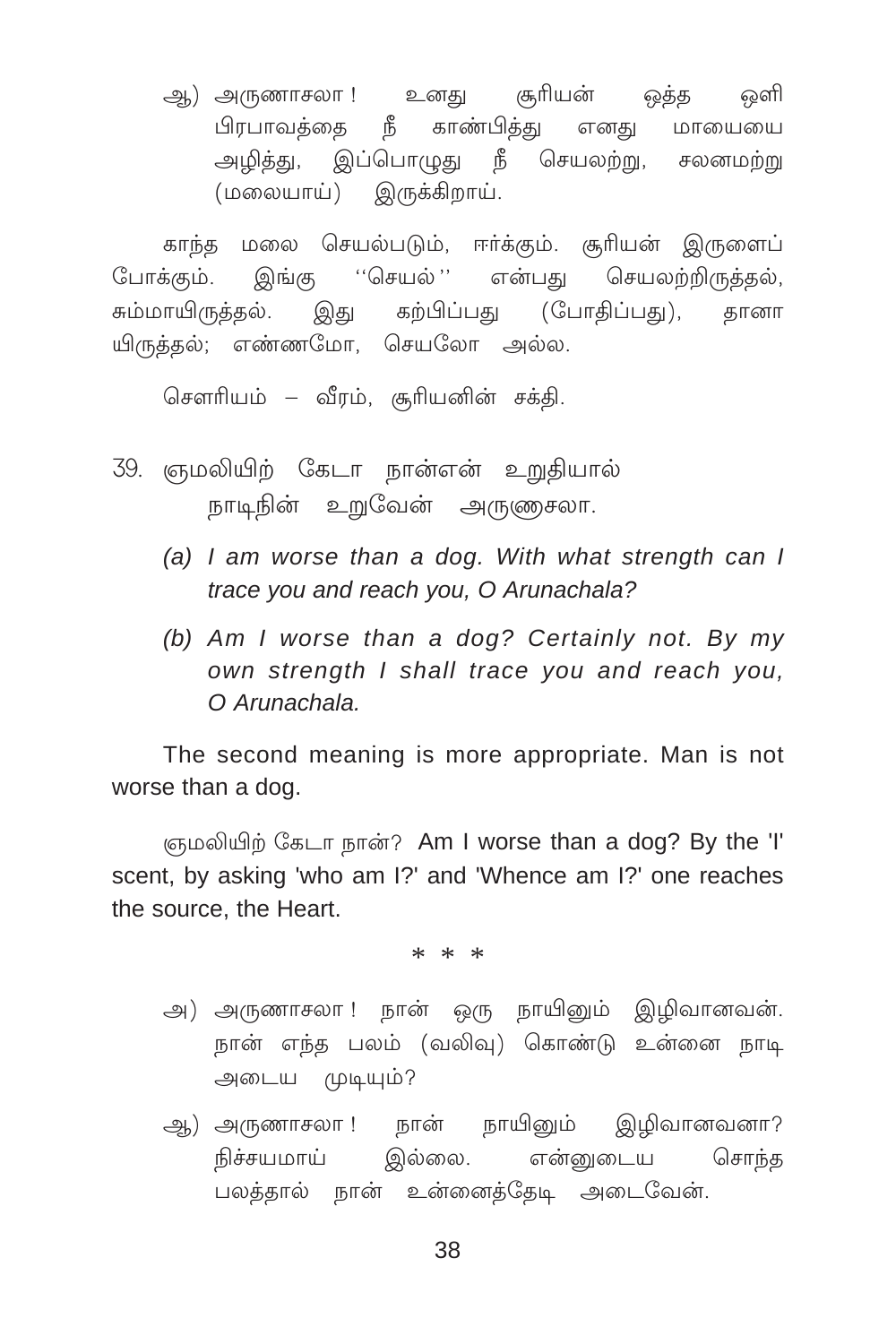ஆ)வில் கூறிய பொருள் (அ)வில் கூறியதை விட அதிக பொருக்கமானகு. மனிகன் நாயைவிட  $(350)$ மானவன் அல்ல.

ஞமலியாற் கேடா நான்?-நான் நாயினும் கடையவனா?

எனும் மோப்பப்பொருளால், ''நான்'' ் நான் $"$ யார்? எங்கிருந்து கிளம்புகிறது? என்று விசாரித்தால், ''நான்'' ஒருவன் மூலக்கை (உற்பத்தி ஸ்தானத்தை), இதயத்தை அடைகிறான்.

40. ஞானமில் லாதுஉன் ஆசையால் தளர்வற ஞானந் தெரித்தருள் அருணுசலா.

With no knowledge and with only blind desire for you, I have begun the quest and am tired. To end this weariness, give me the clear knowledge to carry on the quest. O Arunachala.

God can only be reached through *jnana* and then he is seen as the Self. Unless bhakti leads to jnana it is only fatiguing and stagnant. But bhakti leads to Jnana. When jnana comes and duality ceases, when bhakti has ripened into inana. one sees, loves and serves God, in and as the whole living universe

 $* * *$ 

அருணாசலா ! அறிவொன்றுமில்லாது, உன்னிடம் உள்ள குருட்டுத்தனமான ஆசையினால் மட்டுமே, நான் இக் தேடலைத் தொடங்கி அயர்ந்து விட்டேன். இந்தக் களைப்பு தீர்ந்து, விசாரணை தொடர்ந்து நடைபெற எனக்குத் தெளிந்த அறிவைக் கொடு.

ஞானத்தின் மூலமாகத்தான் கடவுளை அடைய முடியும். அப்பொமுது கடவுள் ''கான்'' ஆகக் காணப்படும். பக்கி, ஞானத்திற்குக் கொண்டு சென்றாலன்றி. களர்ச்சி அகு யுடையதாகவும், தேக்கமாகவும் தான் இருக்கும். ஆனால்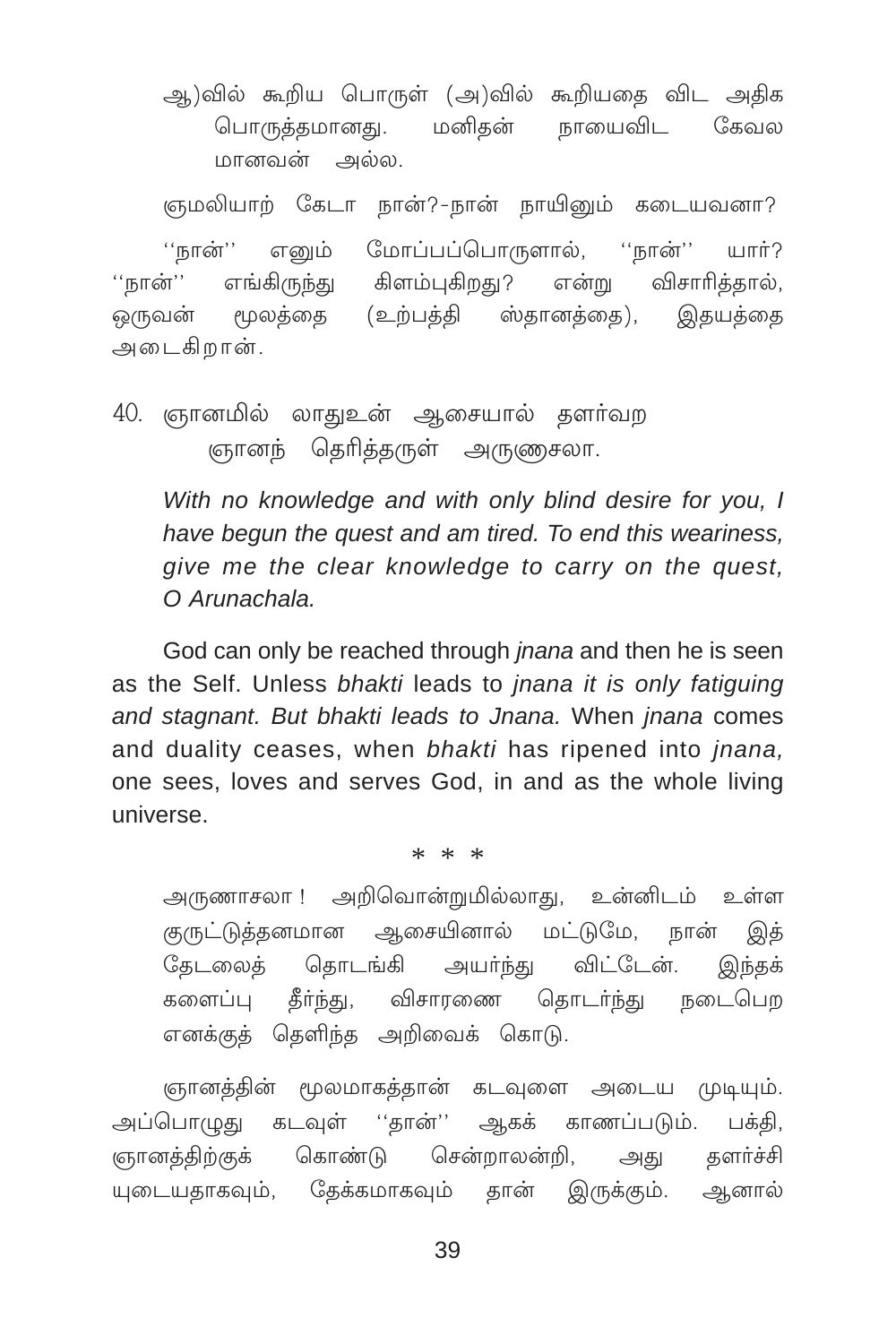பக்தி ஞானத்திற்குக் கொண்டு செல்லும். ஞானம் வந்ததும் துவிதம் இருக்காது; பக்தி ஞானமாய் முதிர்ச்சி அடைந்ததும் ஒருவன் பிரபஞ்சத்தில் வாமும் அனைத்து உயிரினங்களையும் கடவுளாகக் கண்டு அன்பு செய்வான்.

- 41. ஞிமிறுபோல் நீயு மலர்ந்திலே யென்றே நேர்நின் றனேஎன் அருணுசலா.
	- (a) How is it that even you, O Arunachala, should like a helpless bee stand in front of me saying. "The bud is not yet open?"
	- (b) How could you, O Arunachala, the Sun itself, stand in front of me saying, like the poor bee, "The bud is not yet open?"

The bee has to wait till the bud opens. It might even be caught within the flower. Not so the Sun, transcendent and allpowerful, which can masterfully open the bud and make it blossom. Arunachala, the Sun which can open all hearts, pretends to be a poor, helpless bee waiting for our stupid, little hearts to open.

```
என்றே – Saving.
என்றே - The Sun itself.
```
 $* * *$ 

- அ) அருணாசலா ! நீயும் எப்படி ஒரு செயலற்ற வண்டு போல் என் முன் நின்று ''இந்த மொட்டு இன்னும் மலரவில்லை'' என்று கூறுகிறாய்?
- ஆ) அருணாசலா ! சூரியனேயாகிய நீ எப்படி என்முன் நின்று, ஒர் அல்ப வண்டு போல் ''இந்த மொட்டு இன்னும் மலரவில்லை'' என்று கூறுகிறாய்?

வண்டானது மொட்டு மலரும் வரை காக்கிருக்க வேண்டும். அது மலரினுள் சிக்கிக் கொள்ளவும் கூடும். ஆனால் சூரியன் அப்படி அல்ல. அது அனைத்தும் கடந்து,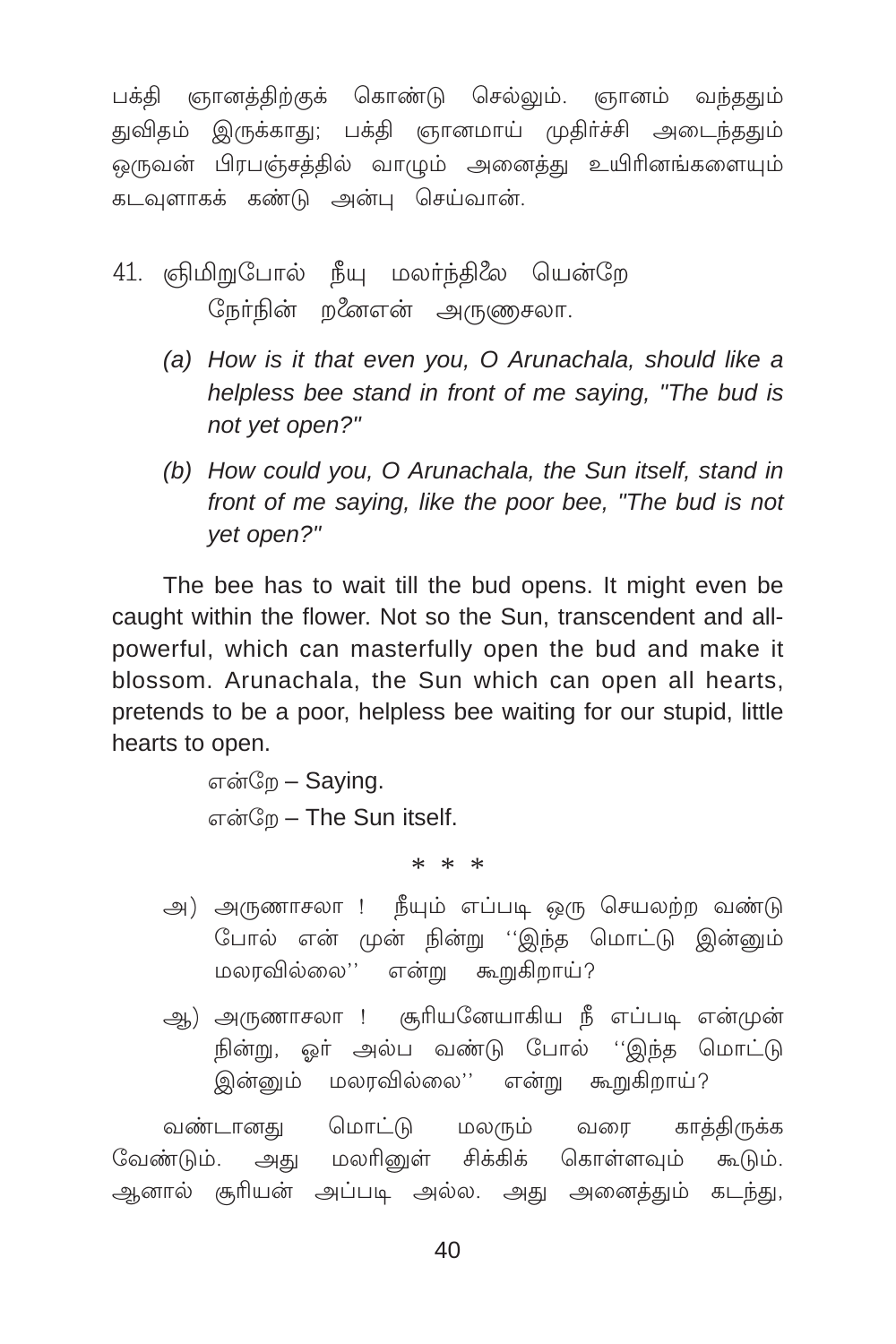அபார சக்தி வாய்ந்தது; வெகுத் திறமையாக அரும்பை விரித்து மலரும்படி செய்யும். நம் இதயங்களைத் கிறக்கக் கூடிய அருணாசல சூரியன், ஒர் எளிய, செயலற்ற வண்டு பாசாங்கு செய்துகொண்டு, நம்முடைய சோர்ந்த போல் இதயங்கள் கிறக்க காக்குக் கொண்டிருக்கிறது.

என்றே – சொல்லி. என்றே – சூரியனே.

- 42. தத்துவந் தெரியாது அத்தனே உற்ருய் தத்துவம் இதுஎன் அருணுசலா.
	- (a) Without knowing the Mahavakya (That thou art). you attained God, became Siva, That itself. Make clear to me and say emphatically, O Arunachala, that this is the Truth
	- (b) You are bevond the knowledge of all tattvas, all philosophies. You are only this, the Truth at once transcendent and immanent, you are my Arunachala.

தத்துவம் - Tat-tvam: That thou (art-asi) Tattva suchness, reality, principle, strenath.

அத்தனே – God, Siva, That itself, so much.

என் - Declare-say clearly (imperative).

 $\pi \dot{\sigma}$  - My my own.

Keyword –  $\text{Q}(\mathcal{B})$  (not  $\text{Q}(\mathcal{B})$ ) – whatever Tat, That may be, this, your presence here and now, you and I being here together, this our nearness, our mutuality, our oneness, this is the whole and sole and sufficient truth.

 $* * *$ 

அ) அருணாசலா ! ''அது நீ'' என்னும் மகா வாக்கியத்தை அறியாமலேயே, நீ கடவுளை அடைந்து, சிவனாகி, அது **அதுவே** ஆனாய்.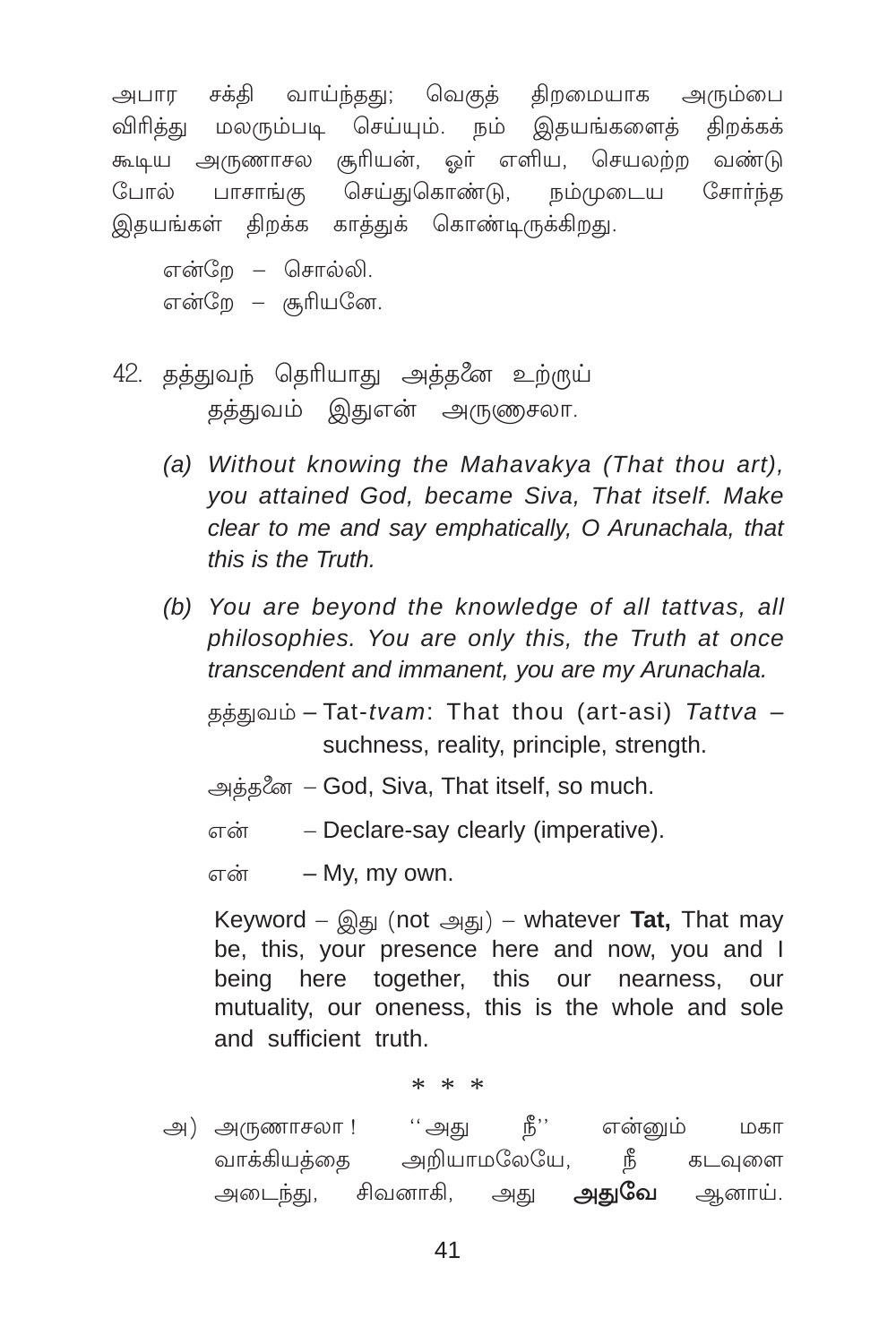எனக்குத் தெளிவுபடுத்தி, இது தான் உண்மை என்று சாற்று.

- ஆ) நீ அனைத்து தத்துவ, சாஸ்திர ஞானங்களுக்கும் அப்பாற்பட்டவன். நீ இது தான், அனைத்தையும் உடன் கடந்ததும், அனைத்திலும் உள்ளார்ந்ததுமான சத்தியம், நீ என் அருணாசலா. தத்துவம் – தத்-த்வம்: அது நீ.
	- தத்வா அதுவானது, உள்ளது, அடிப்படை, மெய்மை வலிமை

அத்தனை – கடவுள், சிவன், அது தான், அவ்வளவு என் – சாற்று, தெளிவாய் கூறு. – எனது, என் உடைமை. என்

முக்கிய சொல் :– இது (அது அல்ல) – அது எதுவாயினும், அது இருக்கட்டும், இந்த உனது இருப்பு இங்கே இப்பொழுது, நீயும் நானும் இங்கே ஒன்றா யிருப்பது, இந்த நம்முடைய நெருக்கம், நம் பரஸ்பர பரிமாற்றம், நம் ஒருமை, இது தான் முழுமையான ஒரே நிறைவான சத்தியம்.

- 43. தானே தானே தத்துவம் இதனேத் தானே காட்டுவாய் அருணுசலா.
	- (a) Reveal naturally by yourself, O Arunachala, that each one is himself, the real Self.
	- (b) You are the sole Reality, O Arunachala. Reveal yourself as such.
	- (c) "Reality is nothing but the Self". This is all your wish to reveal, is it not. O Arunachala? தான்-repeated thrice - Antarjyoti, bahir jyoti, pratyakijyoti.

The light of the Self, the universal, shines as I, as I within each living being. Hence தானே தானே தத்துவம்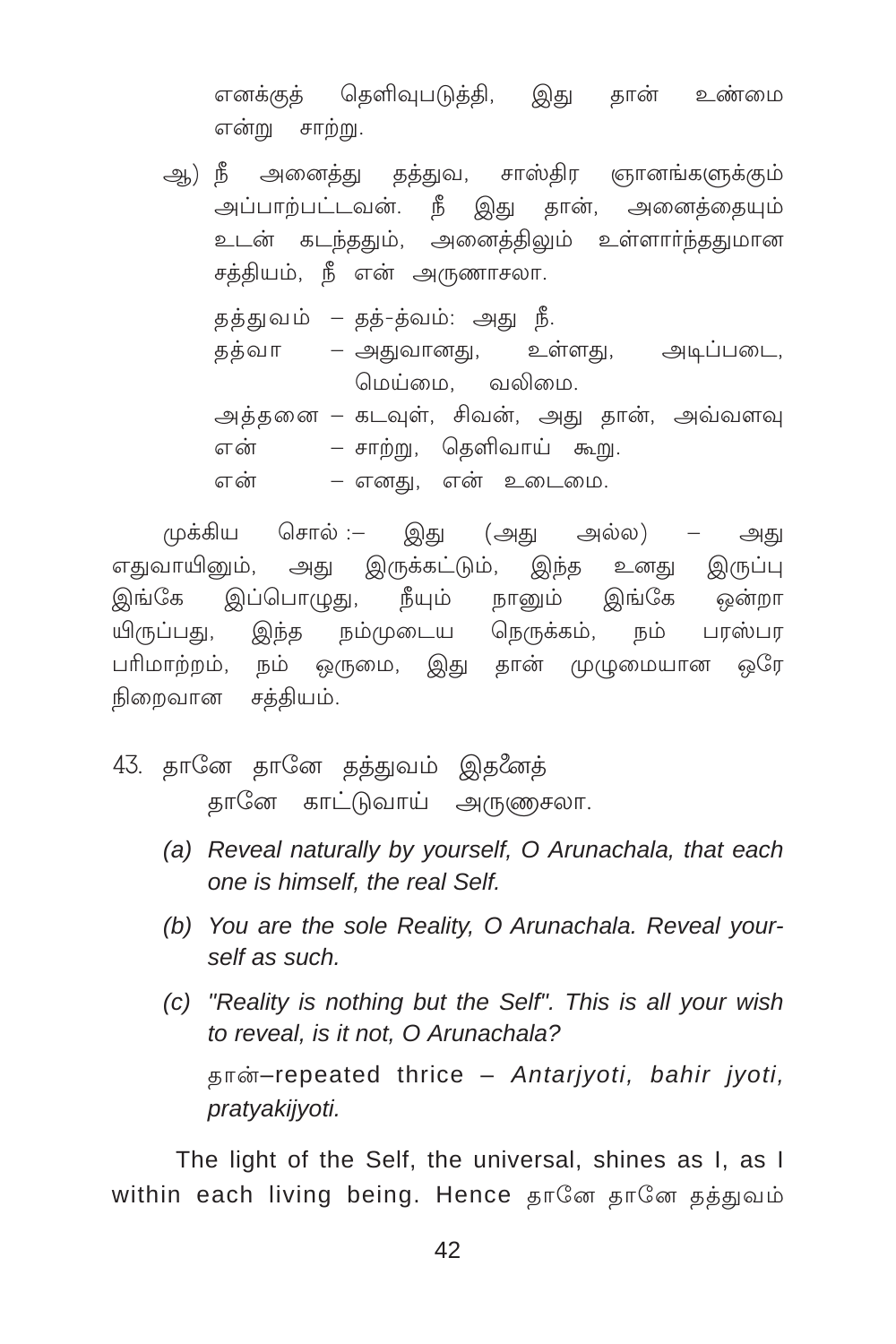இதனே – this truth inexpressible but intimately felt, the inner most reality.

தானே காட்டல் – Reveal yourself, as the Sun, the source of light, not like the moon whose light is borrowed and whose presence is revealed by the Sun.

 $* * *$ 

- அ) அருணாசலா ! ஒவ்வொருவரும் அவரே உண்மையான ''தான்'' (Self) என்று உணரும்படி நீயே உன்னியல்பாக காண்பித்தருள்.
- ஆ) அருணாசலா ! நீ தான் உள்ளதாம் ஒரே பொருள். நீயே அதுவாக காண்பித்தருள்.
- இ) அருணாசலா !''உள்ளது **தான்** என்பதன்றி வேறு எதுவும் இல்லை'', இது தான் நீ தெரிவிக்க விரும்புவது அல்லவா?

தான் - மூன்று முறை கூறப்பட்டுள்ளது. அந்தர் ஜோதி, பஹிா் ஜோதி, ப்ரத்யக் ஜோதி, '**'தான்''**ன் ஒளி, படைப்பு முழுமையிலும், **நான், நான்** என்று ஒவ்வொரு ஜீவனிலும் ஒளிர்கிறது.

ஆகையால் தானே, தானே தத்துவம் இதனை – இந்த உண்மை விளக்க இயலாதது. ஆனால் மிகவும்<br>உள்ளாா்ந்துணா்ந்து, உள்ளுக்குள்ளே ஆழ்ந்திருக்கும் உள்ள பொருள்.

தானே காட்டல் — இரவல் ஒளிகொண்டு ஒளிரும் சந்திரன், சூரியனின் ஒளியினால் தன்னிருப்பைக் காண்பிப்பகு போல் அல்லாமல். ஒளியின் மூலமுகலான (ஆதாரமான) சூரியனாக உன்னைக் காட்டியருள்.

- 44. திரும்பி அகம்தனேத் தினம்அகக் கண்காண் தெரியுமென் றீனஎன் அருணுசலா.
	- (a) How is it, O Arunachala, you told me; "Turn and look within and ever seek the Self with the inner eye and you will see It"?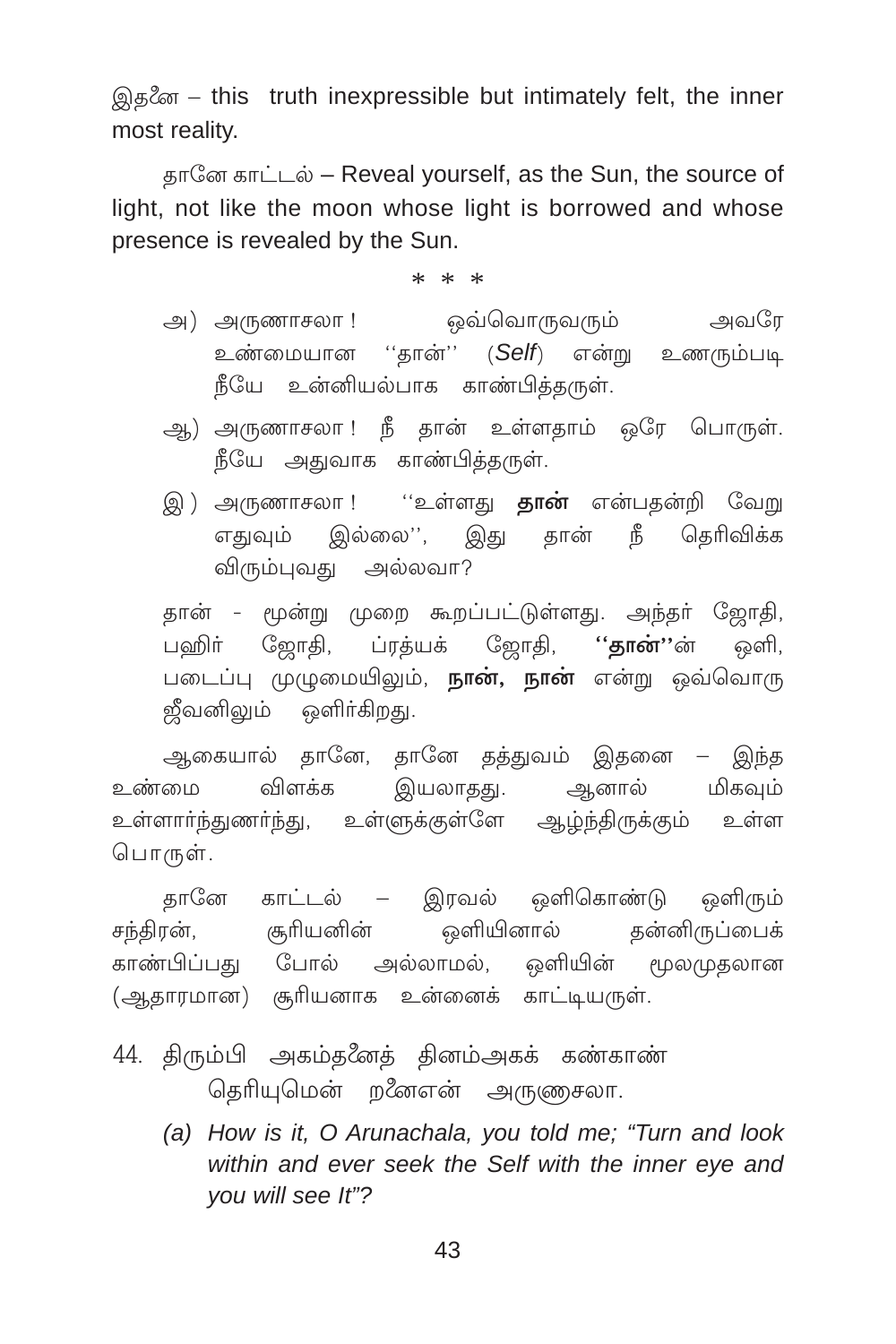(b) "Turn (within) and uninterruptedly see yourself with an introverted mind and It will be revealed". Thus you told me, Oh, my Arunachala.

Discovering the Self is self-extinction through self-enquiry. This verse brings out the very core of Bhagavan's teachings.

> அகம் – l அகம் – Inner.  $\sigma$ ன் – How is it? என் – Mv.

#### $* * *$

- அ) ''திரும்பி உன் அகக்கண் மூலமாக உள்நோக்கி, விடாமல் தன்னைத் தேடினால், நீ அதைக் .<br>காண்பாய்'' என்று நீ என்னிடம் கூறினாய். அது எப்படி அருணாசலா?
- ஆ) என் அருணாசலா ! ''திரும்பி (உள்ளே) விடாமல் அகமுகச் சிந்தனையால் உன்னை நீ பார். அது காண்பிக்கப்படும்''. இப்படி நீ எனக்குக் கூறினாய்.

கன்னை அறிகல் என்பது, நான் யார் விசாரணையின் மூலம், அகந்தையின் அழிவாம். இந்தச் செய்யுள் பகவானின் அதிமுக்கிய உள்மைய (COre) உபதேசத்தை வெளிப்படுத்து கிறது.

- அகம் தான். அகம் –உட்புறம். என் – எப்படி? என் – என்னுடைய.
- 45. கீரமில் அகக்கில் தேடிஉந் த*ீ*னயான் திரும்பவுற் றேன்அருள் அருணுசலா.
	- (a) Faint-hearted though my search was, I have, by your grace, attained the Self, O Arunachala.
	- (b) Seeking you with my weak mind, I have come back empty-handed. Aid me, O Arunachala.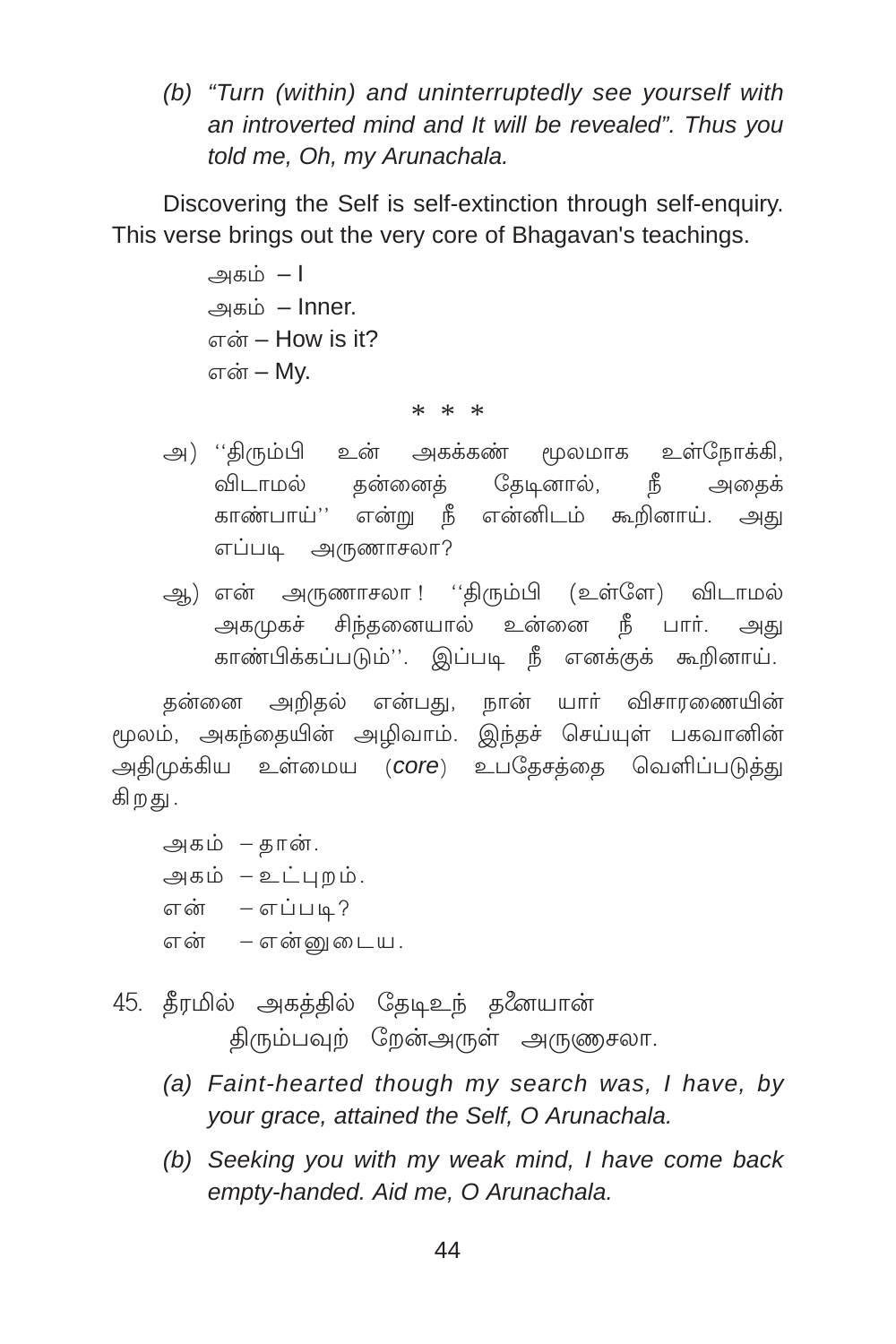(c) Seeking you in the infinite Self. I regained my own self. O Arunachala.

Muruganar gives the last meaning first, as most acceptable. Verses 44, 45, 46 and 50 deal with self-enguiry.

| தீரமில்                                  | - (dhira-strength) faint.                                                   |
|------------------------------------------|-----------------------------------------------------------------------------|
| தீரமில்                                  | - (tira-shore, limit) - Infinite.                                           |
| உந்தனே-உன்னே <b>– You</b> .              |                                                                             |
| தேடி உந்த <i>ீ</i> ன        — I got you. |                                                                             |
|                                          | தேடியும் தீன      – Though I searched faint - heartedly,<br>I got the Self. |
|                                          | திரும்ப வுற்றேன் – Came back after failing, retreated.                      |
|                                          | திரும்ப வுற்றேன் – Regained, got back my self.                              |

 $* * *$ 

- அ) அருணாசலா! எனது தேடல் உள்ளுரமற்றதாய் (தளர்வுற்றதாய்) இருந்த போதிலும், உன்னருளால் நான் **தான்** ஆகும் பேறு பெற்றேன்.
- ஆ) எனது தளர்வுற்ற மனதால் உன்னைத்தேடி, நான் வெறுங்கையனாய் திரும்பி விட்டேன். எனக்கு உதவிடு, அருணாசலா.
- இ) அருணாசலா ! கரையற்ற (அளவற்ற) ஆன்ம ஸ்வரூபத்தில் உன்னைத் தேடி, நான் என்னை மீண்டும் பெற்றேன்.

முருகனார் (இ) ல் கூறிய பொருள் மிகவும் பொருத்த மானது என்று அந்தப் பொருளுக்கு முதலிடம் தருகிறார். செய்யுட்கள் 44, 45, 46, 50 ஆன்மவிசாரம் பற்றியன.

தீரமில் – (தீரம் – வலு) தளர்வு.  $\frac{3}{2}$ ரமில் – (தீர – கரை, அளவு) கரையற்ற; அளவற்ற.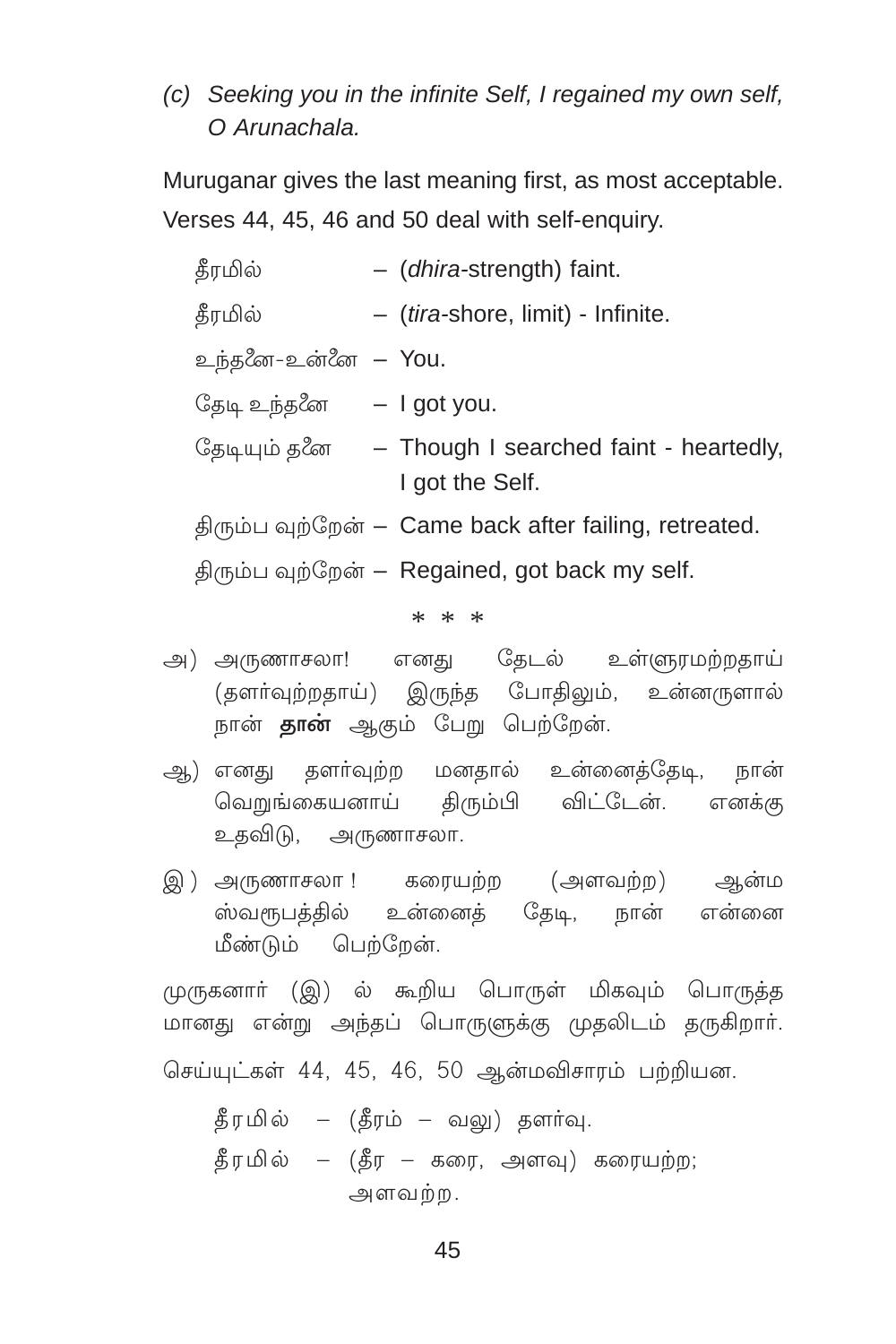- 46. துப்பறி வில்லா இப்பிறப்பு என்பயன் ஒப்பிட வாயேன் அருணுசலா.
	- (a) Of what use is this birth without the power of self-enquiry? Come and fill this void, O Arunachala.
	- (b) Of what use is this birth? I won't search for a way unaided by you. O Arunachala.
	- (c) Of what use is this birth without the Intelligence for self-enguiry? What right have I to open my mouth and compare myself with any creature?
		- vigour, strength, manliness, enjoyment, துப்பு purity, enquiry, search.
		- வப்பிடு compare, level up; fill a pit.
		- வாய் என் What right have I to open my mouth?
		- வாயேன் Do come.
		- ஆயேன் ஆயமாட்டேன். I will not enquire.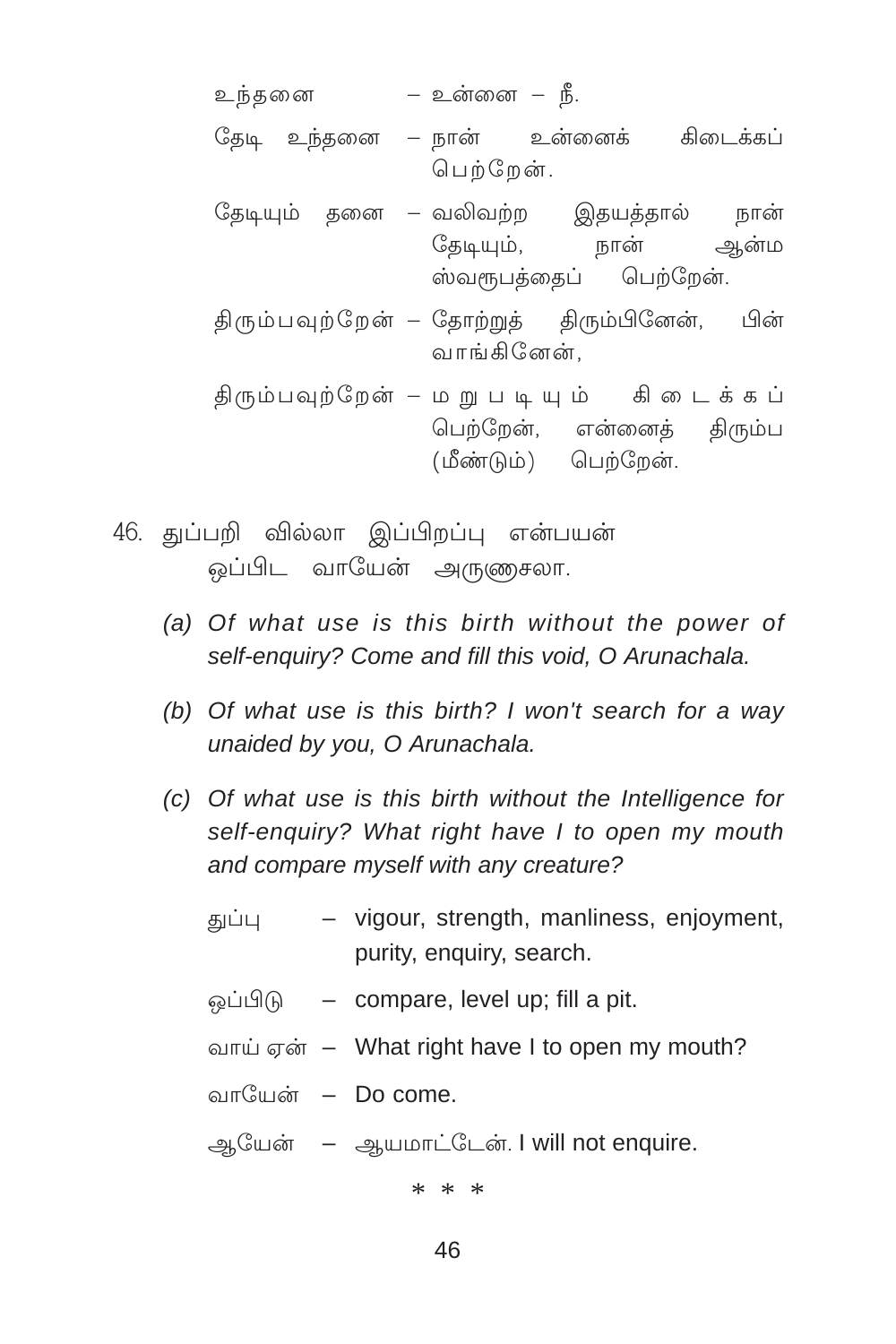- அ) அருணாசலா ! ஆன்மவிசாரம் செய்ய சக்தியில்லாத இந்த பிறப்பின் பயன் என்ன? நீ வந்து இந்த வெறுமையை (வெற்றிடத்தை) நிரப்பு.
- ஆ) அருணாசலா ! இந்த பிறப்பின் பயன் என்ன? உன் உதவியின்றி நான் வழி ஒன்றும் தேட மாட்டேன்.
- இ) அருணாசலா ! ஆன்ம விசாரம் செய்ய அறிவக் திறமில்லாத இந்த பிறப்பின் பயன் என்ன? மற்ற எந்த உயிரினத்துடனும் என்னை ஒப்பிட்டு வாய்திறந்து பேச எனக்கு என்ன உரிமை உள்ளது?
	- திடம், வலிமை, ஆண்மை, மகிழ்தல், துப்பு தூய்மை, விசாரம், தேடுதல்.
	- ஒப்பிடு ஒத்துப்பார், சமப்படுத்து, பள்ளத்தை (குழியை) நிரப்பு.
	- வாய் ஏன் வாய் திறக்க எனக்கு என்ன உரிமை?

வாயேன் – கட்டாயம் வா.

ஆயேன் – ஆயமாட்டேன் – நான்ஆராயமாட்டேன்

- 47. தூய்மன மொழியா் தோயும்உன் மெய்யகம் தோயவே அருள்என் அருணுசலா.
	- (a) O my lord Arunachala, let me by your grace merge in your true being where only the pure and mindfree merge.
	- (b) O my lord Arunachala, let me, even me, merge in vour true body, where only those of pure mind and speech merge.

| மனம் ஒழியர் – Those whose mind has been |              |  |  |
|-----------------------------------------|--------------|--|--|
|                                         | transcended. |  |  |

மனமொழியர் – mind and speech.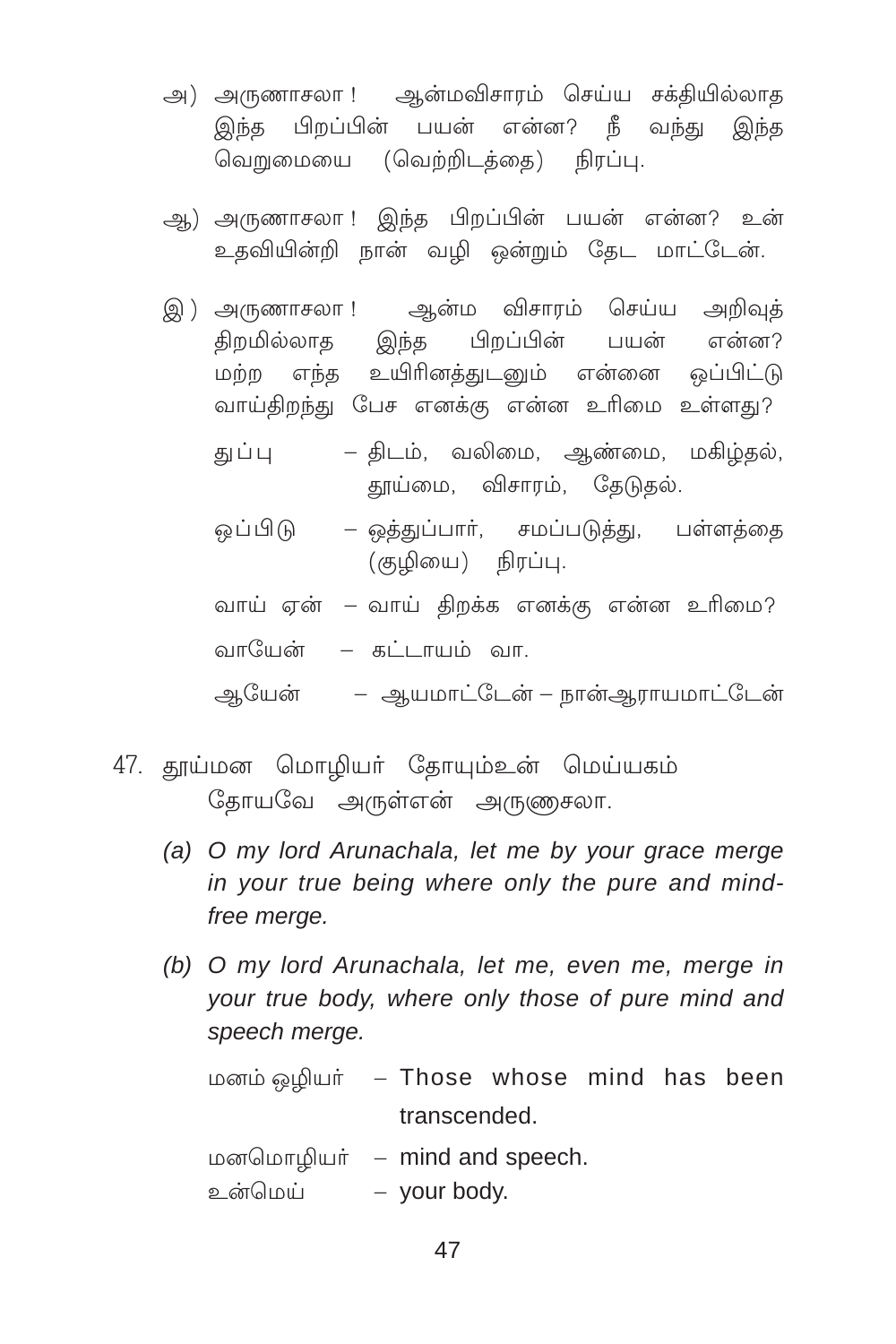அகம்  $-1$ உன்மெய்யகம் – Your true being, your true heart.

 $* * *$ 

- அ) என் ஆண்டவ, அருணாசலா ! புனிதமானவரும், மனோ நாசமடைந்தோரும் மட்டுமே இரண்டா கலக்கும் உனது உண்மை இருப்பில் உன்னருளால் நானும் கலந்திட அருள் புரிவாய்.
- ஆ) என் ஆண்டவ, அருணாசலா! பரிசுத்தமான மனமும் வாக்கும் உடையோா் மட்டுமே இரண்டற கலக்கும் உனது உண்மை உருவத்தில் கடையனான நானும் கலந்திட அருளாய்.

மனம் ஒழியர் – மனத்தைக் கடந்தவர். மனமொமியர் – மனமும், வாக்கும். உன்மெய் – உன் உருவம். — நான். அகம் உன் மெய்யகம் –உனது உண்மை இருப்பு, உனது உண்மை இதயம்.

48. தெய்வமென் றுன்னேச் சாரவே என்னேச் சேர ஒழித்தாய் அருணுசலா.

To you as to my only God I came, O Arunachala and me you have totally destroyed.

Bhakti begins as *dvaita* with my going to God. It ends as advaita inana, the ending of the separate ego and survival of the sole reality, God.

உன்னேச் சாரவே – Constantly meditating on you. என்னேச் சேர — me utterly, altogether.  $* * *$ அருணாசலா ! என்னுடைய ஒரே கடவுள் என்று நான் உன்னிடம் வந்தேன், நீ என்னை முற்றிலும் அழித்து விட்டாய்.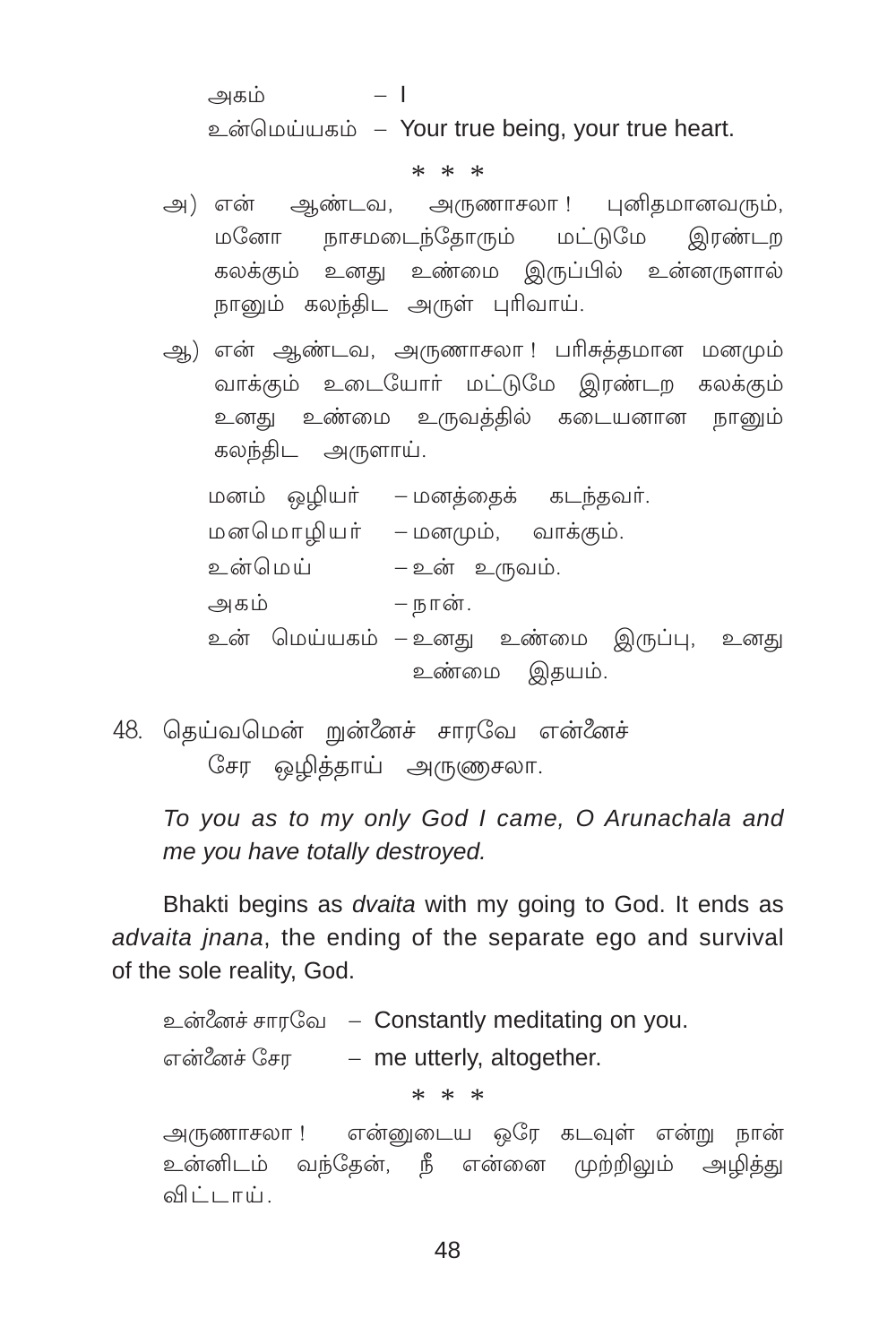நான் கடவுளிடம் செலுத்தும் பக்தி துவிதமாக தொடங்குகிறது. அது அத்துவித ஞானமாக முடிவுறுகிறது. தனிப்பட்ட அகந்தை அழிந்திட, இருப்பது ெரே மெய்ப்பொருளான இறைவன்.

உன்னைச் சாரரே – இடைவிடாது உன்னைக் கியானிக்கல்.

என்னைச் சேர – என்னை முழுமையாக, முற்றிலும்.

- 49. தேடா துற்றநல் திருவருள் நிதிஅகத் தியக்கம் தீர்த்தருள் அருணுசலா.
	- (a) Wealth benignant, holy grace that came to me unsought, dispel my mind's bewilderment, O Arunachala.
	- (b) Wealth benignant, holy grace that came to me unsought, end my mind's despondency, O Arunachla.

தியக்கம் - confusion, bewilderment, melancholy, depression.

 $* * *$ 

- அ) அருணாசலா ! நலமுடைய செல்வமும், புனித அருளும் தேடாமலே எனக்குக் கிடைத்தன, என் மனக்கலக்கக்கை போக்கி அருள்.
- ஆ) அருணாசலா ! நலமுடைய செல்வமும், புனித அருளும் தேடாமலே எனக்குக் கிடைக்கன, என் மனச்சோர்வை முடித்தருள்.

தியக்கம் – குழப்பம், தடுமாற்றம், துயராா்ந்த நிலை, மனத் தளர்ச்சி.

- 50. தைரிய மோடும்உன் மெய்யகம் நாடயான் தட்டழிந் தேன்அருள் அருணுசலா.
	- (a) Boldly seeking your true self, I am ship-wrecked, ruined. Have mercy on me. O Arunachala.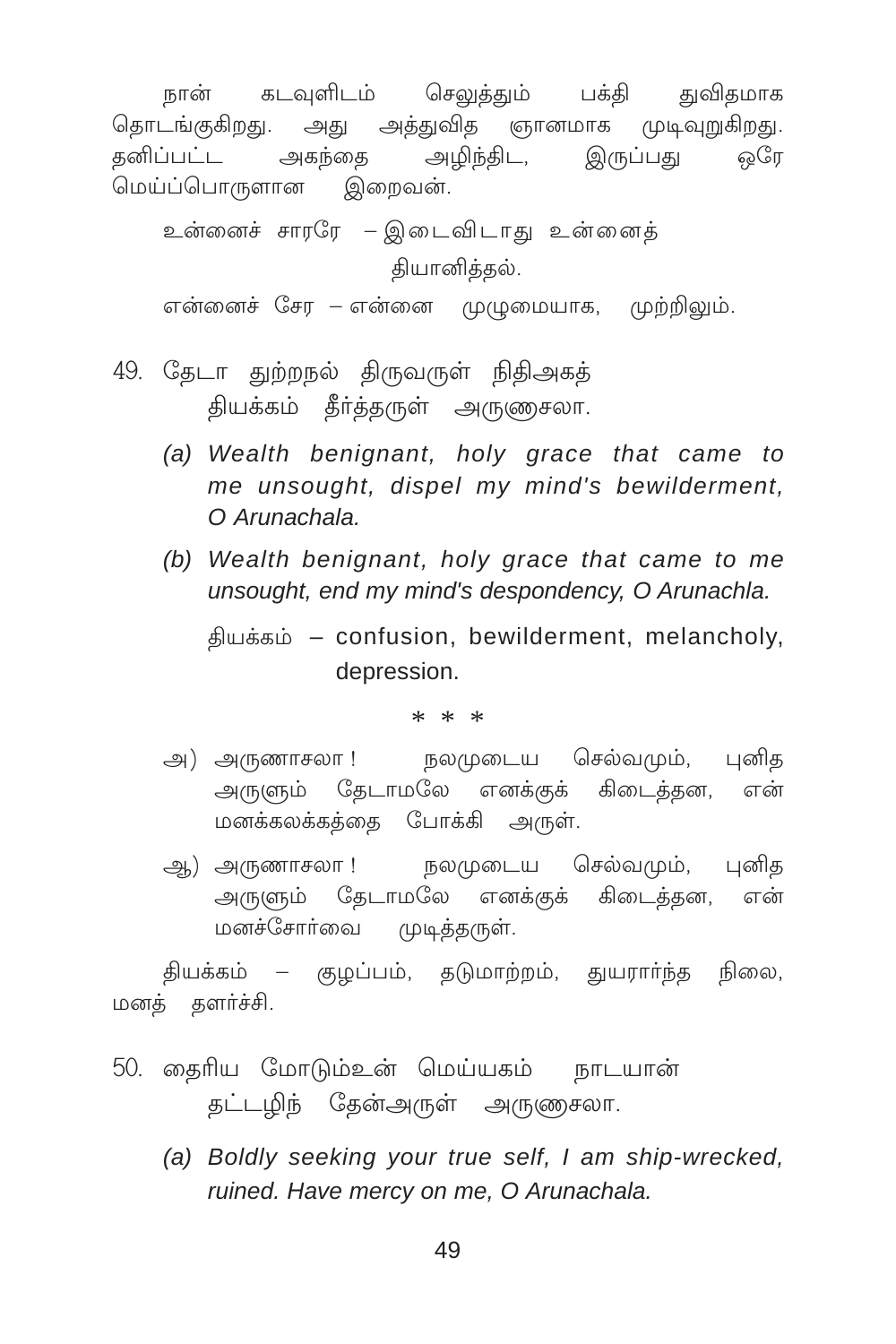- (b) I am bewildered, have mercy.
- (c) I am defeated, have mercy.
- (d) Thanks to your grace. I have overcome the obstruction  $($ of mv eao $).$

தட்டு – deck, floor, bottom, steadiness, obstruction.

Boldness implies confrontation, duality. In bhakti, humility is better than courage and is more likely to succeed. The strength to rely on, is the power of grace, not one's ego-strength.

Boldness is commended in *jnana*, as a coward cannot commit suicide. The courage to be is the courage to be the Whole, or the courage to be a living member of a living universe, not the courage to be a separate self in conflict with the world.

Please see verses 44, 45 and 46, which also deal with self-enquiry.

\* \* \*

- நிஜ சொரூபத்தை தைரிய அ) அருணாசலா ! உனகு நான் உடைகலப்பட்டேன் முடன் நாட. (shipwrecked), நாசமானேன். என் மீது தயை கொள்.
- ஆ) நான் தடுமாறுகிறேன், தயை கொள்.
- இ) நான் தோற்றுவிட்டேன். தயை கொள்.
- ஈ) உனதருளினால் என் அகந்தையின் தடங்கலை நான் கடந்துவிட்டேன்.

தட்டு - கப்பலின் மேல் தளம், அடிதளம், தளரா உறுதி, கடங்கல்

தைரியம், நேருக்குநேர் எதிர்ப்பை மறை/மகமாக, (confrontation) சுட்டிக் காட்டுகிறது. இது துவிதம், பக்தியில், தைரியத்தைக் காட்டிலும் அடக்கமே மேலானது. அதுவே வெற்றி பெற அதிக வாய்ப்புடையது. அருளின் சக்தியில் நம்பிக்கை வேண்டும்; ஒருவனின் அகந்தை பலத்தில் அல்ல.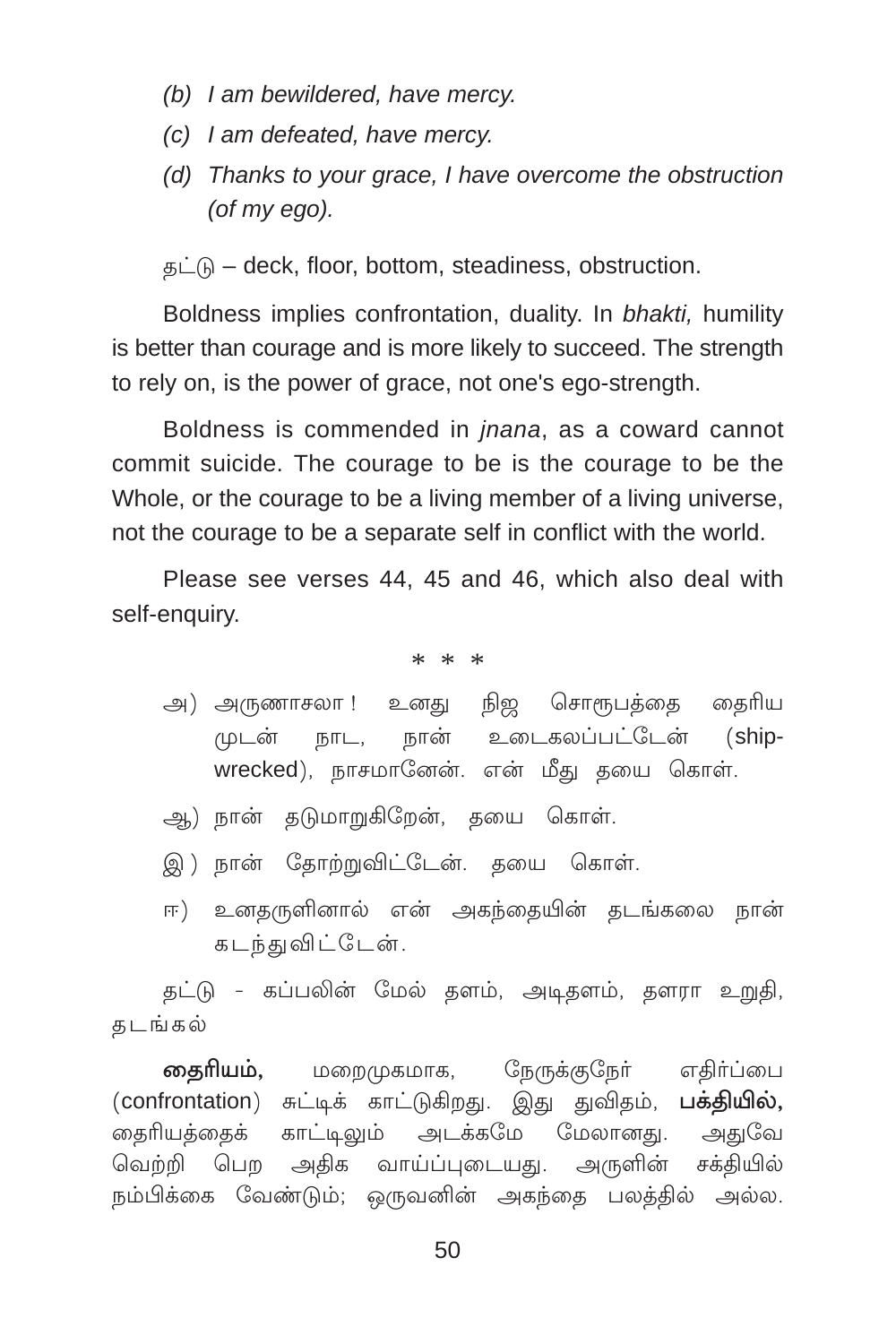**தைரியம், ஞானத்தில்** போற்றப்படுகிறது. ஏனெனில் கோழை தற்கொலை செய்து கொள்ள மாட்டான். ஒரு தைரியமாயிருத்தல் என்பது **முழுமையாய்** இருத்தல் அல்லது எல்லா உயிரினங்களும் வாழும் பிரபஞ்சத்தின் ஓர் அங்கமாக வாழ்தல் ஆகும். உலகத்தை எதிர்த்து தனித்த நான் என வாழ்தல் துணிவு அல்ல.

செய்யுட்கள் 44, 45, 46 ஆன்ம விசாரத்தைப் பற்றின என்பதைக் காணவும்.

51. தொட்டுஅருள் கைமெய் கட்டிடாய் எனில்யான் நட்டமா வேன்அருள் அருணுசலா.

Unless you touch me with your hand of grace and embrace me, I am lost, O Arunachala.

The devotee's role is passive surrender. Energy, action. movement belong to God.

 $* * *$ 

அருணாசலா ! நீ உன் அருட்கையினால் என்னைக் தொட்டுத் தழுவிக் கொள்ளாவிடில், நான் அமிவேன்.

பக்தனின் பங்கு இங்கு செயலற்ற சரணாகதி. சக்தி, செயல், அசைவு கடவுளுடையது.

52. தோடமில் நீயகத் தோடுஒன்றி என்றும்சந் தோடம் ஒன்றிட அருள் அருணுசலா.

O Arunachala. You are wholly free from fault, be one with me at heart so that eternal joy alone abides.

This union once attained persists for ever. Hence ஒன்று – to join; ஒன்றிட – to remain as one.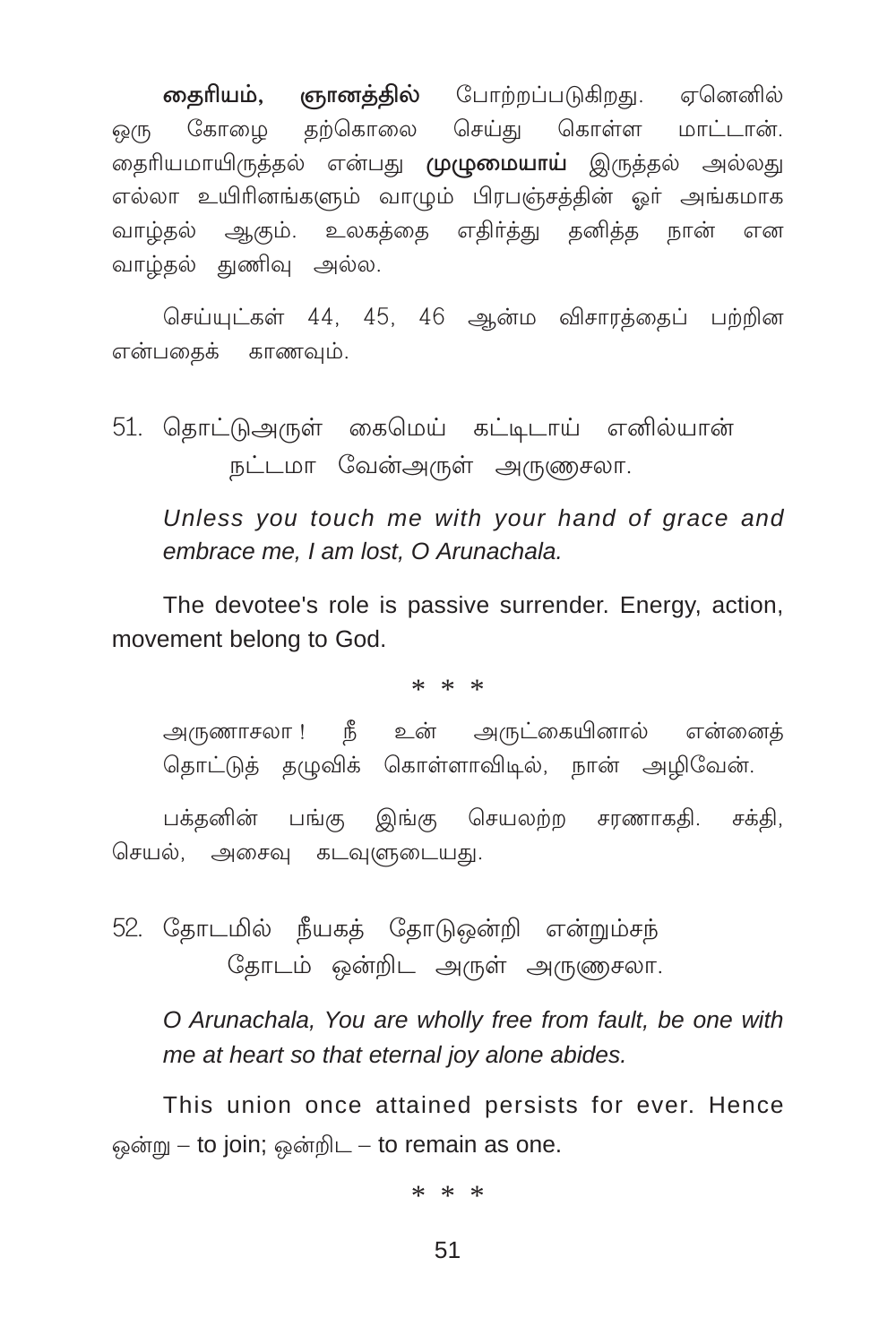அருணாசலா ! நீ முற்றிலும் குற்றமில்லாதவன். நிரந்தர ஆனந்தம் மட்டுமே என்னுள் தங்கிட என் இதயத்துடன் நீ ஒன்றி இரு.

இந்த ஒன்றுதல் ஒரு முறை கிட்டினால், அது நிரந்தரமாக இருக்கும். ஒன்று – இணைவது; ஒன்றிட – ஒன்றாக இருப்பது.

- 53. நகைக்கிடம் இஃமநின் நாடிய எஃனஅருள் நகையிட்டுப் பார் நீ அருணுசலா.
	- (a) Don't laugh at me, who seek you. Decorate me with your grace and then look at me, O Arunachala.
	- (b) Smile on me, with grace and not with scorn, for I have come to you for shelter, O Arunachala.

நகை – Smile, Ornament

\* \* \*

- அ) அருணாசலா ! உன்னை நாடும் என்னைப் பார்த்து .<br>சிரிக்காகே. என்னை உனது அருளினால் அலங்கரித்து, பிறகு என்னை நோக்கு.
- ஆ) அருணாசலா ! என்மீது ஏளனமின்றி அருள் புன்னகை புரி. ஏனெனில் நான் உன்னிடம் அடைக்கலத்திற்காக வந்துள்ளேன்.

நகை - புன்னகை, அணிகலன்.

- 54. நாணிலே நாடிட நாஞய் ஒன்றிநீ தாணுவா நின்றனே அருணுசலா.
	- (a) When I approached you to become one with you, O Arunachala, you were not ashamed but stood unmoving like a pillar.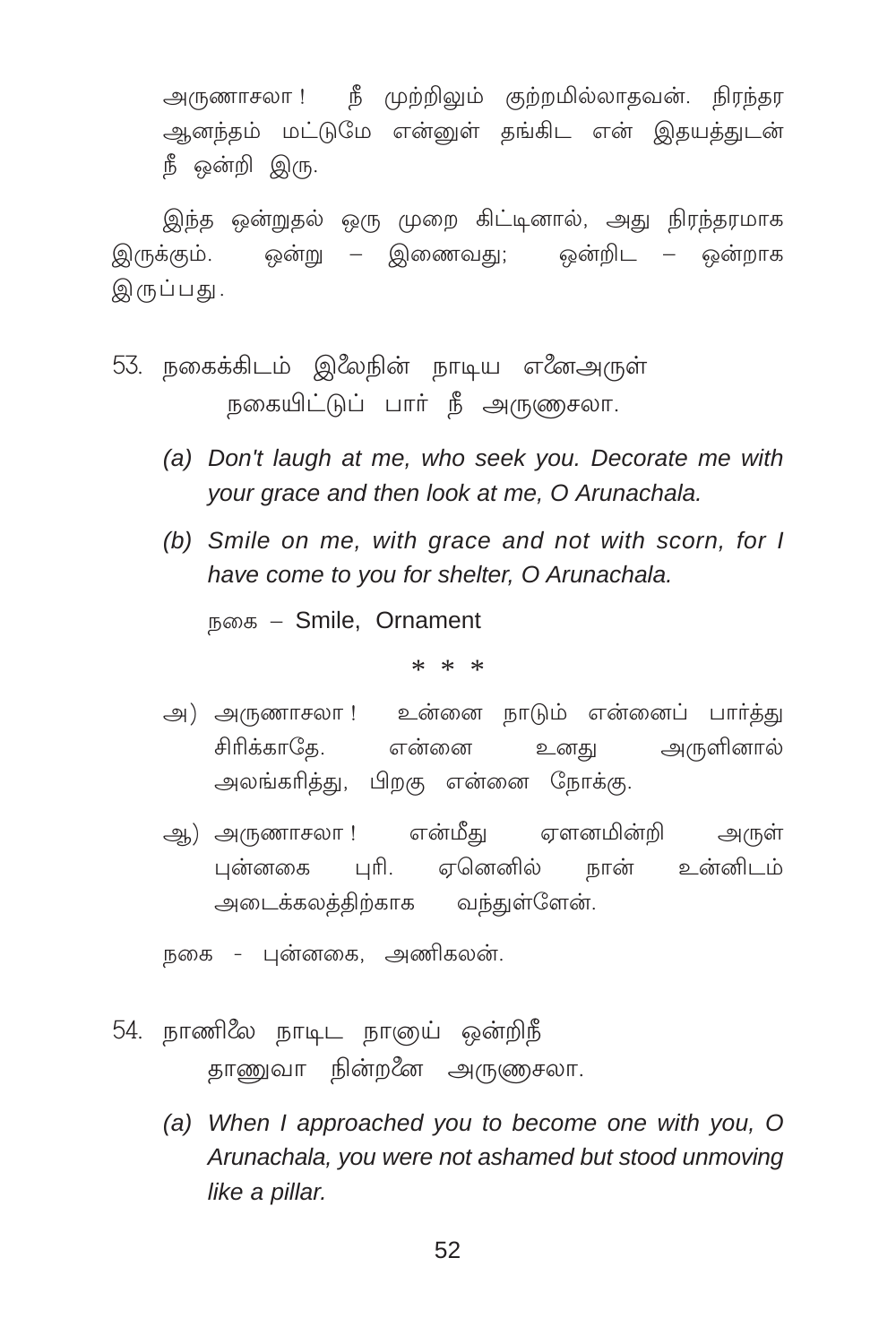*(b) You felt no shyness, you stood unmoved, at one with me, as myself indeed, O Arunachala.*

| ஒன்றி  | - united with me.                        |
|--------|------------------------------------------|
| ஒன்றி  | $-$ to be one with you.                  |
| நாளுய் | $-$ of my own accord.                    |
|        | நாகுய் ஒன்றி நீ – you stood as I myself. |

\* \* \*

- அ) அருணாசலா ! நான் உன்னிடம் ஒன்றிட வந்தபோது  ${}$ நீ வெட்கமில்லாமல் ஒரு அசைவில்லா தூணாய் நின்றாய்.
- ஆ) அருணாசலா ! நீ சற்றும் வெட்கமில்லாமல், அசை வில்லாது என்னுடன் ஒன்றாய், நானாகவே இருந்தாய்.

| ஒன்றி                                |  |  | – என்னுடன் சேர்ந்திருத்தல். |
|--------------------------------------|--|--|-----------------------------|
| ஒன்றி                                |  |  | – உன்னுடன் ஒன்றாயிருத்தல்.  |
| நானாய்                               |  |  | – என் சொந்த விருப்பப்படி.   |
| நானாய் ஒன்றி நீ — நீ நானாக நின்றாய். |  |  |                             |

55. நின்எரி எரித்துஎ∕ீன நீருக் கிடுமுன் நின்அருள் மழைபொழி அருணுசலா.

*Before your fire (of* jnana*) burns me to ashes, pour down on me your rain of grace.*

In *Jnana* there is no duality, no fuel, no burning, no flame, only one thing, ashes, residual, unchangeable. Grace is the link between God and man, the rain that falls from heaven to earth. The Jiva wants to enjoy its separateness for a while, does not want to die too soon. It would enjoy God's grace before itself becoming God and His grace.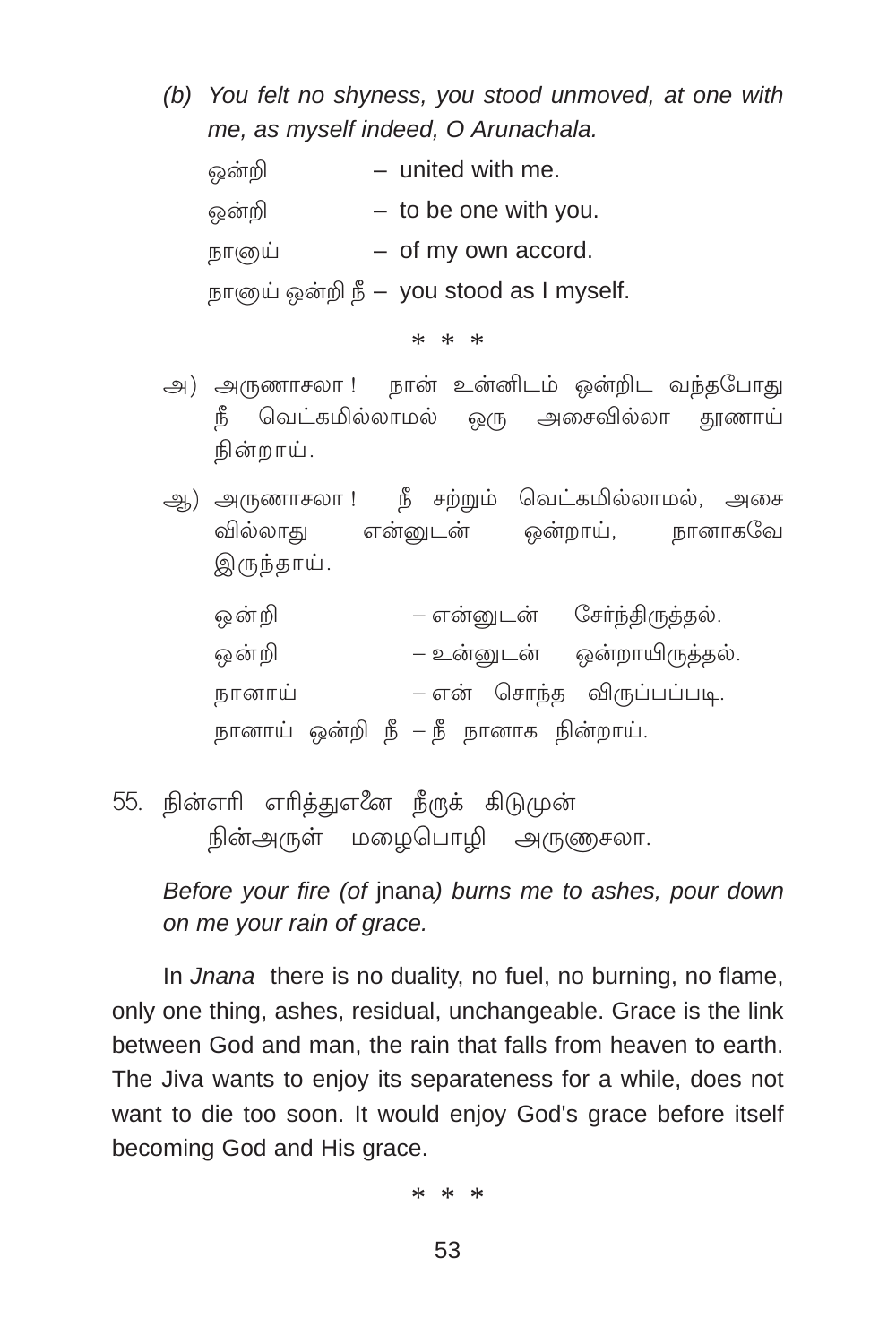அருணாசலா ! உன்னுடைய ஞானத்தீ என்னை எரித்துச் சாம்பலாக்கிடும் முன் நீ உன் அருள் மழையை என் மீது பொழி.

ஞானத்தில் துவிதம் கிடையாது; எரிபொருளோ, எரிவதோ, தீயோ கிடையாது; மாற்றமுடியாத கங்கியள்ள சாம்பல் ஒன்றே ஒன்று தான் உள்ளது. அருள்தான் உள்ள இறைவனுக்கும் மனிதனுக்கும் இணைப்பு, வானுலகிலிருந்து பூமியில் விழும் மழை. ஜீவன் தனது தனித்தன்மையை சிறிது காலம் ஆனந்திக்க விரும்புகிறது, சீக்கிரமாக இறக்க விரும்பவில்லை. அது இறைவனாயும், அவனது அருளாயும் ஆகும் முன் இறைவனின் அருளை ஆனந்திக்கும்.

- 56. நீநான் அறப்புலி நிதம்களி மயமாய் நின்றிடும் நிலேயருள் அருணுசலா.
	- (a) Embracing me till there is no you or I, give me the state of being one eternal bliss, O Arunachala.
	- (b) Embracing me till there is no I, abide as one eternal bliss, O Arunachala.

புலி  $($ புல்லி) – Embrace.

நிகம் – always, for ever.

களி மயமாய் – as mere joy.

- அ) அருணாசலா ! நீ என்றும், நான் என்றும், இல்லாத வரை என்னைத் தழுவி, ஒரு நிரந்தரமான பேரானந்த நிலை அளித்தருள்.
- ஆ) அருணாசலா ! நான் (அகந்தை) இல்லாதவரை நீ என்னைத் தழுவி ஒரு பேரானந்த நிலையாய் தங்கு. புலி(புல்லி) – தழுவி. நிதம் — எப்பொழுதும், நிரந்தரம். களிமயமாய் – வெறும் ஆனந்தமாய்.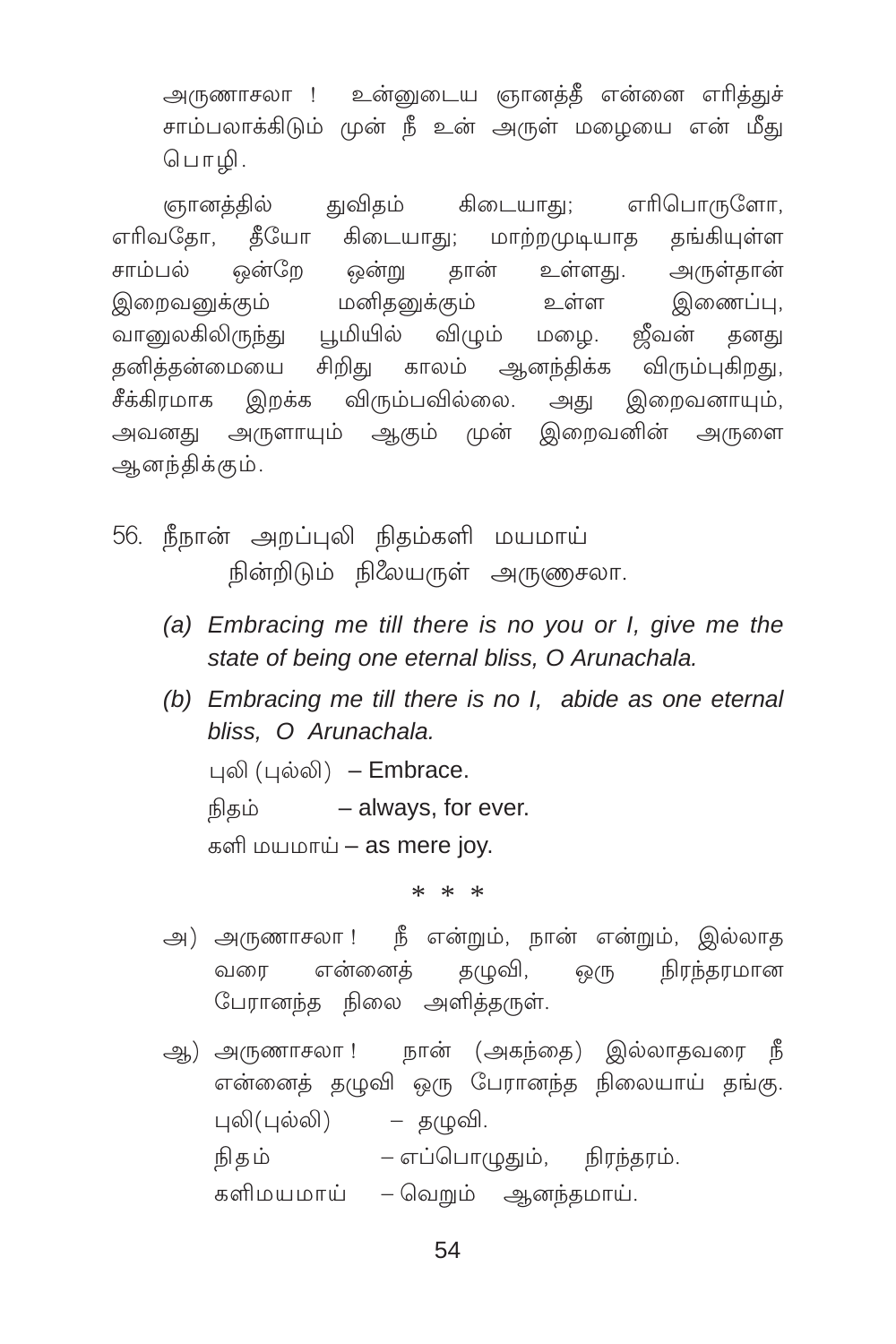- 57. நுண்ணுரு உனேயான் விண்ணுரு நண்ணிட என்ன& பிறுமென்று அருணுசலா.
	- *(a) When will I reach you Arunachala, subtle, ethereal being, so that the waves of thought (in my mind) may end?*
	- *(b) When will the waves of thought (in my mind) end, so that I may reach you Arunachala, subtle, ethereal being?*

\* \* \*

- அ) என் மனகின் எண்ண அலைகள் முற்றற, நுட்ப மானவனும், வானுலகத்தவனுமான அருணாசலா, உன்னை நான் அடைவது எப்போகு?
- ஆ) நுட்பமானவனும், வானுலகத்தவனுமான அருணாசலா, உன்னை அடைவதற்கு என் மனதின் எண்ண அலைகள் முற்றுறுவது எப்போது?
- 58. நூலறிவு அறியாப் பேதையன் என்றன் மாலறிவு அறுத்தருள் அருணுசலா.
	- *(a) I am a simple fellow with no book learning. Destroy my illusion, O Arunachala..*
	- *(b) I am a simple fellow with no knowledge of the scriptures. Destroy my wrong understanding, O Arunachala.*

நூலறிவு (நூலறிவும்) – not even book-learning. For realization book-knowledge is not necessary. But it may not be condemned so long as it does not strengthen the ego. Here, learning is esteemed when humility is shown.

நூலறிவறியா – One who has not correctly understood the scriptures.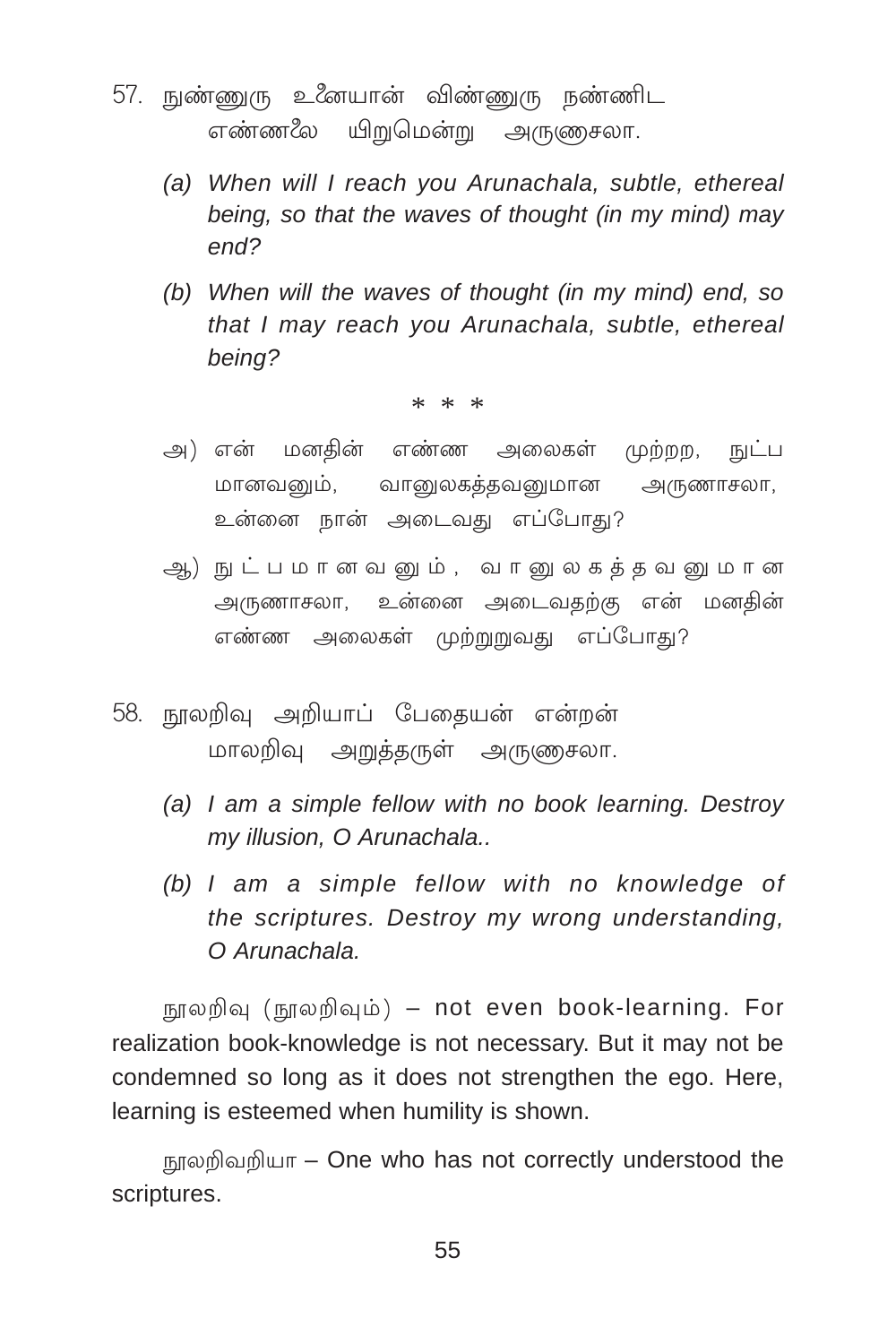மாலறிவு – ignorance, illusion, poetic vision of Vishnu.

மாலறிவு – Wrong notions due to mis-reading the Sastras, Poetic (subjective) truth.

மாலறிவு – illusory knowledge, conceptual (pragmatic and poetic) knowledge.

மால் - Maya, illusion.

Beyond மாலறிவு and நூலறிவு is வாலறிவு, ultimate knowledge.

 $* * *$ 

- அ) அருணாசலா ! நான் புத்தகப் படிப்பில்லாத சாமானியன். என் மருளை மாய்த்திடு.
- ஆ) அருணாசலா ! நான் மறை நூல்களின் அறிவில்லா சாமானியன். என் மடமையை அழித்திடு.

நூலறிவு (நூலறிவும்) – பக்ககப்படிப்பும் கூட. ஆன்ம ஞானம் அடைவதற்கு புத்தக அறிவு அவசிய மில்லை. ஆனால் அது அகந்தையை வலுபடுத்தாத வரை, அதைப் பழிக்க வேண்டியதில்லை. இங்கு, அடக்கம் இருப்பின் கற்றல் போற்றப்படுகிறது.

நூலறிவறியா – மறை நூல்களை சரியாக புரிந்து கொள்ளாத ஒருவன்.

மாலறிவு – மடமை, மாயை, விஷ்ணுவின் கவித்துவ காகூடு.

**மாலறிவ –** மறைகளின் கவிக்குவ (உள்ளுணர்வ) உண்மையைச் சரியாகப் புரிந்து கொண்டு படிக்காததினால் ஏற்படும் தப்பிதமான மெய்யிலா கருத்துக்கள்.

மாலறிவு – போலி (மெய்யில்லா) அறிவு, கற்பனையான (பிடிவாகமான, கவிதை சார்ந்த) அறிவு.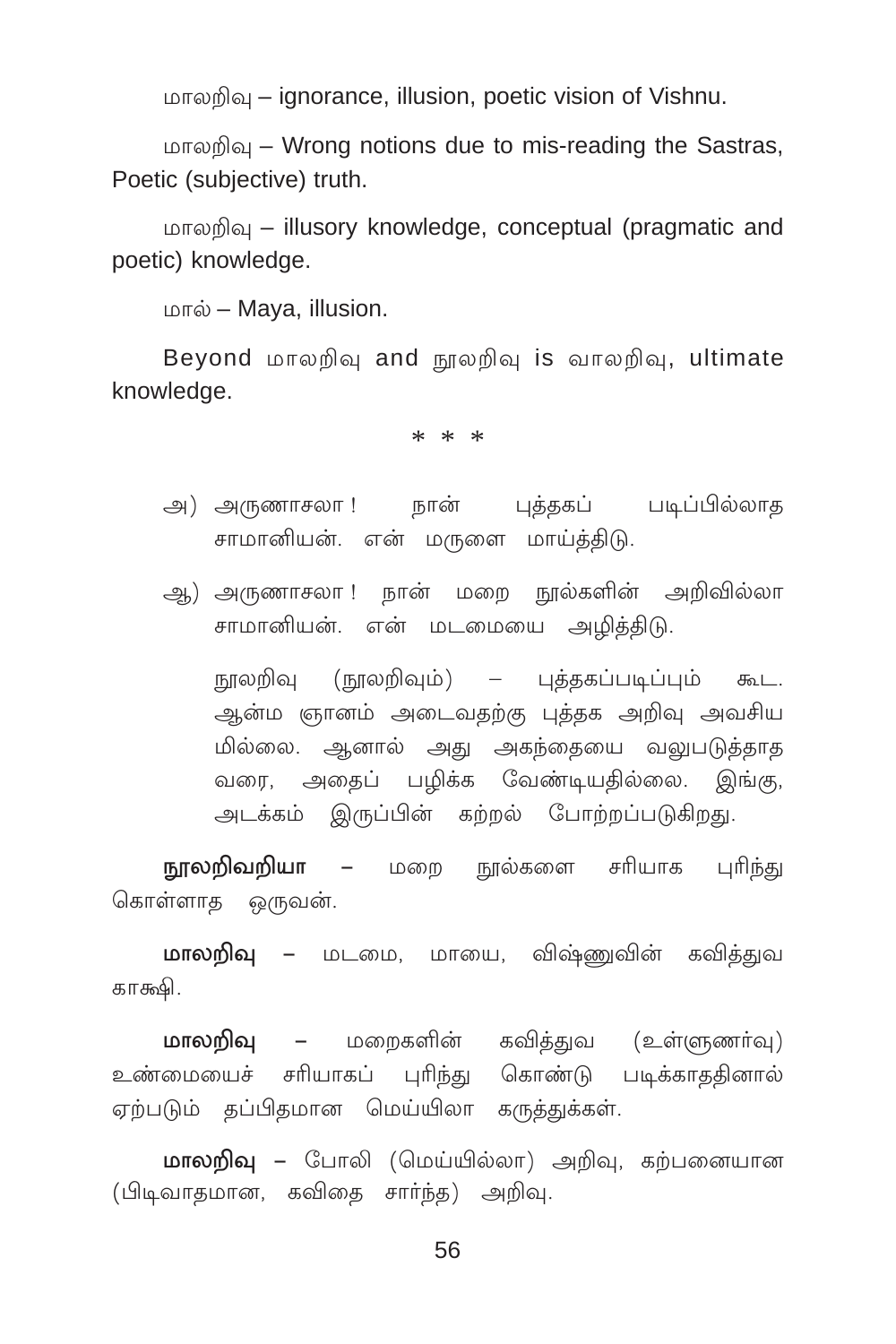**மால் –** மாயை, பொய்த்தோற்றம்.

மாலறிவுக்கும், நூலறிவுக்கும் அப்பாற்பட்டது வாலறிவு, இறுதி முடிவான அறிவு.

59. நெக்குநெக் குருகியான் புக்கிடம் உனேப்புகல் நக்களு நின்றனே அருணுசலா.

When I melted away and merged in you, my refuge, you stood there naked. O Arunachala.

நக்கம்: Naked – formless, as I.

As snow in water, let me melt as love in you (அம்புவில் ஆலிபோல் verse 101). When the mind dies, God with form disappears.

 $* * *$ 

அருணாசலா ! என் அடைக்கலமே, நான் குழைந்து உருகி உன்னிடம் ஒன்றிய போது, நீ அங்கு நிர்வாணமாய் நின்றாய்.

நக்கம் (அம்மணம், நிர்வாணம்) – உருவற்ற, தானாக. வெண் பனி தண்ணீரென, உன்னிடம் என்னை அன்பாய் உருக விடு (''அம்புவில் ஆலிபோல்'' செய்யுள்-101). மனம் இறந்த நிலையில் இறை உரு மறைகிறது.

60. நேசமில் எனக்குஉன் ஆசையைக் காட்டி நீ மோசஞ் செயாதருள் அருணுசலா.

In my loveless heart you planted love of you, O Arunachala. Now do not betray me.

 $* * *$ 

அருணாசலா ! நீ, உன் மீது ஆசையை எனது அன்பிலா இதயத்தில் ஊன்றினாய். இப்பொழுது எனக்கு வஞ்சனை செய்யாதே.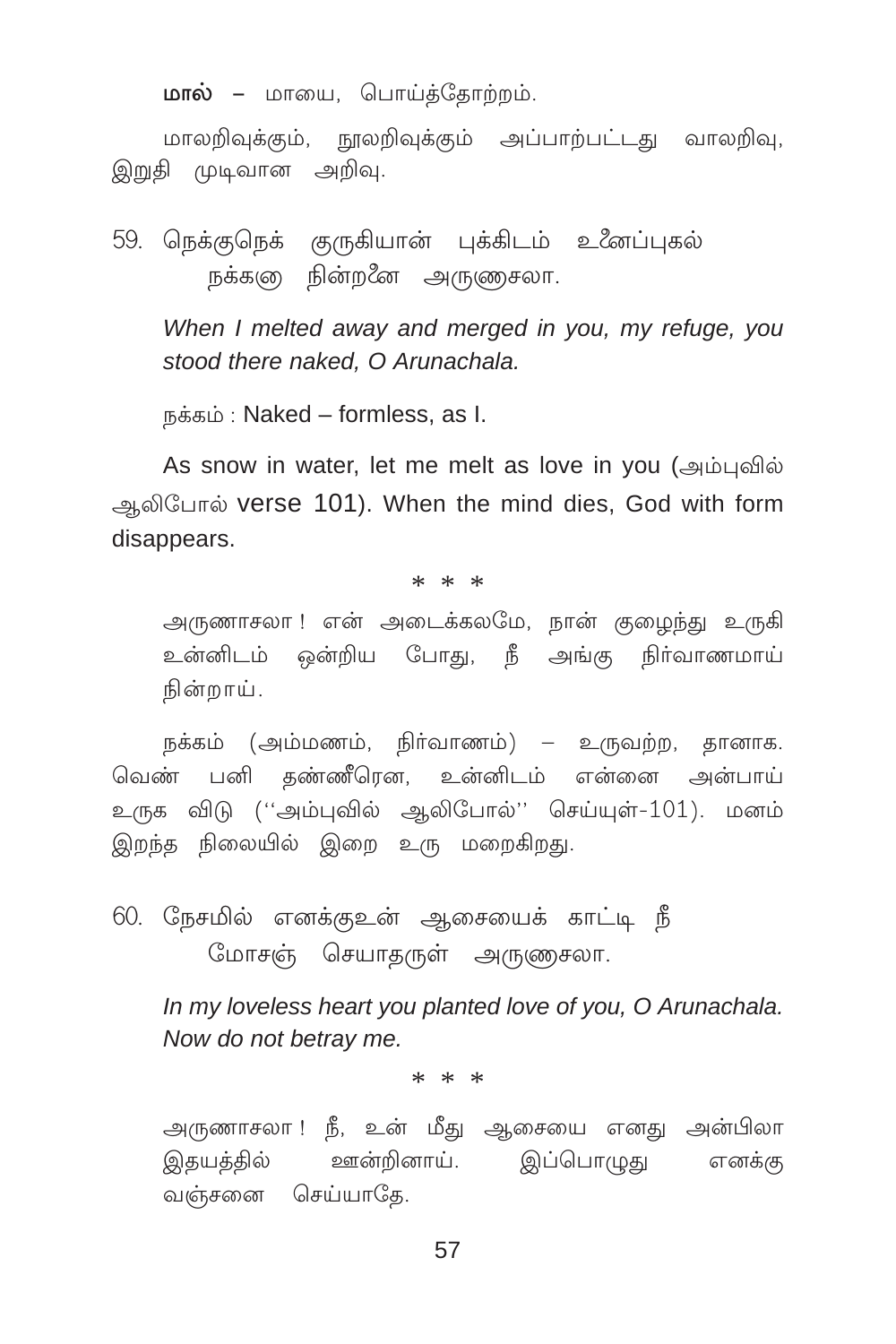- 61. நைந்தழி கனியால் நலனிலே பதத்தில் நாடியுட் கொள்நலம் அருணுசலா.
	- (a) Fruit over-ripe and rotten is worthless. Eat and enjoy it when just ripe. O Arunachala.
	- (b) Now I am fit, not over-ripe and rotten. Draw me now into the heart and instal me in the state supreme. O Arunachala.

- Proper condition, correct ripeness. பகம்

(பரம) பதம் – state of bliss eternal,

கனியால் – by the fruit.

கன்னியால் – by the virgin.

 $* * *$ 

அ) அருணாசலா !அளவு மீறி கனிந்து அழுகிய பழம் பயனற்றது. அதை சரியான பதமாய் இருக்கும் போது உண்டு மகிழ்.

ஆ) அருணாசலா ! இப்பொழுது நான் தகுதியுற் றிருக்கிறேன். அளவுமீறி கனிந்தும், அழுகியும் இல்லேன். இப்பொழுது என்னை உன் இதயத்துள் ஈர்த்து, உச்ச உயர் நிலையில் அமர்த்து.

– பொருத்தமான நிலை, சரியான பகம் பக்குவம்.

- (பரம) பதம் நிரந்தர பேரானந்த நிலை. கனியால் – பழத்தால். கன்னியால் – கன்னிப்பெண்ணால்.
- 62. நொந்திடாது உன்றனேத் தந்துஎனேக் கொண்டிலே யந்தகன் நீ எனக்கு அருணுசலா.
	- (a) Painlessly, you have bartered yourself for me. You have been death to me. O Arunachala.
	- (b) Without my undergoing any pain, without an effort on my part, you have bartered yourself for me (giving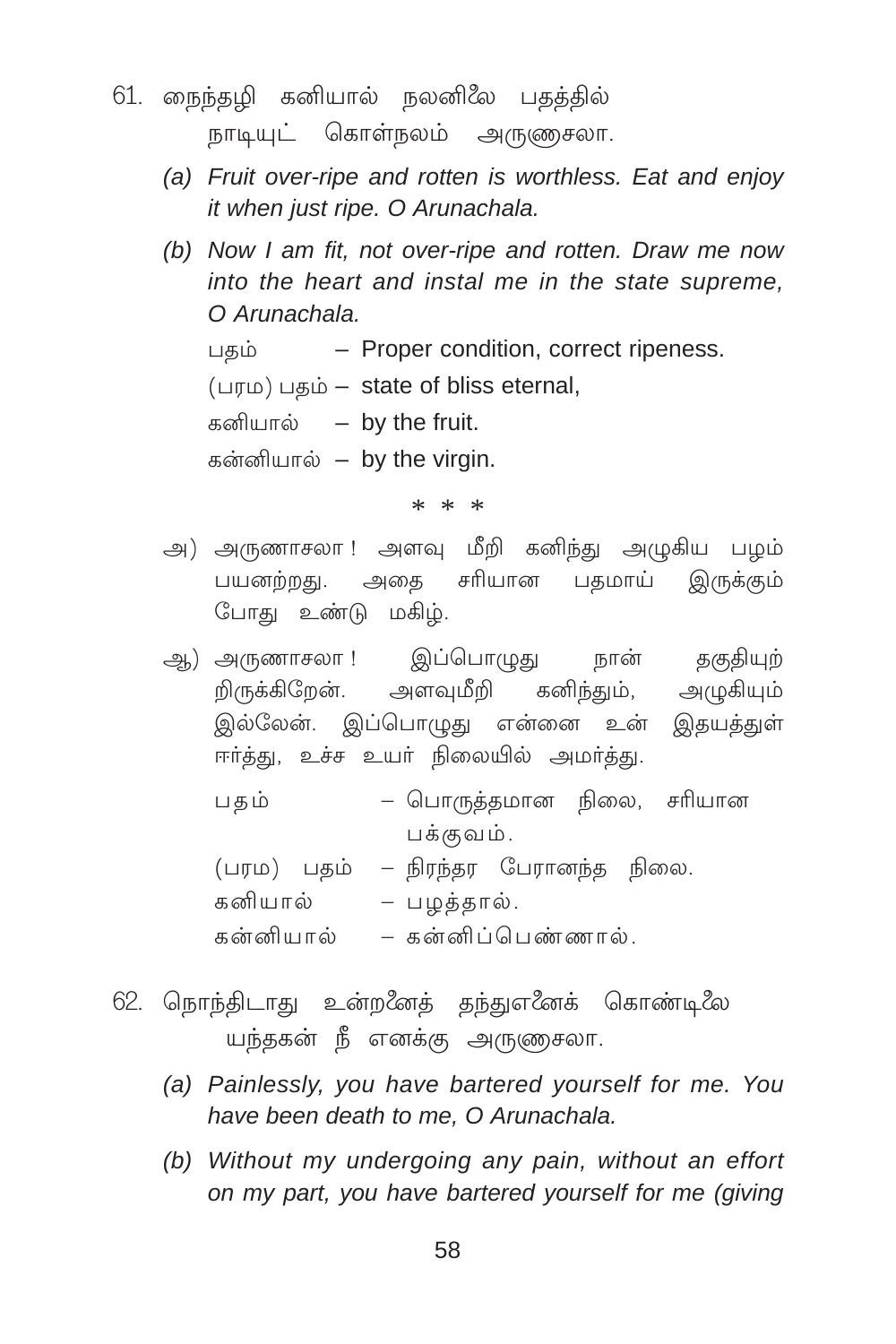all and taking nothing). You are blind, are you not, compared to me, O Arunachala?

நொந்திடாது – without your inflicting any pain, without my making effort.

கொண்டிலே, கொண்டாய் அல்லவா? – Bartered away, have you not?

அந்தகன் – death, Yama, blind one, fool.

கொண்டது என் தன்னே தந்தது உன்தன்னே சங்கரா யார் கொலோ சதுரர். (மாணிக்கவாசகர்)

When God gives himself in exchange for man, who makes the better bargain? - Manikkavachagar.

 $* * *$ 

- அ) அருணாசலா ! எனக்கோர் துன்பமுமின்றி நீ என்னுடன் பரிவர்த்தனை செய்துள்ளாய். நீ எனக்கு எமன் ஆனாய்.
- ஆ) அருணாசலா! நான் எவ்வித துன்பமும் அடை யாமல், எனது முயற்சி ஏதுமின்றி, நீ என்னுடன் பரிவர்க்கனை செய்குள்ளாய் (அனைக்கையம் ஈந்கு, எகையம் பௌமல்). என்டைன் ஒப்பிடும் போகு நீ குருடனல்லவா?

நொந்திடாது – நீ ஒருவித துன்பமும் சுமத்தாமல், என்னுடைய முயற்சி ஏதுமின்றி.

கொண்டிலை, கொண்டாய் அல்லவா? – நீ பரி வர்க்கனை செய்குள்ளாய் அல்லவா?

அந்தகன் – சாவு, எமன், குருடன், முட்டாள்.

கொண்டது என் தன்னை தந்தது உன் தன்னை சங்கரா யார் கொலோ சதுரர் (மாணிக்கவாசகர்).

கடவுள், தன்னை மனிதனுடன் பரிவர்த்தனை செய்யும் பேரத்தில், யாருக்கு அதிக லாபம்?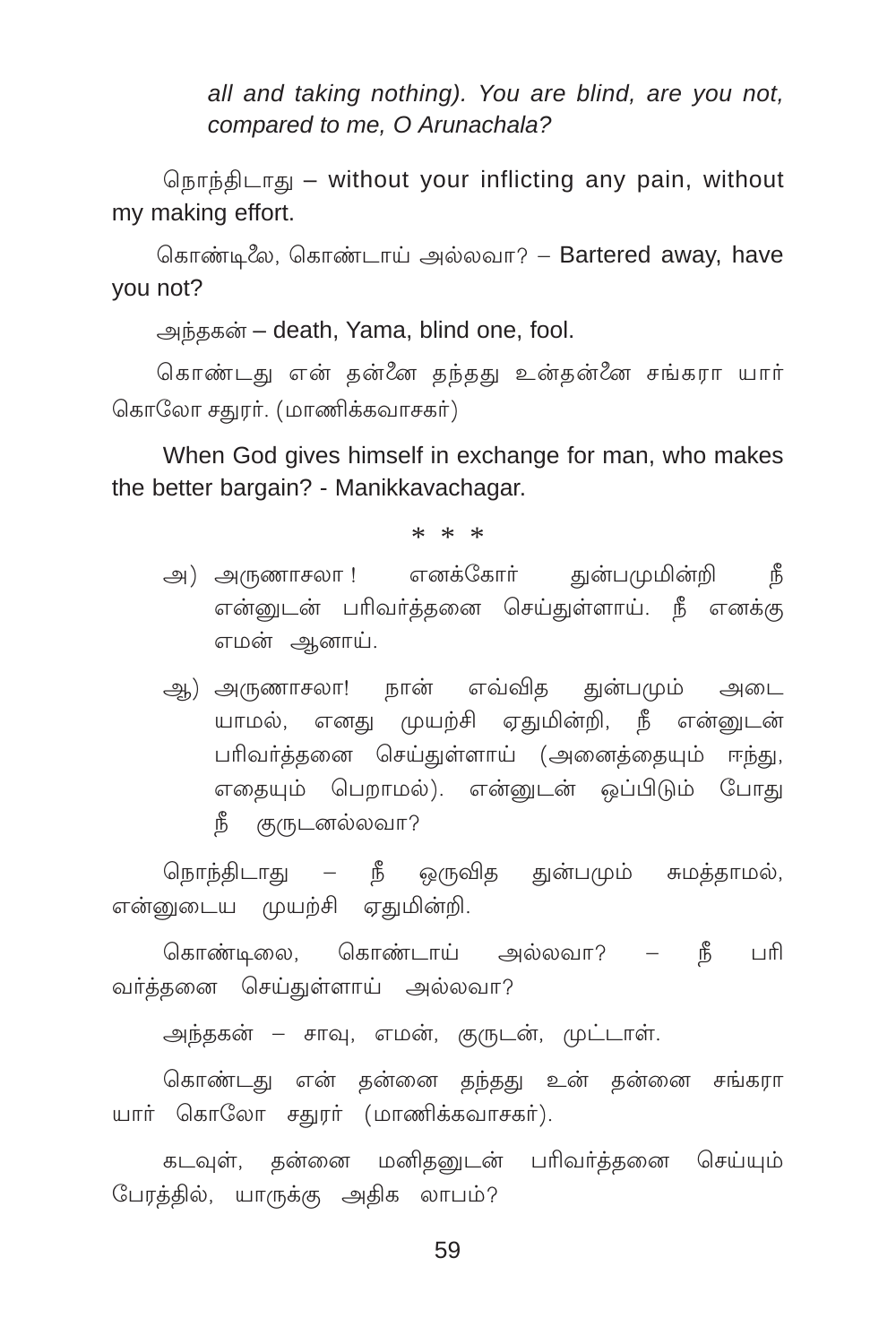# 63. நோக்கியே கருதிமெய் தாக்கியே பக்குவம் ஆக்கிநீ ஆண்டருள் அருணுசலா.

Look at me! Think of me! Touch me! Make me fit, ripen me! Then be my master, govern me, O Arunachala.

நோக்கியே, கருதியே, தாக்கியே – giving diksha by a glance, a thought or a touch, the modes of fish, tortoise and bird.

Use any one of these modes. Use all these modes. Only somehow make me fit to be your servant and thus make yourself my master.

மெய் – body, truth.

### $* * *$

அருணாசலா ! என்னைப் பார் ! என்னை நினை ! என்னைத்தொடு ! என்னைத் தகுதி செய், பக்குவமாக்கு ! பிறகு என் எஜமானராகி என்னை ஆட்சி புரி.

நோக்கியே, கருதியே, தாக்கியே – மீன், ஆமை, பறவை போல கண்நோக்காலும், எண்ணத்தாலும், ஸ்பரிசத்தாலும் (தொடுதல்) தீகைஷ கொடுக்கும் முறைகள்.

''இந்த முறைகளில் ஏதேனும் ஒன்றையோ, அல்லது அனைத்து முறைகளையும் பயன்படுத்தியோ, இந்த எப்படியாவது என்னை உன்னுடைய பணியாளாக (சேவகனாக) இருப்பதற்குத் தகுதியாக்கி, நீ உன்னை என் எஜமானா் ஆக்கிக்கொள்.''

மெய் – உடல், உண்மை,

64. பற்றிமால் விடம்தலே யுற்றிறு முனம்அருள் பற்றிட அருள்புரி அருணுசலா.

Before the venom of the serpent called Mava mounts to my head and kills me, grant me your grace, the nectar of immortality and save me, O Arunachala.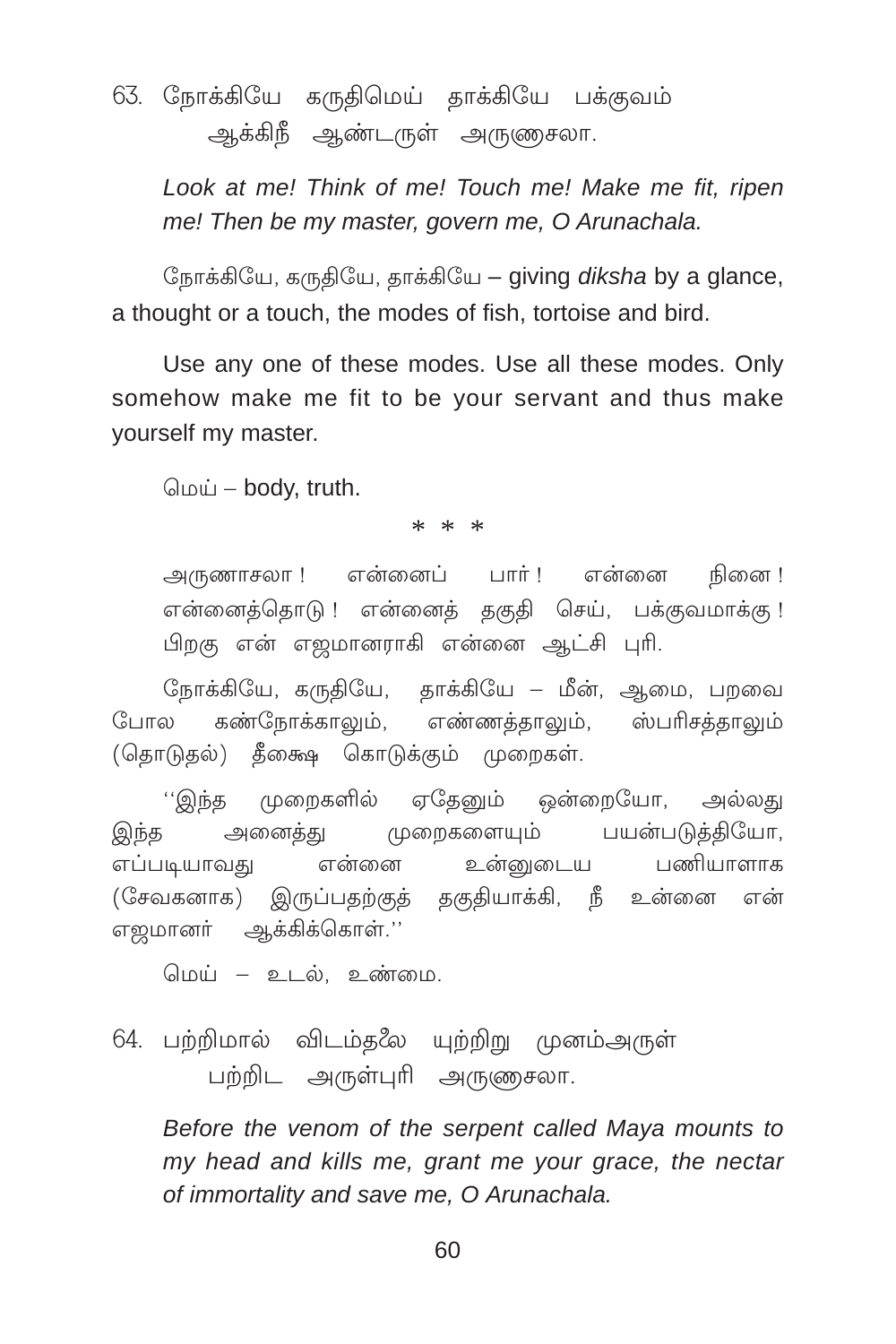Grace is the nectar of immortality which alone can over-come the serpent venom, Maya. But no antidote can be effective if it is administered too late. Grace should operate in good time. Else one might die in ignorance. And who knows when death will come? Hence grace must be granted right now, without delay. Every moment is precious.

Already the venom of Maya (forgetfulness of the Self) has started spreading upwards to our head.

 $* * *$ 

அருணாசலா ! மாயை என்னும் பாம்பின் விஷம் என் கலைக்கேறி என்னைக் கொல்லும் முன் சாவின்மை என்னும் அருளமுதை ஈந்து என்னைக் காப்பாற்று.

அருள் தான் அழிவில்லா நிலை நல்கும் அமுதமாகும்; ஒன்றே மாயையான பாம்பின் விஷக்கை மறிக்க அகுட ஆனால், எந்த மாற்று மருந்தும் வெகு நேரம் வல்லகு. சென்று கொடுக்கால் அது பயனளிக்காது. சரியான நேரத்தில் அருள் செயல்படவேண்டும். இன்றேல் ஒருவன் அறியாமை இறக்கக்கூடும். சாவு வருவது எப்போது என்று நிலையில் யாருக்குத் தெரியும்? ஆதலால், நேரம் கடத்தாமல் அருள் இப்பொமுதே அருளப்படவேண்டும். ஒவ்வொரு கணமும் மதிப்புமிக்கது.

ஏற்கனவே மாயையின் விஷம் (தன்னை மறந்திருத்தல்) நம் தலைக்குப் பரவ தொடங்கிவிட்டது.

65. பார்த்தருள் மால்அறப் பார்த்திலே யெனின்அருள் பார்உனக்கு ஆர்சொல்வர் அருணுசலா.

Regard me graciously and dispel my illusion, If you don't, who in the world will plead with you. O Arunachala?

You are grace manifest and therefore my mother. If a mother fails her child who else in the world can help the child?

 $\ln \pi \dot{\pi} = \ln \pi \hat{\pi}$  = in the world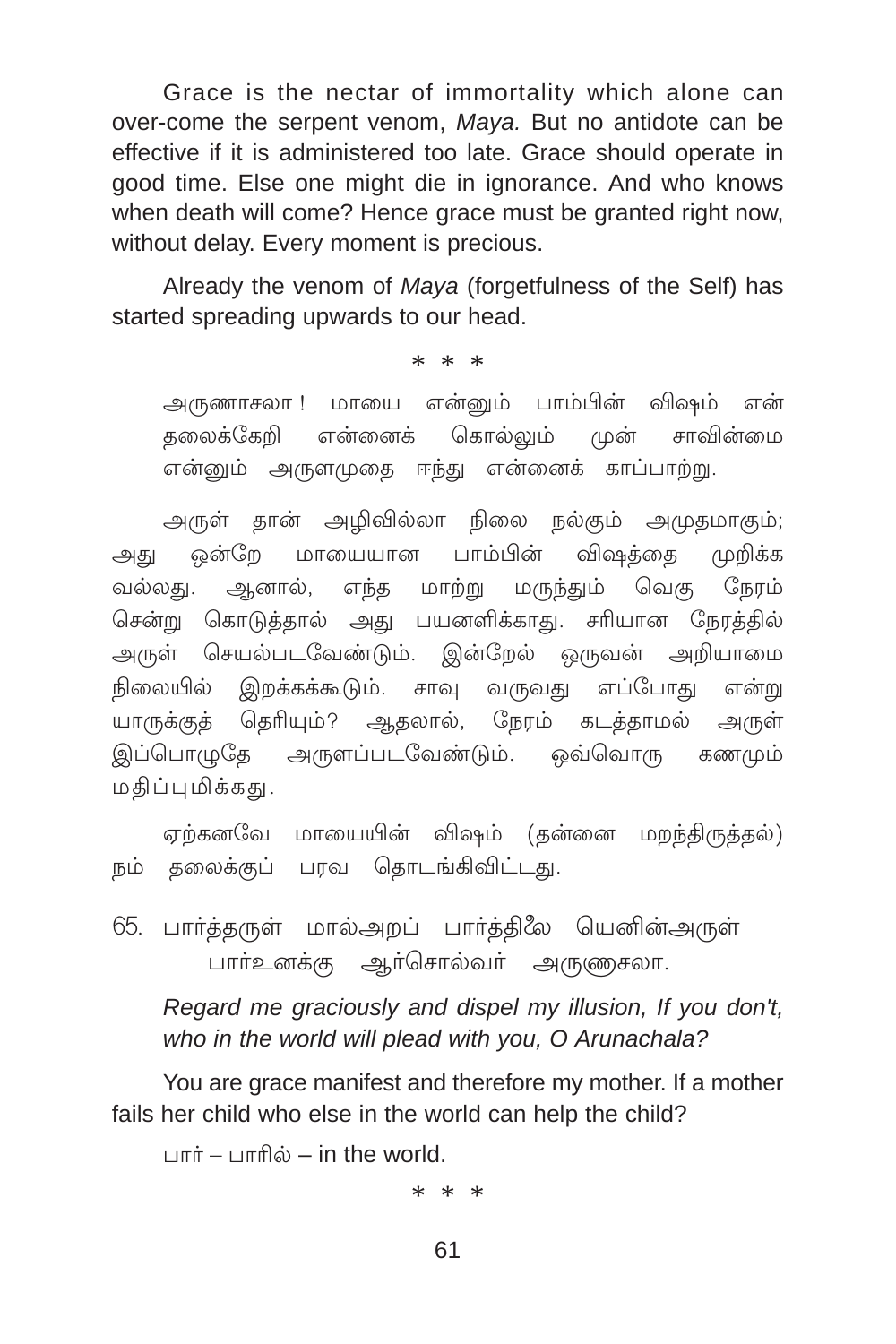அருணாசலா ! என் மீது அக்கரை கொண்டு அருள் பாலிக்கு எனகு மாயையை அகற்று. இகை நீயே செய்யாவிடல். உலகில் என் சார்பில் உள்ளைடன் வாதாடுவார் யார்?

நீ அருளுருவானவனாதலால், நீ என் தாய். ஒரு தாய் தன் குழந்தையைக் கவனிக்கத் தவறினால், உலகில் வேறு யாா் அந்தக் குழந்தைக்கு உதவுவர்?

பார் – பாரில். உலகில்.

66. பித்துவிட்டு உனேநேர் பித்தன்ஆக் கினேஅருள் பித்தந் தெளிமருந்து அருணுசலா.

You made me give up craze for the world and made me crazy for you, O Arunachala. Now give me a medicine to cure every kind of madness.

As a thorn is used to drive out a thorn in one's foot, and then both thorns are thrown away, love of Arunachala is a madness which is a cure for the worse madness. love of the world. Bhakti drives out love of sense - pleasure. But finally all desire, even desire for God, is to be transcended. The cure for the love of God is more and more of God till there is only He and no  $\mathsf{I}$ 

Another analogy is the stick used to push the corpse into the fire on a funeral pyre. At last, when the job is over the stick itself is to be thrown into the fire

 $* * *$ 

அருணாசலா ! நீ என் உலக ஆர்வவெறியை விடும்படி செய்து, உந்தன் என்னை கிறுக்கன் ஆக்கினாய். இப்பொழுது எனக்கு அனைத்துவித பைத்தியக்கையும் குணப்படுத்தும் அருமருந்தொன்று அளி.

ஒருவன் காலில் தைத்த முள்ளை, மற்றொரு முள்ளைக் கொண்டு எடுத்தப்பின், இரண்டு முட்களையும் எறிந்து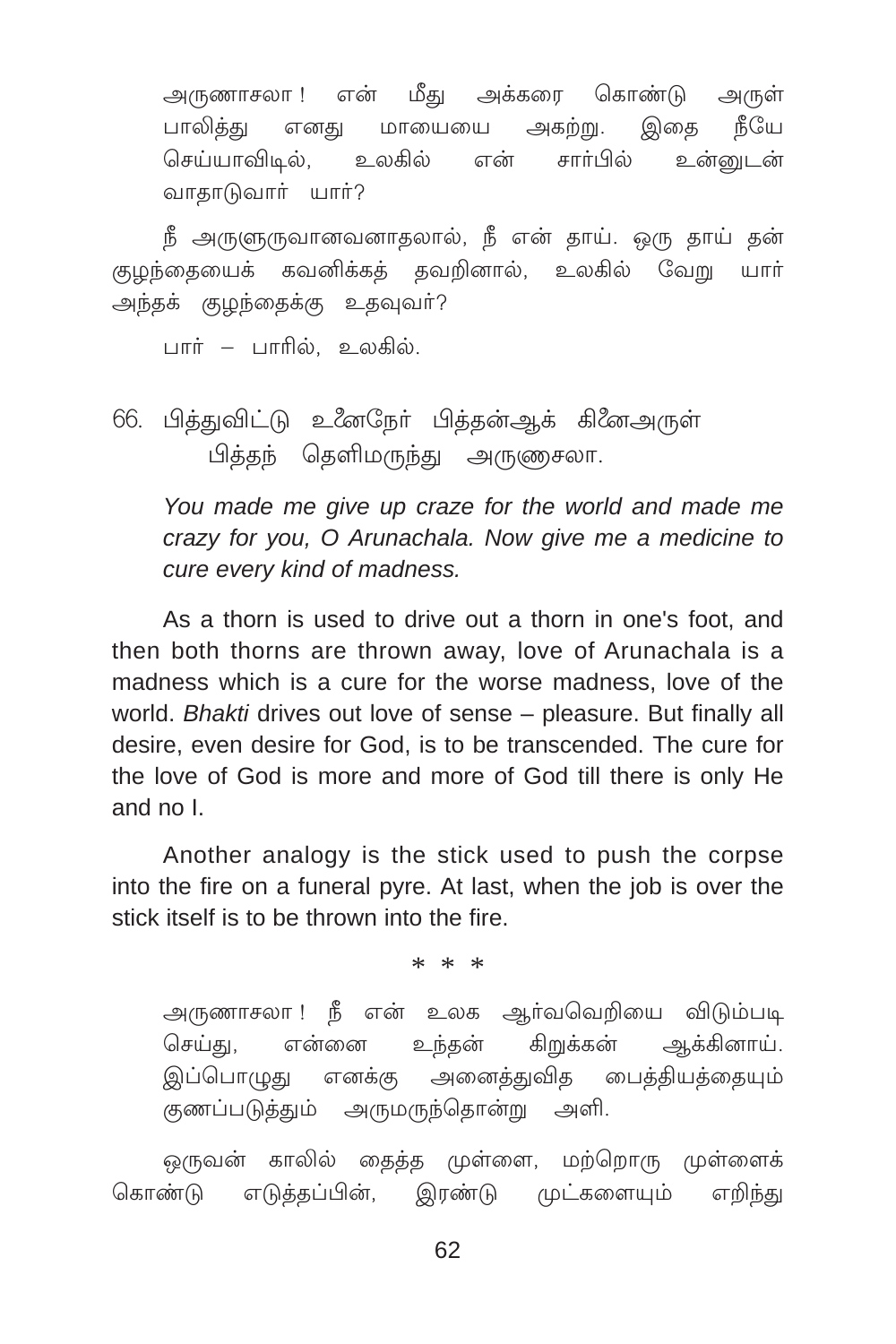விடுவது போல், அருணாசலம் மீதுள்ள காதல் பைத்திய மானது உலக ஆசையான, மிக மோசமான வெறியைக் குணப்படுத்தும் மருந்தாகும். பக்தியானது புலநுகர்வு சார்ந்த இன்ப ஆசைகளை விரட்டி விடுகிறது. ஆனால் முடிவில் எல்லா ஆசைகளையும். கடவுள் மீதுள்ள ஆசையைக் கூட கடந்துவிட வேண்டும். கடவுள் மீதுள்ள ஆசையைக் குணப்படுத்த, ''இருப்பது அவன் ஒருவன் தான், நான் என்பதில்லை'' என்னும் நிலை வரும் வரை, மேலும் மேலும் கடவுள் மீது காதல் கொள்வதே ஆகும்.

மற்றொரு உதாரணம் : ஒரு சடலத்தை ஈமத்தீயில் தள்ள உபயோகிக்கும் ஒரு கழி, அதன் வேலை முடிந்த பின், அக்கழியும் இறுதியில் அத்தீயிலே எறியப்படும்.

- 67. பீதியில் உீனச்சார் பீதியில் எீனச்சேர் பீதிஉன் றனக்கேன் அருணுசலா.
	- *(a) You are fearless. And I unafraid seek you who are fearless. Why then are you afraid to embrace me, O Arunachala.*
	- *(b) You are fearless, And I being afraid seek you who are fearless, O Arunachala?*

You are fearless, because you see no other, you perceive no duality. I am a creature of fear, I see duality. I see you and keep the difference between you and me. I ought to be afraid of you and keep at a distance. But I have overcome my fear and I boldly approach you. Now, at this stage, why are you, the everfearless one, afraid of accepting me?

 $\angle$ ீதியில் – பீதியில்லாத – fearless, unafraid.

பீதியில் – in fear, because I was afraid of this world. Fleeing from the world in fear, I try to take refuge in you and what do I find? You are afraid to come near me who am afraid of the world ! (I have good cause to be afraid and I am not afraid. And you are afraid for no cause at all)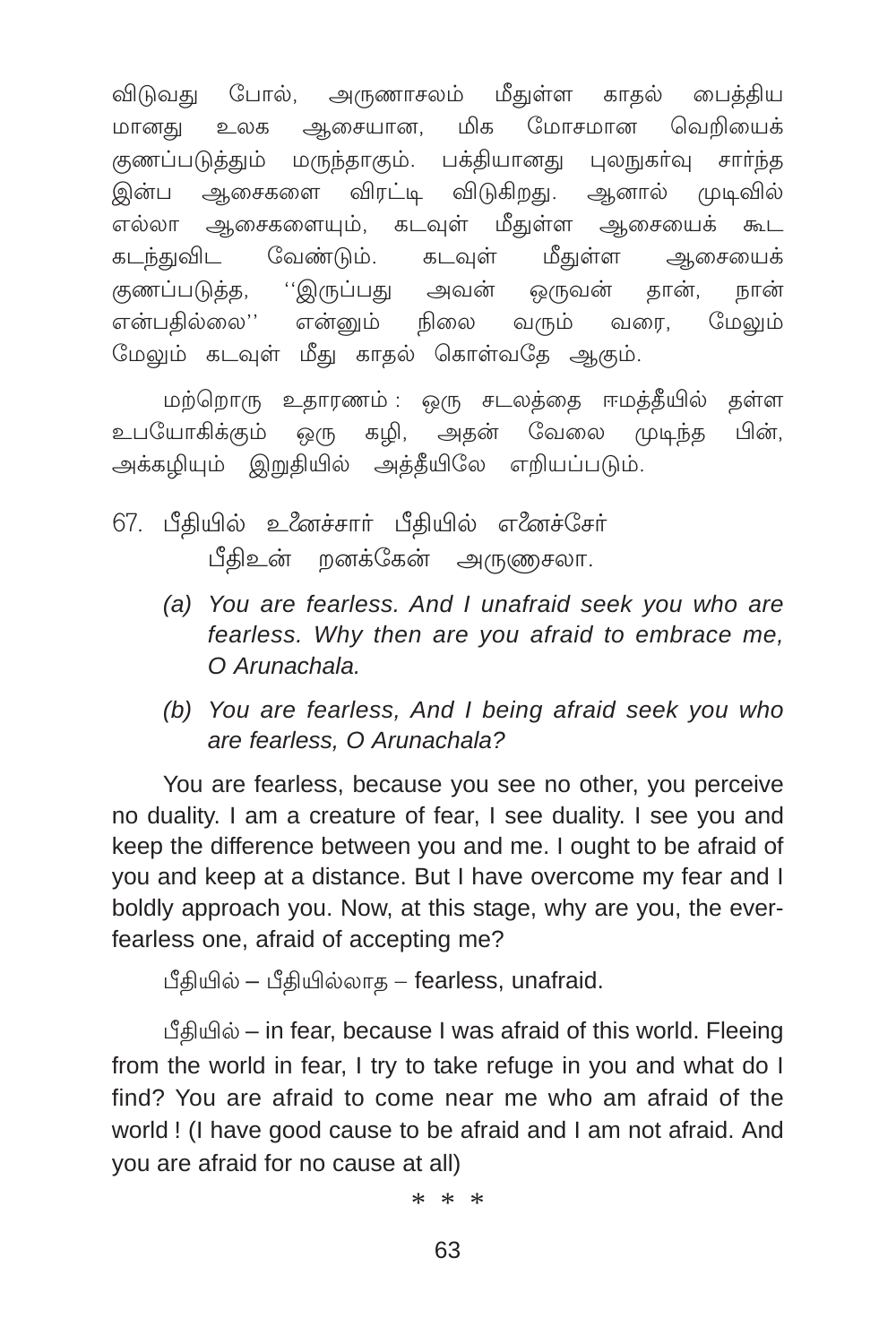- அ) அருணாசலா ! நீ பயமில்லாதவன். பயமில்லாத உன்னை நான் பயமின்றி நாடுகிறேன். பிறகு நீ ஏன் என்னைக் கமுவிக் கொள்ள அஞ்சுகிறாய்?
- ஆ) அருணாசலா ! நீ பயமில்லாதவன். ஆனால் நான் பயந்தவனாய் இருப்பதால், பயமில்லாத உன்னை நாடுகிறேன்.

நீ பயமில்லாதவன், ஏனெ்னறால் நீ வேறு ஒன்றையும் பார்ப்பதில்லை, நீ துவிதத்தைக் காண்பதில்லை. நான் ஒரு பயந்த பிராணி, நான் துவிதத்தைப் பார்க்கிறேன். நான் உன்னைப் பார்க்கிறேன். உனக்கும் எனக்கும் இடையே ேவற்றுமை வைத்துக் கொள்கிறேன். நான் உனக்கு பயந்து தொலைவில் இருக்க வேண்டும். ஆனால் நான் என் பயத்தைக் கடந்து விட்டேன். நான் துணிவுடன் உன்னை ொநங்குகிறேன். இப்பொழுது இந்த நிலையில் நீ, எப்பொழுதும் பயமில்லாத ஒருவனான நீ, ஏன் என்னை ஏற்றுக்கொள்ள அஞ்சுகிறாய்?

 $\mathfrak{g}$ கியில்லாத - பயமில்லாமல், அஞ்சாமல்.

பீதியில் – பயத்தில், இந்த உலகத்தைக் கண்டு நான் பயப்படுவதால்.

பயத்துடன் இவ் உலகை விட்டு ஓடும் போது நான் உன்னிடம் தஞ்சமடைய முயல்கிறேன். ஆனால் நான் என்ன காண்கிறேன்? இவ்வுலகைக் கண்டு அஞ்சும் என் அருகில் <mark>ந</mark>ீ வர பயப்படுகிறாய் ! (நான் அஞ்சுவதற்கு உரிய காரணம் இருப்பினும் நான் அஞ்சவில்லை. ஆனால், ஒரு காரணமும் இன்றி நீ அஞ்சுகிறாய்)

68. புல்லறிவு ஏதுரை நல்லறிவு ஏதுரை புல்லிட வேயருள் அருணுசலா.

*(a) Tell me what is wrong knowledge. Tell me what is right knowledge. Grant me your grace to get the latter, O Arunachala.*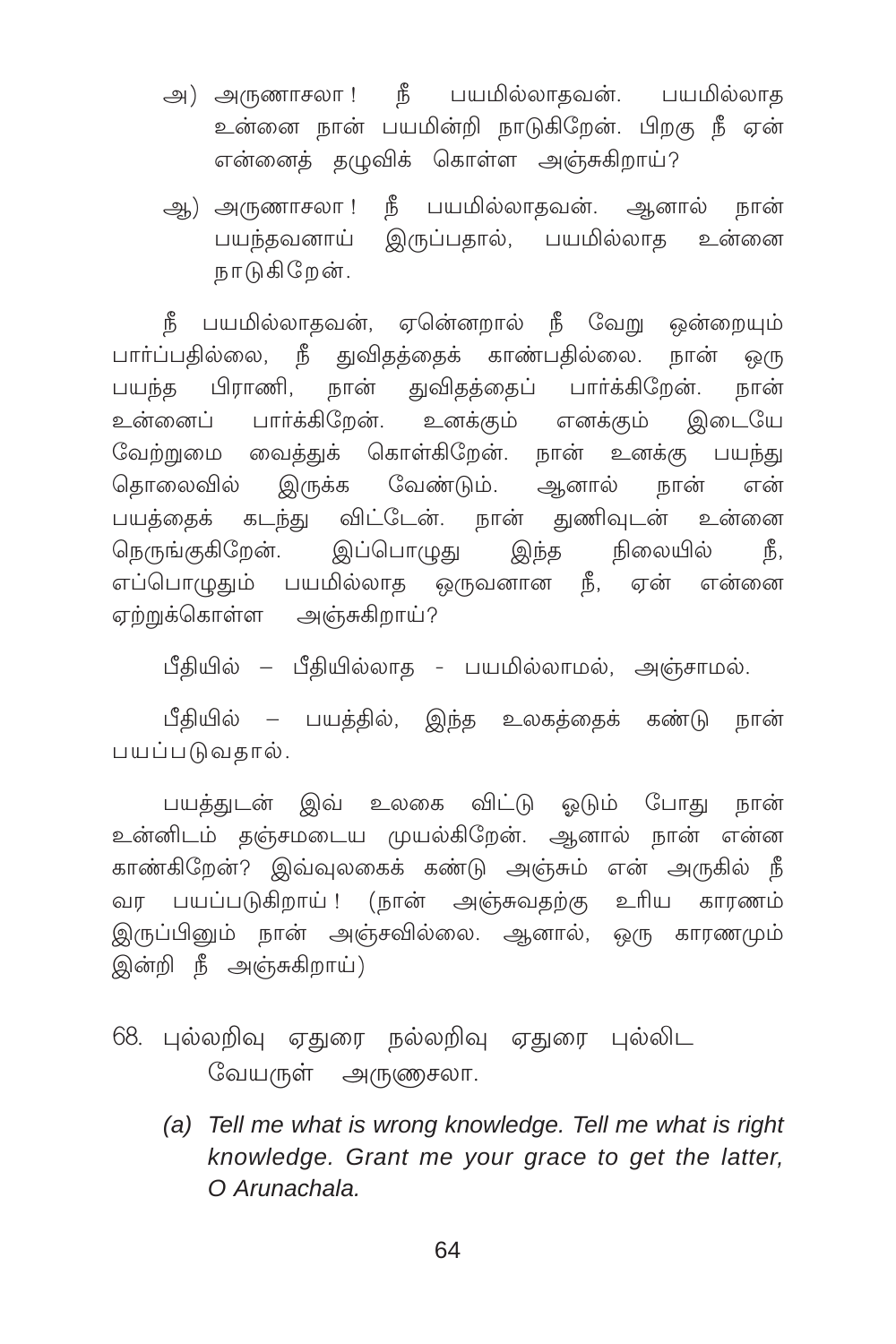(b) Where is ignorance and where is wisdom, tell me, if you graciously embrace me, O Arunachala.

 $* * *$ 

- அ) அருணாசலா ! தவறான அறிவு எது என எனக்குக் கூறு: சரியான அறிவு எது என எனக்குக் கூறு. நான் சரியான அறிவு பெற உந்தன் அருள் ஈவாய்.
- ஆ) அருணாசலா ! நீ என்னை அருளொடு தழுவிக் கொண்டால், அறியாமை எங்கே, விவேகம் எங்கே? நீ கூறு.
- 69. புமண மாமனம் புரண மணம்கொளப் பூரண மணமருள் அருணுசலா.
	- (a) My mind is now fragrant like a blossom. Add your perfect fragrance to it and make it infinite, O Arunachala
	- (b) My mind now smells of the world. Wed me, O Arunachala, so that it may be fragrant with infinitude.

பூமணம் – fragrant like a flower.

பூமணம் – smelling of the earth.

பூரண – infinite, perfect.

 $\omega$   $\omega$  in  $\omega$  – fragrance, marriage.

பூரணமணம் – perfect, eternal wedlock, complete identity, union of atman and Brahman.

Aksharamana - Eternal marriage, unfading fragrance.

- அ) அருணாசலா ! இப்பொழுது என் மனம் கனிதரும் மலர் போல் மணக்கிறது. அதற்கு உன்  $(10(10))$ நிறைவான மணக்கைக் கூட்டி, அகை முடிவற்றதாக்கு.
- ஆ) அருணாசலா ! இப்பொழுது என் மனம் உலக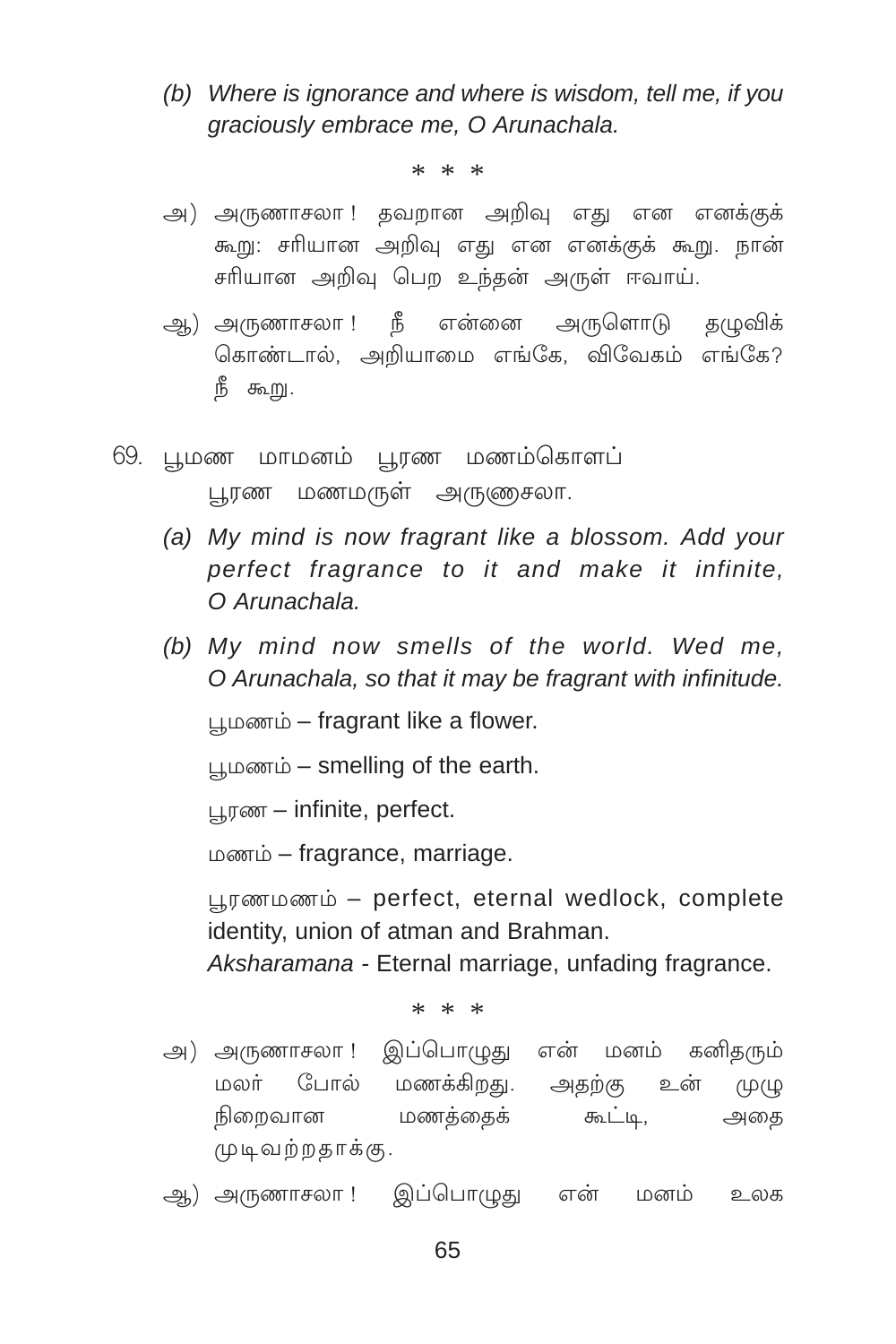நாற்றம் உடையதாய் இருக்கிறது. அது  $(4)$ நிறைவான நறுமணம் உற, நீ என்னை மணந்து கொள்

பூ மணம் – மலரின் நறுமணம் போல்.

பு, மணம் – மண்ணுலக வாசனை.

பூரண – முடிவில்லாத, முழுநிறைவான.

மணம் – நல் வாசனை, திருமணம்.

பூரண மணம் – முழு நிறைவான, நிரந்தரமான திருமணம், முழுமையான ஒருமை, ஆன்ம பிரம்ம இணைப்பு.

அக்ஷர மண – நிரந்தர திருமணம், குறையா நறு மணம்.

70. பெயர்நினேத் திடவே பிடித்திமுத் தனேஉன் பெருமையார் அறிவார் அருணுசலா.

The moment I thought of your name, you caught and drew me to yourself. Who can know the greatness of your grace, O Arunachala?

This has a biographical touch. From infancy Bhagavan Sri Ramana used to be aware of "the greatness of Arunachala". It was the thought of Arunachala which drew him to Tiruvannamalai, where he remained for 54 years after realisation.

 $* * *$ 

அருணாசலா ! நான் உன் பெயரை நினைக்க மாத்திரத்தில் நீ என்னைப் பிடித்து ஈர்த்துக் கொண்டாய். உன் அருளின் சிறப்பைத் தெரிந்து கொள்பவர் யாருளர்?

அவர் வாழ்க்கை வரலாறுடன் ஒட்டியுள்ளது. இது குழந்தை பருவம் முதல் பகவான் ஸ்ரீ ரமணர் ''அருணாசல உணர்வு உடையவராய் மகிமையின்'' இருந்து வந்தார். அருணாசலக்கின் நினைப்புகான் அவரை கிருவண்ணா மலைக்கு ஈர்த்தது; ஞானோதயம் பெற்ற பின் 54 ஆண்டுகள் அங்கேயே தங்கி இருந்தார்.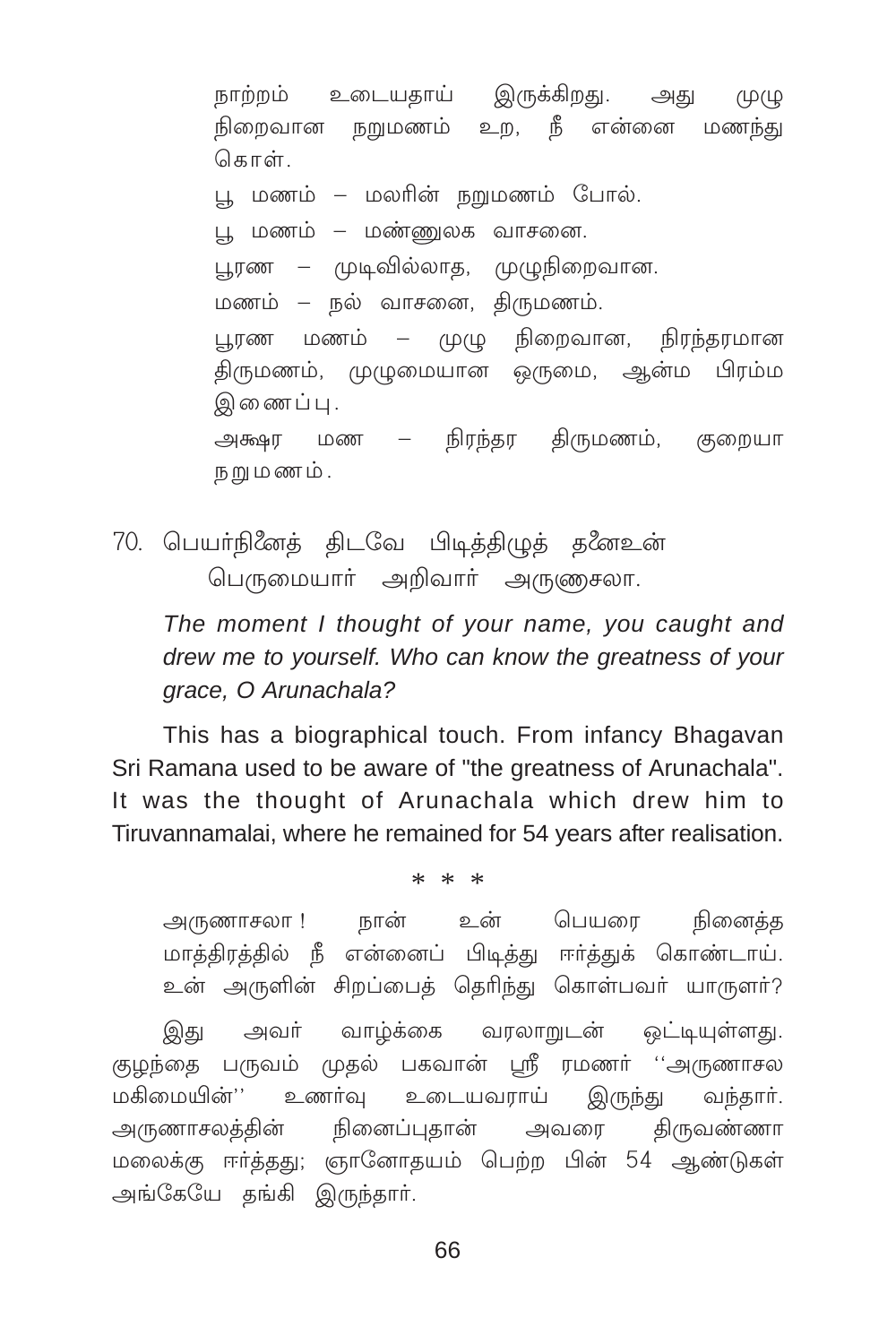### 71. பேய்த்தனம் விடவிடாப் பேயாப் பிடித்துஎனேப் பேயஞக் கினேஎன் அருணுசலா.

My Arunachala, you have driven out of me the evil spirit of worldliness and possessed me so that I can never shake you off, and have made me indifferent to the world.

பேய்த்தனம் – craze for the world, the demon of worldly desires

விடாப்பேய் – unexorcisable spirit.

 $\frac{c}{2}$  union – one indifferent to the world

Seekers of God are irresponsible like mad folk, Assin போலவம், பேயர் போலவம்.

\* \* \*

என் அருணாசலா ! என்னுள் இருந்த உலகப்பற்று என்னும் தீய பிசாசை விரட்டிவிட்டு, உன்னை நான் உதறி விலக்கிவிட இயலாதவாறு, நீ என்னை இறுகப் பற்றிக் கொண்டு, உலகப் பற்றற்று இருக்கச் செய்து விட்டாய்.

பேய்த்தனம் – உலக வெறி, உலக ஆசைகளின் பிசாசு. விடாப் பேய் – விரட்டி ஓட்டிவிடமுடியாத ஆவி. பேயன் – உலகப்பற்று இல்லாதவன்

கடவுளை நாடுவோர் புத்திமாறாட்டம் உடையவர் பிக்கா் போலவும், பேயர் போலவும் போலவும், பொறுப்பற்றிருப்பர்.

72. பைங்கொடி யாய்நான் பற்றின்றி வாடாமல் பற்றுக்கோ டாய்க்கா அருணுசலா.

Let me not like an unsupported tender creeper droop and fade. Be a strong staff for me, hold me up and guard me.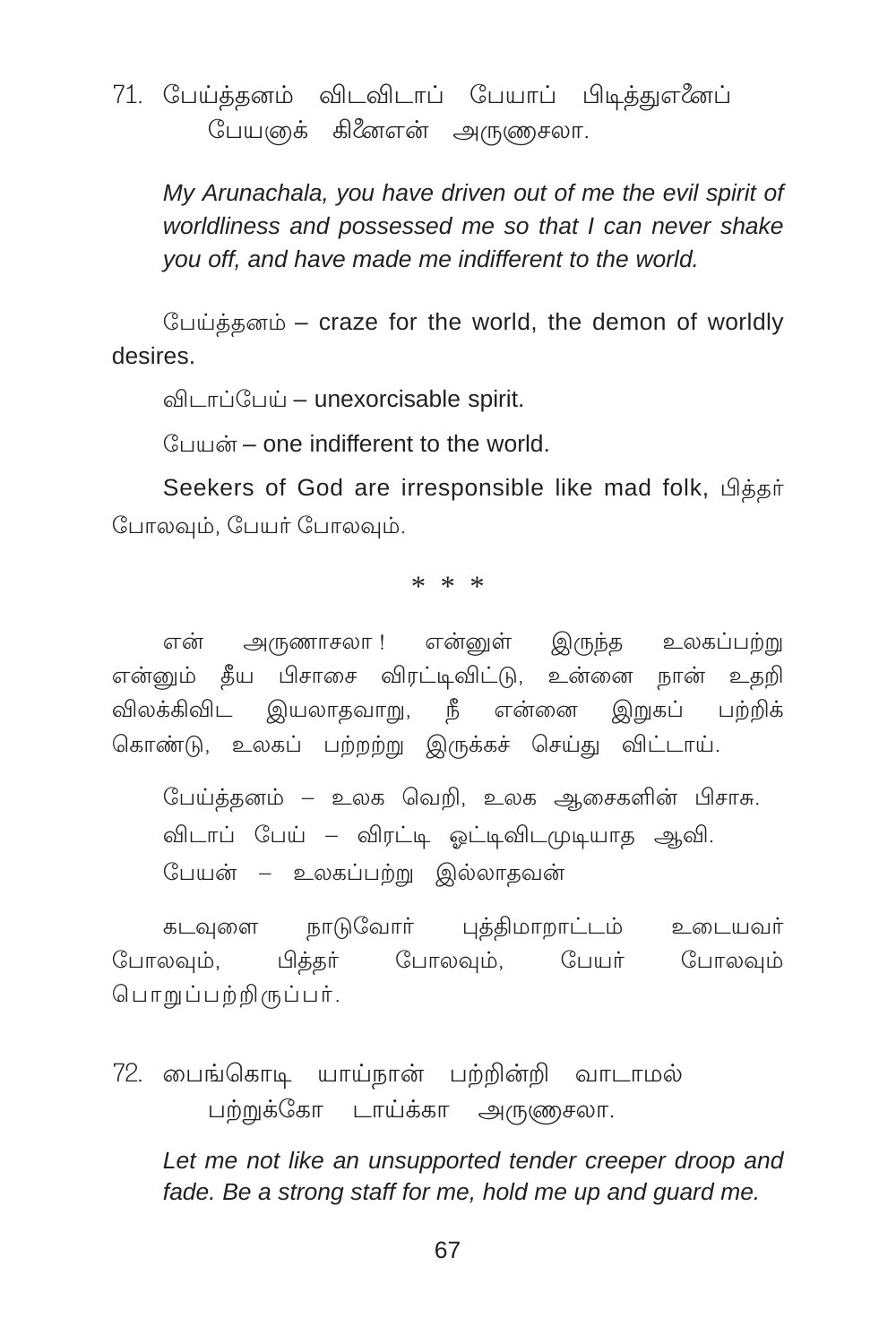பற்று, பற்றுக்கோடு – support, stay, staff, something to hold on and cling to.

கா - guard, protect.

 $* * *$ 

அருணாசலா ! தாங்குவதற்கு ஊன்று கோலில்லா இளம் கொடி போல், நான் துவண்டு வதங்காமல் இருக்க வேண்டும். நீ எனக்கு ஒரு பலமுள்ள கழியாக இருந்து, என்னைப் பிடித்துத் தாங்கி காப்பாற்று.

பற்று, பற்றுக்கோடு – தாங்குதல், ஊன்று கோல், கழி, பிடித்துக் கொள்ளவும் பற்றிக் கொள்ளவும் உதவும் ஒ(ந கருவி.

கா - காவாய், காப்பாற்று.

73. பொடியால் மயக்கிஎன் போதத்தைப் பறித்துஉன் போதத்தைக் காட்டினே அருணுசலா.

With some magic powder, you stupefied me, robbed me of my jiva-hood and revealed instead your Siva-hood.

மறைத்து - hid, destroyed.

காட்டினே – revealed, demonstrated.

Relative knowledge, knowledge of name and form, *jiva*bodha, the sense of separate ego perceiving objects, has to go before Siva-bodha, Sivananda, absolute knowledge, the pure joy of being-awareness, can come.

 $* * *$ 

அருணாசலா ! ஏதோ ஒரு மந்திரப் பொடியால் நீ என்னை மதிமயங்கச் செய்து என் ஜீவத்தன்மையைக் களவாடி, அதற்குப் பதிலாக உன் சிவத்தன்மையை வெளிப்படுத்தினாய்.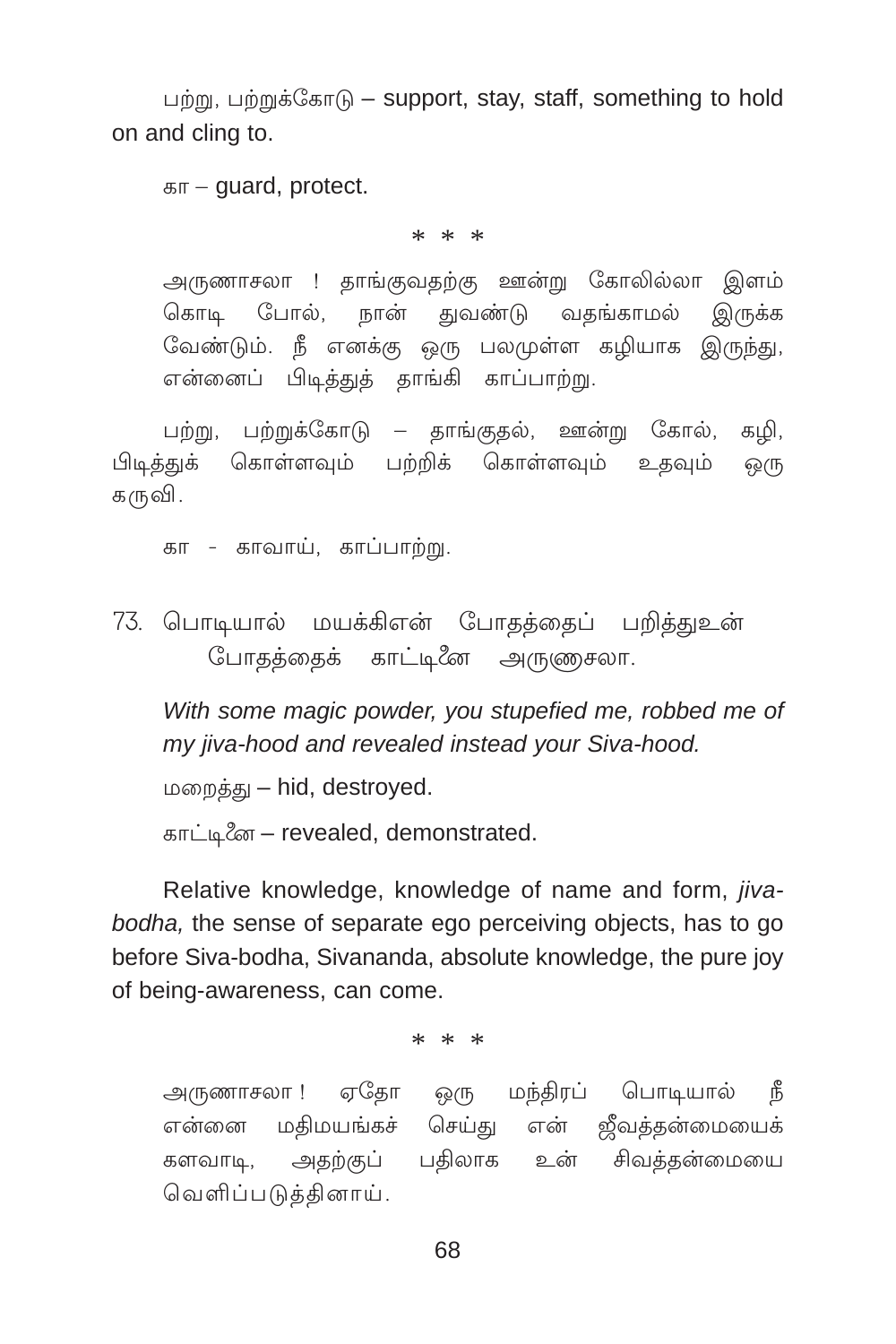மறைத்து – ஒளித்து, அழித்து.

காட்டினை – வெளிப்படுக்கினாய், செய்து காண்பிக்காய்.

சிவ போதம், சிவானந்தம், வாலறிவு, சுத்தானந்தமான இருப்பு – உணர்வு, இவை வருவதற்கு முன், சார்ந்த அறிவு, பெயர். உரு அகந்தையால் பொருள்களைக் காணுதல், யாவும் நீங்கிட வேண்டும்.

74. போக்கும் வரவும்இல் பொதுவெளி யினில்அருட் போராட் டங்காட்டு அருணுசலா.

In the wide open space of pure being, where there is no going and no coming, reveal to me the joy of wrestling with your Grace, O Arunachala.

அருள் போராட்டம் - The struggle, ding-dong battle, the prolonged wrestling which is the operation of grace. In the Old Testament, Jacob wrestles with God a whole long night. (Until God reveals Himself as 'I am That I am.')

\* \* \*

அருணாசலா ! போவதும், வருவதும் இல்லாத சுத்த இருப்பின் அகண்ட கிறந்த வெட்ட வெளியில் நான் உனது அருளுடன் மல்யுத்தம் புரியும் ஆனந்தத்தை நீ எனக்கு வெளிப்படுத்து.

அருள் போராட்டம் – நீடித்த கடும் முயற்சி; மாறி, மாறி வெற்றி தோல்வி வரும் போர், நீண்ட மல்யுத்தம்; இவை அருளின் செயல்பாடு. கிறிஸ்துவ திருமறை பழைய ஏற்பாடில் (Old Testament), ஜாகப் (Jacob) நீண்ட இரவு முழுதும் கடவுளுடன் போராடுகிறார் (நான் அதுவே **தான்** என்பதை கடவுள் வெளிப்படுத்தும் வரையில்)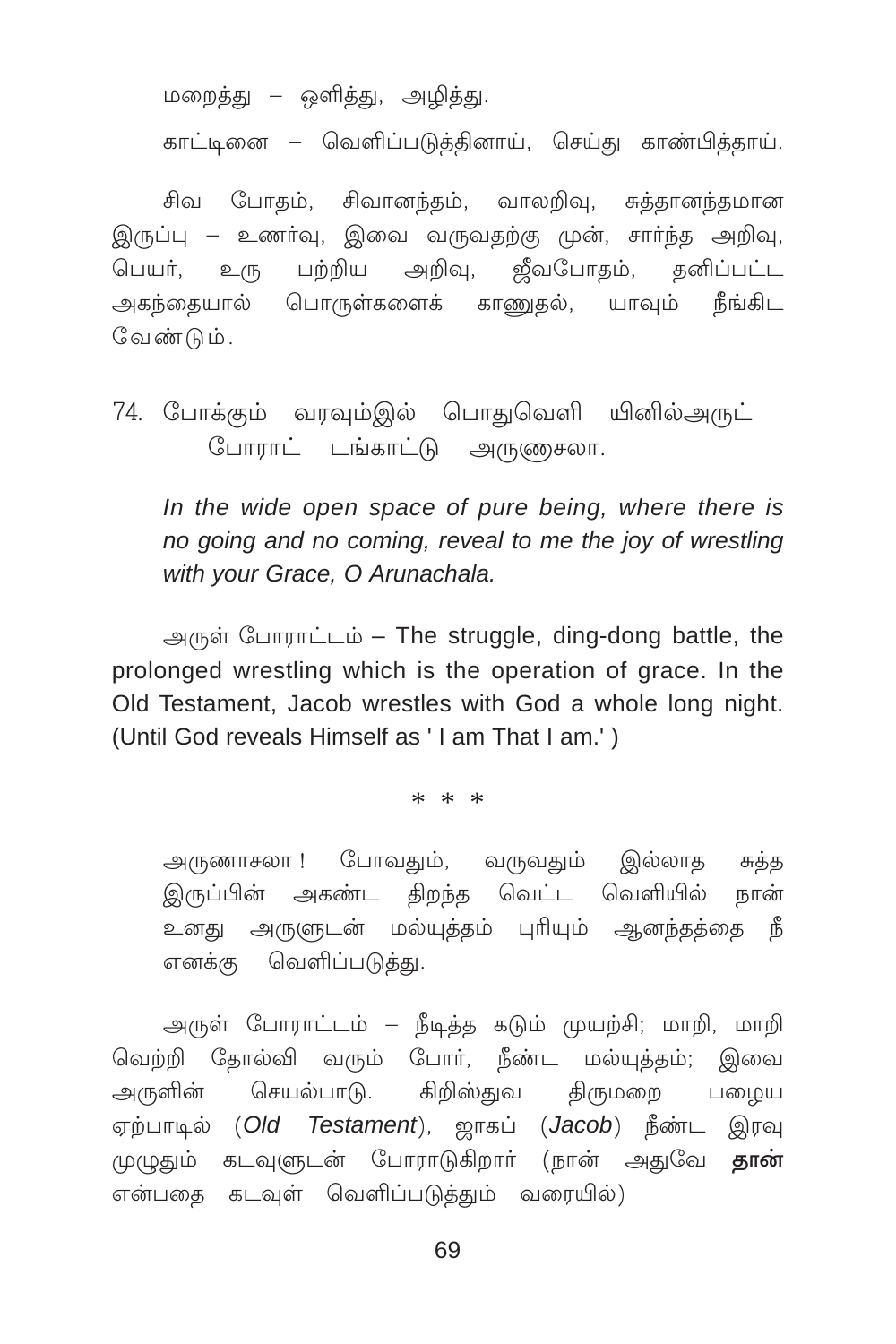# 75. பௌதிக மாம்உடல் பற்றற்று நாளும்உன் பவிசுகண் டுறவருள் அருணுசலா.

Let attachment to the physical body end, O Arunachala, and let me see and be for ever the splendour of your being.

பௌகிகமாம் உடல் – The body composed of the five elements, earth, water, fire, air and ether.

 $\lim_{h \to 0}$  – identity with or desire for.

влюсь - every day, eternally and permanently.

உன் பவிசு – the glory, the splendour of your being, your nature, your svarupa.

கண்டு உற – to perceive, become and be.

 $* * *$ 

இந்த பௌதிக உடலின் அருணாசலா ! பற்று முடியட்டும். உனது தேஜோமயமான இருப்பைக் கண்டு என்றென்றைக்கும் நான் அதுவாக இருக்க வேண்டும்.

பௌகிகமாம் உடல் – பூமி, நீர், தீ, காற்று, ஆகாயம் ஆகிய பஞ்ச பூதங்களால் உண்டான உடல்.

பற்று – ஒன்றுதல் அல்லது ஆசை.

நாளும் – ஒவ்வொரு நாளும், நிடூழியாகவும், நிரந்தர மாகவும்.

உன் பவிசு – உன் மகிமை, தேஜோமயமான உனது இருப்பு, உனது இயல்பு, உனது சொரூபம்.

கண்டு உற – காணுதல், அதுவாகி இருத்தல்.

- 76. மலேமருந்து இடநீ மலேத்திட வோஅருள் மலேமருந் தாய்ஔிர் அருணுசலா.
	- (a) You having applied the remedy for my confusion, how can I still remain confused? You shine do you not, as the mountain medicine made up of grace?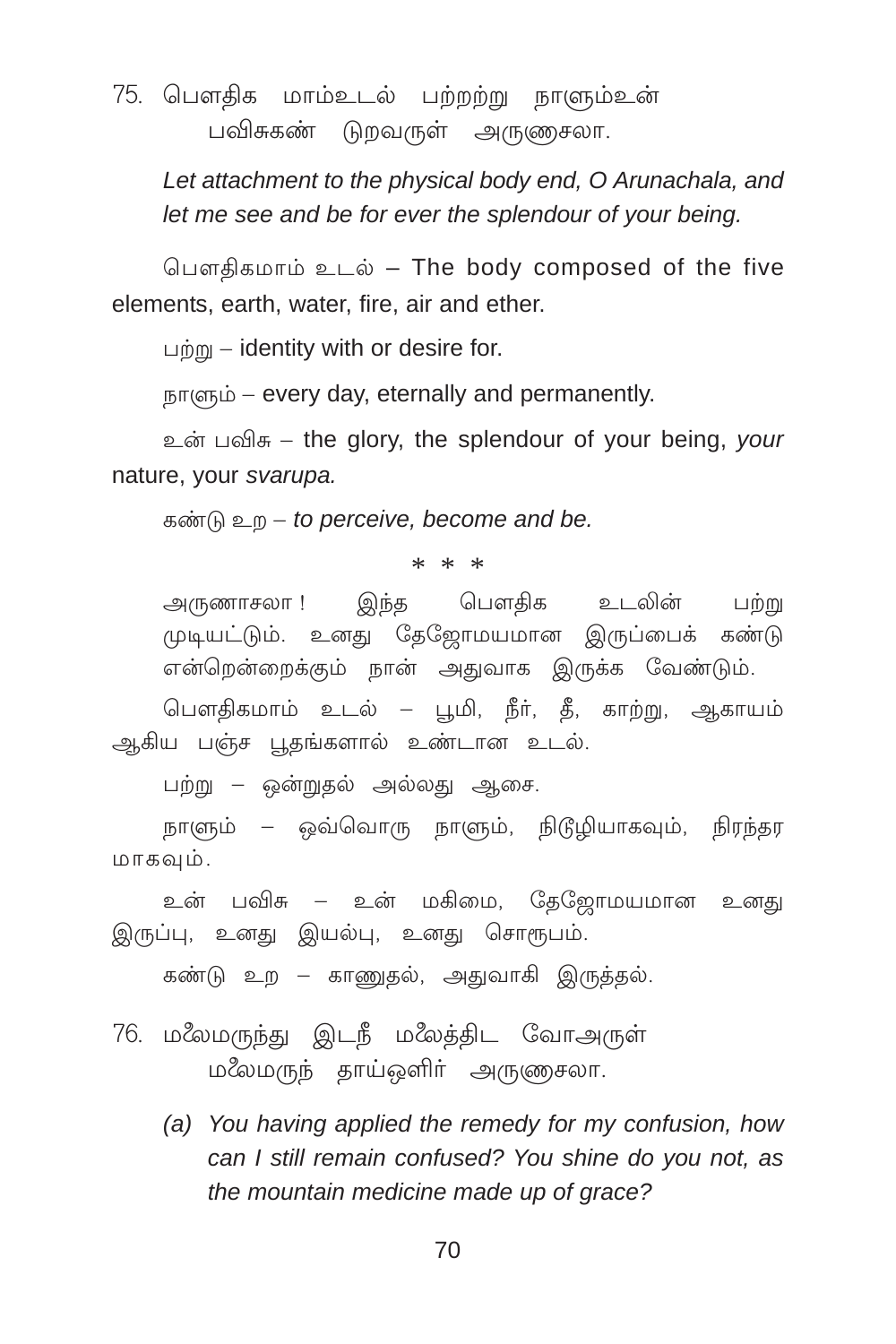*(b) You whose grace shines as Sanjivi mountain able to cure all maladies, why are you afraid of applying to me the remedy for confusion?*

மலேமருந்து இட (எனக்கு இட) – To apply to me the medicine for confusion; ம $\ell$ லப்புக்கு மருந்து ம $\ell$ ல மருந்து – remedy for confusion.

மலேத்திடவோ – do you hesitate, are you afraid?

அருள் மலே மருந்து – Mountain of grace which is itself a cure for all ills. Bhagavan's grace. Arunachala is a *Sanjivi parvata,* a universal remedy.

ஒளிர் – adj. ஒளிர்கின்ற or verb : shine.

\* \* \*

- அ) அருணாசலா ! நீ எனது குழப்பத்திற்குப் பரிகாரம் ஈந்தாய். இன்னமும் நான் எவ்வாறு குழப்ப முற்றிருப்பேன்? நீ அருள் மருந்து மலையாக ெளிர்கின்றாய் அல்லவா?
- ஆ) அருணாசலா !உனது அருள் எல்லா நோய்களையும் குணப்படுத்தக் கூடிய சஞ்சீவி மலையென ஒளிரும் போது, எனது குழப்பத்திற்குப் பரிகாரம் புரிய நீ ஏன் அஞ்சுகிறாய்?

மலைமருந்து இட (எனக்கு இட) – எனது குழப்பத்திற்கு மருந்து ஈய; மலைப்புக்கு மருந்து மலை மருந்து குழப்பத்திற்குப் பரிகாரம்.

மலைத்திடவோ – நீ தயங்குகிறாயா? அஞ்சுகிறாயா?

அருள் மலை மருந்து – அருளே மலையான அதுவே, அனைக்குப் பிணிகளையும் நீக்கும். பகவானின் அருள். அருணாசலம் ஒரு சஞ்சீவி பா்வதம், எல்லாவற்றிற்கும் £∂PıμÆ.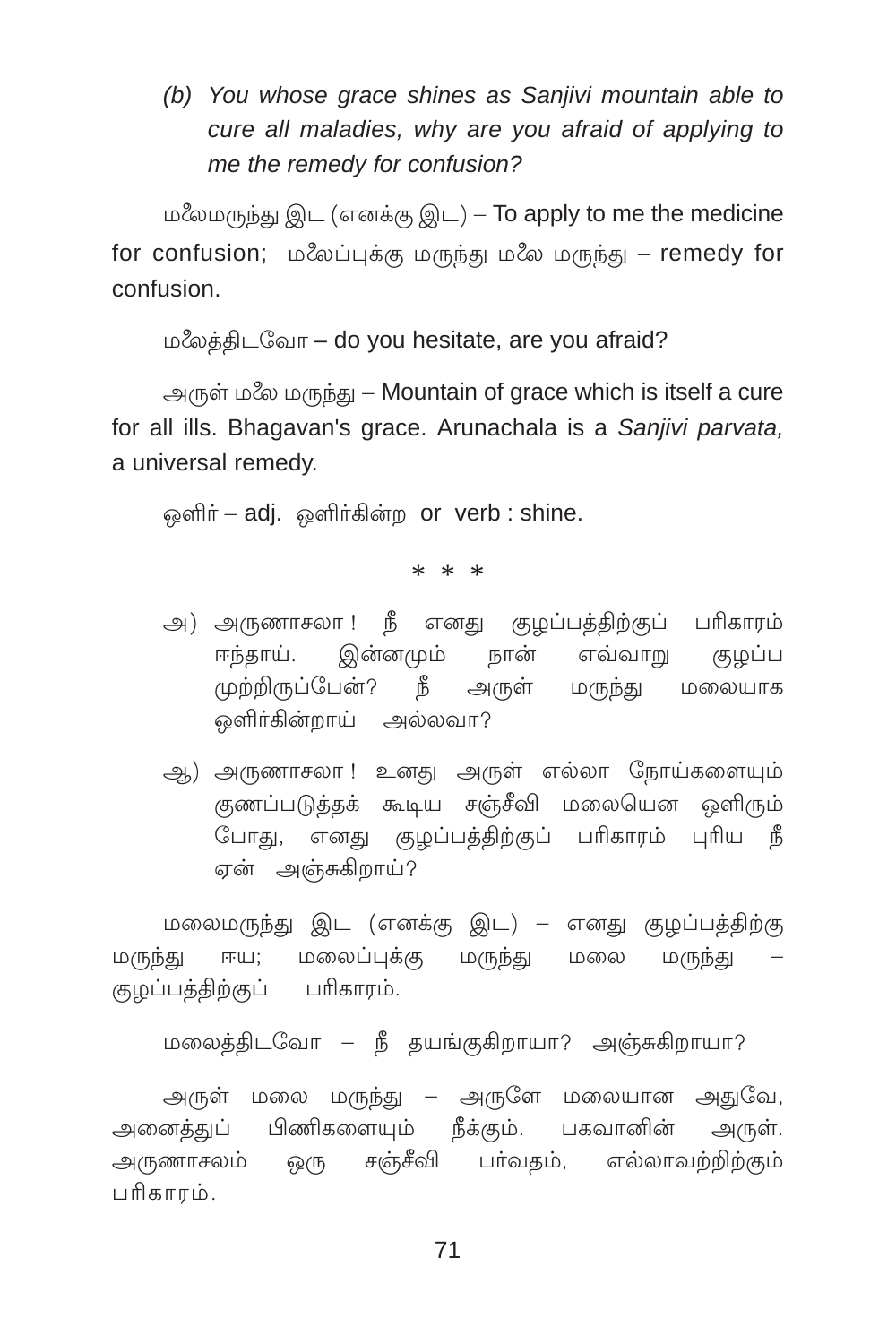77. மானங்கொண் டுறுபவர் மானக்கை யமிக்குஅபி மானமில் லாதொளிர் அருணுசலா.

Accepting those who approach you with attachment. destrov their individuality and then shine free from wrong attachment and identity with individuals: O Arunachala.

மானம் is the attachment, the individuality, in Bhakti.

cf. Kural அன்பிற்கும் உண்டோ அடைக்கும் தாழ்? ஆர்வலர் புன்கணிர் பூசல் தரும்.

Love cannot be hidden behind a door shut and bolted; Tears of compassion will announce the love within.

செரு அச்சிறு சொல்லும் செற்ருர் போல் நோக்கும் உருஅர் போன்று உற்ருர் குறிப்பு.

Harsh words and apparently hateful looks express the love of lovers who agree to behave like strangers.

 $* * *$ 

அருணாசலா ! பற்றுடன் உன்னை அணுகுபவரை ஏற்று, தனித்தன்மையை அவர்களின் அமிக்கு, பின்ப பற்றுதலும், அவருடன் அவருடன் தவறான கனிக்குவமும் இல்லாமல் ஒளிர்.

**மானம்** என்பது பக்தியில், பற்றும், தனித்தன்மையும் ஆகும்.

குறள்:– அன்பிற்கும் உண்டோ அடைக்கும் காம்? ஆர்வலர் புன்கணிர் பூசல் தரும்.

அன்பை மூடி தாழிட்ட ஒரு கதவின்பின் ஒளித்து வைக்க பரிவுடன் பெருகும் கண்ணீர் உள்ளிருக்கும் இயலாது. அன்பைப் பறை சாற்றும்.

செறா அச்சிறு சொல்லும் செற்றார் போல் நோக்கும் உறாஅர் போன்று உற்றார் குறிப்பு.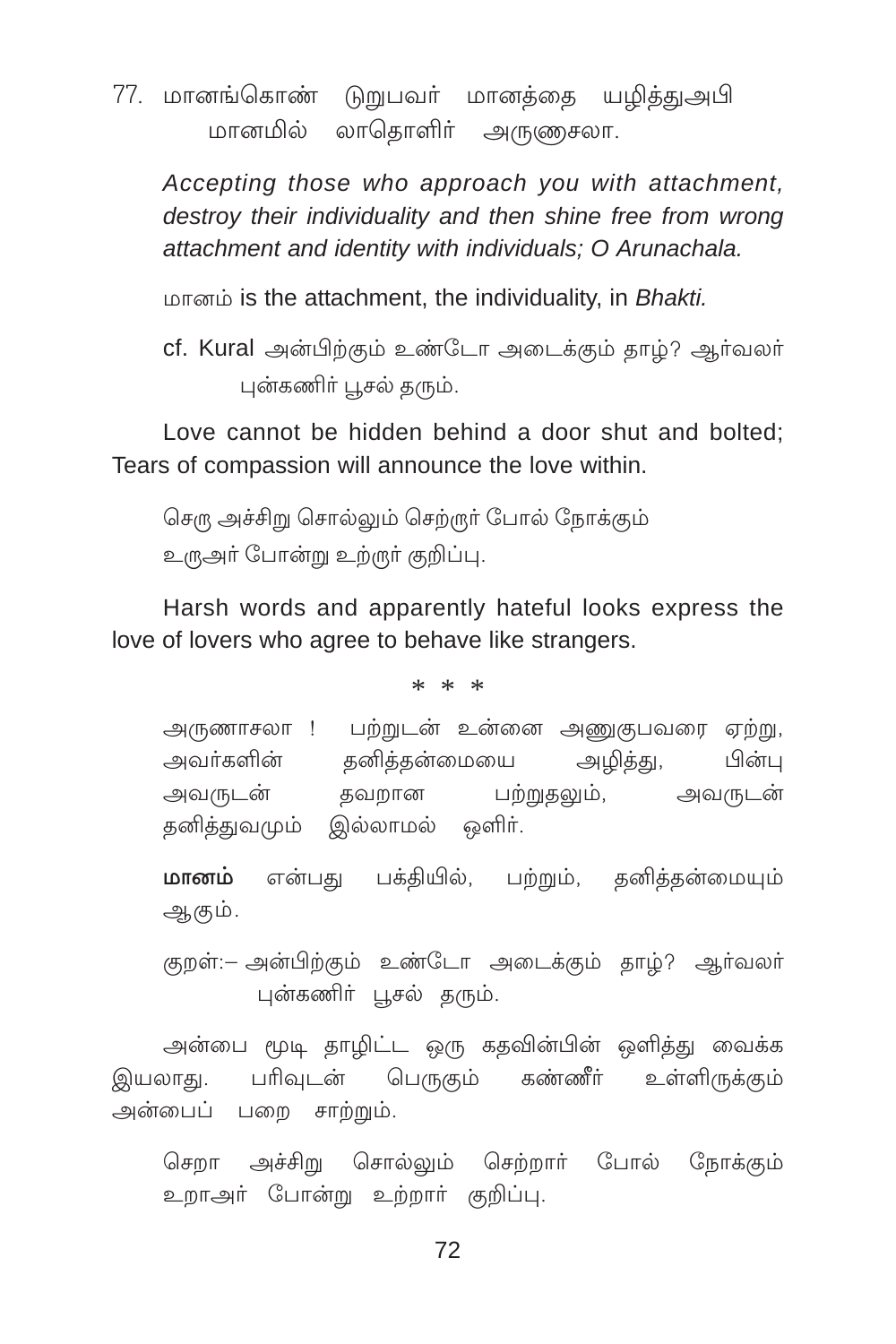சொற்களும், வெறுப்பானப் பார்வை போன்ற கடுஞ் கோற்றமும். அங்கியர் போல் இ<sub>்</sub>ருக்க லப்பக்கொண்ட காகலர்களின் காகலை வெளிப்படுக்கும்.

- 78. மின்சிடில் கென்சிடும் கொன்ச அறிவன்யான் வஞ்சியாது அருள்எனே அருணுசலா.
	- (a) I am a fool who prays for help only when overwhelmed by misery. Yet do not abandon me, O Arunachala.
	- (b) I am a fool and coward who bullies my inferiors and quails before my superiors. But do not on that account make me weaker and more confused. O Arunachala.

One should worship God at all times, in prosperity and adversity alike. But I turn to you only in my helplessness, in adversity.

- (a) மிஞ்சிடில் துன்பம் மிஞ்சிடில். when overwhelmed by misery.
- (b) பிறர், எதிரிகள் மிஞ்சிடில். when overpowered by enemies.

வஞ்சியாது – சோதிக்காது - without testing me too much.

 $* * *$ 

- அ) அருணாசலா ! நான் ஒரு மடையன். நான் அளவு மீறிய துன்பத்தில் ஆழ்ந்திருக்கும் போது தான் உன் உகவி வேண்டி பிரார்த்திக்கிறேன். அவ்வாறு இருப்பினும் என்னை நீ கைவிடாதே.
- ஆ) அருணாசலா ! நான் ஒரு மடையன், ஒரு கோழை; என்னைவிடக் தாழ்ந்தவரை மிரட்டியும், என்னை மேலோங்கியவரிடம் விட நடுக்கமுற்றவனாயும் இருக்கிறேன். ஆனால், அக்காரணத்தினால் என்னை பலவீனனாகவும். மேலும் குழப்பமுற்றவனாகவும் செய்யாகே.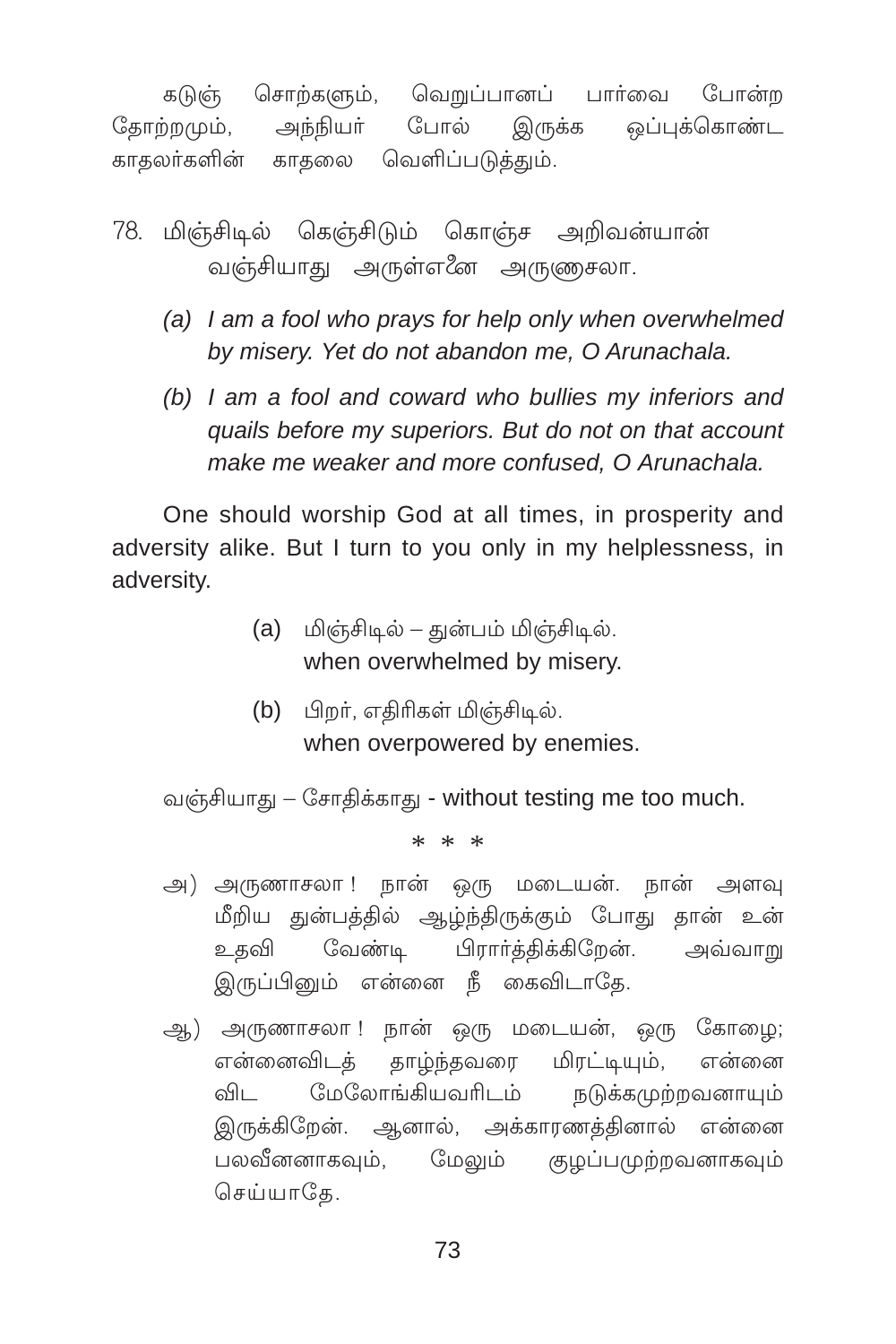ஒருவன் கடவுளை எல்லா நேரங்களிலும் – நல்ல நிலையிலும், துன்பத்திலும் – ஒரே மாதிரியாக துதிக்க வேண்டும். ஆனால், நான் துன்பத்தால் செயலற்றிருக்கும் போது தான் உன்னை அணுகுகிறேன்.

அ) மிஞ்சிடில் – துன்பம் மிஞ்சிடில்.

- ஆ) பிறர், எதிரிகள் மிஞ்சிடில். வஞ்சியாது – சோதிக்காது
- 79. மீகாமன் இல்லாமல் மாகாற் றலேகலம் ஆகாமற் காத்தருள் அருணுசலா.

Let me not like a ship without a helmsman flounder in the storm. Guard me with your grace, O Arunachala.

In the ocean of samsara the ship of life will be wrecked unless it is steered by the helmsman, the I.

மீகாமன் – மாலுமி, helmsman.  $L$   $\Delta$   $\pi$   $\sigma$   $\sigma$   $\eta$   $\eta$   $\gamma$   $\sigma$   $\gamma$   $\sigma$   $\sigma$   $\gamma$   $\sigma$   $\gamma$   $\sigma$   $\sigma$   $\sigma$   $\sigma$   $\gamma$   $\sigma$   $\gamma$   $\sigma$   $\gamma$   $\sigma$   $\gamma$   $\sigma$   $\gamma$   $\sigma$   $\gamma$   $\sigma$   $\gamma$   $\sigma$   $\gamma$   $\sigma$   $\gamma$   $\sigma$   $\gamma$   $\sigma$   $\gamma$   $\sigma$   $\gamma$   $\sigma$   $\gamma$   $\$ 

அலேகலம் – tossing ship.

 $* * *$ 

அருணாசலா ! நான், மாலுமி இல்லாது பெரும் புயலில் சிக்கிக் கடுமாறும் ஒர் கப்பல் போல் ஆகாமல் என்னை நீ காக்கருள்.

சம்சாரமான சமுத்திரத்தில், வாழ்க்கை என்னும் கப்பல், தான் (I) என்னும் மாலுமியால் திசையறிந்து செலுத்தப் படா விடில் சீர்குலைந்து அழிந்துவிடும்.

மீகாமன் – மாலுமி, கப்பல் இயக்குனர். மாகாற்று — சூறாவளி. அலைகலம் – ஆட்டம் கண்ட கப்பல்.

80. முடியடி காண முடிவிடுத் தனேநேர் முடிவிடக் கடன்இலே அருணுசலா.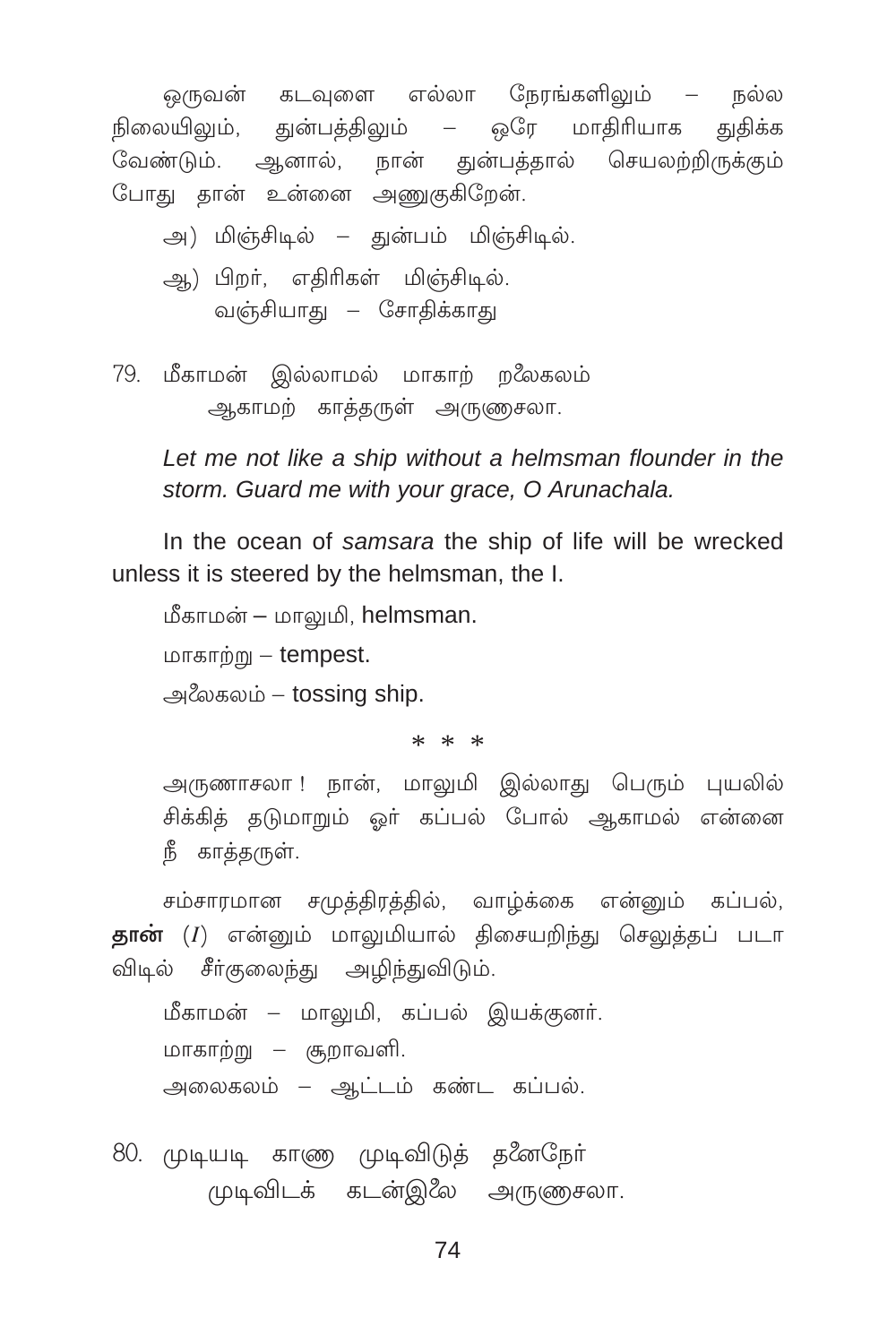You have undone the knot which shows no beginning and no end. And now should you not like a mother complete the task, O Arunachala.

You have cut the knot of my ego. You have given me a glimpse of transcendence, a moment of *nirvikalpa samadhi*, of pure, non-objective awareness. Complete the task. Make this state of egolessness permanent and natural, give me sahaja samadhi.

 $* * *$ 

ஆரம்பமும், முடிவுமில்லாத முடிச்சை அருணாசலா ! அவிழ்த்து விட்டாய். இப்பொழுது நீ தாயைப் ஒ(ந போல் இப்பணியை முற்றிலும் முடிக்க வேண்டாமா?

அகந்தையின் முடிச்சை என் அறுத்துவிட்டாய். கணநேரக்கோற்றம் நீ எனக்கு கத்துவம் கடந்த நிலையான உணர்வான நிர்விகல்ப சமாகி அளிக்காய். சுக்க, உருவற்ற இந்தப்பணியை அகந்தையற்ற நிலையை  $\Box$ இந்த நிரந்தரமாகவும், இயல்பாகவும் இருக்கச் செய்து எனக்கு சஹஜ சமாதி அளி.

81. மூக்கிலன் முன்காட்டும் முகுரமா காதுஎனேத் தூக்கி யணேந்தருள் அருணாசலா.

Don't be a mirror held in front of a noseless man. Lift me up and embrace me, O Arunachala.

The mirror only shows up the ugliness of the noseless man. It does nothing to improve his appearance. The Self is Truth which reveals the fact and changes it. Love is an active force, It adopts the ugly as its own and so makes the ugly beautiful. "I may now be full of faults, but you can improve me and make me perfect and fit to be your servant. Don't stand there like a mirror. Behave like a mother who cleans and does not condemn a child covered with dirt." cf 19. குற்ற முற்றறுத்தெனேக் குணமாய்ப் பணித்தாள். Also 53, நகைக்கிடமிலே நின்ஞடிய எனே அருள்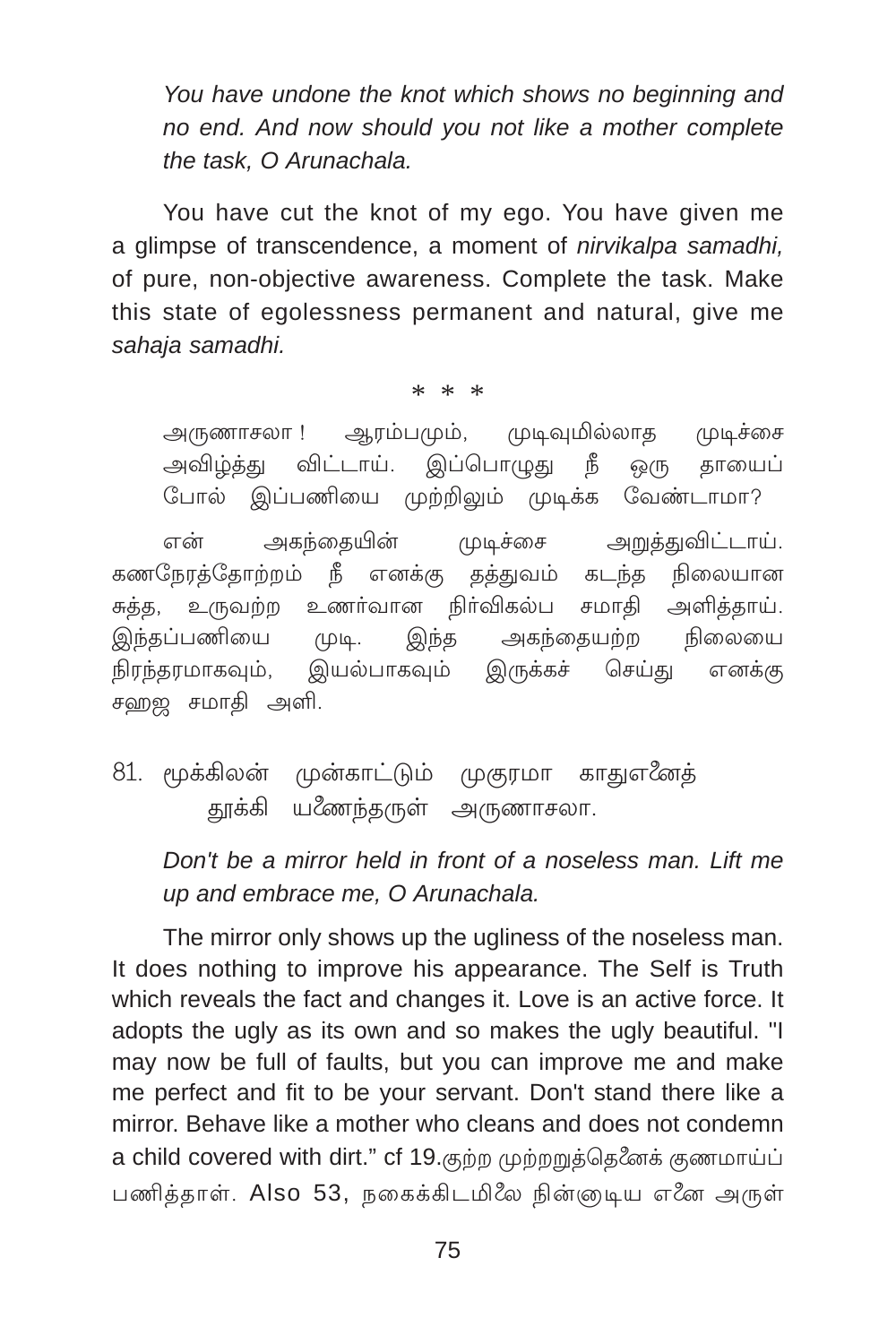நகை யிட்டுப் பார், Grace can canvert, cure, cleanse, adorn, uplift. Don't laugh at me or reject me. Take me as I am and make me by your grace worthy of your grace. God's love is like the Sun's light, spontaneous, unilateral. There is no question of earning it or deserving it. Practice, abhyasa is a minor element, the powerful operation of grace is the greater force in bringing about perfection. The Grace of Bhagavan sweeps away the darkness of our mind.

 $* * *$ 

அருணாசலா ! மூக்கிலாக ஒர் மனிதன் முன் காட்டிய நிலைக்கண்ணாடியாய் நீ இருக்காதே. நீ என்னைத் தூக்கித் தழுவிக் கொள்.

நிலைக்கண்ணாடி மூக்கில்லாத மனிதனின் ஒ(ந அழகின்மையைத்தான் காட்டும். அவனுடையக் அது கோற்றக்கை மேம்படுத்த ஒன்றும் செய்யாது. ஆன்மா (தானானத்தன்மை) தான் **சத்தியம்.** அது இருக்கும் நிலையைத் (அகந்தையை) தெரிவித்து, அதை மாற்றுகிறது. அன்பானது ஒரு செயல் திறமுடைய சக்தி. அது அழகின்மையைத் ஏற்றுக்கொண்டு, அதை அமுகுடையதாகச் தன்னுடையதாக செய்கிறது. ''நான் இப்பொழுது குற்றங்குறைகள் நிறைந்தவனாய் இருக்கலாம். ஆனால், நீ என்னை மேம்படுத்தி முழுமையாக்கி, உனது சேவகனாக இருப்ப தற்குத் தகுதி ஆக்கு. நீ ஒரு நிலைக்கண்ணாடி போல் அங்கு நிற்காதே. அழுக்கு படிந்த குழந்தையை <u>@</u>(Ҧ காய் வெறுக்காமல் சுத்தப்படுத்துவாள். நீ அந்தத் தாயைப்போல் நடந்து கொள்.''

ஒப்பிட்டுப்பார்க்கவும் : – 19-ம் செய்யுள்.

குற்ற முற்றறுத்தெனைக் குணமாய்ப் பணித்தாள்.

53 – ம் செய்யுள் :- நகைக்கிடமிலை நின்னாடிய எனை அருள் நகையிட்டுப் பார்.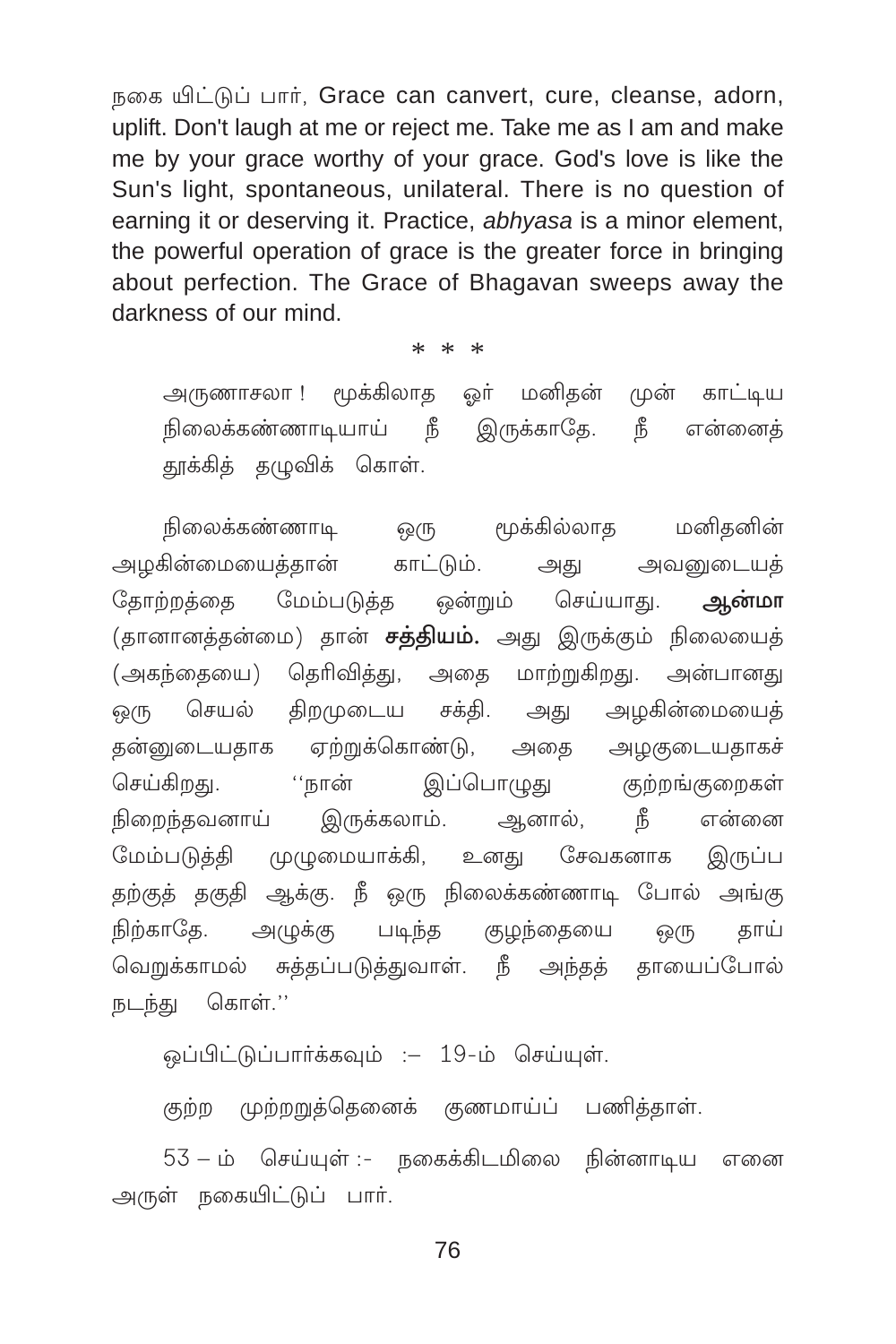அருளானது மாற்றி, குணப்படுத்தி, சுத்தப்படுத்தி, அழகு செய்து மேம்படுத்தும். ''என்னைப் பார்த்து சிரிக்காதே, தள்ளிவிடாதே. நான் எவ்வாறு இருக்கிறேனோ, அவ்வாறே என்னை ஏற்றுக் கொண்டு, உன்னருளாலே உன்னருளுக்குத் தகுதியாக்கு.'' கடவுளின் அன்பானது சூரிய ஒளியைப் போன்றது; தானாக, தன்னியல்பாக, ஒரு சார்பாக இயங்கும். அதைச் சம்பாதிக்க வேண்டும் அல்லது அகற்குக் தகுதியடைய வேண்டும் என்பதில்லை. பயிற்சி, அப்பியாசம் இவை ஒரு சிறு பங்கேயாகும். பூர்ணத்துவம் அடைவதற்கு அருளின் அபார சக்தியின் செயலே மிகவும் வலுவானது. நம் மன இருளை, பகவானின் அருள் அறவே அகற்றிவிடும்.

82. மெய்யகத் தின்மன மென்மலர் அணேயில்நாம் மெய்கலந் திடஅருள் அருணுசலா.

In the body's inner chamber, on the flower-soft bed of mind, let us merge in one true being, O Arunachala.

A beautiful blending of the language and imagery of human love and mystical union.

மெய் means both body and truth.

cf. Upadesa Undiar. இருக்கும் இயற்கையால் ஈச சீவர்கள் ஒரு பொருளே யாவர். உபாதி உணர்வே வேறு.

In the nature of their being as awareness, man and God are one in substance. They only differ in the sense of separateness and limitation.

 $* * *$ 

அருணாசலா !உடலின் உள் அறையுள், மெல்லிய மலர் படுக்கையாகிய மனகில் நாம் ஒர் உண்மையான இருப்பில் ஒன்றி இருப்போம்.

இச்செய்யுளில், கல்பனையும் மொழியும் வெகு அழகாக சேர்ந்து, மனிதநேயத்தைப் பற்றியும், ஆன்மீக ஒன்றுதலைப் பற்றியும் விளக்கப்பட்டிருக்கிறது.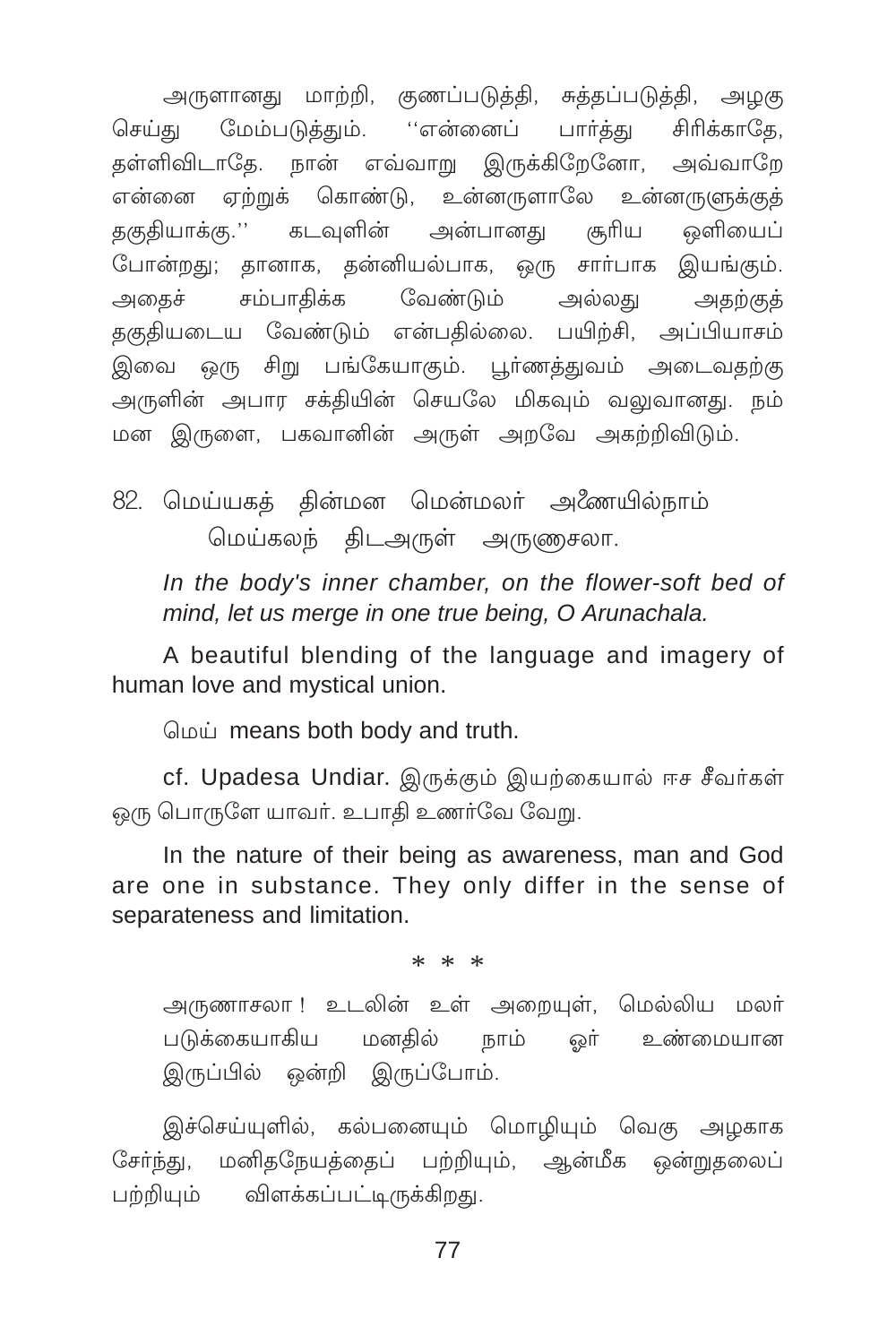மெய் என்பது உடல், உண்மை இரண்டையும் குறிக்கும். ஒப்புநோக்குக – உபகேச உந்தியார்:

இருக்கும் இயற்கையால் ஈச சீவர்கள் ஒரு பொருளே யாவர். உபாதி உணர்வே வேறு.

உணர்வாக இருக்கும் இயல்பில் மனிதனும், கடவுளும், பொருளில் ஒன்றே ஆவர். கடவுளுக்கும் மனிதனுக்கும் உள்ள ஒரே வித்தியாசம் : மனிதன், தான் தனிப்பட்டவனென்றும், .<br>ஒரு எல்லைவரையறைக்கள் இருப்பகாகவம் கருகுவதே யாகம்.

83. மேன்மேல் தாழ்ந்திடும் மெல்லியர்ச் சேர்ந்துநீ மேன்மையும் றனேஎன் அருணுசலா.

How is it that by more and more of union with the poor and humble, you have become more and more noble and  $f$ amous?

This is the opposite of what happens in the world where association with the high and mighty is necessary for advancement

மெல்லியர் – a) weak and poor persons.

b) women (all human beings are women, weak and helpless before the sole, strong purusha, God.)

 $* * *$ 

நீ ஏழைகளுடனும், தாழ்ந்தோருடனும் அருணாசலா ! மேலும், மேலும் கலந்து, எப்படி மேலும், மேலும் பெருந்தன்மை உடையவனாகவும், புகழ் பெற்றவனா கவும் ஆனாய்?

இது உலகத்தில் நடப்பதற்கு நேர் மாறானது; இங்கு வலிமை முன்னேற்றமடைவதற்கு உயர்ந்தோருடனும், உள்ளோருடனும் இணக்கம் தேவை.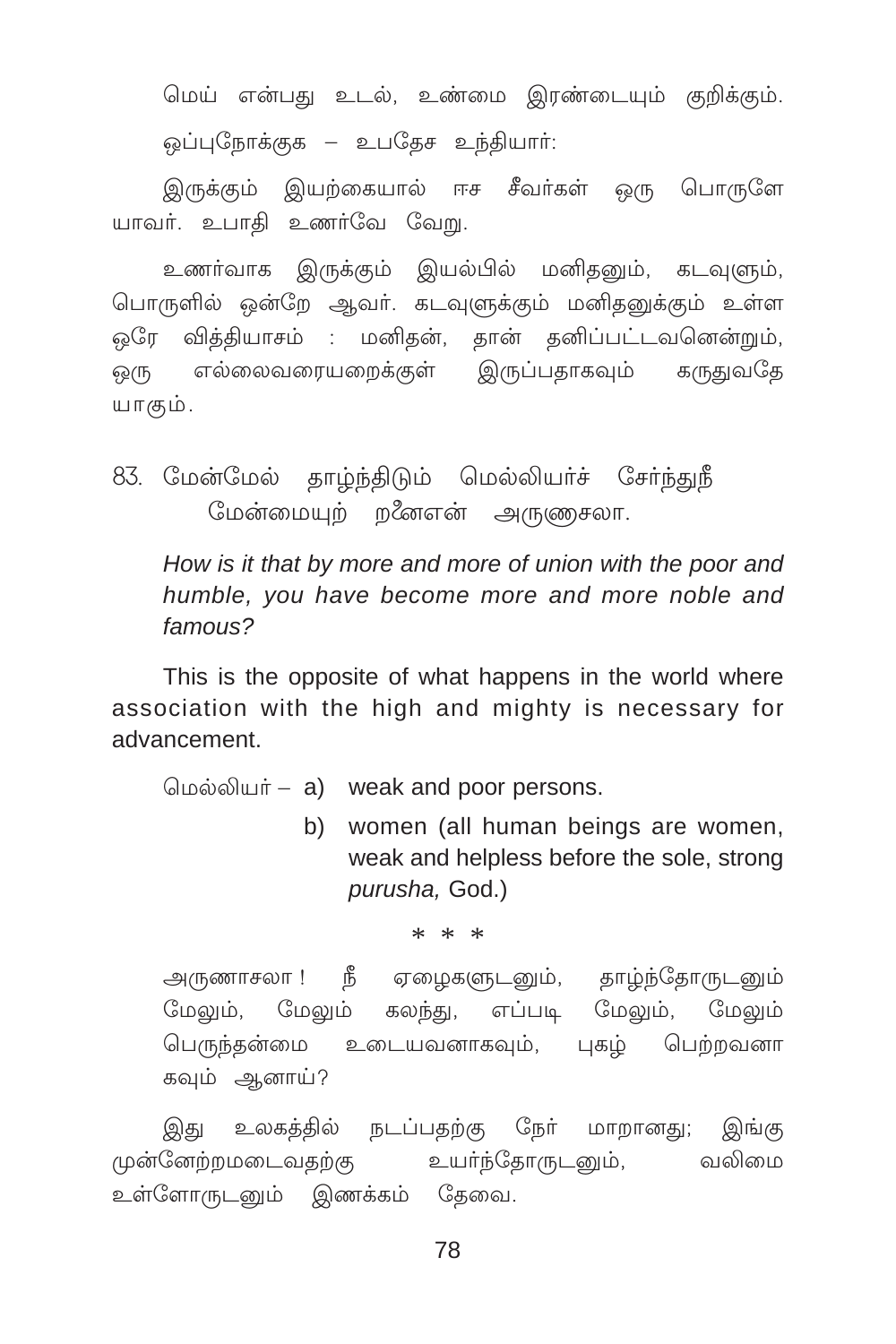மெல்லியர் : (அ) பலவீனமும், ஏமையுமான மனிதர்.

(ஆ) பெண்கள் (பலம் வாய்ந்த ஒரே **புருஷனான** கடவுள் முன்பு எல்லா மனிகர்களும் பலவீனமும், கன்செயலுமற்ற பெண்களே ஆவர்.)

84. மைமயல் நீத்தருள் மையிஞல் உனதுஉண் மைவச மாக்கினே அருணுசலா.

Removing the dark blindness of my ignorance, you have with the collyrium of your grace made me truly yours,  $O$  Arunachala

You have cured me of the *maya* of myself and the world. By your charm you have enslaved me and made me a servant of Truth

> cf. 73. பொடியால் மயக்கி என் போதத்தைப் பறித்து உன் போதத்தைக் காட்டினே.

You have robbed me of my jiva-hood and revealed to me your Siva - hood.

Grace is like a magic powder, a magic collyrium, and has power to enslave and govern one.

 $* * *$ 

அருணாசலா ! எனது இருண்ட, கண்மறைப்பான அறியாமையை நீக்கி நீ உன் அருளான மையினால் என்னை உனது உண்மை உடைமையாகச் செய்கு கொண்டாய்

எனகு மாயையினின்றும். உலக மாயையினின்றும் என்னை நீ குணப்படுத்திவிட்டாய். உன்னுடைய வசீகரத் தினால் என்னை அடிமைக் கொண்டு, **சக்தியத்தின்** ஒரு சேவுகனாக்கினாய்

ஒப்பிடுக : 73வது செய்யுள்.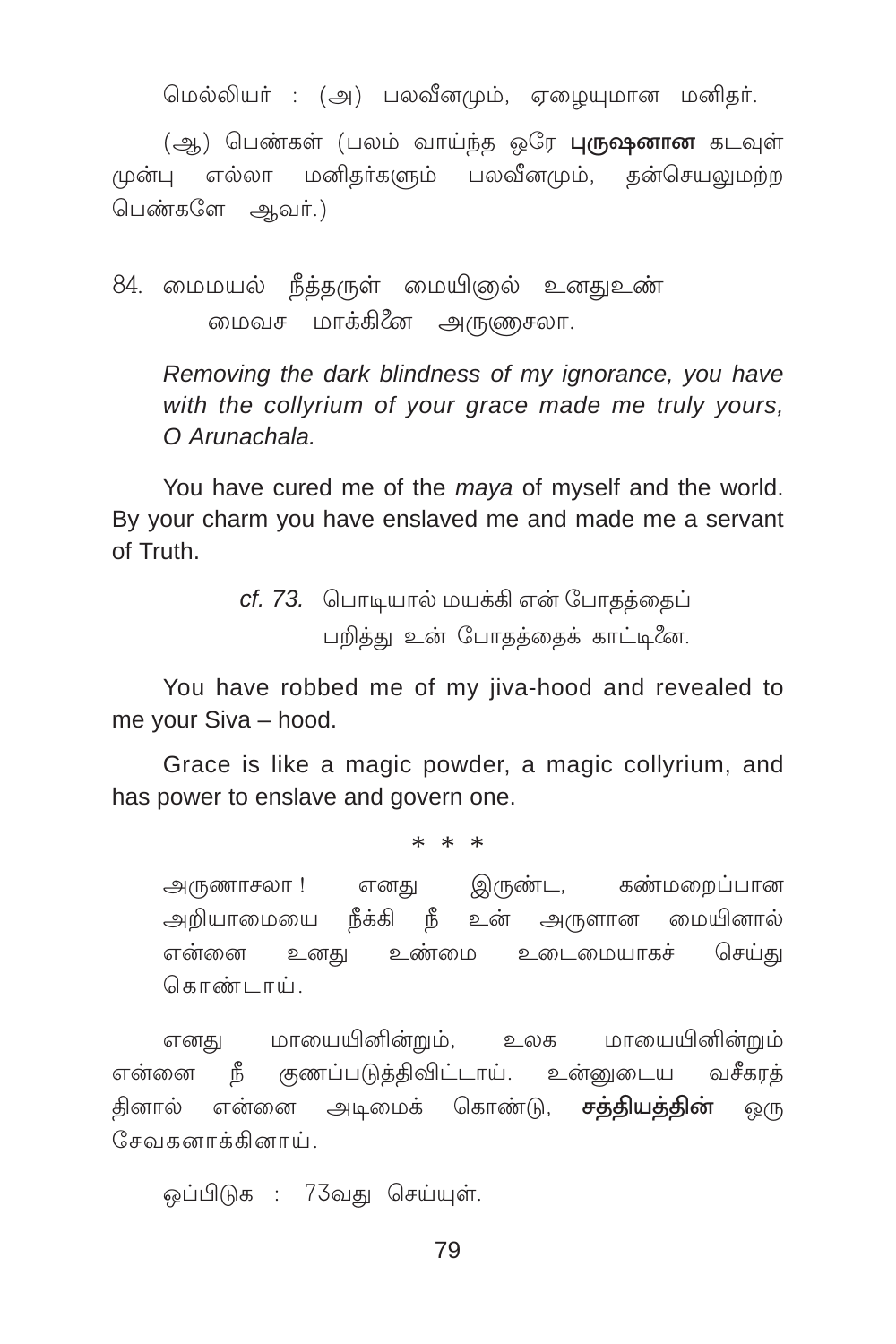பொடியால் மயக்கி என் போதத்தைப்பறித்து உன் போதத்தைக் காட்டினை.

உன் சிவத்தன்மையைக் காண்பித்தாய்.

அருள் ஒரு மந்திரப் பொடி, மந்திர மை. அதற்கு ஒருவரை அடிமைக் கொண்டு, ஆட்சி புரிய சக்தி உண்டு.

85. மொட்டை \*யடித்தெனே வெட்டவெளியில் நீ நட்டமா டினேஎன் அருணுசலா.

How wonderful it is that you have shaved my head clean. O Arunachala, and are now dancing a joyous dance in the heart's vast empty space?

மொட்டையடித்து – shaving the head clean, stripping me naked; robbing me of all possessions.

 $B\angle L$   $\Delta$  - dance.

\* \* \*

அருணாசலா ! என்ன ஆச்சரியம், நீ என் தலை முடியை மழித்துவிட்டு, இப்பொழுது என் இதயத்தின் சுக்கமாக அகண்ட வெற்றிடத்தில் ஆனந்த நடனம் ஆடுகிறாய்!

மொட்டையடித்து – தலைமுடியை சுத்தமாக மழித்து, ஆடைவுரித்து நிர்வாணமாக்கி; எனது எல்லா உடைமை களையும் சூறையாடி.

நட்டம் – நடனம்.

- 86. மோகந் தவிர்த்துன் மோகமா வைத்தும் என் மோகந்தீ ராய்என் அருணுசலா.
	- (a) Destroy my craze for the world, make me crazy for you and then finally remove all madness once for all, O Arunachala.

\* யமிக் கெனவும் பாடம்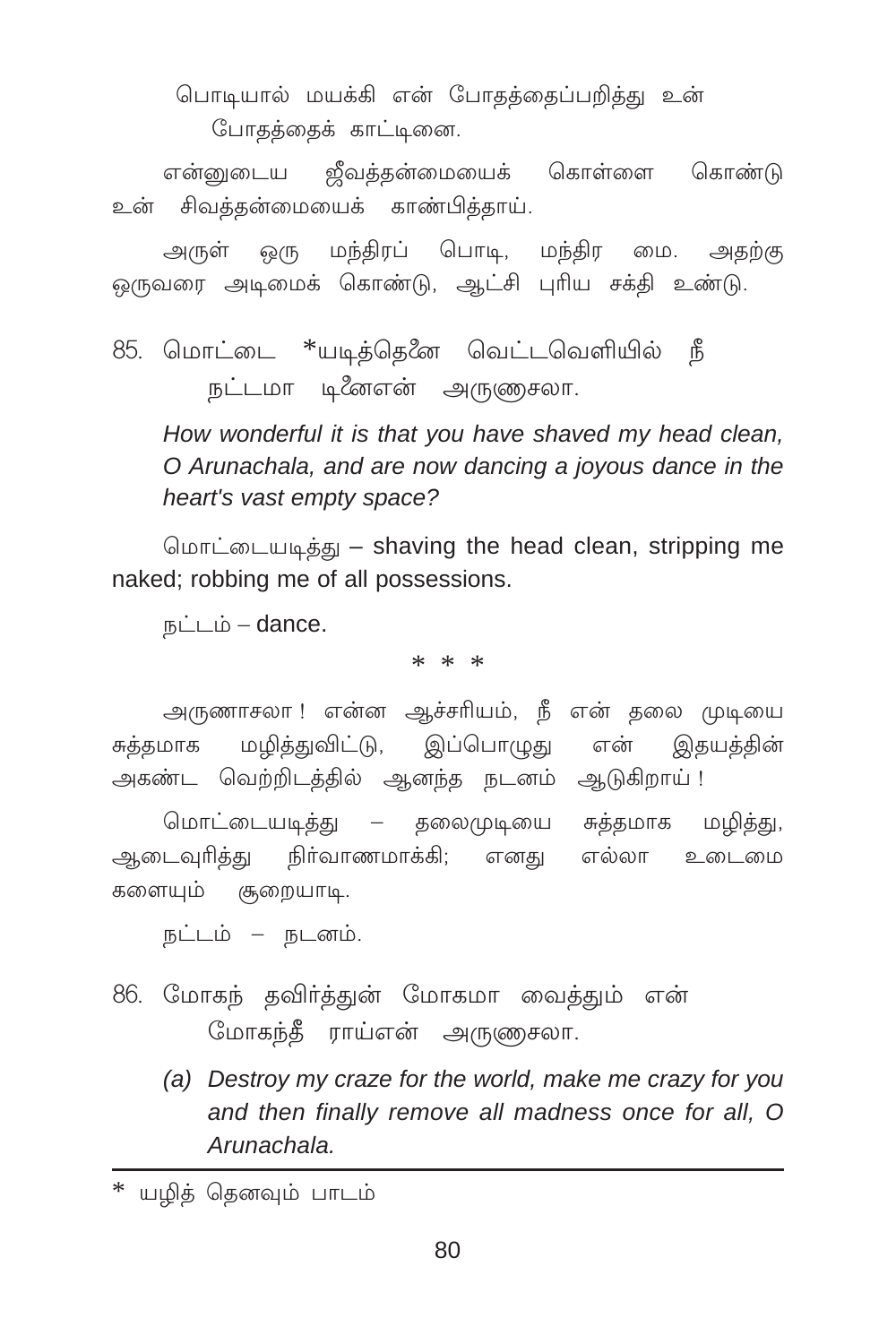- (b) You have cured me of my desire for the world and you have given me a firm desire for you. And yet you do not satisfy this strong desire for you by giving yourself to me, O Arunachala.
- cf 66. பித்து விட்டு உணே நேர் பித்தளுக்கினே அருள் பிக்கம்கெளி மருந்து.
- தீராய் (Imperative) Do remove all desire.
- தீராய் (Negative) You will not satisfy my desire for you.

## $* * *$

- அ) அருணாசலா ! என் உலக ஆர்வ வெறியை அழித்து, உன் மீது ஆர்வமுள்ளவனாகச் செய்து, பிறகு முடிவாக அனைத்துப் பித்தையும் ஒருமிக்க அழித்து வி $($
- ஆ) அருணாசலா ! நீ எனது உலக ஆசையை குணப் படுத்திவிட்டாய்; உன் மீது எனக்குத் திடமான ஆசையைக் கொடுத்திருக்கிறாய். இருந்தும், 了了 உன்னை எனக்குத் தந்து எனது உனக்கான இந்த தீவிர ஆவலைத் திருப்தி செய்யாதிருக்கிறாய். லப்பிடு :- செய்யள் 66
	- பித்து விட்டு உனைநேர் பித்தனாக்கினை அருள் பித்தம் தெளி மருந்து.
	- தீராய் :– (ஏவல்) எல்லா ஆசைகளையும் நீக்கு. (எதிர்மறை) உன் மீதுள்ள என் ஆசையை நீ திருப்தி செய்யமாட்டாய்.
- 87. மௌனியாய்க் கல்போல் மலராது இருந்தால் மௌனம் இதாமோ அருளுசலா.

Standing silent like a stone, unblossoming, is this true mouna. O Arunachala?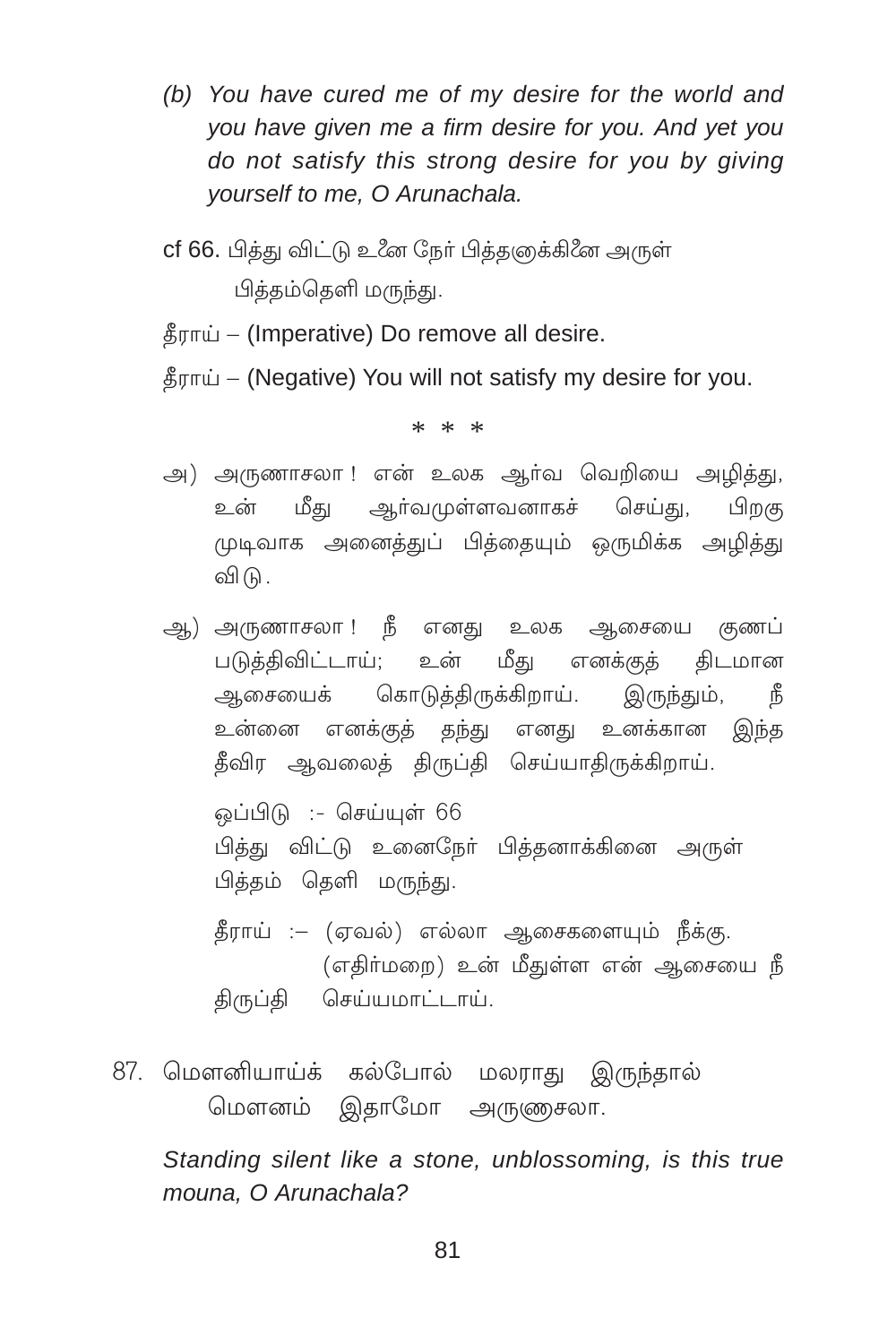Mere verbal silence, stillness of the body like a log of woodthis is not mouna. Mouna is a blossoming and opening out.

மலர்தல் – Expansion; the breaking of the knot of *chit* and *jada*; dissolution of the ego.

A true *mouni* can walk and talk and do all kinds of work and yet his sahaja nishta remains undisturbed.

A stone, a log of wood, is dead, inert.

True *mouna* is active, fragrant, expansive, a blossomed flower, the energy of life.

 $* * *$ 

அருணாசலா ! மலராமல், மௌனமாய் கல்போல் நிற்பது தானோ உண்மை மௌனம்?

வெறும் சொற்களினால் பேசாமை, ஒரு மரக்கட்டை போல் அசைவற்ற உடல் – இது மௌனமல்ல. மௌனம் என்பது மலா்வதும், விரிவடைவதுமாகும்,

மலர்தல் – விரிவடைதல்; சித், ஜட முடிச்சை உடைப்பது; அகந்தையின் சிதைவு.

ஒரு உண்மை மௌனி நடக்கலாம், பேசலாம், எல்லா வித வேலைகளும் செய்யலாம். அப்படி இருந்தும், அவரது சகஜ நிஷ்டை கலையாது இருக்கும்.

ஒரு கல், ஒரு மரக்கட்டை – இவை உயிரற்றவை, ஜடம்.

உண்மை மௌனமானது சுருசுருப்பானது, மண முள்ளது, விரிவானது, ஓர் மலர்ந்த புஷ்பம், உயிரின் சக்தி.

88. யவன்என் வாயில் மண்ணினே அட்டி என்பிழைப்பு ஒழித்தது அருணுசலா.

Who was it that thrust mud into my mouth and deprived me of my livelihood, O Arunachala?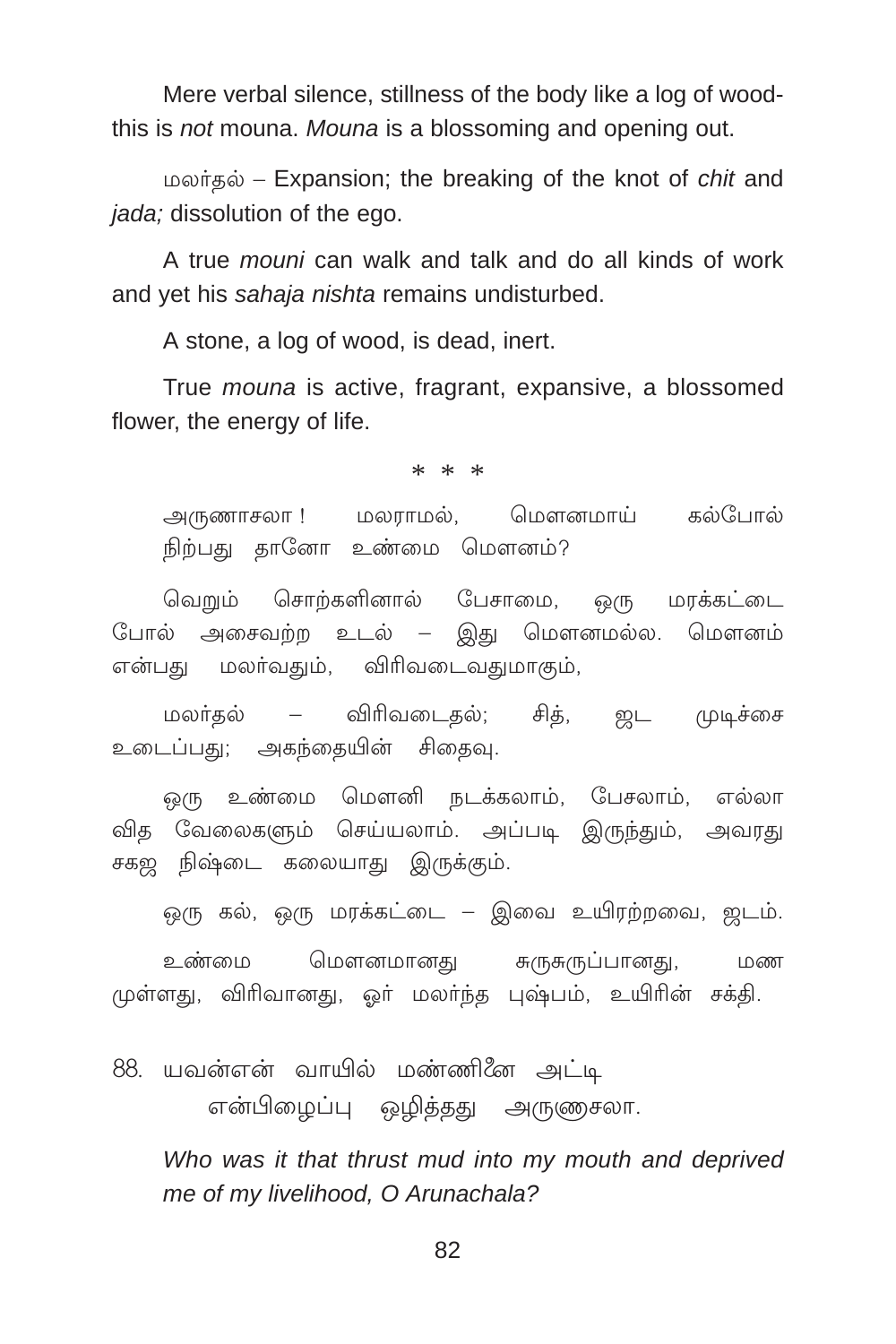'Filling the mouth with mud' means taking away the taste for the food of the senses.

Nindastuthi - The life destroyed is the false illusive existence. The seeming complaint is really grateful praise.

 $* * *$ 

அருணாசலா ! என் வாயில் மண்ணைத் திணித்து என் ஜீவனத்தைப் பறித்தது யார்?

''மண்ணினால் வாயை நிரப்புவது'' என்றால் புலன்களின் உணவின் ருசியைப் பறிப்பதாகும்.

**நிந்தா ஸ்துதி** – ஒழிக்கப்பட்டப் பிழைப்பானது <u>ஒ</u>(ந பொய்யான மாயைப் பிழைப்பு. இங்கு குறை கூறுவகு போல் இருப்பது, உண்மையில் நன்றியுடன் போற்றுதலாகும்.

89. யாரும்அறி யாதுஎன் மதியினே மருட்டி யெவர்கொளே கொண்டது அருணுசலா.

Who was it that, unknown to all, stupefied me and robbed me of my senses. O Arunachala?

The operation of grace is inward and therefore invisible to others. Siva and Krishna have both been called robbers, conjurers who use magic and take away from us that cherished treasure, our ego. We would not willingly part with it. So God has to come as a thief and cheat us and relieve us of it

 $* * *$ 

அருணாசலா ! யார் அவர், யாவருக்கும் தெரியாமல் எனது உணர்வு மழுங்கும்படி செய்து, என் புலன்களைக் கொள்ளையடித்துச் சென்றது?

அருளானது உள்ளே செயல்படுகிறது. ஆதலால் பிறருக்குத் தென்படாது. நாம் போற்றிப் பேணும்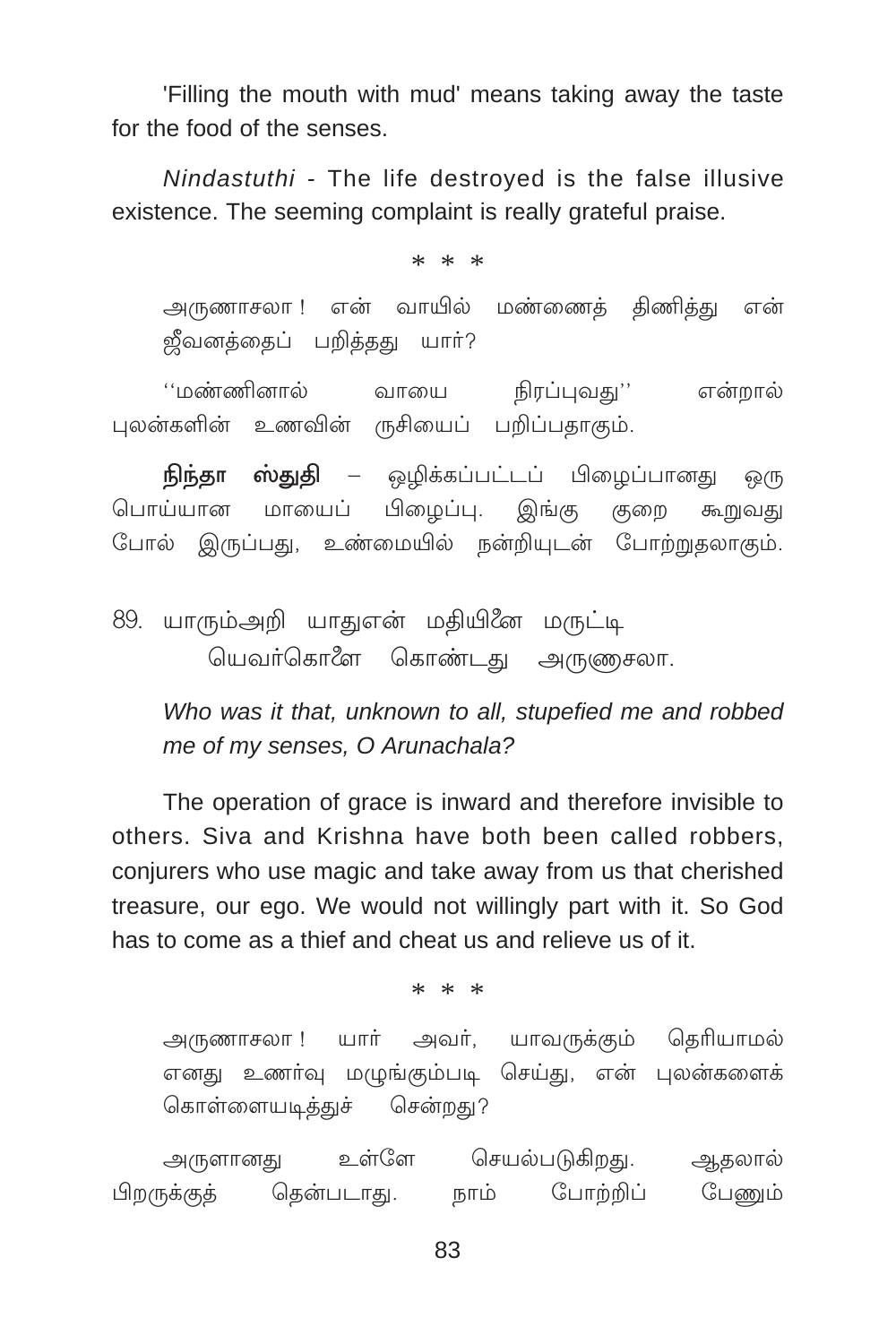திரவியமான நம் அகந்தையை மாய வித்தை செய்து, நம்மிடமிருந்து எடுக்குச் விடுவதால், சென்று சிவன். இருவரும் கொள்ளைக்காரன், கிருஷ்ணன் மாயக்காான் என்று சொல்லப்படுகிறார்கள். நாம், நம் விருப்பத்துடன் அகந்தையை விட்டுப் பிரிய மாட்டோம். ஆகையால், கடவுள் ஒரு திருடனாக வந்து நம்மை ஏமாற்றி நம்மை நமது அகந்தையினின்று விடுவிக்க வேண்டி இருக்கிறது.

90. ரமணனென்று உரைத்தேன் ரோசங் கொளாதுஎனே ரமித்திடச் செயவா அருணுசலா.

You being Ramana I said all this; do not be offended. Instead come to me and make me happy, O Arunachala.

Arunachala is identified here with Ramana (lover, mother, oneself).

Ramana - happy, beautiful, beloved one. Those cruel words (robber, murderer and so on) are only part of a lover's quarrel. Don't mind them. Come, let us be happy.

 $* * *$ 

அருணாசலா ! நீ ரமணனாய் இருப்பதால், நான் இவையெல்லாம் கூறினேன். நீ சினம் கொள்ளாதே மாறாக என்னிடம் வந்து என்னை மகிழவை.

இங்கு ரமணனுடன் அருணாசலத்தை ஒன்றுபடுத்திக் காண்பிக்கப்பட்டுள்ளது. (ரமணன் – காதலன், தாய், ஒருவரேதான். )

ரமணன் – மகிழ்வு, அழகு, அன்புக்குரியர்.

சொற்கள் (கொள்ளைக்காரன், அந்தக் கடும் என்பன போன்றவை) காகலரின் ஊடற் கொலையாளி சொற்களே ஆகும். அவைகளை மனதில் கொள்ளாதே. வா, நாம் மகிழ்வுடன் இருப்போம்.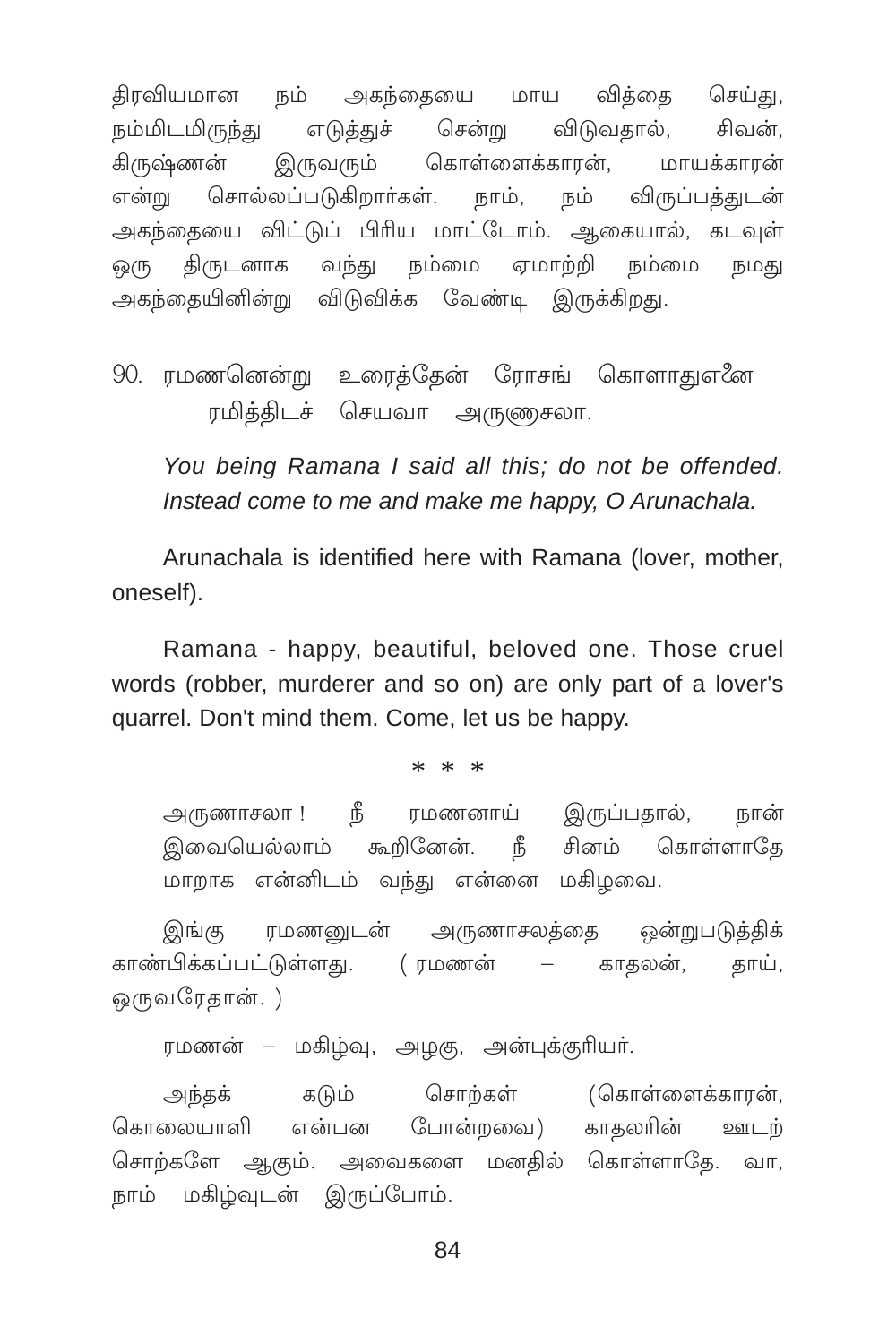91. ராப்பக லில்லா வெறுவெளி வீட்டில் ரமிக்திடு வோம்வா அருணுசலா.

> In the house (in the freedom) of open space; where there is neither night nor day, come let us enjoy ourselves,  $O$  Arunachala

வீடு – house, home, heaven, *moksha*, freedom.

வெறுவெளி – empty space, pure, non-objective awareness.

வெறு – contentless.

The world is in the mind. When the mind is in the heart. the world disappears in pure awareness. In the state of pure awareness, the Heart is one vast, empty, effulgent space, with no cloud of thought, no object. The spiritual heart is pure being as awareness-bliss. It has no night or day, no sleep or waking, no time or space.

 $* * *$ 

அருணாசலா ! இரவோ, பகலோ இல்லாத வெட்ட வெளியான வீட்டில் (சுதந்திரத்தில்) நாம் இன்புடன் களித்திடுவோம், வா.

வீடு – இல்லம், பேரின்ப வீடு, மோக்ஷம், சுதந்திரம். வெறு வெளி – வெற்று வெளியிடம், தூய்மையான, கன்னில் வேறில்லா உணர்வு.

வெறு – காலியான (வெறுமையான).

உலகம் மனதிலுள்ளது. மனம் இதயத்தில் இருக்கும் போது உலகம் தூய உணர்வில் மறைந்து விடுகிறது. தூய உணர்வு நிலையில் **இதயம்,** பொருளோ, எண்ணங்களான திரையோ இல்லாத ஒரு பரந்த, காலியான, ஒளிா்மிகு அம்பரமாகும். ஆன்மீக இதயம், ஆனந்த உணர்வான தூய இருப்பு. அதற்கு இரவோ, பகலோ, தூக்கமோ, விழிப்போ, காலமோ, இடமோ கிடையாது.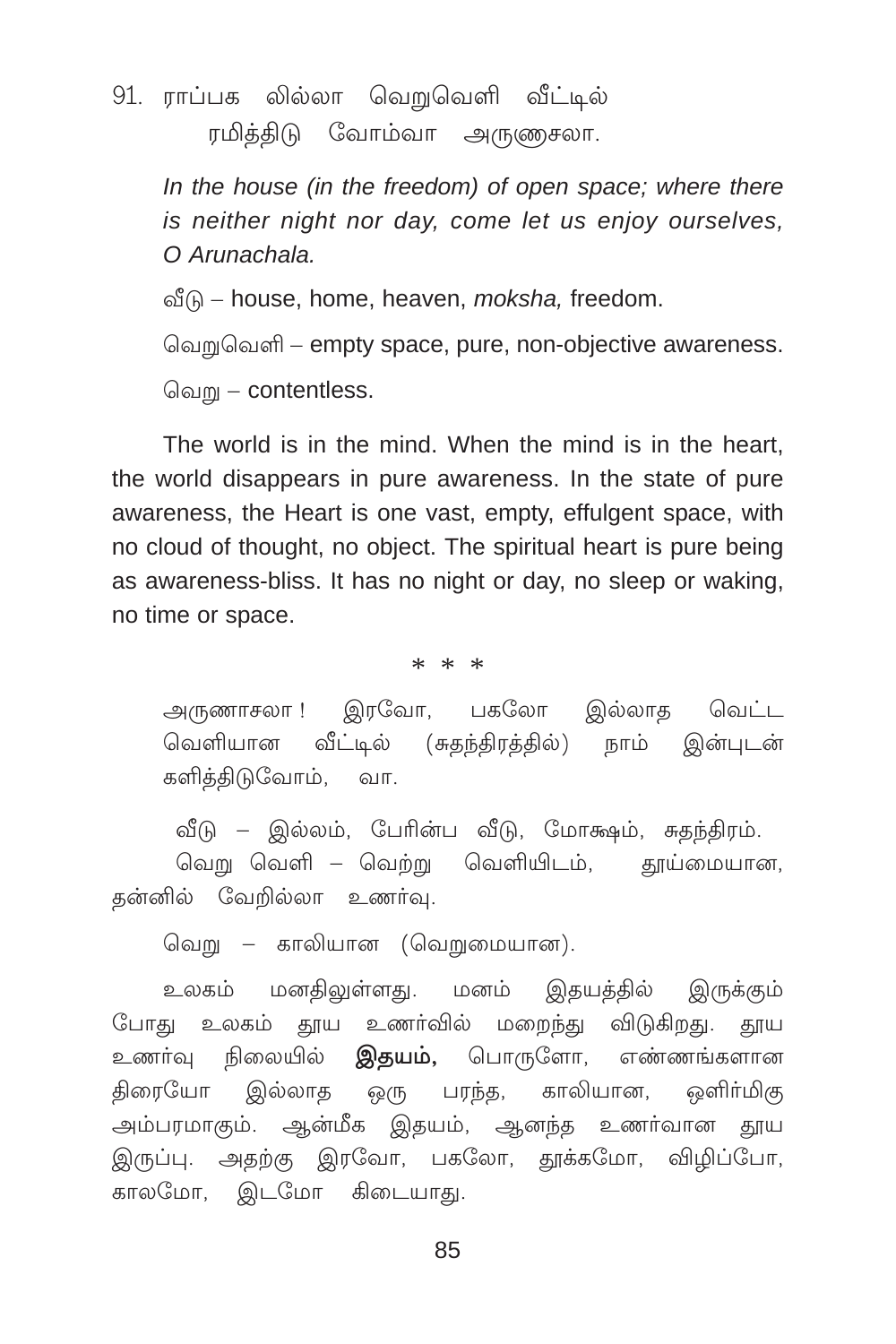92. லட்சியம் வைத்தருள் அஸ்திரம் விட்டுஎனேப் பட்சித்தாய் பிராணணேடு அருணுசலா.

You aimed at me and sped the arrow of your grace and now you are devouring me alive, O Arunachala.

cf Forty Verses. 21, காணல் எவன் ஊணுதல் காண்

To be devoured alive is jivanmukti, to be aware of one's true nature in this very life.

 $* * *$ 

அருணாசலா ! நீ என்னைக் குறிவைத்து, உனது அருள் அம்பு எய்தி, இப்பொழுது என்னை உயிருடன் பேரார்வத்துடன் விழுங்குகிறாய்.

ஒப்பிடுக :– உள்ளது நாற்பது : செய்யுள் 21 : காணல் எவன் ஊணாகல் காண்.

உயிருடன் விழுங்குதலாவது ஜீவன் முக்தியாகும்; இப்பொழுது, இவ்வாழ்விலேயே தனது உண்மை இயல்பை உணர்வகாகும்.

93. லாபநீ யிகபர லாபமில் எனேயுற்று லாபமென் உற்றனே அருணுசலா.

> You are the final goal the whole world wants to gain. I am nothing and nobody in this world or the next. And what did you, the infinite, gain by gaining me, the zero, O Arunachala?

God makes the worse bargain, he agrees to a stupid exchange, when he accepts man's little self and gives instead his infinite Self

 $* * *$ 

அருணாசலா ! நீதான் இந்த முழு உலகமும் லாபமடைய விரும்பும் முடிவான இலக்கு. இவ் வுலகிலோ, அல்லது மறு உலகிலோ நான் ஒன்றுமில்லை; ஒருவனுமில்லை.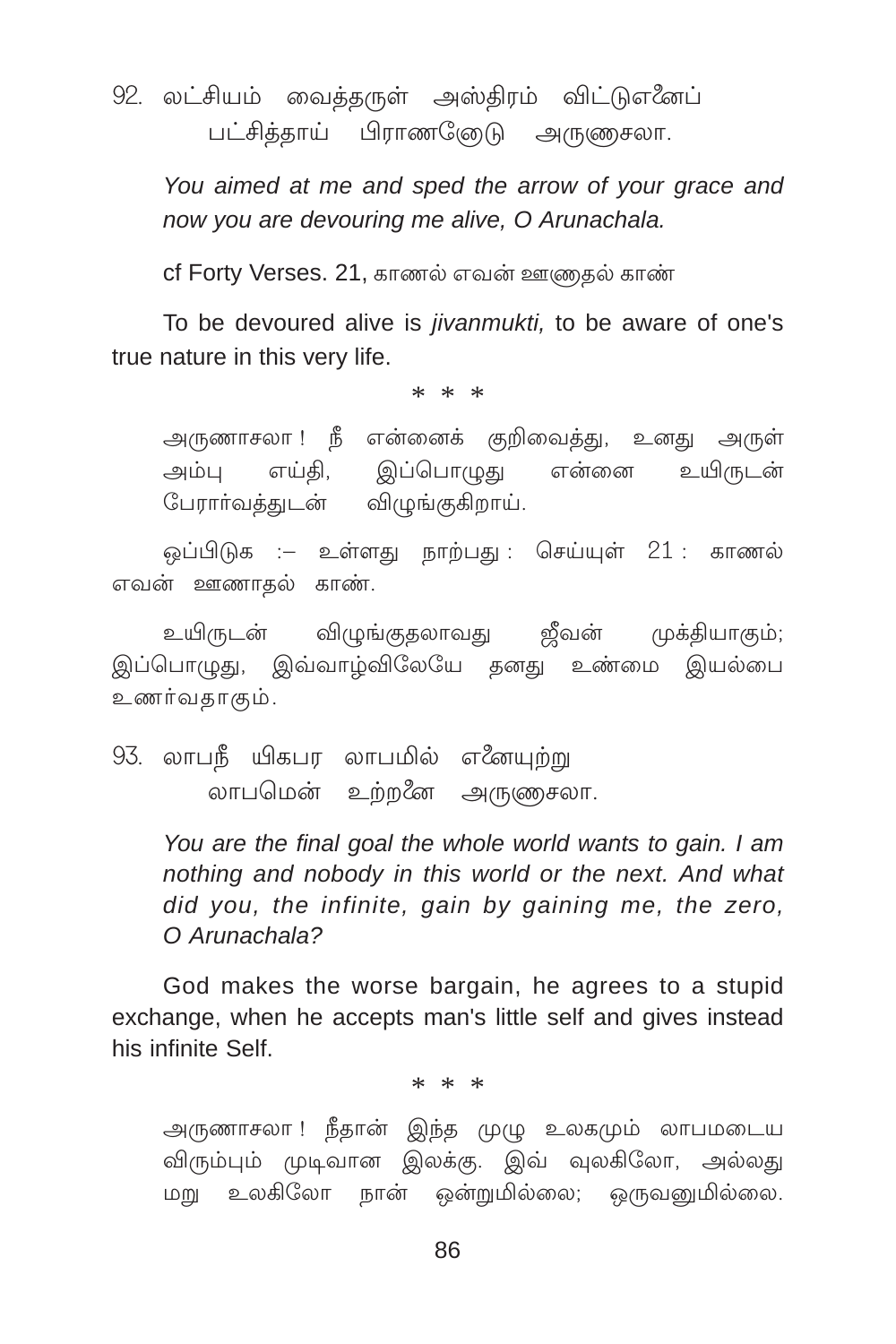அளவிடமுடியாத நீ, சூன்யமான என்னை அடைந்து என்ன லாபம் அடைந்காய்?

கடவுள் மோசமான பேரம் செய்து, முட்டாள் தனமான பரிமாற்றலுக்கு ஒப்புக் கொள்கிறார். அவர் மனிதனின் சிறு தன்மையை ஏற்று அதற்கு மாற்றாக தனது அளவிடற்கரிய தன்னைத் தருகிறார்.

94. வரும்படி சொலிலே வந்தென் படியள வருந்திடு உன் தலேவிதி அருணுசலா.

> You asked me, did you not, to come to you? Very well, I have come. Now you come and assume the burden of maintaining me. Go on suffering thus. It is your fate to look after me. O Arunachala.

You brought it on vourself. This and the subsequent verse have a biographical sense. Muruganar here quotes Appar's lines -

நங்கடம் பஃளப் பெற்றவள் பங்கினன் தென் கடம்பைத் திருக்கரக் கோயிலான் கன் கடன் அடியேனேயும் காங்குகல் என் கடன் பணி செய்து கிடப்பதே.

Siva's duty is to sustain me; my duty is to serve His creatures. God serves those who serve His creation.

 $* * *$ 

அருணாசலா ! நீ என்னை உன்னிடம் வரும்படி சொன்னாய் அல்லவா? சரி. நான் வந்துவிட்டேன். இப்பொழுது நீ வந்து என்னைப் பராமரிக்கும் சுமையை ஏற்றுக்கொள். இப்படியே துயருற்றுக் கொண்டிரு. என்னைப் பாதுகாப்பது உன் தலைவிதி.

இதை நீயாகவே உன் மீது ஏற்றுக்கொண்டாய். இதுவும், அடுத்து வரும் செய்யுளும் வாழ்க்கை வரலாற்றைச்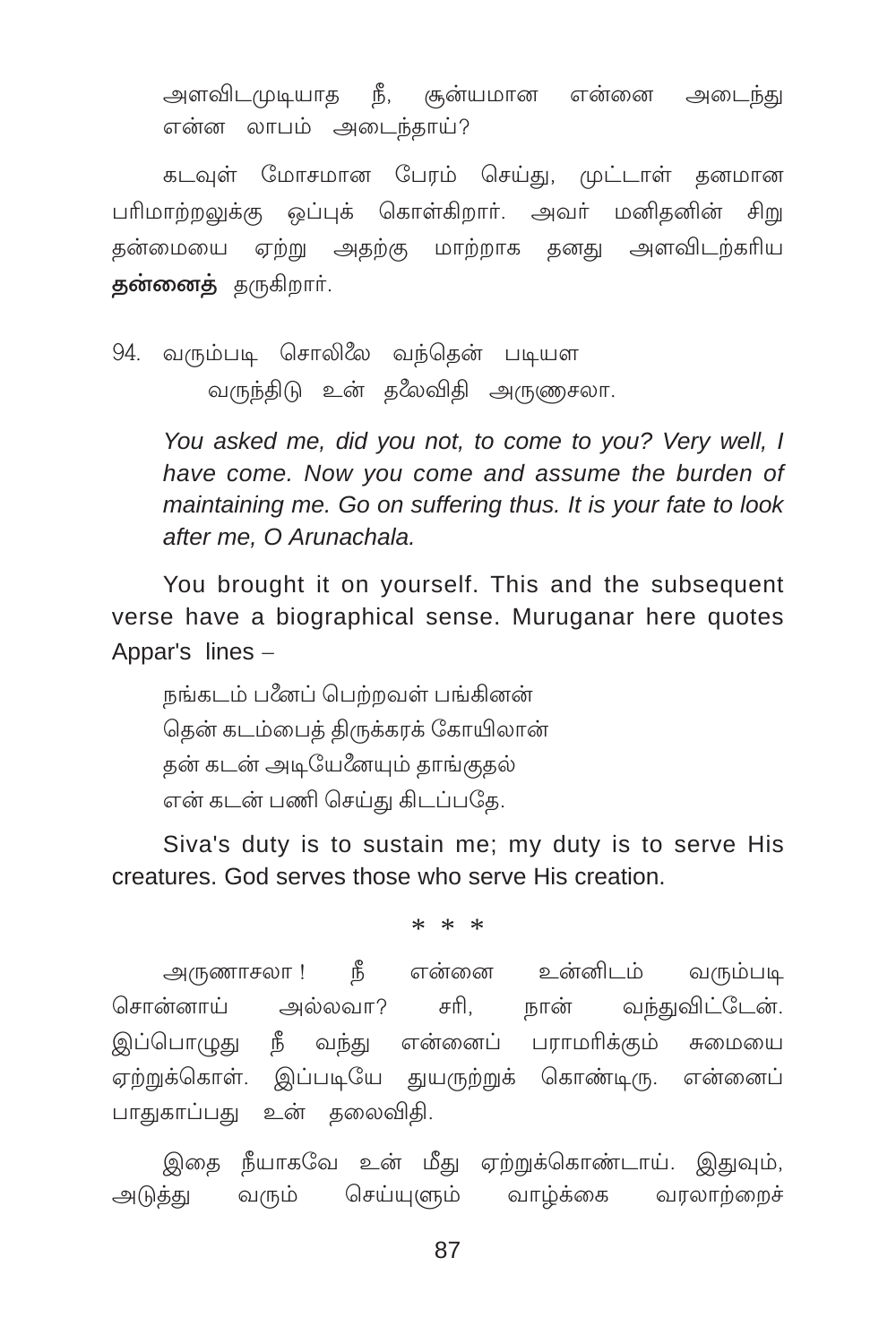சார்ந்துள்ளன. இங்கு, முருகனார் அப்பருடைய செய்யுளை மேற்கோள் காட்டுகிறார்.

நங்கடம் பனைப் பெற்றவள் பங்கினன் தென் கடம்பைத் திருக்கரக் கோயிலான் கன் கடன் அடியேனையும் தாங்குதல் என் கடன் பணி செய்து கிடப்பதே.

சிவனின் கடமை என்னைக் காத்துப் பேணுதல்; என் அவருடைய படைப்புகளுக்குத் தொண்டாற்றுதல். கடமை அவா் படைப்புகளுக்குத் தொண்டு செய்வோருக்குக் கடவுள் தொண்டு புரிவார்.

95. வாவென்று அகம்புக்கு உன் வாழ்வருள் அன்றேஎன் வாழ்விழந் தேன்அருள் அருணுசலா.

The moment you summoned me to the heart and gave me your life to live, that moment I lost my old life, O Arunachala.

I now live the universal life, eternal, infinite. The old, limited, miserable, individual life is no more. Jiva has become Siva. In verse 97, home, heaven, heart, freedom are all linked up by the word " of n". Here the key words are :

வா – (God says) "come". உன்வாம்வு – Life divine. என் வாழ்வு – my limited, separate ego life.

 $* * *$ 

அருணாசலா ! நீ என்னை ''இதயத்திற்கு வா'' என்று கட்டளையிட்டு, நான் வாழ்வதற்காக உன்னுடைய வாழ்வை எனக்கு ஈந்த அக்கணமே, நான் என்னுடைய பழைய வாழ்வை இழந்தேன்.

இப்பொழுது நிரந்தர, முடிவில்லா, நான் உலக முழுதளாவிய வாழ்க்கை வாழ்கிறேன். பழைய, வரம்புக் குட்பட்ட, துன்பமான, தனித்த வாழ்வு இனி இல்லை. ஜீவன் சிவனாகிவிட்டது.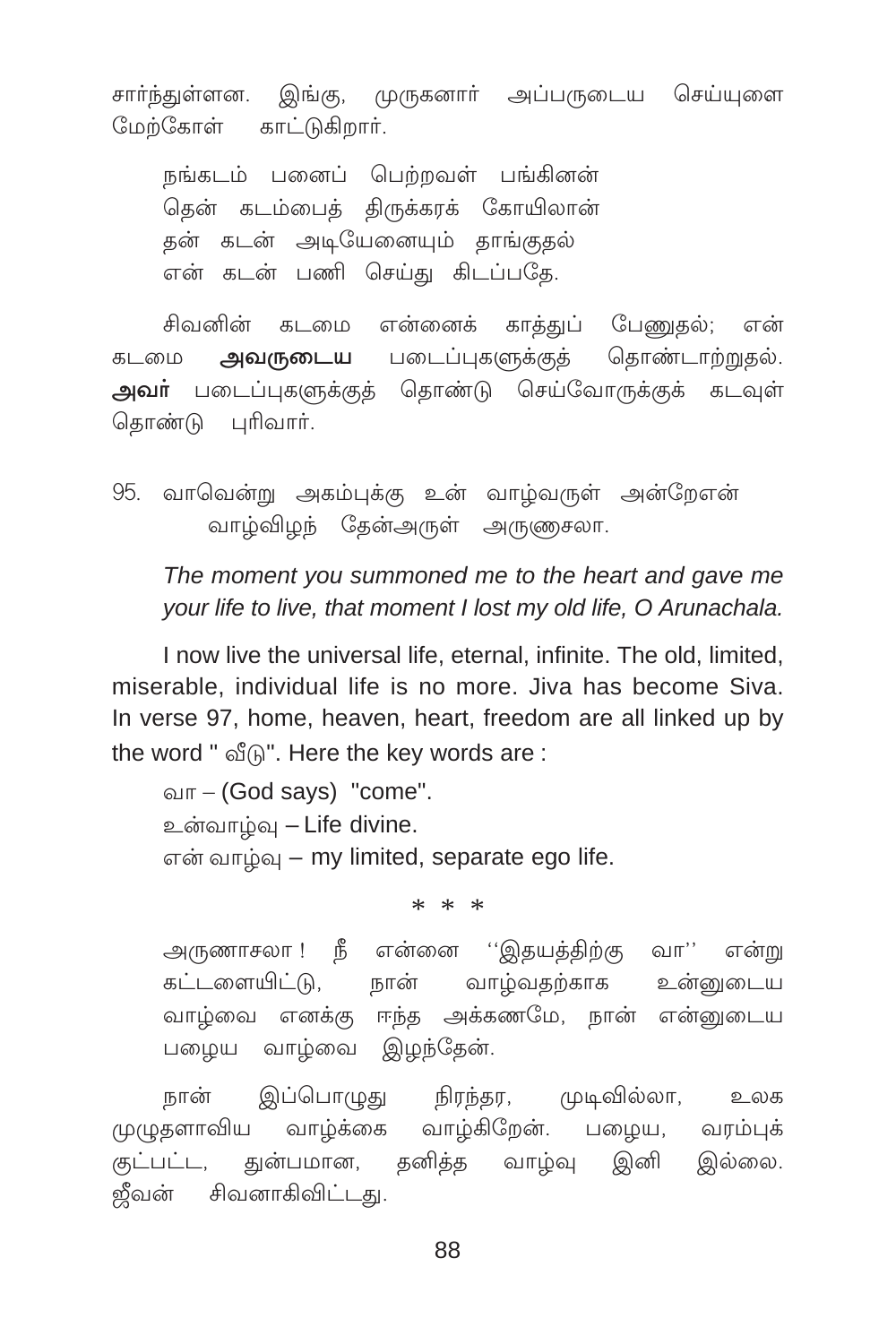97-வது செய்யுளில், ''வீடு'' என்னும் சொல்லால், இதயம், சுதந்திரம் என்பவை இல்லம், பேரின்ப வீடு, இணைக்கப்பட்டுள்ளன.

இங்கு முக்கிய சொற்களாவன :-வா – கடவுள் ''வா'' என சொல்கிறார். உன் வாம்வு – கெய்வீக வாம்வு. என் வாழ்வு – எனது வரம்புக்குட்பட்ட, தனிப்பட்ட அகந்தை வாழ்வு.

96. விட்டிடில் கட்டமாம் விட்டிடாது உனேஉயிர் விட்டிட அருள்புரி அருணுசலா.

It would be terrible if I let you go (if I forget you) at the moment of death. Bless me, so that I may give up my life without giving you up, O Arunachala.

விட்டிடின் – if I give you up. It may also mean: If you எனக்குன் காட்சி தந்தருளிலே யென்ருல் ....... இவ்வுடல் விடில் என்ககி என் ஆம்)

The more popular meaning is: To escape rebirth, one must think of God at the moment of death. For this, one must by God's grace practise thinking of God all through one's life, so that one automatically and effortlessly thinks of God at the last moment.

 $* * *$ 

அருணாசலா ! இறக்கும் தருவாயில், நான் உன்னை விட்டு விட்டால் (நான் உன்னை மறந்து விட்டால்) அது மிகவும் பயங்கரமானது. உன்னை விட்டுவிடாமல் நான் என் உயிரைத் துறப்பதற்குத் திருவருள் புரி.

விட்டிடின் – நான் உன்னை விட்டுவிட்டால். இப்படியும் பொருள் கொள்ளலாம் :- நீ என்னைக் கைவிட்டால்.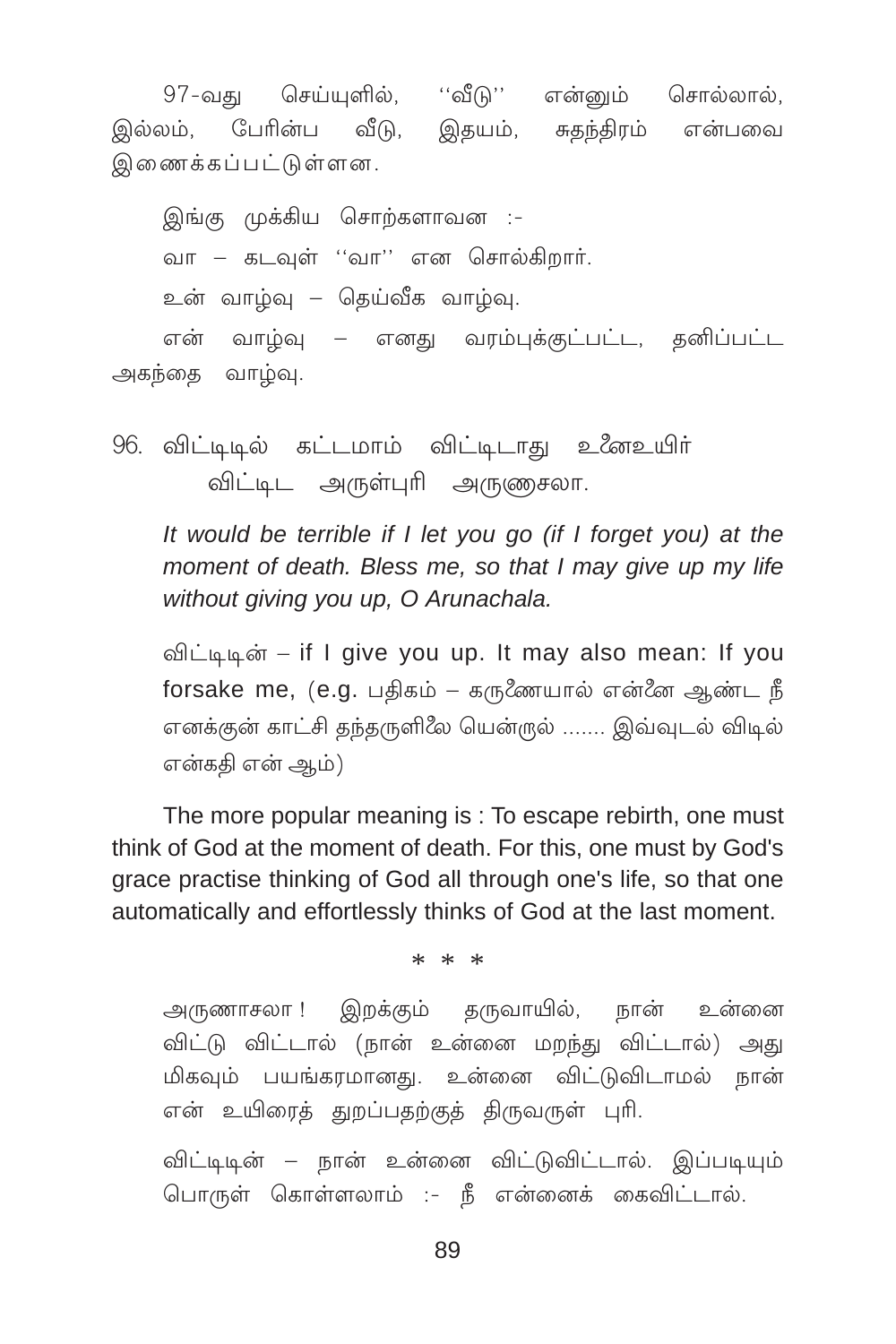(உதாரணம்: பதிகம் – கருணையால் என்னை ஆண்ட நீ எனக்கன் காட்சி கந்தருளிலையென்றால் .... இவ்வுடல் விடில் என் கதி என் ஆம்.)

ொதுப்படைப்பொருளாவது — ஒருவன் இறக்கும் தருவாயில், மறு பிறப்பைத் தவிர்க்க, கடவுளை நினைக்க ேவண்டும். இதற்கு ஒருவர் கடவுளின் அருளால் வாழ்க்கை முழுவதும் கடவுளைப் பற்றி சிந்திக்கப் பயில வேண்டும். அப்பொழுது தான் தன்னியல்பாகவும், முயற்சி இல்லாமலும் இறுதிநேரத்தில் கடவுளை நினைக்க இயலும்.

97. வீடுவிட் டீர்த்துஉள வீடுபுக்குப் பையஉன் வீடுகா ட்டிஃ யைருள் அருணுசலா.

*Out of my house you enticed me, into the chamber of my heart you entered, and then little by little, you revealed the many mansions of your house, your infinite freedom, O Arunachala.*

God does not enter our home; he is already there as he is eternally present everywhere. It is we that should get out of our house, make it empty and clean and fit for His occupation. So, He empties our heart of all attachment and sees that it is reserved exclusively for Him.

Here Muruganar dwells at length on the dominant *jnana* element in the அக்ஷரமணமாலே.

God is first to be seen within the heart as awareness and joy and then recognized in the world without as the same awareness and joy. The mind has first to be withdrawn from outward objects and physical body and turned inward and fixed in the heart, the I, the Self, which is both pure awareness and the perceiving of the world. Both the world and the perceiver of the world are concepts. The mind which perceives the world is the body - bound mind. உளவீடு - real freedom, the inner home, where the mind has merged in the heart. This  $en@A$  is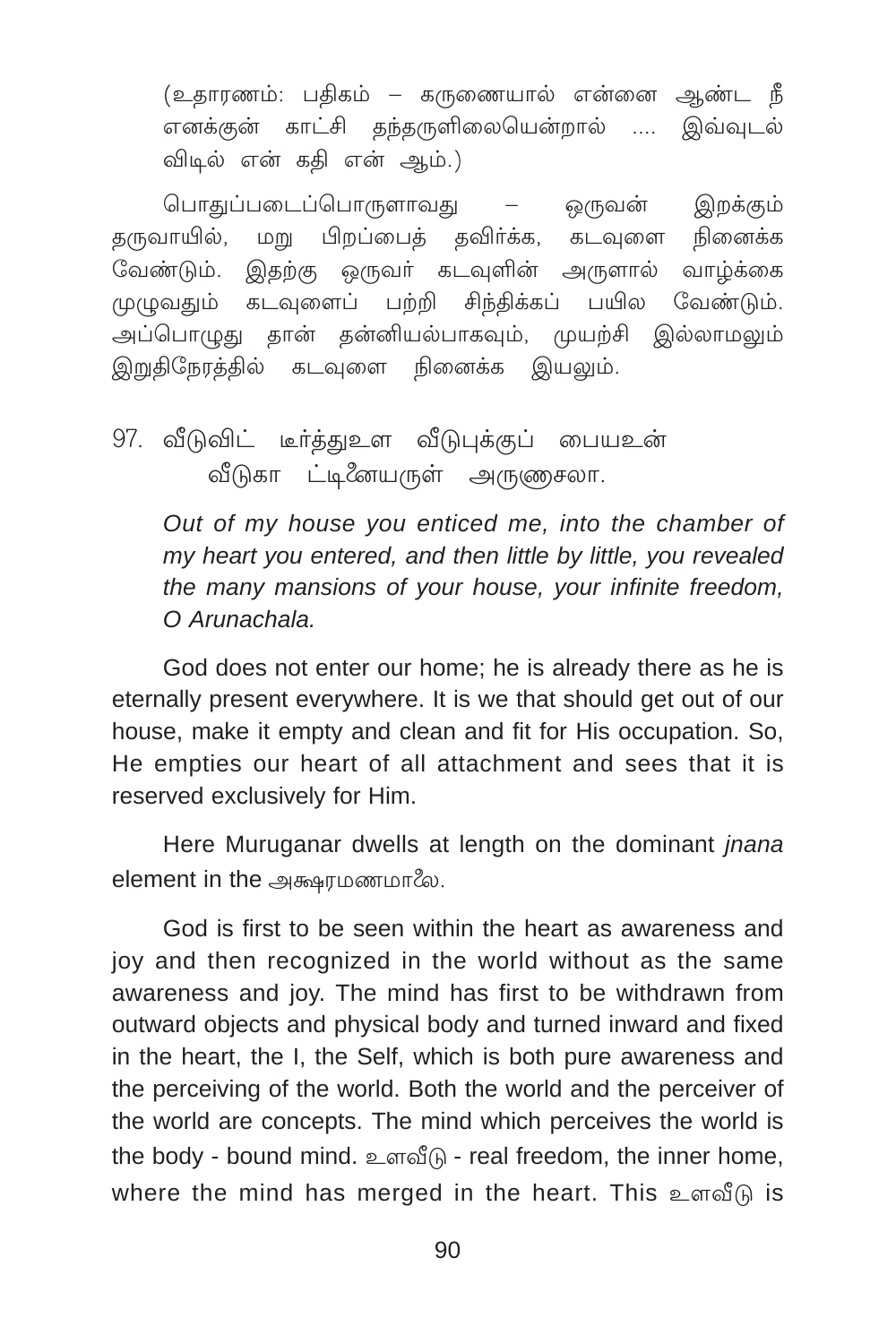உன்வீடு, your home, your freedom, Arunachala's heaven of pure awareness and bliss.

 $\omega$  = (1) Gradually, little by little, describing the Sage's slow return to normality, when he saw this world again but saw it as an ocean of bliss, as a manifestation of Brahman.

(2) Secretly, so that no one knew what was happening. Here Muruganar quotes a couplet from the Kural Chapter on குறிப்பறிதல், the secret language of silence and smiles understood by mutual lovers, but not noticed by onlookers. The operation of grace is secret and not spectacular.

 $* * *$ 

அருணாசலா ! நீ என் ஆவலைத் தூண்டி, என்னை என் வீட்டிலிருந்து இழுத்து, என் இதயத்தின் உள் அறைக்குள் சிறிதாக நுழைந்து, சிறிது, உனது முடிவில்லா, சுதந்திரமான வீட்டிலுள்ள அநேக மாளிகைகளைக் காண்பித்தாய்.

வீட்டிற்குள் நுழைவதில்லை. கடவள் ங் அவர் அங்குள்ளார். அவர் நிரந்தரமாய் எர்கனவே எங்கம் வியாபிக்குள்ளார். நாம் நமது வீட்டிலிருந்து கான் வெளியேறி, வீட்டைத் காலி செய்து, சுத்தப்படுத்தி, கடவுள் தங்குவதற்குத் தகுதியாக்க வேண்டும். ஆதலால், அவர் நம் எல்லா பற்றுகளையும் நீக்கி அகு அவர் இதயத்திலிருந்து மட்டுமே தங்குவதற்கு உரித்தாக ஆக்கிக் கொள்கிறார்.

முருகனார், அக்ஷரமணமாலையில், இங்கு ஞானம் பெற்றிருப்பகைப் பற்றி நீண்ட முக்கிய பங்கு உரை எழுதியுள்ளார்.

இதயத்தில் உணர்வாகவும், முதலில் தன் கடவுளை ஆனந்தமாகவும் கண்டு, உலகிலும். பிறகு வெளி அகே உணர்வாகவும், ஆனந்தமாகவும் கண்டு கொள்ள வேண்டும். முகலில் மனகை வெளி பொருள்களினின்றும், பௌகிக உடலினின்றும் விலக்கிக் கொண்டு, அதை உள்ளே திருப்பி,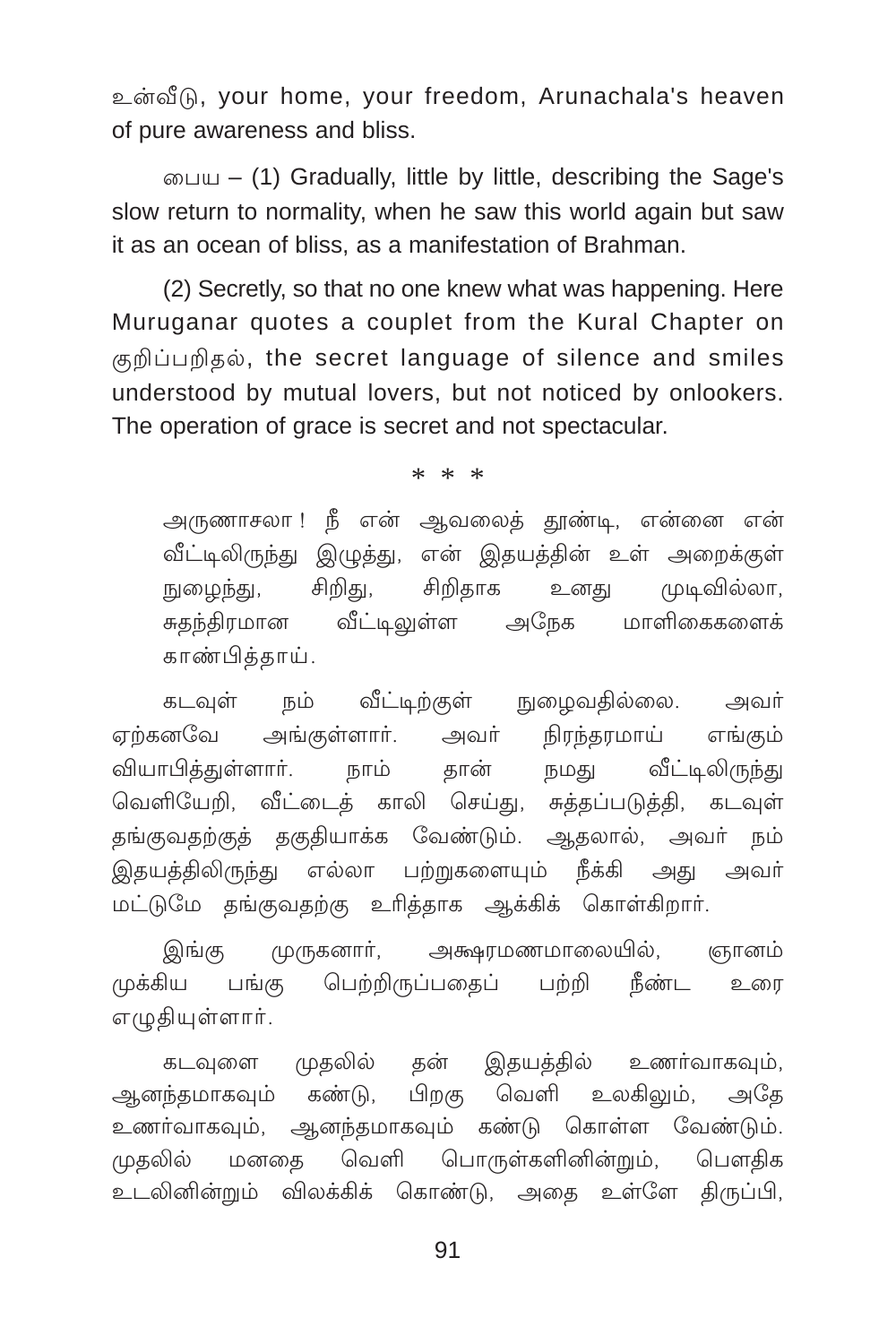தூய இருப்பு, உலகத்தைக் காண்பது என்னும் இரண்டுமான 'நான்'', **தானான** இதயத்தில் பதித்திட வேண்டும். உலகம், காண்பவன் இரண்டும் கருக்குப் படிவங்கள். உலகக்கைக் பார்க்கும் மனமானது உடலுடன் இணைந்தது. உலகக்கைப் – உண்மையான சுகந்திரம், மனம் இகயக்குடன் உளவீடு ஒன்றிவிட்ட உள்ளுக்குள் உள்ள இல்லம். இந்த உள வீடு தான், உன்னுடைய வீடு, உனது சுதந்திரம், அருணாசலரின் பேரின்ப வீடான தூய உணர்வும், பேரானந்தமுமாகும்.

பைய – (1) படிப்படியாக; சிறிது சிறிதாக, மஹரிஷி இயல்பான நிலைக்குத் திரும்புதலை விவரிக்கிறது. அவர் மறுபடியும் இவ்வுலகைப் பார்த்தபொழுது, அவர் அகை பேரானந்தக் கடலாகப் பார்த்தார், ப்ரம்மத்தின் வெளிப்படை காகூியாகக் கண்டார்.

 $(2)$ ரகசியமாக, எவருக்கும் என்ன நடைபெறுகிறது என்று தெரியாது. இங்கு முருகனார் திருக்குறளின் மேற்கோள் ''குறிப்பறிகல்'' என்னும் அதிகாரத்திலிருந்து வெளியாரின் பார்வைக்குப் புலப்படாத, காட்டுகிறார்  $\overline{\phantom{0}}$ கொண்ட மௌனமும், பாஸ்பா காகலர்கள் பரிந்து பன்சிரிப்பும். அருளின் செயல் ரகசியமானது, பகட்டாக வெளிப்படாகு.

98. வெளிவிட்டேன் உன்செயல் வெறுத்திடாது உன்னருள் வெளியிட் டெ*னே*க்கா அருணுசலா.

I have betrayed your secret doings. Do not be offended, but openly reveal your grace and save me. O Arunachala.

Bhakti and *jnana* are secret dealings between God and man and must be wrapt in *mouna*. But this hymn of praise has made public our private communion, says Bhagavan, "Don't be angry, but admit me into your home, the home of freedom. Let me share your Kaivalya Mukti and now let us together reveal to all the world the operation of grace, the legitimate and active union of man and God, now no longer a secret, private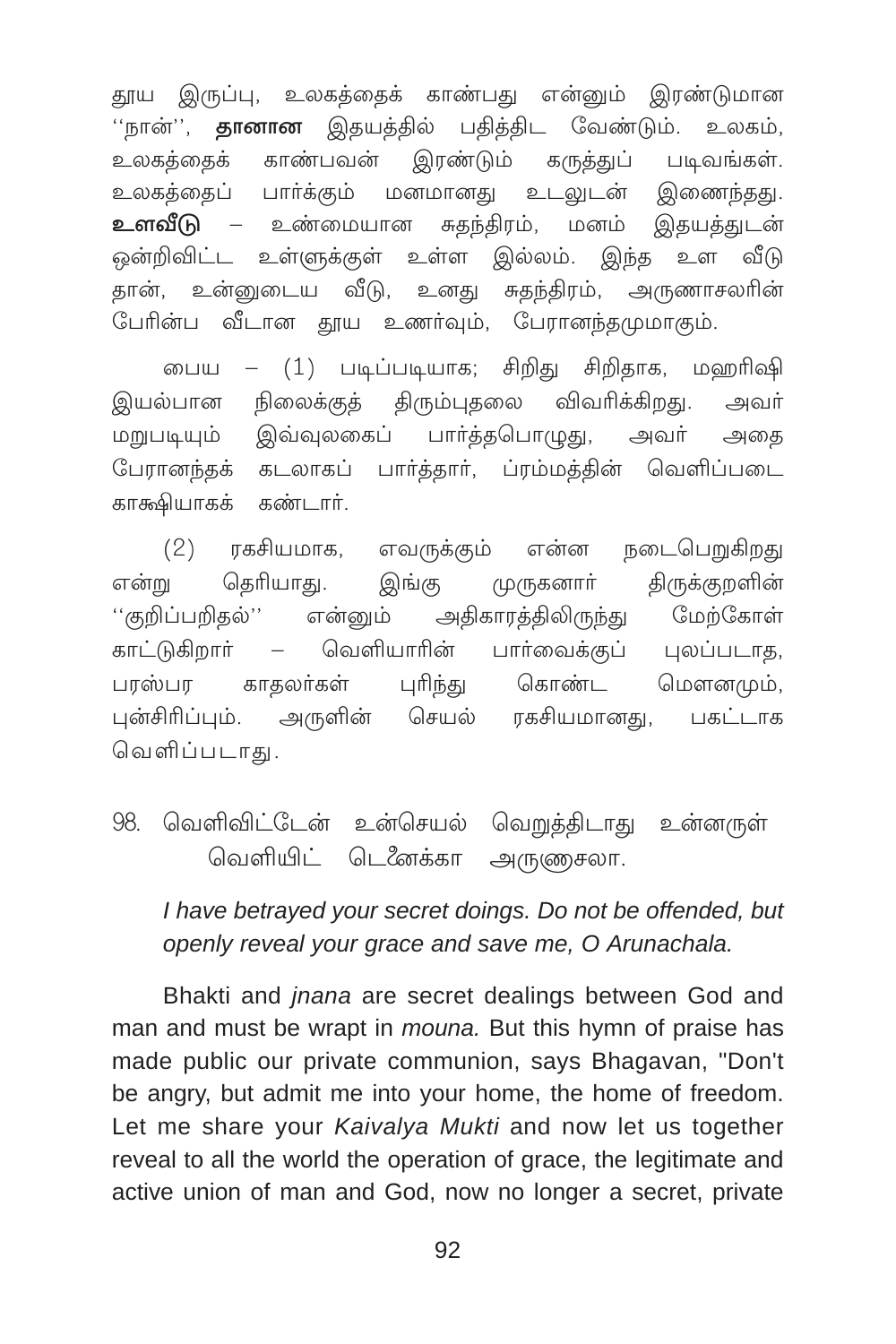affair of our own, but made public and open and accessible to all who will sing, study and understand this hymn".

V - 48. கோஒமிக்காய் – You destroved me utterly.

V - 66. பிக்கன் ஆக்கினே – You made me a madman.

V - 71. பேயுனைக்கின் - You possessed me like a spirit and made me mad.

You conjured me with magic powder, magic collyrium, you aimed your arrow at me and are devouring me alive.

You have enticed me as a spider catches a fly in its web and you are feeding on me.

Such are your wicked deeds done in secret which I have now made public – வெளி விட்டேன் உன் செயல்.

\* \* \*

அருணாசலா ! நான் உனது ரகசியமான செய்கைகளைக் காட்டிக் கொடுத்து விட்டேன். வருத்தமுறாது உன் அருளை வெளிப்படையாகக் காண்பித்து என்னைக் காப்பாற்று.

பக்தியும், ஞானமும் கடவுளுக்கும், மனிதனுக்கும் இடையே நடைபெறும் ரகசிய செயல்கள். அவை மௌனத்தால் போர்த்தப்பட வேண்டும். ஆனால், உன்னைப் போற்றும் இப்பாடல், நம்முடைய அந்தரங்க ஆன்மீகக் கூட்டுறவை பகிரங்கப்படுத்திவிட்டது, என்றும், பகவான் மேலும் கூறுகிறார் ''இருந்தும் கோபப்படாதே. என்னை உன்னுடைய வீட்டிற்குள், சுதந்திர வீட்டிற்குள் அனுமதி. நான் உன்னுடைய **கைவல்ய முக்தியில்** பங்கு கொள்ள செய். .<br>நாம் ஒன்று கூடி, உலகம் முழுவதற்கும், அருளின் செயலையும், மனிதனுக்கும் கடவுளுக்கும் உள்ள முறைமை வாய்ந்த செயல்திறமுடைய ஒன்றுதலையும் வெளிப் படுத்துவோம். இந்த நம்முடைய ரகசியமான, அந்தரங்கமான விவகாரம் பகிரங்கமாகிவிட்டது. இனி இப்பாடலைப் (அக்ஷரமணமாலையை) பாடி, ஆய்ந்தறிந்து கொள்ளும்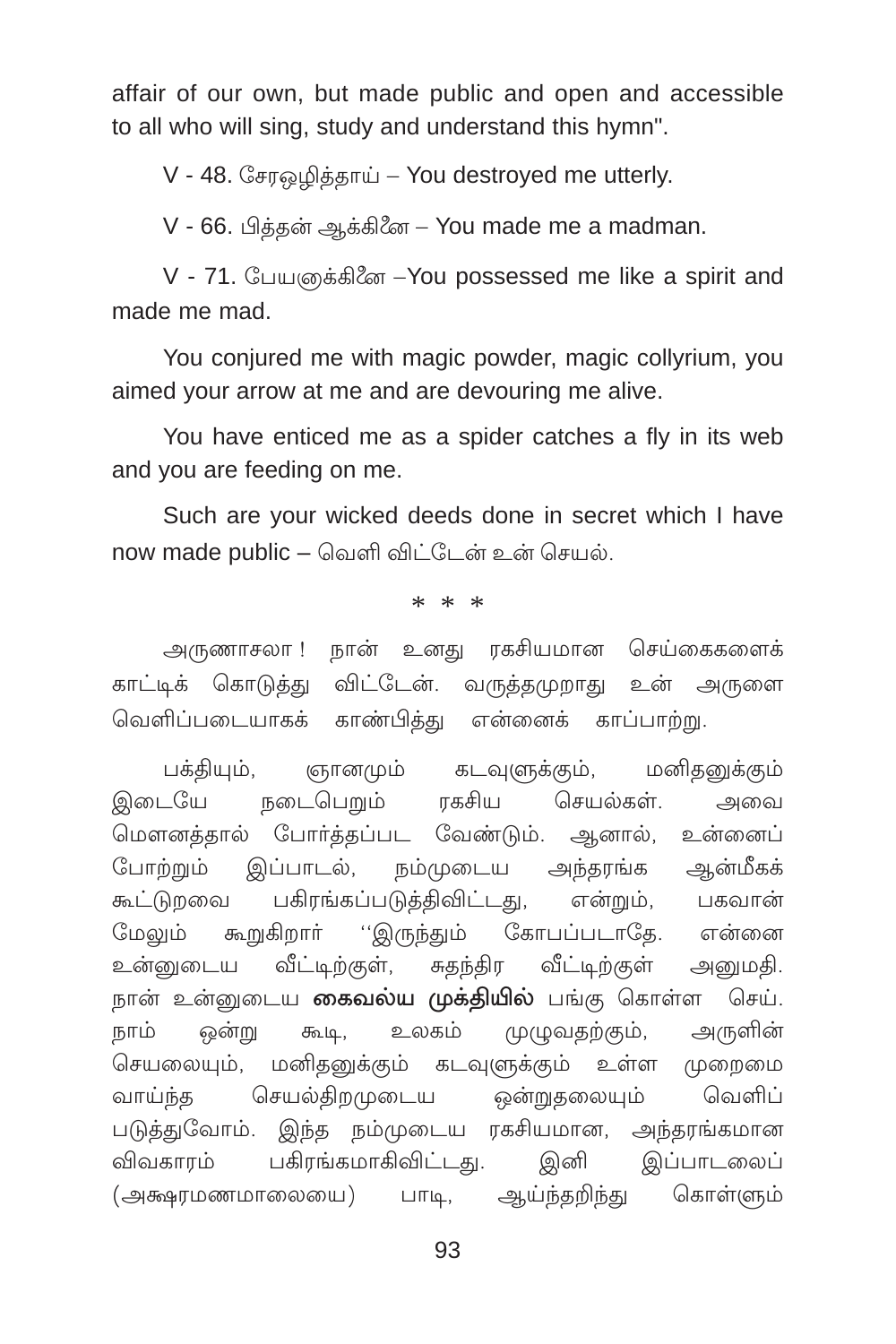அனைவருக்கும் இது வெளிப்படையாக கிட்டக் கூடியதாகி விட்டகு, ''

செய்யுள் 48 :- சேர ஒழித்தாய். செய்யுள் 66 :- பித்தன் ஆக்கினை. செய்யுள் 71 :- பேயனாக்கினை.

மந்திர பொடியாலும், மந்திர மையாலும் என்னை மயக்கி, உனது அம்பை என்மீது எய்தி, என்னை இப்பொழுது உயிருடன் விழுங்குகிறாய்.

ஒரு சிலந்தி ஒரு ஈயைத் தன் வலையில் சிக்கவைப்பது போல் நீ என்னை உன் வசப்படுத்தி, என்னை உனது ஊண் ஆக்கிக் கொண்டிருக்கிறாய்.

இவை போன்ற ரகசியமான உனது கொடூர செயல்களை நான் இப்பொழுது பகிரங்கப்படுத்தி விட்டேன் – வெளி விட்டேன் உன் செயல்.

99. வேதாந் தத்தே வேறற விளங்கும் வேதப்பொருள் அருள் அருணுசலா.

Give me the essence of the Vedas which shines in the Vedanta as pure awareness, O Arunachala.

cf. 19. Arunachala shines as Guru – குருவுருவாய் ஒளிர் There he is addressed as Christians pray to Jesus: "Remove all my faults, convert me, make me worthy of your grace, and govern me,"

Muruganar gives both interpretations : the advaitic identity of Brahman and Atman to be realized through intellectual training by a competent Guru and the Christian experience of the bliss of being transformed and saved by a saviour as a result of Karma and Bhakti

 $* * *$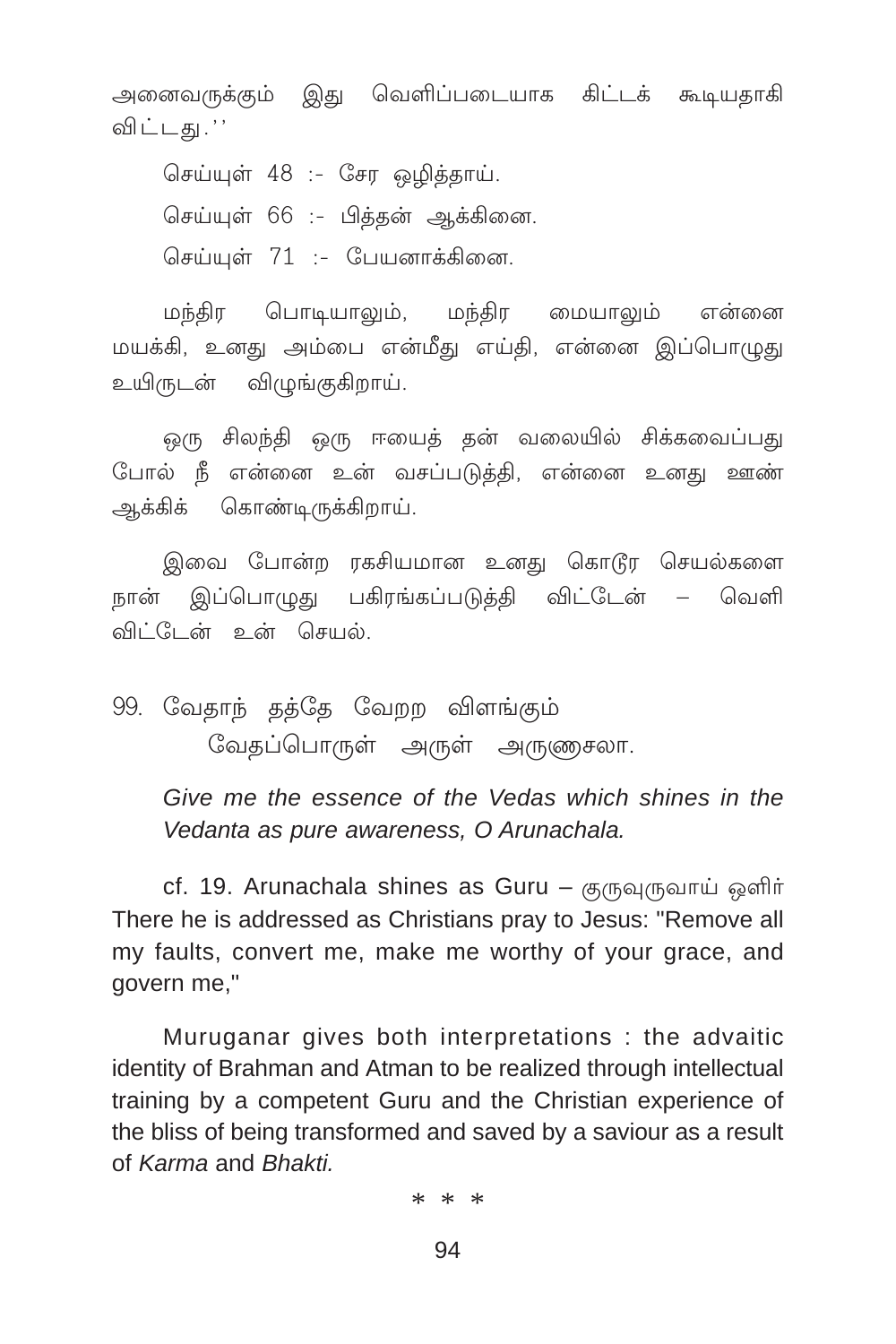அருணாசலா ! வேதத்தில் தூய உணர்வாக ஒளிரும் வேதத்தின் சாரத்தை எனக்கு அளி.

19-ம் செய்யுள். அருணாசலம் குருவாய் ஒப்பிடுக :– ஒளிர்'' ஒளிர்கிறது. ''குருவுருவாய் அங்கு, கிறிஸ்குவர் பிரார்த்திப்பது ஏசுநாதரிடம் போல் அருணாசலரை வேண்டுகிறார். ''என்னுடைய குற்றங்களை நீக்கி, என்னை மாற்றி, உன் அருளுக்குத் தகுதியாக்கி என்னை ஆண்டருள்''.

இருவிதமான விளக்கங்களையம் முருகனார் அளிக்கிறார்.

- (1) பிரம்மனும் ஆன்மாவும் ஒன்றென கூறும் அத்வைத ஒரு தகுதி வாய்ந்த குருவின் மூலம் உண்மையை பூர்வமான பயிற்சியினால் தெளிவா அறிவு வேண்டும்.
- $(2)$  கிறிஸ்துவ அனுபவம் கா்மம், பக்தியின் ரக்ஷகரால் மாற்றி, காப்பாற்றப் விளைவாக, <u>ଡ</u>େ(୮୮) பட்டு, ஆனந்த இருப்பை அனுபவிப்பது.
- 100. வைதலே வாழ்த்தா வைத்துஅருள் குடியா வைத்து எீனவிடாதருள் அருணுசலா.
	- (a) Take my words of abuse as words of blessing, treat my slander as praise, accept me as a subject of your sovereign grace, keep me as your own and never forsake me, O Arunachala.
	- (b) வைதலே (மேல்) வாழ்த்தாய். Place your hand on my head as a sign of blessing. Make and keep me as your subject. Do not abandon me, O Arunachala.

 $* * *$ 

வாம்த்தாய்: அருணாசலா, அ) வைதலை எனது வாழ்த்துக்களாகவும், வசவுகளை எனது அவதூறுகளை புகழ்ச்சியாகவும் எடுத்துக் கொள் என்னை உனது அருளாட்சியின் குடிமகனாக ஏற்று,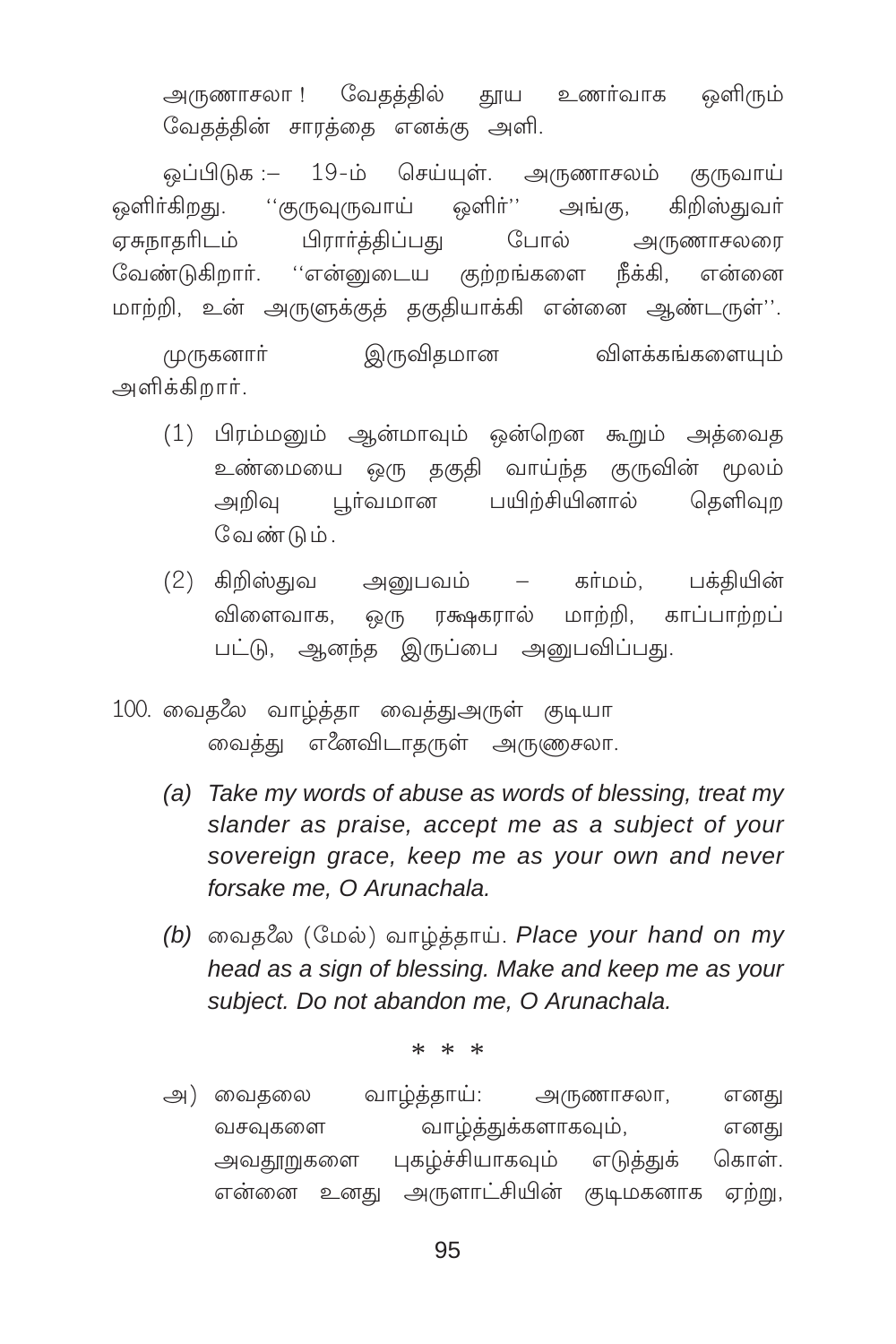உனக்கே உரிமையாக வைத்துக்கொள். ஒரு போதும் என்னைக் கைவிடாகே.

- (மேல்) வாழ்த்தாய் : அூ) வைகலை அருணாசலா, ஆசீர்வதிப்பதற்கு என்னை அடையாளமாக உனது என் தலைமேல் வை. என்னை உனகு கையை ஆக்கி வைத்துக்கொள். குடிமகனாக என்னை விட்டுவிடாதே.
- 101. அம்புவில் ஆலிபோல் அன்புரு வுனில்எனே அன்பாக் கரைத்தருள் அருணுசலா.
	- (a) As snow in water melts, let me dissolve as love in you who is all love, O Arunachala.
	- (b) As snow in water kindly dissolve me in you, who is all love. O Arunachala.

அன்பாய் – as love; kindly. Snow is solid, water liquid, but in substance they are one. In name and form they differ. In truth they are the same. In the same way *jiva* and Siva differ in appearance and in degree of freedom and power. Both are in nature and substance sat-chit-ananda. But jiva mistakes himself as name and form and forgets his essential being as awarenessbliss. Even during sadhana, jiva is not different from Siva, as the tenth man is always the tenth man even when he forgets to count himself. திருமூலர் says :

அன்பும் சிவமும் இரண்டென்பர் அறிவிலார் அன்பே சிவமாவது யாரும் அறிகிலார் அன்பே சிவமாவது யாரும் அறிந்தபின் அன்பே சிவமாய் அமர்ந்திருந்தாரே.

God is love and love is God. Man becomes God in the measure of his love. Love is the mode of becoming and being God. Snow has the ego of shape. Water assumes the form of the vessel that holds it. Knowledge by being is love and this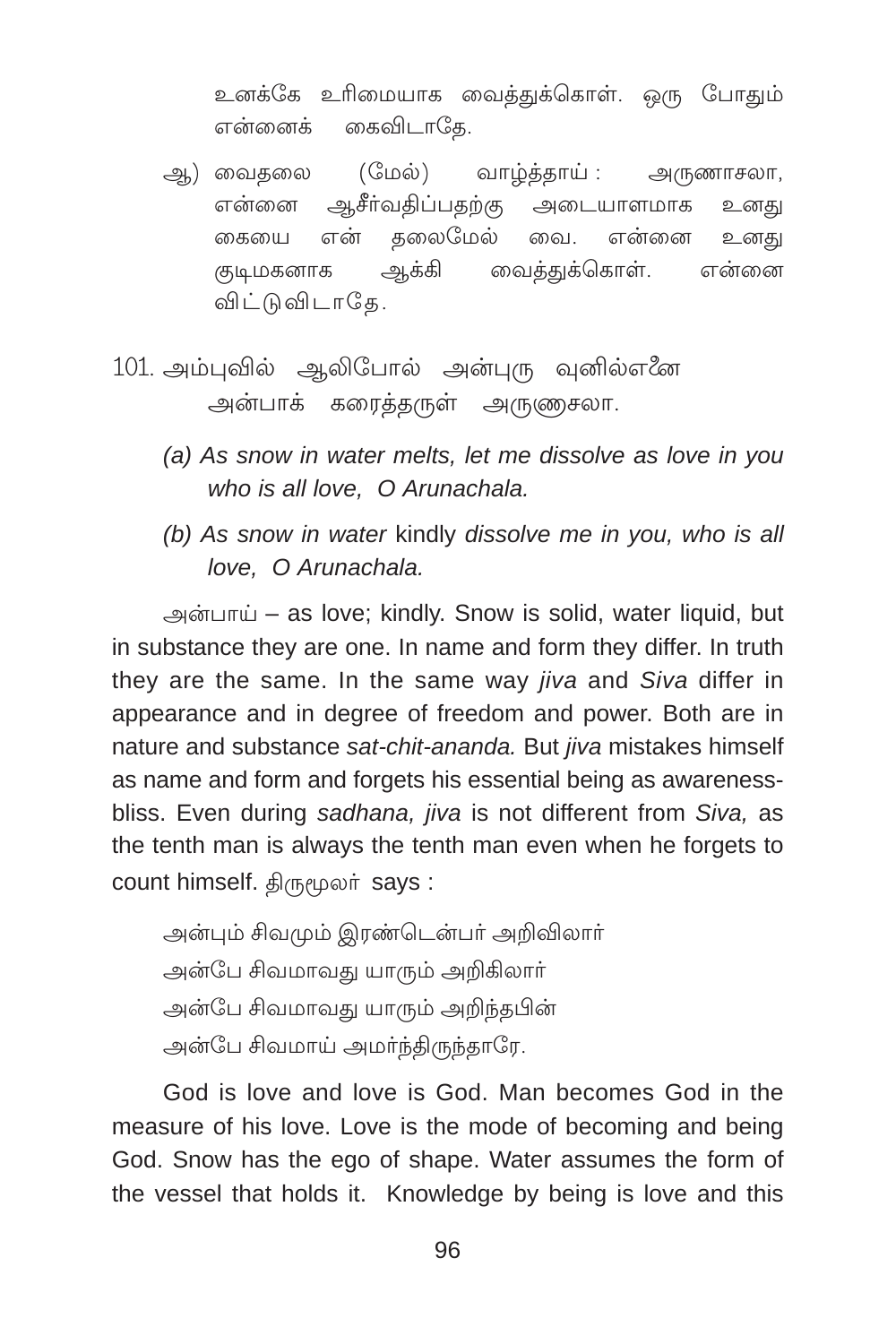love is bliss. In அருள், God showers grace on man below. In அன்பு, the love is mutual between two equals; the sense of identity is calmness and bliss.

 $* * *$ 

- அ) அருணாசலா ! தண்ணீரில் ஆலங்கட்டி இளகி விடுதல் போல் அன்புமயமான உன்னில் நான் அன்பாகக் கரைந்து விடுகிறேன்.
- ஆ) அருணாசலா ! தண்ணீரில் ஆலங்கட்டி போல் தயை புரிந்து, அன்புமயமான நீ, உன்னில் என்னைக் கரைக்கு விடு.

அன்பாய் – அன்பாக, தயை புரிந்து. ஆலங்கட்டி திடப்பொருள்; தண்ணீர் திராவகம். ஆனால் அடிப்படையில் இரண்டும் ஒன்றே. பெயரிலும், உருவத்திலும் அவை மாறுபடுகின்றன. உண்மையில் அவை இரண்டும் ஒன்றே. அதே போல் **ஜீவனும், சிவனும்,** தோற்றத்திலும், சுதந்திர அளவிலும், சக்தியிலும் மாறுபடுகின்றன. இரண்டும் இயல்பிலும், அடிப்படையிலும் சத் – சித் – ஆனந்த**மே.** ஆனால், **ஜீவன்,** தன்னை பெயரென்றும், உருவமென்றும் தப்பிதமாக நினைத்துக் கொண்டு, தன்னியல் இருப்பான, உணர்வு – ஆனந்தத்தை மறந்து விடுகிறது. சாதனையின் போதும் **ஜீவன் சிவனினின்று** வேறுபடுவதில்லை; தன்னைக் கணக்கிட மறந்தாலும், தசமன் தசமனே.

```
திருமூலா் கூறுகிறாா்:-
```
அன்பும் சிவமும் இரண்டென்பர் அறிவிலார் அன்பே சிவமாவது யாரும் அறிகிலார் அன்பே சிவமாவது, யாரும் அறிந்த பின் அன்பே சிவமாய் அமர்ந்திருந்தாரே.

கடவுளே அன்பு, அன்பே கடவுள். அன்பின் அளவிற் கேற்ப மனிதன் கடவுளாகிறான். அன்பு என்பது கடவு ளாவதற்கான வழியும், கடவுளாவதும் ஆகும். ஆலங் கட்டிக்கு உருவம் என்னும் அகந்தை உள்ளது. தண்ணீர் எந்த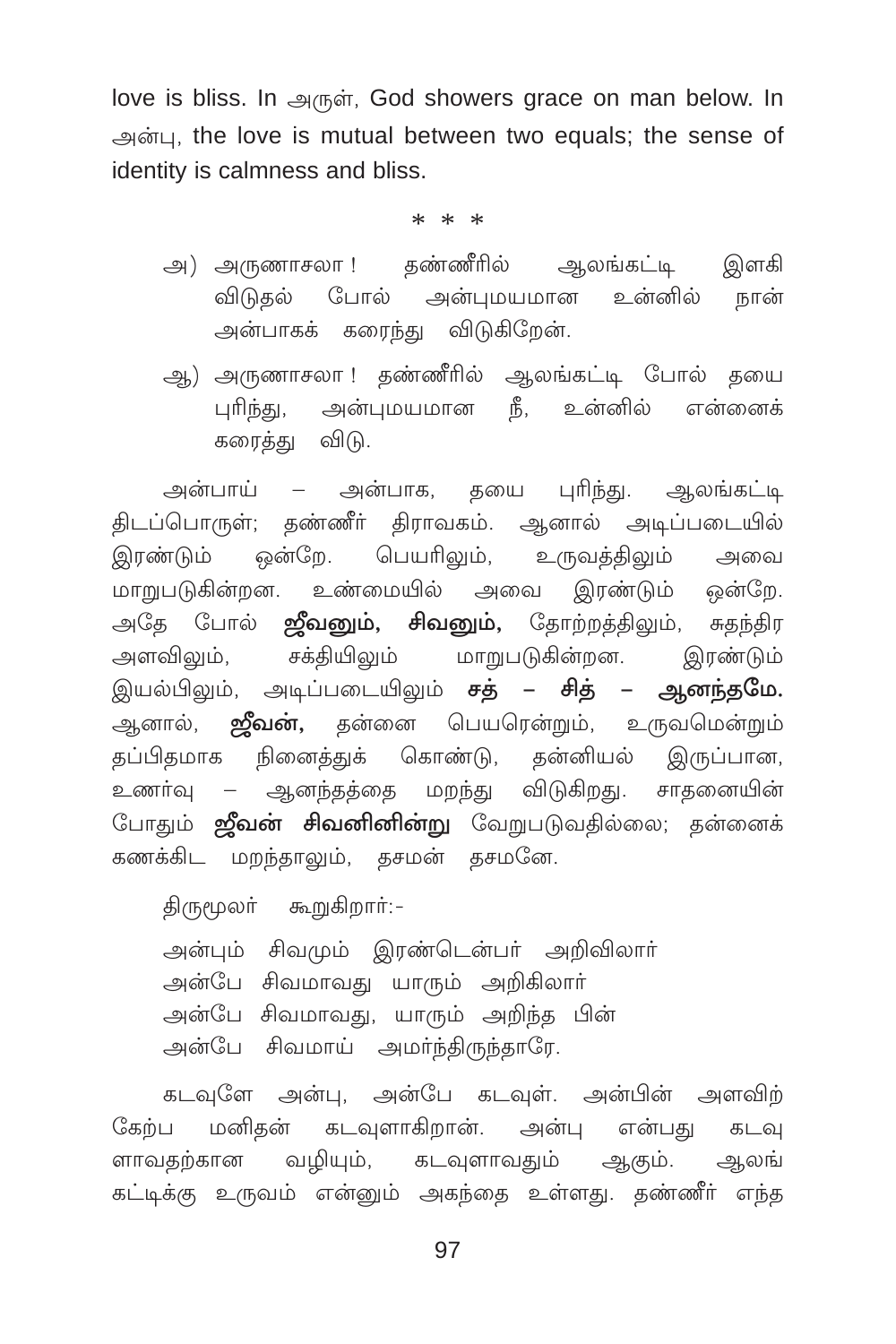பாத்திரத்தில் உள்ளதோ அந்த பாத்திரத்தின் உருவமாக அது இருக்கிறது. ஞானத்தின் இருப்பு அன்பு. இந்த அன்பு தான் ஆனந்தம்.

அருள் – கடவுள், கீழேயுள்ள மனிதனின் மேல் பொழிவது.

அன்பு – ஒரே நிலையிலுள்ள இருவருக்கும் இடையே இருப்பது.

அருளுக்கும், அன்புக்கும் உள்ள அடையாளம் சாந்தம், ஆனந்தம்.

102. அருணேஎன்று எண்ணயான் அருட்கண்ணி பட்டேன் உள்

அருள்வலே கப்புமோ அருணுசலா.

The moment I thought of you as Arunachala, you caught me in the noose of grace. Can the net of your grace ever fail to catch and hold its prey, O Arunachala?

கண்ணி means gin, snare, noose to secure one captive. வலே means a wide net spread to catch many victims. எண்ண – As soon as I thought of your Name. This thinking of your Name is not only the cause of your abounding grace, It is also the consequence of your grace. The net of your grace first caught me by my foot and I thought of your Name. Now the Name, like a noose, has caught me by the neck and I am caught in the net of bhakti, am slowly being done to death by the noose of jnana. அவன் அருளாளே அவன்தாள் வணங்கி – His grace draws us towards Him and when we go near Him His grace, now more active, swallows us up.

புலிவாய்ப்பட்டது மீளாது - The prey cannot escape the tiger's jaws. His grace brings us into the tiger's ken and his grace. like the tiger's mouth, is round our neck.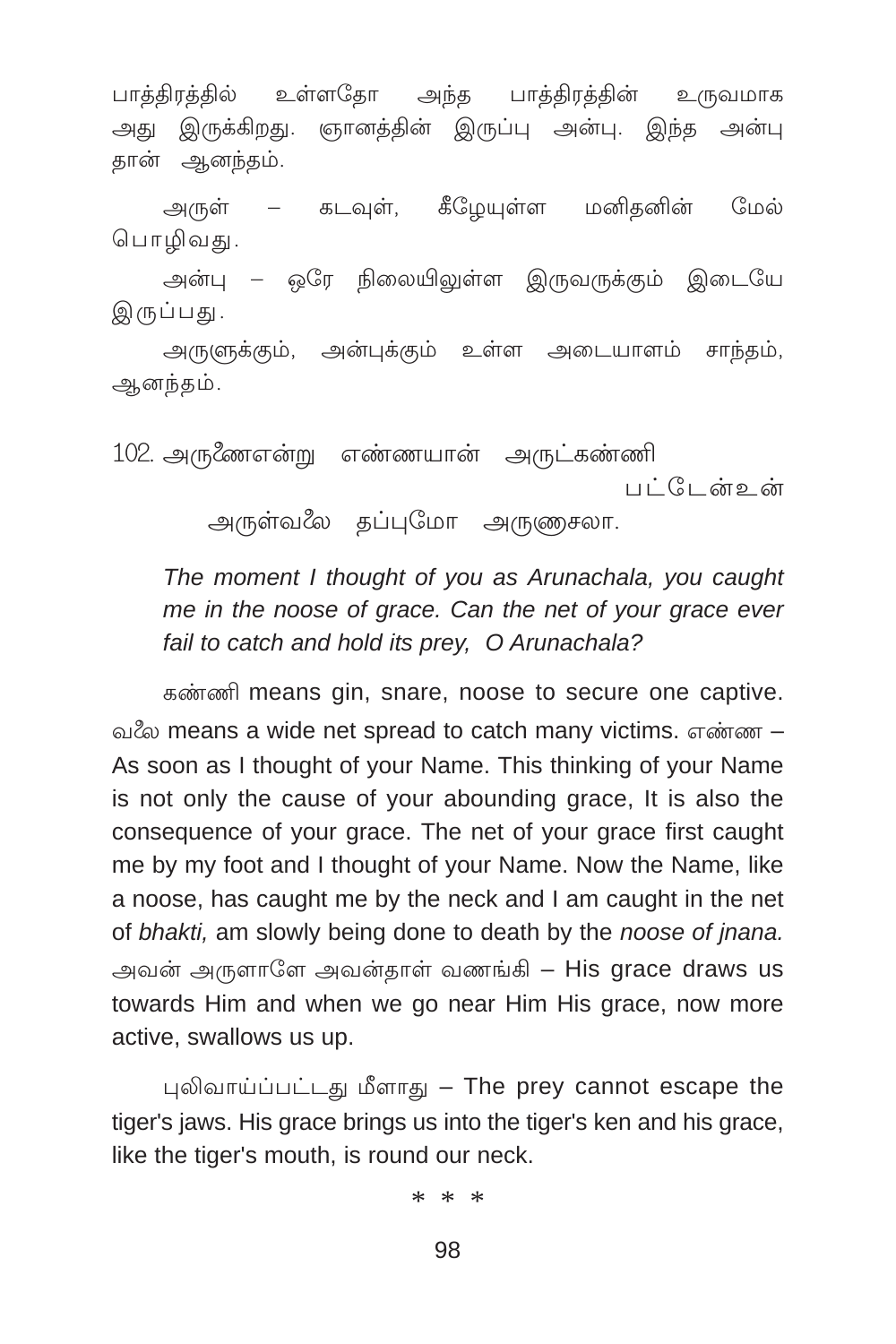அருணாசலா ! நான் உன்னை அருணாசலம் என்று நினைத்த மாத்திரத்திலேயே, நீ என்னை உனது அருளென்னும் சுருக்குக் கயிற்றில் பிடித்துக் கொண்டாய். உனது அருள் வலையானது தனது இரையைப் பிடித்து இருத்தி வைத்துக் கொள்ள எப்போதாவது கவறுமோ?

கண்ணி :– பொறி, சூழ்ச்சி, சுருக்குக் கயிறு. இவை ஒருவரை சிறைபிடிக்க உதவும்.

வலை – பல பலிவயிர்களைப் பிடிக்க பாப்பப்படும் அகலமான வலை.

எண்ண – நான் உனது நாமத்தை நினைத்த உடனே.

இந்த உனது நாமத்தை நினைப்பதற்கான காரணமும், அதன் விளைவும் உனது அளவிடற்கரிய அருளே. உனது அருள் வலையில் முதலில் எனது கால் சிக்கியது. உடனே உனது **நாமத்தை** நான் நினைத்தேன். இப்பொழுது அந்த நாமம் ஒரு சுருக்குக் கயிறு போல் எனது கழுத்தைப் பிடித்துக் கொண்டது, நான் **பக்கி** என்னும் வலையில் பிடிபட்டு, இப்பொழுது **ஞானம்** என்னும் சுருக்குக் கயிற்றால், மெள்ள மெள்ள கொல்லப்படுகிறேன்.

அவன் அருளாலே அவன் காள் வணங்கி – **அவன்** அருள் நம்மை **அவன்** பால் ஈா்க்கிறது; நாம் **அவனை** நெருங்கும் பொழுது **அவன்** அருள் அதிகமாக செயல்பட்டு நம்மை விழுங்கி விடுகிறது.

புலிவாய்ப்பட்டது மீளாது – இரையானது புலியின் வாயிலிருந்து தப்ப முடியாது. **அவன்** அருளானது நம்மை புலியின் கண்நோக்கிற்கு இட்டுச் செல்கிறது. அந்த அருள், புலியின் வாயைப்போல் நம் கழுத்தைச் சுற்றி உள்ளது.

103. சிந்தித்து அருள்படச் சிலந்திபோல் கட்டிச் சிறையிட்டு உண்டனே அருணுசலா.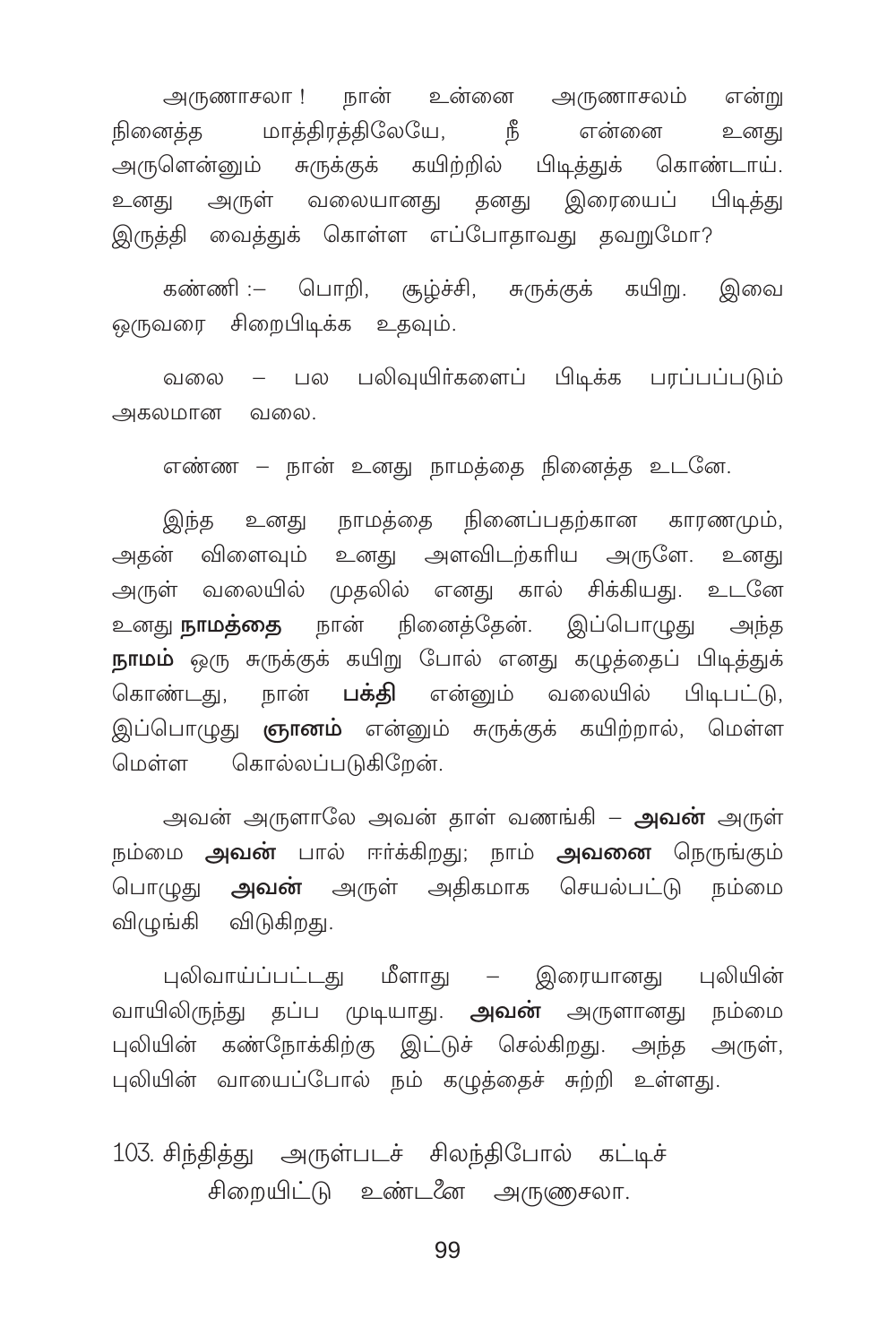- (a) As I thought of you and so got caught in the web of vour grace, you like a spider held me tight and consumed me. O Arunachala.
- (b) Intending to trap me, you like a spider spread your web of grace, you imprisoned me and devoured me.  $O$  Arunachala

சிந்தித்து – when I thought of you or intending to trap me.

 $* * *$ 

- அ) அருணாசலா ! நான் உன்னை நினைத்ததினால் உன் அருள் வலையில் பிடிபட்டேன்; நீ ஒரு சிலந்தி போல் என்னை இறுகப் பிடித்து புசித்துவிட்டாய்.
- ஆ) அருணாசலா ! என்னைப் பிடிப்பதற்காக நீ ஒ(ந சிலந்திபோல் உன் அருள் வலையைப் பரப்பி, என்னைக் கைது செய்து விழுங்கிவிட்டாய்.

சிந்தித்து – உன்னை நினைத்த போது அல்லது என்னைப் பிடிப்பகற்காக.

104. அன்பொடுஉன் நாமங்கேள் அன்பர்தம் அன்பருக்கு அன்புையிடவருள் அருணுசலா.

Let me be a loving servant of the devotees of those devotees who hear your Name with love, O Arunachala.

Many hear, few utter, His Name.

 $* * *$ 

அருணாசலா !உனது நாமத்தை அன்புடன் கேட்கும் அடியார்களின் அடியாருக்கு நான் ஒரு அன்பான சேவகனாக இருந்திட அருள்வாய்.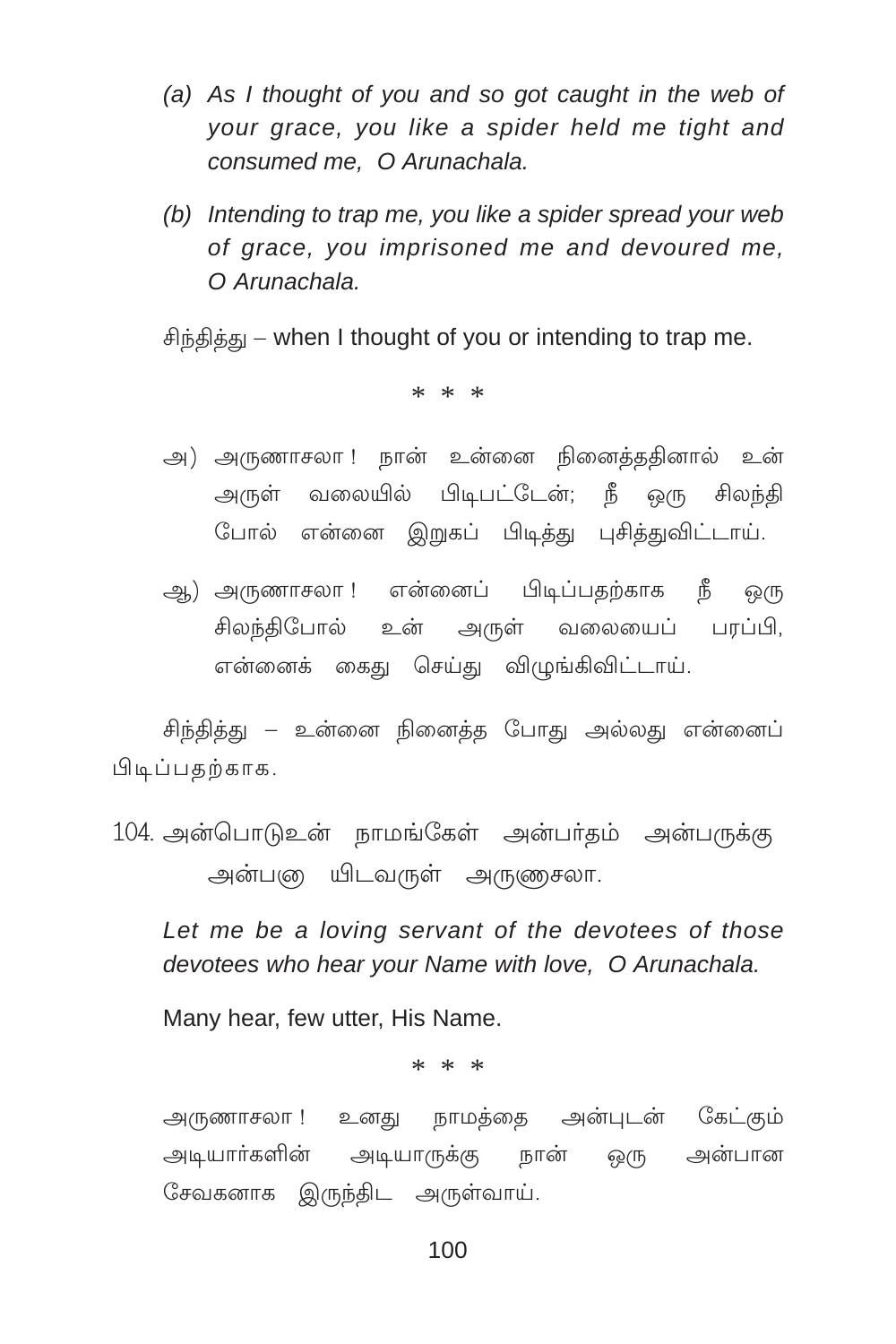அவன் **நாமத்தைக்** கேட்பவர் அநேகர், உச்சரிப்பவர் சிலரே.

105. என்போலுந் தீனரை இன்புறக் காத்துநீ எந்நாளும் வாழ்ந்தருள் அருணுசலா.

May you live for ever, as the loving saviour of poor, helpless people like me. O Arunachala !

As the sun shines on the meanest of things, the grace of Arunachala brings joy and salvation to all. Bhagayan is equal to the highest God and also equal to the meanest mortal.

 $* * *$ 

அருணாசலா ! நீ என் போன்ற ஏழ்மையான, உகவி யற்றவர்களை அன்புடன் காப்பாற்றும் ரக்ஷகனாக என்றென்றும் வாழ்ந்தருள்.

எப்படி சூரியன் மிக அற்பமான பொருள்களின் மீது ஒளி வீசுகிறதோ, அதுபோல அருணாசலத்தின் அருள் .<br>அனைவருக்கும் மகிழ்ச்சியையும், பேரின்பப் பேற்றினையும் வழங்குகிறது. பகவான் தலையாயக் கடவுளுக்கும் சமம்; மிக அற்பமான ஜீவனுக்கும் சமம்.

106. என்புருகு அன்பர்தம் இன்சொற்கொள் செவியும்என் புன்மொழி கொளவருள் அருணுசலா.

Your ears once heard the sweet songs of those whose very bones melted in love of you. Let them now accept even these poor words of mine, O Arunachala.

Here again Bhagavan in all humility contrasts என்புருகு இன்சொல் with புன்மொழி. The songs of Sambandhar, Appar and Manikkavachager are full of love and sweetness. My words are plain and simple. May your ears. O Arunachala, hear even these my poor words!

 $* * *$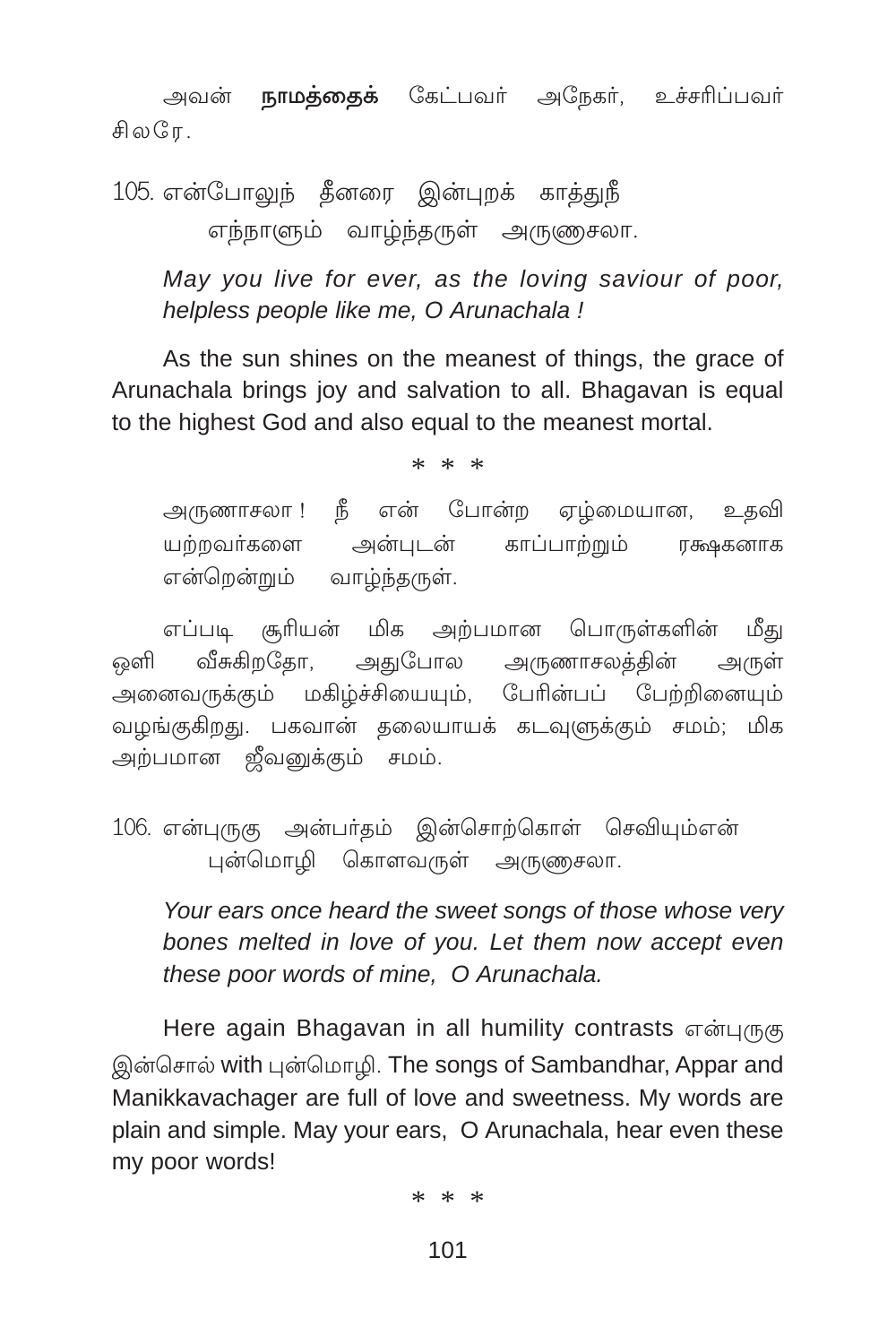ஒரு காலக்கில் உன்னிடக்கிலுள்ள அருணாசலா ! மிகுதியால் அவ்வன்பர்கள் அன்பின் பாடிய எலும்பையும் உருக்கக்கூடிய இனிமையான பாடல்களை காதுகள் இப்பொழுது, கேட்டன. உனகு அவை சொற்களையும் என்னுடைய இமிவான ஏற்றுக் கொள்ளட்டும்.

**இன்சொல்**லுடன் ஒப்பிட்டு, இங்கு பகவான் **என்புருகு** வேறுபடுத்தி புன்மொமி மிகத் தாழ்மையுடன் என கூறு கிறார்.

''சம்பந்தர், மாணிக்கவாசகர் இவர்களின் அப்பர், அன்பும், இனிமையும் நிறைந்துள்ளன. பாடல்களில் கவர்ச்சியற்று எளிமையானவை. என்னடைய சொற்கள் அருணாசலா, உனது காதுகள் இந்த இழிவான சொற்களையும் கேட்கட்டும் !''

107. பொறுமையாம் பகா பன்சொலே நன்சொலாப் பொறுத்தருள் இஷ்டம்பின் அருணுசலா.

Mountain made up of patience, bear with my poor words, accept them, if you please. Do as you will, O Arunachala.

If you won't accept them. I shall accept your refusal. Whatever you do I shall not complain. Total surrender.

பூதர - Mountain, as something borne by the earth. Here it may also mean: Patience, kshama, awareness sustaining the world. Arunachala is no ordinary mountain. It is the embodiment of awareness comprehending and transcending the universe.

 $* * *$ 

அருணாசலா ! பொறுமையே உருவான மலையே, எனது சொற்களைப் பொறுத்துக் கொள்: விருப்ப இமிவான மாயின் ஏற்றுக் கொள். உன் இச்சைப்படி செய்.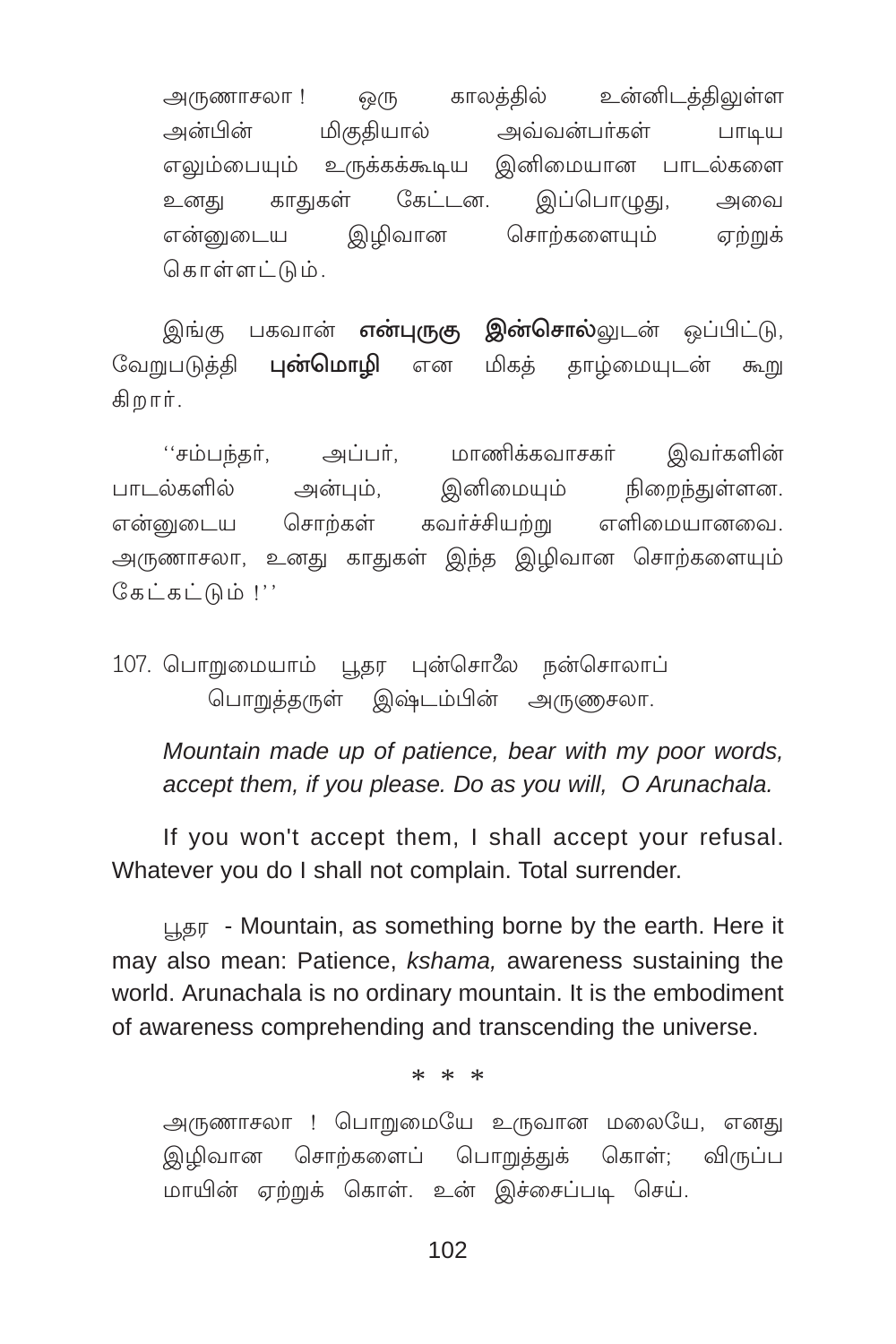நீ அவைகளை ஏற்றுக் கொள்ளாவிடில், உன்னுடைய மறுப்பை நான் ஏற்றுக் கொள்கிறேன். நீ எது செய்யினும் நான் குறை கூற மாட்டேன். இதுவே பூரண சரணாகதி.

புகர – மலை, பூமியால் காங்கப்பட்ட ஒன்று. இங்கு, இப்படியும் பொருள் கொள்ளலாம் : பொறுமை, க்ஷமை, உலகைக்காங்கி காக்கும் உணர்வு. அருணாசலம் <u>ஒ</u>(ந சாதாரண மலையல்ல. இது பிரபஞ்சத்தை நன்றாய் அறிந்து கொண்டு, அதைக் கடந்து இருக்கும் உணர்வின் உரு.

108. மாலே யளித்துஅரு ணுசலரமண என்

மாலே யணிந்தருள் அருணுசலா.

Arunachala, my loving lord, place your garland on my shoulders and wear this my garland on your own.

மாலே அளித்து may mean மால்+ஐ (accusative) give me unchanging love, desire, for you, make me your staunch devotee, and wear this garland of mine.

At the last moment, after asserting repeatedly his equality with the meanest mortals, Bhagavan hesitates to demand garland for garland. He only begs for the gift of bhakt  $cf.$  நவமணிமாலே  $(V-7)$ 

குறையுங் குணமும் நீயல்லால் எண்ணேன் இவற்றை என்னுயிரே எண்ணம் எதுவோ அது செய்வாய் கண்ணே உன்றன் கழலிணேயிற் காதற் பெருக்கே தருவாயே.

You are both merit and defect, my life. Apart from you there is for me no life. Do whatever you will, my beloved; but only grant me, grant me ever increasing love for your twin feet.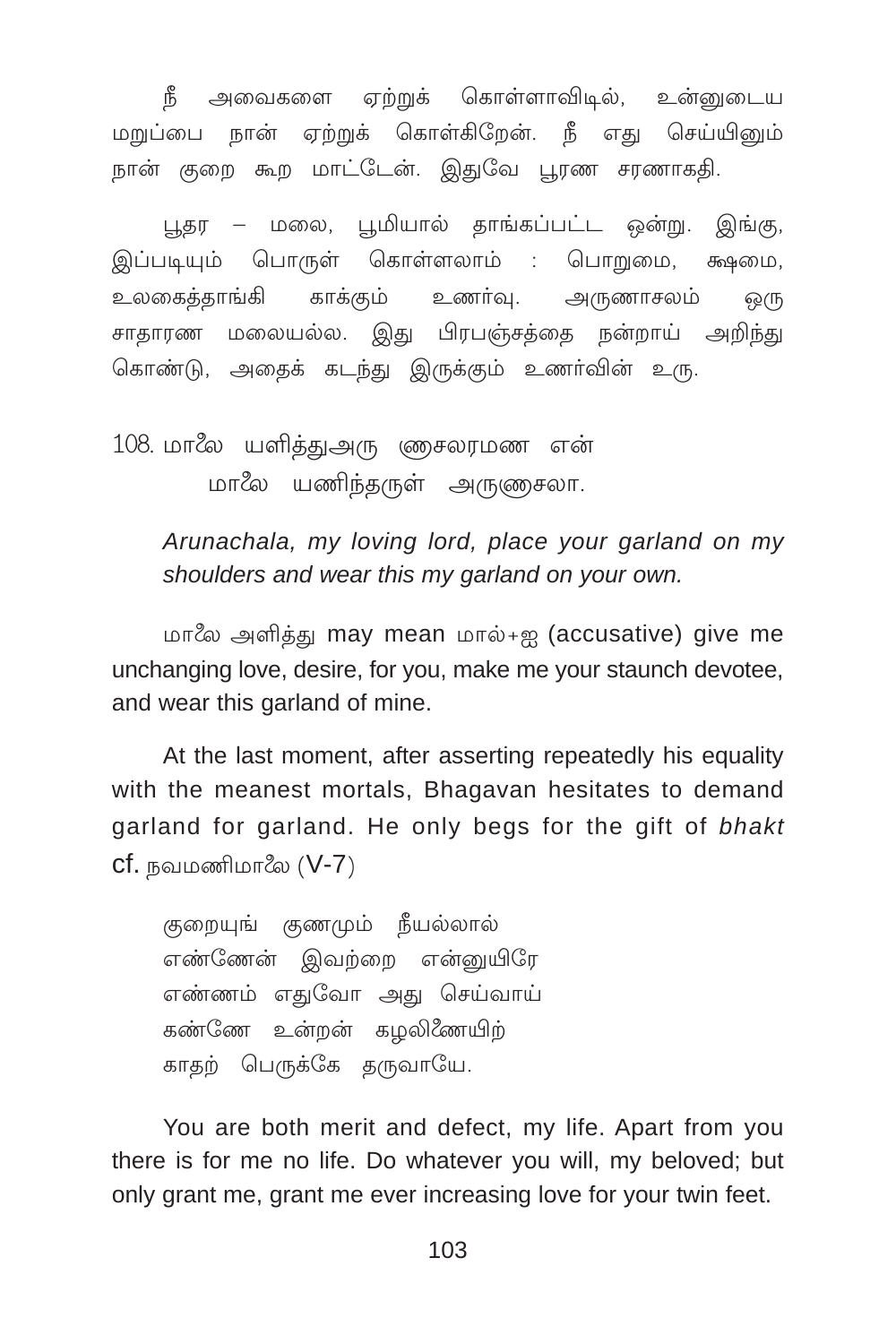அருணு சலசிவ அருணு சலசிவ அருணு சலசிவ அருணுசலா! அருணு சலசிவ அருணு சலசிவ அருணு சலசிவ அருணுசலா! அருண சலம்வாழி யன்பா் களும்வாழி அக்ஷா மணமாலே வாமி

 $* * *$ 

அருணாசலா ! என் அன்பான பெருந்தகையே, உனது மாலையை என் தோளில் அணிவித்து, இந்த எனது மாலையை உன்னுடைய கோளில் அணிந்து கொள்.

மாலை அளித்து என்பதற்கு இப்படியும் பொருள் கொள்ளலாம்: மால்+ஐ (இரண்டாம் வேற்றுமை) – உன்னிடம் மாறுபடாத அன்பும், ஆசையும் எனக்குத் தந்து, என்னை உனது தீவிர பக்தனாக்கி, எனது இந்த மாலையை அணிந்து கொள்.

இறுதியில், திரும்பத்திரும்ப, அற்ப ஜீவன்களுடன் தனது சமத்துவத்தை ஆணித்திறமாக கூறியும், பகவான் உரிமையுடன், மாலைக்கு மாலை கேட்கத் தயங்குகிறார். அவர் பக்தியையே பரிசாக யாசிக்கிறார்.

ஒப்பிடுக:- நவமணிமாலை :– செய்யுள் – 7. குறையும் குணமும் நீயல்லால் எண்ணேன் இவற்றை என்னுயிரே எண்ணம் எதுவோ அது செய்வாய் கண்ணே உன்றன் கழலிணையிற் காதற் பெருக்கே தருவாயே.

நீ என் வாழ்வின் மாசுடைப் பண்பும், மாசிலாப் பண்பும் ஆவாய். உன்னை அன்றி எனக்கு வேறு வாழ்வில்லை. என் அன்பே, நீ உன் இச்சைப்படி ஏதும் செய். ஆனால் எனக்கு உன் இரு தாளின் மீது காதலொன்று மட்டும் தருவாய்; அது மேலும் மேலும் பெருகச் செய்தருள்வாயே.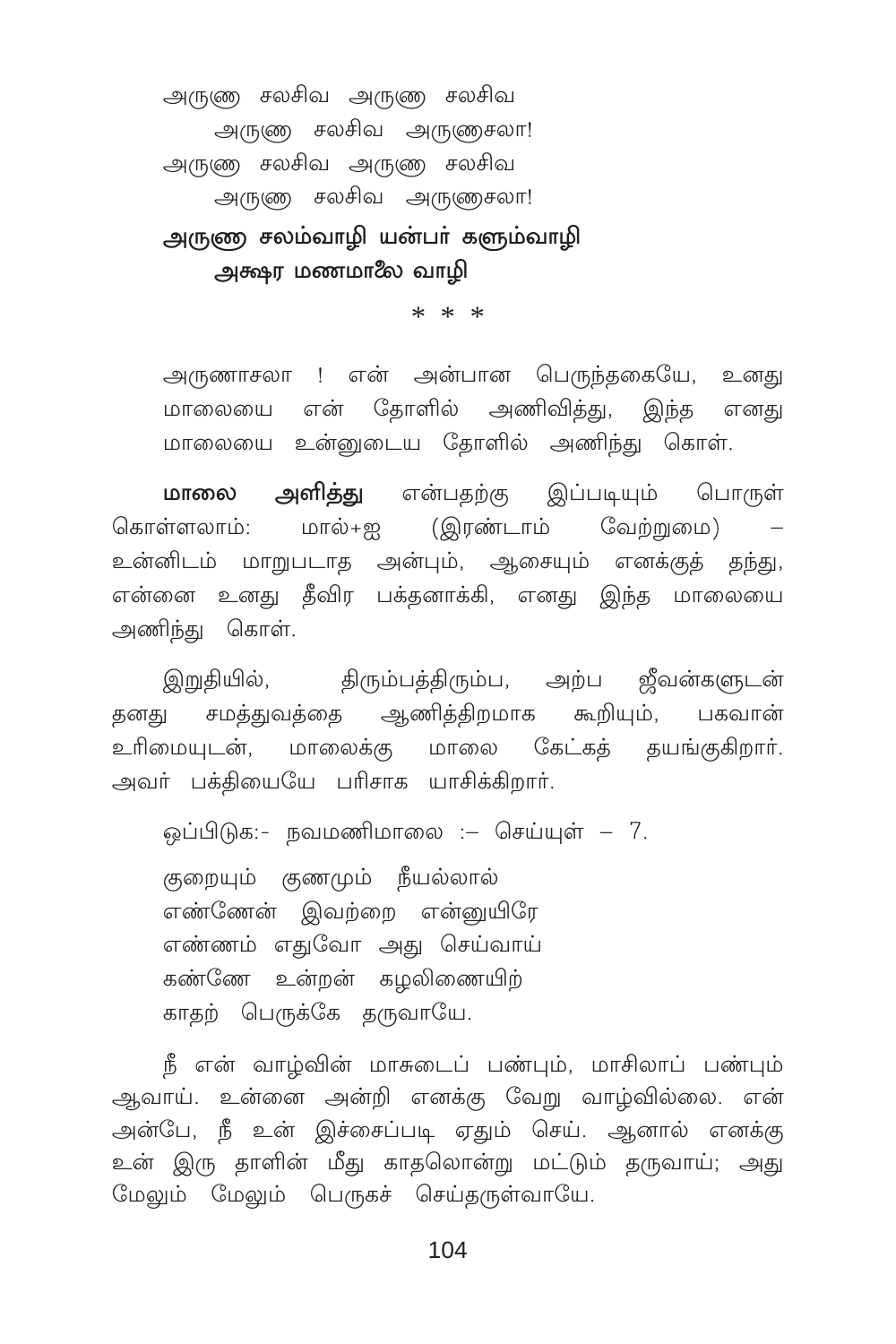அருணா சலசிவ அருணா சலசிவ அருணா சலசிவ அருணாசலா ! அருணா சலசிவ அருணா சலசிவ

அருணா சலசிவ அருணாசலா !

அருணா சலம்வாழி யன்பா்களும் வாழி அக்ஷர மணமாலை வாழி.

\* \* \*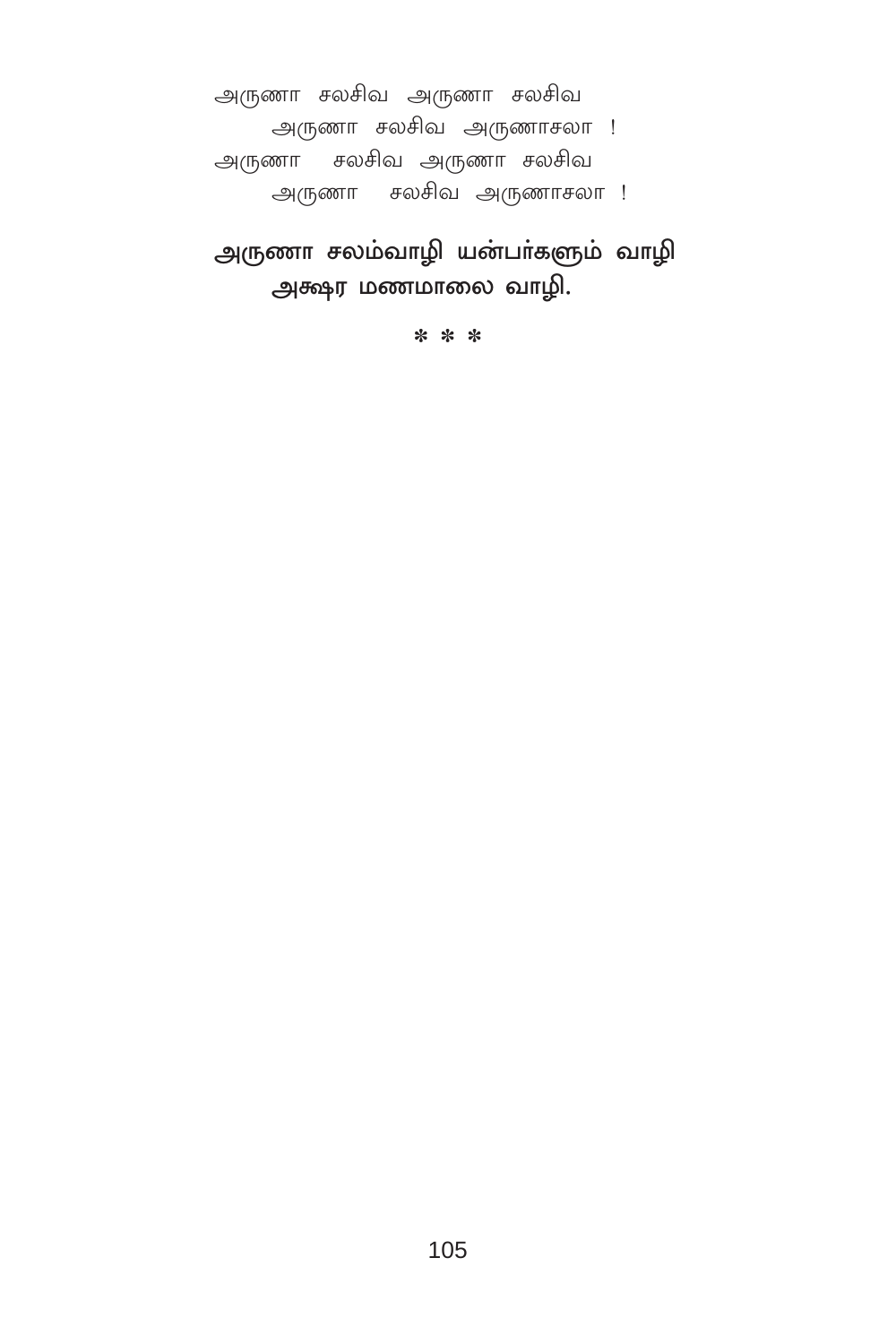## அருணுசல நவமணிமாலே

- 1. அசலனே யாயினும் அச்சவை தன்னில் அசீலயாம் அம்மையெகிர் ஆடும் – அசல உருவில்அச் சத்தி ஒடுங்கிட ஒங்கும் அருணு சலம் என்று அறி.
- சத்திய சிற்சுகம் அன்றிப் பரவுயிர் சார்அயிக்கம் 2. அர்த்தஅத் தத்வம் அசிஅரு ணப்பொரு ளாம் அசலத்து அர்த்தங் கனமது<sup>\*</sup> ஆகுஞ்செவ் ஆடக ஆரொளியா முத்தி நினேக்க அருள் அருணுசலம் உன்னிடவே.
- 3. அருணு சலத்தில்உறு கருணு கரப்பரமன் அருணுர் விந்த பகமே பொருள்நாடு சுற்றமொடு வருணதி பற்றியுள மருள்நாட லற்று நிதமும் தெருள்நாடு உளத்தினில் நல் அருள்நாடி நிற்குமவர் இருள்நாச முற்று புவிமேல் தருணு ருணக்கதிரின் அருள்நாளும் உற்றுசுக வருணுல யத்தில் இழிவார்.

அண்ண மஃயனே யெண்ணன் எனஎனே  $4\overline{ }$ அண்ணுந் தேங்கிட எண்ணதே மன்ளும் மலவுடல் எண்ணு அகமென மண்ண மாய்ந்திட ஒண்ணகே தண்ணர் அளிசெறி கண்ண டொருகிறி பண்ண கென்இரு கண்ணைா பெண்ஆண் அலியுரு நண்ணு ஒளியுரு அண்ணு லென்னக நண்ணுயே.

 $\ast$ ஆகு மிரண்மய – எனவும் பாடம்.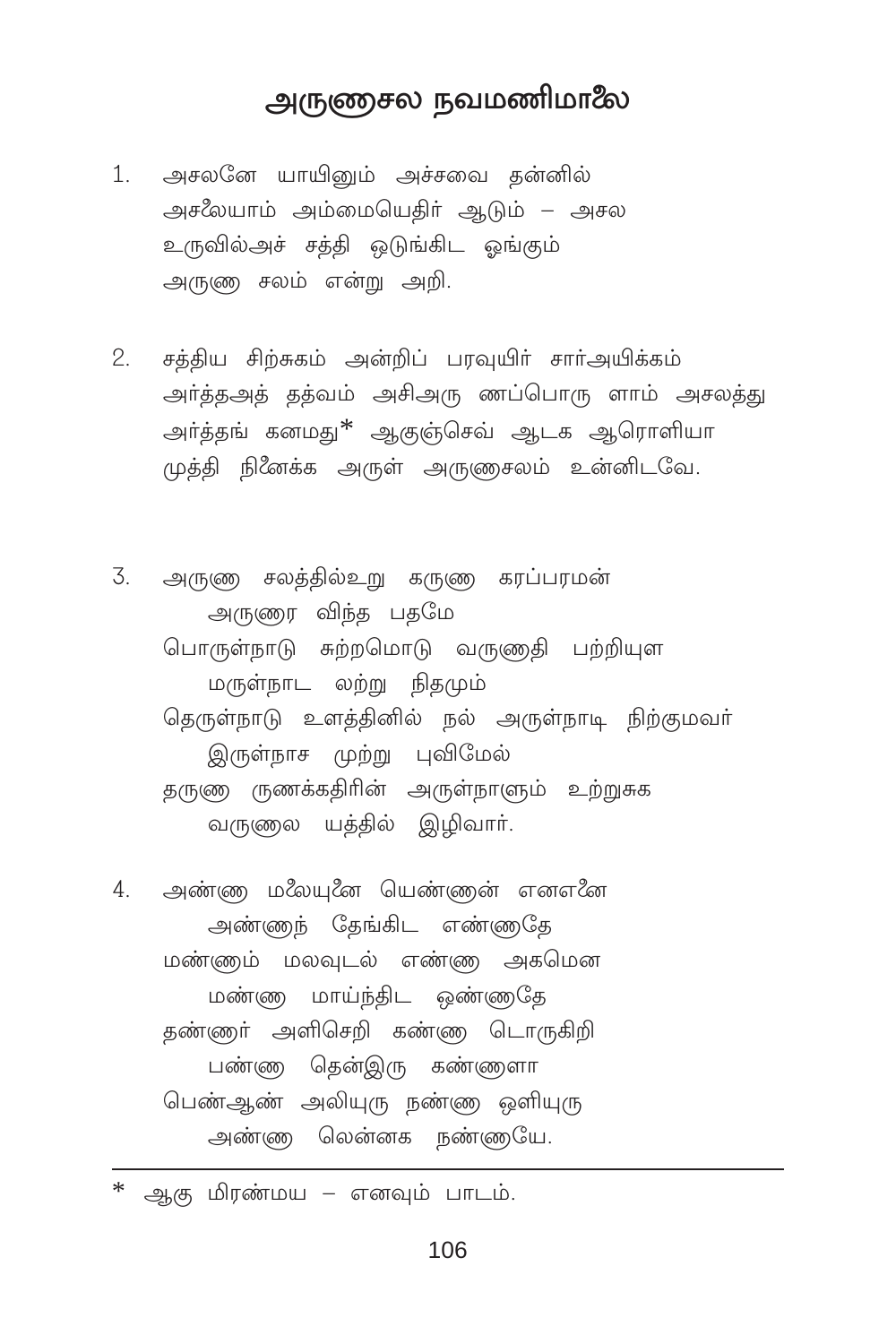## Necklet of Nine Gems

- 1) Though He is the ever unmoving One, yet in the temple hall (of Thillai) His dance of bliss He dances before the Mother moveless there. Now that Power withdrawn within, His form here moveless, still, He soars as Aruna Hill.
- 2) Not only do A, RU and NA stand for Being, Awareness and Bliss, they also stand for the Self, the soul and their oneness. Hence Aruna means but *that thou art.* Achala is perfection firm. Invoke the aid of Arunachala of golden brightness beautiful, one thought of whom brings Final Freedom.
- 3) Those who give up ignorant attachment to weatlh, land, kinship, caste and so on, and take refuge at the lotus feet of the Supreme Lord of compassion dwelling in Arunachala, are made ever purer by His grace benign; they are freed from darkness in this world and, in the steady light of His grace shining like the golden rays of the rising sun, they abide for ever sunk deep in the ocean of bliss.
- 4) Annamalai, think not that you can let me pine away in vain longing, as if I were someone who does not think of you. It is not proper that I should perish and mix as dust with dust, as if I were one who mistook the vile body for the Self. Turn your cool, bright glance of grace towards me, O beloved Eye of my twin eyes. Do not play some trick on me, O Lord who is all light, beyond male, female and neuter. Come and dwell within my heart (as pure Awareness)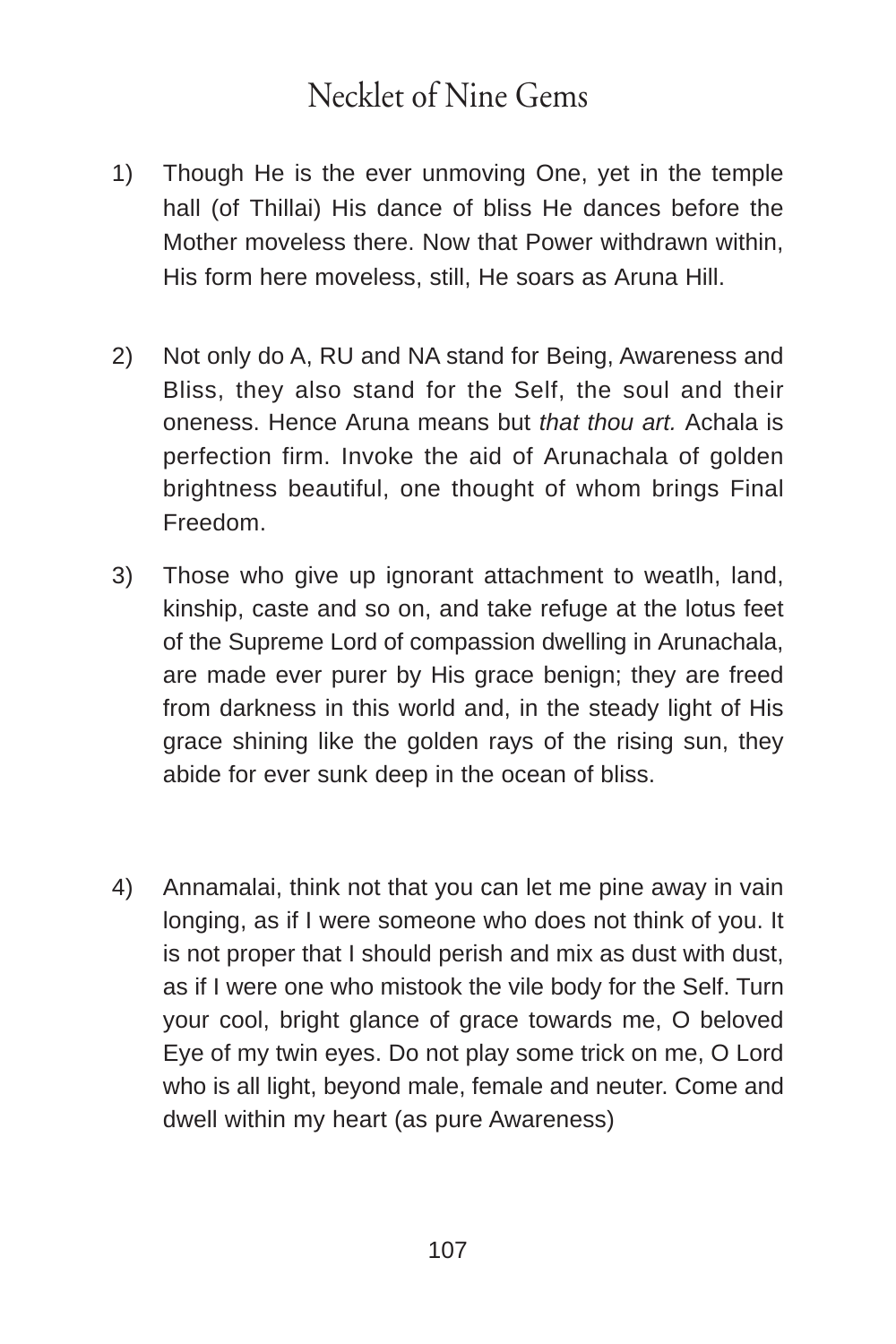5. சீரான சோணகிரி சிறக்க வாழும் சிற்சொரூப ஞம்இறையே சிறிய னேன்தன் பேரான பிழையெல்லாம் பொறுத்துக் காத்துப் பின்னும்இவன் பாழ்இதனில் வீழா வண்ணம் காரான கருணேவிழி கொடுப்பாய் இன்றேல் கடும்பவத்தி னின்றுகரை யேற மாட்டேன் நேரான துண்டோ தாய் சிசுவுக் காற்றும் நிகரற்ற நலனுக்கு நிகழ்த்து வாயே.

6. காமாரி என்றுநீ யன்பரால் என்றுமே கதித்திடப் படுகின்ருய் ஆமாமெ யுனக்கிது ஆமாவென் றையுறும் அருணுச லேச்சுரனே ஆமாயின் எங்ஙனம் கீரனே கூரனே யாயினும் வல்அனங்கன் காமாரி யாகும்உன் காலரண் சரண்புகு கருத்தினுட் புகவலனே.

7. அண்ண மஃயாய் அடியேனே ஆண்ட அன்றே ஆவி உடல் கொண்டாய் எனக்குஓர் குறைஉண்டோ குறையும் குணமும் நீயல்லால் எண்ணேன் இவற்றை என்உயிரே எண்ணம் எதுவோ அதுசெய்வாய் கண்ணே உன்தன் கழலிணேயில் காதல் பெருக்கே தருவாயே.

8. புவிக்குள் பொங்கிடும் புவிச்சொல் புங்கவன் புரிக்குள் புண்ணியன் சுழிக்குள் சுந்தரன் தவற்குச் சுந்தரம் சதிக்குஉற் பன்னன்அக் தலத்தில் புன்புலன் சழக்கில் துன்புறும் தவிக்குத் துஞ்சிடும் படிக்குத் தன்உளம் தழைக்கத் தன்பதம் எனக்குத் தந்தனன் சிவக்கச் சின்மயம் செழிக்கத் தன்மயம் செகத்தில் துன்னுசெம் பொருப்புச் செம்மலே.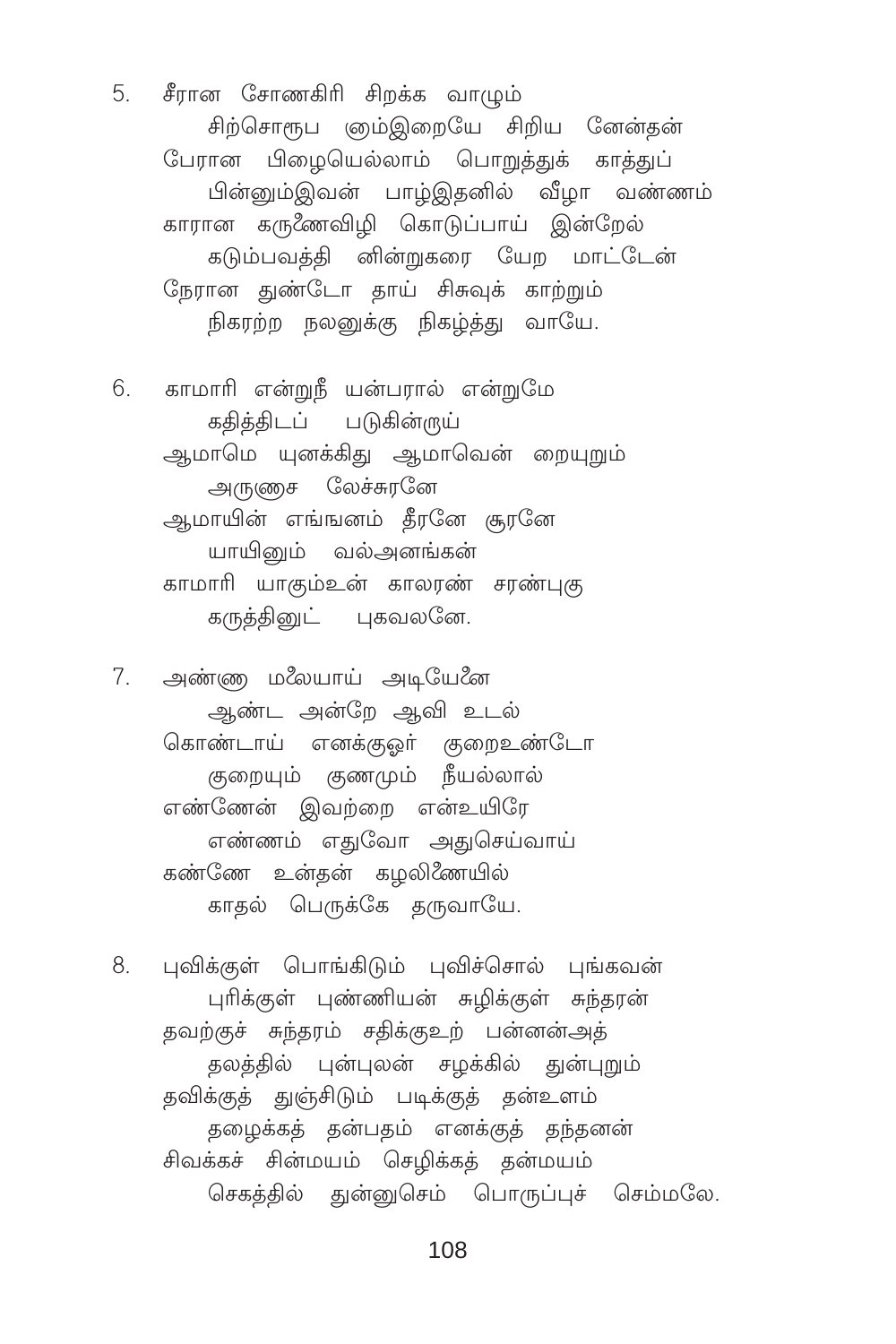- 5) Lord whose being is all Awareness, you who reign in glory and enhance the glory of the Golden Hill, forgive all the grievous faults of this poor fellow and, with your glance of grace, benignant like the rain cloud, save me from falling once again into the void. If you fail me, I shall never cross the cruel river of *maya* and reach the other shore. Tell me, what can match a mother's care for her child? (You are my mother. Now come to my rescue like a good mother.)
- 6) "Killer of Kama" is the name by which your lovers always call you. But a doubt arises if this title truly fits you, O Lord of Arunachala. If the title does fit you, how then can this mighty and invisible Kama, though brave and valiant, creep into the mind of one taking shelter at Your Feet, You the Killer of Kama?
- 7) That moment when as Annamalai you called me and made me your own, you took sole charge of my spirit and my body. What more do I want? Merit or defect I know none apart from you. My very life you are. Do with me what you will. Only, only give me ever increasing love for Your twin Feet.
- 8) In Tiruchuzhi, the holy town of Bhuminatha, I was born to Sundara and his good wife Sundari. To rescue me from this baren worldly life, Arunachala Siva in the form of a Hill famous throughout the universe, gave me His own state of bliss, so that His heart might rejoice, so that His own Being as Awareness might shine forth and His own Power might flourish.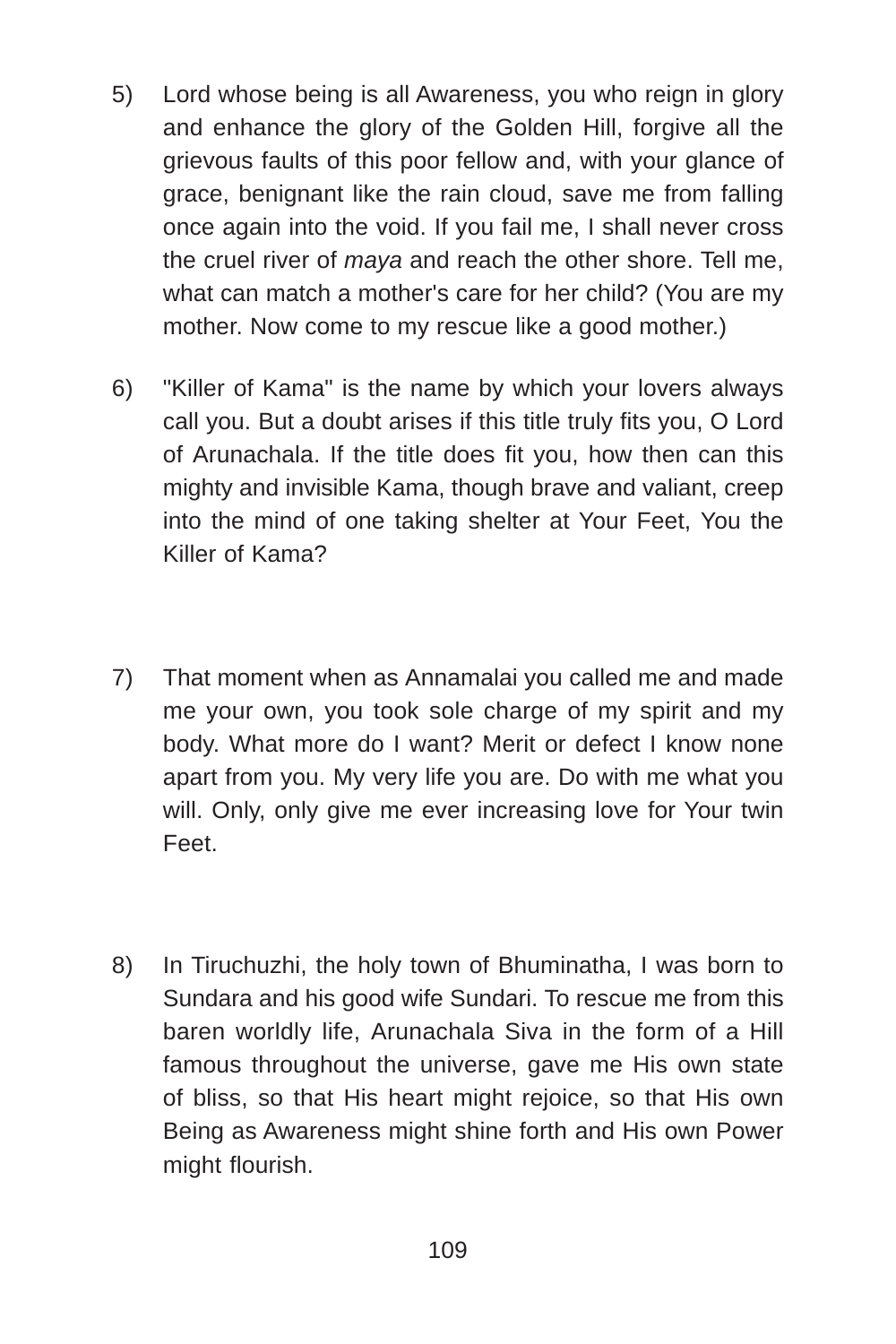9. அம்மையும் அப்பனும் ஆய்எீனப் பூமியில் ஆக்கிஅளித்து

அம்மகி மாயையென் ஆழ்கடல் வீழ்ந்துயான் ஆழ்ந்திடும் முன்

என்மனம் மன்னி இழுத்துஉன் பதத்தில் இருத்தினேயால் சின்மயஞம் அருளுசல நின்அருள் சித்ரம்என்னே.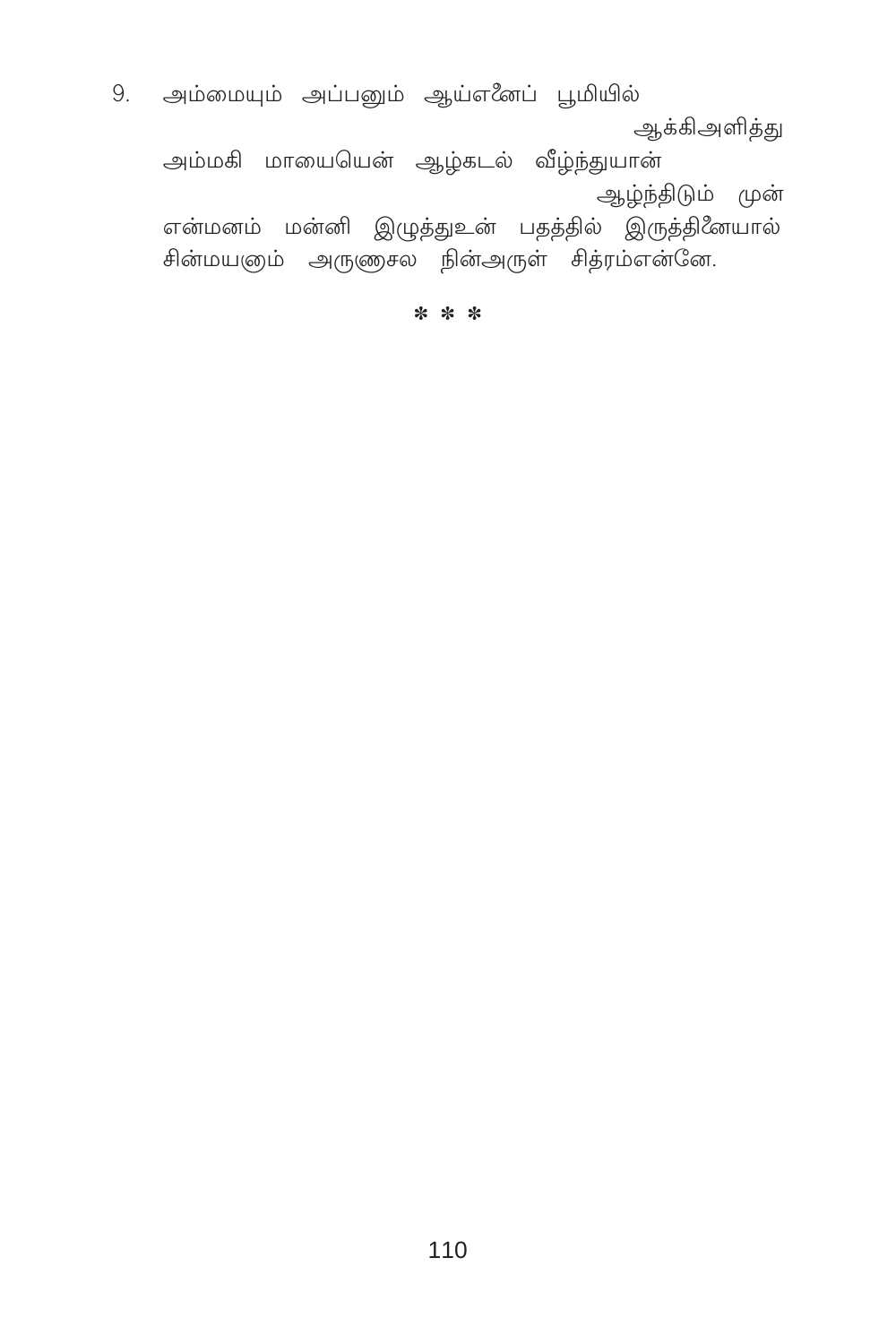9) As mother and father both, you gave me birth and tended me. And before I could fall into the deep sea called *Jaganmaya* and get drowned in the universal illusion, you came to abide in my mind, you drew me to yourself, O Arunachala, you whose being is all Awareness. What a wonderful work of art your Grace has wrought, my Mother - Father - Lord!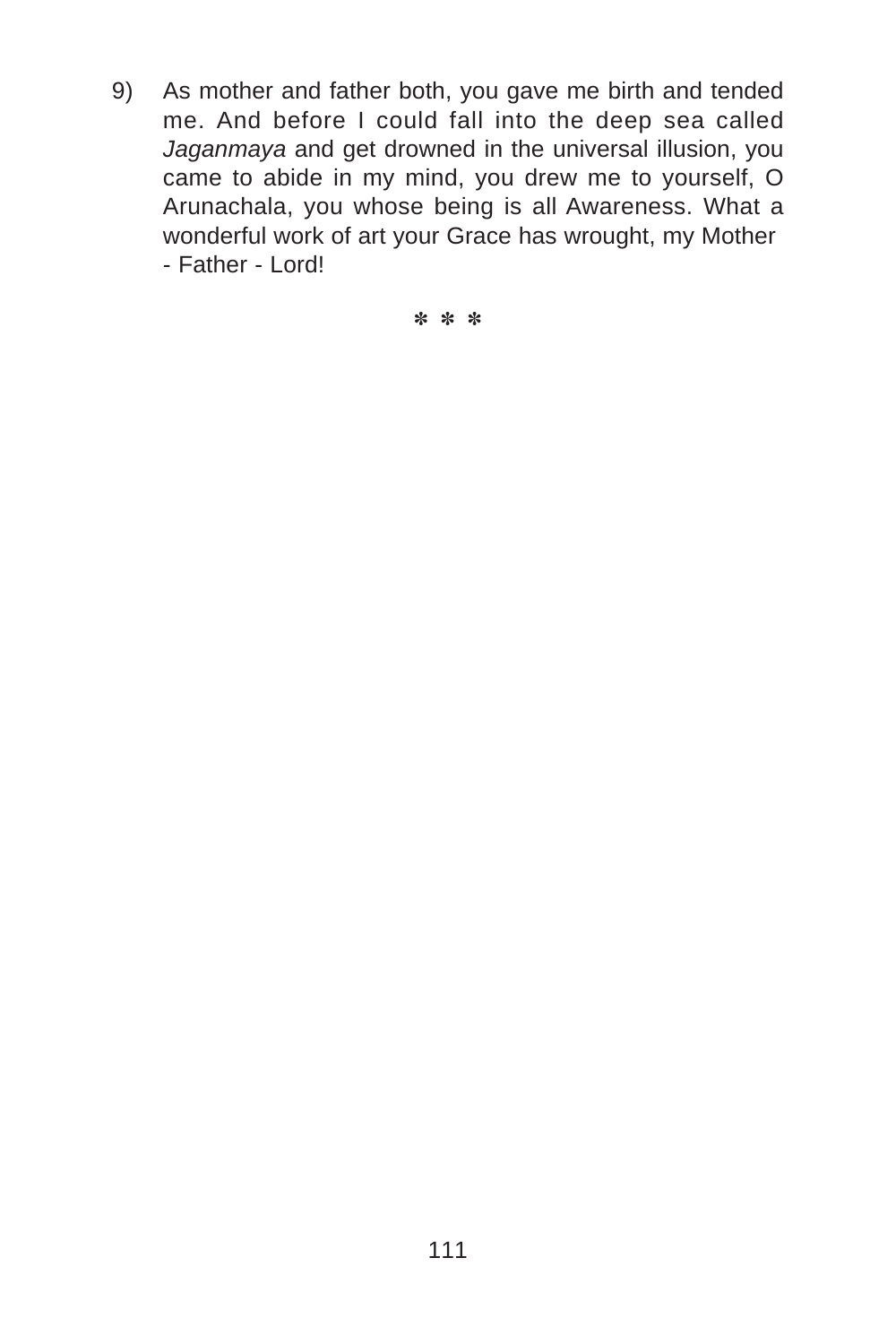### அருணுசல பதிகம்

1. கருணேயால் என்னே ஆண்டநீ எனக்கு உன் காட்சிதந்து அருளிலே என்ருல் இருள்நலி உலகில் எங்கியே பகைக்குஇவ் உடல்விடில் என்கதி என்ஆம்? அருணனேக் காணுது அலருமோ கமலம் அருணனுக்கு அருணனும் மன்னி அருள்நனி சுரந்துஅங்கு அருவியாய்ப் பெருகும் அருணமா மலேஎமை் அன்பே.

 $2.$ அன்புரு அருணு சலஅழல் மெழுகாய் அகத்துஉனே நினேந்துநைந்து உருகும் அன்பிலி எனக்குஉன் அன்பினே அருளாது ஆண்டுஎனே அழித்திடல் அழகோ அன்பினில் விளேயும் இன்பமே அன்பர் அகத்தினில் ஊறும்ஆர் அமுதே என்புகல் இடம்நின் இட்டம் என் இட்டம் இன்பு அது எற்கு என் உயிர் இறையே.

இறைஉனே நினேயும் எண்ணமே நண்ண 3. எனே உனது அருள்கயிற் ருல்ஈர்த்து இறை உயிர் இன்றிக் கொன்றிட நின்ருய் என்குறை இயற்றினன் ஏழை இறைஇனிக் குறைஎன் குற்றுயிர் ஆக்கி எனேவதைத் திடல்எதற்கு இங்ஙன் இறைவஞம் அருணுசலஎனம் முடிக்கே ஏகஞ வாழிநீ டூழீ.

112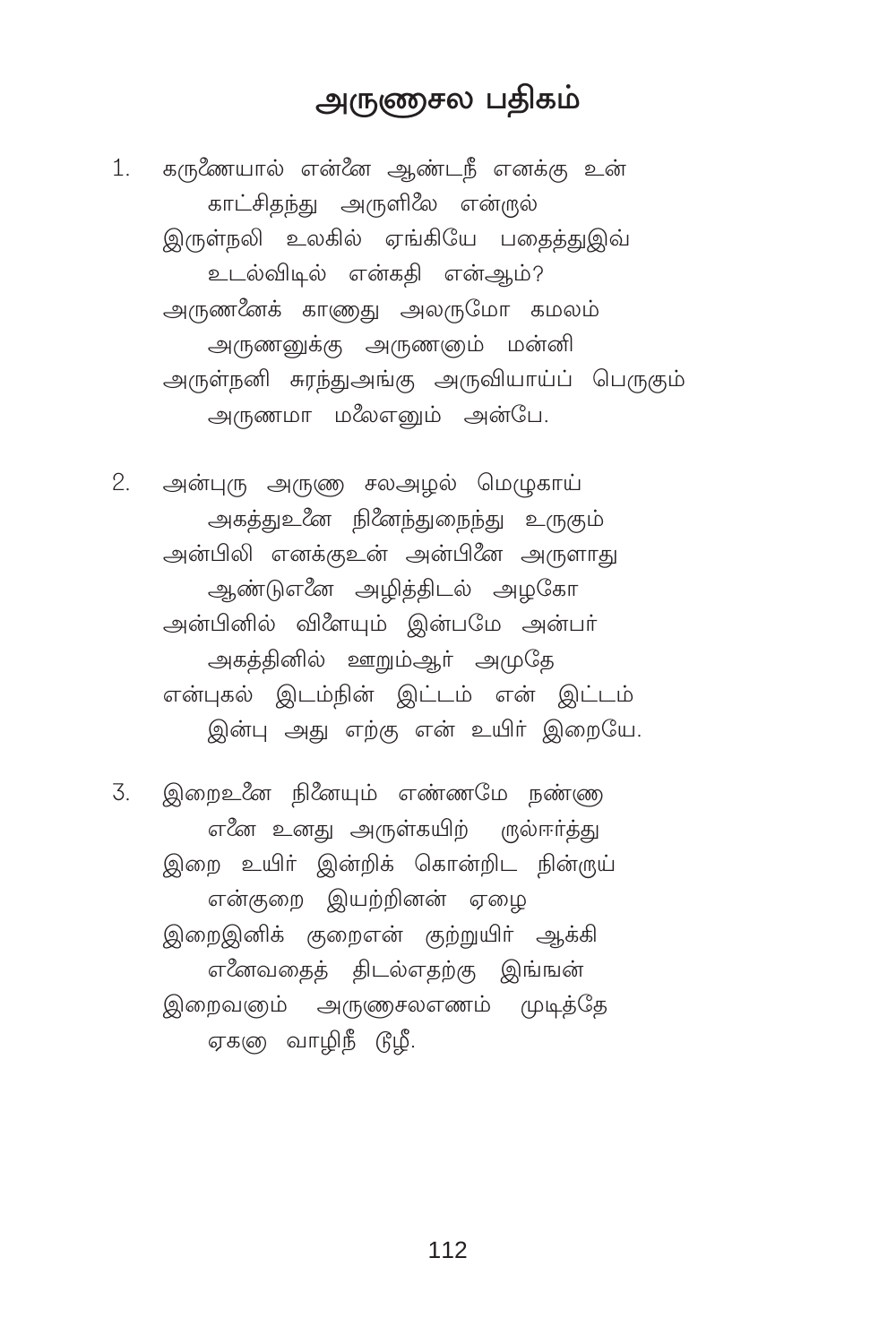# Decad

- 1) You it was, who by your grace claimed me as your own. What would be my fate if now, after having done this, you would not reveal yourself to me and I, still yearning for you, should perish in anguish in the darkness of this world? Can the lotus blossom unless it sees the sun? And you are the sun of suns. Your grace abounding swells and as a river overflows, O Love, whose form is mighty Aruna Hill.
- 2) O Aruna Hill, embodied Love, loveless I was. Never had I pined for you and melted within as wax in fire. And yet you chose to claim me as your own. If now you fail to fill me with love of you and if you let me perish in this loveless state, would it be fair? O Bliss that springs from Love, Nectar welling up in lovers' hearts, O joy which is my only refuge, your will is mine. Here, in this surrender, is pure joy, Lord of my life.
- 3) Lord, I had no idea of thinking of you at all. And yet you drew me with your cord of grace and stood as if resolved to kill me. Then what fault did I, poor I, commit that you should stop midway, your task unfinished? What more is needed? Why do you thus torture me, leaving me halfquick? O Arunachala, fulfil your plan and live for ever, You alone.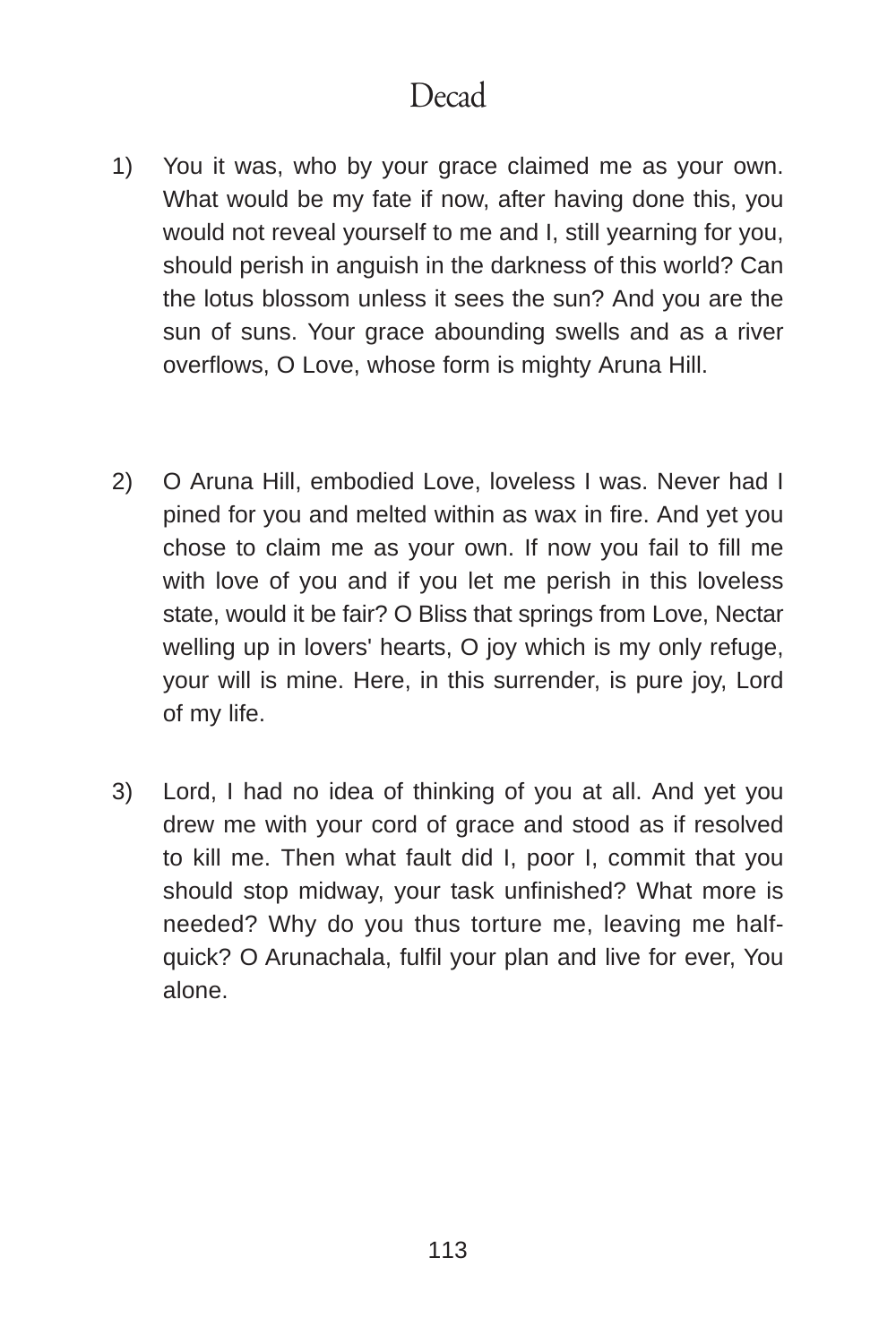4. ஊழியில் வாழும் மாக்களில் என்பால் ஊதியம் யாதுநீ பெற்ருய் பாழினில் வீழாது ஏழையைக் காத்துஉன் பதத்தினில் இருத்திவைத் தனேயே ஆழியாம் கருணே அண்ணலே எண்ண அகம்மிக நாணநண் ணிடுமால் வாழிநீ அருணு சலஉனே வழுத்தி வாழ்த்திடத் தாழ்த்தும்என் த&ைய.

5. தலேவநீ என்னேக் களவினிற் கொணர்ந்துஉன் தாளில்இந் நாள்வரை வைத்தாய் தலேவநின் தன்மை என்னஎன் பார்க்குத் தலேகுனி சிலேயென வைத்தாய் தலேவநான் வலேமான் தனேநிக ராதுஎன் தளா்வினுக் கழிவுநா டிடுவாய் தலேவஞம் அருணு சலவுளம் ஏதோ கமியன்ஆர் கணேயுணர் கற்கே.

6. தற்பர நாளும் தாளினில் தங்கித் தண்டலர் மண்டுகம் ஆனேன் சிற்பத நற்றேன் உண்மலர் அளியாச் செய்திடில் உய்தியுண் டுன்றன் நற்பதப் போதில் நான்உயிர் விட்டால் நட்டதூ ணகும்உன் பழியே வெற்புறு அருண விரிகதிர் ஒளியே விண்ணினும் நுண்அருள் வெளியே.

114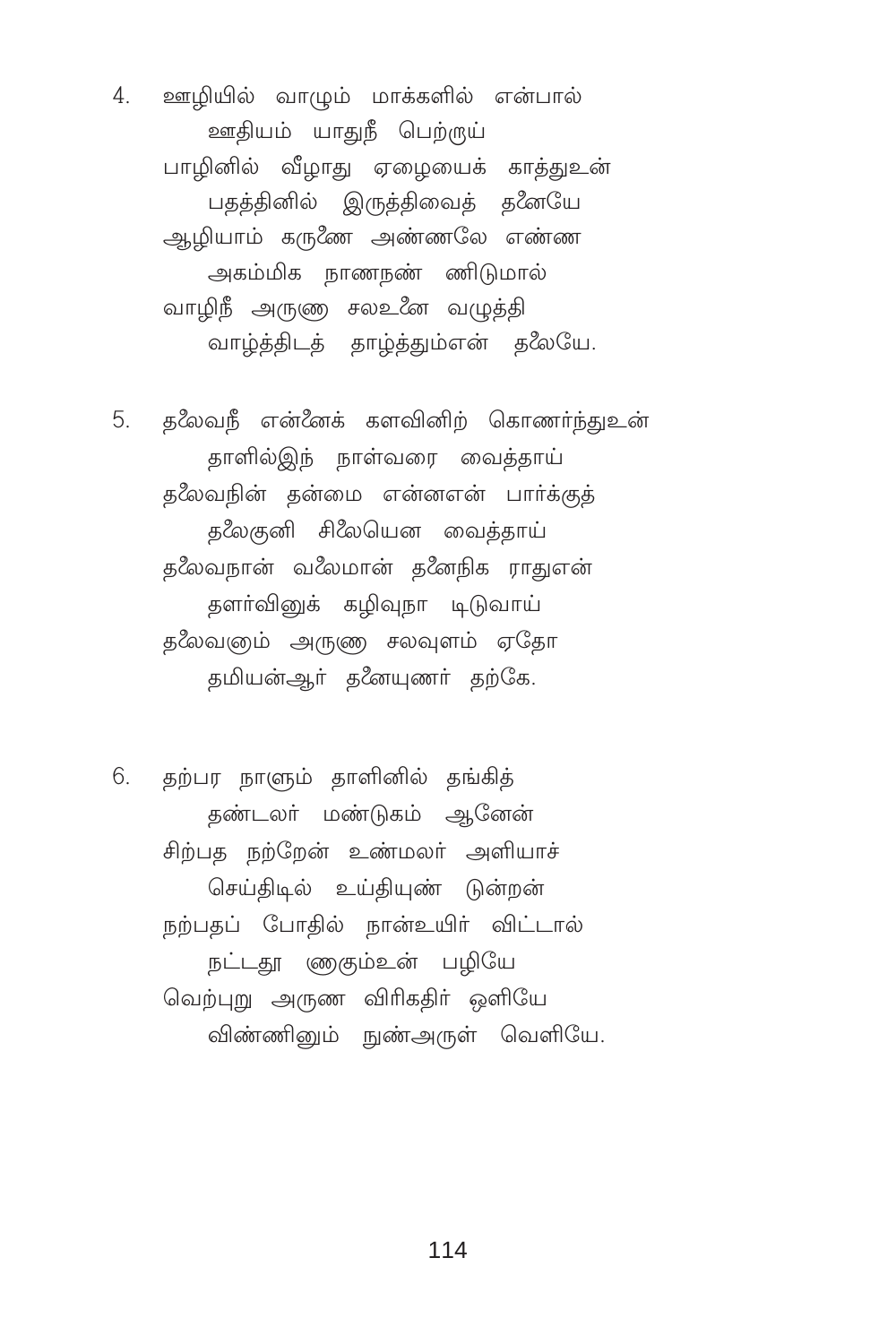- 4) From out of all the creatures in the world, what did you gain by choosing me? You saved me, did you not, from falling into the void and you have held me firm fixt at your Feet. Lord of the ocean of grace, my heart shrinks in shame even to think of you. Long may you live, O Arunachala, and let me bend down my head in praise and worship of you.
- 5) Master, you brought me here by stealth and have till this day kept me at your Feet. And Master, when people ask me "What is your nature?" you make me stand with head hung down, a speechless statue. Master, find some way of ending this my weakness. Let me no longer struggle like a deer caught in a net. What is your intention, Master Arunachala? But who am I to understand You?
- 6) Lord supreme, I am ever at your Feet, like a frog clinging to the stem of a lotus-plant. It would be true life indeed if you made me a honeybee sucking nectar (the joy of awareness in the heart-lotus). If I died while yet clinging to your Feet, it would be a standing pillar (a monument) of disgrace for you, O blazing light of Aruna Hill, Expanse of Grace more subtle than the ether !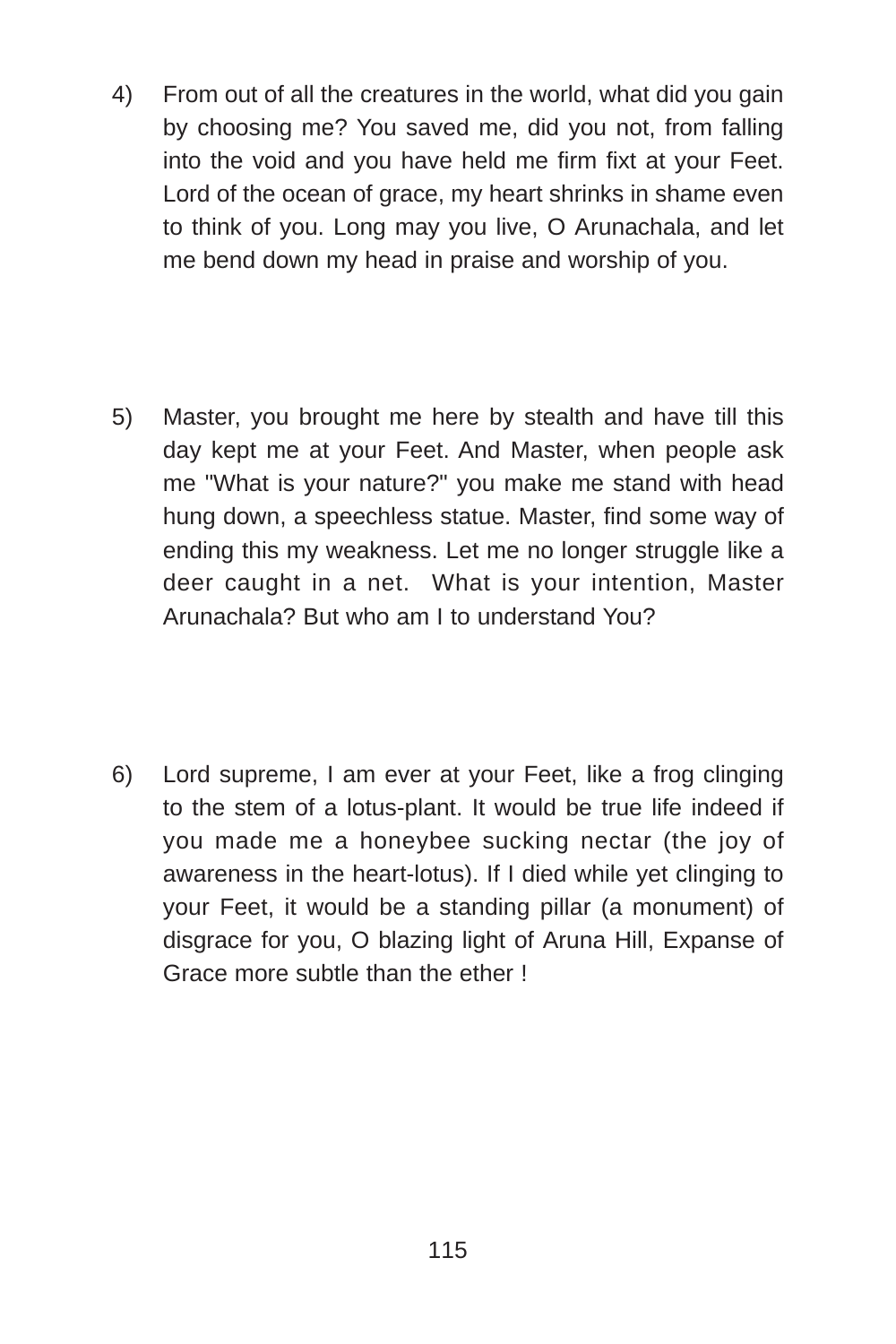7. வெளிவளி தீநீர் மண்பல உயிராய் விரிவுறு பூதபௌ திகங்கள் வெளியொளி உன்னே யன்றிஇன்று என்னின் வேறுயான் ஆருளன் விமலா வெளியகா யளக்கு வேறற விளங்கின் வேறென வெளிவரு வேன்ஆர் வெளிவராய் அருண சலஅவன் த&ேயில் விரிமலா்ப் பதத்தினே வைத்தே.

8. வைத்தனே வாளா வையகத்து உய்யும் வழியறி மதிஅழித்து இங்ஙன் வைக்கிடில் ஆர்க்கும் இன்பிலே துன்பே வாழ்விதிற் சாவதே மாண்பாம் பைத்தியம் பற்றிப் பயனறும் எனக்குன் பதமுறும் அருமருந்து அருள்வாய் பைத்திய மருந்தாப் பார்ஒளிர் அருண பருப்பத உருப்பெறு பரனே.

9. பரமநின் பாதம் பற்றறப் பற்றும் பரவறி வறியரிற் பரமன் பரம்உனக் கெனஎன் பணியறப் பணியாய் பரிக்கிடும் உனக்குஎது பாரம் பரமநிற் பிரிந்திவ் வுலகினேத் தலேயில் பற்றியான் பெற்றது போதும் பரமஞம் அருணு சலஎனே இனிஉன் பதத்தினின்று ஒதுக்குறப் பாரேல்.

116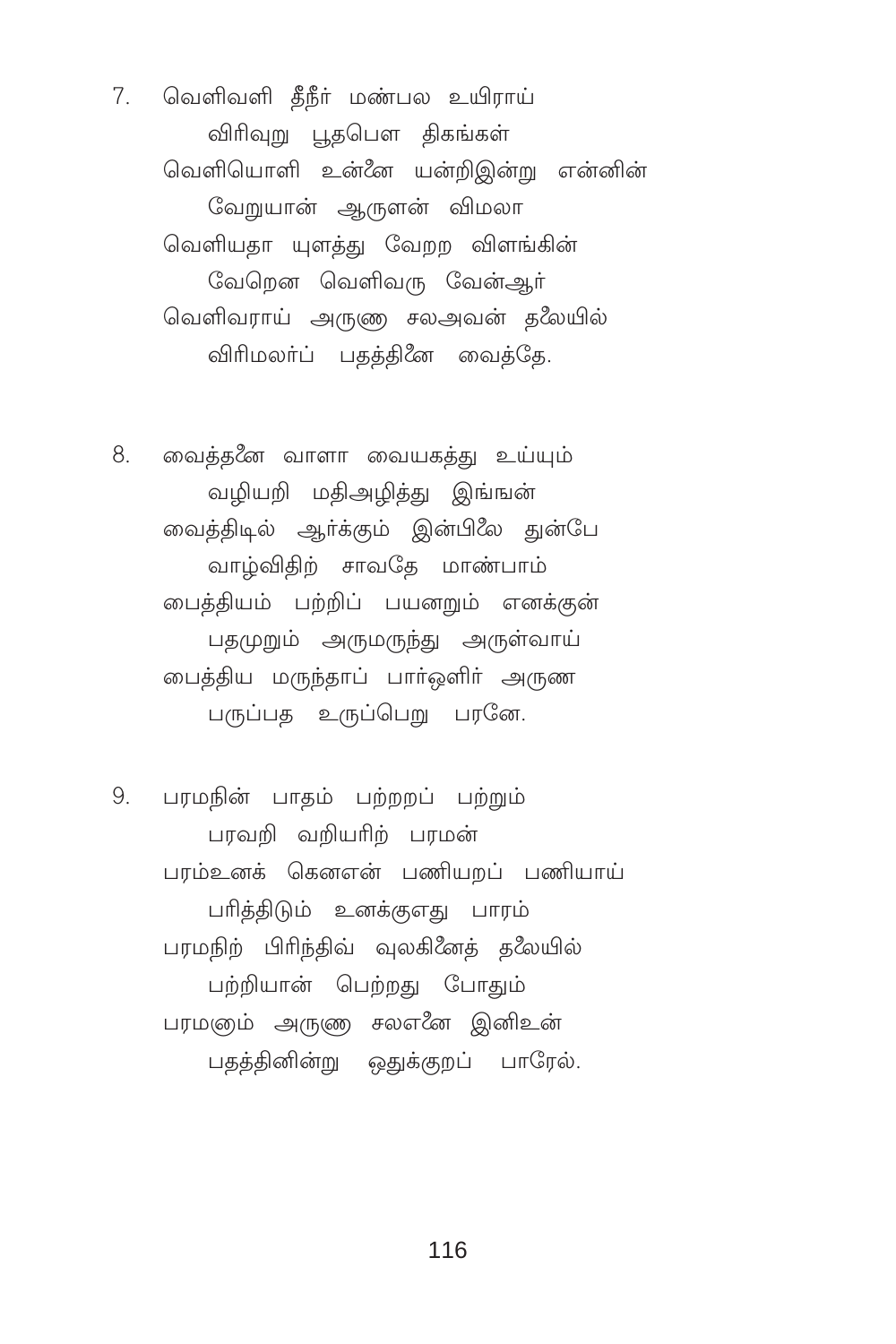- 7) If ether, air, fire, water, earth, all living beings and material objects, are nothing but you and you alone, O pure one, all-embracing light, how can I stand separate and aloof from you? Since you shine within the Heart, one vast Expanse without another, how can I stand out as one distinct from you? Come into the open, O Arunachala, and plant your lotus Feet on this fellow's head.
- 8) Destroying in me all thought of making a living in the world, you have turned me into a worthless wastrel. If you leave me in this stage, I can only be miserable and unhappy. Death would be better than this kind of life. Supreme Being embodied in Aruna Hill and shining in the world as the cure for madness, grant me, mad and worthless, the sovereign medicine of clinging to your Feet.
- 9) O Lord supreme, I am the first among those who lack the supreme wisdom to clasp your Feet in freedom from attachment. Ordain that my burden should no more be mine, but yours, for what can be a burden for you, the allsustainer? Lord supreme, I have had enough of carrying this world upon my head, parted from you. Arunachala, think no more of keeping me away from your Feet.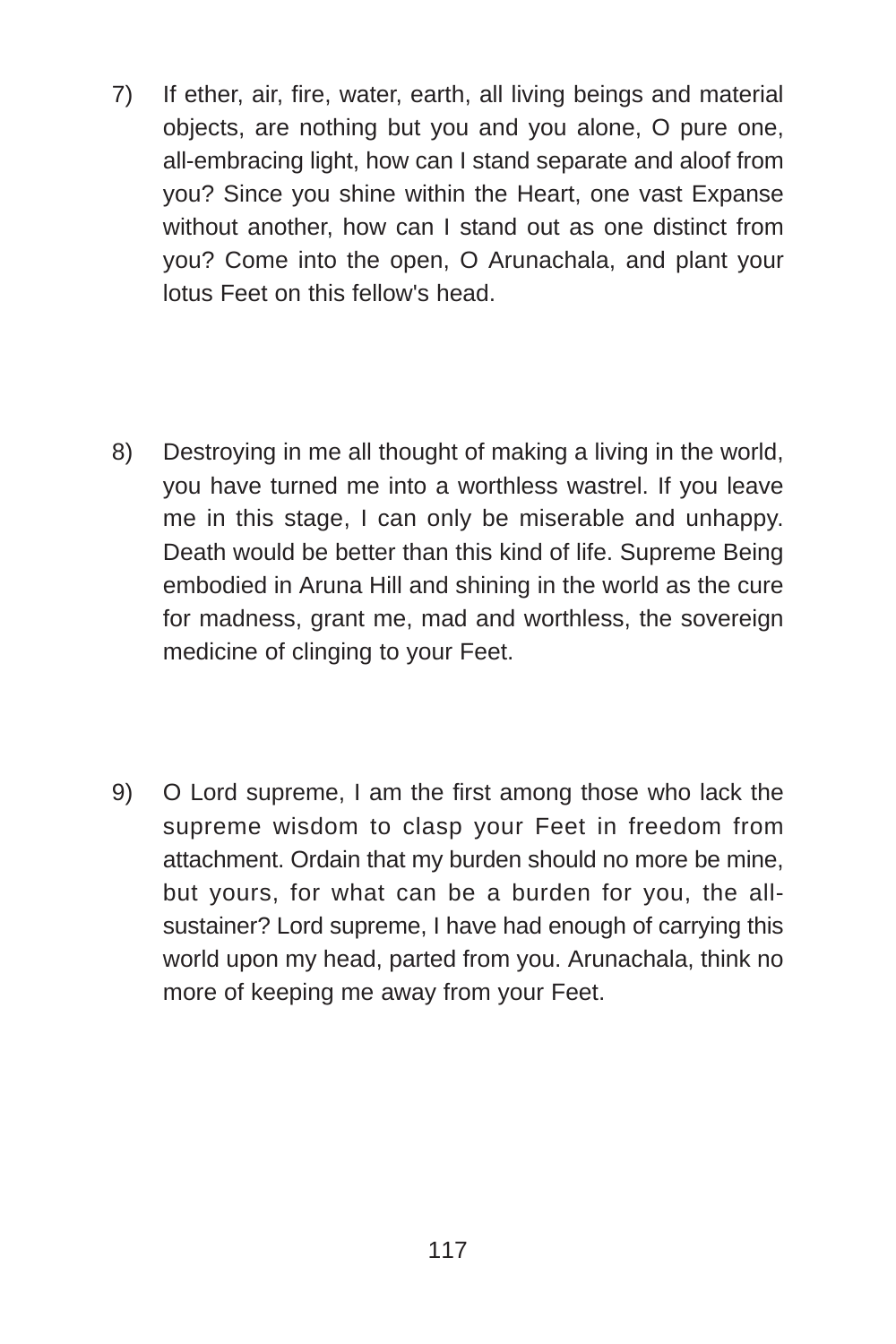10. பார்த்தனன் புதுமை உயிர்வலி காந்த பருவதம் ஒருதரம் இதனே ஓர்த்திடும் உயிரின் சேட்டையை ஒடுக்கி ஒருதனது அபிமுக மாக ஈர்த்ததைத் தன்போல் அசலமாச் செய்துஅவ் இன்னுயிா் பலிகொளும் இஃதுஎன் ஒர்த்துய்மின் உயிர்காள் உளமதில் ஒளிர்இவ் உயிர்க்கொலி அருணமா கிரியே.

11. கிரியிது பரமாக் கருதிய என்போல் கெட்டவர் எக்களே கொல்லோ விரிதுய ரால்இப் பிழைப்பினில் விழைவு விட்டுடல் விட்டிட விரகு கருதியே திரிவீா் கருத்தினுள் ஒருகால் கருதிடக் கொலாமலே கொல்லும் அருமருந்து ஒன்றுண்டு அவனியில் அதுதான் அருணமா திரம்என அறிவீர்.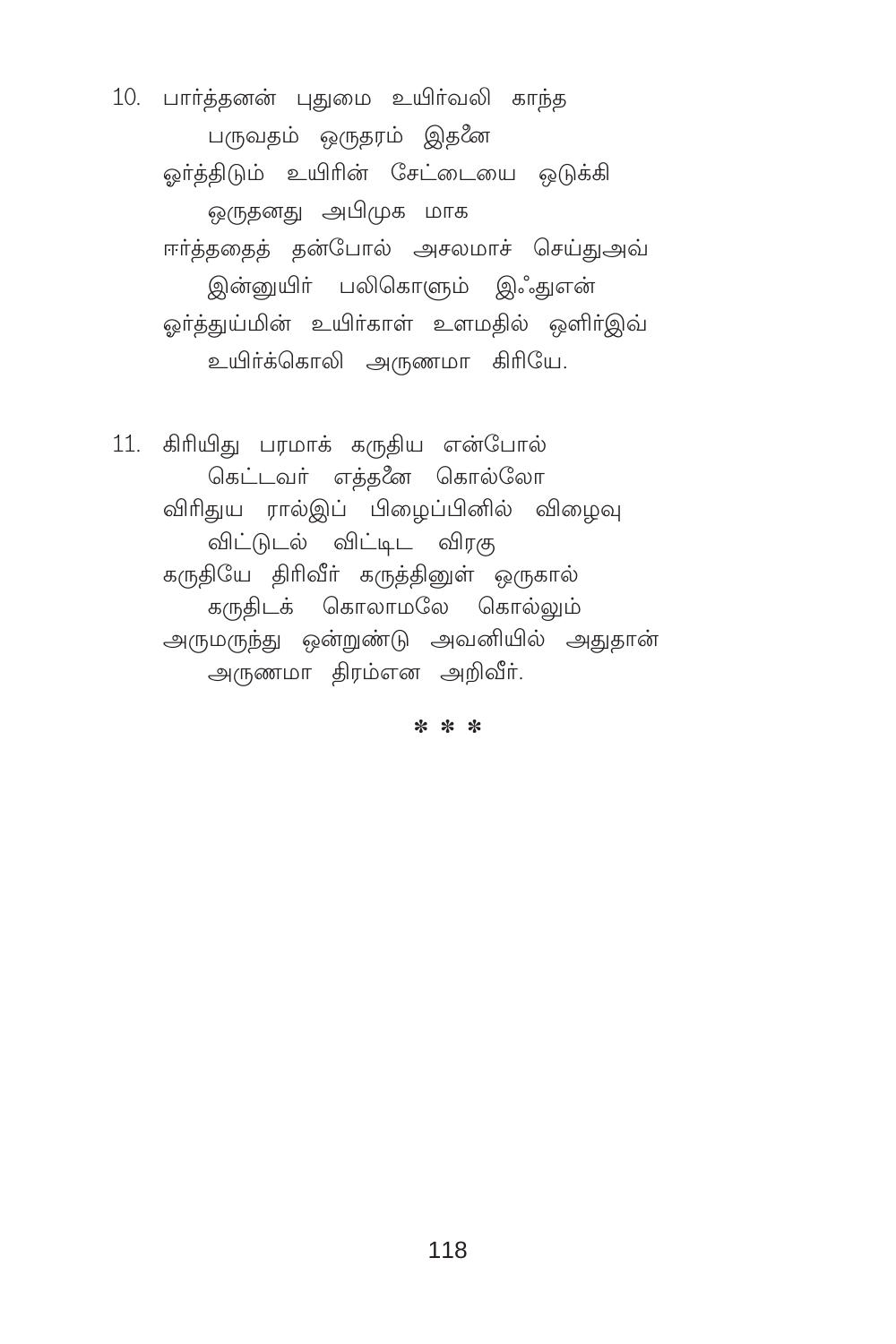- 10) Something new I have discovered ! This soul-attracting Mountain-Magnet stills the movements of any one that thinks of it but once, turns his face towards Itself, pulls him in, makes him moveless like Itself, and feeds upon his soul thus ripened sweet. Understand this wonder and save yourselves, O Souls ! Such is this mighty Aruna Hill, the life-destroyer shining in the Heart.
- 11) How many are there who like me have been destroyed for regarding this Hill as the Supreme Being ! O men who, disgusted with this life of endless misery, seek some means of giving up the body, there is on earth a medicine rare which kills without killing anyone who but thinks of it but once. Know that this rare medicine is the mighty Aruna mountain, this and nothing else.

(The whole hymn is a moving expression of the many moods of the one emotion, *bhakti.* The *Ashtakam* is pure *Jnana).*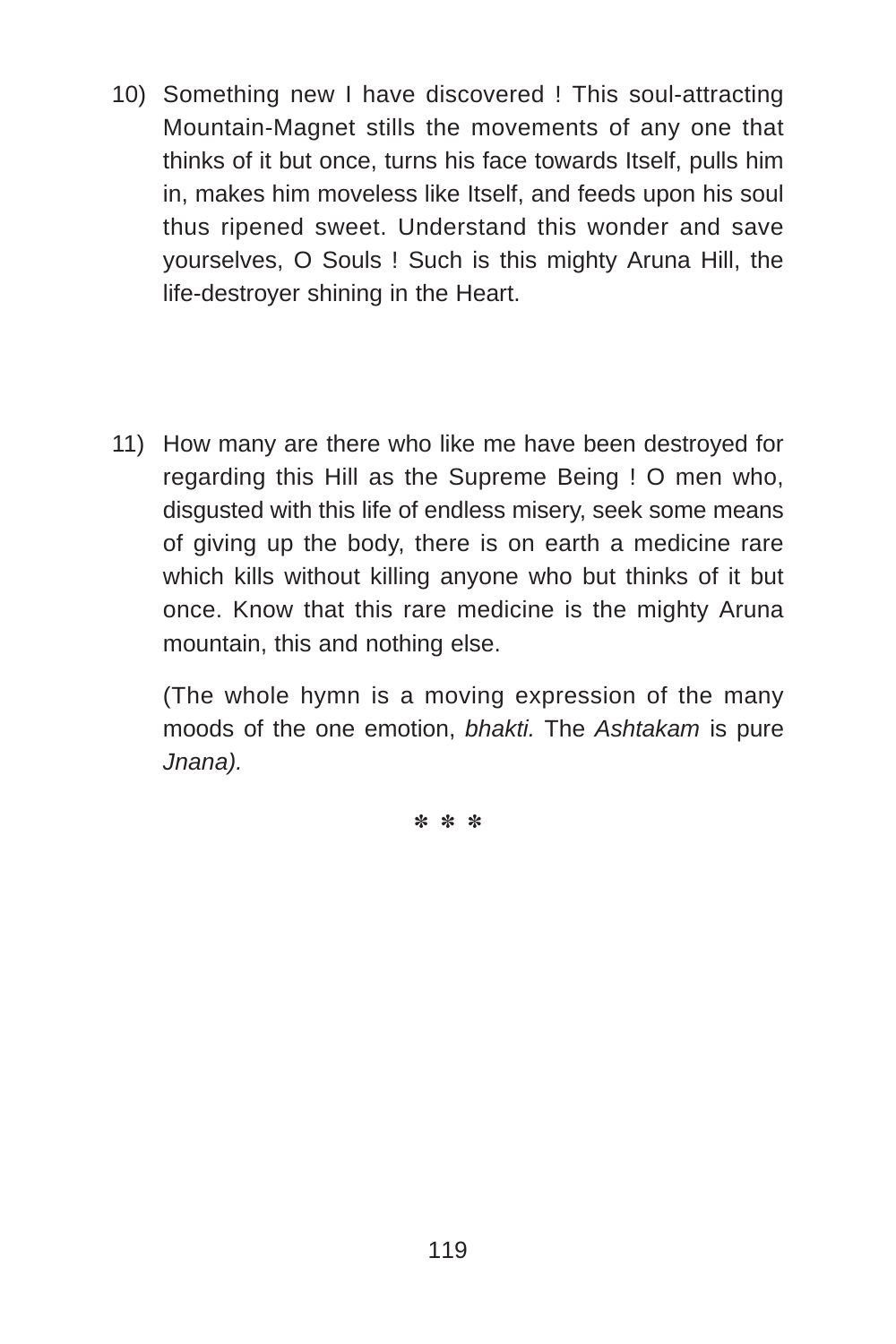### அருணசல அஷ்டகம்

1. அறிவறு கிரிஎன அமர்தரும் அம்மா அதிசயம் இதன்செயல் அறிவரிது ஆர்க்கும் அறிவறு சிறுவயது அதுமுதல் அருணு சலம்மிகப் பெரிதென அறிவின் இலங்க அறிகிலன் அதன்பொருள் அதுதிரு வண்ணு மலேயென ஒருவரால் அறிவுறப் பெற்றும் அறிவினே மருளுறுத்து அருகினில் ஈர்க்க அருகுறும் அமயம் இது அசலமாக் கண்டேன்.

கண்டவன் எவன்எனக் கருத்தினுள் நாடக்  $2^{1}$ கண்டவன் இன்றிட நின்றது கண்டேன் கண்டனன் என்றிடக் கருத்தெழ வில்லே கண்டிலன் என்றிடக் கருக்கெமு மாறுஎன் விண்டுஇது விளக்கிடும் விறல்உறு வோன்ஆர் விண்டி*லே* பண்டுநீ விளக்கினே யென்<u>ர</u>ுல் விண்டிடாது உன்நிலே விளக்கிட என்றே விண்தலம் அசலமா விளங்கிட நின்ருய்.

3. நின்னேயான் உருவென எண்ணியே நண்ண நிலமிசை மலேயெனும் நிலேயினே நீதான் உன்னுரு அருவென உன்னிடின் விண்ணேக் குறஉலகு அலேதரும் ஒருவனே ஒக்கும் உன்னுரு உனல்அற உன்னிட முந்நீர் உறுசருக் கரைஉரு எனஉரு ஒயும் என்னேயான் அறிவுற என்னுரு வேறேது இருந்தனே அருணவான் கிரியென இருந்தோய்

120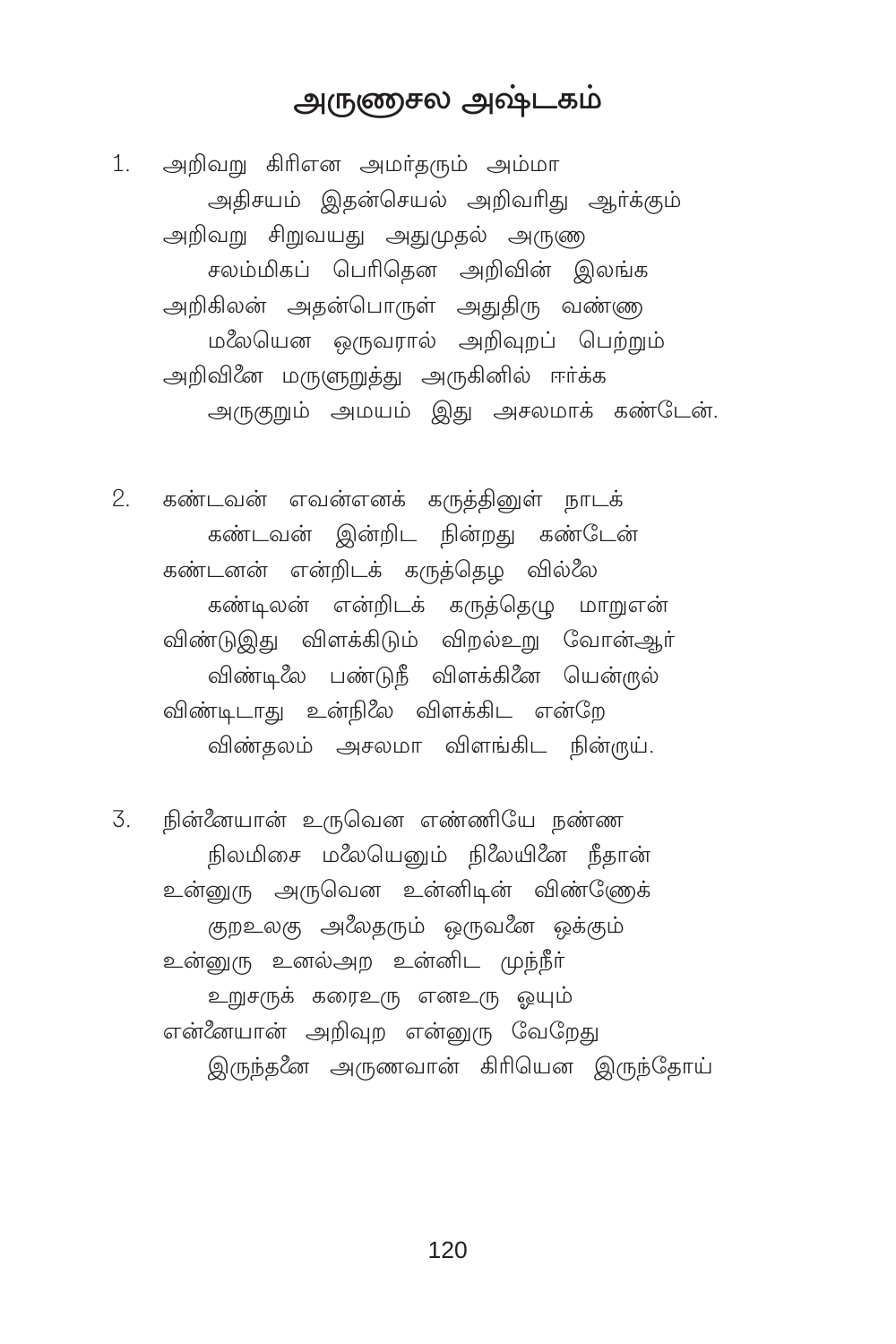# Ashtakam

- 1. Look, there it stands as if insentient. Mysterious is the way it works, beyond all human understanding. From my unthinking childhood, the immensity of Arunachala had shone in my awareness. But even when I learnt from someone that it was only Tiruvannamalai, I did not realize its meaning. When it stilled my mind and drew me to itself and I came near, I saw that it was stillness absolute.
- 2. Enquiring within "Who is the seer?" I saw the seer disappearing and That alone which stands for ever. No thought arose to say "I saw". How then could the thought arise to say "I did not see?" Who has the power to explain all this in words, when even You (as Dakshinamurti) conveyed this of yore in silence only? And in order to reveal by silence, Your state transcendent, now You stand here, a Hill resplendent soaring to the sky.
- 3. When I approach You thinking You have form, You stand here as a Hill on earth. If one regarding You as formless wants yet to see You, he is like one wandering through the world to have a look at the ether (ubiquitous, invisible). Meditating without thought on Your formless Being, my form (my separate entity) dissolves like a sugar-doll in the sea. And when I realize who I am, what being have I apart from You, O, You who stand as the mighty Aruna Hill?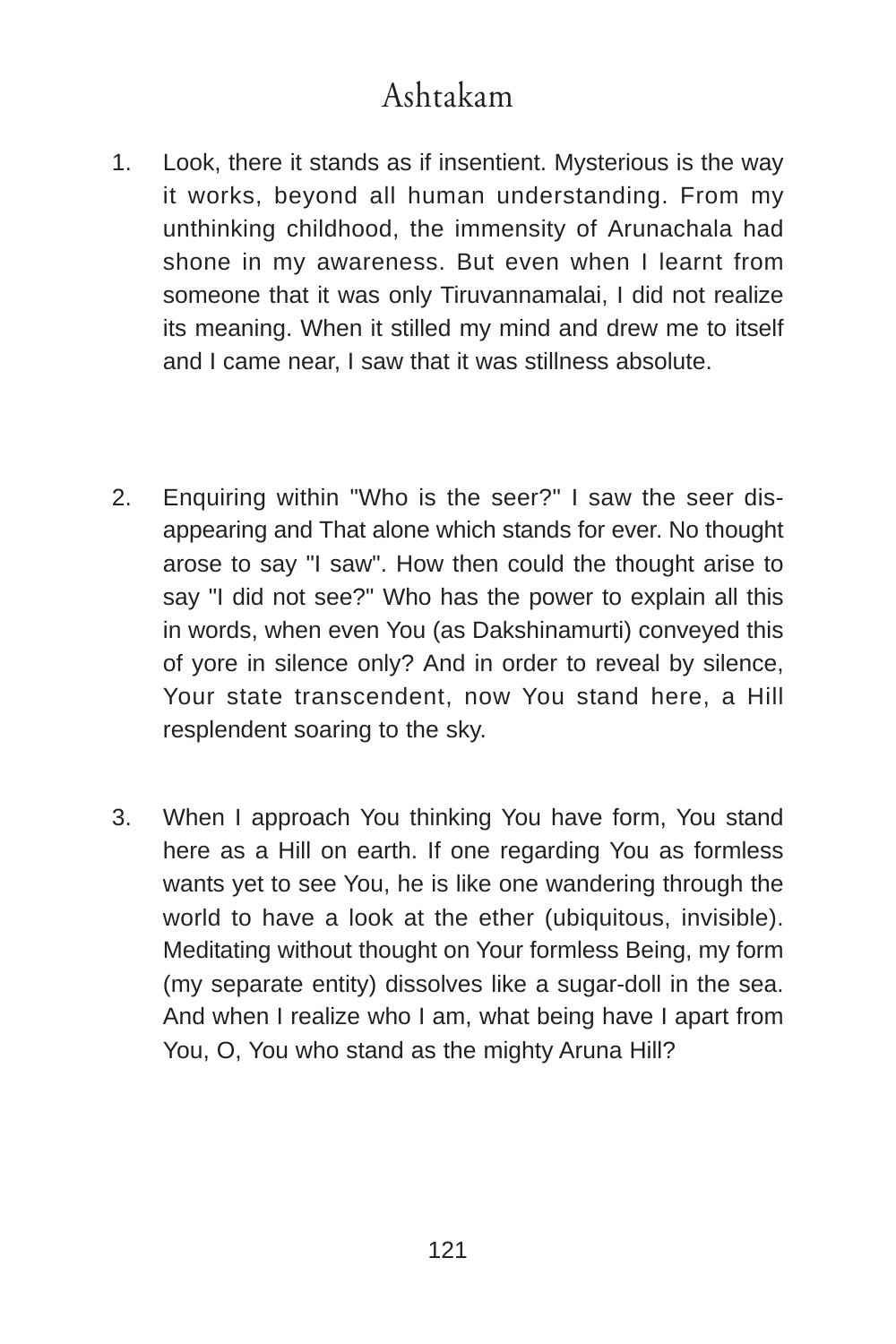4. இருந்தொளிர் உீனவிடுத்து அடுத்திடல் தெய்வம் இருட்டினே விளக்கெடுத்து அடுத்திட லேகாண் இருந்தொளிர் உணேயறி வுறுத்திடற் கென்றே இருந்தனே மதந்தொறும் விதவித உருவாய் இருந்தொளிர் உணேயறி கிலர் எனில் அன்ஞேர் இரவியின் அறிவறு குருடரே யாவாா் இருந்தொளிர் இரண்டற எனதுளத்து ஒன்ருய் இணேயறும் அருணமா மலேயெனும் மணியே.

5. மணிகளில் சரடென உயிர்தொறும் நாளு மதந்தொறும் ஒருவஞுய் மருவினே நீதான் மணிகடைந்து எனமனம் மனம்எனும் கல்லின் மறுவறக் கடையநின் அருளொளி மேவும் மணியொளி எனப்பிறிது ஒருபொருட் பற்று மருவுறல் இீலநிழற் படிதகட் டின்விண் மணிஒளி படநிழல் பதியுமோ உன்னின் மறுபொருள் அருணநல் ஒளிமலே உண்டோ.

6. உண்டுஒரு பொருள்அறி ஒளிஉள மேநீ உளதுனில் அலதிலா அதிசய சக்தி நின்றுஅணு நிழல்நிரை நினேவுஅறி வோடே நிகழ்வினேச் சுழலில்அந் நினேவொளி ஆடி கண்டன நிழற்சக விசித்திரம் உள்ளும் கண்முதல் பொறிவழி புறத்தும் ஓர் சில்லால் நின்றிடு நிழல்பட நிகர்அருட் குன்றே நின்றிட சென்றிட நினேவிட இன்றே.

122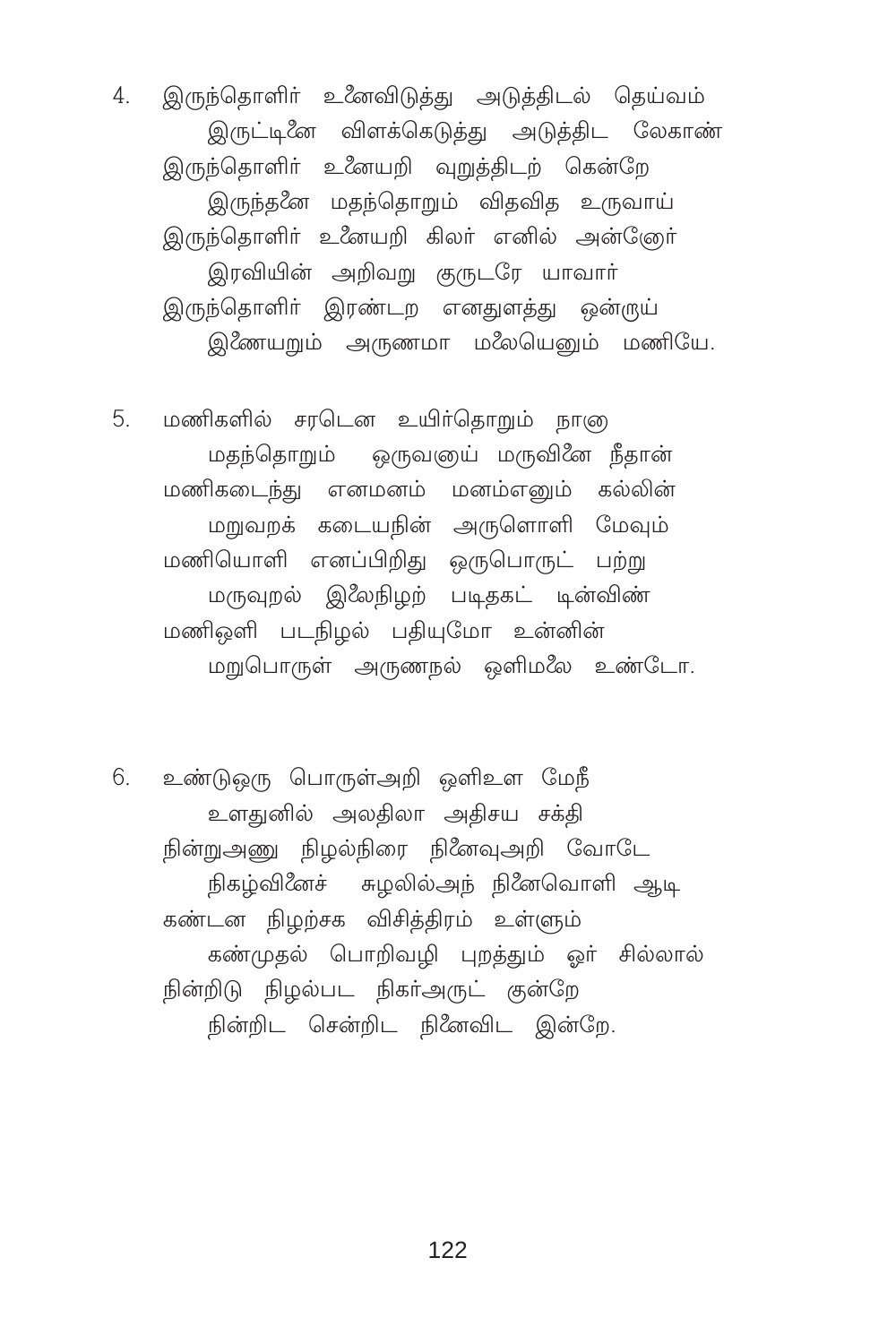- 4. To search for God ignoring You who stand as Being and shine as Awareness is like looking, lamp in hand, for darkness. In order to reveal Yourself atlast as Being and Awareness, You dwell in various forms in all religions. If still there are people who fail to see You whose Being is Awareness, they are no better than the blind who do not know the Sun. O mighty mountain Aruna, peerless Jewel, stand and shine, One without a second, the Self within my Heart.
- 5. Like the string that holds together the gems, in a necklace, You it is that penetrate and bind all beings and the various religions. If, like a gem that is cut and polished, the separate mind is whetted on the grindstone of the pure, universal Mind, it will acquire the light of your Grace and shine like a ruby whose brightness is not flawed by any other object. When once the light of the Sun has fallen on a sensitive plate, will the plate register another picture? Apart from you, O Aruna Mountain bright, auspicious does any other thing exist?
- 6. You alone exist, O Heart, the radiance of Awareness. In You a power mysterious dwells, a power which without You is nothing. From it (this power of manifestation) there proceeds, along with a perceiver, a series of subtle shadowy thoughts which, lit by the reflected light of mind amid the whirl of *prarabdha,* appear within as a shadowy spectacle of the world and appear without as the world perceived by the five senses as a film is projected through a lens. Whether perceived or unperceived, these (thoughts) are nothing apart from you, O Hill of Grace.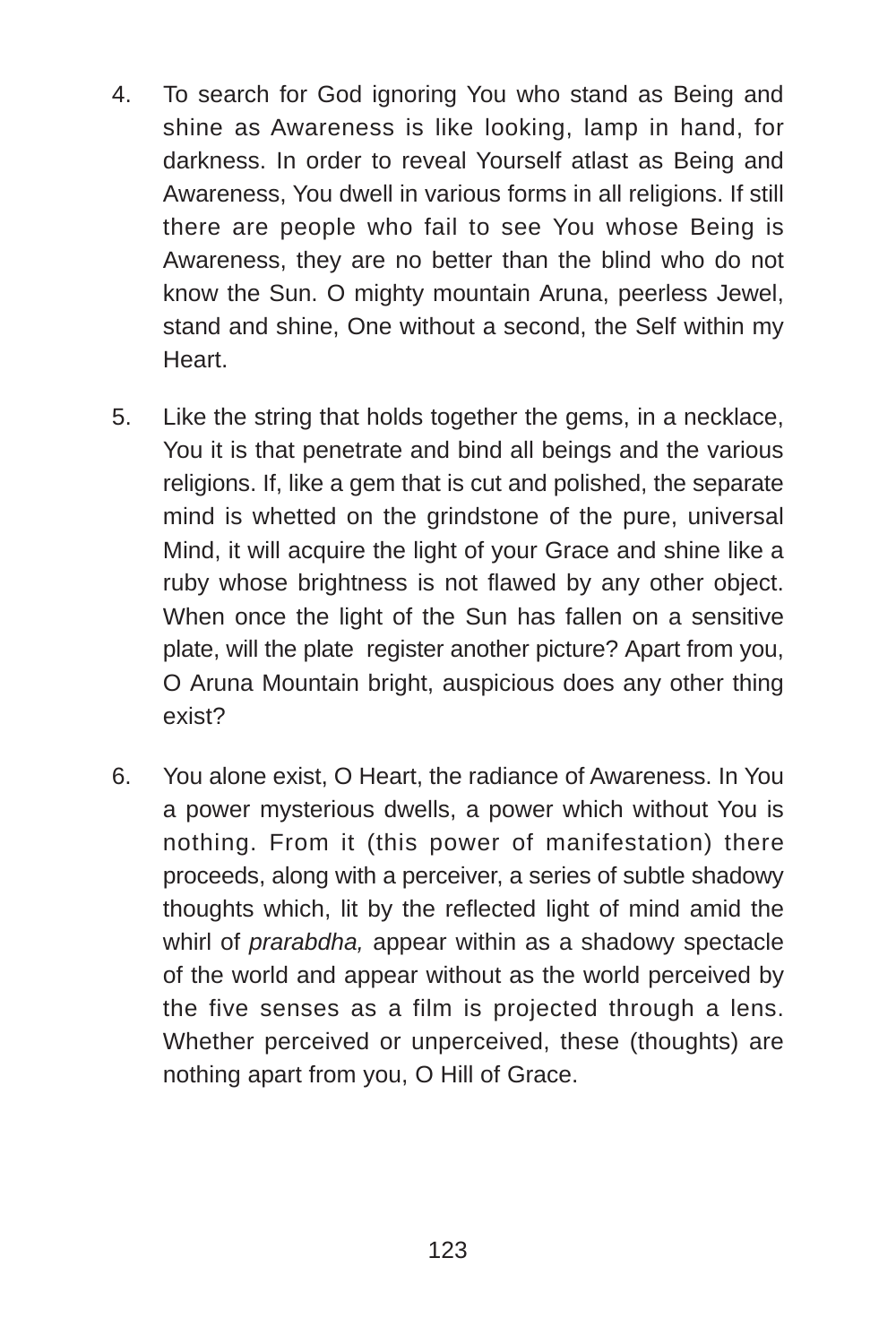7. இன்றுஅகம் எனும்நினேவு எனிற்பிற ஒன்றும் இன்றுஅது வரைபிற நினேவுஎழில் ஆர்க்குஎற்கு ஒன்றுஅகம் உதிதலம் எதுஎன உள்ளாழ்ந்து உளத்தவிசு உறின்ஒரு குடைநிழற் கோவே இன்றுஅகம் புறம்இரு வினேயிறல் சன்மம் இன்புதுன்பு இருள்ஒளி எனுங்கன இதயம் மன்றுஅகம் அசலமா நடமிடும் அருண மலேயெனும் எலேயறும் அருளொளிக் கடலே.

8. கடல்எழும் எழிலியால் பொழிதரும் நீர்தான் கடல்நிலே யடைவரை தடைசெயின் நில்லாது உடலுயிர் உனில்எழும் உணேயுறு வரையில் உறுபல வழிகளில் உழலினும் நில்லாது இடவெளி அலேயினும் நிலேயிலே புள்ளுக்கு இடநிலம் அலதிலே வருவழி செல்லக் கடன்உயிர் வருவழி சென்றிட இன்பக் கடல்உனே மருவிடும் அருணபூ தரனே.

\* \* \*

124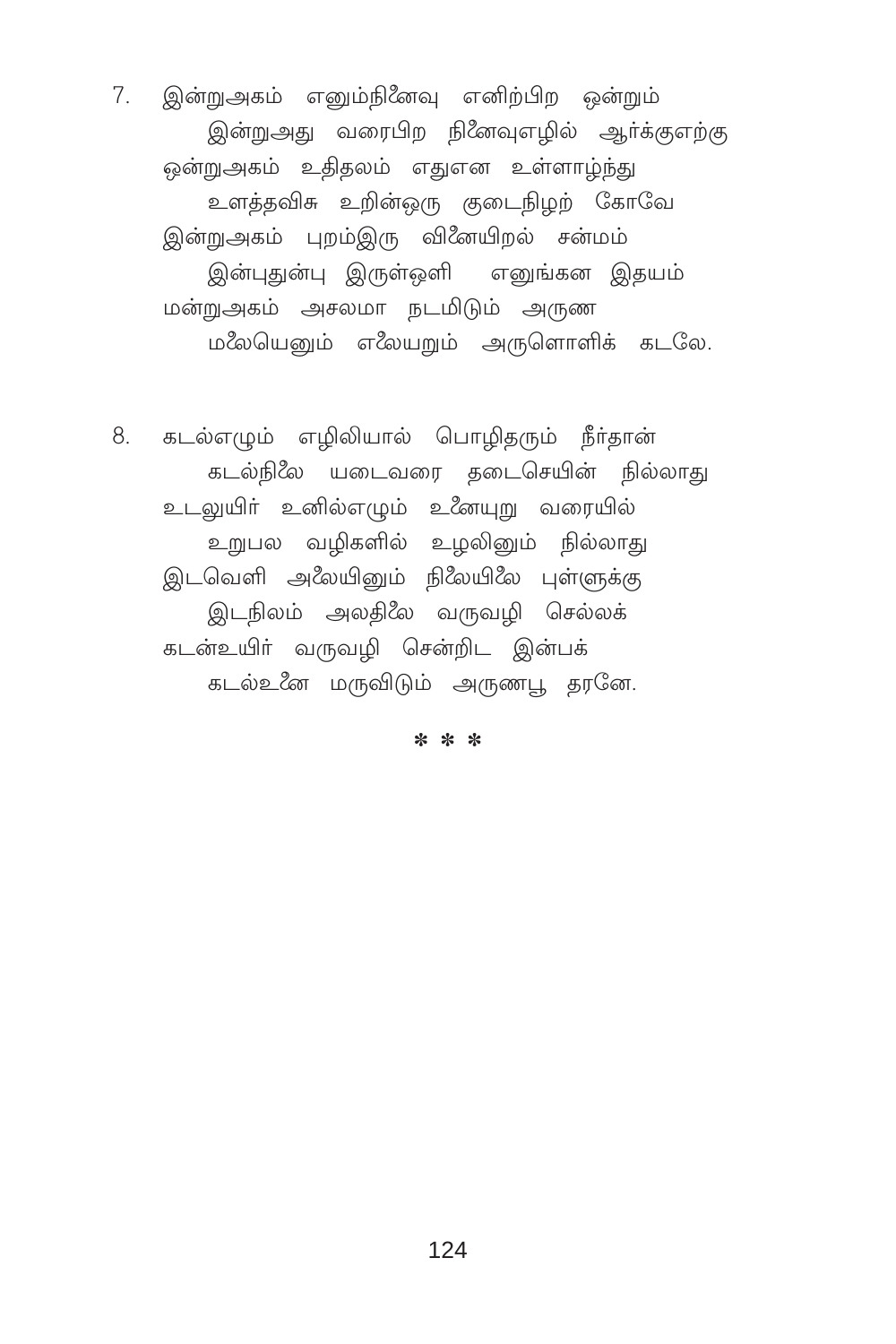- 7. Until there is the I thought there can be no other thought. When other thoughts arise, ask "To whom? To me? Where does this 'I' arise?" Thus diving inwards, if one traces the source of the mind and reaches the Heart, one becomes the Sovereign Lord of the Universe. There is no more dreaming of such as in and out, right and wrong, birth and death, pleasure and pain, light and darkness, O boundless ocean of Grace and Light, Arunachala dancing the dance of stillness in the dancing Hall of the Heart.
- 8. The raindrops showered down by the clouds, risen from the sea cannot rest until they reach, despite all hindrance, once again their ocean home. The embodied soul from You proceeding may through various ways self-chosen wander aimless for a while, but cannot rest till it rejoins You, the source. A bird may hover here and there and cannot in midheaven stay. It must come back the way it went to find at last on earth alone its resting place. Even so the soul must turn to You O, Aruna Hill, and merge again in You alone, Ocean of bliss.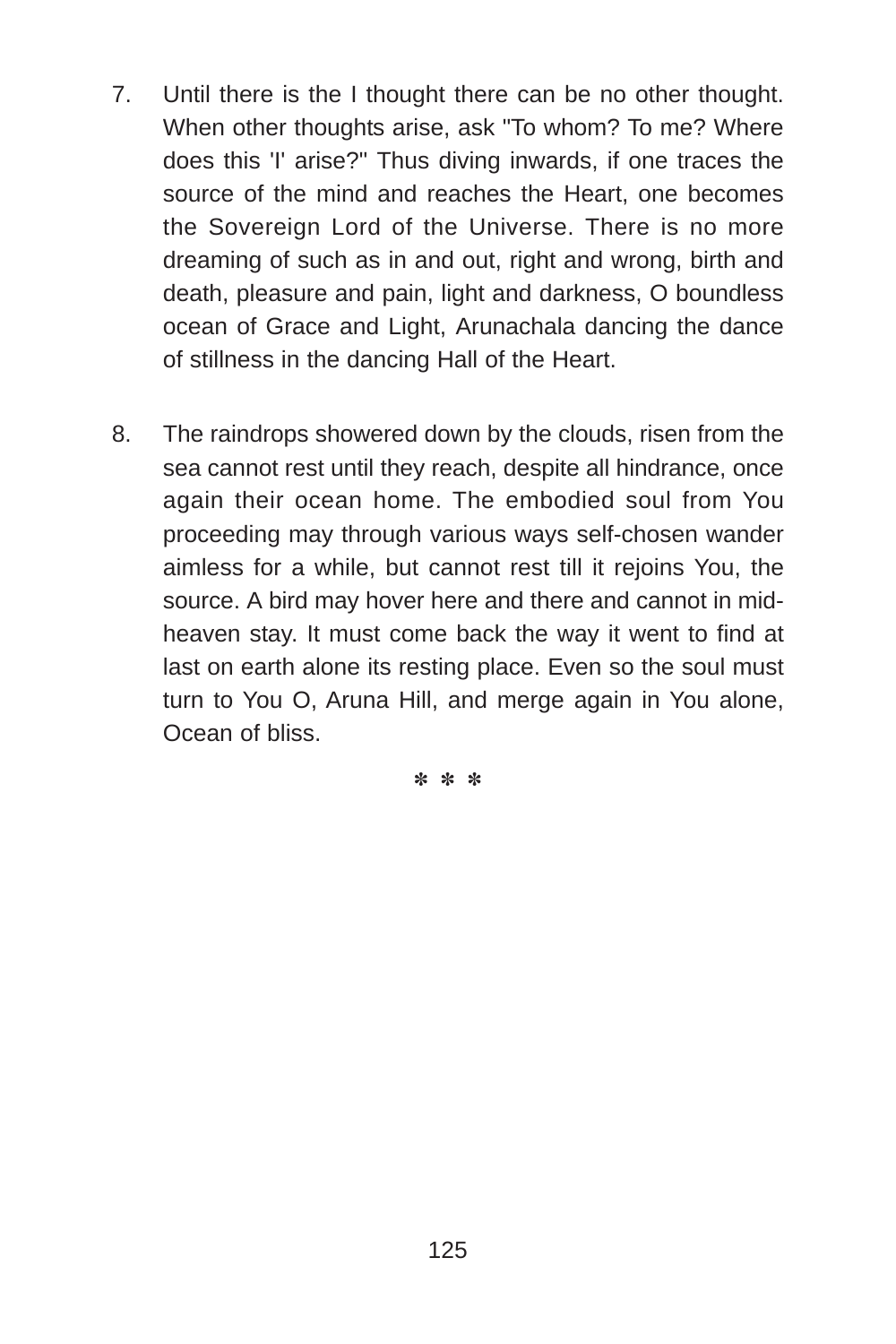## அருணுசல பஞ்சரத்னம்

### வெண்பா

- அருள்நிறை வான அமுதக் கடலே  $1.$ விரிகதிரால் யாவும் விழுங்கும் – அருண கிரிபரமான் மாவே கிளருளப்பு, நன்ருய் விரிபரிதி யாக விளங்கு.
- 2. சித்திரமாம் இஃதெல்லாம் செம்மலேயே நின்பாலே உத்திதமாய் நின்றே ஒடுங்கிடுமால் – நித்தியமும் நான்என்று இதயம் நடித்திடுவை யால்உன்போ் தான்இதயம் என்றிடுவர் தாம்.
- 3. அகமுகமா அந்த அமலமதி தன்ஞல் அகமிதுதான் எங்கெழும் என்று ஆய்ந்தே – அகவுருவை நன்கறிந்து முந்நீர் நதிபோலு மோயுமே உன்கண்அரு ளுசலனே ஒர்.
- 4. வெளிவிடயம் விட்டு விளங்கும்அரு ணேசா வளியடக்க நிற்கும் மனத்தால் – உளமதனில் உன்னேக் கியானிக்கு யோகி ஒளிகாணும் உன்னில் உயர்வுறும் ஈதுஉன்.
- 5. உன்னிடத்தில் ஒப்புவித்த உள்ளத்தால் எப்பொழுதும் உன்னேக்கண்டு எல்லாமும் உன்னுருவாய் – அன்னியமில் அன்புசெயும் அன்டேுன் அருணுசலா வெல்கும் இன்புருவாம் உன்னில்ஆழ்ந் கே.

 $x^2$   $x^2$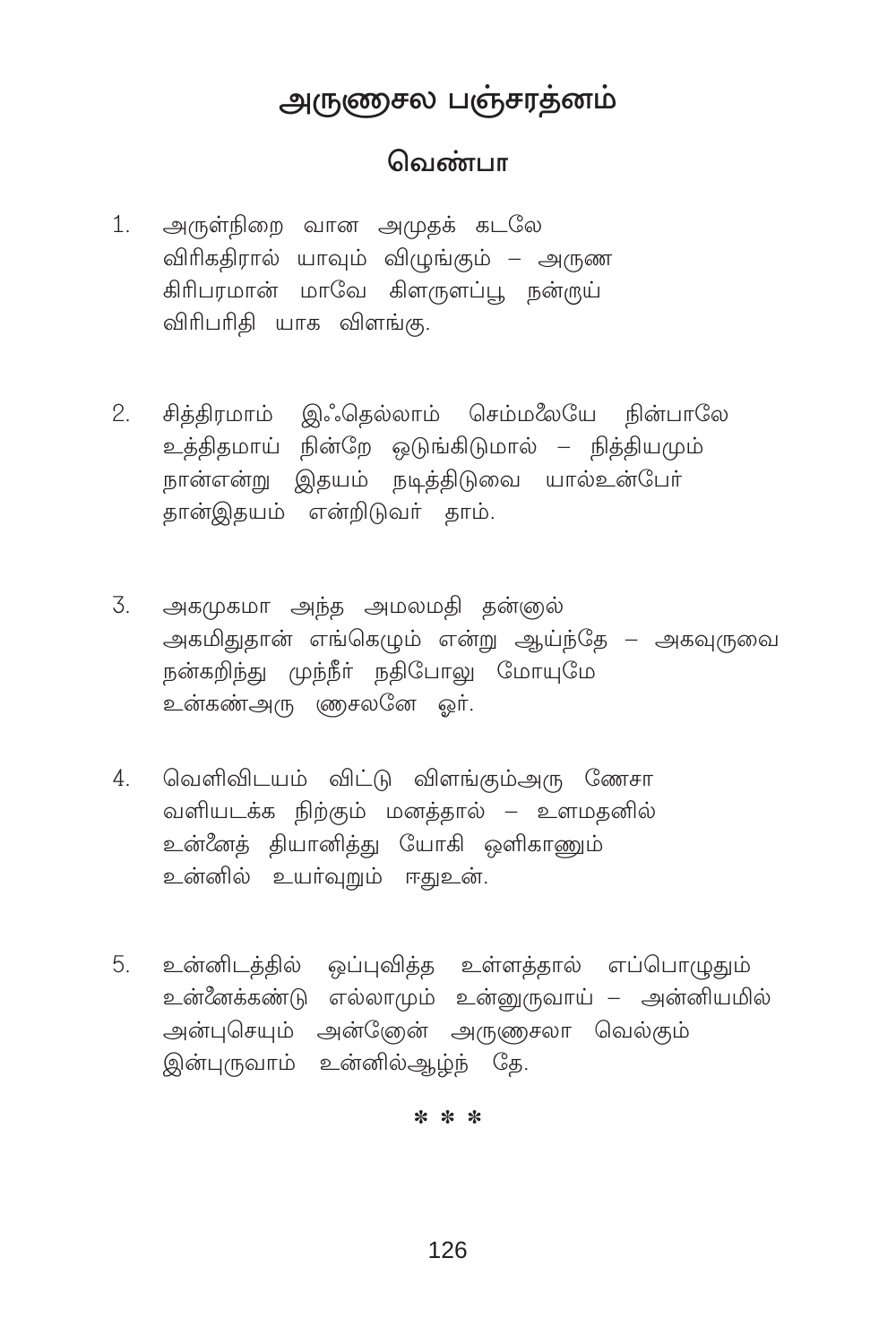## Arunachala Pancharatnam

Ocean of Nectar, full of grace, O Self supreme, O Mount of Light, Whose spreading rays engulf all things. Shine as the Sun which makes The heart-lotus blossom fair.

As on a screen a wondrous picture, On You, fair Mount, is all this world Formed and sustained and then withdrawn. Ever as 'I' in the heart you dance. Hence are you called the Heart.

He whose pure mind turned inward searches Whence this 'I' arises knows The Self aright and merges in You, Aruna Hill, As a river in the sea.

The yogi who, leaving outward objects And restraining mind and breath, Holds you deep within the Heart Sees, bright Aruna Lord, in you The light and rises to great heights.

He who, with Heart to you surrendered, Beholds for ever you alone, Sees all things as forms of you And loves and serves them as none other Than the Self, O Aruna Hill, Triumphs because he is immersed In you whose being is pure bliss.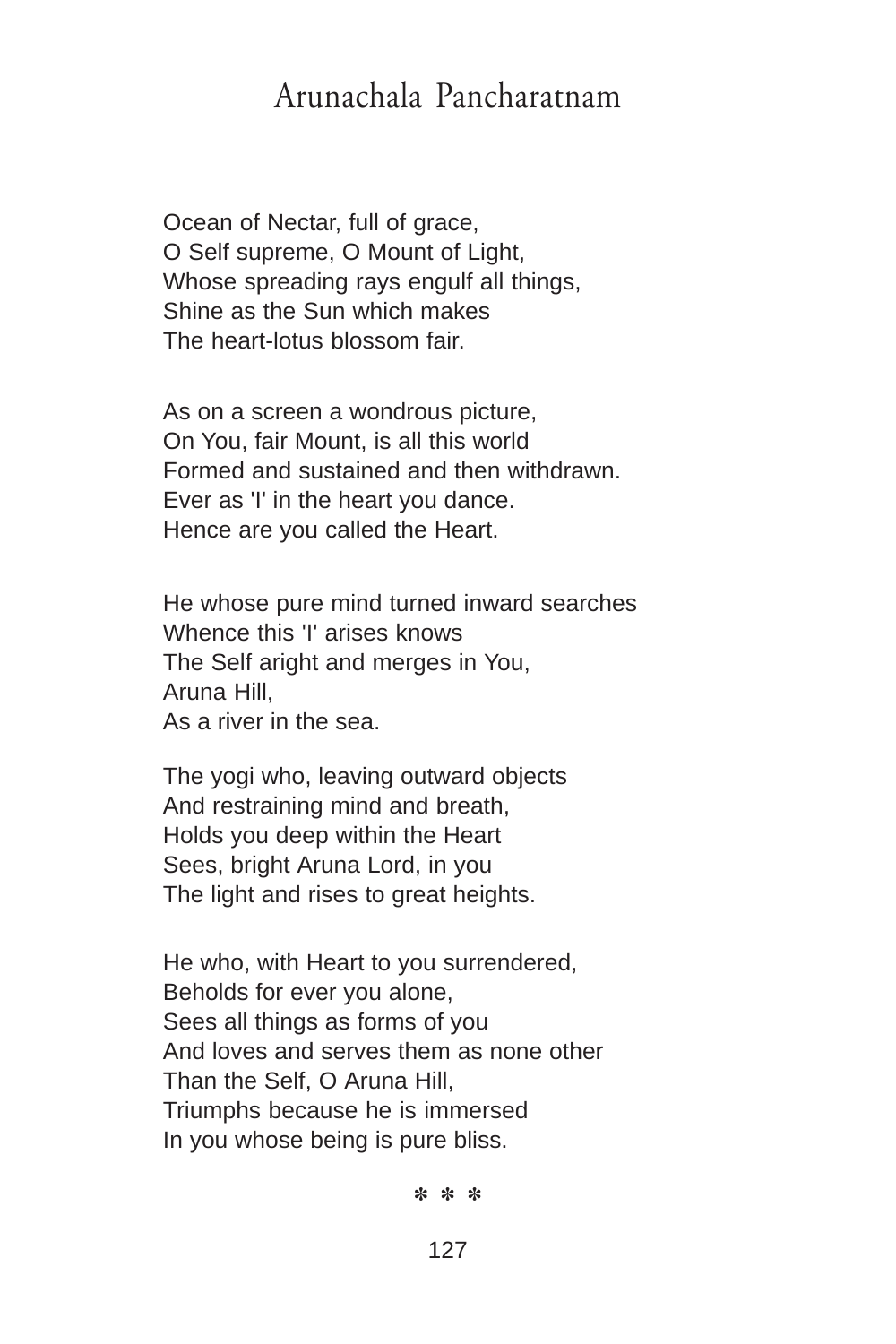### ஏகான்ம பஞ்சகம்

### வெண்பா

1. தன்னே மறந்து தனுவேதா ஞுவெண்ணி யெண்ணில் பிறவி யெடுத்திறுதி – தன்னே யுணர்ந்துதா ஞத லுலகசஞ் சாரக் கனவின் விமிக்கலே காண்.

- தானிருந்துந் தாளுகத் தன்னேத்தா ஞனெவன்  $2.$ யானிருக்குந் தான மெதுவெனக்கேட் – பானுக்கு யானெவ னெவ்விடம் யாளை னென்றமது பானனே யீடு பகர்.
- $\overline{3}$ தன்னுட் டனுவிருக்கத் தானச் சடவுடலந் தன்னு ளிருப்பதாத் தானுன்னு – மன்னவன் சித்திரத்தி னுள்(ளுளதச் சித்திரத்துக் காதார வக்கிர மென்றெண்ணு வான்.
- 4. பொன்னுக்கு வேருகப் பூடண முள்ளதோ தன்னே விடுத்துத் தனுவேது – தன்னேத் தனுவென்பா னஞ்ஞானி தாஞகக் கொள்வான் றனேயறிந்த ஞானி தரி.
- 5. எப்போதும் முள்ளதவ் வேகான்ம வத்துவே யப்போதவ் வத்துவை யாதிகுரு – செப்பாது செப்பித் தெரியுமா செய்தன ரேலெவர் செப்பிக் கெரிவிப்பர் செப்பு.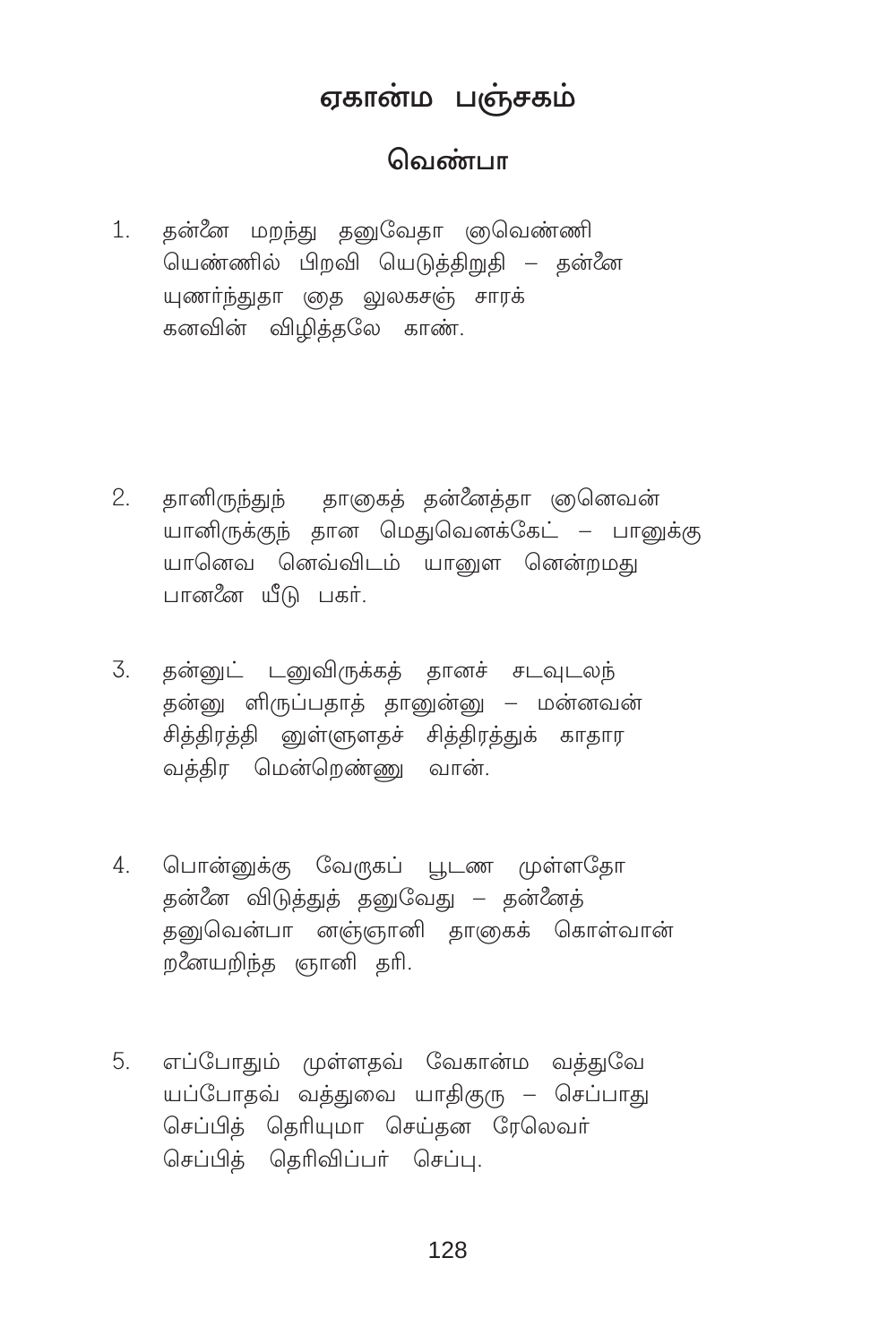## Five Stanzas on the one Self

- 1. When, forgetting the Self, one thinks That the body is oneself and goes Through innumerable births And in the end remembers and becomes The Self, know this is only like Awaking from a dream wherein One has wandered over all the world.
- 2. One ever is the Self. To ask oneself "Who and whereabouts am I?" Is like the drunken man's enquiring "Who am I?" and "Where am I?"
- 3. The body is within the Self. And yet One thinks one is inside the inert body, Like some spectator who supposes That the screen on which the film is thrown Is within the picture.
- 4. Does an ornament of gold exist Apart from the gold? Can the body exist Apart from the Self? The ignorant one thinks "I am the body"; The enlightened knows "I am the Self."
- 5. The Self alone, the Sole Reality, Exists for ever, If of yore the First of Teachers Revealed It through unbroken silence Say who can reveal It in spoken words?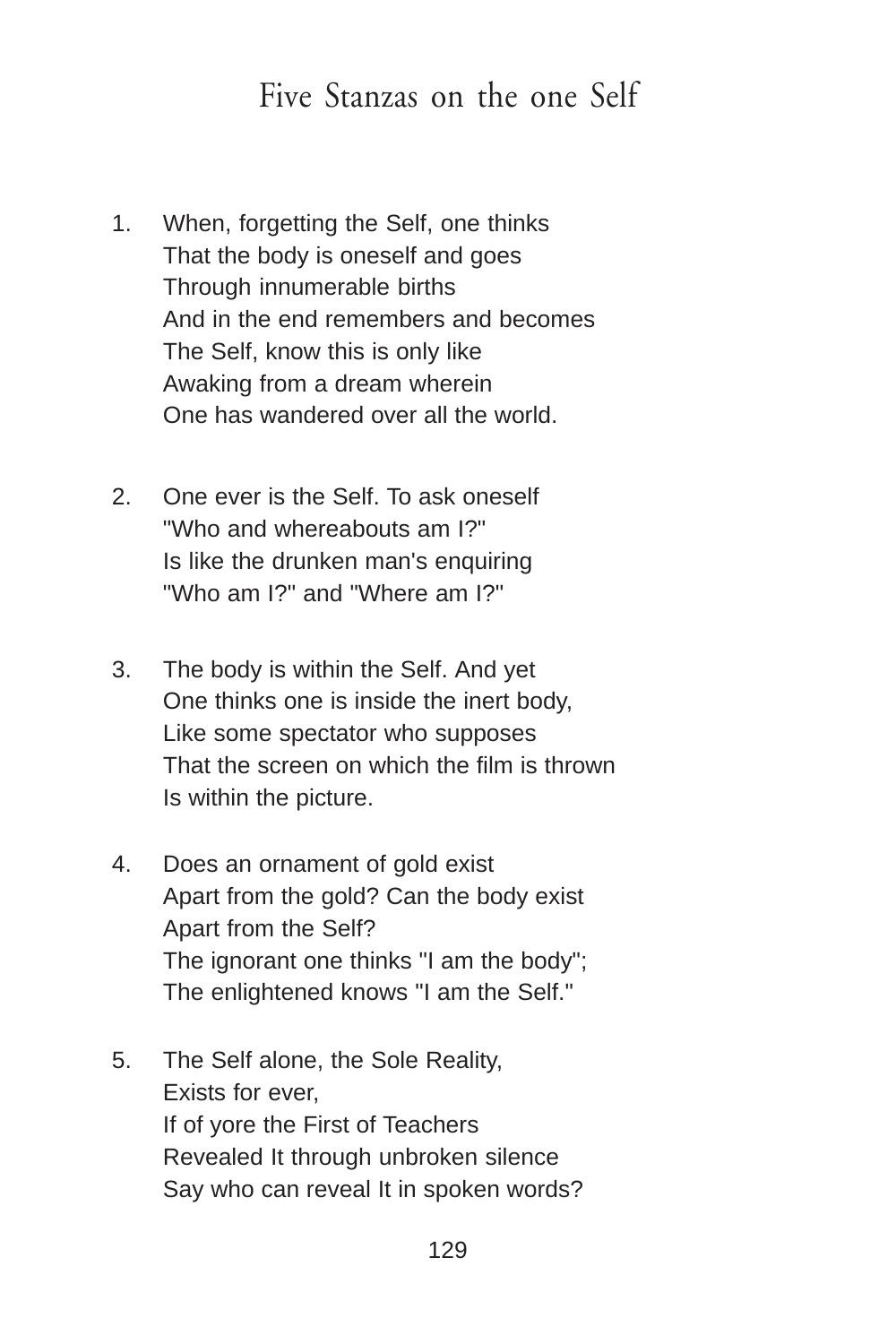## அப்பளப்பாட்டு

### பல்லலி

அப்பள மிட்டுப் பாரு – அத்தைச் சாப்பிட்டுன் ஞசையைத் தீரு.

### **அநுபல்லவி**

இப்புவி தன்னி லேங்கித் திரியாமற் சற்போ தசுக சற்குரு வானவர் செப்பாது சொன்ன தத்துவ மாகிற வொப்புயர் வில்லா வோர்மொழி யின்படி – (அப்)

#### சாணங்கள்

- தானல்லா வைங்கோச க்ஷேத்ர மிதில்வளர்  $1.$ தானென்னு மானமாந் தான்ய வுளுந்தை நாளுரென் ஞான விசாரத் திரிகையி .<br>(தையில் வென்றே யுடைக்குப் பொடிக்கு – (அப்)
- சத்சங்க மாகும் பிரண்டை ரசத்தொடு  $2.$ சமகம மாகின்ற ஜீரக மிளகுட பைாகி யாகமவ் வப்போ டுள்ள<mark>ா</mark>ல் வாசனே யாம்பெருங் காயமுஞ் சேர்த்து — (அப்)
- கன்னெஞ்சி ஞஞ னென்று கலங்காம 3. லுண்முக வுலக்கையா லோயா கிடித்து சாந்தமாங் குமவியாற் சமமான பலகையிற் சந்ததஞ் சலிப்பற சந்தோஷ மாகவே –  $(\overline{\bigoplus} \overline{L})$
- $4<sup>1</sup>$ மோனமுத் ரையாகு முடிவில்லாப் பாத்ரத்தில் ஞாஞக்னி யாற்காயு நற்பிரம்ம நெய்யதி .<br>ளுனது வாகவே நாளும் பொரித்துக் தானே தாஞக புஜிக்கத் தன்மய –  $(\bigoplus \dot\sqcup)$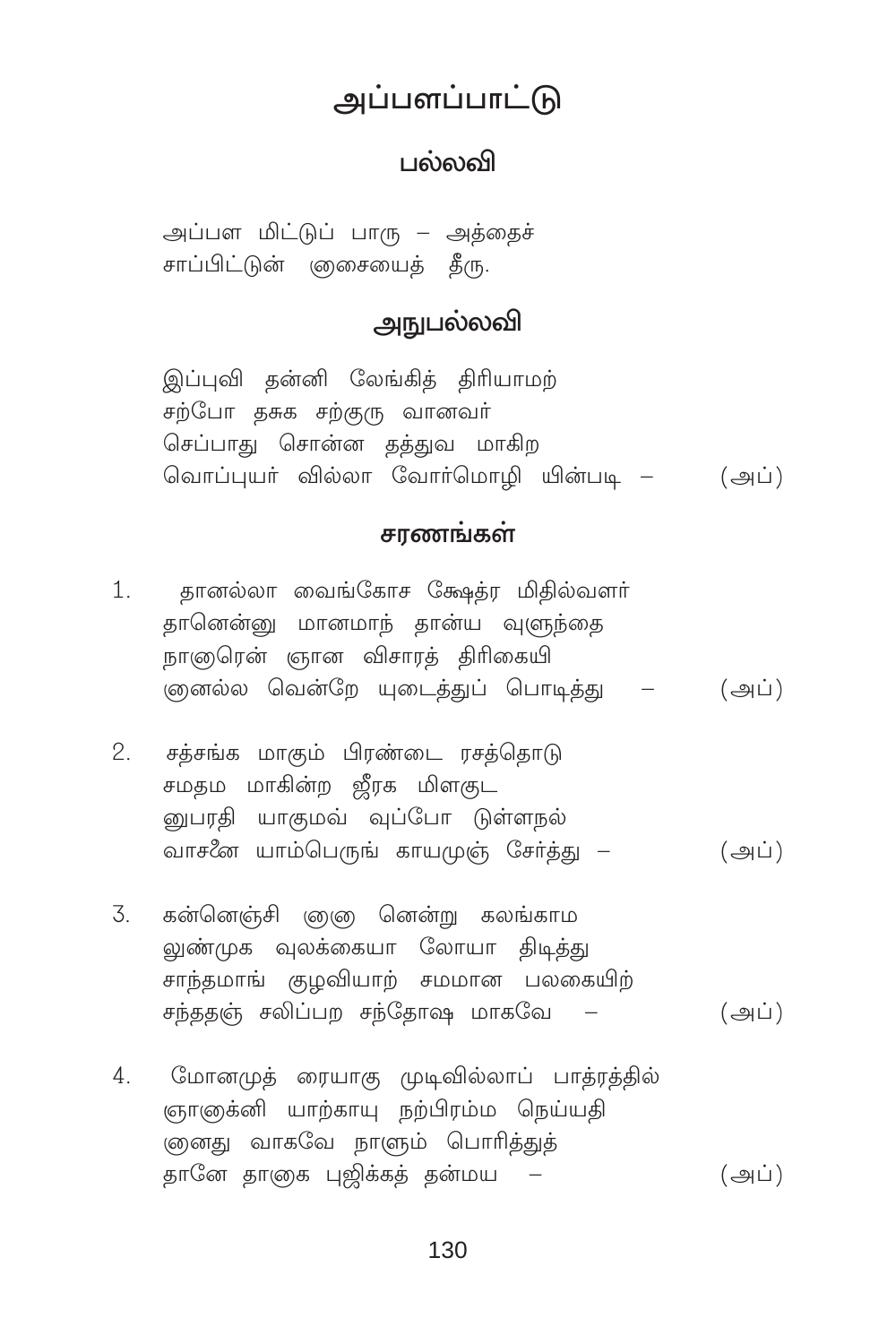# Appalam Song

Try and make some appalams. Eat them and your longing satisfy. Don't roam the world disconsolate. Heed the word, unique, unspoken Taught by the teacher true who teaches The truth of Being-Awareness-Bliss.

- 1. Take the black-gram, Ego-self, Growing in the five-fold body-field And grind it in the quern, The wisdom-quest of 'Who am I?' Reducing it to finest flour.
- 2. Mix it with *pirandai*-juice, Which is holy company, Add mind-control, the cummin-seed, The pepper of self-restraint, The salt of non-attachment, And asafoetida, the aroma Of virtuous inclination.
- 3. In the heart-mortar place the dough. And with mind-pestle inward turned, Pound it hard with strokes of 'I', 'I', Then flatten it with the rolling-pin Of stillness on the level slab (of Being). Work away, untiring, steady, cheerful.
- 4. Put the appalam in the ghee of Brahman Held in the pan of infinite silence And fry it over the fire of knowledge. Now as I transmuted into That, Eat and taste the Self as Self, Abiding as the Self alone.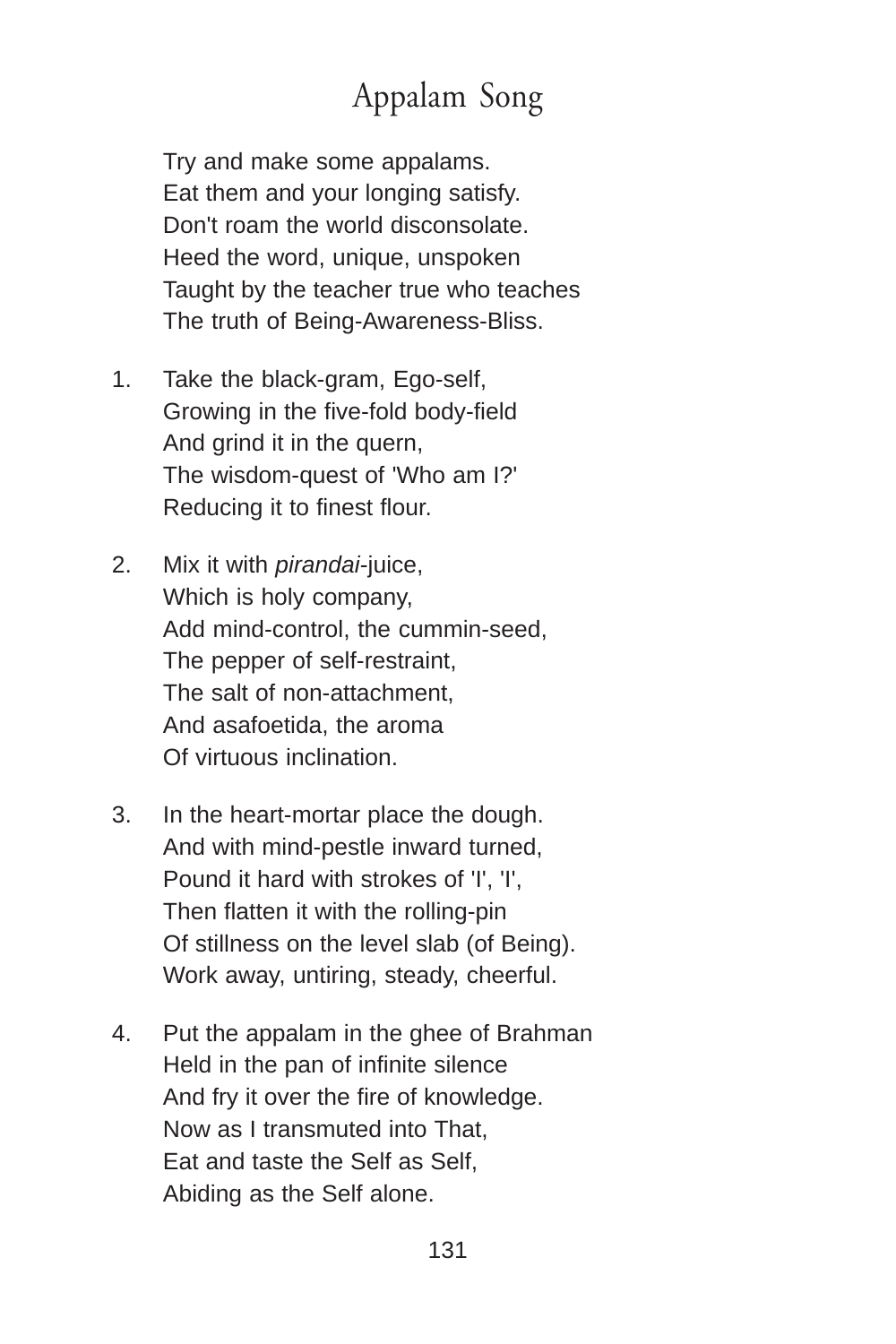# ஆன்ம விக்கை

#### பல்லவி

ஐயே! யதிசுலபம் – ஆன்மவித்தை ஐயே! யதிசுலபம்.

#### அநுபல்லவி

நொய்யாா் தமக்குமுளங் கையா மலகக்கனி பொய்யா யொழியமிகு மெய்யா யுளதான்மா. (ஐயே)

#### சாணங்கள்

- 1. மெய்யாய் நிரந்தரந்தா *ீ*னயா திருந்திடவும் பொய்யா முடம்புலக மெய்யா முளேத்தெழும்பொய் மையார் நினேவணுவு முய்யா தொடுக்கிடவே மெய்யா ரிதயவெளி வெய்யோன் சுயமான்மா – விளங்குமே; இருளடங்குமே; இடரொடுங்குமே; இன்பம் பொங்கமே.  $\left(\frac{\infty}{2} + \frac{\infty}{2} + \frac{\infty}{2}\right)$
- $\mathcal{P}$ ஊு ரூடலிதுவே நானு மெனுநினேவே நாளு நினேவுகள்சே ரோர்நா ரெனுமதளு ளு ரிடமெதென்றுட் போனு நினேவுகள்போய் நாளு னெனக்குகையுட் டாளுய்த் திகமுமான்ம – ஞானமே: இதுவே மோனமே: ஏக வானமே: இன்பத் தானமே.  $(m<sup>o</sup>)(m<sup>o</sup>)$
- தன்னே யறிதலின்றிப் பின்னே யெதறிகிலென் 3. றன்னே யறிந்திடிற்பின் னென்னே யுளதறிய பின்ன வுயிர்களில பின்ன விளக்கெனுமக் தன்னேத் தனிலுணர மின்னுந் தனுளான்ம – ப்ரகாசமே; அருள் விலாசமே; அகவிநாசமே; இன்ப விகாசமே.  $(m<sup>o</sup>)(m<sup>o</sup>)$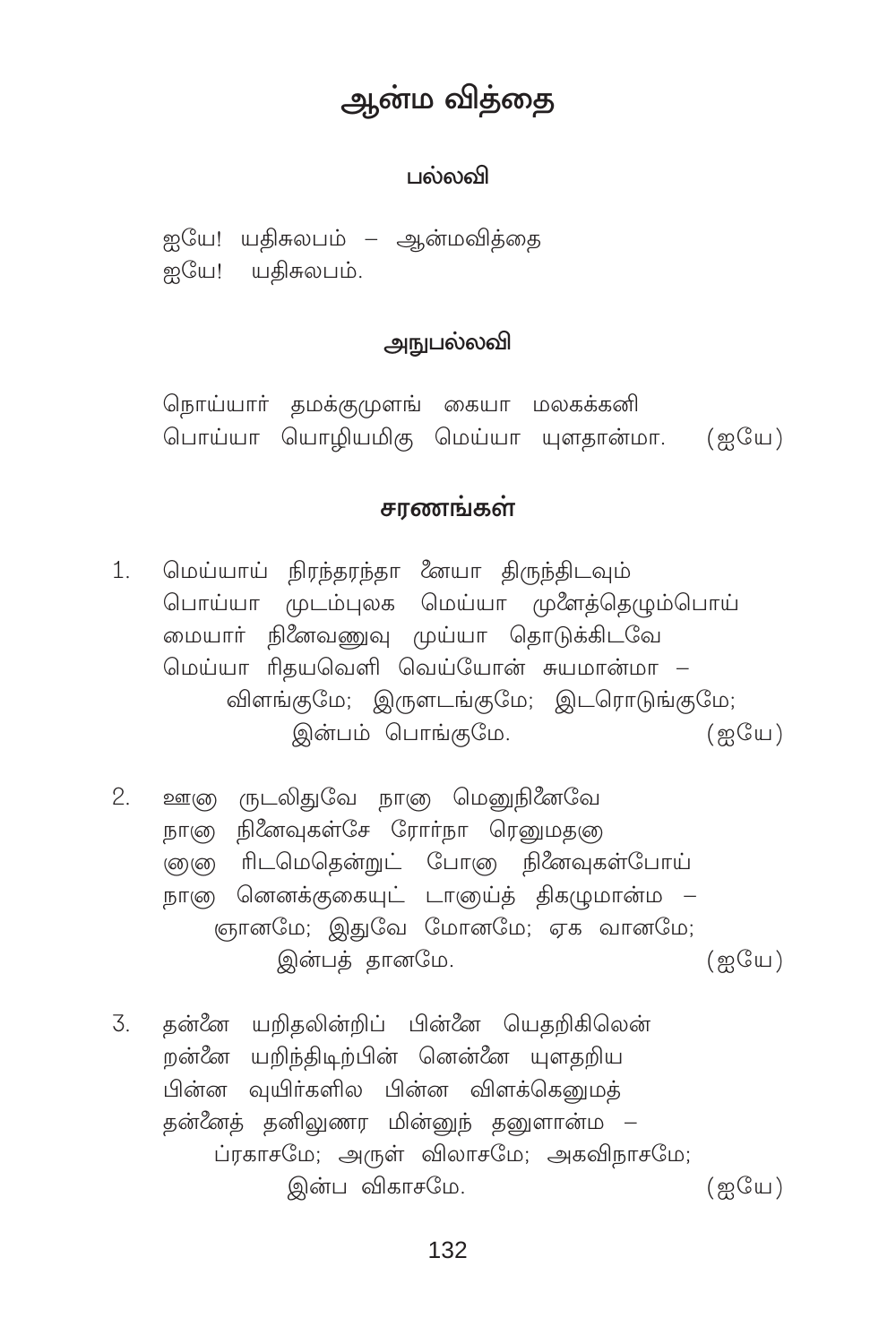# Self-Knowledge

## (Atma Vidya)

Lo, very easy is Self-Knowledge, Lo, very easy indeed.

Even for the most infirm So real is the Self That compared with it the *amlak* In one's hand appears a mere illusion.

- 1. True, strong, fresh for ever stands The Self. From this in truth spring forth The phantom body and phantom world. When this delusion is destroyed And not a speck remains, The Sun of Self shines bright and real In the vast heart-expanse. Darkness dies; afflictions end; And Bliss wells up.
- 2. The thought 'I am the body' is the thread On which are strung together various thoughts. Questing within enquiring 'Who am I? And whence this thought?' all other thoughts Vanish. And as I, I within the Heart-cave The Self shines of its own accord. Such Self-awareness is the only Heaven, This stillness, this abode of Bliss.
- 3. Of what avail is knowing things Other than the Self? And the Self being known, What other thing is there to know? That one light that shines as many selves, Seeing this Self within As Awareness' lighting flash; The play of Grace; the ego's death; The blossoming of Bliss.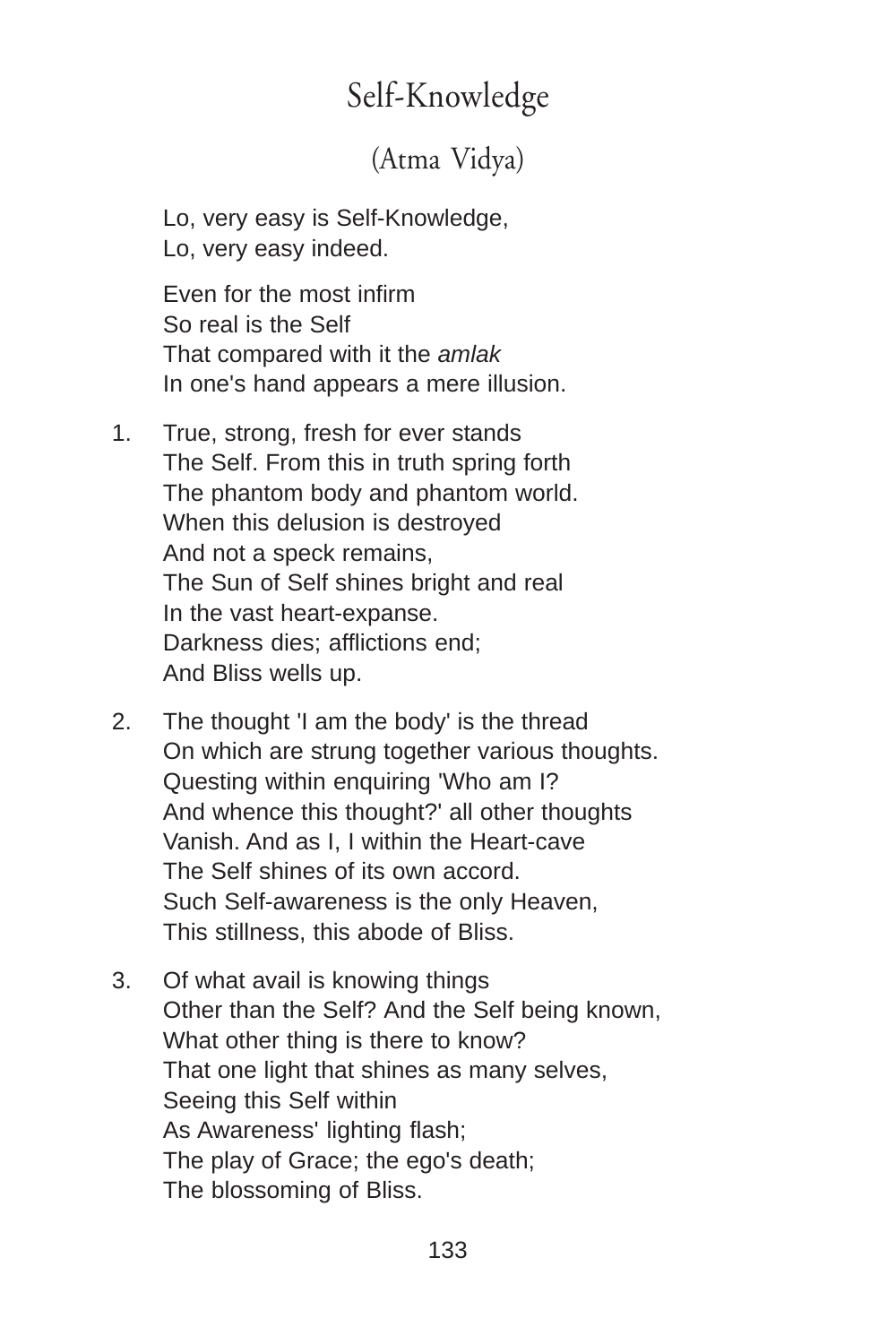- 4. கன்மா திகட்டவிழ சென்மா திநட்டமெழ வெம்மார்க் கமதனினு மிம்மார்க் கமிக்கெளிது சொன்மா னததனுவின் கன்மா திசிறிதின்றிச் சும்மா வமா்ந்திருக்க வம்மா வகத்திலான்ம – சோதியே; நிதானு பூதியே; இராது பீதியே; இன்பவம் போதியே.  $(m<sup>o</sup>)$
- விண்ண தியவிளக்குங் கண்ண தியபொறிக்குங் 5. கண்ணு மனக்கணுக்குங் கண்ணய் மனவிணுக்கும் விண்ண யொருபொருள்வே றெண்ண திருந்தபடி யுண்ணு டுளத்தொளிரு மண்ணு மலேயெளுன்மா – காணுமே; அருளும் வேணுமே; அன்பு பூணுமே;  $(g\mathbb{G})$ இன்பு தோணுமே.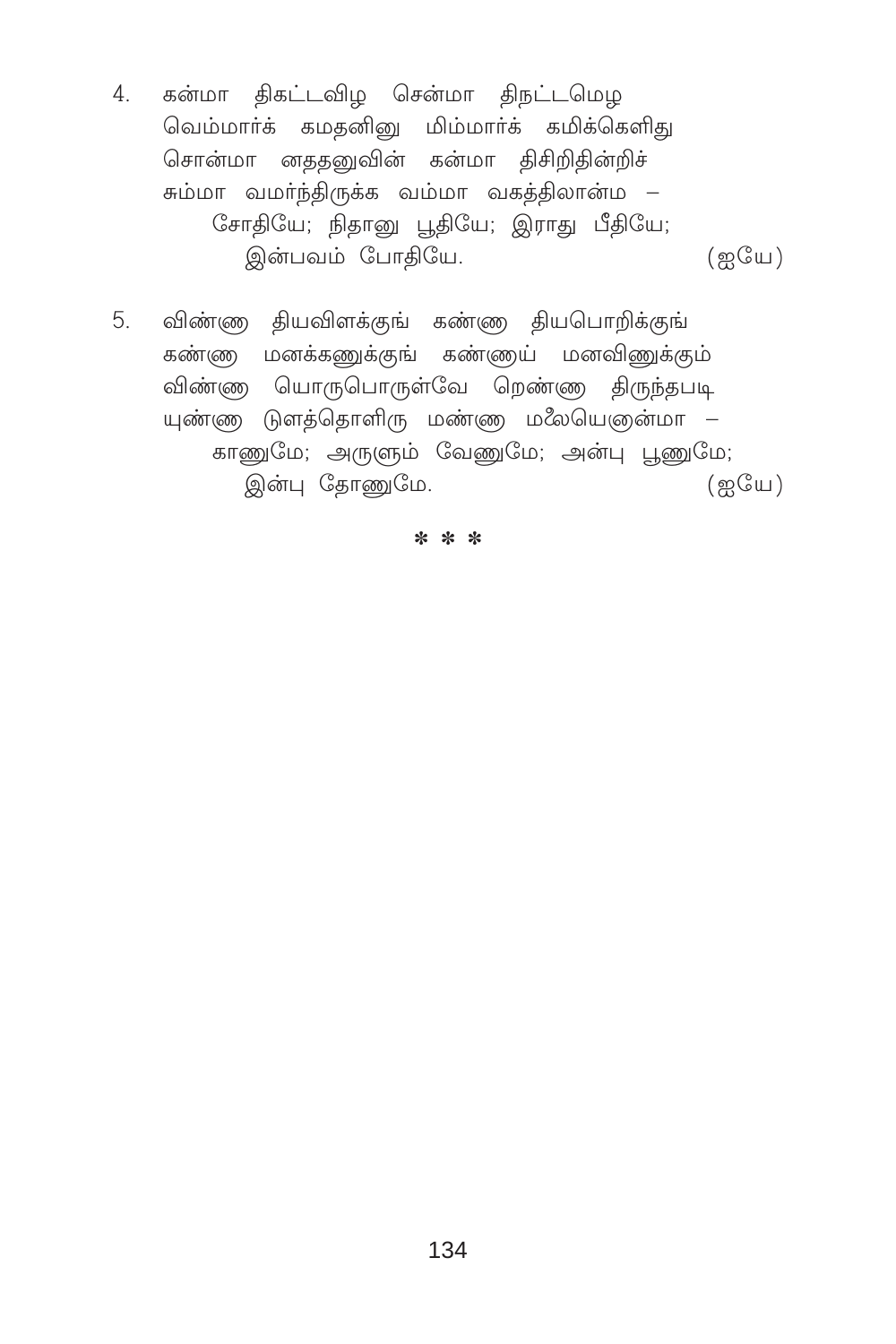- 4. For loosening Karma's bonds and ending births, This path is easier than all other paths. Abide in stillness, without any stir Of tongue, mind, body. And behold The effulgence of the Self within; The experience of Eternity; absence Of all fear; the ocean vast of Bliss.
- 5. Annamalai the Self, the Eye Behind the Eye of mind which sees The eye and all the other senses Which know the sky and other elements, The Being which contains, reveals, perceives The inner sky that shines within the Heart When the mind free of thought turns inward. Annamalai appears as my own Self, True, Grace is needed; Love is added. Bliss wells up.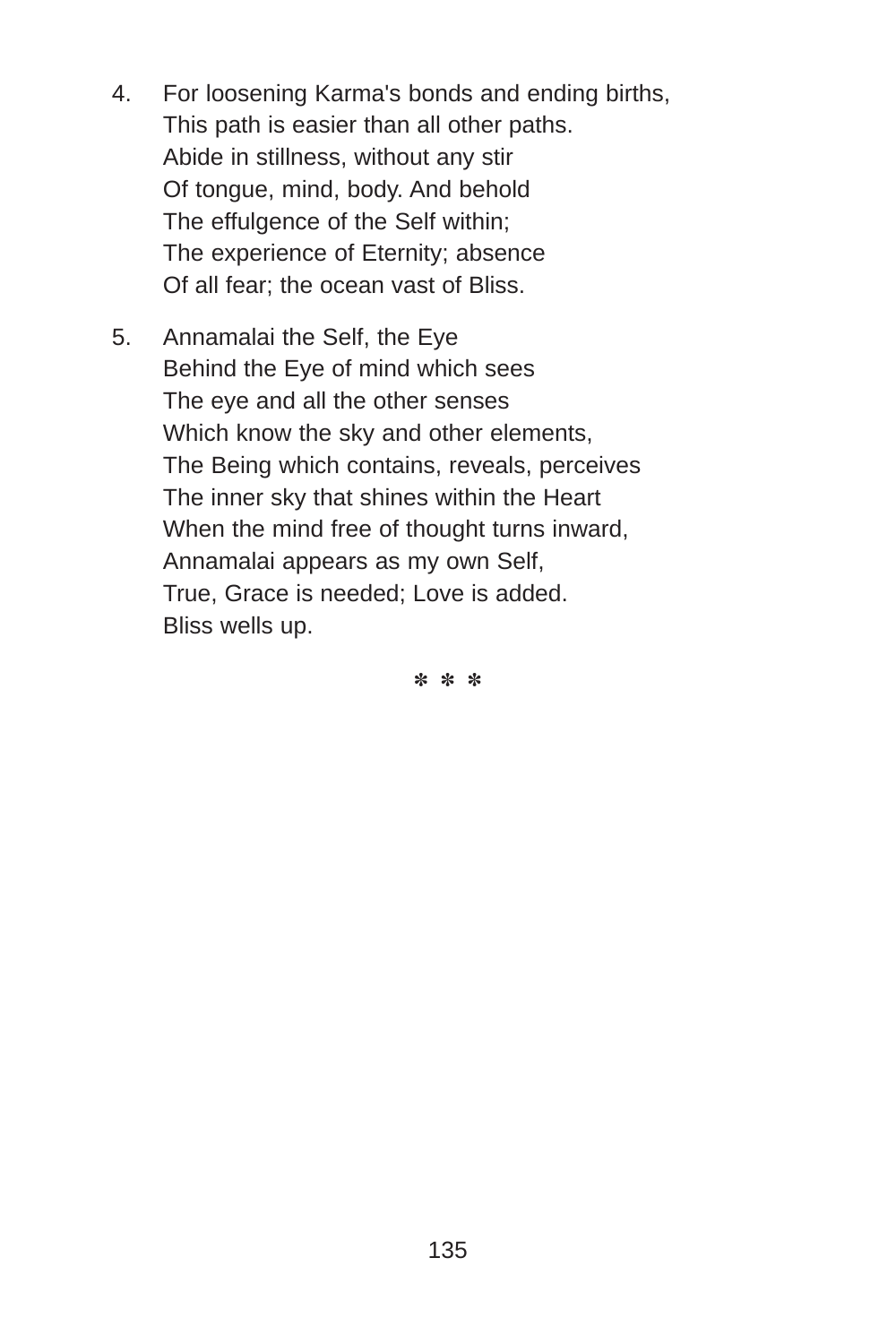# தாய் தாபமாற்றல்

- 1. அலேயா வருபிறவி யத்தனேயு மாற்ற மலேயா யெழுந்த மருந்தே – தலேவாநின் ருள் கதியாய் வாழு மென்ருய் தாப மாற்றியே யாள்வது வுமுன்கடனே யாம்.
- 2. கால காலா வுன்கமல பதஞ் சார்ந்த பால னெனே யீன்ருள் பாலந்தக் – காலன்ருன் வாரா வகையன்கால் வாரிசமே காட்டுவா யாராயிற் காலனுமே யார்?
- ஞாஞங்கி யாயோங்கு நல்லருண வோங்கலே! 3. ஞாஞங்கி யாலன்னே நல்லுடலே – ஞாஞங்க மாகச்செய் துன்பதத் திலேக்கிய மாக்கிக்கொள்வாய் சாகத்தீ மூட்டுவதேன் சாற்று.
- மாயா மயக்கமதை மாற்றருண மாமலேயென் 4. ருயாா் மயக்ககற்றத் தாமதமேன் – ருயாகித் கன்னேயடைந் கார்வினேயின் ருக்கறுக்கா வாருலகி லுன்ீனயலா லுண்டோ வுரை.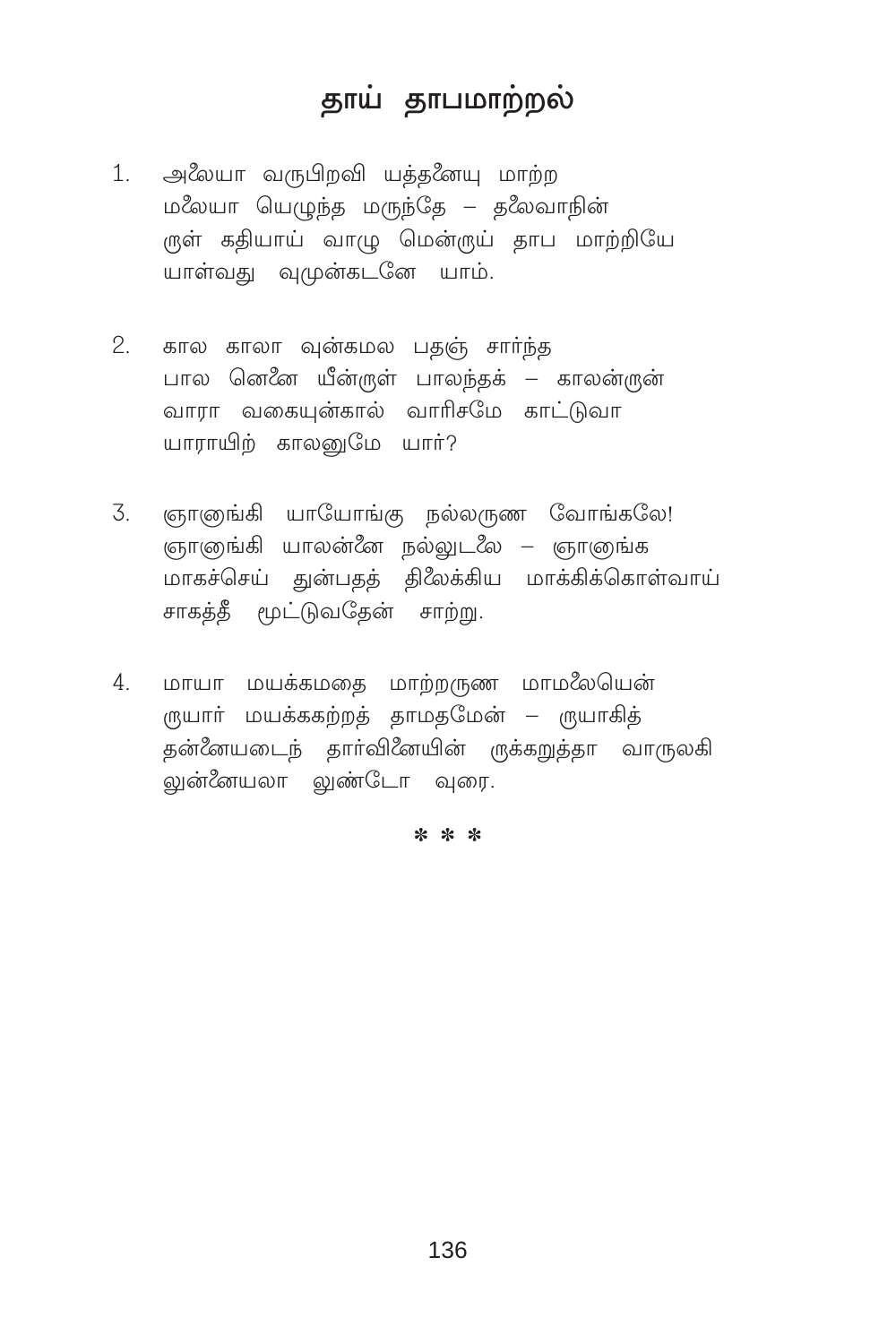# Curing Mother's Fever\*

- 1. Hill of my refuge that cures the ills of recurring births! O Lord! it is for Thee to cure my mother's fever.
- 2. O God that smitest Death itself! My sole refuge! Vouchsafe Thy grace unto my mother and shield her from Death. What is Death if scrutinised?
- 3. Arunachala! Thou blazing fire of Jnana! Deign to wrap my mother in Thy light and make her one with Thee. What need then for cremation?
- 4. Arunachala, that chasest away illusion (Maya)! Why delayest Thou to dispel my mother's delirium! Besides Thee, is there anyone who with maternal solicitude can protect the suppliant soul and ward off the strokes of destiny?

<sup>\*</sup> Written in 1914 when Sri Bhagavan's mother fell ill seriously during her brief stay with him.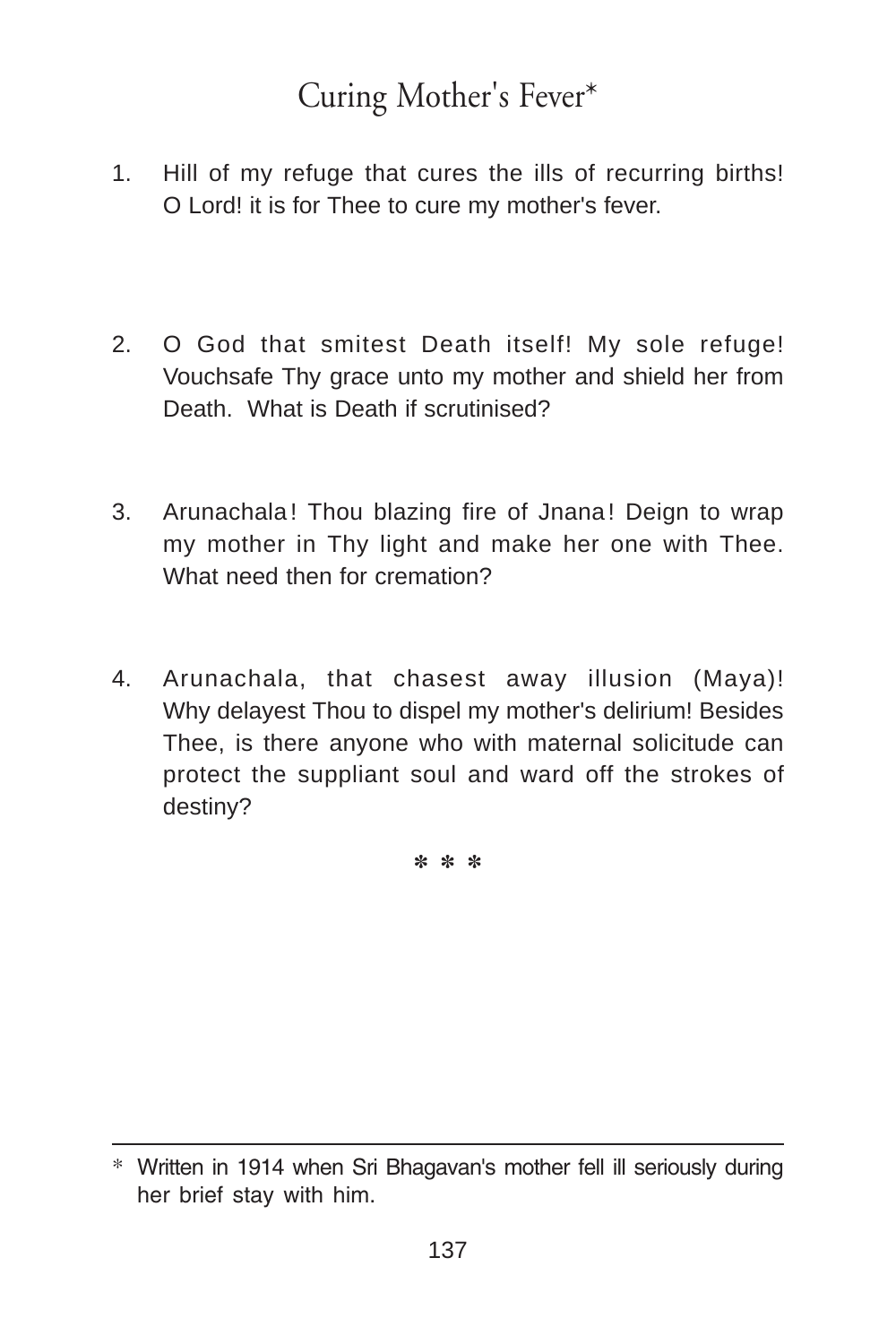## **கிருச்சு**மி

அன்புடையார்தம் அகமகலாமலனவரகம் இன்புடை யாட்டமிடலெனவென்று மெழிற்சுழியல் தன்புடை நீங்காதொளிர் பரஞ்சோதித் தனிச்சிவமே என்புடையன் பீந்திலகிட வென்றனி ருதயமே.

### விரூபாக்ஷ குகை

அரூபாக்ஷரப் பொருளெ னண்ணுமலேயாம் விரூபாக்ஷன் மெய்யில் விளங்கும் – விரூபாக்ஷமாங் குகையவ் வீசனகமாங் குகைவாழன் பரையேதாம் குகையாற் ருயெனலாந் தான்.

## ''முருகன்'' இடத்தில் ''ரமண'' நாமம் வைத்து அமைத்த ஒரு த்யான ஸ்லோகம்

அறவோ ரிருளே யழிப்போன் குகையில் உறைவோன் அளத்தற் கொணுதோன் – நிறைவொளியோன் ஆதிசேய் ஞான வயிலோன் குகரமண நாதனே யேத்துவோம் நாம்.

### பிறந்தநாள் பாக்கள்

- அ) பிறந்தநா ளேதோ பெருவிழாச் செய்வீர் பிறந்ததெவ ஞமென்று பேணிப் – பிறந்திறத்த லின்றென்று மொன்ரு யிலகுபொருளிற் பிறந்த வன்றே பிறந்த நாளாம்.
- ஆ) பிறந்தநா ளேனும் பிறப்புக் கழாது பிறந்தநா (ளுற்சவமே பேணல் – இறந்த பிணத்திற் கலங்கறிக்கும் பெட்பென்றே தன்னே யுணர்ந்தொடுங்க ருனே யுணர்வு.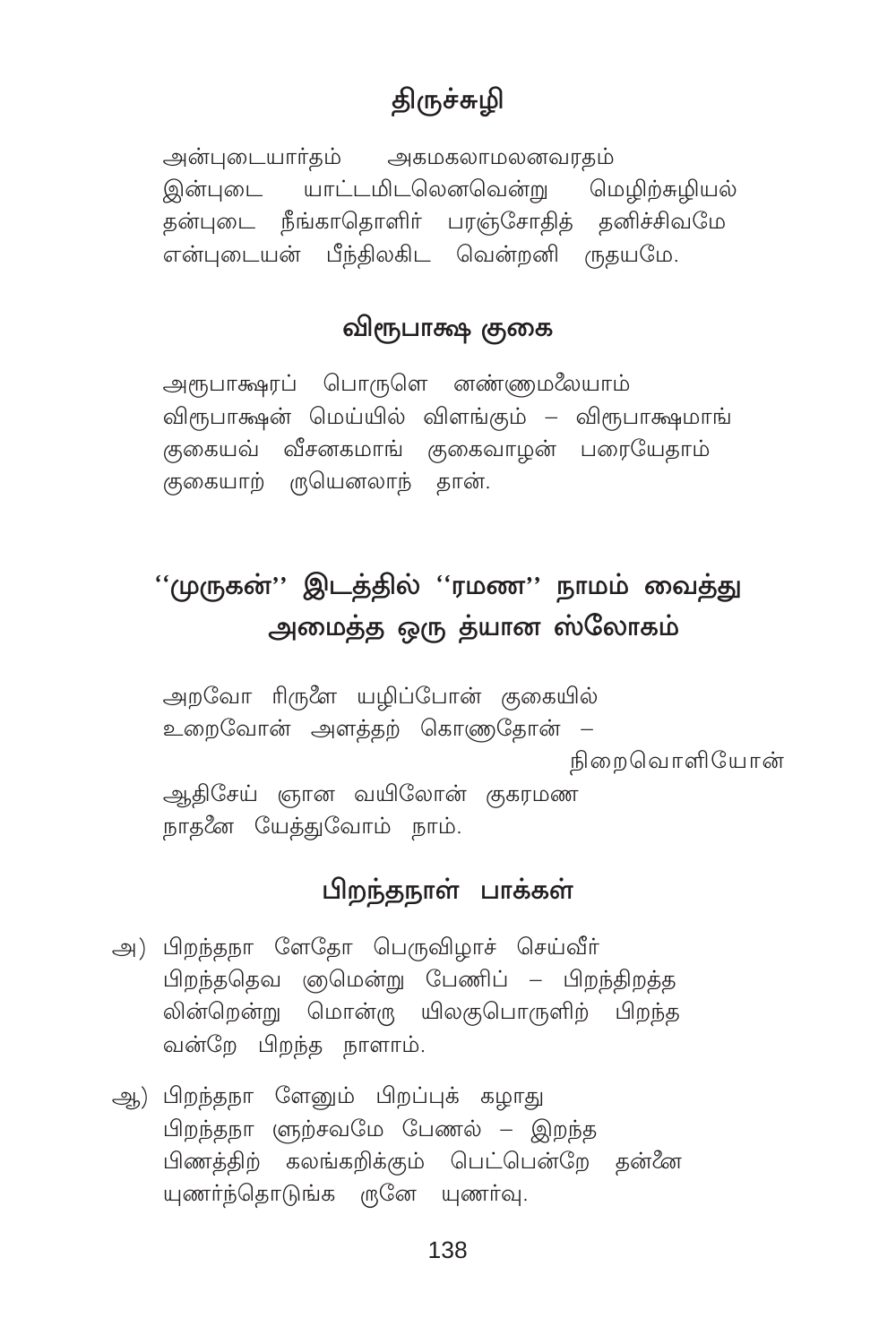## Tiruchuzhi

Self that dances as unbroken bliss in devotees' hearts, Siva unique, the light supreme that shines unceasing in bright Tiruchuzhi, bestow your grace on me and shine as Heart within my heart.

## Virupaksha Cave

The formless and imperishable Being stands revealed in this my Aruna Hill, the embodied Presence of the three-eyed God. Since the Virupaksha Cave sustains the devotees themselves who dwell within the Heart-Cave of that God, well may we call it **Mother** 

# Replacing 'Subrahmanya' by 'Ramana' in a Dhyana Sloka

Destroyer of the darkness (of nescience) in the virtuous, Cave-dweller, imperishable One compact of light, Sun eternal, wielder of the javelin of Awareness, Ramana in the Heart-cave, Him let us adore.

Celebrating one's Birthday

- 1. You who wish to celebrate a birthday, inquire first who was born. One's true birthday is when one enters into the Eternal Being which shines for ever without birth or death.
- 2. Of all days on one's birthday one should mourn one's fall (into samsara). To celebrate it as a festival is like adorning and glorifying a corpse. To seek one's Self and merge in it is wisdom.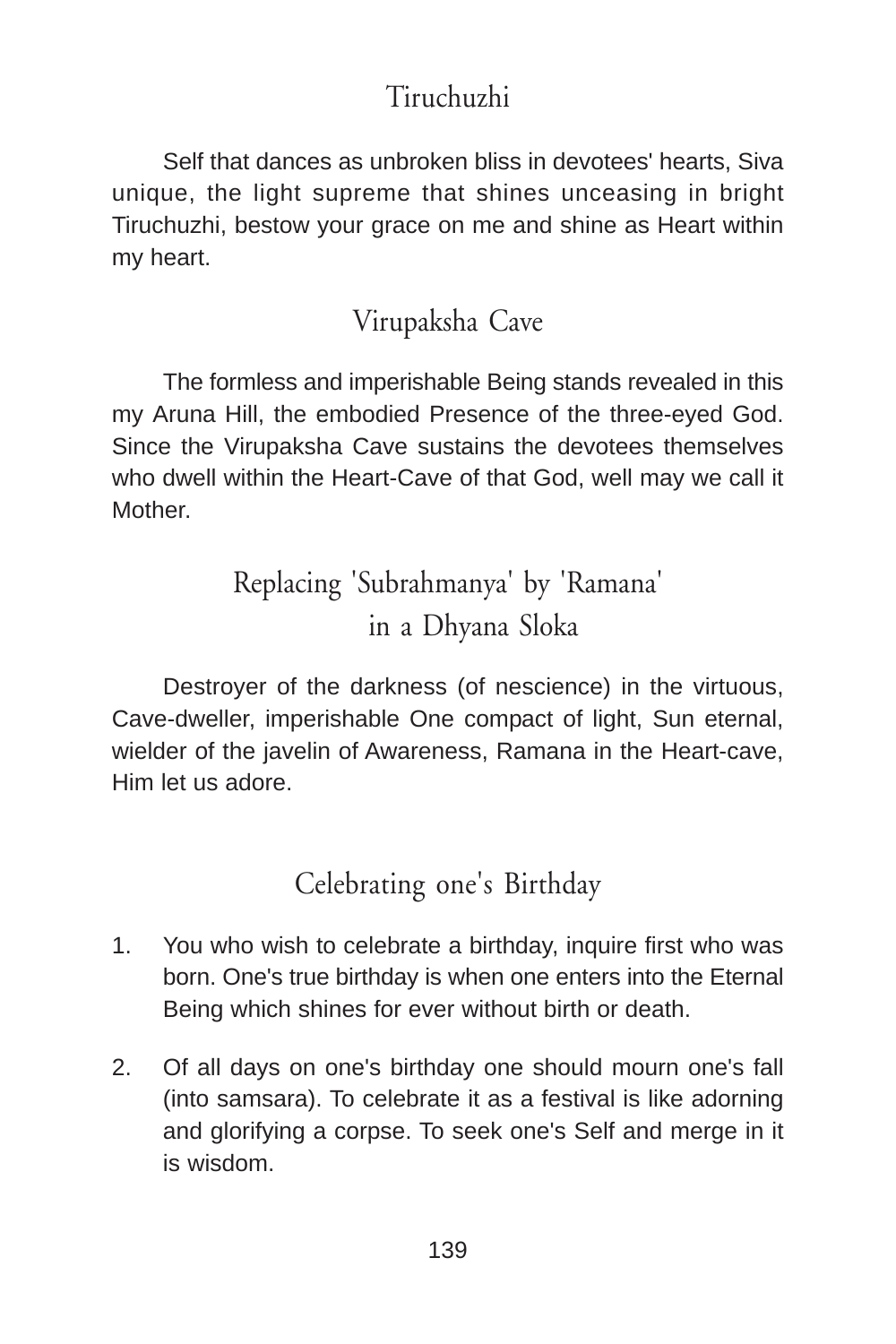அருண கிரிரமண ஞரியத்திற் கண்ட வருமறையந் தக்கருத்தே யாகு – மருணு சலபஞ் சகமணியைத் தண்டமிழ்வெண் பாவா லுலகுக் களித்தா னுவந்து. – முருகளுா்

#### விருத்தம்

அரியாதியி தரசீவர தகவாரிச குகையில் லறிவாய்ரமி பரமாத்தும னருணுசல ரமணன் பரிவாலுள முருகாநல பரஞர்ந்திடு குகையார்ந் தறிவாம்விழி திறவாநிச மறிவாயது வெளியாம்.

#### வாழ்த்து

வாழ்க வானரு ஞைசல வண்பெயர் வாழ்க வப்பெயா் வாய்துதி பஞ்சகம் வாழ்க வாய்மலர் மாரம ணன்பதம் வாழ்க வப்பத மன்னுநல் லன்பரே.

ஒம் தத் ஸத்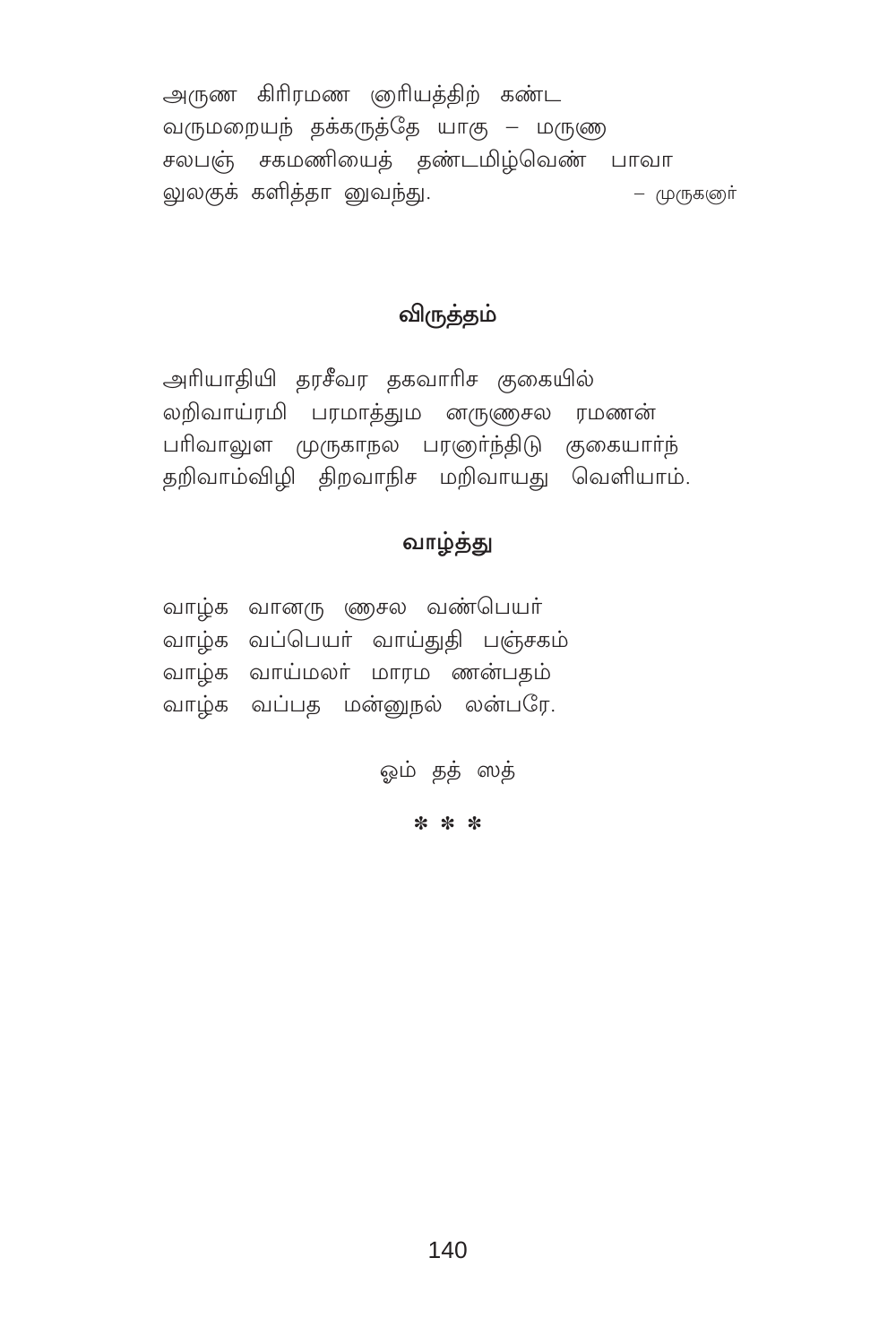உபதேசவுந்தியாா் மற்றும் உள்ளது நாற்பது (அனுபந்தத்துடன்)

Upadesa Saram and Sat-darsanam (with supplement)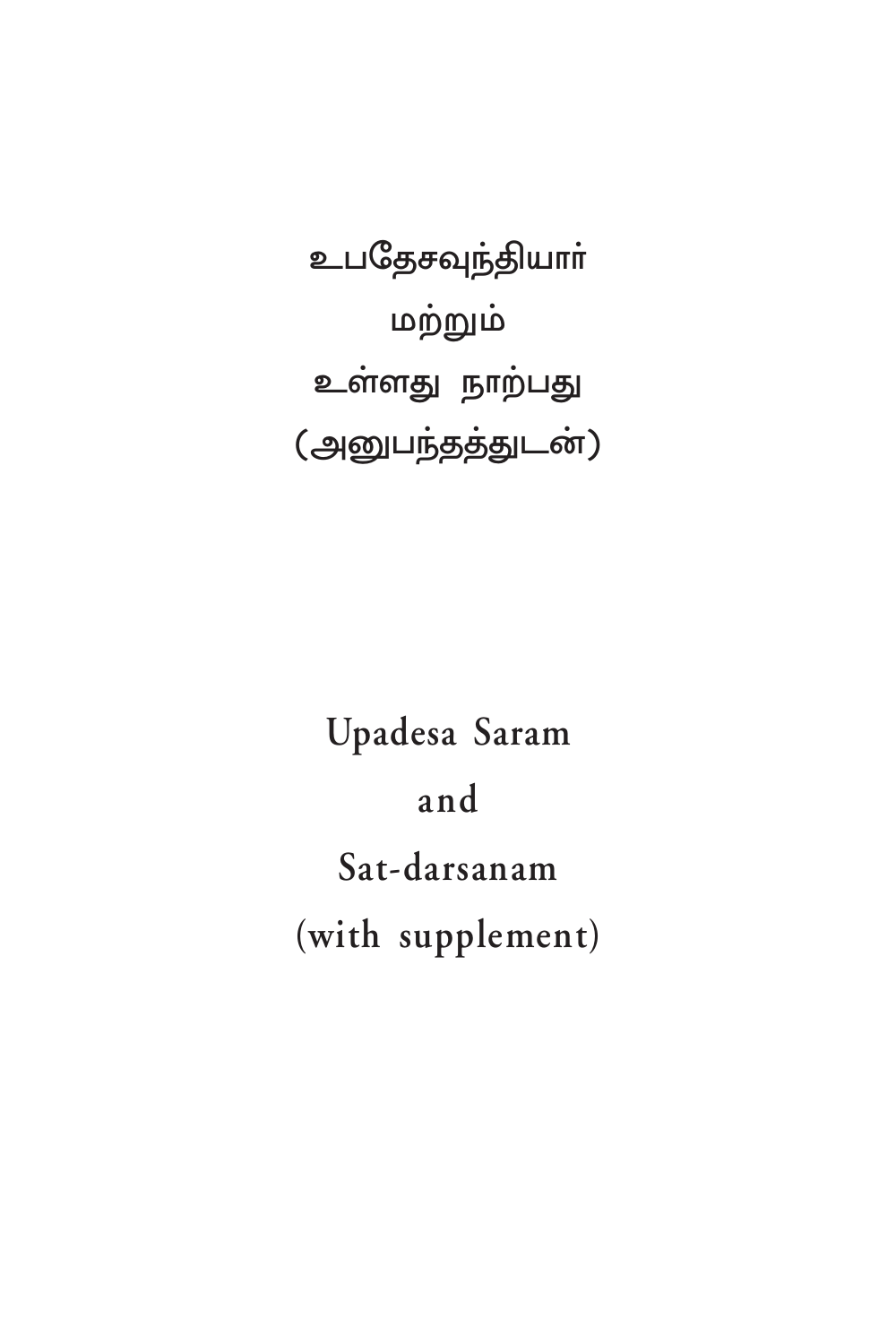## உபகேசவந்தியாா்

1. கன்மம் பயன்றரல் கர்த்தன தாணேயாற் கன்மங் கடவுளோ வுந்தீபற கன்மஞ் சடமதா லுந்தீபற.

- 2. வினேயின் விளேவு விளிவுற்று வித்தாய் வினேக்கடல் வீழ்த்திடு முந்தீபற வீடு தரலிலே யுந்தீபற.
- 3. கருத்தனுக் காக்குநிட் காமிய கன்மங் கருத்தைத் திருத்தியஃ துந்தீபற கதிவழி காண்பிக்கு முந்தீபற.
- 4. திடமிது பூசை செபமுந் தியான முடல்வாக் குளத்தொழி லுந்தீபற .<br>வுயா்வாகு மொன்றிலொன் றுந்தீபற.
- 5. எண்ணுரு யாவு மிறையுரு வாமென வெண்ணி வழிபட வுந்தீபற வீசனற் பூசனே யுந்தீபற.
- 6. வழுத்தலில் வாக்குச்ச வாய்க்குட் செபத்தில் விழுப்பமா மானத முந்தீபற விளம்பந் தியானமி துந்தீபற.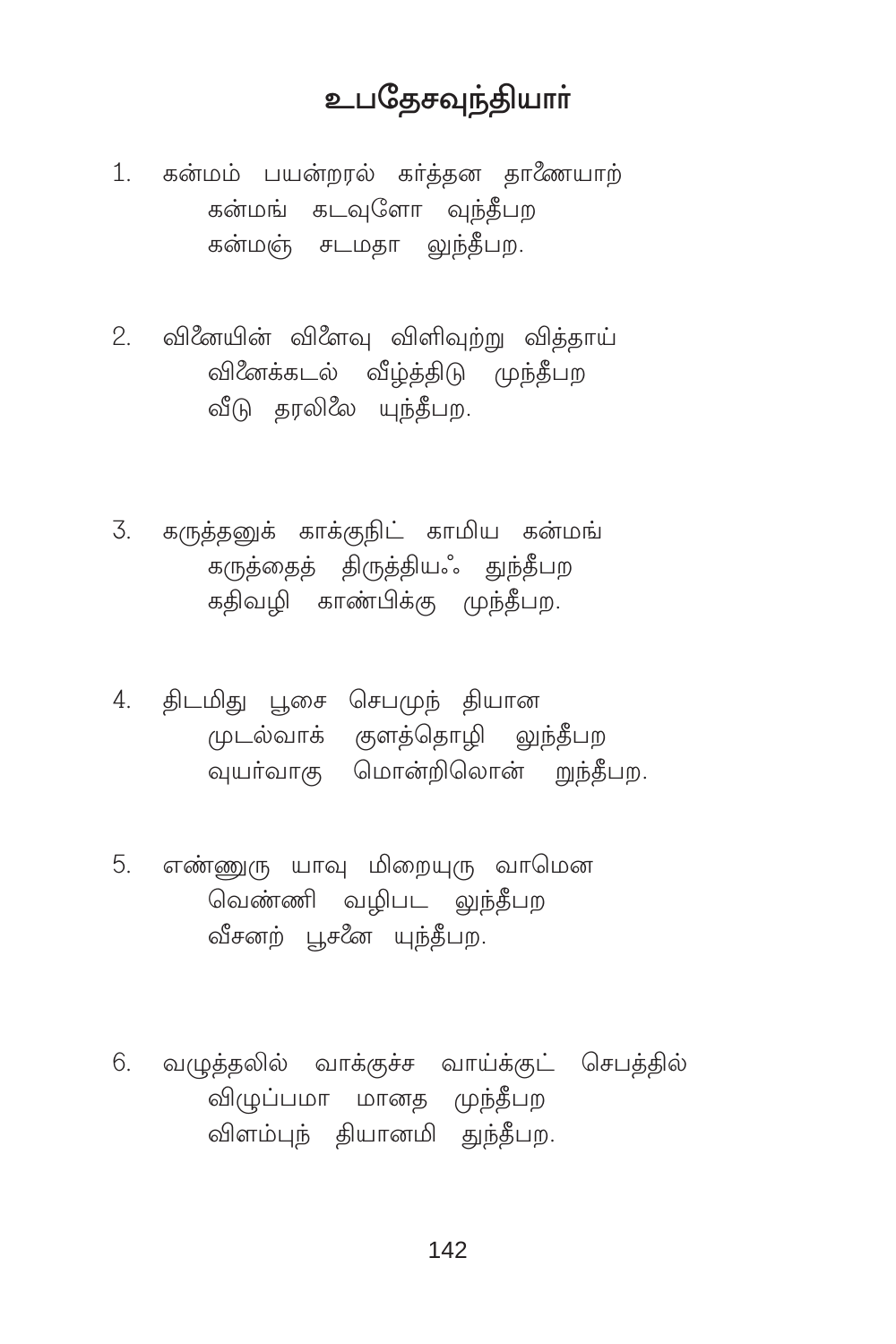# Upadesa Saram

- 1. Action yields fruit, For so the Lord ordains it. How can action be the Lord? It is insentient.
- 2. The fruit of action passes. But action leaves behind Seed of further action Leading to an endless ocean of action; Not at all to *moksha.*
- 3. Disinterested action Surrendered to the Lord Purifies the mind and points The way to *moksha.*
- 4. This is certain: Worship, praise and meditation, Being work of body, speech and mind, Are steps for orderly ascent.
- 5. Ether, fire, air, water, earth, Sun, moon, and living beings Worship of these, Regarded all as forms of His, Is perfect worship of the Lord.
- 6. Better than hymns of praise Is repetition of the Name; Better low-voiced than loud, But best of all Is meditation in the mind.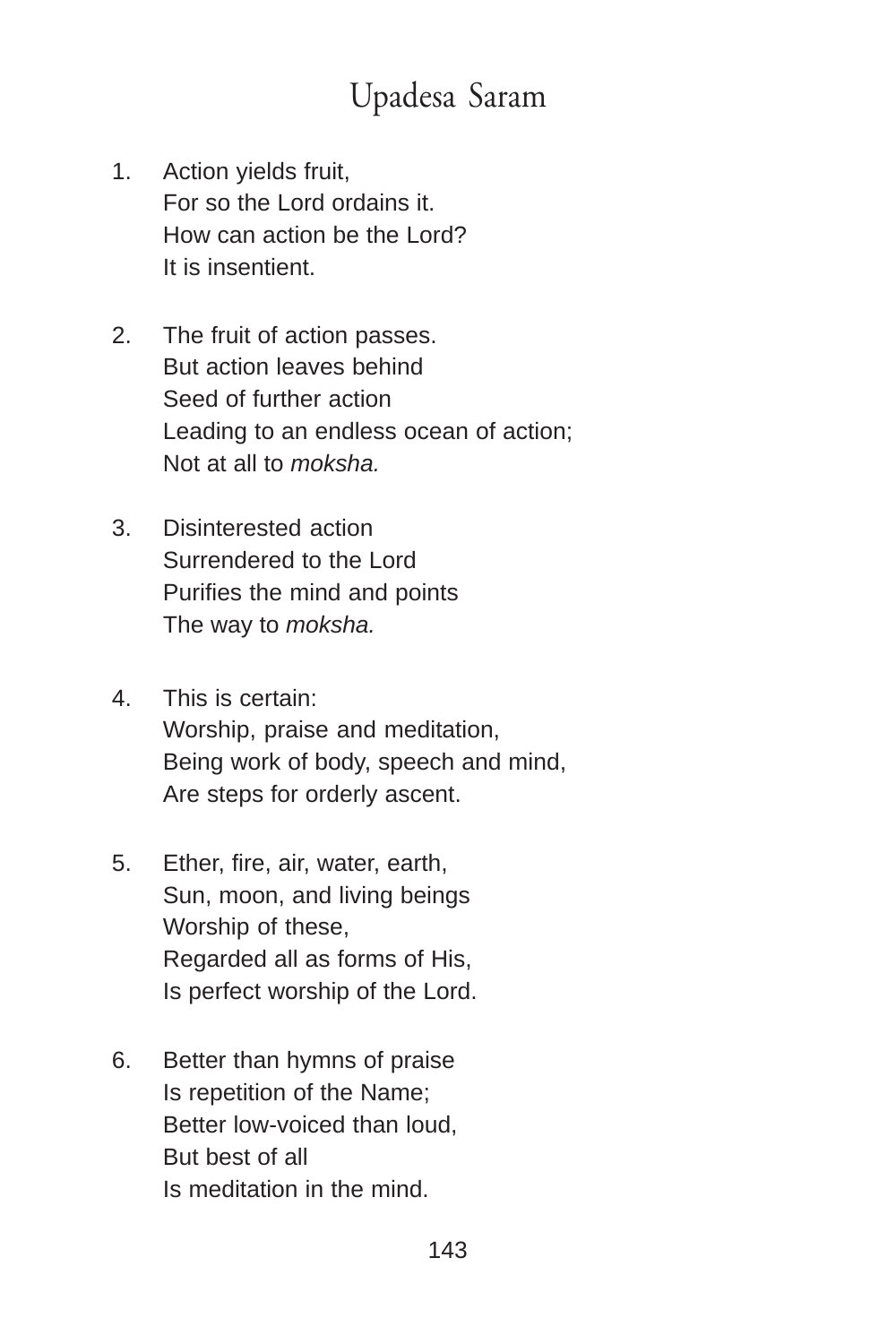- 7. விட்டுக் கருதலி ஞறுநெய் வீழ்ச்சிபோல் விட்டிடா துன்னலே யுந்தீபற விசேடமா முன்னவே யுந்தீபற.
- 8. அனியபா வத்தி னவனக மாகு மனனிய பாவமே யுந்தீபற வனேத்தினு முத்தம முந்தீபற.
- 9. பாவ பலத்திஞற் பாவஞ தீதசற் பாவத் திருத்தலே யுந்தீபற பரபத்தி தத்துவ முந்தீபற.
- 10. உதித்த விடத்தி லொடுங்கி யிருத்த லதுகன்மம் பத்தியு முந்தீபற வதுயோக ஞானமு முந்தீபற.
- 11. வளியுள் ளடக்க வலேபடு புட்போ லுளமு மொடுங்குறு முந்தீபற வொடுக்க வுபாயமி துந்தீபுற.
- 12. உளமு முயிரு முணர்வுஞ் செயலு முளவாங் கிளேயிரண் டுந்தீபற வொன்றவற் றின்மூல முந்தீபற.
- 13. இலயமு நாச மிரண்டா மொடுக்க மிலயித் துளதெழு முந்தீபற வெழாதுரு மாய்ந்ததே லுந்தீபற.
- 14. ஒடுக்க வளியை யொடுங்கு முளத்தை விடுக்கவே யோர்வழி யுந்தீபற வீயு மதனுரு வுந்தீபற.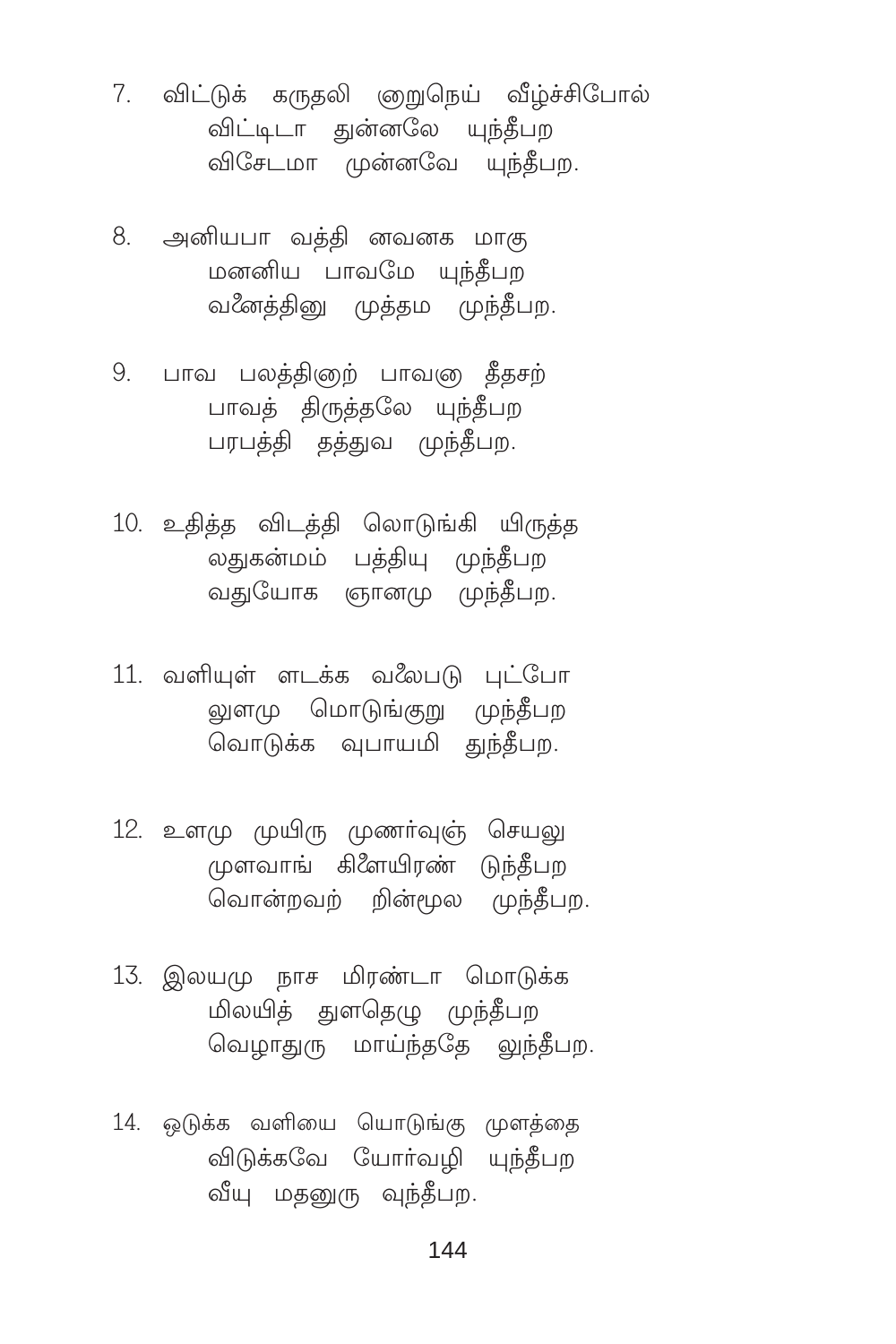- 7. Better than spells of meditation Is one continuous current, Steady as a stream, Or downward flow of oil.
- 8. Better than viewing Him as Other, Indeed the noblest attitude of all, Is to hold Him as the 'I' within, The very 'I'.
- 9. Abidance in pure being Transcending thought through love intense Is the very essence Of supreme devotion.
- 10. Absorption in the heart of being, Whence we sprang, Is the path of action, of devotion, Of union and of knowledge.
- 11. Holding the breath controls the mind, A bird caught in a net. Breath-regulation helps Absorption in the heart.
- 12. Mind and breath (as thought and action) Fork out like two branches. But both spring From a single root.
- 13. Absorption is of two sorts; Submergence and destruction. Mind submerged rises again; Dead, it revives no more.
- 14. Breath controlled and thought restrained, The mind turned one-way inward Fades and dies.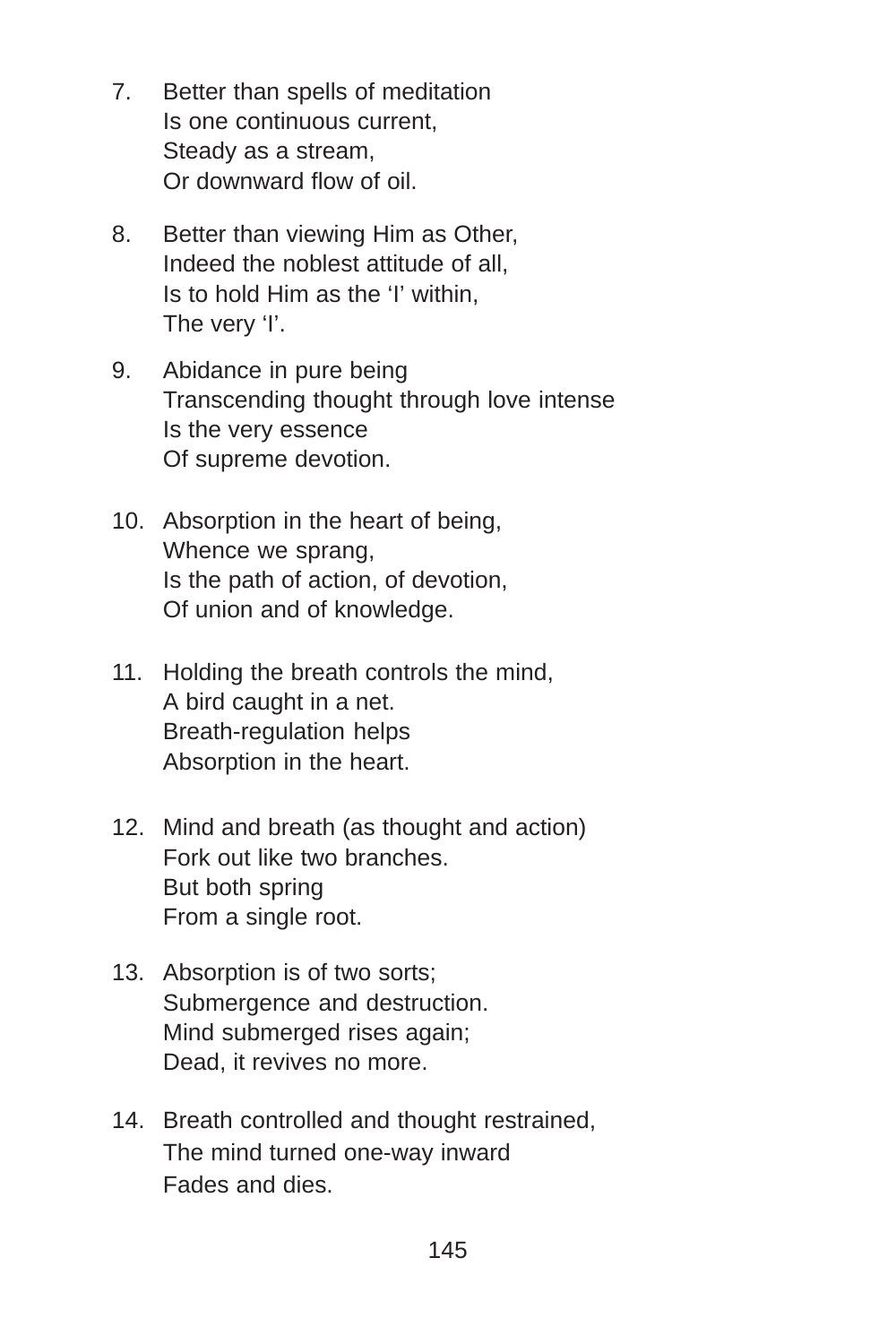- 15. மனவுரு மாயமெய்ம் மன்னுமா யோகி தனக்கோா் செயலிலே யுந்தீபா தன்னியல் சார்ந்தன னுந்தீபற.
- 16. வெளிவிட யங்களே விட்டு மனந்தன் ெஞௌியுரு வோர்தலே யுந்தீபற வண்மை யணர்ச்சியா முந்தீப<u>ற</u>
- 17. மனத்தி னுருவை மறவா துசாவ மனமென வொன்றிலே யுந்தீபற மார்க்கநே ரார்க்குமி <u>துந்தீ</u>பற.
- 18. என்னங்க ளேமனம் யாவினு நானெனு மெண்ணமே மூலமா முந்தீபற யாளு மனமென லுந்தீபற.
- 19. நானென் றெழுமிட மேதென நாடவுண் ணுன்ற*ீல* சாய்ந்திடு முந்தீபற ஞான விசாரமி <u>துந்</u>தீபற.
- 20. நாஞென்று தானத்து நாஞகெனன் ரென்றது தானகத் தோன்றுமே யுந்தீப<u>ற</u> தானது பூன்றமா முந்தீபற.
- 21. நானென்னுஞ் சொற்பொரு ளாமது நாளுமே ாளள்ற தூக்க<u>த்து</u> முந்தீபற நமதின்மை நீக்கத்தா <u>லுந்தீ</u>பற.
- 22. உடல்பொறி யுள்ள முயிரிரு ளெல்லாஞ் சடமசத் தானதா <u>லுந்த</u>ீபற சத்தான நானல்ல வுந்தீபற.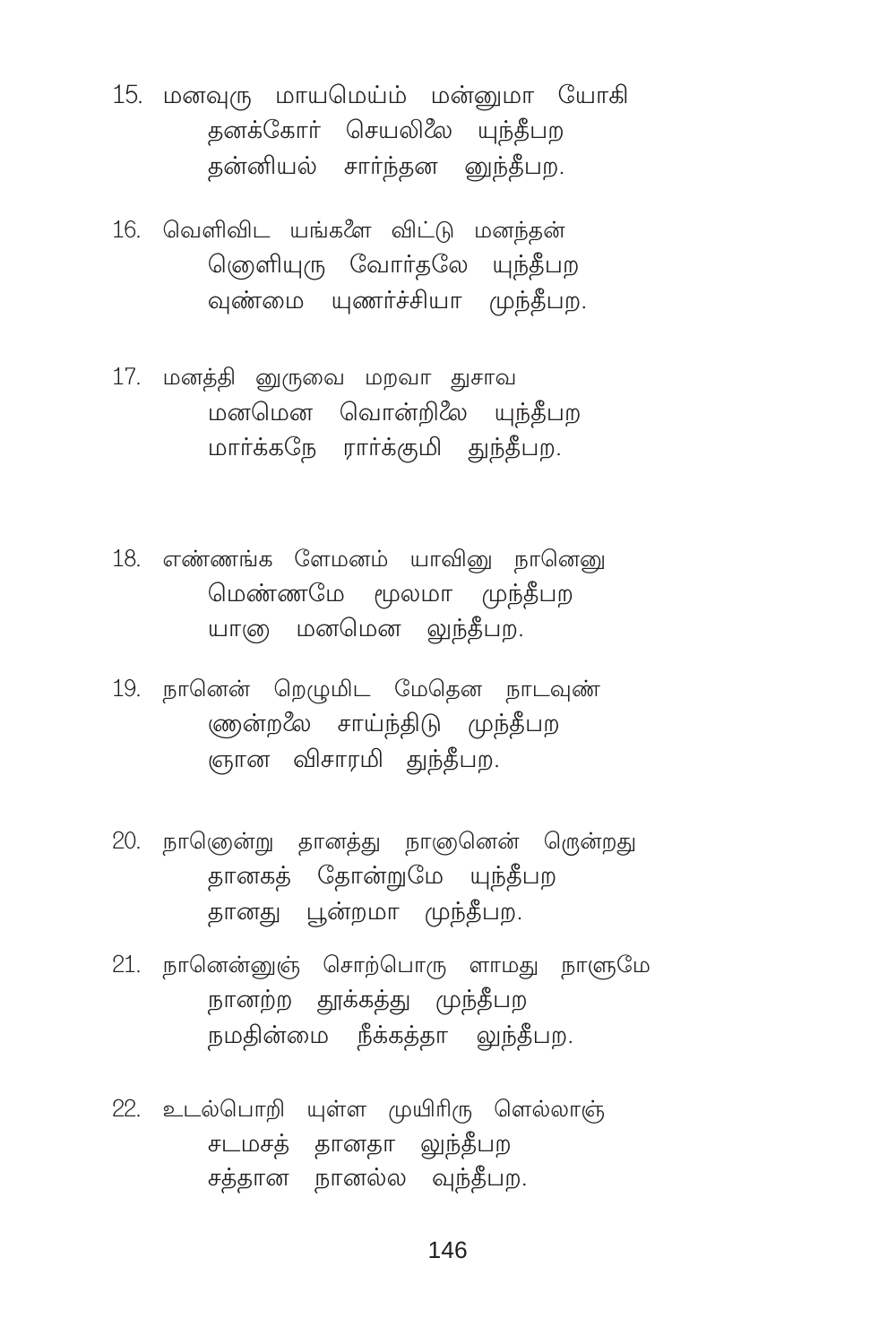- 15. Mind extinct, the mighty seer Returns to his own natural being And has no action to perform.
- 16. It is true wisdom For the mind to turn away From outer objects and behold Its own effulgent form.
- 17. When unceasingly the mind Scans its own form There is nothing of the kind. For everyone This path direct is open.
- 18. Thoughts alone make up the mind; And of all thoughts the 'I' thought is the root. What is called mind is but the notion 'I'.
- 19. When one turns within and searches Whence this 'I' thought arises. The shamed 'I' vanishes — And wisdom's quest begins.
- 20. Where this 'I' notion faded Now there as I, as I, arises The One, the very Self, The Infinite.
- 21. Of the term, 'I' the permanent import Is That. For even in deep sleep Where we have no sense of 'I' We do not cease to be.
- 22. Body, senses, mind, breath, sleep All insentient and unreal — Cannot be 'I' 'I' who am the Real.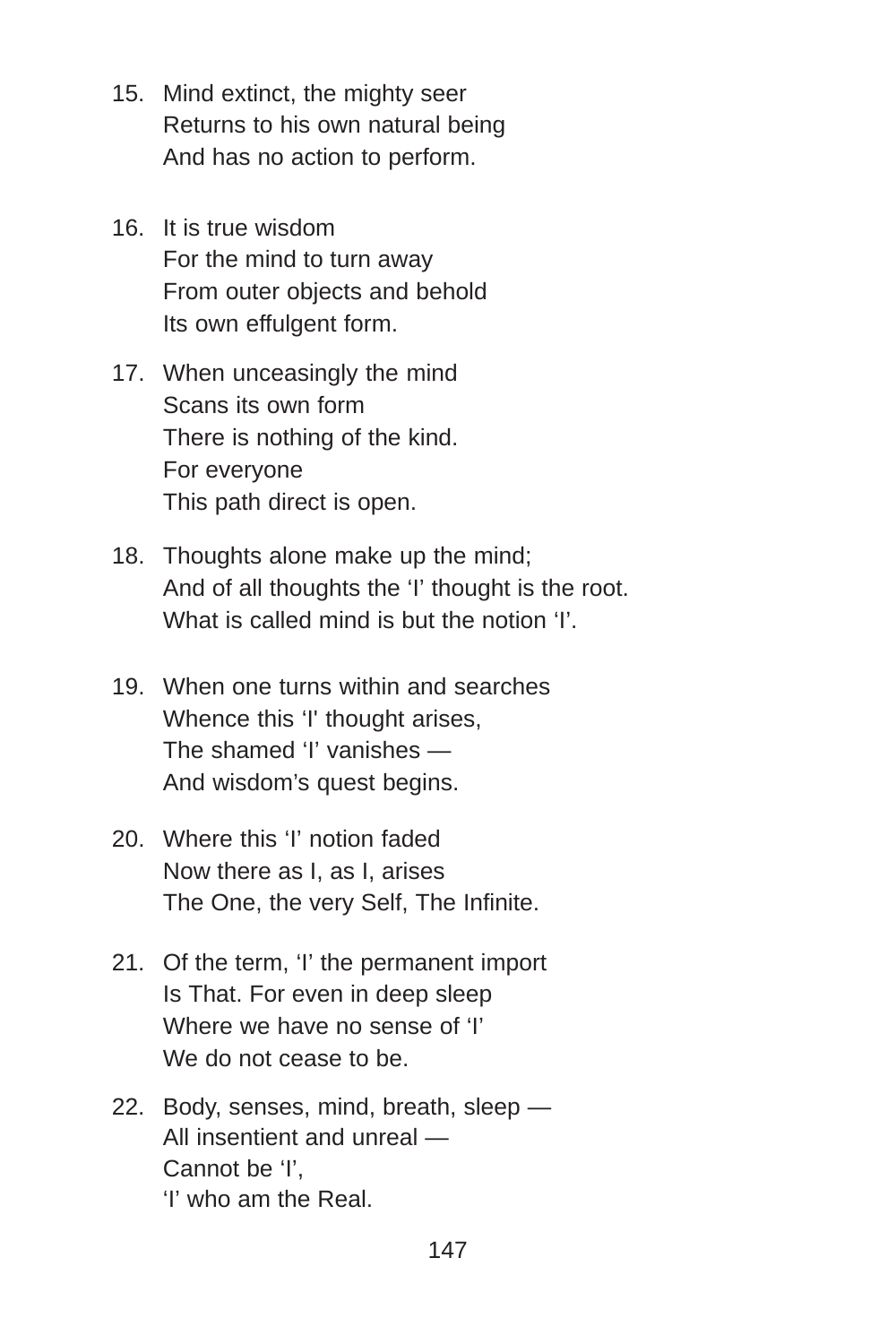23. உள்ள துணர வுணர்வே றின்மையி னுள்ள துணர்வாகு முந்தீபற வுணர்வேநா மாயுள முந்தீபற.

- 24. இருக்கு மியற்கையா லீசசீ வர்க ளொருபொரு ளேயாவ ருந்தீபற வுபாதி யுணர்வேவே றுந்தீபற.
- 25. தன்னே யுபாதிவிட் டோர்வது தானீசன் றன்னே யுணர்வதா முந்தீபற தாஞ யொளிர்வதா லுந்தீபற.
- 26. தாளு யிருத்தலே தன்னே யறிதலாந் தானிரண் டற்றதா லுந்தீபற .<br>தன்மய நிட்டையீ துந்தீபற.
- 27. அறிவறி யாமையு மற்ற வறிவே யறிவாகு முண்மையீ துந்தீபற வறிவதற் கொன்றிலே யுந்தீபற.
- 28. தளுதியல் யாதெனத் தான்றெரி கிற்பின் னஞதி யனந்தசத் துந்தீபற வகண்ட சிகானந்த முந்தீபு.
- 29. பந்தவீ டற்ற பரசுக முற்றவா றிந்த நிலேநிற்ற லுந்தீபற விறைபணி நிற்றலா முந்தீபற.
- 30. யானற் றியல்வது தேரி னெதுவது தானற் றவமென்ரு னுந்தீபற தாளும் ரமணேச னுந்தீபற.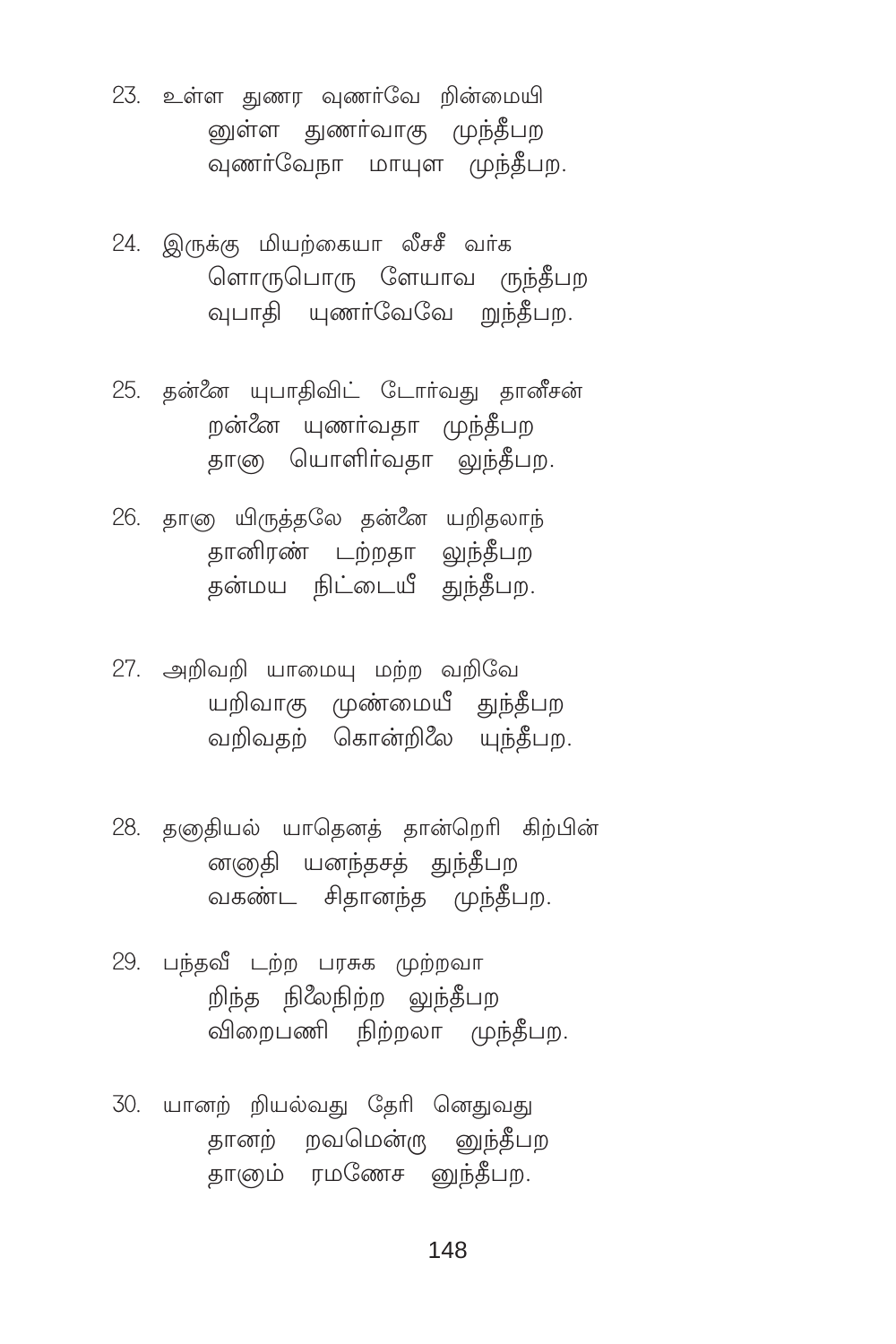- 23. For knowing That which Is There is no other knower. Hence Being is Awareness And we are all Awareness.
- 24. In the nature of their being creature and creator Are in substance one. They differ only In adjuncts and awareness.
- 25. Seeing oneself free of all attributes Is to see the Lord, For He shines ever as the pure Self.
- 26. To know the Self is but to be the Self, For It is non-dual. In such knoweldge One abides as That.
- 27. That is true knowledge which transcends Both knowledge and ignorance, For in pure knowledge Is no object to be known.
- 28. Having known one's nature one abides As being with no beginning and no end In unbroken consciousness and bliss.
- 29. Abiding in this state of bliss Beyond bondage and release, Is steadfastness In service of the Lord.
- 30. All ego gone, Living as That alone Is penance good for growth, Sings Ramana, the Self.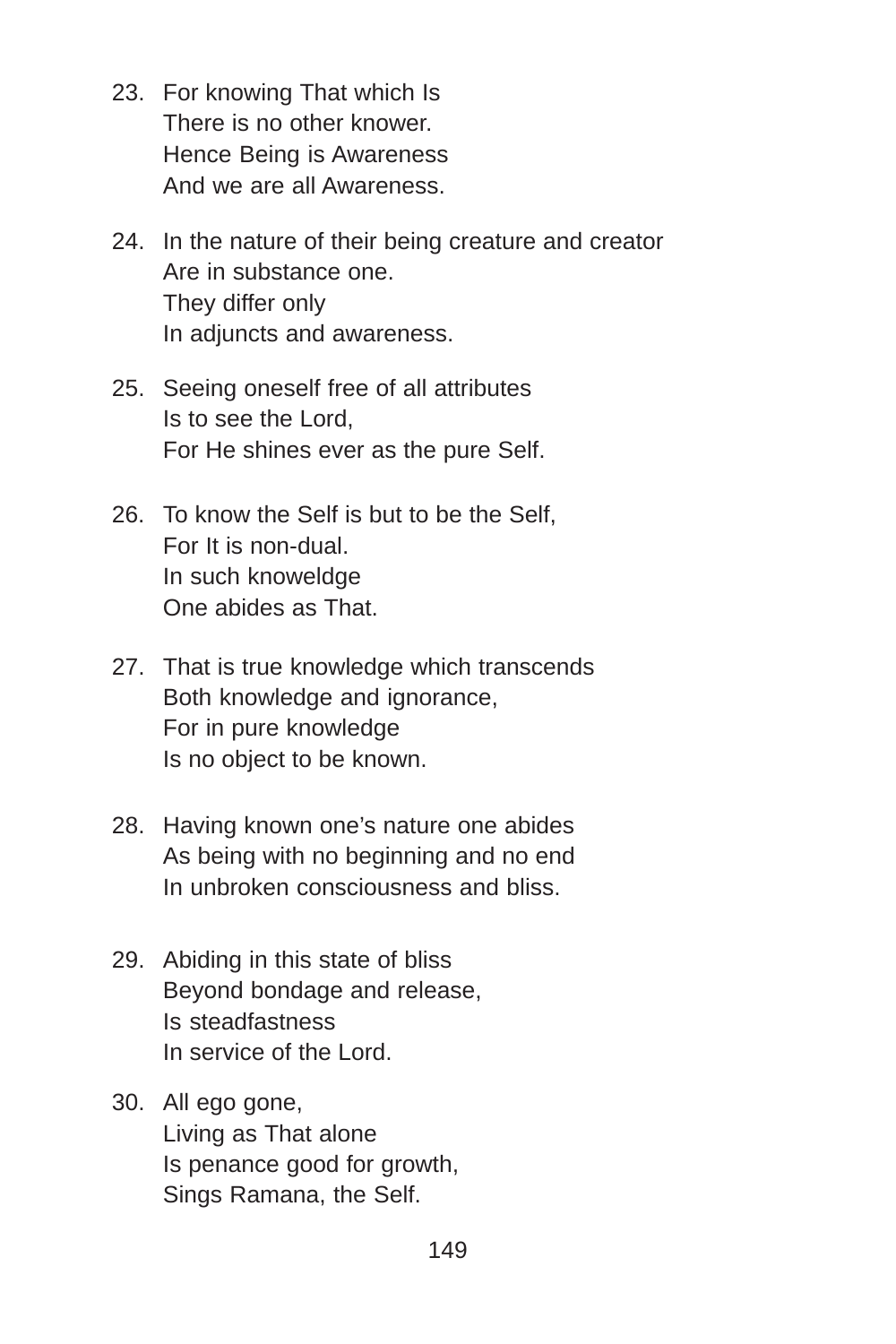# உள்ளது நாற்பது

# மங்கலம்

- உள்ளதல துள்ளவுணர் வுள்ளதோ வுள்ளபொரு  $1.$ ளுள்ளல**ற வுள்ளத்தே யுள்ளதா – லுள்ளமெனு** முள்ளபொரு ளுள்ளலெவ னுள்ளத்தே யுள்ளபடி யள்ளகே யள்ள லணர்.
- $2.$ மரணபய மிக்குளவம் மக்களர ணுக மரணபவ மில்லா மகேசன் – சரணமே சார்வர்தஞ் சார்வொடுதாஞ் சாவுற்றுர் சாவெண்ணஞ் சார்வரோ சாவா கவர்.

#### நூல்

- $1.$ நாமுலகங் காண்டலா ஞஞுவாஞ் சத்தியுள வோர்முதலே யொப்ப லொருதலேயே – நாமவுருச் சிக்கிரமும் பார்ப்பானுன் சேர்படமு மாரொளிய மக்கணேயுந் காளு மவன்.
- மும்முதலே யெம்மதமு முற்கொள்ளு மோா்முதலே  $2.$ மும்முதலாய் நிற்குமென்று மும்முதலு – மும்முதலே யென்னலகங் கார மிருக்குமட்டே யான்கெட்டுக் தன்னிலேயி னிற்ற றலே.
- உலகுமெய்பொய்த் தோற்ற முலகறிவா மன்றென்  $\overline{3}$ . றுலகுசுக மன்றென் றுரைத்தெ – னுலகுவிட்டுத் கன்னேயோர்ந் கொன்றிரண்டு கானற்று நானற்ற வந்நிலேயெல் லார்க்குமொப் பாம்.
- 4. உருவந்தா ஞயி னுலகுபர மற்ரு முருவந்தா னன்றே லுவற்றி – னுருவத்தைக் கண்ணுறுதல் யாவனெவன் கண்ணலாற் காட்சியுண்டோ கண்ணதுதா னந்தமிலாக் கண்.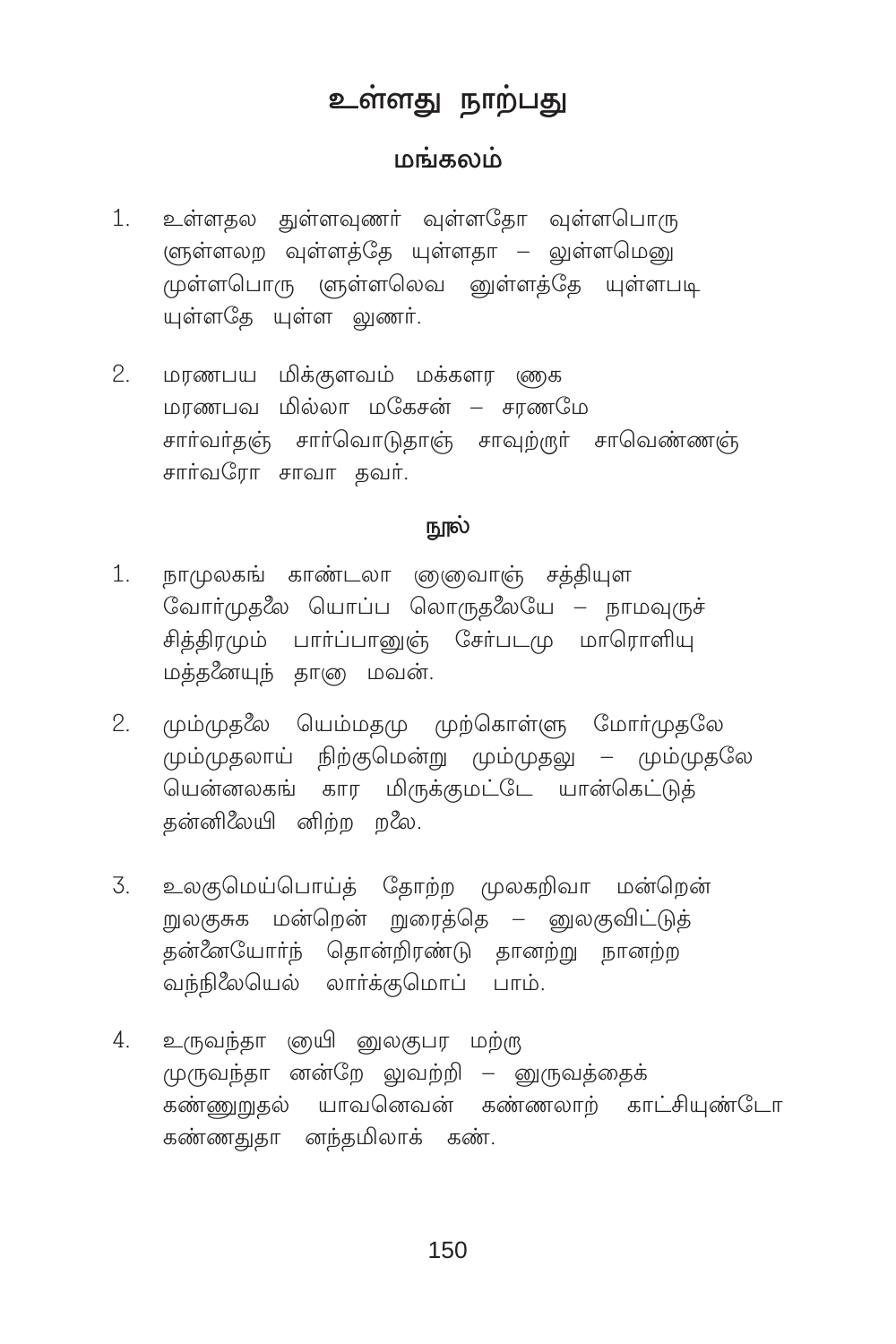# Ulladu Narpadu

## Invocation

- 1. Unless Reality exists, can thought of it arise? Since, void of thought, Reality exists within as Heart, how to know the Reality we term the Heart? To know That is merely to be That in the Heart.**<sup>1</sup>**
- 2. When those who are in dread of death seek refuge at the feet of the deathless, birthless Lord Supreme, their Ego and Attachments die; and they, now deathless, think no more of death.

## The Text

- 1. Since we know the world, we must concede for both a common Source, single but with the power of seeming many. The picture of names and forms, the onlooker, the screen, the light that illumines, — all these are verily He.
- 2. On three entities the individual, God and the world, every creed is based. That 'The One becomes the Three' and that 'Always the Three are Three', are said only while the ego lasts. To lose the 'I' and in the Self to stay is the State Supreme.
- 3. 'The World is true'; 'No, it is a false appearance'; 'The World is Mind'; 'No, it is not'; 'The World is pleasant'; 'No, it is not'; — What avails such talk? To leave the world alone and know the Self, to go beyond all thought of One and Two, this egoless condition is the common goal of all.
- 4. If Self has form, the world and God likewise have form. If Self is without form, by whom and how can form (of world and God) be seen? Without the eye, can there be sight or spectacle? The Self, the Real Eye, is infinite.

**<sup>1</sup>** The first sentence may also be rendered thus: Can there be Knowledge of Reality other than existing as Reality?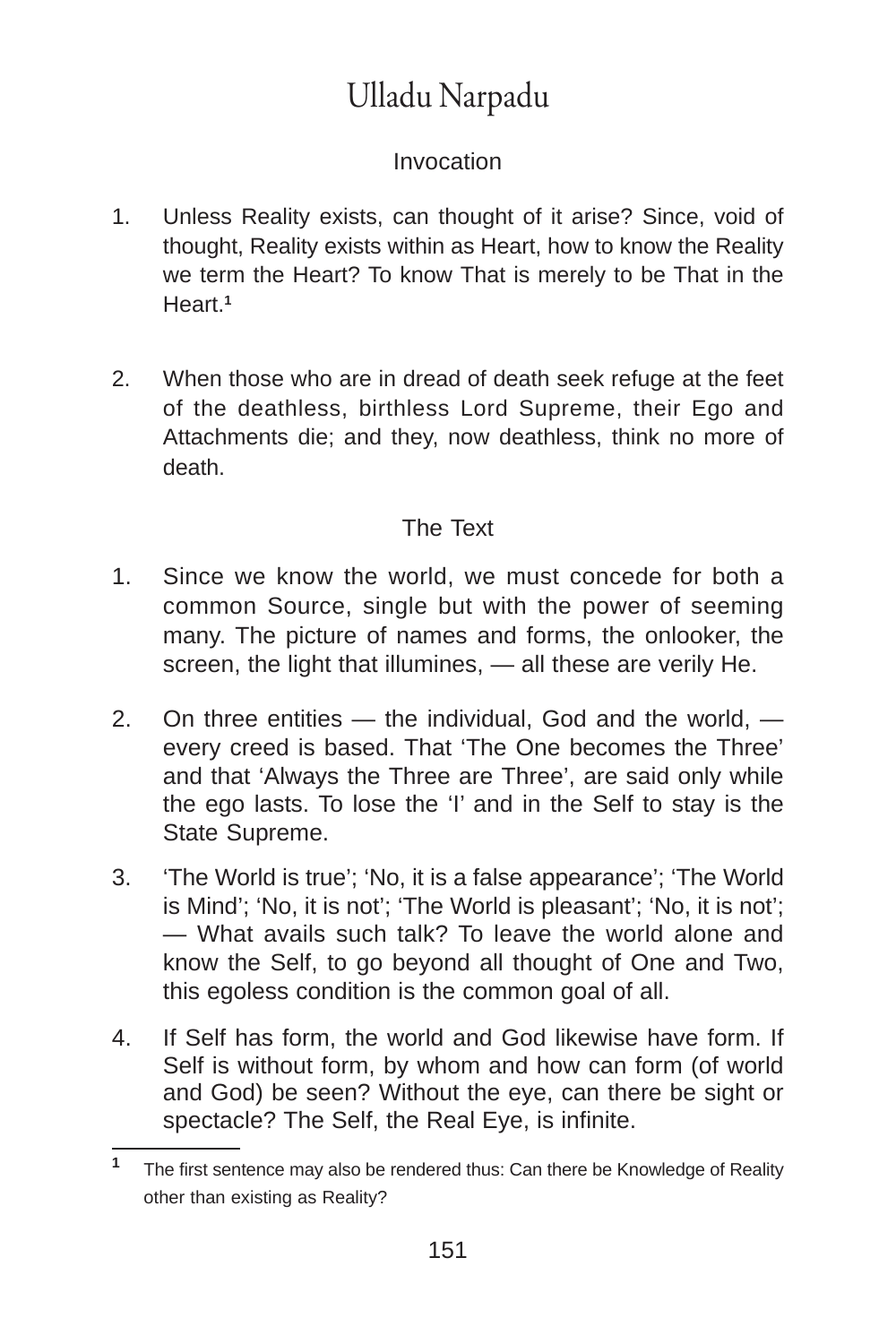- 5. உடல்பஞ்ச கோச வுருவதஞ மேந்து முடலென்னுஞ் சொல்லி லொடுங்கு – முடலன்றி யுண்டோ வுலக முடல்விட் டுலகத்தைக் கண்டா ருளரோ கழறு.
- 6. உலகைம் புலன்க ளுருவேறன் றவ்வைம் புலீனம் பொறிக்குப் புலஞ – முலகைமன மொன்றைம் பொறிவாயா லோர்ந்திடுத லான்மனத்தை யன்றியுல குண்டோ வறை.
- உலகறிவு மொன்ரு யுதித்தொடுங்கு மேனு 7. முலகறிவு தன்னு லொளிரு – முலகறிவு .<br>தோன்றிமறை தற்கிடஞய்த் தோன்றிமறை யாகொளிரும் பூன்றமா மஃதே பொருள்.
- எப்பெயரிட் டெவ்வுருவி லேத்தினுமார் பேருருவி 8. லப்பொருளேக் காண்வழிய தாயினுமம் மெய்ப்பொருளி னுண் மையிற்ற னுண்மையினே யோர்ந்தொடுங்கி யொன்றுகலே யுண்மையிற் காண லுணர்.
- இரட்டைகண் முப்புடிக ளென்றுமொன்று பற்றி 9 யிருப்பவா மவ்வொன்றே கென்று – கருத்தினுட் கண்டாற் கழலுமவை கண்டவ ரேயுண்மை கண்டார் கலங்காரே காண்.
- 10. அறியாமை விட்டறிவின் ருமறிவு விட்டவ் வறியாமை யின்ருகு மந்த – வறிவு மறியா மையுமார்க்கென் றம்முதலாந் தன்னே யறியு மறிவே யறிவு.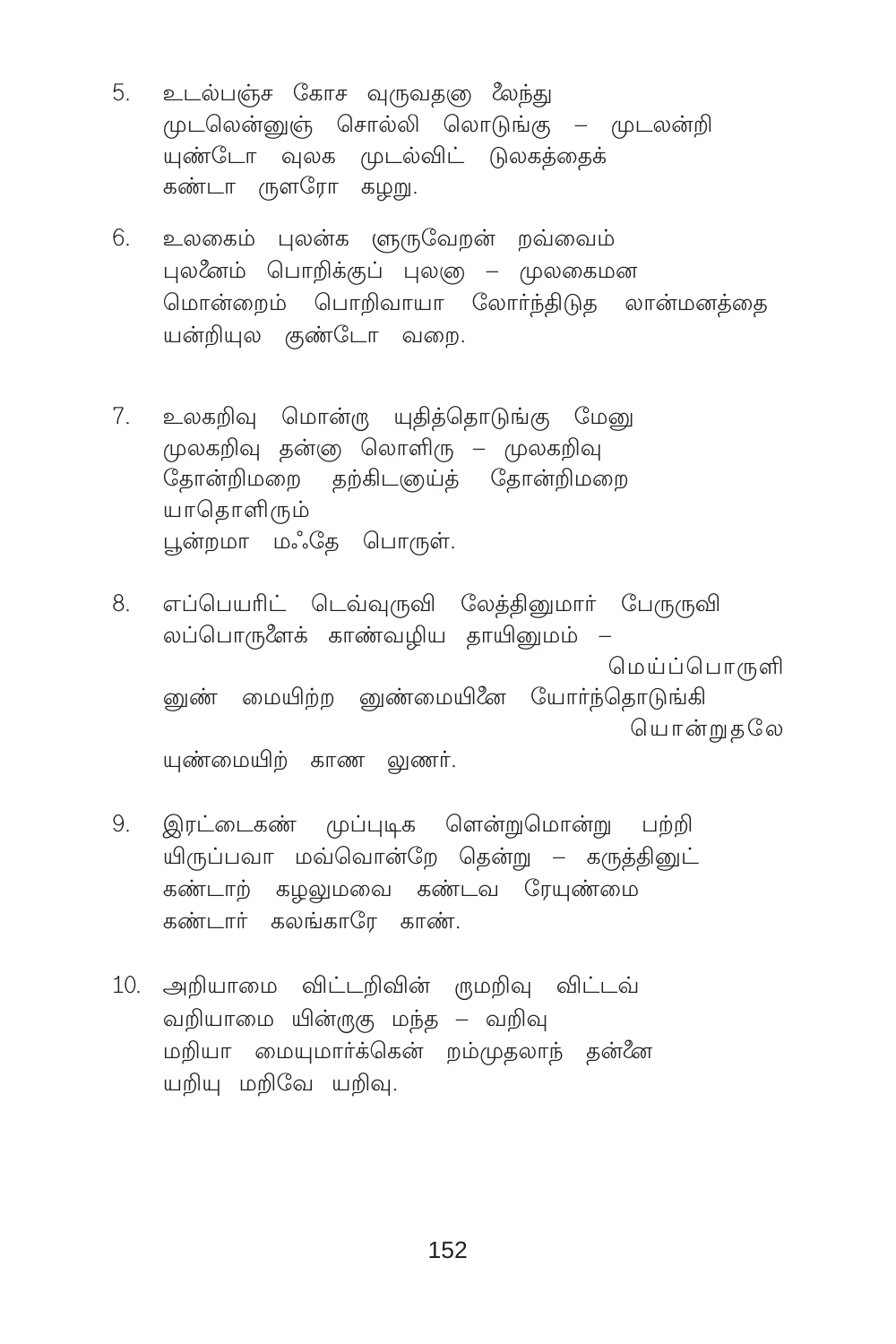- 5. The body is made up of the five sheaths;**<sup>2</sup>** in the term body all the five are included. Without the body the world is not. Has one without the body ever seen the world?
- 6. The world is made up of the five kinds of sense perceptions and nothing else. And those perceptions are felt as objects by the five senses. Since through the senses the mind alone perceives the world, is the world other than the mind?
- 7. Though the world and mind rise and fade together, the world shines by the light of the mind. The ground whence the world and mind arise, and wherein they set, that Perfection rises not nor sets but ever shines. That is Reality.
- 8. Under whatever name or form we worship It, It leads us on to knowledge of the nameless, formless Absolute. Yet, to see one's true Self in the Absolute, to subside into It and be one with It, this is the true Knowledge of the Truth.
- 9. 'Twos' and 'Threes' depend upon one thing, the ego. If one asks in one's Heart, 'What is this ego?' and finds it, they slip away. Only those who have found this know the Truth, and they will never be perplexed.**<sup>3</sup>**
- 10. There is no knowledge without ignorance; and without knowledge ignorance cannot be. To ask, 'Whose is this knowledge? Whose this ignorance?' and thus to know the Primal Self, this alone is Knowledge.

**<sup>2</sup>** The five sheaths include the mental.

**<sup>3</sup>** "Twos" are pairs like pleasure-pain, knowledge-ignorance "three" are triads like the knower, knowledge and the known.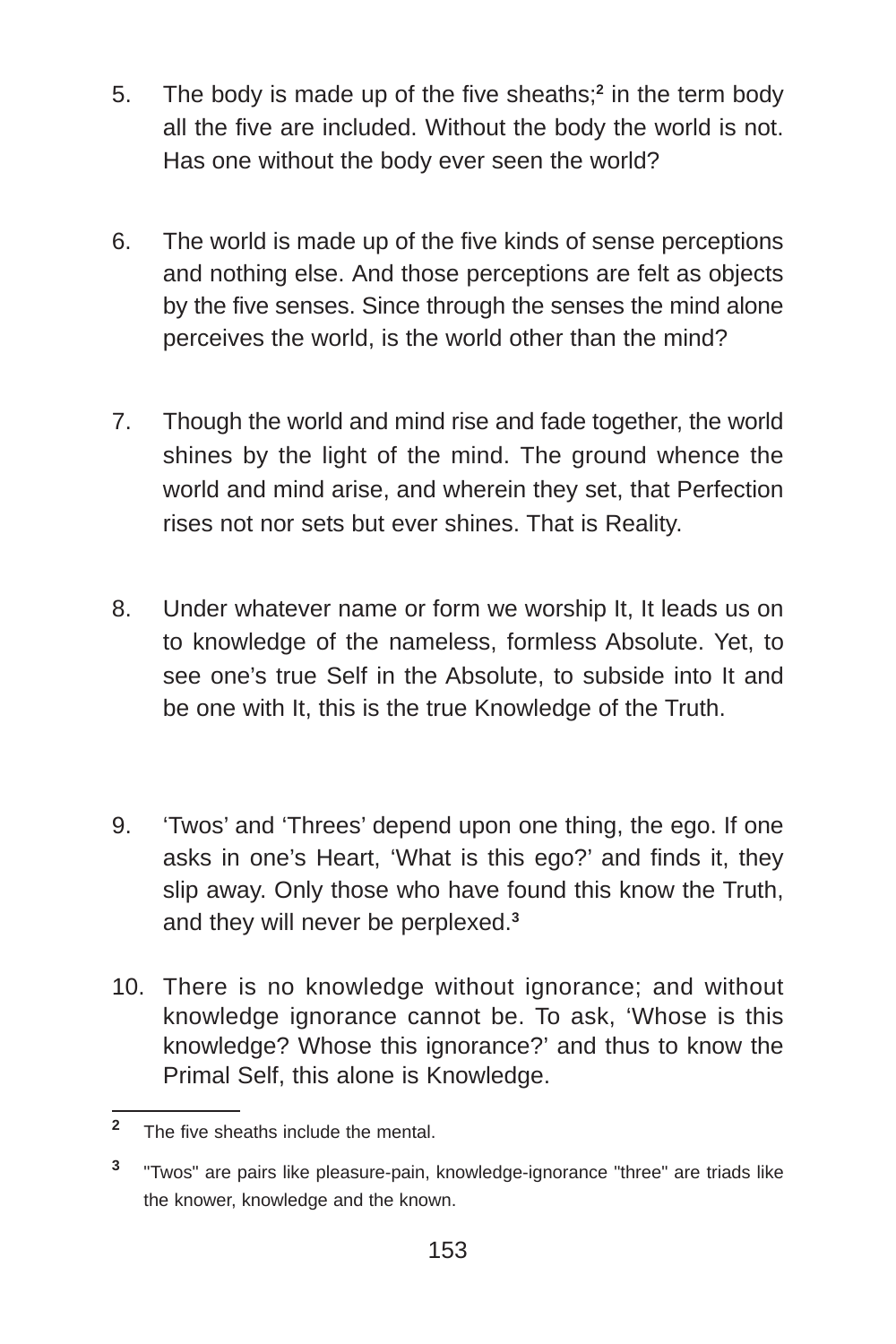- 11. அறிவுறுந் தன்னே யறியா தயலே யறிவ கறியாமை யன்றி – யறிவோ வறிவயற் காகாரக் கன்னே யறிய வறிவறி யாமை யறும்.
- 12. அறிவறி யாமையு மற்றதறி வாமே யறியும துண்மையறி வாகா – தறிதற் கறிவித்தற் கன்னியமின் ருயவிா்வ தாற்ரு னறிவாகும் பாழன் றறி.
- 13. ஞானமாந் தானேமெய் நாளுவா ஞானமஞ் ஞானமாம் பொய்யாமஞ் ஞானமுமே – ஞானமாந் தன்னேயன்றி யின்றணிக டாம்பலவும் பொய்மெய்யாம் பொன்னேயன்றி யுண்டோ புகல்.
- 14. தன்மையுண்டேன் முன்னிலேப டர்க்கைக டாமுளவாந் தன்மையி னுண்மையைத் தாஞய்ந்து – தன்மையறின் முன்னிலேப டர்க்கை முடிவுற்றென் ருயொளிருந் கன்மையே கன்னி $\ell$ லமை கான்.
- 15. நிகழ்வினேப் பற்றி யிறப்பெதிர்வு நிற்ப நிகழ்கா லவையு நிகழ்வே – நிகழ்வொன்றே யின்றுண்மை தேரா திறப்பெதிர்வு தேரவுன லொன்றின்றி பெண்ண வுனல்.
- 16. நாமன்றி நாளேது நாடேது நாடுங்கா ஞுமுடம்பே ஞுணுட்டு ணம்படுவ – நாமுடம்போ நாமின்றன் றென்றுமொன்று நாடிங்கங் கெங்குமொன்று ஞமுண்டு நாளுடி ஞம்.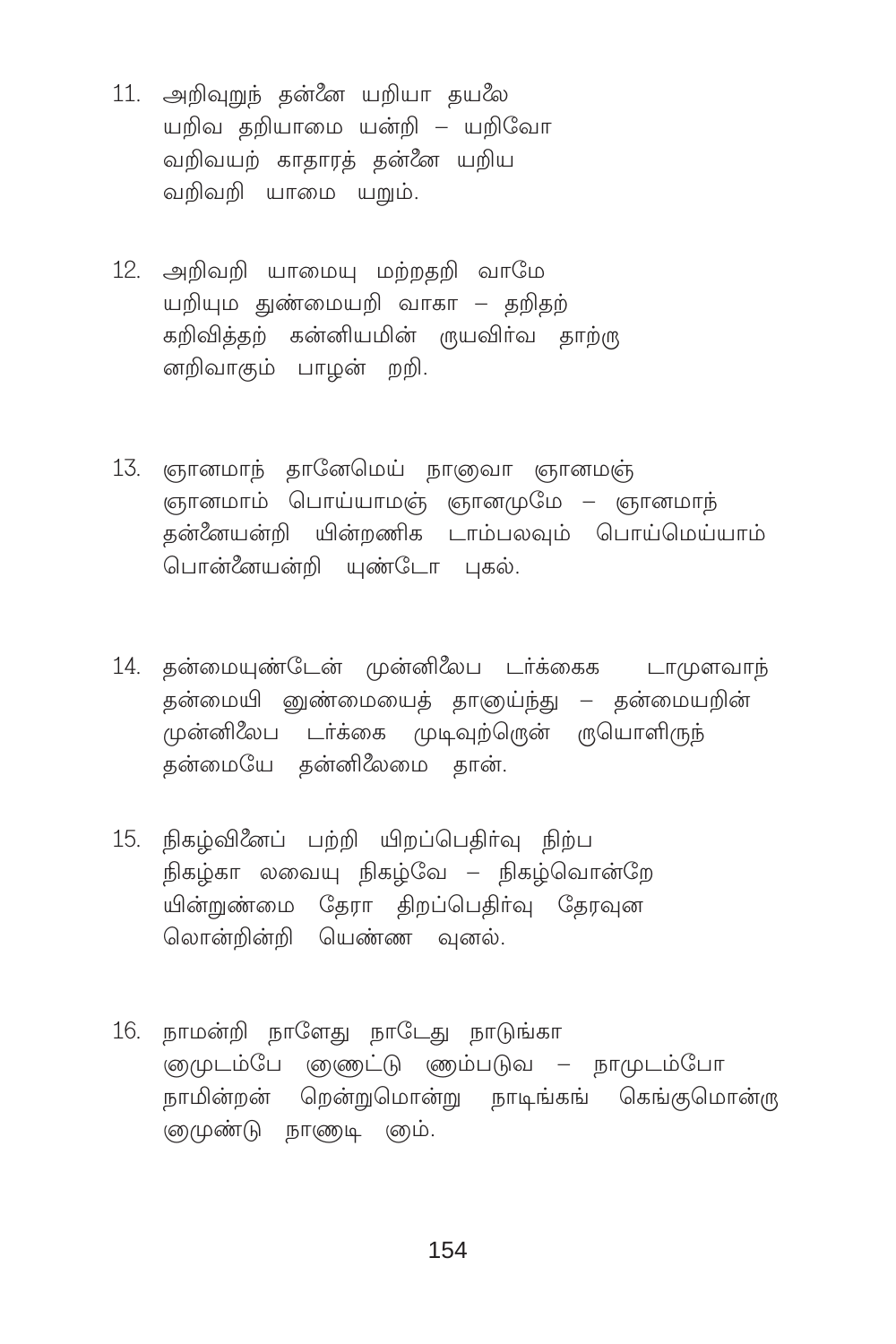- 11. Without knowing the Self that knows, to know all objects is not knowledge; it is only ignorance. Self, the ground of knowledge and the non-Self, being known, both knowledge and ignorance fall away.
- 12. True Knowledge is being devoid of knowledge as well as ignorance of objects. Knowledge of objects is not true knowledge. Since the Self shines self-luminous, with nothing else for It to know, with nothing else to know It, the Self is Knowledge. Nescience It is not.
- 13. The Self that is Awareness, that alone is true. The knowledge which is various is ignorance. And even ignorance, which is false, cannot exist apart from the Self. False are the many jewels, for apart from gold, which alone is true, they cannot exist.
- 14. 'You' and 'he' these appear only when 'I' does. But when the nature of the 'I' is sought and the ego is destroyed, 'you' and 'he' are at an end. What shines then as the One alone is the true Self.
- 15. Past and future are dependent on the present. The past was present in its time and the future will be present too. Everpresent is the present. To seek to know the future and the past, without knowing the truth of time today, is to try to count without the number 'One'.
- 16. Without us there is no time nor space. If we are only bodies, we are caught up in time and space. But are we bodies? Now, then and always, — here, now and everywhere — we are the same. We exist, timeless and spaceless we.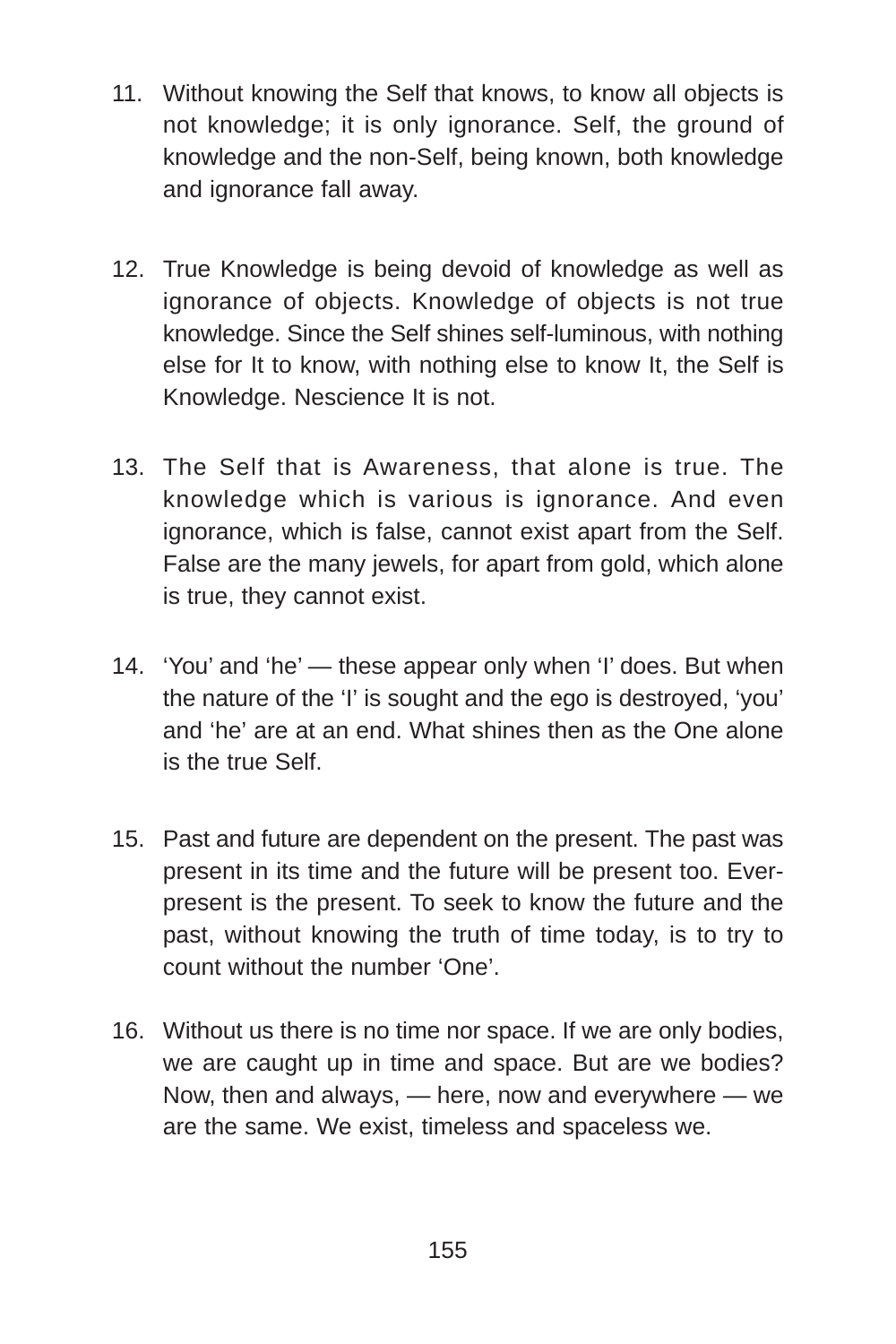- 17. உடஞனே தன்னே யுணரார்க் குணர்ந்தார்க் குடலளவே நான்ற னுணரார்க் – குடலுள்ளே தன்னுணர்ந்தார்க் கெல்லேயறத் தாணெளிரு நானிதுவே யின்னவர்தம் பேதமென வெண்.
- 18. உலகுண்மை யாகு முணர்வில்லார்க் குள்ளார்க் குலகளவா முண்மை யுணரார்க் – குலகினுக் காதார மாயுருவற் ருருமுணர்ந் தாருண்மை யீதாகும் பேதமிவர்க் கெண்.
- 19. விதிமதி மூல விவேக மிலார்க்கே விதிமதி வெல்லும் விவாதம் – விதிமதிகட் கோர்முதலாந் தன்னே யுணர்ந்தா ரவைதணந்தார் சார்வரோ பின்னுமவை சாற்று.
- 20. காணுந் தனேவிட்டுத் தான்கடவு ளேக்காணல் காணு மனேமயமாங் காட்சிகளேக் – காணுமவன் ருன்கடவுள் கண்டாளுந் தன்முதலேத் தான்முதல்போய்த் தான்கடவு ளன்றியில தால்.
- 21. தன்னேத்தான் காண றலேவன் றனேக்காண லென்னும்பன் னூலுண்மை யென்னேயெனின்– றன்னேத்தான் காணலெவன் ருஞென்ருற் காணவொணு தேற்றலேவற் காணலெவ னூணுகல் காண்.
- 22. மதிக்கொளி தந்தம் மதிக்கு ளொளிரு மதியினே யுள்ளே மடக்கிப் – பதியிற் பதித்திடுத லன்றிப் பதியை மதியான் மதித்திடுத லெங்ஙன் மதி.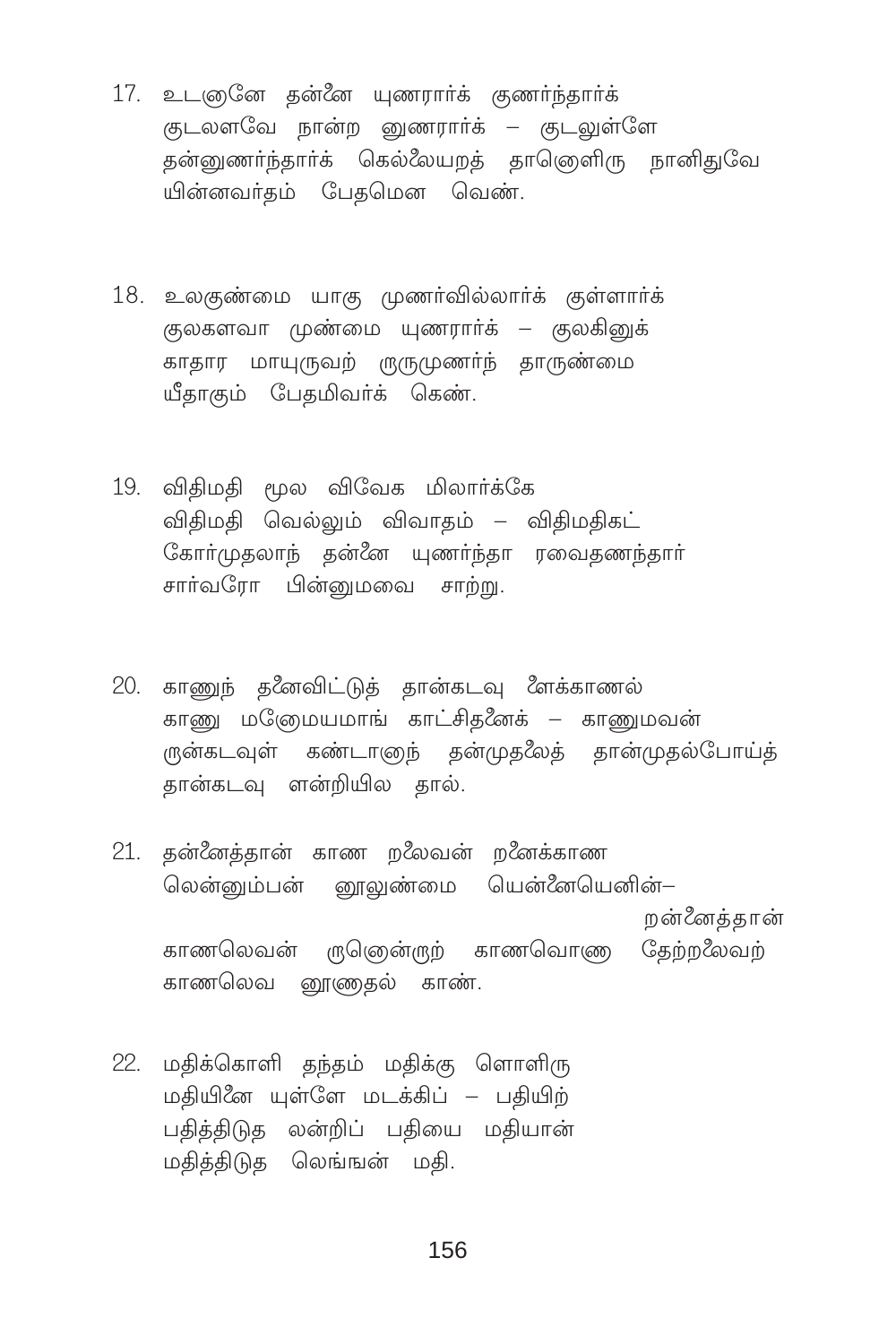- 17. To those who do not know the Self and to those who do, the body is the 'I'. But to those who do not know the Self the 'I' is bounded by the body; while to those who within the body know the Self the 'I' shines boundless. Such is the difference between them.
- 18. To those who do not know and to those who do, the world is real. But to those who do not know, Reality is bounded by the world; while to those who know, Reality shines formless as the ground of the world. Such is the difference between them.
- 19. The debate, 'Does free will prevail or fate?' is only for those who do not know the root of both. Those who have known the Self, the common source of free-will and of fate, have passed beyond them both and will not return to them.
- 20. To see God and not the Self that sees is only to see a projection of the mind. It is said that God is seen by him alone who sees the Self; but one who has lost the ego and seen the Self is none other than God.
- 21. When scriptures speak of 'seeing the Self' and 'seeing God', what is the truth they mean? How to see the Self? As the Self is one without a second, it is impossible to see it. How to see God? To see Him is to be consumed by Him.
- 22. Without turning inwards and merging in the Lord His light that shines within the mind and lends it all its light, how can we know the Light of Lights with the borrowed light of the mind?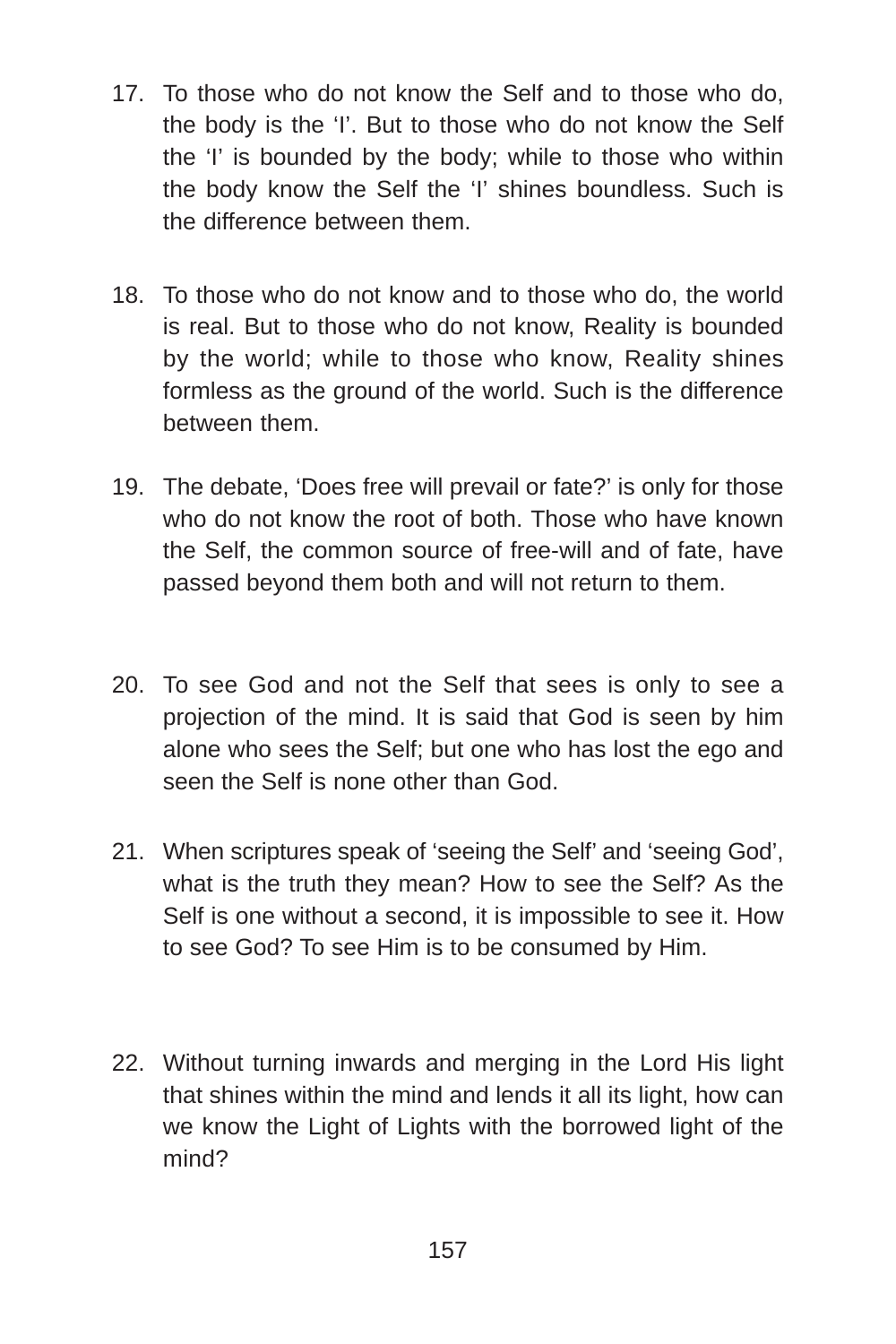- 23. நானென்றித் தேக நவிலா துறக்கத்து நானின்றென் ருரு நவில்வதிலே – நாணென் றெழுந்தபி னெல்லா மெழுமிந்த நானெங் கெழுமென்று நுண்மதியா லெண்.
- 24. சடவுடளு னென்னுது சச்சித் துதியா துடலளவா நாணென் றுதிக்கு – மிடையிலிது சிச்சடக்கி ரந்திபந்தஞ் சீவனுட்ப மெய்யகந்தை யிச்சமு சாரமன மெண்.
- 25. உருப்பற்றி யுண்டா முருப்பற்றி நிற்கு முருப்பற்றி யுண்டுமிக வோங்கு – முருவிட் டுருப்பற்றுந் தேடிஞ லோட்டம் பிடிக்கு முருவற்ற பேயகந்தை யோர்.
- 26. அகந்தையுண் டாயி னஃனத்துமுண் டாகு மகந்தையின் றேலின் ற*ீ*னத்து – மகந்தையே யாவுமா மாதலால் யாதிதென்று நாடலே யோவுதல் யாவுமென வோர்.
- 27. நானுதியா துள்ளநிலே நாமதுவா யுள்ளநிலே நானுதிக்குந் தானமதை நாடாம — ஞனுதியாத் கன்னிமப்பைச் சார்வகெவன் சாராமற் ருனதுவாந் தன்னிலேயி னிற்பதெவன் சாற்று.
- 28. எழும்பு மகந்தை யெழுமிடத்தை நீரில் விழுந்த பொருள்காண வேண்டி – முழுகுதல்போற் கூர்ந்தமதி யாற்பேச்சு மூச்சடக்கிக் கொண்டுள்ளே யாழ்ந்தறிய வேண்டு மறி.
- 29. நானென்று வாயா னவிலாதுள் ளாழ்மனத்தா ஞெனென்றெங் குந்துமென நாடுதலே – ஞானநெறி யாமன்றி யன்றிதுநா ஞமதுவென் றுன்னறுணே யாமதுவி சாரமா மா.

158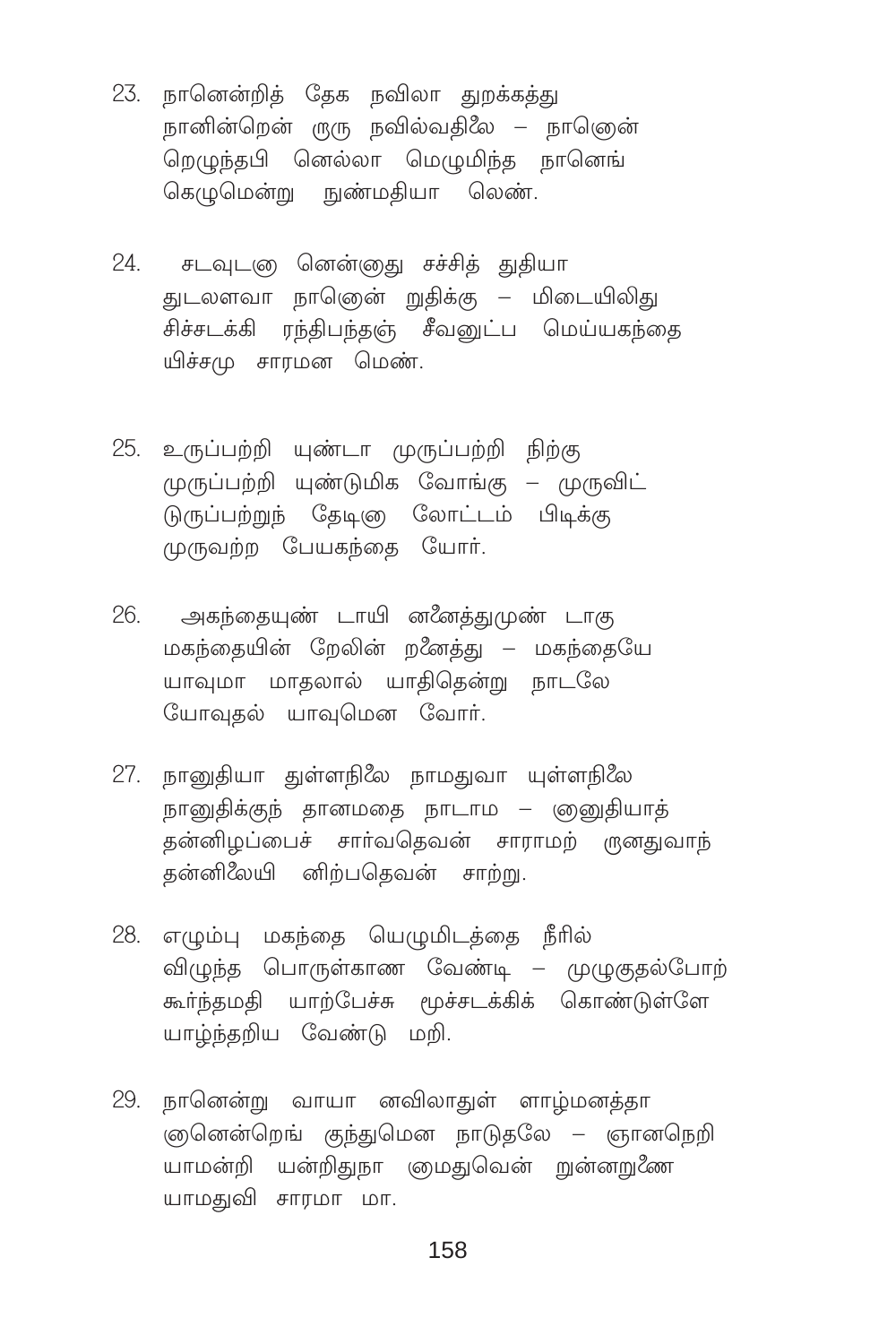- 23. The body says not it is 'I'. And no one says, "In sleep there is no 'I'." When 'I' arises all (other) things arise. Whence this 'I' arises, search with a keen mind.
- 24. The body which is matter says not 'I'. Eternal Awareness rises not nor sets. Betwixt the two, bound by the body, rises the thought of 'I'. This is the knot of matter and Awareness. This is bondage, jiva, subtle body, ego. This is samsara, this is the mind.
- 25. Holding a form it rises; holding a form it stays; holding and feeding on a form it thrives. Leaving one form, it takes hold of another. When sought, it takes to flight. Such is the egoghost with no form of its own.
- 26. When the ego rises all things rise with it. When the ego is not, there is nothing else. Since the ego thus is everything, to question 'What is this thing?' is the extinction of all things.
- 27. 'That' we are, when 'I' has not arisen. Without searching whence the 'I' arises, how to attain the self-extinction where no 'I' arises? Without attaining self-extinction, how to stay in one's true state where the Self is 'That'?
- 28. Controlling speech and breath, and diving deep within oneself — like one who, to find a thing that has fallen into water, dives deep down — one must seek out the source whence the aspiring ego springs.
- 29. Cease all talk of 'I' and search with inward diving mind whence the thought of 'I' springs up. This is the way of wisdom. To think, instead, "I am not this, but That I am", is helpful in the search, but it is not the search itself.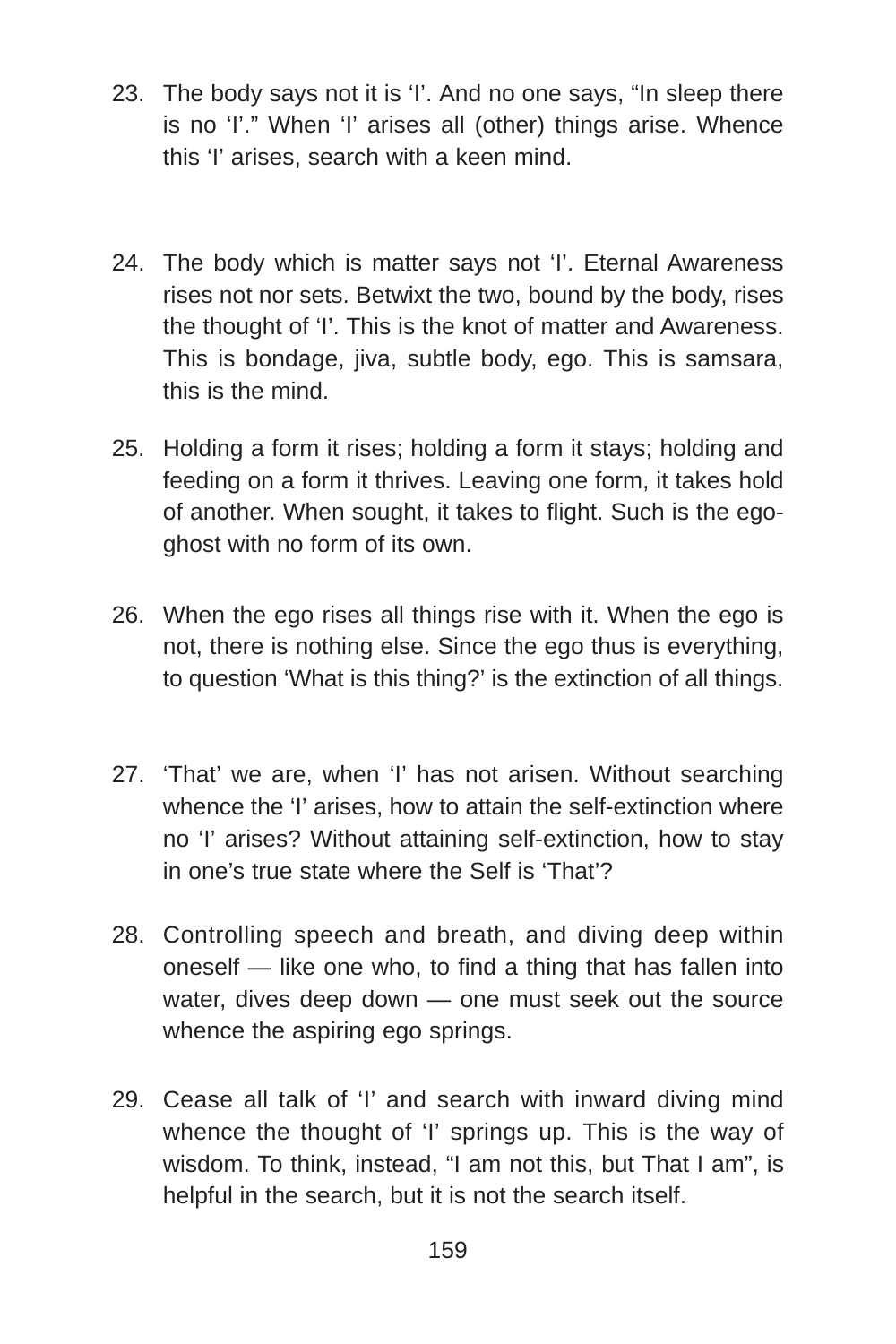- 30. நாளு ரெனமனமுண் ளுடியுள நண்ணவே நாளு மவன்றலே நாணமுற – நாளுஞத் தோன்றுமொன்று தாஞகத் தோன்றினுநானன்றுபொருள் பூன்றமது தாஞம் பொருள்.
- 31. தன்னே யழித்தெழுந்த தன்மயா னந்தருக் கென்னே யுளதொன் றியற்றுதற்குத் – தன்னேயலா தன்னிய மொன்று மறியா ரவா்நிலேமை யின்னகென் றுன்ன லெவன்.
- 32. அதுநீயென் றம்மறைக ளார்த்திடவுந் கன்னே யெதுவென்று தான்றேர்ந் திராஅ – ததுநா னிதுவன்றென் றெண்ணலுர னின்மையிஞ லென்று மதுவேதா ஞயமர்வ தால்.
- 33. என்னே யறியேஞ னென்னே யறிந்தேஞ னென்ன னகைப்புக் கிடஞுகு – மென்னே தணேவிடய மாக்கவிரு தானுண்டோ வொன்ரு யனேவரனு பூதியுண்மை யால்.
- 34. என்று மெவர்க்கு மியல்பா யுளபொருளே யொன்று முளத்து ளுணர்ந்துநிலே – நின்றிடா துண்டின் றுருவருவென் ரென்றிரண் டன்றென்றே சண்டையிடன் மாயைச் சழக்கு.
- 35. சித்தமா யுள்பொருளேத் தேர்ந்திருத்தல் சித்திபிற சித்தியெலாஞ் சொப்பனமார் சித்திகளே – நித்திரைவிட் டோர்ந்தா லவைமெய்யோ வுண்மைநிலே நின்று பொய்ம்மை தீர்ந்தார் தியங்குவரோ தேர்.

160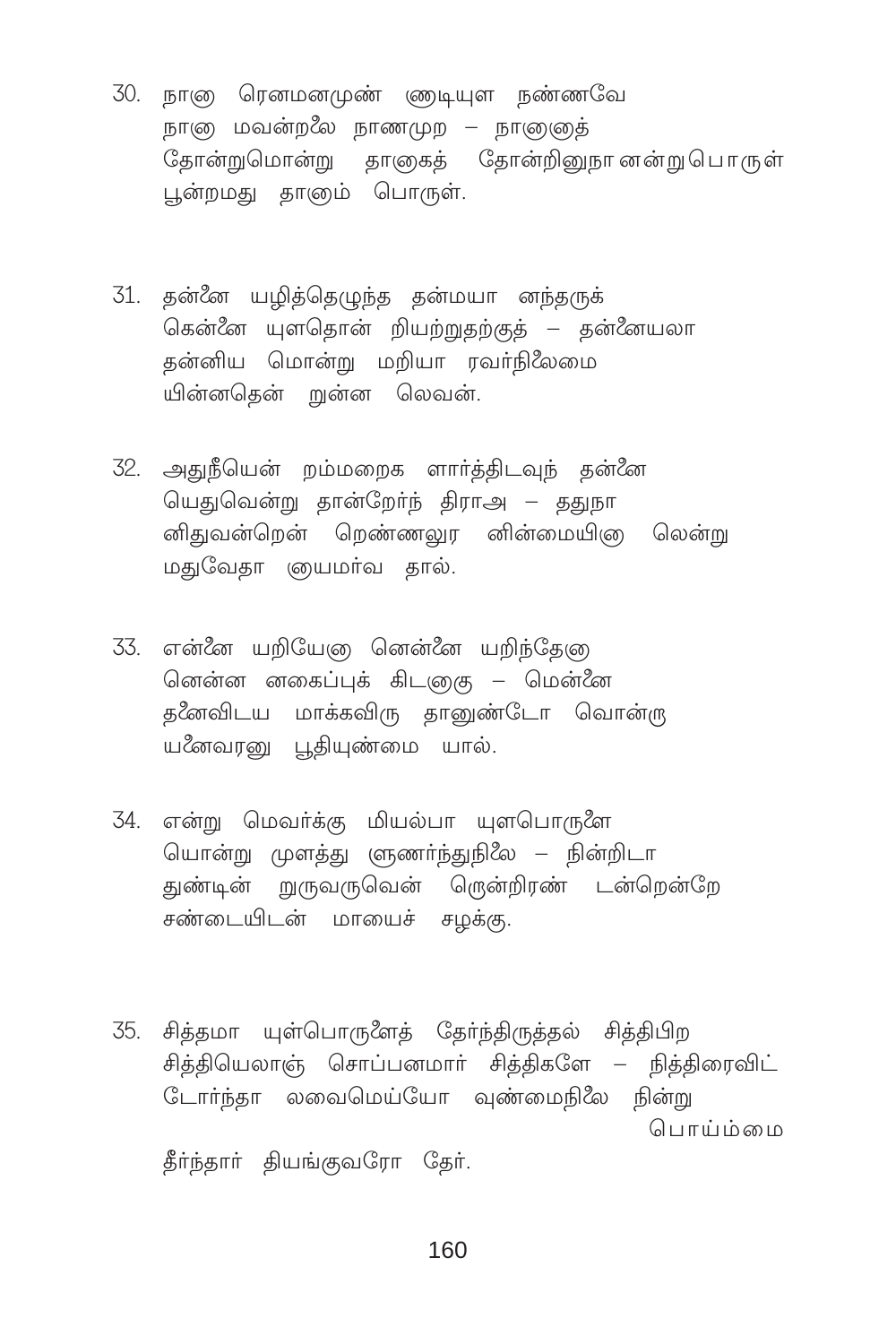- 30. When the mind turns inward seeking 'Who am I?' and merges in the Heart, then the 'I' hangs down his head in shame and the One 'I' appears as Itself. Though it appears as 'I-I', it is not the ego. It is Reality, Perfection, the Substance of the Self.
- 31. For him who is the Bliss of Self arising from extinction of the ego, what is there to do? He knows nothing other than this Self. How to conceive the nature of his state?
- 32. When the Vedas have declared, 'Thou art That' not to seek and find the nature of the Self and abide in It, but to think 'I am That, not This' is want of strength. Because, That abides for ever as the Self.
- 33. To say 'I do not know myself' or 'I have known myself' is cause for laughter. What? Are there two selves, one to be known by the other? There is but One, the Truth of the experience of all.
- 34. The natural and true Reality for ever resides in the Heart of all  $-$  not to realize It there and stay in It  $-$  but to quarrel:— 'It is', 'It is not', 'It has form', 'It has not form'; 'It is one', 'It is two', 'It is neither' — this is the mischief of maya.
- 35. To discern and abide in the ever-present Reality is true attainment. All other attainments are like powers enjoyed in a dream. When the sleeper wakes, are they real? Those who stay in the state of Truth, having cast off the unreal will they ever be deluded?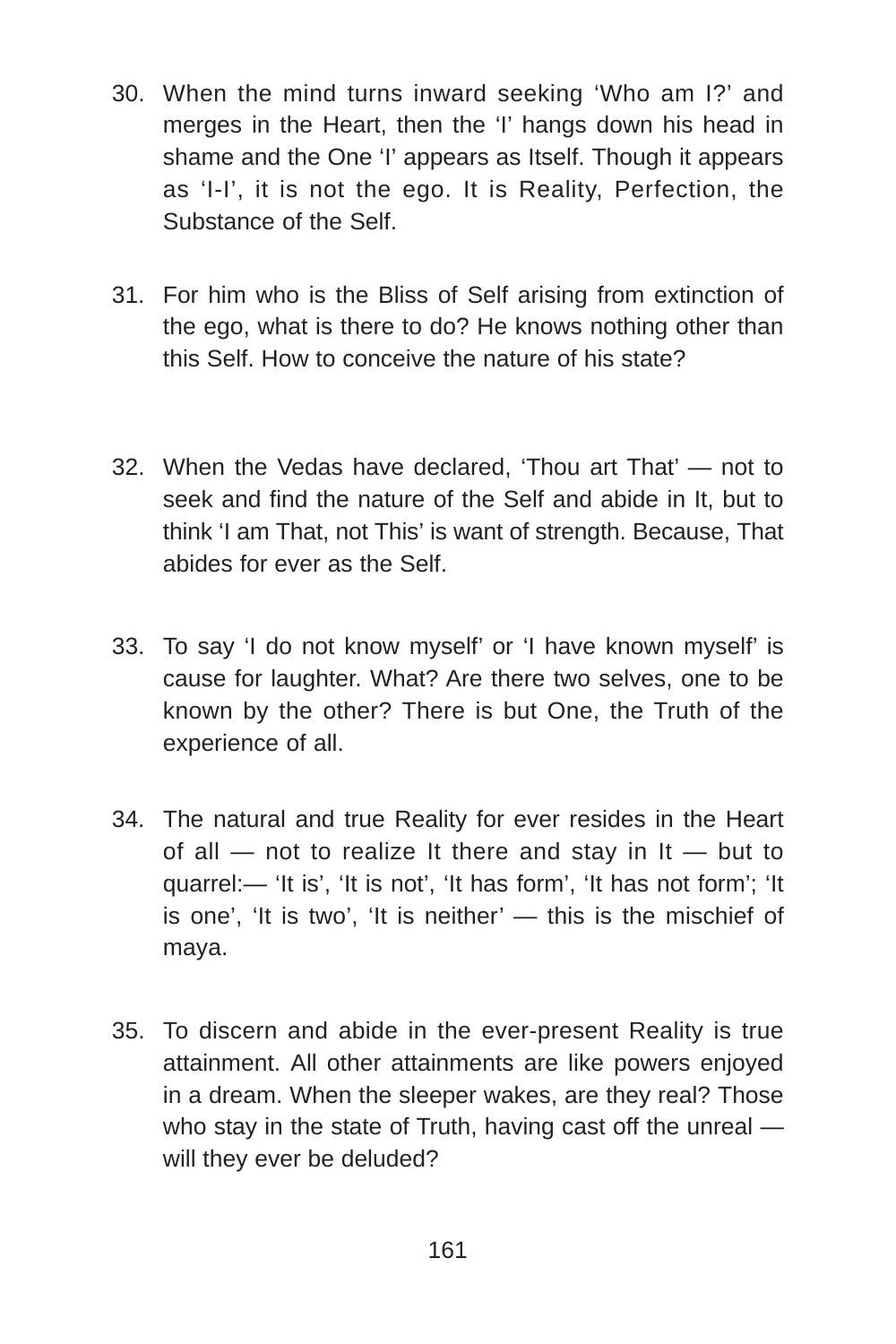- 36. நாமுடலென் றெண்ணினல நாமதுவென் றெண்ணுமது நாமதுவா நிற்பதற்கு நற்றுணேயே – யாமென்று ்<br>நாமதுவென் றெண்ணுவதே ஞன்மனித னென்றெணுமோ நாமதுவா நிற்குமத ஞல்.
- 37. சாதகத்தி லேதுவிதஞ் சாத்தியத்தி லத்துவித மோதுகின்ற வாதமது முண்மையல – வாதரவாய்த் தான்றேடுங் காலுந் தனேயடைந்த காலத்துந் கான்றசம னன்றியார் கான்.

- 38. வினேமுதனு மாயின் விளேபயன் றுய்ப்போம் வினேமுதலா ரென்று வினவித் – தனேயறியக் கர்த்தத் துவம்போய்க் கருமமூன் றுங்கமலு நிக்கமா முக்கி நிலே.
- 39. பத்தஞ னென்னுமட்டே பந்தமுத்தி சிந்தனேகள் பத்தஞ ரென்றுதன்னேப் பார்க்குங்காற் – சித்தமாய் நித்தமுத்தன் ருனிற்க நிற்காதேற் பந்தசிந்தை முத்திசிந்தை முன்னிற்கு மோ.
- 40. உருவ மருவ முருவருவ மூன்ரு முறுமுத்தி யென்னி லுரைப்ப – னுருவ மருவ முருவருவ மாயு மகந்தை யுருவழிதன் முத்தி யுணர்.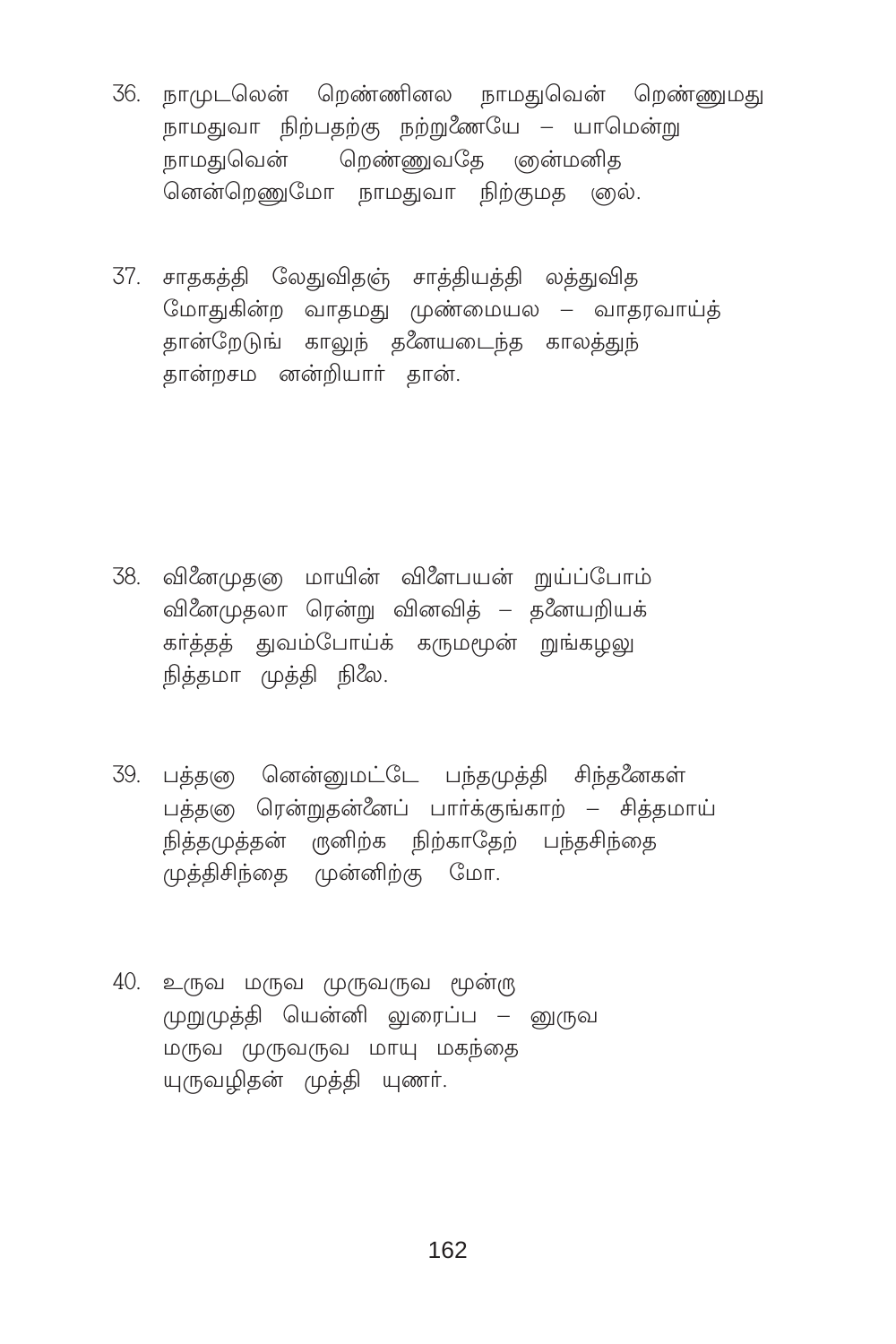- 36. If we think we are the body, then to tell ourselves, 'No, I am That', is helpful to abide as That. Yet — since ever we abide as That — why should we always think, 'I am That?' Does one ever think, 'I am a man'?
- 37. 'During the search, duality; on attainment, unity' This doctrine too is false. When eagerly he sought himself and later when he found himself, the tenth man in the story was the tenth man and none else (ten men crossed a stream and wanted to make sure they were all safe. In counting, each one left himself out and found only nine. A passerby gave each a blow and made them count the ten blows).
- 38. If we are the doers of deeds, we should reap the fruits they yield. But when we question, 'Who am I, the doer of this deed?' and realize the Self, the sense of agency is lost and the three karmas slip away. And Eternal is this Liberation.
- 39. Thoughts of bondage and of freedom last only as long as one feels, 'I am bound'. When one inquires of oneself, 'Who am I, the bound one?' the Self, Eternal, everfree, remains. The thought of bondage goes; and with it goes the thought of freedom too.
- 40. If asked, 'Which of these three is final liberation:— With form, without form, or with-and-without-form?' I say, "Liberation is the extinction of the ego which enquires — 'With form, without form, or with-and-without-form'?"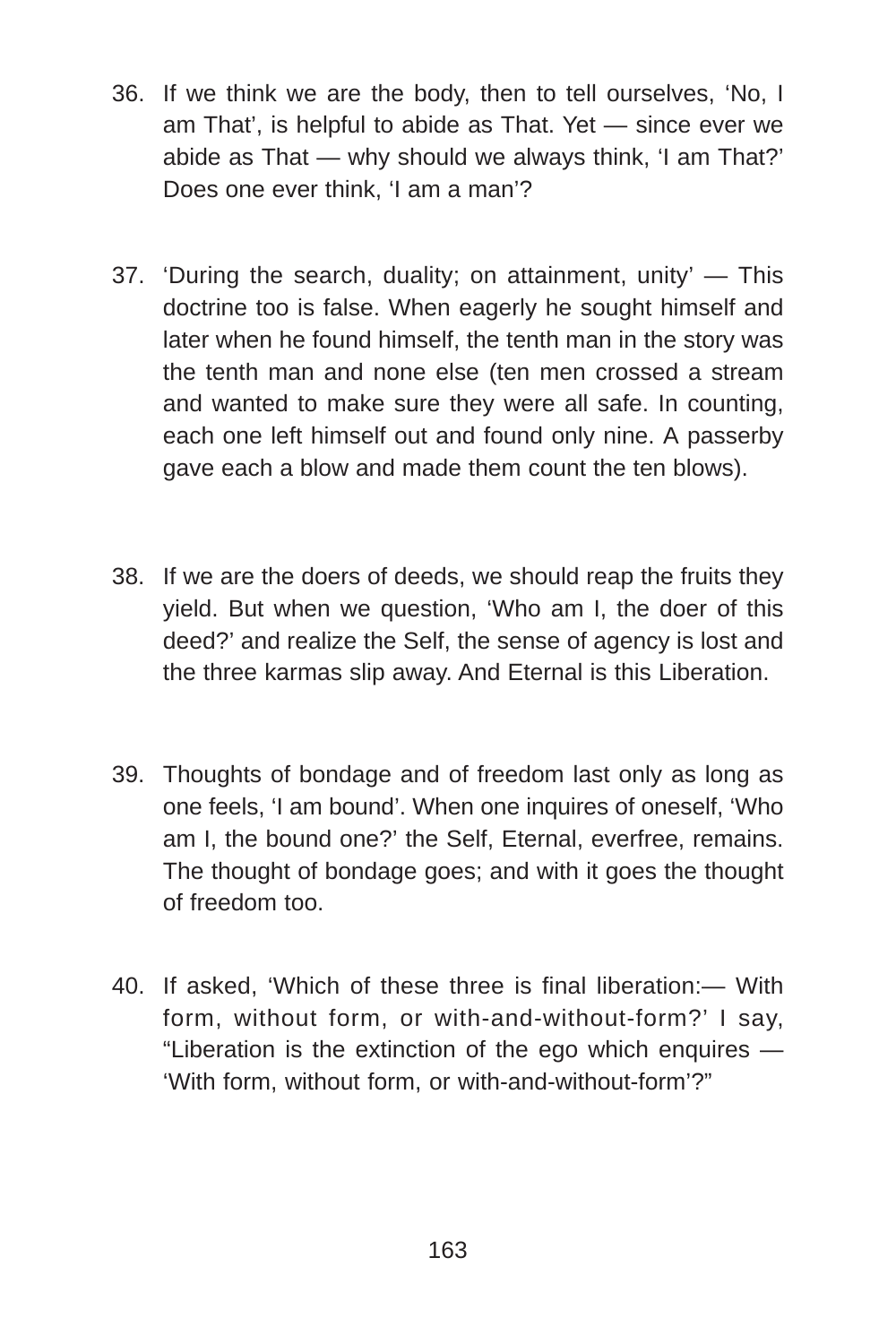# உள்ளது நாற்பது – அனுபந்தம்

#### மங்கலம்

எதன்கண்ணே நிலேயாகி யிருந்திடுமிவ் வலகமெல மெகன கெல்லா மெதனின்றிவ் வ&னத்துலகு மெழுமோமற் றிவையாவு மெதன்பொ ருட்டா மெகளுலிவ் வையமெலா மெமுந்திடுமிவ் வெல்லாம மெகுவே யாகு மதுதானே யுளபொருளாஞ் சத்தியமா மச்சொருப மகத்தில் வைப்பாம்.

# ஸத்ஸங்கம்

- சத்திணக் கத்திஞற் சார்பகலுஞ் சார்பகலச்  $1.$ சித்தத்தின் சார்பு சிதையுமே – சித்தச்சார் பற்ரு ரலேவிலதி லற்ருர்சீ வன்முத்தி பெற்று ரவரிணக்கம் பேண்.
- சாதுறவு சாரவுளஞ் சார்தெளிவி சாரத்தா  $2.$ லேதுபர மாம்பதமிங் கெய்துமோ – வோதுமது போதகனு னூற்பொருளாற் புண்ணியத்தாற் பின்னு மொரு

சாதகத்தாற் சாரவொணு தால்.

- $\overline{3}$ சாதுக்க ளாவார் சகவாச நண்ணிஞ லேதுக்கா மிந்நியம மெல்லாமு – மேதக்க தண்டென்றன் மாருதந் தான்வீச வேவிசிறி கொண்டென்ன காரியநீ கூறு.
- 4. தாபந்தண் சந்திரஞற் றைனியநற் கற்பகத்தாற் பாபந்தான் கங்கையாற் பாறுமே – தாபமுத லிம்மூன்று மேகு மிணேயில்லா சாதுக்க டம்மா தரிசனத்தாற் ருன்.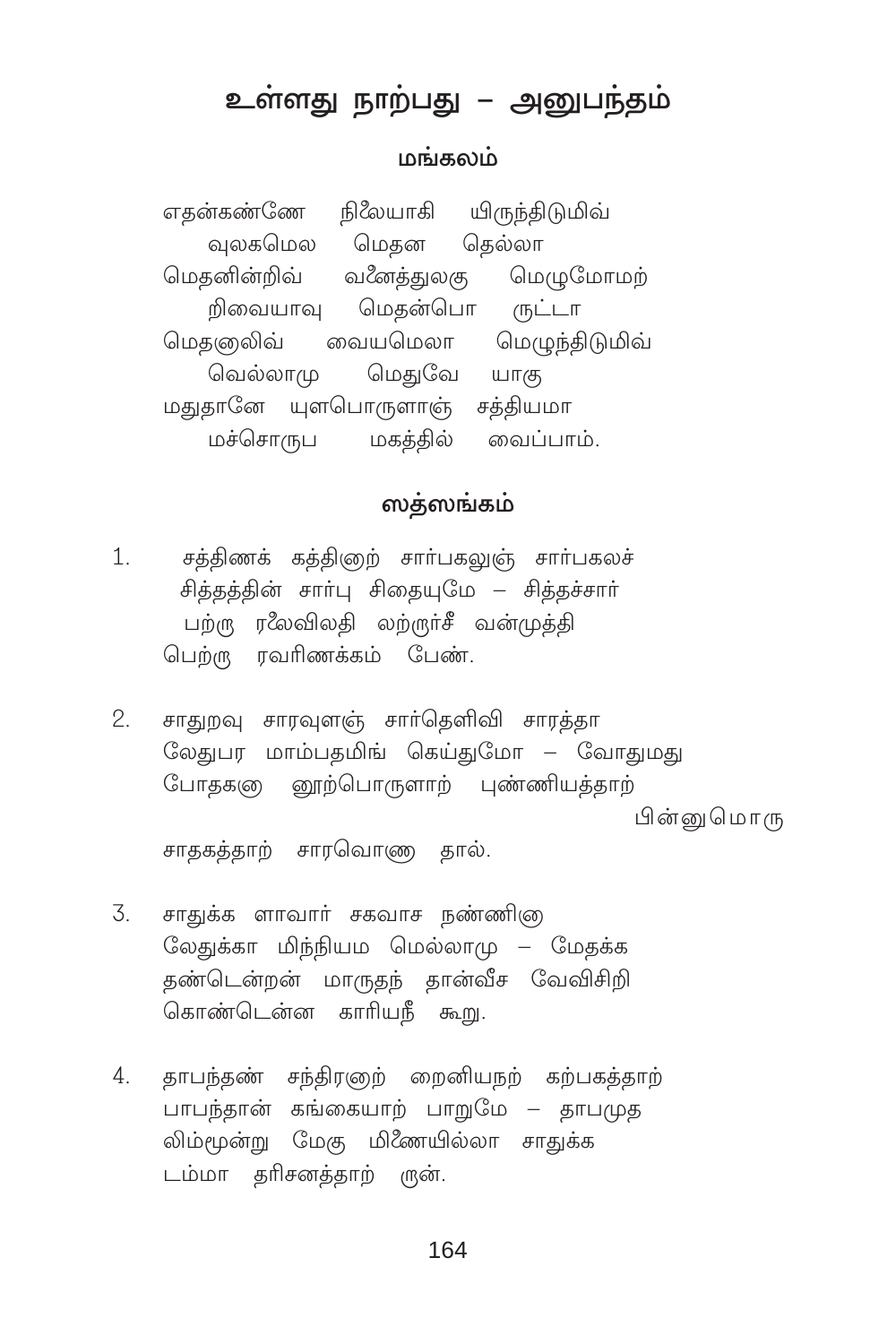# Reality in Forty Verses: Supplement

## **Invocation**

That which is the Support, the Soul, the Source, the Purpose and the Power of all this world, the Reality behind all this Appearance, That indeed exists. Let That, the Truth, abide in our heart.

## **The Text**

- 1. In the company of sages, attachment vanishes; and with attachment, illusion. Freed from illusion, one attains stability, and thence liberation while yet alive. Seek therefore the company of sages.
- 2. Not by listening to preachers, nor by study of books, not by meritorious deeds nor by any other means can one attain that Supreme State, which is attainable only through association with the sages and the clear quest of the Self.
- 3. When one has learned to love the company of sages, wherefore all these rules of discipline? When a pleasant, cool southern breeze is blowing, what need is there for a fan?
- 4. Fever is overcome by the cool light of the moon; want by the good wish-yielding tree; and sin by the Holy Ganges. Those three — fever and want and sin all flee at the august sight of the peerless sage.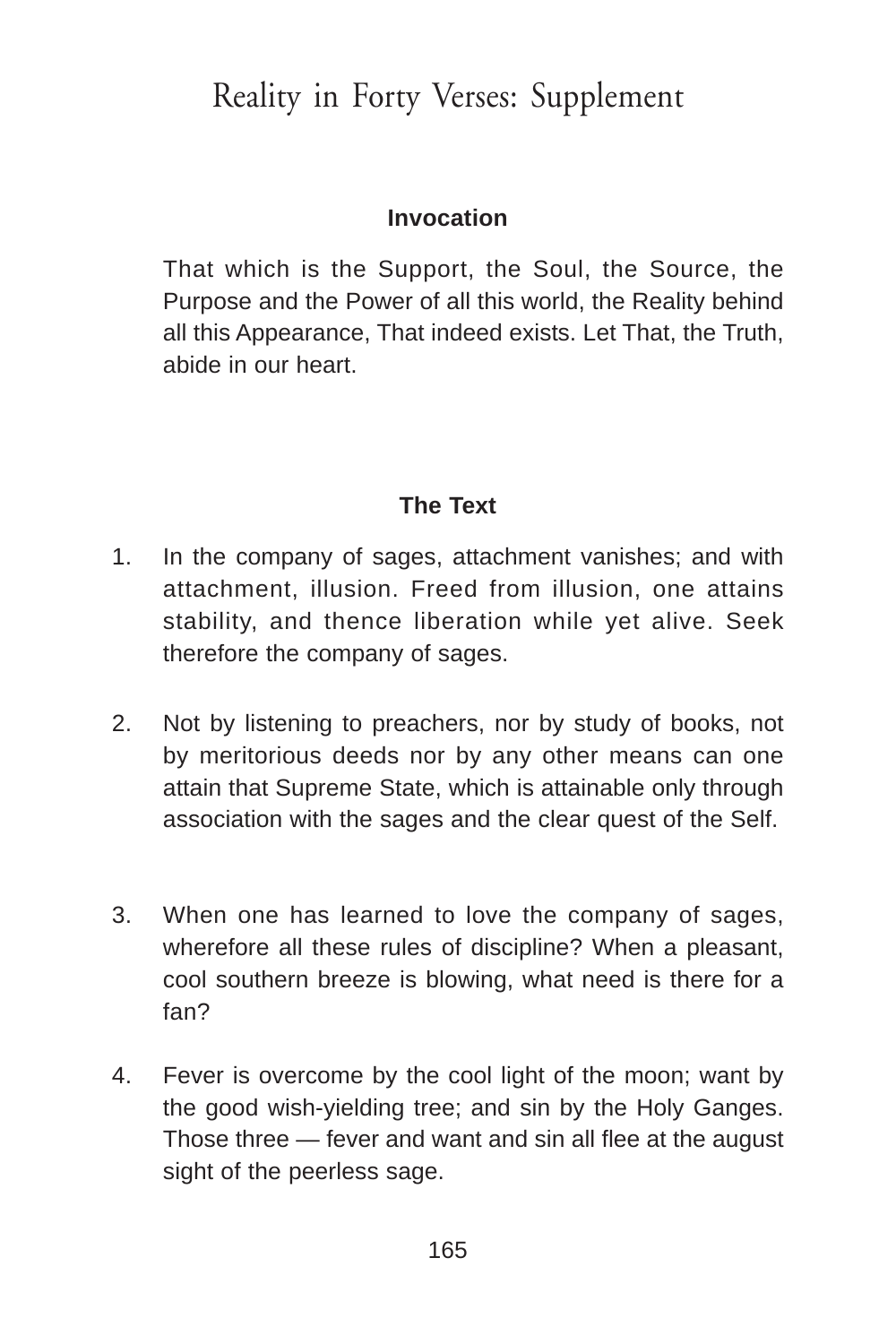- 5. கம்மயமாந் தீர்த்தங்கள் கன்மண்ணுந் தெய்வங்க ளம்மகத்துக் கட்கிணேயே யாகாவா – மம்மவவை யெண்ணி(ைளாற்றூய்மை யேய்விப்ப சாதுக்கள் கண்ணிஞற் கண்டிடவே காண்.
- தேவஞ ரார்மனந் தேருவ னென்மன 6. மாவியா மென்னு லறிபடுமே – தேவனீ யாகுமே யாகையா லார்க்குஞ் சுருதியா லேகளுந் தேவனே யென்று.
- ஒளியுனக் கெதுபக லினனெனக் கிருள்விளக்  $7<sub>1</sub>$ கொளியுண ரொளியெது கணதுண ரொளியெது வொளிமதி மதியுண ரொளியெது வதுவக மொளிதனி லொளியுநீ யெனகுரு வகமதே.

- $8<sub>1</sub>$ இதயமாங் குகையி ஞப்ப ணேகமாம் பிரம்ம மாக்ர மதுவக மகமா நேரே யவிர்ந்திடு மான்மா வாக விதயமே சார்வாய் தன்னே யெண்ணியா ழலது வாயு வதனுட ஞழ்ம னத்தா லான்மாவி னிட்ட ஞவாய்.
- அகக்கம லத்தே யமல வசல 9. வகமுருவ மாகு மறிவே – தகத்தை யகற்றிடுவ காலவ் வகமா மறிவே யகவீ டளிப்ப தறி.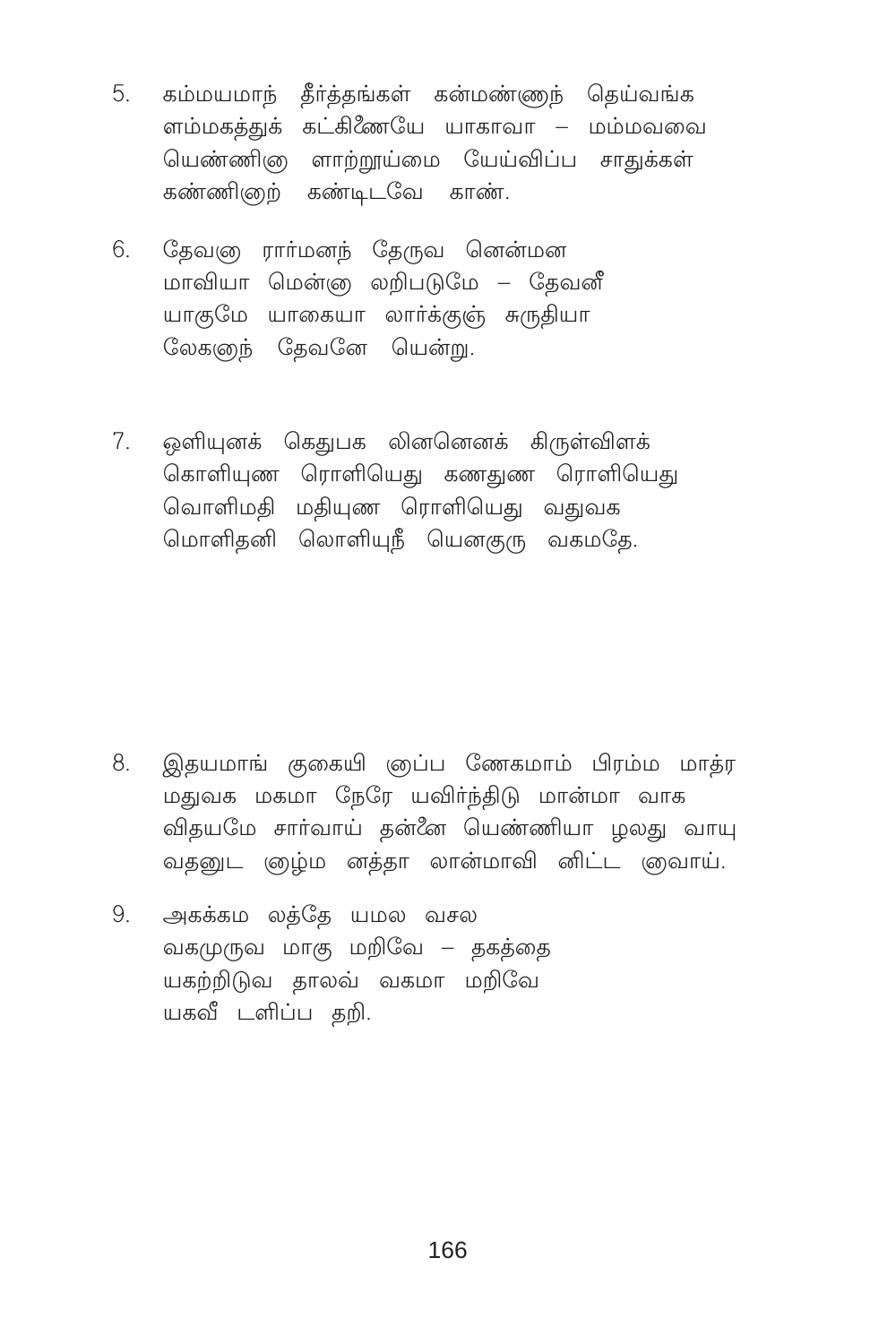- 5. Holy rivers, which are only water, and idols, which are made of stone and clay, are not as mighty as the sages are. For while they make one pure in course of countless days, the sage's eyes by a mere glance purify at once.
- 6. Disciple: 'Who is God?' Master: 'He who knows the mind.'
	- D: 'My Self, the Spirit, knows my mind.'
	- M: 'Therefore you are God; and also because the sruti declares that there is only one God, the Knower.'
- 7. Master : 'By what light do you see?'
	- Disciple : 'The sun by day, the lamp by night.'
	- **M :** 'By what light do you see these lights?'
	- **D :** 'The eye.'
	- **M :** 'By what light do you see the eye?'
	- **D :** 'The mind.'
	- **M :** 'By what light do you know the mind?'
	- **D :** 'My Self.'
	- **M :** 'You then are the Light of Lights.'
	- **D :** 'Yes, That I am.'
- 8. In the centre of the Heart-Cave there shines alone the one Brahman as the 'I, I', the Atman. Reach the Heart by diving deep in quest of the Self, or by controlling the mind with the breath, and stay established in the Atman.**<sup>1</sup>**
- 9. In the lotus of the Heart is pure and changeless Consciousness in the form of the Self. When the ego is removed, this Consciousness of Self bestows liberation of soul.

<sup>1</sup> In 1915 when Bhagavan was living in Virupaksha cave, a young devotee, Jagadiswara Sastri, wrote on a price of paper in Sanskrit the words hridaya kuhara madhye (in the interior of the heart-cavern). He then went out on some business. When he returned he found to his surprise a complete Sanskrit verse beginning with those words and learned that Bhagavan had written it. This verse was later translated into Tamil by Bhagavan and incorporated in the Forty Verses Supplement. Kavyakanta Ganapati Muni also included this verse in his Sri Ramana Gita.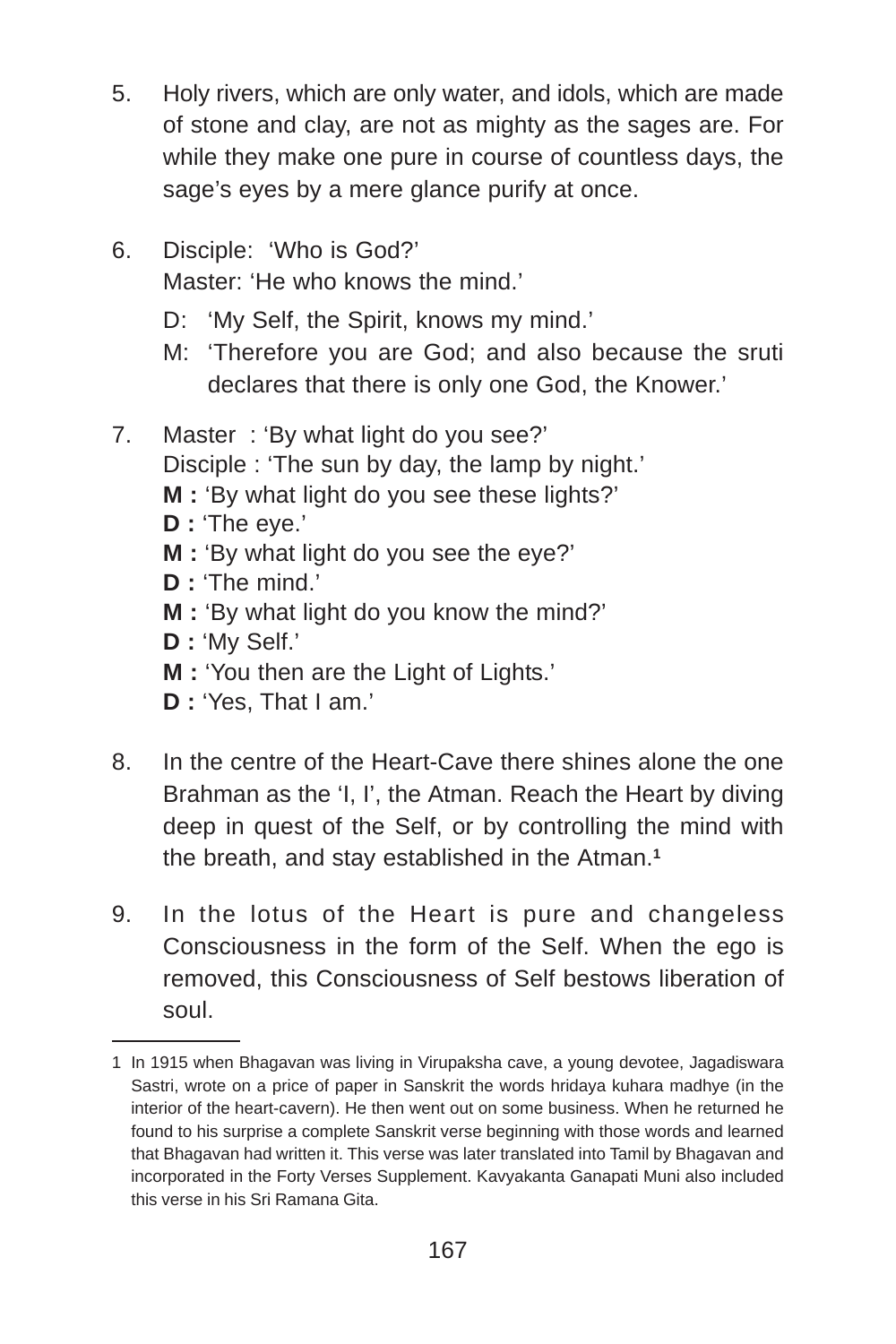- 10. தேகங் கடநிகர் சடமிதற் ககமெனுந் திகழ்விலதா கைன் சடலமி றுயிலினி றினமுறு நமதியலாற் கோகங் கரனெவ ணுளனுணர்ந் துளருளக் குகையுள்ளே சோகம் புரணவ ருணகிரி சிவவிபு சுயமொளிர்வான்.
- 11. பிறந்த தெவன்றன் பிரமமூ லத்தே பிறந்ததெவ ணனென்று பேணிப் – பிறந்தா னவனே பிறந்தா னவனிதமு வீச னவனவன வன்றினமு நாடு.
- இழிவுடல்யா னென்ன லிகந்திடுக வென்று  $12.$ மொழிவிலின் பாந்தன்னே யோர்க – வழியு முடலோம்ப லோடுதனே யோரவுனல் யாறு கடக்கக் கராப்புணேகொண் டற்று.
- 13. தானந் தவம்வேள்வி தன்மம்யோ கம்பத்தி வானம் பொருள்சாந்தி வாய்மையருள் – மோனநிலே சாகாமற் சாவறிவு சார்துறவு வீடின்பந் தேகான்ம பாவமற றேர்.
- 14. வினேயும் விபத்தி வியோகமஞ் ஞான மினேயவையார்க் கென்ருய்ந் திடலே – வினேபத்தி யோகமுணர் வாய்ந்திடநா னின்றியவை யென்றுமிரு ஞகமன லேயுண்மை யாம்.
- 15. சத்தியிஞற் ருமியங்குந் தன்மையுண ராதகில சித்திகணுஞ் சேர்வமெனச் சேட்டிக்கும் – பித்தார்கூத் கென்னே யெழுப்பிவிடி னெம்மட்டித் தெவ்வரெனச் சொன்னமுட வன்கதையின் சோடு.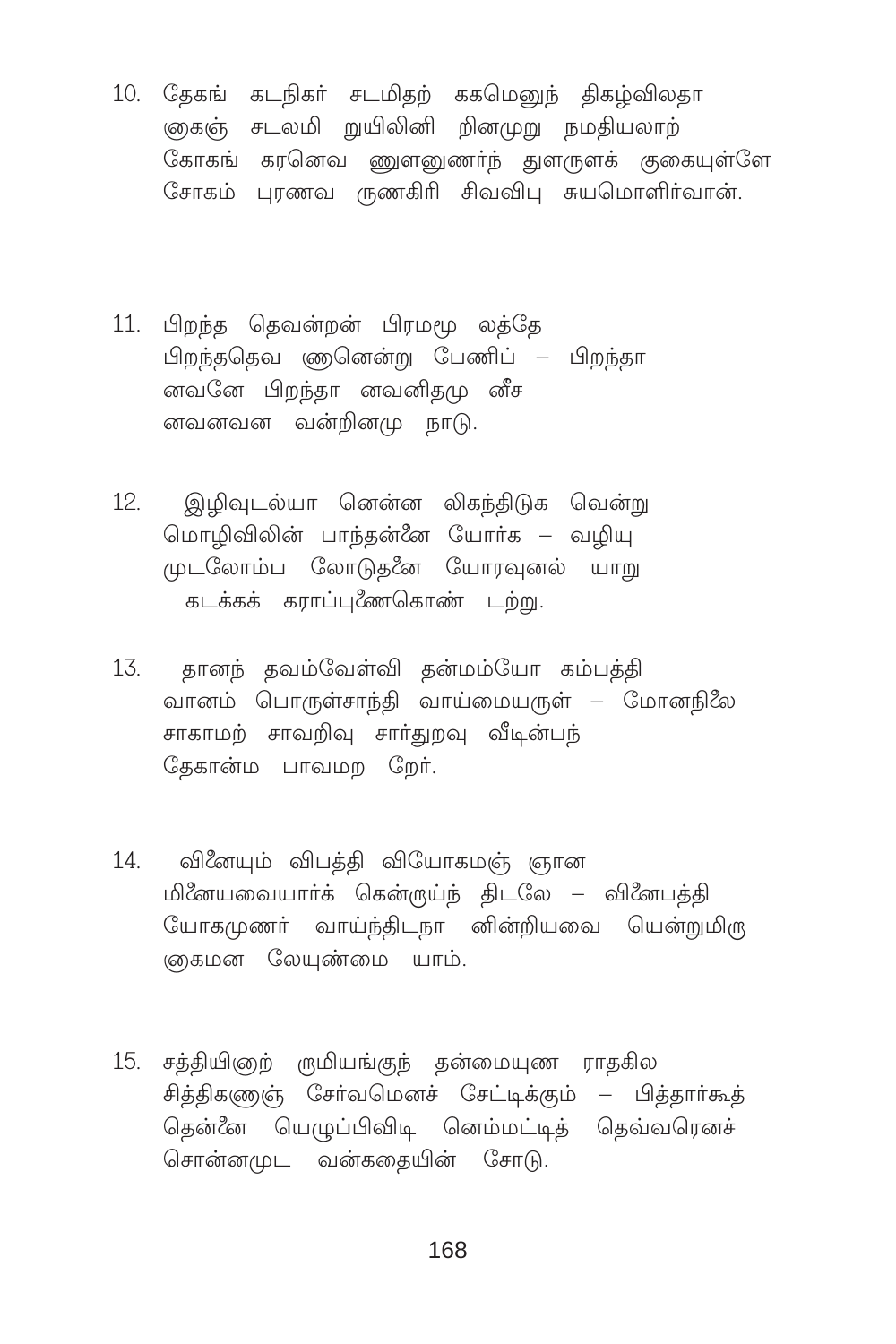- 10. The body is like an earthen pot inert. Because it has no consciousness of 'I', and because daily in bodiless sleep we touch our real nature, the body is not 'I'. Then who is this 'I'? Where is this 'I'? In the Heart-Cave of those that question thus, there shineth forth as 'I', Himself, the Lord Siva of Arunachala.
- 11. Who is born? It is only he who asks 'Whence am I born?' that is truly born in Brahman, the Prime Source. He indeed is born eternally; He is the Lord of Saints; He is the evernew.
- 12. Cast off the notion, 'This vile flesh am I,' and seek the ceaseless bliss of Self. To seek the Self while cherishing this perishing flesh is like trying to cross a stream by clinging to a crocodile.
- 13. The way of charity, penance, sacrifice, dharma, yoga and bhakti; and the Goal of Heaven, Reality, Peace, Truth, Grace, Silence, Stability, Deathless death, Knowledge, Renunciation, Liberation, Bliss; — all this is only ceasing to think that the body is the Self.
- 14. What is action, or devotion, or union, or knowledge? It is to inquire, 'Whose is action, or indifference, or separateness, or ignorance?' Inquiring thus, the ego vanishes. To abide as the Self, wherein these eight have never been, this is True existence.
- 15. Not realizing that they themselves are moved by energy not their own, some fools are busy seeking miraculous powers. Their antics are like the boast of the cripple who said to his friends: 'If you raise me to my feet, these enemies are nothing before me.'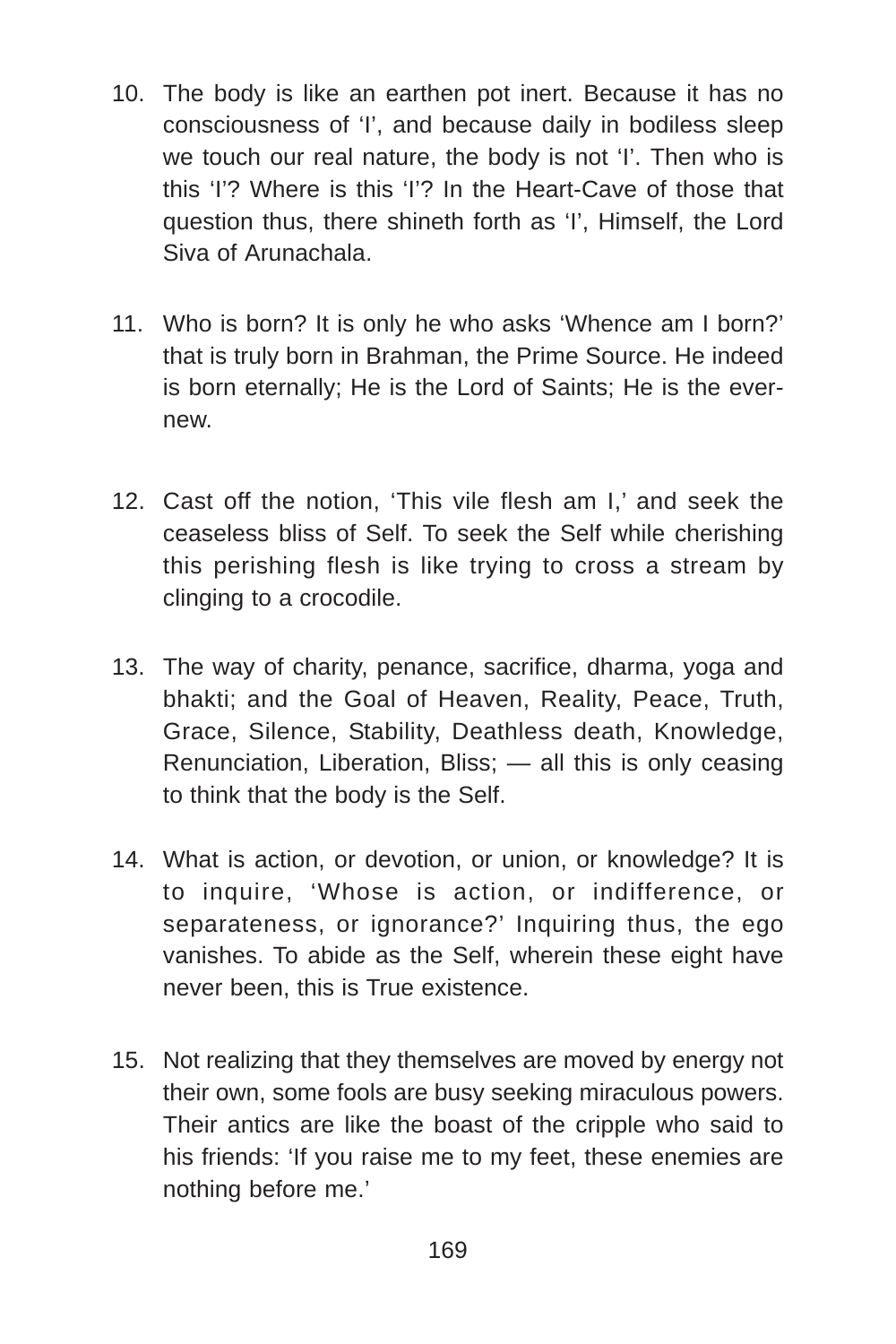- 16. சித்தத்தின் சாந்தியதே சித்தமா முத்தியெனிற் சிக்கக்கின் செய்கையின்றிச் சிக்கியாச் – சிக்கிகளிற் சித்தஞ்சேர் வாரெங்ஙன் சித்தக் கலக்கந்தீர் முத்திசுகந் தோய்வார் மொழி.
- 17. பூபரந் தாங்கவிறை போலியுயிர் தாங்கலது கோபுரந் தாங்கியுருக் கோரணிகாண் – மாபரங்கொள் வண்டிசெலு வான்சுமையை வண்டிவை யாதுதலே கொண்டுநலி கொண்டதெவர் கோது.
- 18. இருமுலே நடுமார் படிவயி றிதன்மே லிருமுப் பொருளுள நிறம்பல விவற்று <u>ளொருபொரு ளாம்ப லரும்பென வள்ளே</u> யிருவிரல் வலத்தே யிருப்பது மிதயம்.
- 19. அதன்முக மிகலுள தகமுள சிறுதுளே யதனிலா சாதியொ டமா்ந்துள திருந்தம மதனேயா சிரித்துள வகிலமா நாடிக ளதுவளி மனதொளி யவற்றின திருப்பிடம்.
- 20. இதயமலர்க் குகையகமா யிலகிறையே குகேசனென வேத்தப் பட்டோ னிதமனேய குகேசன்யா னெனுஞ்சோகம் பாவனேதா னின்னு டம்பிற் றிதமுறுநா னெனுந்திடம்போ லப்பியாச பலத்தாலத் தேவாய் நிற்கிற் சிதையுடனு னெனுமவித்தை செங்கதிரோ னெதிரிருள்போற் சிதையு மன்றே.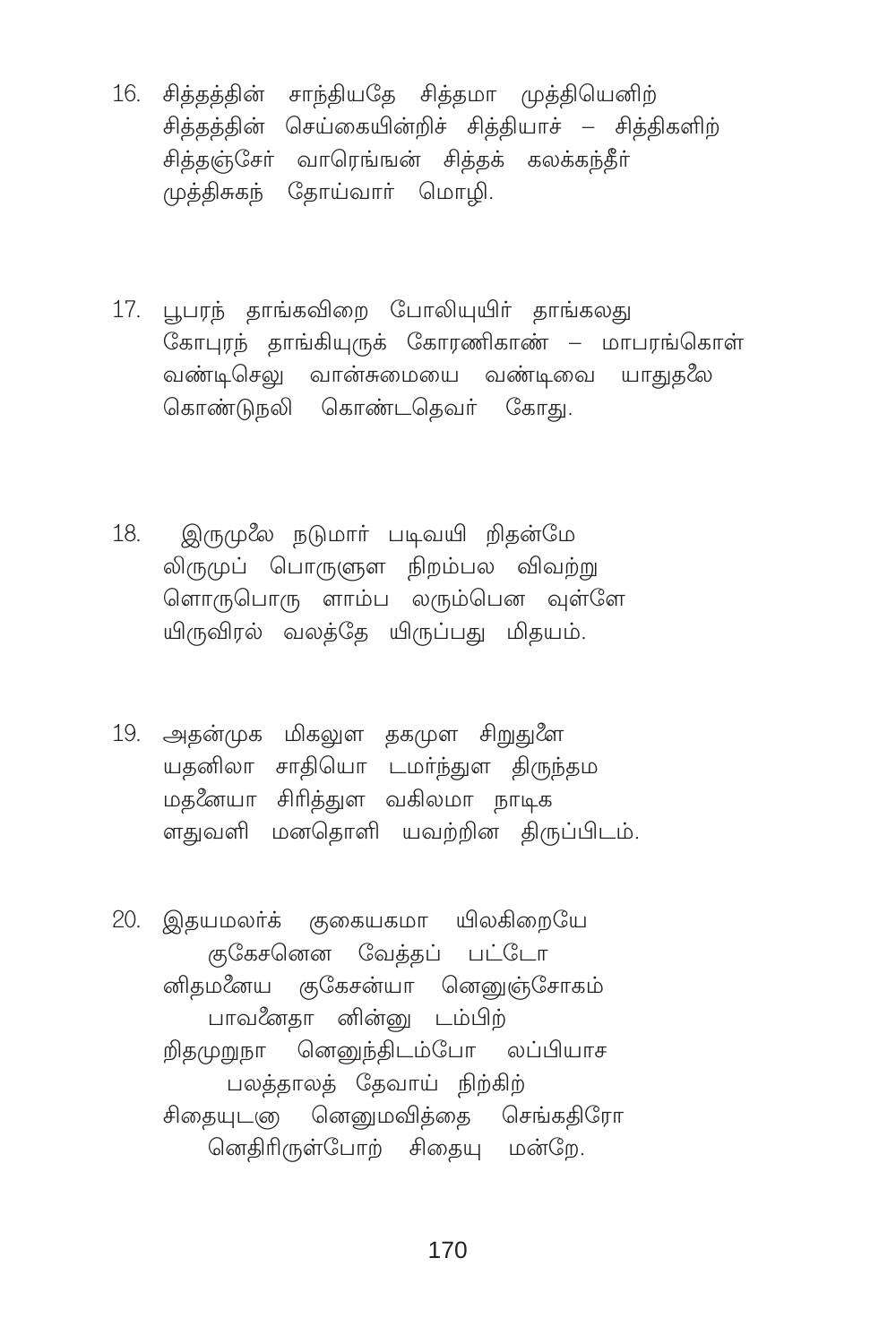- 16. Since the stilling of the mind is true liberation and miraculous powers are unattainable without an act of the mind, how can they whose mind is set on such powers enter the bliss of liberation which is the ending of all stir of mind?
- 17. While God sustains the burden of the world, the spurious ego assumes its burden grimacing like an image on a tower seeming to support it. If the traveller in a carriage which can carry any weight does not lay his luggage down but carries it painfully on his head, whose is the fault?
- 18. Between the two paps, below the chest, above the stomach, there are six organs of various colours. Of these, one, looking like a lily bud, is the Heart, at two digits' distance to the right of the centre.
- 19. Its mouth is closed. Within its cavity is seated a heavy darkness, filled with all desires; all the great nerves are centred there; the home it is of breath, mind, light of knowledge.
- 20. The Lord whose home is the interior of the Heart-Lotus is extolled as Lord of the Cave. If by force of practice the feeling 'I am He, I am the Lord of the Cave' becomes firmly established, as firmly as your present notion that you are the ego is established in the body, and thus you stand forth as that Lord of the Cave, the illusion that you are the perishable body will vanish like darkness before the rising sun.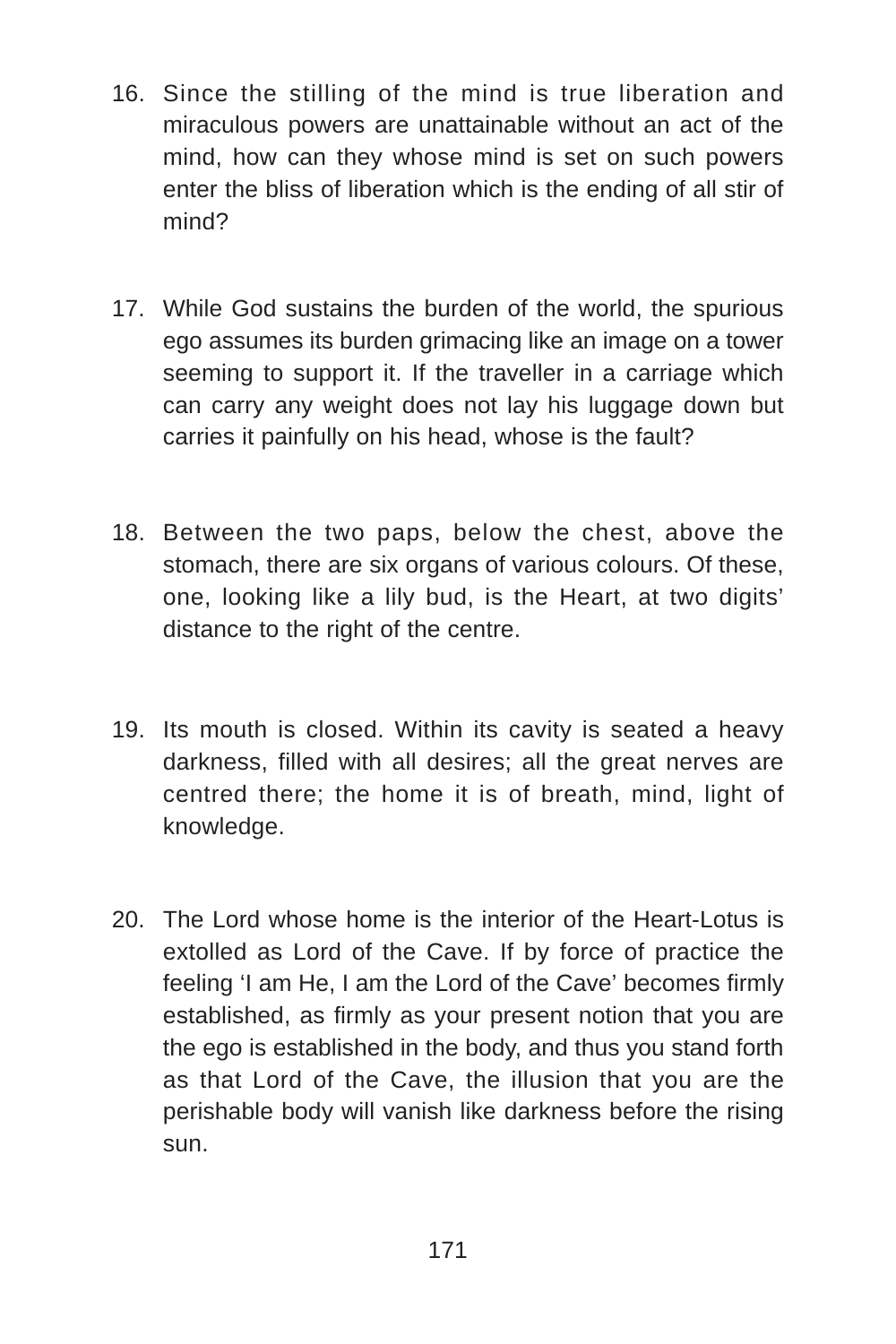21. எப்பெருங்கண் ளுடியின்கண் ணிவையாவு நிழலாக வெதிரே தோன்று மிப்பிரபஞ் சத்துயிர்கட் கெல்லாமவ் விதயமென விசைப்ப தேதோ செப்புகியென் றேவினவு மிராமனுக்கு வசிட்டமுனி செப்புகின்ரு னிப்புவியி னுயிர்க்கெல்லா மிதயமிரு விதமாகு மெண்ணுங் காலே.

22. கொளத்தக்க துந்தள்ளத் தக்கதுமா மிவ்விரண்டின் கூறு கேளா யளத்தற்கா முடம்பின்மார் பகத்தொரிடத் திதயமென வமைந்த வங்கந் தளத்தக்க தோரறிவா காரவித யங்கொள்ளத் தக்க தாமென் றுளத்துட்கொள் ளஃதுள்ளும் புறமுமுள துள்வெளியி லுள்ள தன்ரும்.

23. அதுவேமுக் கியவிதய மதன்கண்ணிவ் வகிலமுமே யமர்ந்தி ருக்கு மதுவாடி யெப்பொருட்கு மெல்லாச்செல் வங்கட்கு மதுவே யில்ல மதஞடுல யனேத்துயிர்க்கு மறிவதுவே யிகயமென வறைய லாகுஞ் சிதையாநிற் குங்கற்போற் சடவுடலி னவயவத்தோர் சிறுகூ றன்ருல்.

- 24. ஆதலிஞ லறிவுமய மாஞ்சுத்த விதயத்தே யகத்தைச் சேர்க்குஞ் சாதனேயால் வாதனேக ளொடுவாயு வொடுக்கமுமே சாருந் தானே.
- அகில வுபாகி யகன்ற வறிவே 25. தகமச் சிவமென் றனிச – மகத்தே யகலாத் தியான மதஞ லகத்தி னகிலவா சத்தி யகற்று.

172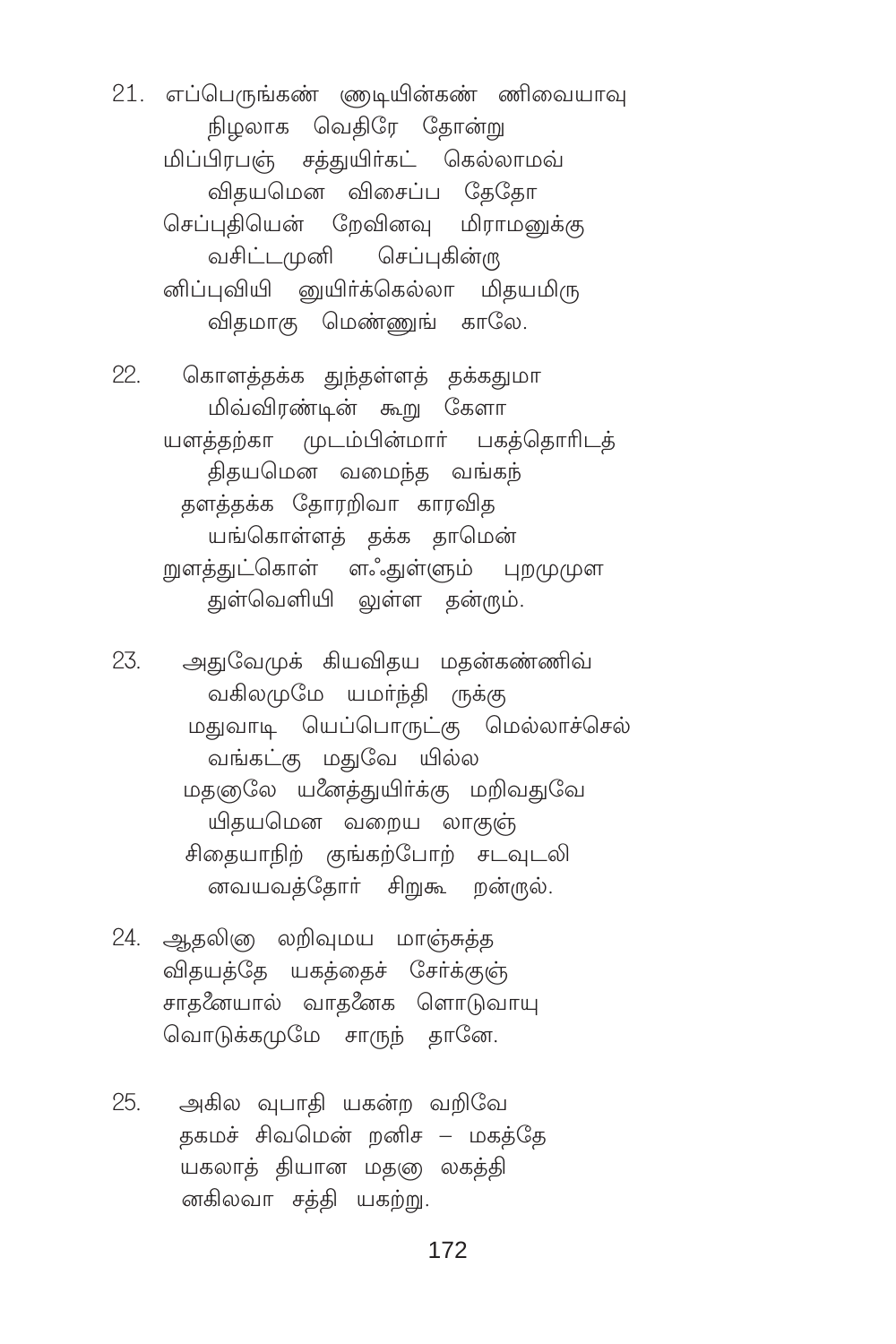- 21. When Rama asked, "Which is the great mirror in which we see these images of things? What is it that is called the heart of all the beings in the world?" Vasishta answered, "When we reflect we see that all the beings in the world have two different Hearts.
- 22. "One of these is worth acceptance, the other worth rejection. Listen how they differ. The organ called the heart placed somewhere in the chest of the physical body is worth rejection. The Heart which is of the form of Pure Awareness is worth acceptance; it is both within and without — it has no inside or out.
- 23. "That indeed is the essential Heart and in it all this world abides. It is the mirror in which all things are seen. It is the source of all wealth. Hence Awareness may be termed the Heart of all beings. The heart is not a part of the perishable body inert like a stone."
- 24. Therefore by the practice of merging the ego in the pure Heart which is all Awareness, the tendencies of the mind as well as the breath will be subdued.
- 25. By constantly meditating in the Heart, 'That pure unconditioned Awareness that is Siva, That am I', remove all attachment of the ego.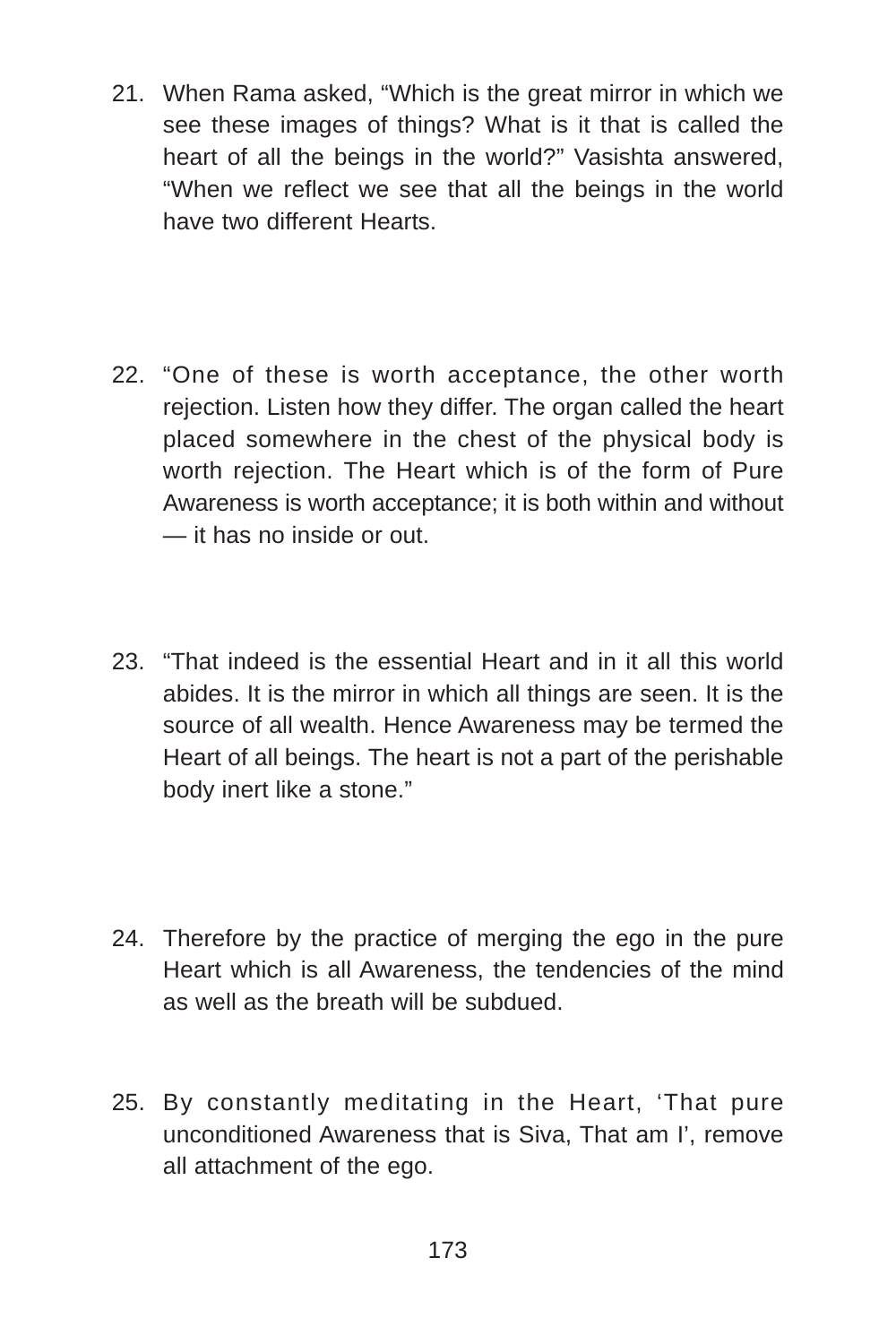26. விதவிதமா நிலேகளெலாம் விசாரஞ் செய்து மிச்சையறு பரமபதம் யாதொன் றுண்டோ வதனேயே திடமாக வகத்தாற் பற்றி யனவரத முலகில்விளே யாடு வீரா வெதுசகல விதமான தோற்றங் கட்கு மெதார்த்தமதா யகத்துளதோ வதைய றிந்தா யதஞலப் பார்வையினே யகலா தென்று மாசைபோ லுலகில்விளே யாடு வீரா.

27. போலிமன வெமுச்சிமகிம் வற்றோ ஞகிப் போலிமனப் பதைப்புவெறுப் புற்றோ ளுகிப் போலிமுயல் வாந்தொடக்க முற்றோ ஞகிப் புரையிலஞ யுலகில்விளே யாடு வீரா மாலெனும்பல் கட்டுவிடு பட்டோ ஞகி மன்னுசம ஞகியெல்லா நிலேமைக் கண்ணும் ேவ&லகள்வே தடத்தியைவ வெளியிற் செய்து வேண்டியவா றுலகில்விளே யாடு வீரா.

- 28. அறிவுண்மை நிட்டஞ மான்மவித் தாவா னறிவாற் புலன்செற்ரு ஞர்தா – னறிவங்கி யாவனறி வாங்குலிசத் தான்கால காலனவன் சாவினேமாய் வீரனெனச் சாற்று.
- 29. தத்துவங் கண்டவற்குத் தாமே வளருமொளி புத்திவலு வும்வசந்தம் போந்ததுமே – யித்தரையிற் ருருவழ காதி சகல குணங்களுஞ் சேர விளங்கலெனத் தேர்.
- 30. சேய்மையுளஞ் சென்றுகதை கேட்பார்போல் வாதனேக டேய்மனஞ்செய் துஞ்செய்யா தேயவகை – ோய்மனஞ்செய் தின்றேனுஞ் செய்ததே யிங்கசைவற் றுங்கனவிற் குன்றேறி வீழ்வார் குழி.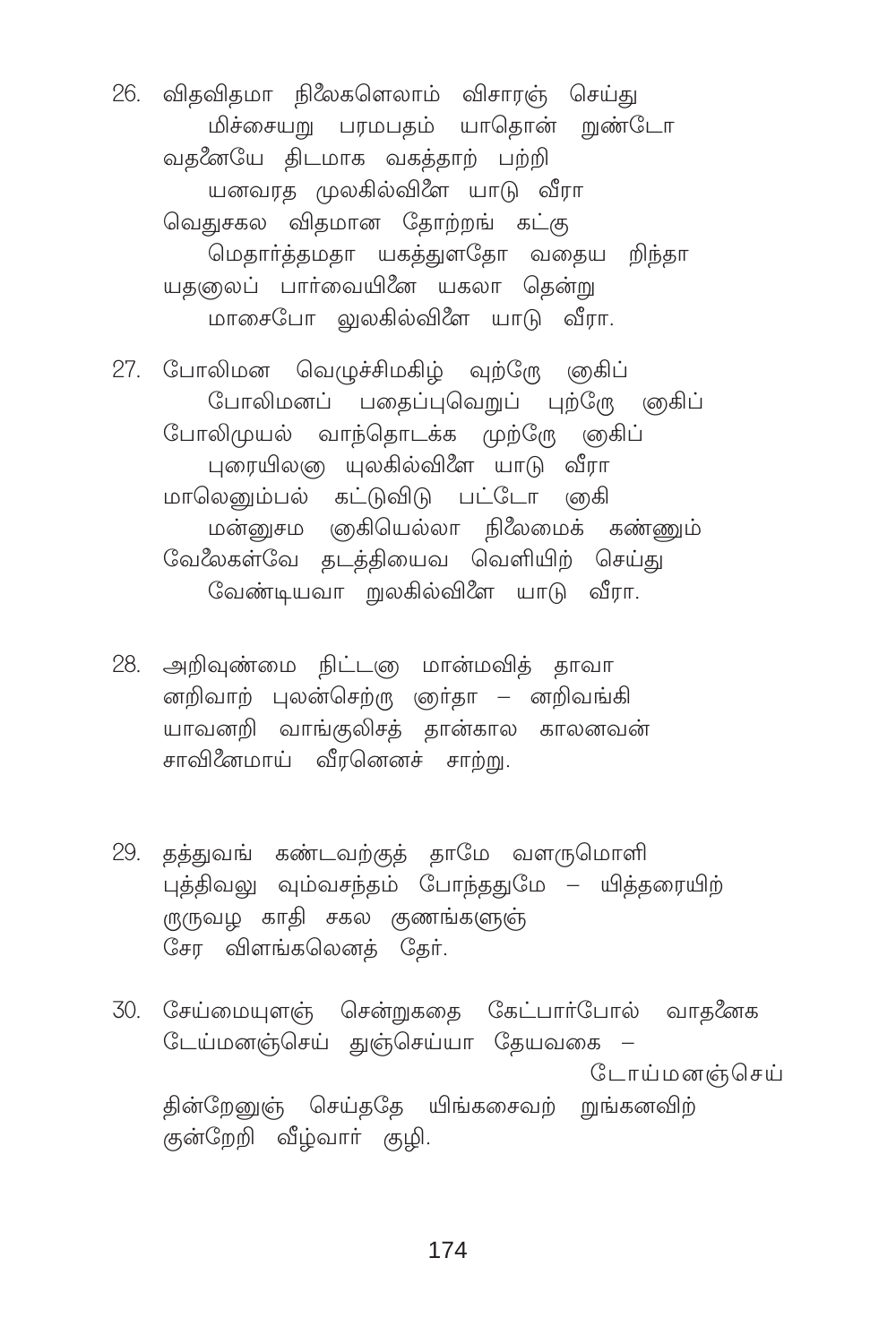- 26. Having investigated the various states of being, and seizing firmly by the mind that State of Supreme Reality, play your part, O hero, ever in the world. You have known the Truth which is at the heart of all kinds of appearances. Without ever turning away from that Reality, play in the world, O hero, as if in love with it.
- 27. Seeming to have enthusiasm and delight, seeming to have excitement and aversion, seeming to exercise initiative and perseverance, and yet without attachment, play, O hero, in the world. Released from all bonds of attachment and with equanimity of mind, acting outwardly in all situations in accordance with the part you have assumed, play as you please, O hero, in the world.
- 28. He who by Knowledge of the Atman is established in the Truth, he who has vanquished the five senses — call him the fire of knowledge, the wielder of the thunderbolt of Knowledge, the Conqueror of Time and the Hero who has slain death.
- 29. Just as on the earth with the coming of spring the tree shines in fresh beauty of foliage, even so he who has seen the Truth will shine with growing lustre, intelligence and power.
- 30. Like one to whom a tale is told while his thoughts are wandering far away, the mind which is free from attachment is inactive while it acts. But the mind immersed in attachments is active, though it does not act, like the sleeper lying motionless here, who in his dream climbs a hill and tumbles down.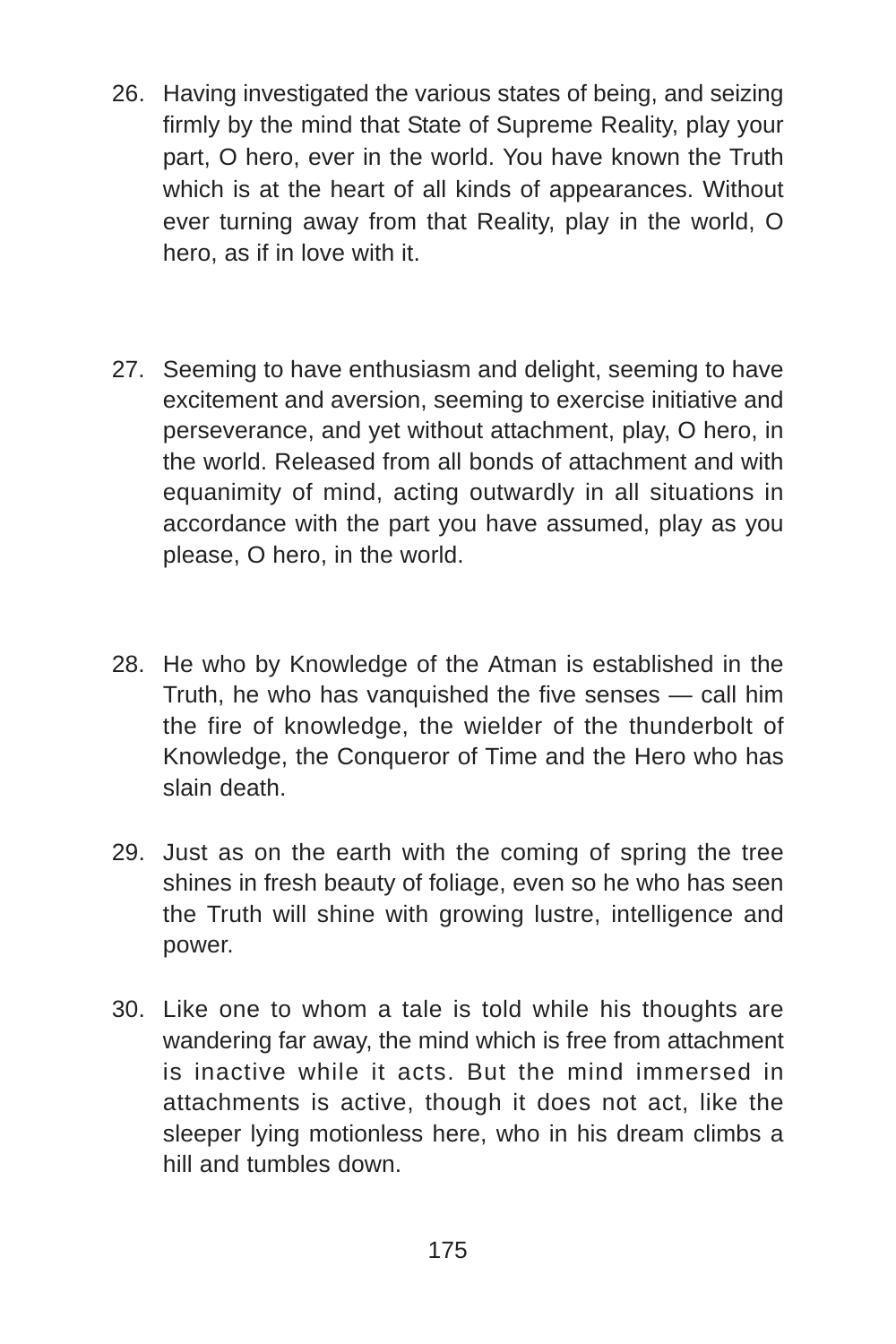- 31. வண்டிதுயில் வானுக்கவ் வண்டிசெல னிற்றலொடு வண்டிதனி யுற்றிடுதன் மானுமே – வண்டியா மூனவுட லுள்ளே யுறங்குமெய்ஞ் ஞானிக்கு மானகொமி னிட்டையுறக் கம்.
- 32. நனவு கனவுதுயி ஞடுவார்க் கப்பா னனவு துயிற்றுரிய நாமக் – தெனுமக் துரிய மதேயுளதாற் டூருன்றுமூன் றின்ருற் றுரிய வதீதந் துணி.
- 33. சஞ்சிதவா காமியங்கள் சாராவா ஞானிக்கூழ் விஞ்சுமெனல் வேற்ருா்கேள் விக்குவிளம்–ஞ்சொல்லாம் பா்த்தாபோய்க் கைம்மையுருப் பத்தினியெஞ் சாககுபோற் கா்க்காபோ மூவினேயுங் காண்.
- 34. மக்கண் மனேவிமுகன் மற்றவர்க ளற்பமதி மக்கட் கொருகுடும்ப மானவே – மிக்ககல்வி யுள்ளவர்த முள்ளத்தே யொன்றலபன் னூற்குடும்ப முள்ளதுயோ கத்தடையா யோர்.
- 35. எழுத்தறிந்த தாம்பிறந்த தெங்கேயென் றெண்ணி யெழுத்தைத் தொலேக்க வெணுதோ – ரெழுத்தறிந்தென் சத்தங்கொ ளெந்திரத்தின் சால்புற்ருா் சோணகிரி வித்தகனே வேருா் விளம்பு.
- 36. கற்று மடங்காரிற் கல்லாதா ரேயுய்ந்தார் பற்று மதப்பேயின் பாலுய்ந்தார் – சுற்றுபல சிந்தைவாய் நோயுய்ந்தார் சீர்தேடி யோடலுய்ந்தா ருய்ந்ததொன் றன்றென் றுணர்.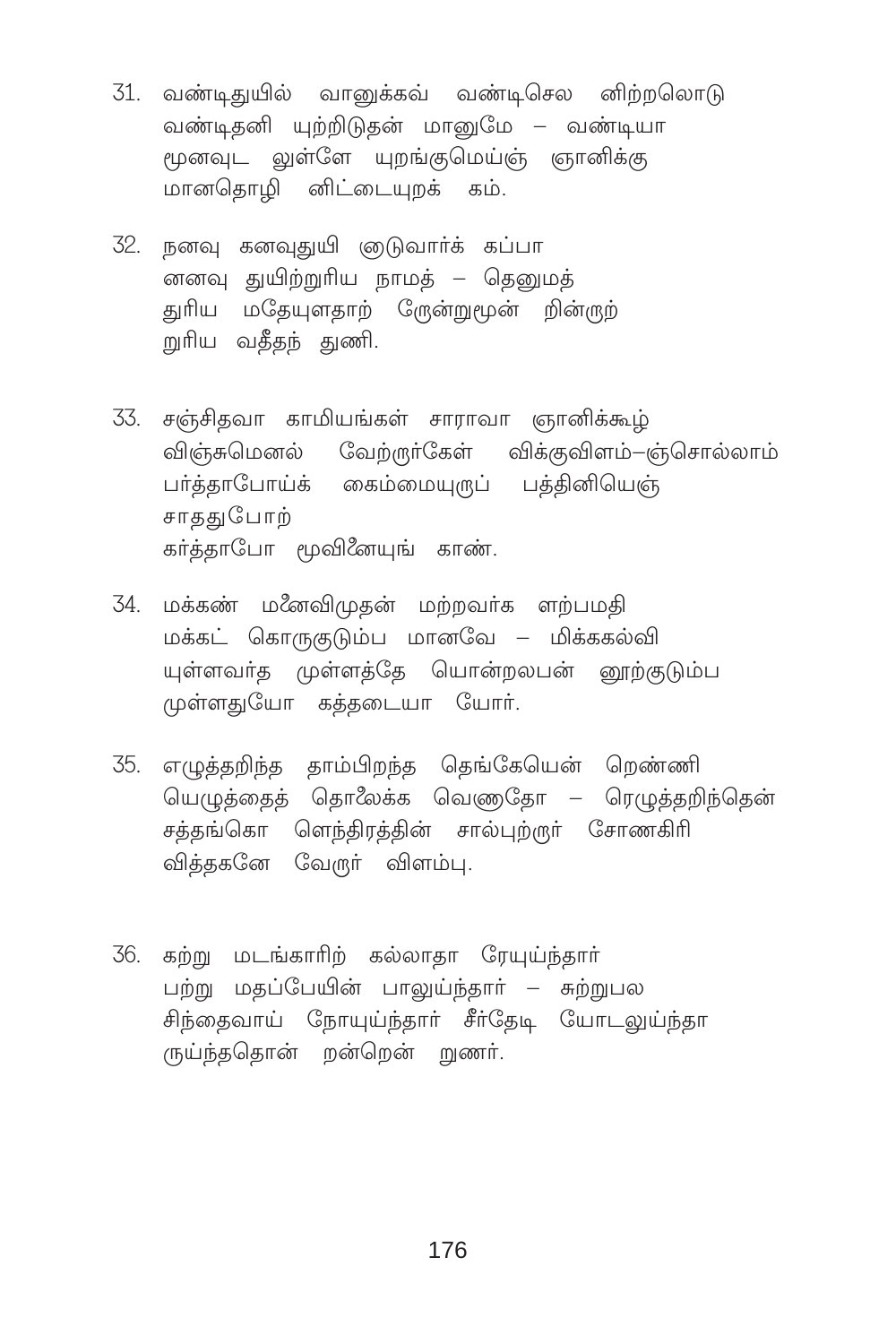- 31. As the movement of the cart, its standing still and its being unyoked are to the passenger asleep in the cart, even so are action, contemplation and sleep to the Sage asleep in the cart of his body.
- 32. For one who seeks waking, dreaming or sleep there is a state beyond these three, a wakeful sleep, a fourth state called the turiya. But because this turiya state alone is real and the three apparent states are illusory, the 'fourth' state is indeed the transcendental state.
- 33. The statement that the jnani retains prarabdha while free from sanchita and agami is only a formal answer to the questions of the ignorant. Of several wives none escapes widowhood when the husband dies; even so, when the doer goes, all three karmas vanish.<sup>2</sup>
- 34. For unlearned folk there is only one family consisting of wife, children and dependants. But in the mind of those with much learning there are many families of books, theories and opinions as obstacles to yoga.
- 35. What is the use of letters to those lettered folk who do not seek to wipe out the letters of fate by inquiring, 'Whence are we born?' What else are they but gramaphones, O Lord of Arunachala? They learn and repeat words without realizing their meaning.
- 36. The unlettered are easier saved than those who are learned but unsubdued. The unlettered are free from the clutches of the demon Pride, they are free from the malady of many whirling thoughts and words; they are free from the mad pursuit of wealth; they are free from many, many ills.

<sup>2</sup> Sanchita - Karma accumulated in the past; Agami - Karma to be worked out in the future; Prarabdha - Karma working out in the present.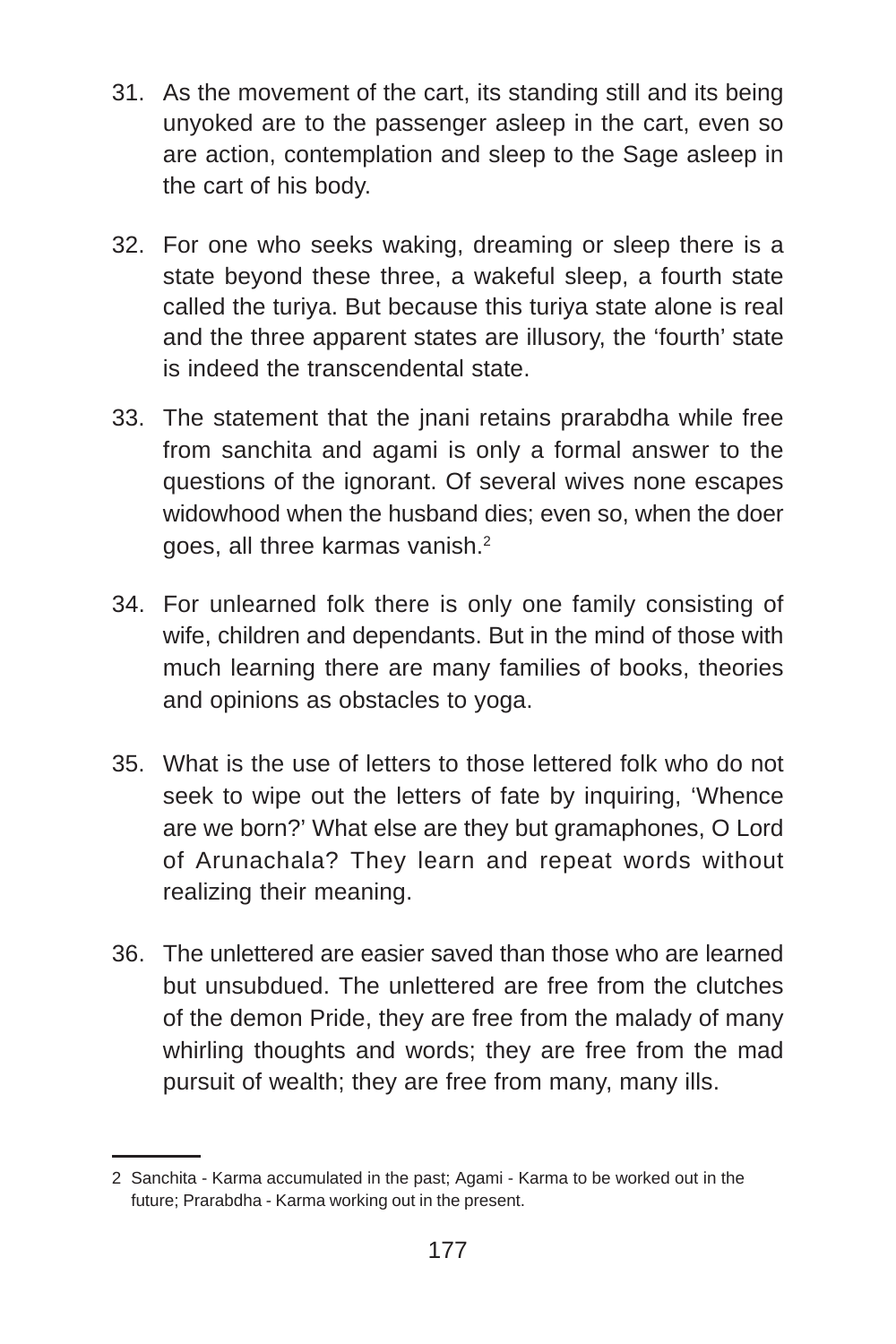- 37. எல்லா வுலகுந் துரும்பா யினுமறைக ளெல்லாமே கைக்கு ளிருந்தாலும் – பொல்லாப் புகழ்ச்சியாம் வேசிவசம் பக்கா ரடிமை யகலவிட லம்மா வரிது.
- 38. தானன்றி யாருண்டு தன்னேயா ரென்சொலினென் ருன்றன்னே வாழ்த்துகினுந் தாழ்த்துகினுந் — தானென்ன தான்பிறரென் ஸ்ரோமற் றன்னிலேயிற் பேராமற் ருனென்று நின்றிடவே தான்.
- 39. அக்குவிக மென்று மகக்குறுக வோர்போகு மத்துவிதஞ் செய்கையி லாற்றற்க – பக்கிரனே யத்துவித மூவுலகத் தாகுங் குருவிடுே டத்துவித மாகா தறி.
- 40. அகிலவே தாந்தசித் தாந்தசா ரத்தை யகமுண்மை யாக வறைவ – னகஞ்செத் தகமது வாகி லறிவுரு வாமவ் வகமகே மிச்ச மறி.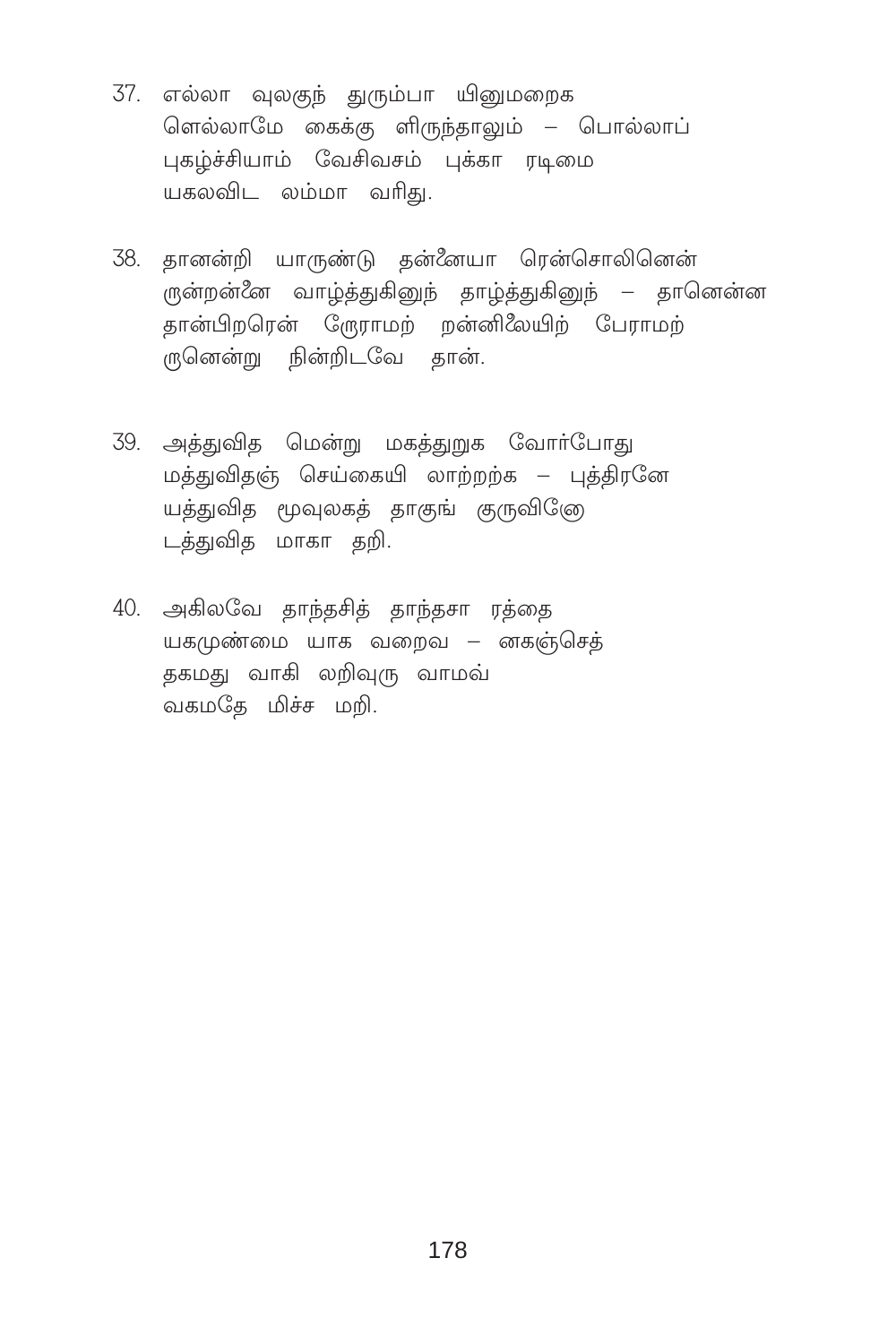- 37. Though a man looks on the world as a wisp of straw and holds all sacred lore in his hand, it is hard for him to escape from thraldom if he has yielded to vile Flattery, the harlot.
- 38. Without thinking of oneself as apart from others, without swerving from one's true state, if one abides always in one's Self, who is there alien to one? What matters it what people say of one? What matters it if one praises or blames oneself?
- 39. Keep advaita within the heart. Do not ever carry it into action. Even if you apply it to all the three worlds, O Son, it is not to be applied to the Guru.
- 40. I shall declare truly the essence of the final doctrine of the Vedanta:— when the ego dies and becomes That, the Self of Pure Awareness, That alone abides.

(Translated by Prof. K. Swaminathan)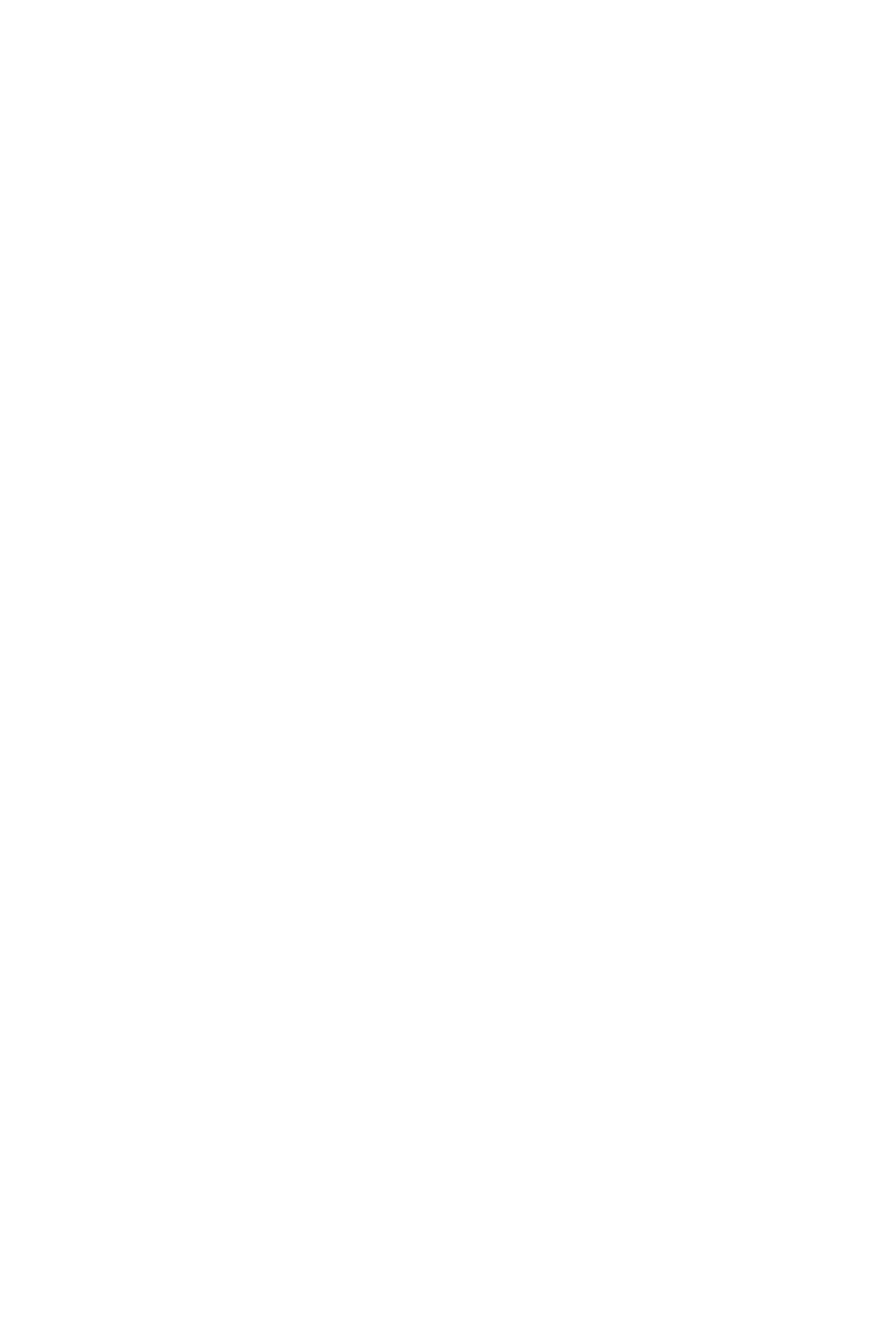# FIVE HYMNS TO ARUNACHALA AND OTHER POEMS OF **SRI RAMANA MAHARSHI**

பகவான் ஸ்ரீ ரமண மஹா்ஷிகளின் அருணாசல ஸ்துதி பஞ்சகமும் பிற பாடல்களும்

Translated by Prof K. Swaminathan ஆங்கில உரை: பேராசிரியர். கி. சுவாமிநாதன் உரை தமிழாக்கம்: ஸ்ரீமதி மகாலக்ஷ்மி சூர்யாநந்தன்



ரமணாச்ரமம் திருவண்ணாமலே-606 603  $2001$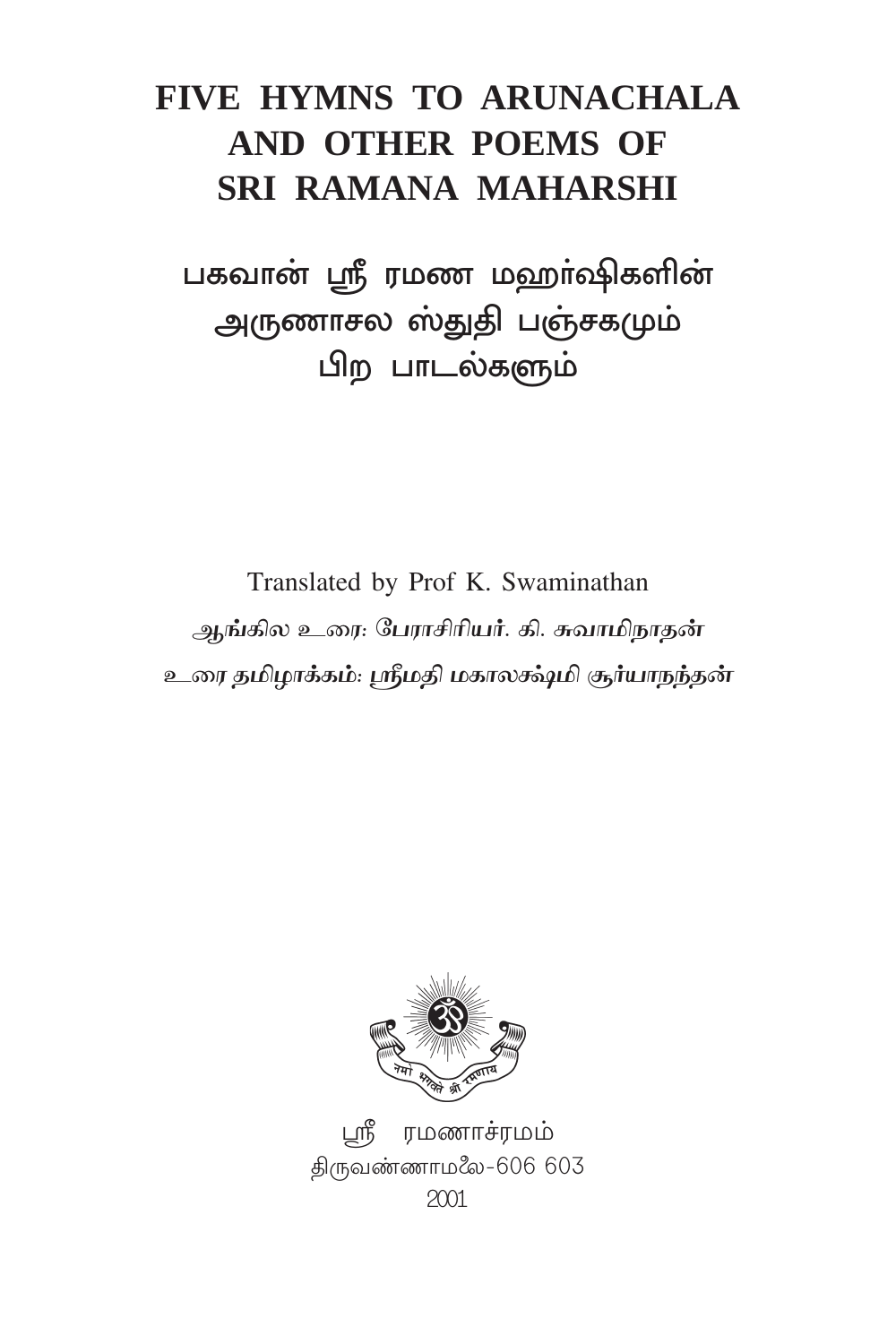**Five Hymns to Arunachala and Other Poems of Sri Ramana Maharshi (Tamil & English)** — English translation and commentary by Prof. K. Swaminathan and Tamil Translation to the commentary by Smt. Mahalakshmi Suryanandan.

© Sri Ramanasramam Tiruvannamalai 606 603

**I Edition - May 1977** *(Published by Ramana Kendra, Delhi with Musical Notations)*

**II Edition - June 1988** *(by Kanvashrama Trust, Tiruvannamalai 606 603)*

**III Edition - October 2001** (by Sri Ramanasramam)

| <b>Price</b>    | : $Rs.50/-$             |
|-----------------|-------------------------|
| <b>ISBN</b>     | $: 81 - 88225 - 00 - 2$ |
| $CC$ No. : 1095 |                         |
| Copies : 2000   |                         |

*Publisher:* V.S. Ramanan President Sri Ramanasramam Tiruvannamalai - 606 603 Ph : 37292 / 37200 E-mail:alagamma@vsnl.com

*Printed by* Aridra Printers Bangalore 560 003 Ph : 3346025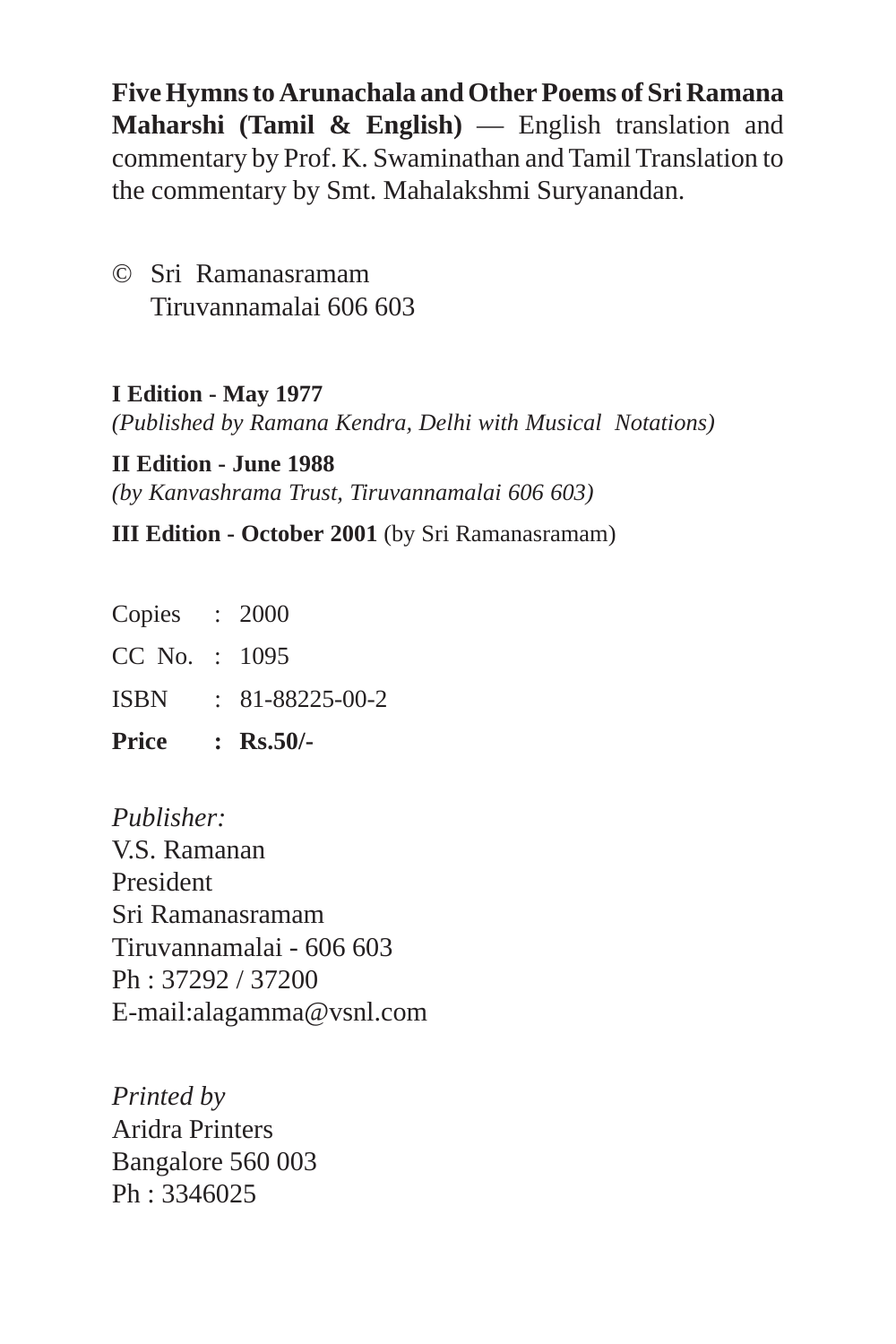# பதிப்புரை

சங்கர பகவத்பாதாள் அவர்களுக்குப் பின் ஞான மார்க்கத்தை தெள்ளத் தெளிய விளக்கியவர் பகவான் ஸ்ரீ ரமண மகர்ஷி அவர்களே எனலாம். பல உருக்கமான துதிப் பாடல்களை அருளிய ஆதி சங்கரர் போலவே ாமண பகவானும் அருணாசல சிவனை மனம் நெகிழப் போற்றிப் பாடி, ஞானமும் உண்மை பக்தியும் ஒன்றேயன்றி வேறல்ல என்பதை நிரூபித்துள்ளார். இப் பாடல்களில் வரும் பல சொற்கள் பகவான் தம் முன் தாமே தோன்றி செய்யுள் வரிகளில் இடம்பெற நின்றன என்றும் கூறியுள்ளார். அவற்றைப் படிப்பவர் எவரும் இதயம் நெகிழ்ந் துருகுவது இயற்கையே.

தமிழில் அமைந்த இவ்வருட் பாடற் புதையலை பலருக்கும் வாரி வழங்கும் அவாக் கொண்ட தில்லி ரமண கேந்திரம் அவற்றைப் புதிதாய் ஆங்கிலத்தில் பேராசிரியர் கி. சுவாமிநாதன் அவர்களின் மொழிபெயர்ப்புடன் ("அக்ஷர மணமாலை" என்ற நூலுக்கு விளக்கவுரையும் சேர்த்து), திருத்தமாய் பண் இசைக் குறிப்புகளுடன் முதற்பதிப்பாக பயனாக 1977இல் வெளியிட்டது. இதன் பலரும் இப்பாடல்களின் இனிமையிலே தம்மையிழந்து பக்தியில் திளைக்க வழியேற்பட்டது.

இப்புத்தகத்தின் இரண்டாவது பதிப்பினை 1988ஆம் ஆண்டு திருவண்ணாமலை கண்வாச்ரம டிரஸ்ட் வெளியிட்டது.

இந்த மூன்றாம் பதிப்பில், தமிழ்மொழி மட்டும் அறிந்த பக்தர்களுக்கும் உதவும் பொருட்டு, 'அக்ஷரமணமாலை' யின் ஆங்கில விரிவுரையை, பேராசிரியர் கி.சுவாமிநாதனின் புதல்வி, ஸ்ரீமதி மஹாலக்ஷ்மி சூர்யாநந்தன் தமிழாக்கம் .<br>செய்துள்ளார். மேலும் இப்பதிப்பில் உபதேசவந்தியார், உள்ளது நாற்பது, இதன் அனுபந்தம் ஆகியவற்றிற்கு .<br>பேராசிரியர் கி. சுவாமிநாதன் அவர்களின் ஆங்கில மொழிபெயர்ப்பும் சேர்க்கப்பட்டுள்ளது. இதை ஆச்ரம பதிப்பாக வெளியிடுவதில் மகிழ்ச்சியடைகிறோம்.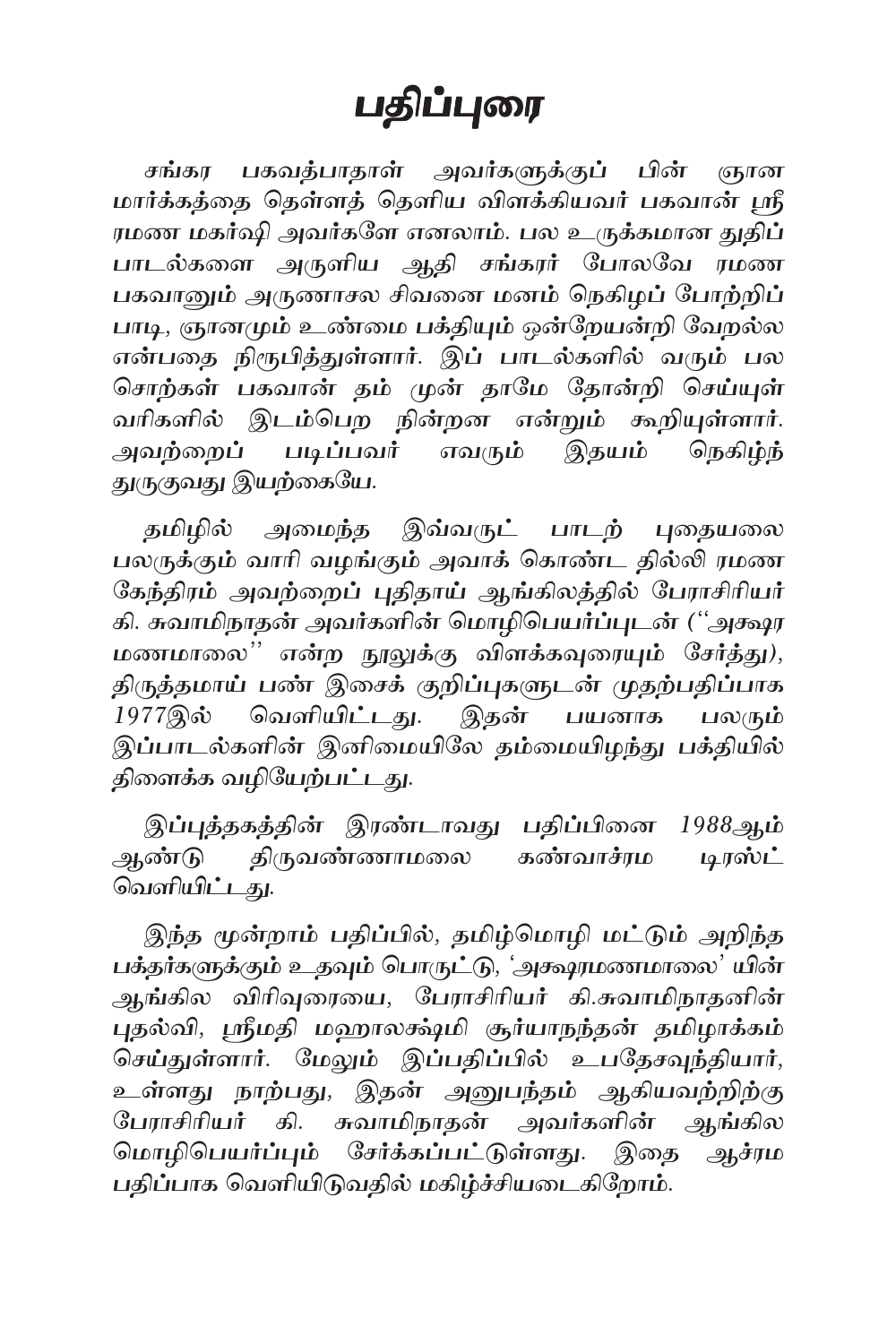#### **Publisher's Note**

Bhagavan Sri Ramana Maharshi is acclaimed as the greatest exemplar of *jnana marga* after Sankara Bhagavadpada. Like Sankara's hymns, Bhagavan's soul-stirring outpourings on Arunachala demonstrated that the highest form of *bhakti* and *jnana* are the same. Bhagavan has said that the words of some of these poems appeared before him and compelled him to put them down. One cannot read them without being stirred to the depth of one's heart.

It was the desire of Ramana Kendra, Delhi to make this treasure in Tamil available to a wide circle by providing a fresh English rendering of the songs, together with a commentary in English for the longest of these poems, "The Marital Garland of Letters".

The English translations of Prof. K. Swaminathan along with musical notations was first published by the Delhi Ramana Kendra in 1977. The second edition of this book was published in 1988 by the Kanvashrama Trust in Tiruvannamalai. In this third edition, for the benefit of those devotees who are familiar only with Tamil, Prof. K. Swaminathan's English commentary on "Aksharamanamalai" has been rendered into Tamil by his daughter, Smt. Mahalakshmi Suryanandan. The Professor's translation of ''Upadesa Saram" and "Ulladu Narpadu" and its supplement verses are also included in this edition. We are happy to bring out this present edition as Ashram Publication.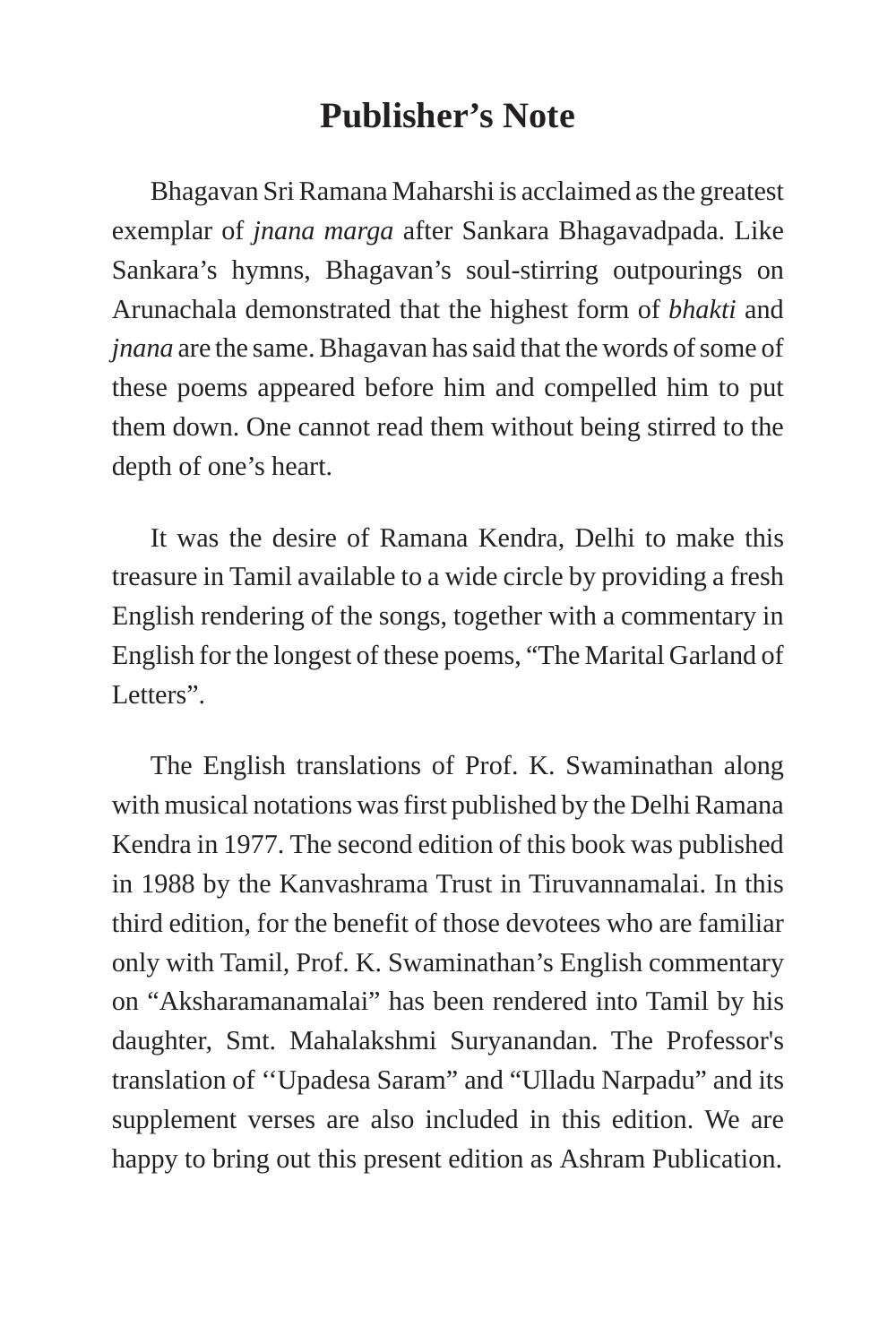### பொருளடக்கம் Contents

| 1.  | அருணுசல அக்ஷரமணமாலே<br>Marital Garland of Letters                                                                              | $\mathbf 1$ |
|-----|--------------------------------------------------------------------------------------------------------------------------------|-------------|
| 2.  | அருளுசல நவமணிமாலே<br>Necklet of Nine Gems                                                                                      | 106         |
| 3.  | அருணுசல பதிகம்<br>Decad                                                                                                        | 112         |
| 4.  | அருணுசல அஷ்டகம்<br>Ashtakam                                                                                                    | 120         |
| 5.  | அருணுசல பஞ்சரத்னம்<br>Arunachala Pancharatnam                                                                                  | 126         |
| 6.  | ஏகான்ம பஞ்சகம்<br>Five Stanzas on the one Self                                                                                 | 128         |
| 7.  | அப்பளப்பாட்டு<br>Appalam Song                                                                                                  | 130         |
| 8.  | ஆன்ம வித்தை<br>Self-Knowledge                                                                                                  | 132         |
| 9.  | தாய் தாபமாற்றல்<br>Curing Mother's Fever                                                                                       | 136         |
| 10. | திருச்சுழி<br>Tiruchuzhi                                                                                                       | 138         |
| 11. | விரூபாக்ஷ குகை<br>Virupaksha Cave                                                                                              | 138         |
| 12. | ''முருகன்'' இடத்தில் ''ரமண'' நாமம்<br>வைத்து அமைத்த ஒரு த்யான ஸ்லோகம்<br>Replacing 'Subrahmanya' by 'Ramana' in a Dhyana Sloka | 138         |